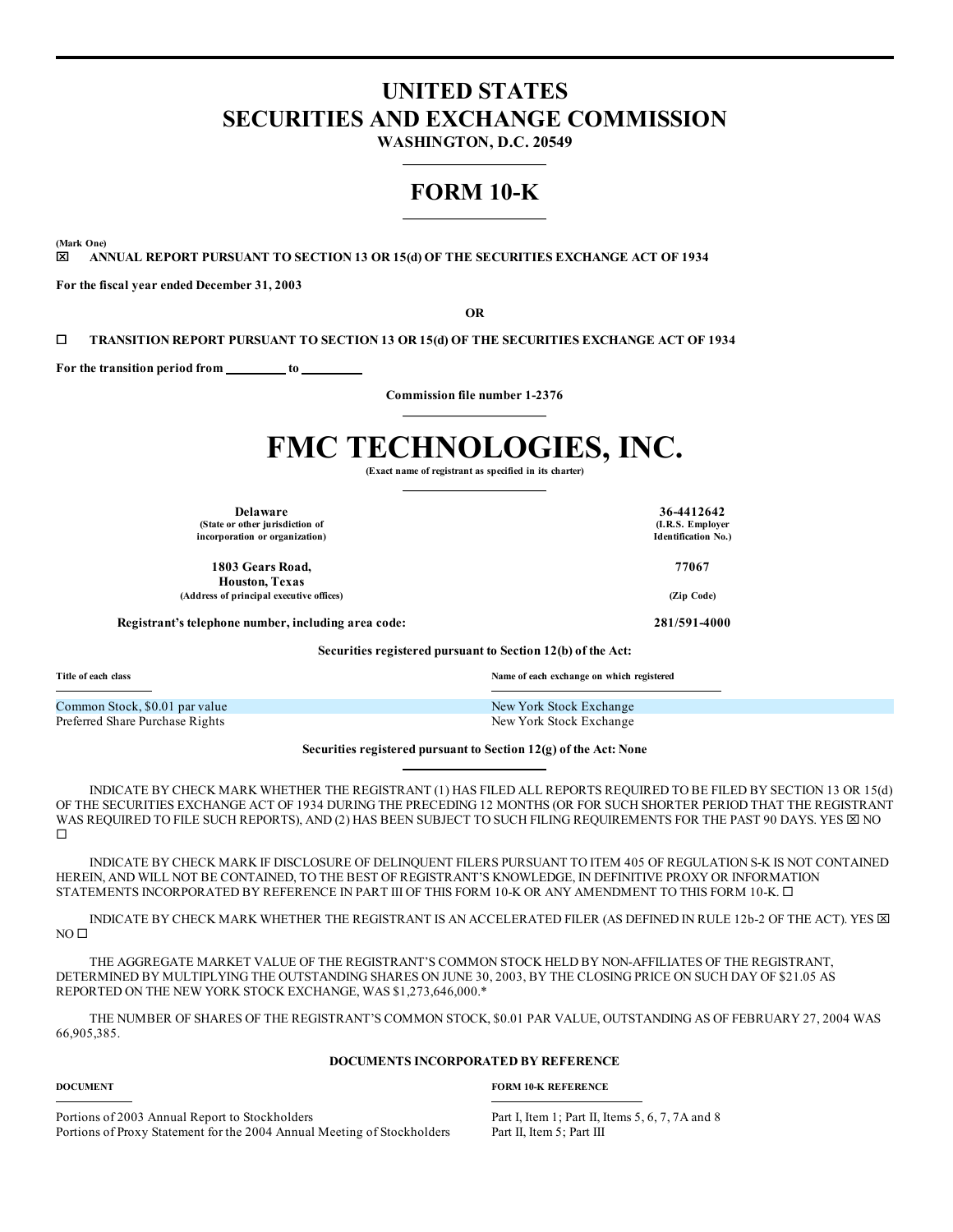\* Excludes 5,590,504 shares of the registrant's Common Stock held by directors, officers and holders of more than 5% of the registrant's Common Stock as of June 30, 2003. Exclusion of shares held by any person should not be construed to indicate that such person possesses the power, direct or indirect, to direct or cause the direction of the management or policies of the registrant, or that such person is controlled by or under common control with the registrant.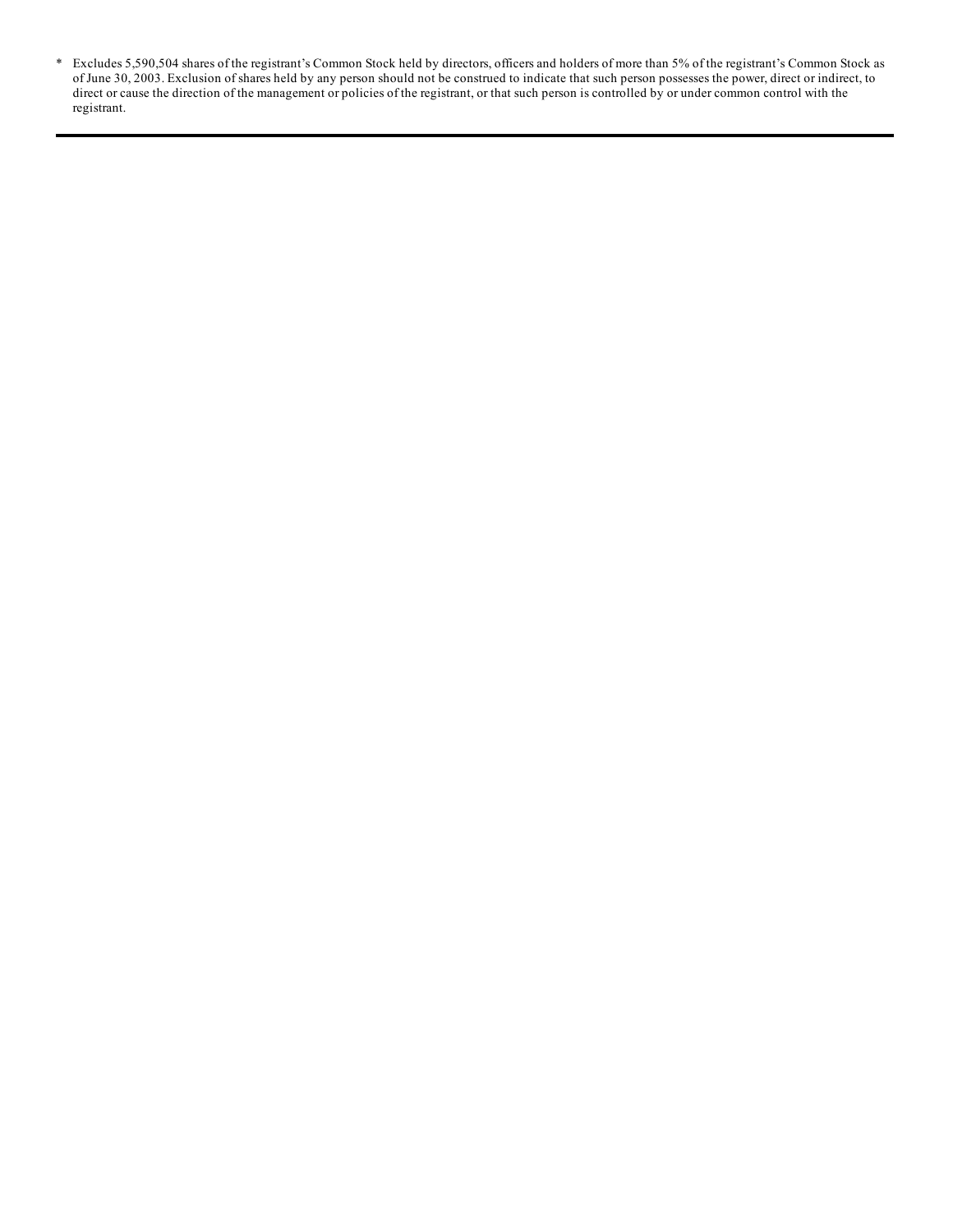#### **PART I**

FMC Technologies, Inc. (the "Company") was incorporated in 2000 under Delaware law and has its principal executive offices at 1803 Gears Road, Houston, Texas 77067. As used in this report, except where otherwise stated or indicated by the context, the "Company" means the Company and its consolidated subsidiaries.

#### **ITEM 1. BUSINESS**

#### **General Development of Business**

Information required by this item is incorporated herein by reference from Note 1 and Note 4 to the Company's consolidated financial statements on pages 58, and 62 through 64, respectively, of the 2003 Annual Report to Stockholders.

#### **Financial Information About Segments**

Information required by this item is incorporated herein by reference from Note 21 to the Company's consolidated financial statements on pages 85 through 88 of the 2003 Annual Report to Stockholders.

#### **Narrative Description of Business**

The Company is a global leader providing mission-critical solutions, based on innovative, industry-leading technologies, for the energy, food processing, and air transportation industries. The Company designs, manufactures and services sophisticated machinery and systems for its customers through its Energy Systems (comprising Energy Production Systems and Energy Processing Systems), FoodTech and Airport Systems business segments.

Information required by this item is incorporated herein by reference from pages 10 through 29 of the 2003 Annual Report to Stockholders.

#### *Principal Products*

Information required by this item is incorporated herein by reference from the section entitled "Strategic Outlook" on pages 28 and 29 of the 2003 Annual Report to Stockholders and from Note 21 to the Company's consolidated financial statements on page 86 of the 2003 Annual Report to Stockholders.

#### *Sources and Availability of Raw Materials*

The Company purchases carbon steel, stainless steel, aluminum and steel castings and forgings both domestically and internationally.

The Company does not use single source suppliers for the majority of its raw material purchases and believes the available supplies of raw materials are adequate. Moreover, raw materials essential to the Company's businesses are generally readily available.

#### *Patents, Trademarks and Licenses*

The Company owns a number of U.S. and foreign patents, trademarks and licenses that are cumulatively important to its businesses. The Company has approximately 2,000 issued patents and pending patent applications worldwide. Further, the Company licenses certain intellectual property rights to or from third parties. The Company also owns numerous U.S. and foreign trademarks and trade names and has approximately 800 registrations and pending applications in the United States and abroad. The Company does not believe that the loss of any one or group of related patents, trademarks or licenses would have a material adverse effect on the overall business of the Company.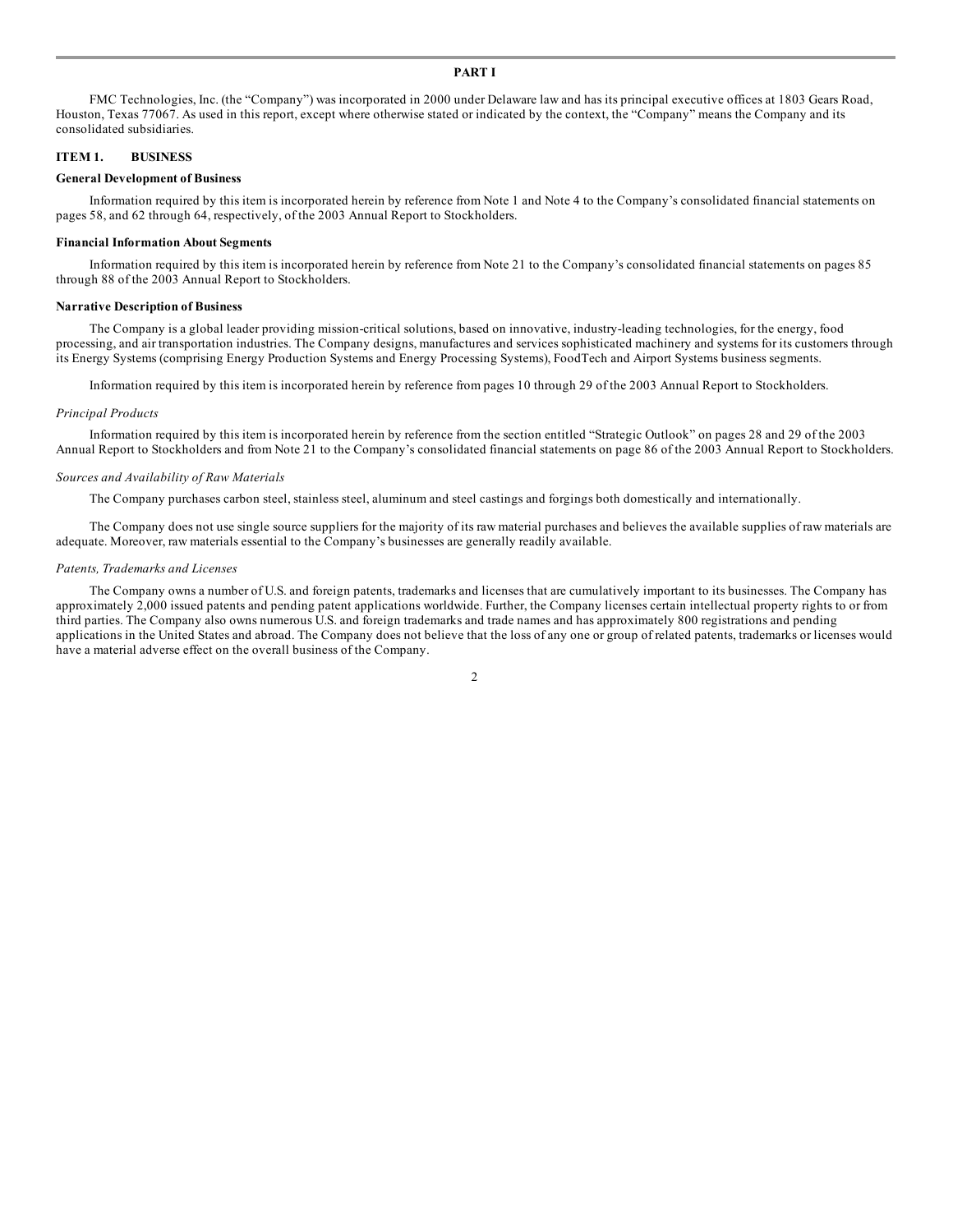#### *Seasonality*

Airport Systems' sales of deicers are usually greater in the fourth quarter of each year, as customers prepare for severe winter weather. In addition, due to the seasonal nature of fruit and vegetable production, sales of certain FoodTech products are typically greater in the second and fourth quarters of each year.

Energy Processing Systems' sales are typically higher in the second half of the fiscal year, primarily attributable to increased seasonal demand for loading systems and measurement solutions.

#### *Order Backlog*

Information required by this item is incorporated herein by reference from the section entitled "Inbound Orders and Order Backlog" on page 41 of the 2003 Annual Report to Stockholders.

#### *Competitive Conditions*

The Company markets its products primarily through its own technically-oriented sales organization and, in some cases, through independent distributors and sales representatives. The Company conducts business worldwide in more than 100 countries. Energy Production Systems competes with other companies that supply subsea systems and floating production products and with smaller companies that are focused on a specific application, technology or geographical area in the Company's other product areas. Energy Processing Systems competes with a number of companies in the measurement and transportation industry, some of whom have access to greater resources. FoodTech and Airport Systems compete with a variety of local and regional companies typically focused on a specific application, technology or geographic area, and with a few large multinational companies.

The Company competes by leveraging its industry experience to provide advanced technology, integrated systems, high product quality and reliability and quality aftermarket service. The Energy Systems businesses differentiate themselves by the depth of their industry experience, engineering and design capabilities, product performance, integrated systems, global manufacturing capability, quality, reliability, service and price. FoodTech and Airport Systems differentiate themselves on many of the same bases as the Energy Systems businesses – the depth of their industry experience, engineering and design capabilities, product performance, integrated systems, quality, reliability, service and price and, in the food processing industry in particular, on the basis of yield and hygiene.

#### *Research and Development*

Information required by this item is incorporated herein by reference from Note 21 to the Company's consolidated financial statements on page 88 of the 2003 Annual Report to Stockholders.

#### *Employees*

As of December 31, 2003, the Company had approximately 8,600 full-time employees. Approximately 4,100 were located in the United States, and approximately 4,500 were located in other countries. The Company believes that its relations with its employees are good.

#### **Financial Information about Geographic Areas**

Information required by this item is incorporated herein by reference from Note 21 to the Company's consolidated financial statements on page 88 of the 2003 Annual Report to Stockholders.

#### **Available Information**

This Form 10-K, the Company's Quarterly Reports on Form 10-Q and Current Reports on Form 8-K and amendments to those reports filed or furnished pursuant to Section 13(a) or 15(d) of the Securities Exchange Act of 1934, as amended, are available free of charge through the Company's website at www.fmctechnologies.com, as soon as reasonably practicable after the Company electronically files such material with, or furnishes it to, the Securities and Exchange Commission.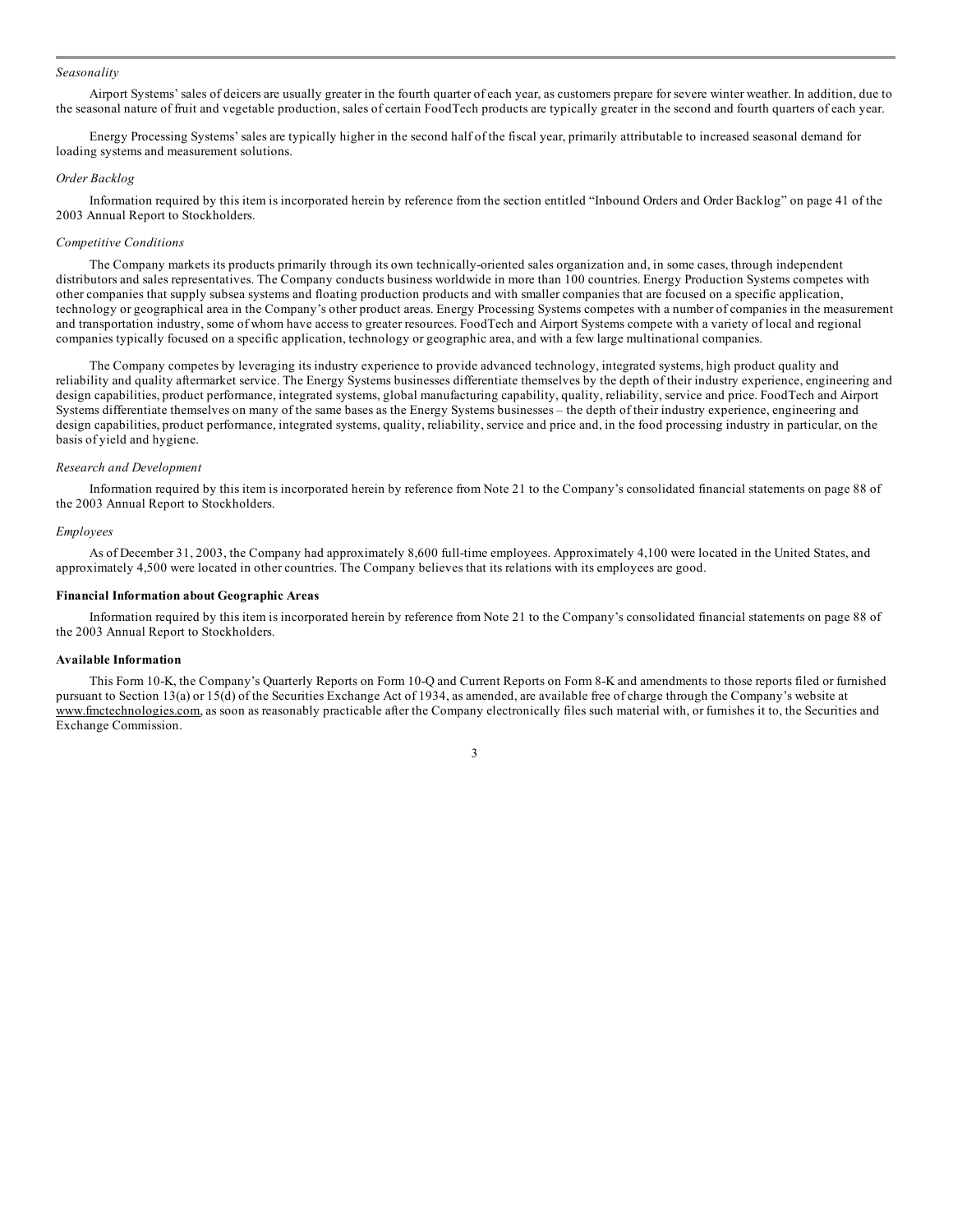#### **ITEM 2. PROPERTIES**

The Company owns executive offices in Houston, Texas and leases executive offices in Chicago, Illinois. The Company operates 32 manufacturing facilities in 16 countries.

The Company believes its properties and facilities meet present requirements and are in good operating condition and that each of its significant manufacturing facilities is operating at a level consistent with the requirements of the industry in which it operates.

The significant production properties for the Energy Production Systems operations currently are:

| Location                | <b>Square Feet</b><br>(approximate) | Leased or<br>Owned |
|-------------------------|-------------------------------------|--------------------|
|                         |                                     |                    |
| <b>United States:</b>   |                                     |                    |
| Oklahoma City, Oklahoma | 40,000                              | Owned              |
| *Houston, Texas         | 390,000                             | Owned              |
| International:          |                                     |                    |
| Rio de Janeiro, Brazil  | 225,000                             | Owned              |
| *Sens, France           | 185,000                             | Owned              |
| Arnhem, The Netherlands | 14,000                              | Owned              |
| *Kongsberg, Norway      | 568,000                             | Leased             |
| *Singapore, RS          | 97,000                              | Owned              |
| Dunfermline, Scotland   | 152,000                             | Owned              |
| Maracaibo, Venezuela    | 60,000                              | Owned              |

\* These facilities are production properties for both Energy Production Systems and Energy Processing Systems.

The significant production properties for the Energy Processing Systems operations currently are:

| Location                 | <b>Square Feet</b><br>(approximate) | Leased or<br>Owned |
|--------------------------|-------------------------------------|--------------------|
| United States:           |                                     |                    |
| Tupelo, Mississippi      | 330,000                             | Owned              |
| Erie, Pennsylvania       | 350,000                             | Owned              |
| Homer City, Pennsylvania | 267,000                             | Owned              |
| Corpus Christi, Texas    | 15,000                              | Owned              |
| Stephenville, Texas      | 300,000                             | Owned              |
| International:           |                                     |                    |
| Ellerbek, Germany        | 200,000                             | Owned              |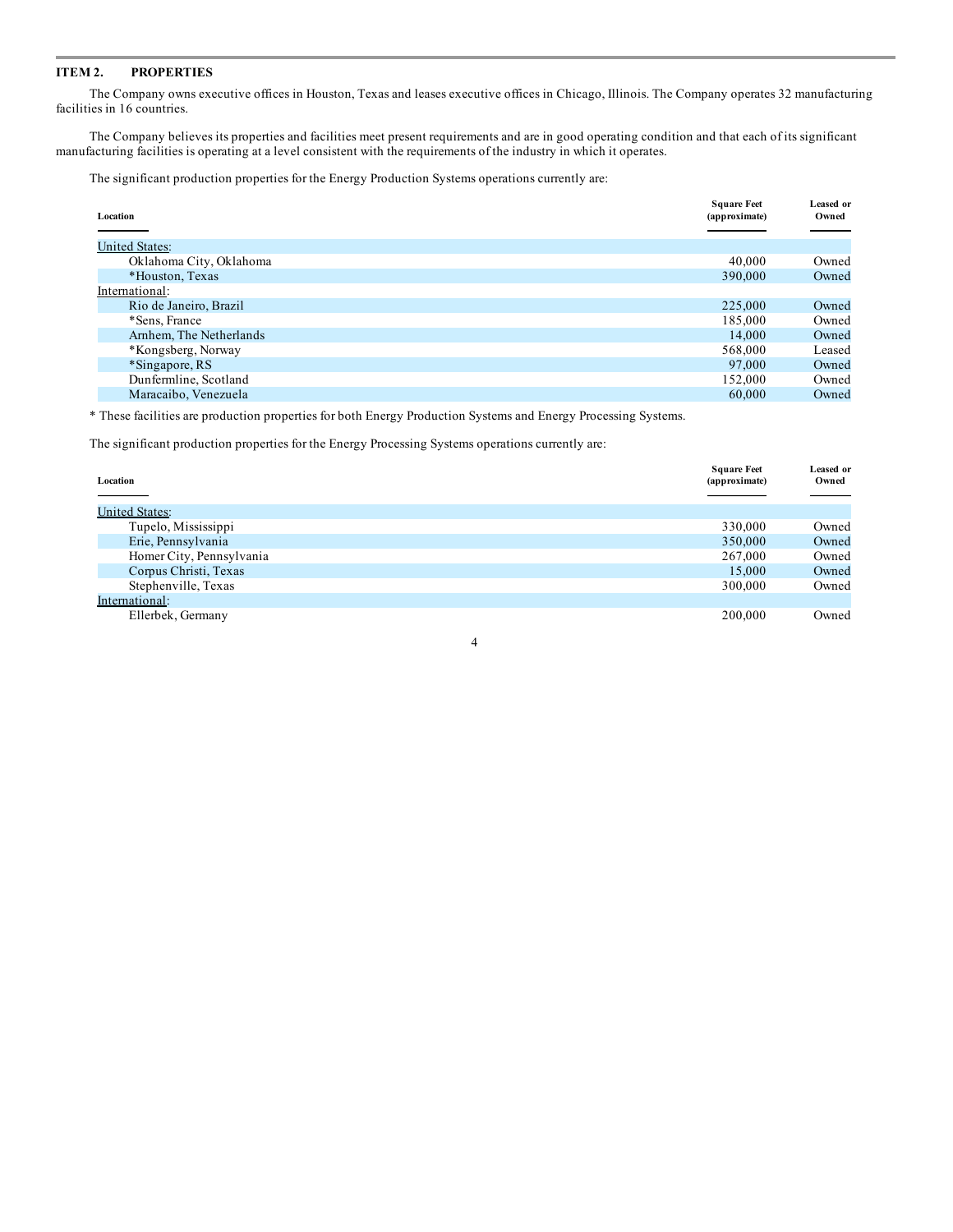The significant production properties for the FoodTech operations currently are:

| Location              | <b>Square Feet</b><br>(approximate) | Leased or<br>Owned |
|-----------------------|-------------------------------------|--------------------|
|                       |                                     |                    |
| <b>United States:</b> |                                     |                    |
| Madera, California    | 250,000                             | Owned              |
| Lakeland, Florida     | 208,000                             | Owned              |
| Kennesaw, Georgia     | 32,000                              | Leased             |
| Northfield, Minnesota | 68,000                              | Owned/Leased       |
| Sandusky, Ohio        | 140,000                             | Owned              |
| Newberg, Oregon       | 101,000                             | Leased             |
| Redmond, Washington   | 18,000                              | Leased             |
| International:        |                                     |                    |
| St. Niklaas, Belgium  | 539,000                             | Owned              |
| Araraquara, Brazil    | 94,000                              | Owned              |
| Collecchio, Italy     | 34,000                              | Leased             |
| Parma, Italy          | 68,000                              | Owned              |
| Helsingborg, Sweden   | 227,000                             | Owned/Leased       |

The significant production properties for the Airport Systems operations currently are:

| Location              | <b>Square Feet</b><br>(approximate) | Leased or<br>Owned |
|-----------------------|-------------------------------------|--------------------|
| <b>United States:</b> |                                     |                    |
| Orlando, Florida      | 253,000                             | Owned              |
| Ogden, Utah           | 250,000                             | Owned/Leased       |
| International:        |                                     |                    |
| Madrid, Spain         | 27,000                              | Owned              |

#### **ITEM 3. LEGAL PROCEEDINGS**

The Company and FMC Corporation are named defendants in a number of multi-defendant, multi-plaintiff tort lawsuits. Under the Separation and Distribution Agreement between FMC Corporation and FMC Technologies, which contains key provision relating to the 2001 spin-off of the Company from FMC Corporation, FMC Corporation is required to indemnify the Company for certain claims made prior to the spin-off, as well as for other claims related to discontinued operations. The Company expects that FMC Corporation will bear responsibility for the majority of these claims. Certain claims have been asserted subsequent to the spin-off; and while the ultimate responsibility for these claims cannot yet be determined due to lack of identification of the products or premises involved, the Company also expects that FMC Corporation will bear responsibility for a majority of these claims.

In February 2003, the Company initiated court action in the Judicial District Court in Harris County, Texas, against ABB Lummus Global, Inc., seeking recovery of scheduled payments owed and compensatory, punitive and other damages. A trial is currently scheduled to begin in October 2004.

In August 2002, the Company initiated court action in the United Kingdom to confirm that certain components of its subsea production systems' designs do not conflict with a patent issued to Cooper Cameron Corporation in Europe. In response, Cooper Cameron Corporation initiated court action alleging infringement of certain of its U.K. patents. In March 2004, the Company and Cooper Cameron Corporation resolved all claims and disputes related to this litigation. The terms of the settlement include a cross-license of patents between the Company and Cooper Cameron Corporation.

While the results of litigation cannot be predicted with certainty, management believes that the most probable, ultimate resolution of these matters will not have a material adverse effect on the Company's consolidated financial position or results of operations.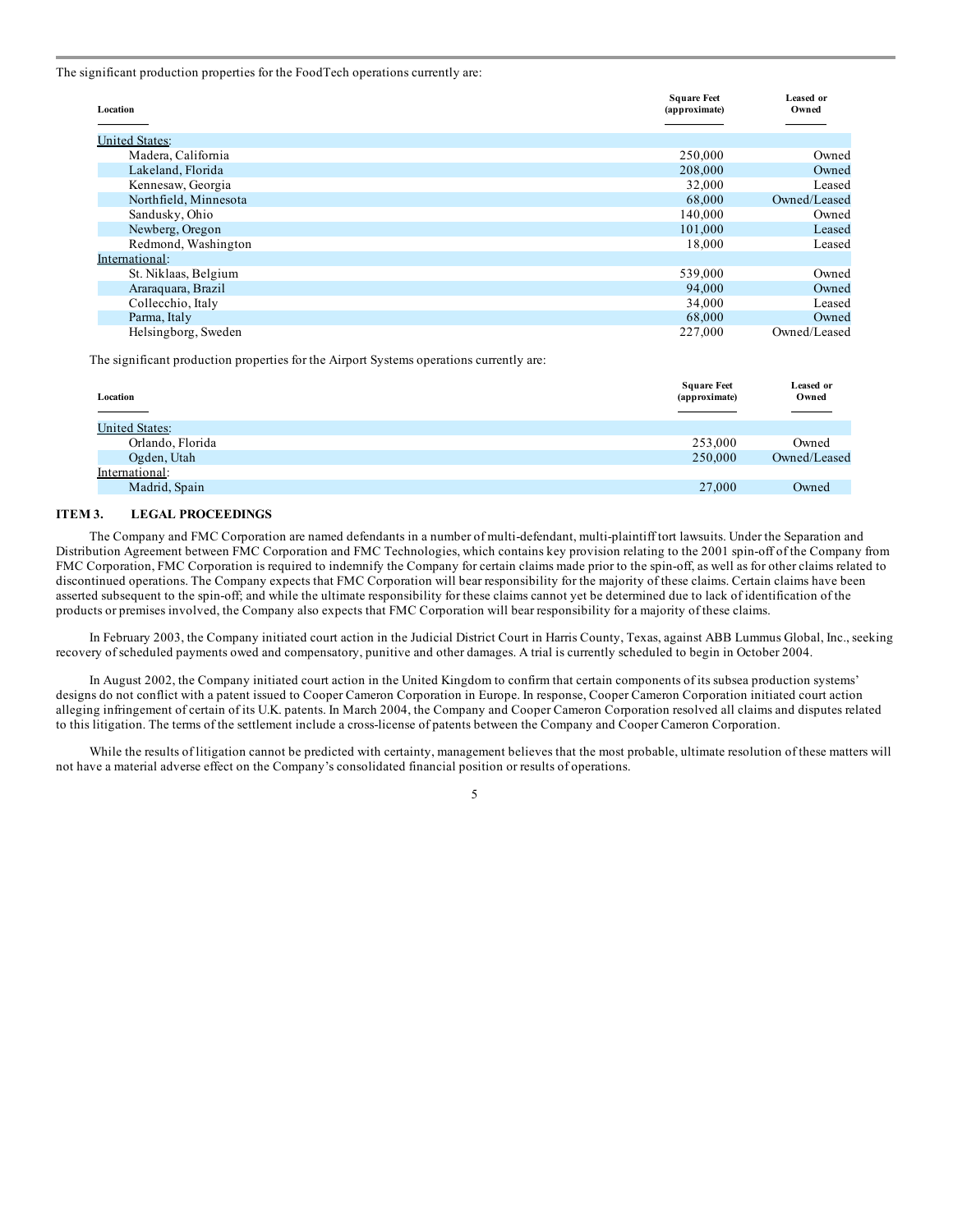#### **ITEM 4. SUBMISSION OF MATTERS TO A VOTE OF SECURITY HOLDERS**

No matters were submitted to a vote of security holders during the fourth quarter of fiscal year 2003.

#### **Executive Officers of the Registrant**

The executive officers of the Company, together with the offices in the Company currently held by them, their business experience and their ages as of February 27, 2004, are as follows:

| Name                     | Age | Office, year of election and other<br>information for past five years                                                                                                                                                       |
|--------------------------|-----|-----------------------------------------------------------------------------------------------------------------------------------------------------------------------------------------------------------------------------|
| Joseph H. Netherland     | 57  | Chairman, President and Chief Executive Officer (2001); President of FMC Corporation (1999); Executive Vice<br>President of FMC Corporation (1998)                                                                          |
| William H. Schumann, III | 53  | Treasurer (2002); Senior Vice President and Chief Financial Officer (2001); Senior Vice President and Chief<br>Financial Officer of FMC Corporation (1999); Vice President, Corporate Development of FMC Corporation (1998) |
| Charles H. Cannon, Jr.   | 51  | Vice President and General Manager—FoodTech and Airport Systems (2001); Vice President and General Manager<br>of FMC Corporation—FMC FoodTech (1994) and Transportation Systems Group of FMC Corporation (1998)             |
| Jeffrey W. Carr          | 47  | Vice President, General Counsel and Secretary (2001); Associate General Counsel of FMC Corporation (1997)                                                                                                                   |
| Peter D. Kinnear         | 56  | Vice President (2001); Vice President of FMC Corporation (2000); General Manager, Petroleum Equipment and<br>Systems Division of FMC Corporation (1994)                                                                     |
| Ronald D. Mambu          | 54  | Vice President and Controller (2001); Vice President and Controller of FMC Corporation (1995)                                                                                                                               |
| Michael W. Murray        | 57  | Vice President, Human Resources (2001); Vice President, Human Resources of FMC Corporation (1995)                                                                                                                           |
| Robert L. Potter         | 53  | Vice President (2001); Division President of Energy Transportation and Measurement Division of FMC<br>Corporation (1995)                                                                                                    |

No family relationships exist among any of the above-listed officers, and there are no arrangements or understandings between any of the above-listed officers and any other person pursuant to which they serve as an officer. All officers are elected to hold office until their successors are elected and qualified. The Company was formerly a wholly owned subsidiary of FMC Corporation.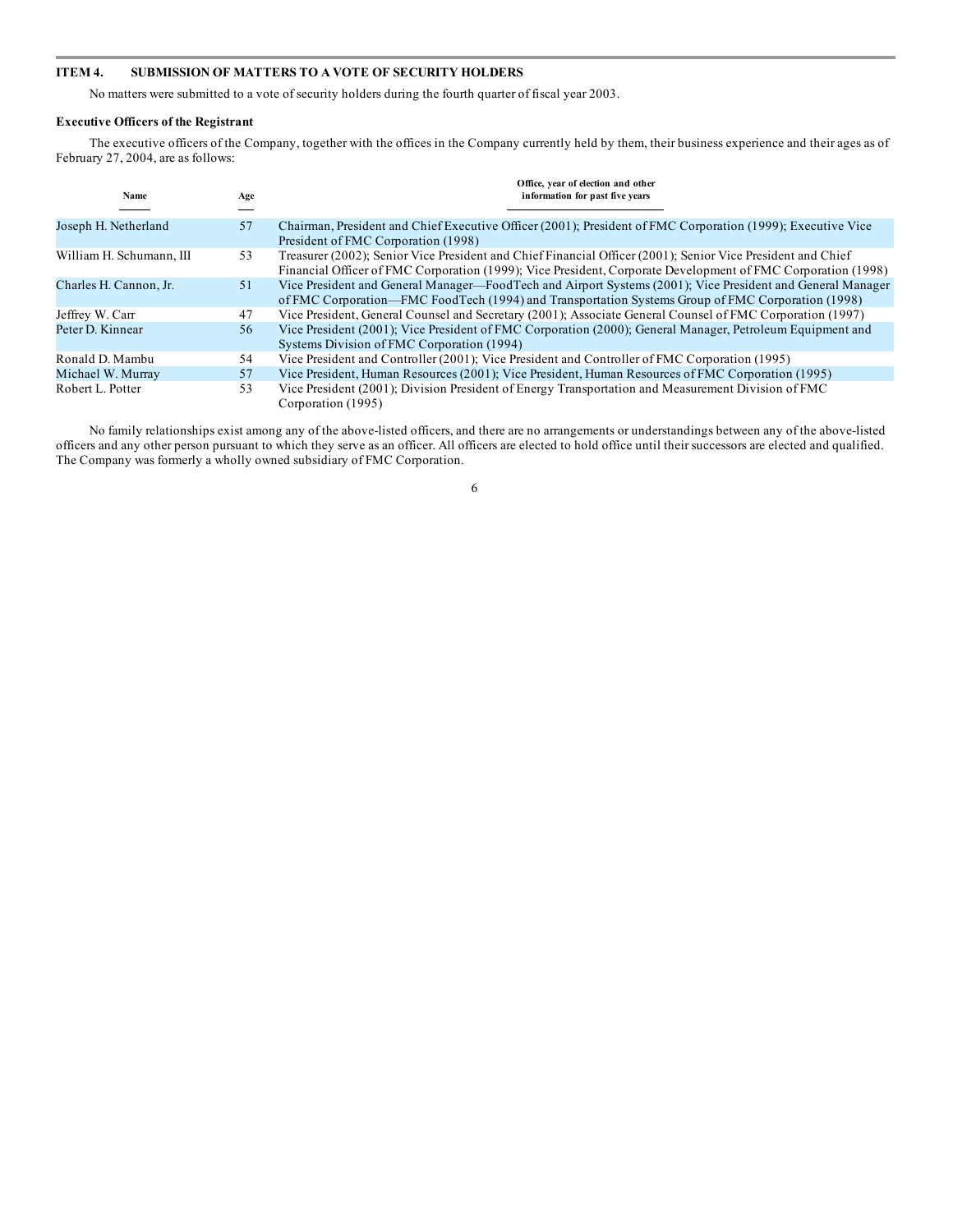#### **PART II**

#### **ITEM 5. MARKET FOR REGISTRANT'S COMMON EQUITY AND RELATED STOCKHOLDER MATTERS**

FMC Technologies, Inc. is listed on the New York Stock Exchange under the symbol FTI. High and low sales prices for the Company's common stock are incorporated herein by reference from Note 22 to the Company's consolidated financial statements on page 89 of the 2003 Annual Report to Stockholders.

As of February 27, 2004, there were 5,722 holders of record of the Company's common stock.

The Company did not pay dividends on its common stock in 2003 and does not expect to pay dividends on its common stock in 2004.

Information regarding the Company's equity compensation plans is incorporated herein by reference from the section entitled "Equity Compensation Plan Information" appearing on page 27 of the Proxy Statement for the 2004 Annual Meeting of Stockholders.

#### **ITEM 6. SELECTED FINANCIAL DATA**

Information required by this item is incorporated herein by reference from the section entitled "Selected Historical Financial Data" on pages 92 and 93 of the 2003 Annual Report to Stockholders.

#### **ITEM 7. MANAGEMENT'S DISCUSSION AND ANALYSIS OF FINANCIAL CONDITION AND RESULTS OF OPERATIONS**

Information required by this item is incorporated herein by reference from the section entitled "Management's Discussion and Analysis of Financial Condition and Results of Operations" on pages 33 through 50 of the 2003 Annual Report to Stockholders.

#### **ITEM 7A. QUANTITATIVE AND QUALITATIVE DISCLOSURES ABOUT MARKET RISK**

Information required by this item is incorporated herein by reference from the section entitled "Derivative Financial Instruments and Market Risk" on page 47 of the 2003 Annual Report to Stockholders.

#### **ITEM 8. FINANCIAL STATEMENTS AND SUPPLEMENTARY DATA**

Information required by this item is incorporated herein by reference from the Company's consolidated financial statements included under the headings "Consolidated Statements of Income," "Consolidated Balance Sheets," "Consolidated Statements of Cash Flows," "Consolidated Statements of Changes in Stockholders' Equity," "Notes to Consolidated Financial Statements," "Independent Auditors' Report" and "Management's Report on Financial Statements" on pages 51 through 91 of the 2003 Annual Report to Stockholders.

7

#### **ITEM 9. CHANGES IN AND DISAGREEMENTS WITH ACCOUNTANTS ON ACCOUNTING AND FINANCIAL DISCLOSURE**

None.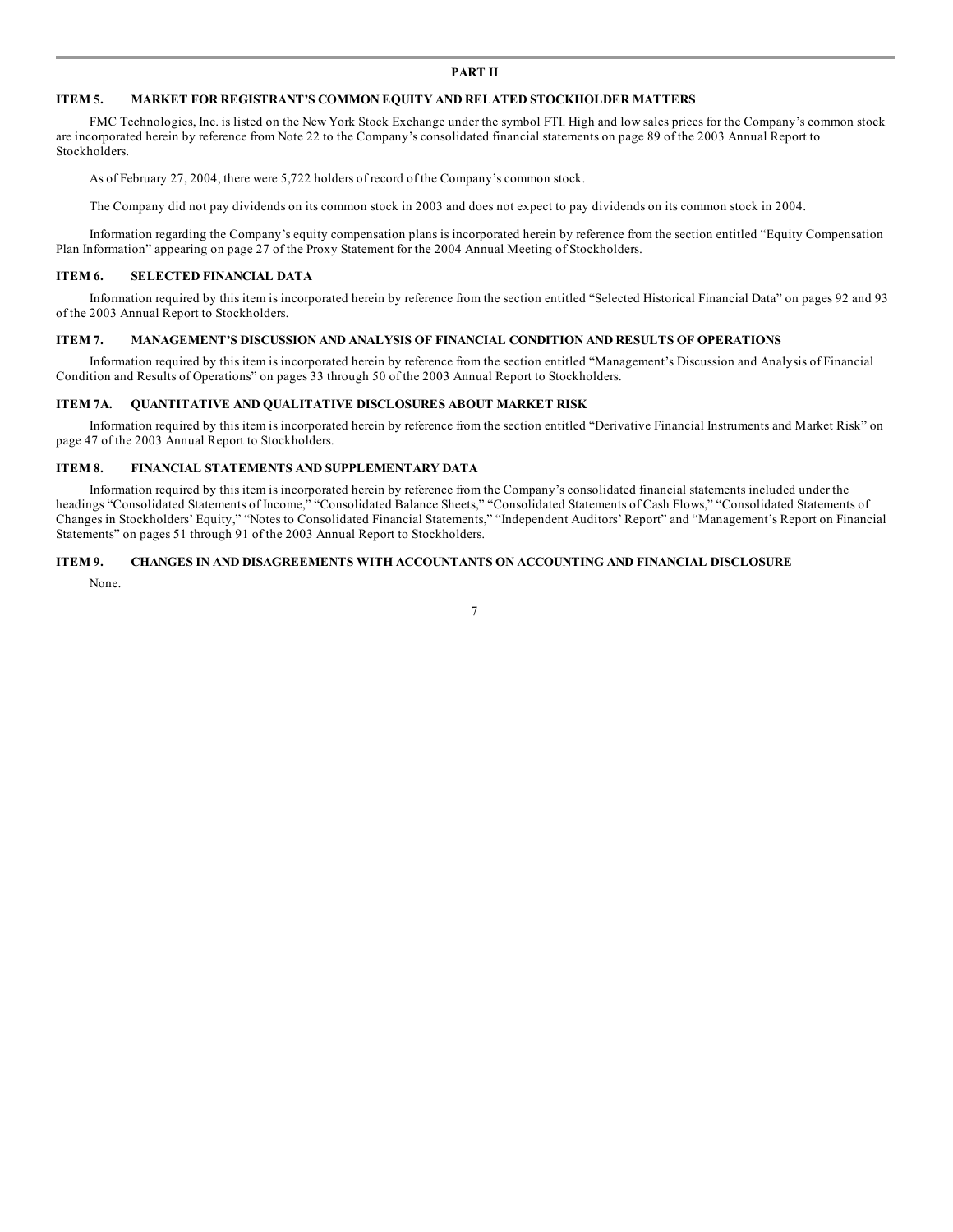#### **ITEM 9A. CONTROLS AND PROCEDURES**

#### **Evaluation of Disclosure Controls and Procedures**

The Company's principal executive officer and its principal financial officer, after management's evaluation, with the participation of such officers, of the effectiveness of the Company's disclosure controls and procedures (as defined in Exchange Act Rules 13a-15(e) and 15d-15(e)) as of the end of the period covered by this report, have concluded that, based on such evaluation and to their knowledge, the Company's disclosure controls and procedures were effective.

#### **Changes in Internal Controls**

There was no change in the Company's internal controls over financial reporting that occurred during the period covered by this report that has materially affected, or is reasonably likely to materially affect, the Company's internal controls over financial reporting.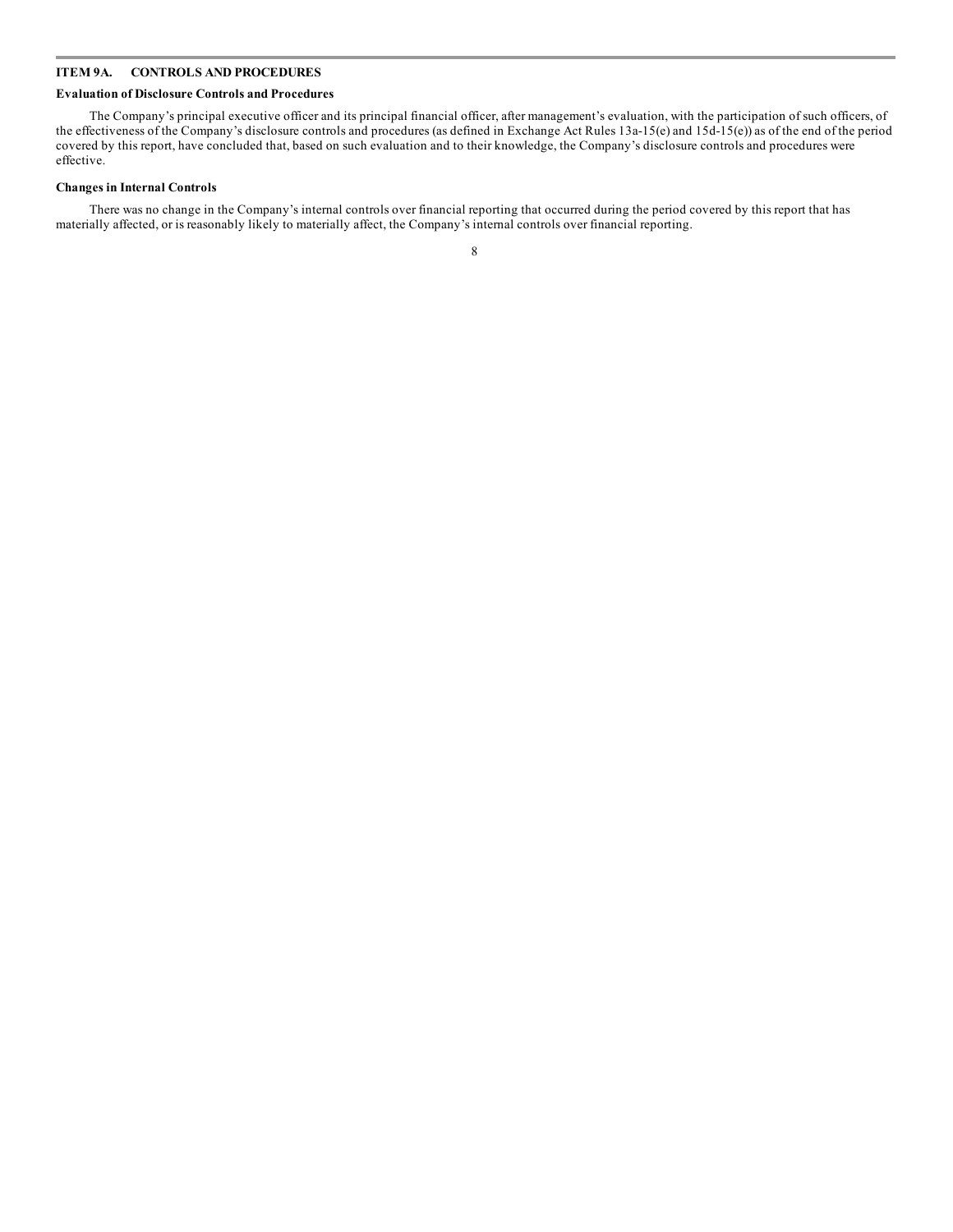#### **PART III**

#### **ITEM 10. DIRECTORS AND EXECUTIVE OFFICERS OF THE REGISTRANT**

Information regarding the Company's directors is incorporated herein by reference from the section entitled "Board of Directors" appearing on pages 4 through 7 of the Proxy Statement for the 2004 Annual Meeting of Stockholders. For 2004, the Company's Board of Directors has expanded and reorganized its committees into three standing committees: an Audit Committee, a Compensation Committee and a Nominating and Governance Committee. Each of these committees operates pursuant to a written charter setting out the functions and responsibilities of the committee. The charters for the Audit Committee, the Compensation Committee and the Nominating and Governance Committee of the Board of Directors of the Company may be found on the Company's website at www.fmctechnologies.com and are available in print to any stockholder upon request without charge by submitting a written request to Jeffrey W. Carr, General Counsel and Secretary, FMC Technologies, 1803 Gears Road, Houston, Texas 77067. Information concerning audit committee financial experts on the Audit Committee of the Board of Directors of the Company is incorporated herein by reference from the section entitled "Committees of the Board of Directors – Audit Committee" appearing on page 9 of the Proxy Statement for the 2004 Annual Meeting of Stockholders.

For information regarding the Company's executive officers, see "Executive Officers of the Registrant" in Part I of this Form 10-K.

Information regarding compliance by the Company's directors and executive officers with Section 16(a) of the Securities and Exchange Act of 1934, as amended, is incorporated herein by reference from the section entitled "Section 16(a) Beneficial Ownership Reporting Compliance" appearing on page 27 of the Proxy Statement for the 2004 Annual Meeting of Stockholders.

The Company has adopted a code of ethics, which includes provisions that are specifically targeted at the Company's principal executive officer, principal financial officer, principal accounting officer or controller and other key professionals serving in a finance, accounting, treasury, tax or investor relations role. A copy of the Company's code of ethics may be found on the Company's website at www.fmctechnologies.com and is available in print to stockholders without charge by submitting a request to the address set forth above.

#### **ITEM 11. EXECUTIVE COMPENSATION**

Information required by this item is incorporated herein by reference from the sections entitled "Director Compensation," "Compensation Committee Interlocks and Insider Participation in Compensation Decisions" and "Executive Compensation" appearing on pages 12, 13 and 18 through 26, respectively, of the Proxy Statement for the 2004 Annual Meeting of Stockholders.

#### **ITEM 12. SECURITY OWNERSHIP OF CERTAIN BENEFICIAL OWNERS AND MANAGEMENT AND RELATED STOCKHOLDER MATTERS**

Information required by this item is incorporated herein by reference from the sections entitled "Security Ownership of FMC Technologies" and "Equity Compensation Plan Information" appearing on pages 16 and 17 and page 27, respectively, of the Proxy Statement for the 2004 Annual Meeting of Stockholders.

#### **ITEM 13. CERTAIN RELATIONSHIPS AND RELATED TRANSACTIONS**

Information required by this item is incorporated herein by reference from the section entitled "Certain Relationships and Related Party Transactions" appearing on pages 14 and 15 of the Proxy Statement for the 2004 Annual Meeting of Stockholders.

#### **ITEM 14. PRINCIPAL ACCOUNTANT FEES AND SERVICES**

Information required by this item is incorporated herein by reference from the section entitled "Relationship with Independent Public Accountants" appearing on page 29 of the Proxy Statement for the 2004 Annual Meeting of Stockholders.

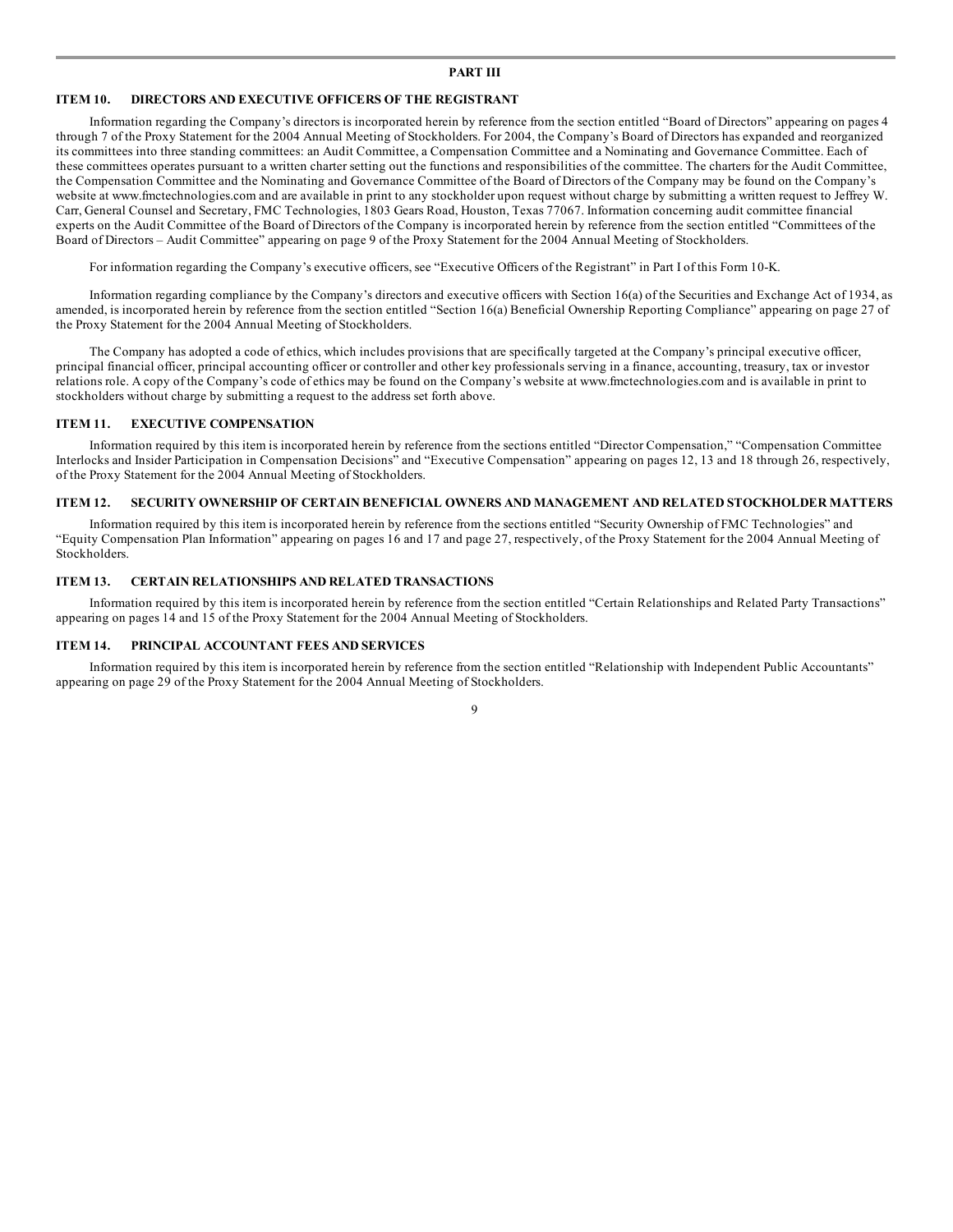#### **PART IV**

#### **ITEM 15. EXHIBITS, FINANCIAL STATEMENT SCHEDULES, AND REPORTS ON FORM 8-K**

- (a) The following documents are filed as part of this Report:
	- 1. Financial Statements:

Consolidated Statements of Income for the Years Ended December 31, 2003, 2002 and 2001

Consolidated Balance Sheets as of December 31, 2003 and 2002

Consolidated Statements of Cash Flows for the Years Ended December 31, 2003, 2002 and 2001

Consolidated Statements of Changes in Stockholders' Equity for the Years Ended December 31, 2003, 2002 and 2001

2. Financial Statement Schedule and related Independent Auditors' Report:

See "Schedule II—Valuation and Qualifying Accounts" and the related Independent Auditors' Report included herein. All other schedules are omitted because of the absence of conditions under which they are required or because information called for is shown in the consolidated financial statements and notes thereto in the 2003 Annual Report to Stockholders.

3. Exhibits:

See Index of Exhibits beginning on page 14 of this document.

(b) Reports on Form 8-K

Current Report on Form 8-K dated October 27, 2003, furnishing a press release announcing the Company's financial results for the fiscal quarter ended September 30, 2003.

(c) Exhibits

See Index of Exhibits beginning on page 14 of this document.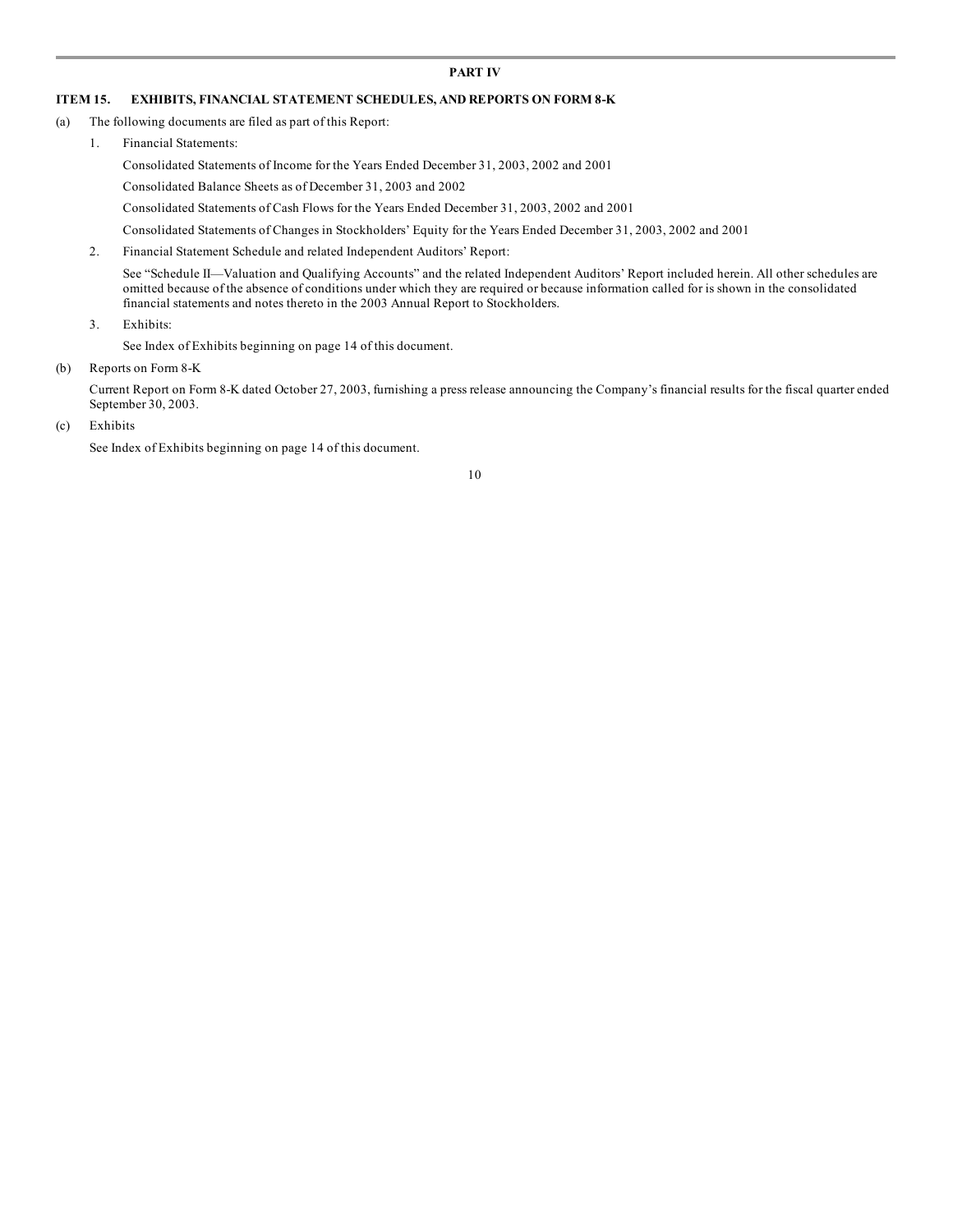#### **INDEPENDENT AUDITORS' REPORT**

The Board of Directors and Stockholders of FMC Technologies, Inc.:

Under date of January 28, 2004, we reported on the consolidated balance sheets of FMC Technologies, Inc. and consolidated subsidiaries as of December 31, 2003 and 2002, and the related consolidated statements of income, cash flows and changes in stockholders' equity for each of the years in the three-year period ended December 31, 2003, as contained in the 2003 annual report to stockholders. These consolidated financial statements and our report thereon are incorporated by reference in the annual report on Form 10-K for the year 2003. In connection with our audits of the aforementioned consolidated financial statements, we also audited the related financial statement schedule as listed in the accompanying index. This financial statement schedule is the responsibility of the Company's management. Our responsibility is to express an opinion on this financial statement schedule based on our audits.

In our opinion, such financial statement schedule, when considered in relation to the basic consolidated financial statements taken as a whole, presents fairly, in all material respects, the information set forth therein.

As described in Note 2 to the consolidated financial statements, the Company adopted Statement of Financial Accounting Standards No. 142, "Goodwill and Other Intangible Assets," as of January 1, 2002.

/s/ KPMG LLP

Chicago, Illinois January 28, 2004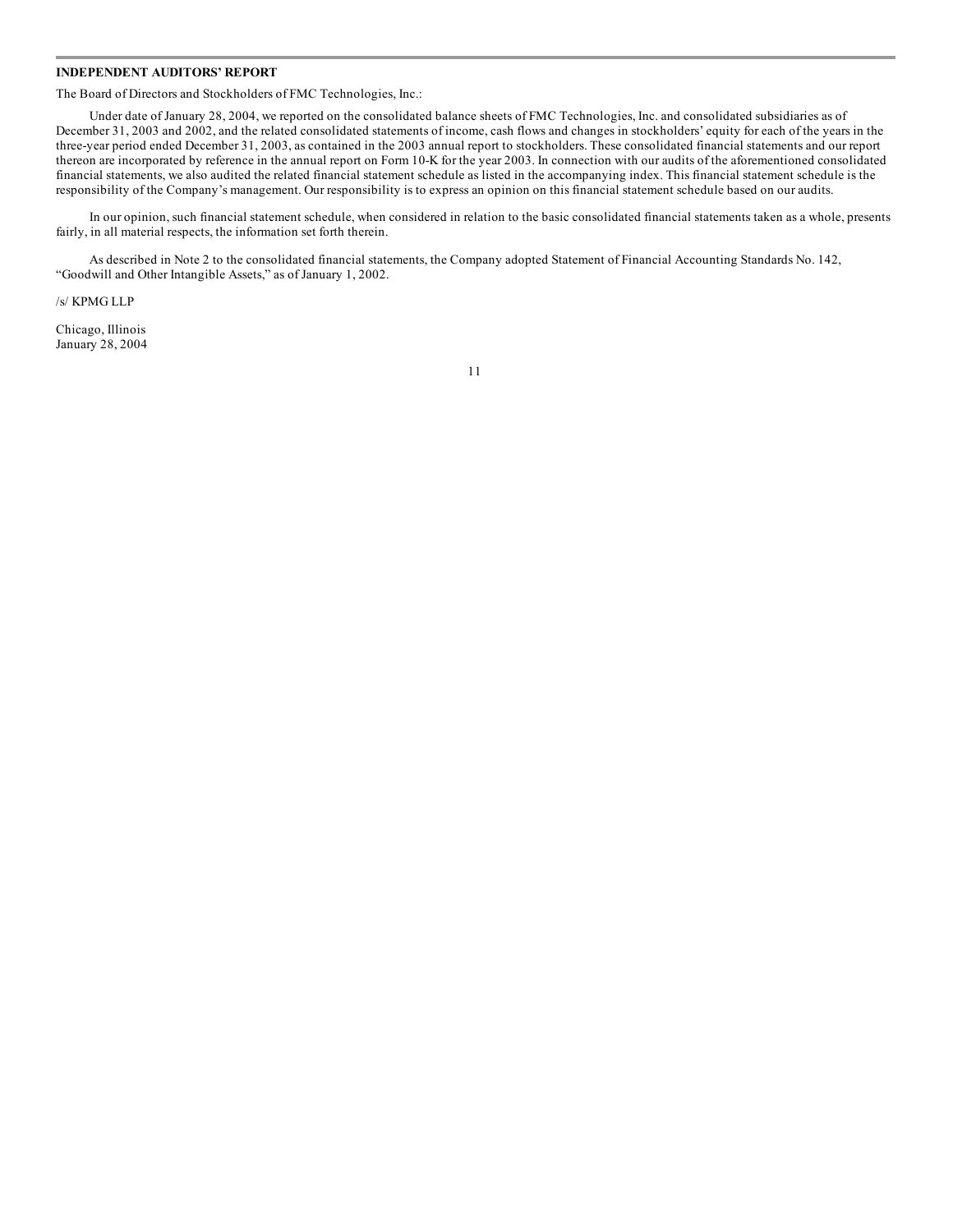#### **Schedule II—Valuation and Qualifying Accounts**

| (In thousands)                                 |                                          |        | <b>Additions</b>                 |          |                              |       |                                |       |                                       |
|------------------------------------------------|------------------------------------------|--------|----------------------------------|----------|------------------------------|-------|--------------------------------|-------|---------------------------------------|
| Description                                    | <b>Balance</b> at<br>beginning of period |        | charged to costs<br>and expenses |          | charged to<br>other accounts |       | <b>Deductions</b><br>and other |       | <b>Balance at</b><br>end of<br>period |
| Year ended December 31, 2001:                  |                                          |        |                                  |          |                              |       |                                |       |                                       |
| Allowance for doubtful accounts(a)             | .D                                       | 7.209  | \$                               | 2,027    | ъ.                           | 117   |                                | 131   | \$9,222                               |
| Valuation allowance for deferred tax assets(b) |                                          | 10.920 | Эħ.                              | 7.633    | S                            | $-$   | S.                             | 1,349 | \$17.204                              |
| Year ended December 31, 2002:                  |                                          |        |                                  |          |                              |       |                                |       |                                       |
| Allowance for doubtful accounts(c)             | .D                                       | 9,222  |                                  | 2,782    | S                            | 189   | \$.                            | 1,673 | \$10.520                              |
| Valuation allowance for deferred tax assets(b) |                                          | 17,204 | \$                               | 9,089    | S                            |       | S.                             | 6,021 | \$20,272                              |
| Year ended December 31, 2003:                  |                                          |        |                                  |          |                              |       |                                |       |                                       |
| Allowance for doubtful accounts(a)             | J.                                       | 10.520 |                                  | 2.470    | \$                           | 1,239 | S.                             | 3,943 | \$10,286                              |
| Valuation allowance for deferred tax assets(b) | .D                                       | 20.272 |                                  | (1, 865) | œ<br>ъ                       |       |                                | 936   | \$17,471                              |

(a) – "Additions charged to other accounts" includes recoveries. "Deductions and other" includes writeoffs and translation adjustments.

(b) – "Deductions and other" reflects tax benefits realized and translation adjustments of (\$726), (\$5,320) and \$1,686, in 2001, 2002 and 2003, respectively.

(c) – "Additions charged to other accounts" includes reserves acquired through business combinations, recoveries and translation adjustments. "Deductions and other" includes writeoffs.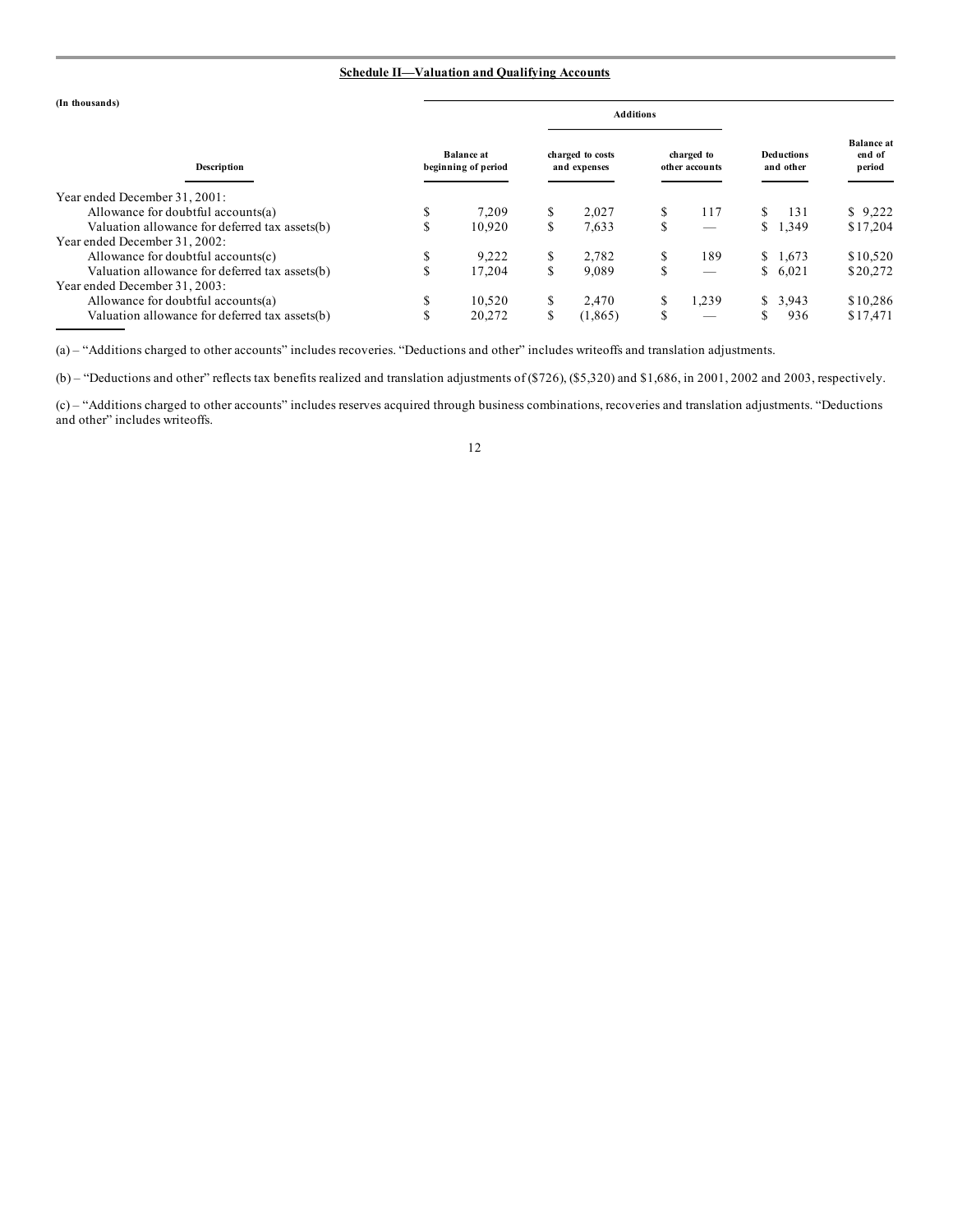#### **SIGNATURES**

Pursuant to the requirements of Section 13 or 15(d) of the Securities Exchange Act of 1934, the Registrant has duly caused this report to be signed on its behalf by the undersigned, thereunto duly authorized.

> FMC TECHNOLOGIES, INC. (Registrant)

By: /s/ William H. Schumann, III

**William H. Schumann, III Senior Vice President, Chief Financial Officer and Treasurer**

Date: March 12, 2004

Pursuant to the requirements of the Securities Exchange Act of 1934, this report has been signed below by the following persons on behalf of the Registrant and in the capacities and on the date indicated.

|                          | Title                                                                            | Signature                              |
|--------------------------|----------------------------------------------------------------------------------|----------------------------------------|
| Joseph H. Netherland     | Chairman of the Board,                                                           | JOSEPH H. NETHERLAND<br>$\sqrt{s}$     |
|                          | President, Chief Executive Officer and<br>Director (Principal Executive Officer) | March 12, 2004                         |
| William H. Schumann, III | Senior Vice President, Chief Financial<br>Officer and Treasurer (Principal       | WILLIAM H. SCHUMANN, III<br>$\sqrt{s}$ |
|                          | Financial Officer)                                                               | March 12, 2004                         |
| Ronald D. Mambu          | Vice President and Controller (Principal<br>Accounting Officer)                  | RONALD D. MAMBU<br>$\sqrt{s}$          |
|                          |                                                                                  | March 12, 2004                         |
| Mike R. Bowlin           | Director                                                                         | MIKE R. BOWLIN<br>$\sqrt{s}$           |
|                          |                                                                                  | March 12, 2004                         |
| B.A. Bridgewater, Jr.    | Director                                                                         | /s/ B.A. BRIDGEWATER, JR.              |
|                          |                                                                                  | March 12, 2004                         |
| Thomas M. Hamilton       | Director                                                                         | THOMAS M. HAMILTON<br>$\sqrt{s}$       |
|                          |                                                                                  | March 12, 2004                         |
| Asbjørn Larsen           | Director                                                                         | <b>ASBJØRN LARSEN</b><br>$\sqrt{s}$    |
|                          |                                                                                  | March 12, 2004                         |
| Edward J. Mooney         | Director                                                                         | /s/ EDWARD J. MOONEY                   |
|                          |                                                                                  | March 12, 2004                         |
| Richard A. Pattarozzi    | Director                                                                         | RICHARD A. PATTAROZZI<br>/s/           |
|                          |                                                                                  | March 12, 2004                         |
| James M. Ringler         | Director                                                                         | <b>JAMES M. RINGLER</b><br>$\sqrt{s}$  |
|                          |                                                                                  | March 12, 2004                         |
| James R. Thompson        | Director                                                                         | <b>JAMES R. THOMPSON</b><br>$\sqrt{s}$ |
|                          |                                                                                  | March 12, 2004                         |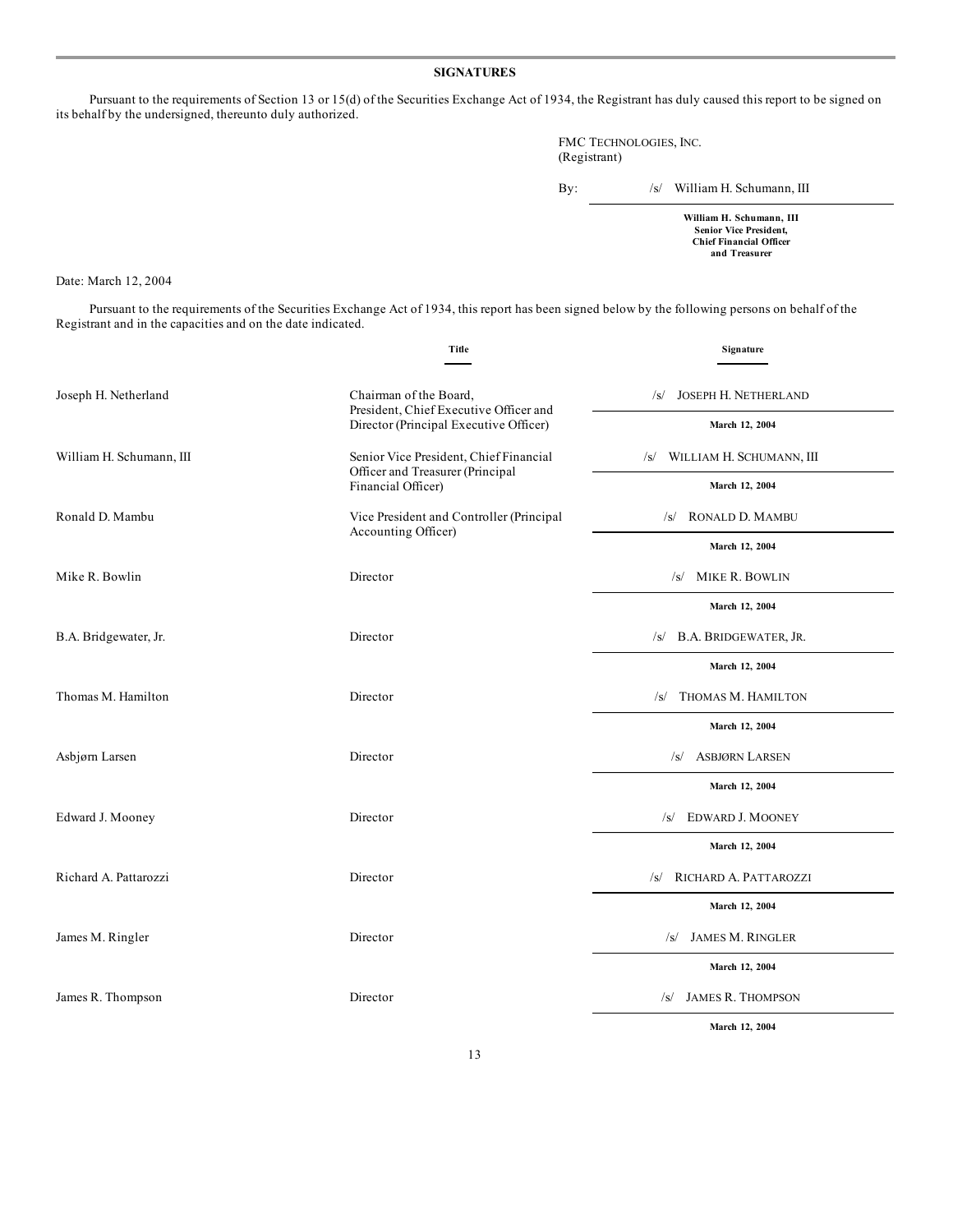#### **INDEX OF EXHIBITS FILED WITH OR INCORPORATED BY REFERENCE INTO FORM 10-K OF FMC TECHNOLOGIES, INC. FOR THE YEAR ENDED DECEMBER 31, 2003**

#### **No. Exhibit Description**

**Exhibit**

- 2.1 Separation and Distribution Agreement by and between FMC Corporation and the Company, dated as of May 31, 2001 (incorporated by reference from Exhibit 2.1 to the Form S-1/A filed on June 6, 2001).
- 3.1 Registrant's Amended and Restated Certificate of Incorporation (incorporated by reference from Exhibit 3.1 to the Form S-1/A filed on April 4, 2001).
- 3.2 Registrant's Amended and Restated Bylaws (incorporated by reference from Exhibit 3.2 the Form S-1/A filed on April 4, 2001).
- 4.1 Form of Specimen Certificate for the Company's Common Stock (incorporated by reference from Exhibit 4.1 to the Form S-1/A filed on May 4, 2001).
- 4.2 Preferred Share Purchase Rights Agreement (incorporated by reference from Exhibit 4.2 to the Form S-8 filed on June 14, 2001).
- 4.3 \$250,000,000 Five-Year Credit Agreement (incorporated by reference from Exhibit 4.3 to the Form S-1/A filed on June 6, 2001).
- 4.4 First Amendment to the \$250,000,000 Five-Year Credit Agreement (incorporated by reference from Exhibit 4.4 to the Form S-1/A filed on June 6, 2001).
- 4.5 \$150,000,000 364-Day Revolving Credit Facility (incorporated by reference from Exhibit 4.5 to the Form S-1/A filed on June 6, 2001).
- 4.6 First Amendment to the \$150,000,000 364-Day Revolving Credit Facility (incorporated by reference from Exhibit 4.6 to the Form S-1/A filed on June 6, 2001).
- 4.7 Second Amendment to the \$150,000,000 364-Day Revolving Credit Facility (incorporated by reference from Exhibit 4.7 to the Quarterly Report on Form 10-Q filed on May 15, 2002).
- 4.8 Second Amendment to the \$250,000,000 Five-Year Credit Agreement (incorporated by reference from Exhibit 4.8 to the Quarterly Report on Form 10-Q filed on May 15, 2002).
- 4.9 Third Amendment to the \$150,000,000 364-Day Revolving Credit Facility (incorporated by reference from Exhibit 4.9 to the Quarterly Report on Form 10-Q filed on August 14, 2003).
- 4.10 Third Amendment to the \$250,000,000 Five-Year Credit Agreement (incorporated by reference from Exhibit 4.10 to the Quarterly Report on Form 10-Q filed on August 14, 2003).
- 10.1 Tax Sharing Agreement by and among FMC Corporation and the Company, dated as of May 31, 2001 (incorporated by reference from Exhibit 10.1 to the Form S-1/A filed on June 6, 2001).
- 10.2 Employee Benefits Agreement by and between FMC Corporation and the Company, dated as of May 30, 2001 (incorporated by reference from Exhibit 10.2 to the Form S-1/A filed on June 6, 2001).
- 10.3 Transition Services Agreement between FMC Corporation and the Company, dated as of May 31, 2001 (incorporated by reference from Exhibit 10.3 to the Form S-1/A filed on June 6, 2001).
- 10.4\* FMC Technologies, Inc. Incentive Compensation and Stock Plan (incorporated by reference from Exhibit 10.4 to the Form S-1/A filed on June 6, 2001).
- 10.4.a\* First Amendment of the FMC Technologies, Inc. Incentive Compensation and Stock Plan (incorporated by reference from Exhibit 10.4.a to the Quarterly Report on Form 10-Q filed on November 12, 2003).
- 10.4.b\* Second Amendment of the FMC Technologies, Inc. Incentive Compensation and Stock Plan (incorporated by reference from Exhibit 10.4.b to the Quarterly Report on Form 10-Q filed on November 12, 2003).

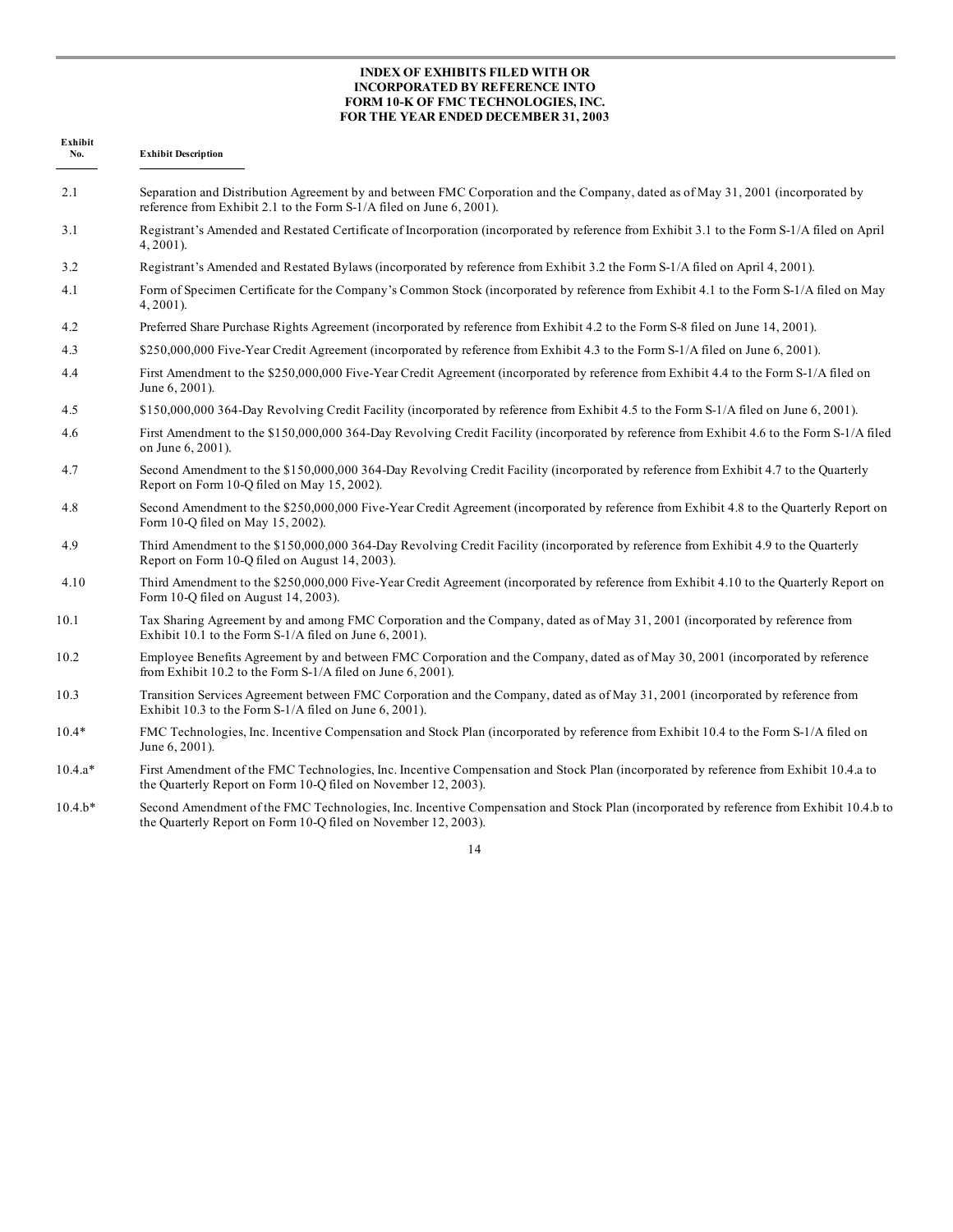- 10.5\* Forms of Executive Severance Agreements (incorporated by reference from Exhibit 10.5 to the Form S-1/A filed on June 6, 2001).
- 10.6\* FMC Technologies, Inc. Defined Benefit Retirement Trust (incorporated by reference from Exhibit 10.6 to the Quarterly Report on Form 10-Q filed on November 14, 2001).
- 10.6.a\* FMC Corporation Defined Benefit Retirement Trust (incorporated by reference from Exhibit 10.6.a to the Quarterly Report on Form 10-Q filed on August 14, 2001).
- 10.6.b\* Amendment to the FMC Corporation Defined Benefit Retirement Trust (incorporated by reference from Exhibit 10.6.b to the Quarterly Report on Form 10-Q filed on August 14, 2001).
- 10.6.c\* FMC Technologies, Inc. Employees' Retirement Program—Part I Salaried and Non-Union Hourly Employees' Retirement Plan (incorporated by reference from Exhibit 10.6.c to the Quarterly Report on Form 10-Q filed on November 14, 2001).
- 10.6.d\* FMC Technologies, Inc. Employees' Retirement Program—Part II Union Hourly Employees' Retirement Plan (incorporated by reference from Exhibit 10.6.d to the Quarterly Report on Form 10-Q filed on November 14, 2001).
- 10.6.e\* First Amendment to the FMC Technologies, Inc. Employees' Retirement Program—Part I Salaried and Non-Union Hourly Employees' Retirement Plan (incorporated by reference from Exhibit 10.6.e to the Quarterly Report on Form 10-Q filed on November 14, 2001).
- 10.6.f\* Second Amendment to the FMC Technologies, Inc. Employees' Retirement Program—Part I Salaried and Non-Union Hourly Employees' Retirement Plan (incorporated by reference from Exhibit 10.6.f to the Annual Report on Form 10-K filed on March 25, 2002).
- 10.6.g\* Third Amendment to the FMC Technologies, Inc. Employees' Retirement Program—Part I Salaried and Non-Union Hourly Employees' Retirement Plan (incorporated by reference from Exhibit 10.6.g to the Annual Report on Form 10-K filed on March 25, 2003).
- 10.6.h\* First Amendment to the FMC Technologies, Inc. Employees' Retirement Program—Part II Union Hourly Employees' Retirement Plan (incorporated by reference from Exhibit 10.6.h to the Annual Report on Form 10-K filed on March 25, 2003).
- 10.6.i\* Fourth Amendment to the FMC Technologies, Inc. Employees' Retirement Program—Part I Salaried and Non-Union Hourly Employees' Retirement Plan (incorporated by reference from Exhibit 10.6i to the Annual Report on Form 10-K filed on March 25, 2003).
- 10.6.j\* Second Amendment to the FMC Technologies, Inc. Employees' Retirement Program—Part II Union Hourly Employees' Retirement Plan (incorporated by reference from Exhibit 10.6j to the Annual Report on Form 10-K filed on March 25, 2003).
- 10.6.k\* Third Amendment to the FMC Technologies, Inc. Employees' Retirement Program—Part II Union Hourly Employees' Retirement Plan (incorporated by reference from Exhibit 10.6k to the Annual Report on Form 10-K filed on March 25, 2003).
- 10.7.a\* FMC Technologies, Inc. Salaried Employees' Equivalent Retirement Plan (incorporated by reference from Exhibit 10.7.a to the Quarterly Report on Form 10-Q filed on November 14, 2001).
- 10.7.b\* FMC Technologies, Inc. Equivalent Retirement Plan Grantor Trust Agreement (incorporated by reference from Exhibit 10.7.b to the Quarterly Report on Form 10-Q filed on November 14, 2001).
- 10.7.c\* First Amendment to the FMC Technologies, Inc. Salaried Employees' Equivalent Retirement Plan (incorporated by reference from Exhibit 10.7.c to the Annual Report on Form 10-K filed on March 25, 2003).
- 10.8.a\* FMC Technologies, Inc. Savings and Investment Plan (incorporated by reference from Exhibit 10.8.a to the Quarterly Report on Form 10-Q filed on November 14, 2001).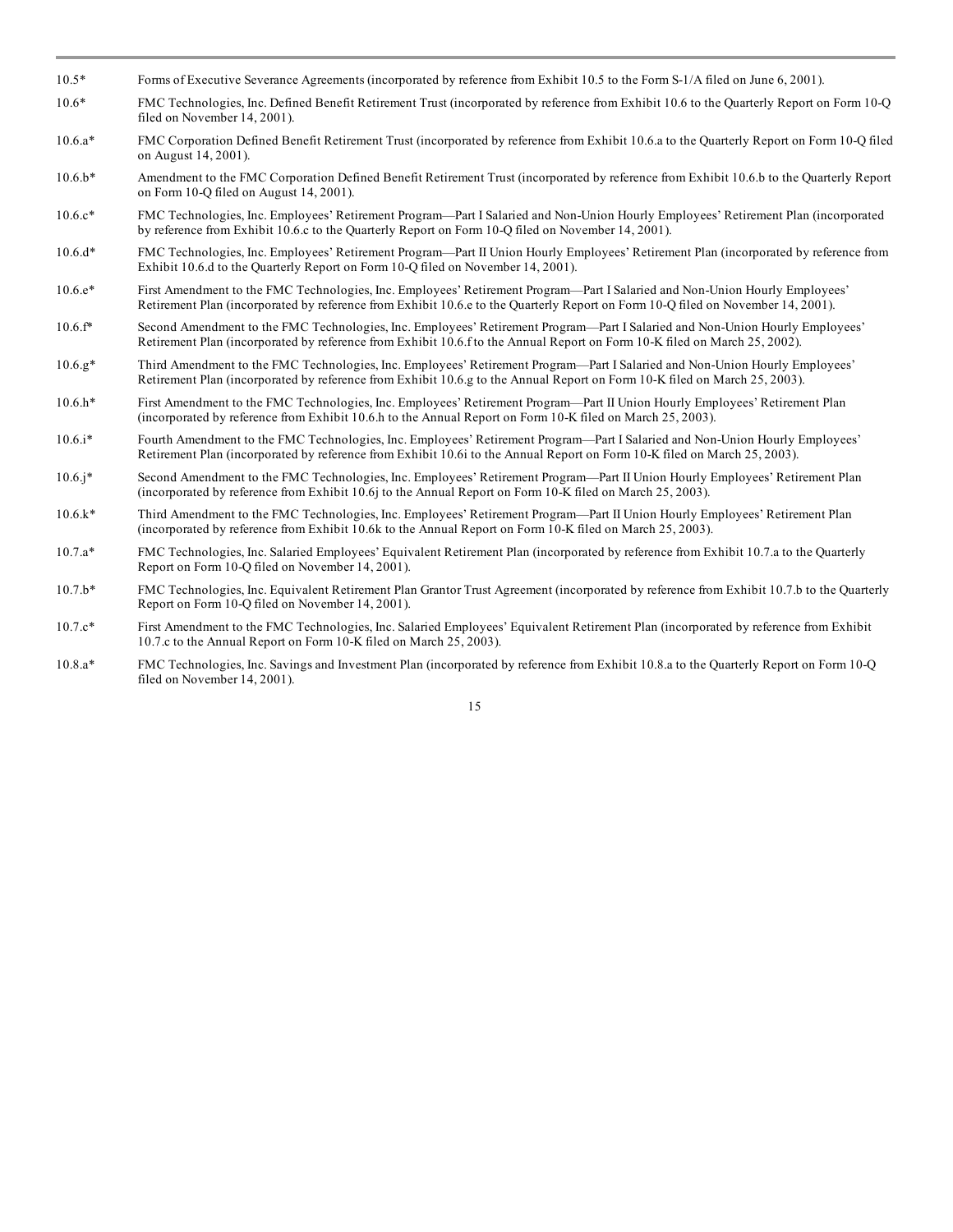- 10.8.b\* FMC Technologies, Inc. Savings and Investment Plan Trust (incorporated by reference from Exhibit 10.8.b to the Quarterly Report on Form 10-Q filed on November 14, 2001).
- 10.8.c\* First Amendment to the FMC Technologies, Inc. Savings and Investment Plan (incorporated by reference from Exhibit 10.8.c to the Annual Report on Form 10-K filed on March 25, 2003).
- 10.8.d\* Second Amendment to the FMC Technologies, Inc. Savings and Investment Plan (incorporated by reference from Exhibit 10.8.d to the Annual Report on Form 10-K filed on March 25, 2003).
- 10.8.e\* Third Amendment of the FMC Technologies, Inc. Savings and Investment Plan (incorporated by reference from Exhibit 10.8.e to the Quarterly Report on Form 10-Q filed on November 12, 2003).
- 10.9.a\* FMC Technologies, Inc. Non-Qualified Savings and Investment Plan (incorporated by reference from Exhibit 10.9.a to the Quarterly Report on Form 10-Q filed on November 14, 2001).
- 10.9.b\* FMC Technologies, Inc. Non-Qualified Savings and Investment Plan Trust Agreement (incorporated by reference from Exhibit 10.9.b to the Quarterly Report on Form 10-Q filed on November 14, 2001).
- 10.9.c\* First Amendment to the FMC Technologies, Inc. Non-Qualified Savings and Investment Plan (incorporated by reference from Exhibit 10.9.c to the Annual Report on Form 10-K filed on March 25, 2003).
- 10.10 Commercial Paper Dealer Agreement 4(2) Program between Merrill Lynch Money Markets Inc. and Merrill Lynch, Pierce, Fenner & Smith Incorporated and the Company, dated as of January 24, 2003 (incorporated by reference from Exhibit 10.10 to the Annual Report on Form 10- K filed on March 25, 2003).
- 10.11 Commercial Paper Dealer Agreement 4(2) Program between Banc of America Securities LLC and the Company, dated as of January 24, 2003 (incorporated by reference from Exhibit 10.11 to the Annual Report on Form 10-K filed on March 25, 2003).
- 10.12 Issuing and Paying Agency Agreement between Wells Fargo Bank, National Association and the Company, dated as of January 3, 2004.
- 13.1 2003 Annual Report to Stockholders is included as an Exhibit to this report for the information of the Securities and Exchange Commission and, except for those portions thereof specifically incorporated by reference elsewhere herein, such Annual Report should not be deemed filed as a part of this report.
- 14.1 FMC Technologies, Inc. Code of Business Conduct and Ethics Including Provisions for Principal Executive and Financial Officers.
- 21.1 Significant Subsidiaries of the Registrant.
- 23.1 Consent of KPMG LLP.
- 24.1 Powers of Attorney.
- 31.1 Certification of Chief Executive Officer Pursuant to Rule 13a-14(a).
- 31.2 Certification of Chief Financial Officer Pursuant to Rule 13a-14(a).
- 32.1 Certification of Chief Executive Officer Pursuant to 18 U.S.C. 1350, as adopted pursuant to Section 906 of the Sarbanes-Oxley Act of 2002.
- 32.2 Certification of Chief Financial Officer Pursuant to 18 U.S.C. 1350, as adopted pursuant to Section 906 of the Sarbanes-Oxley Act of 2002.
- \* Indicates a management contract or compensatory plan or arrangement.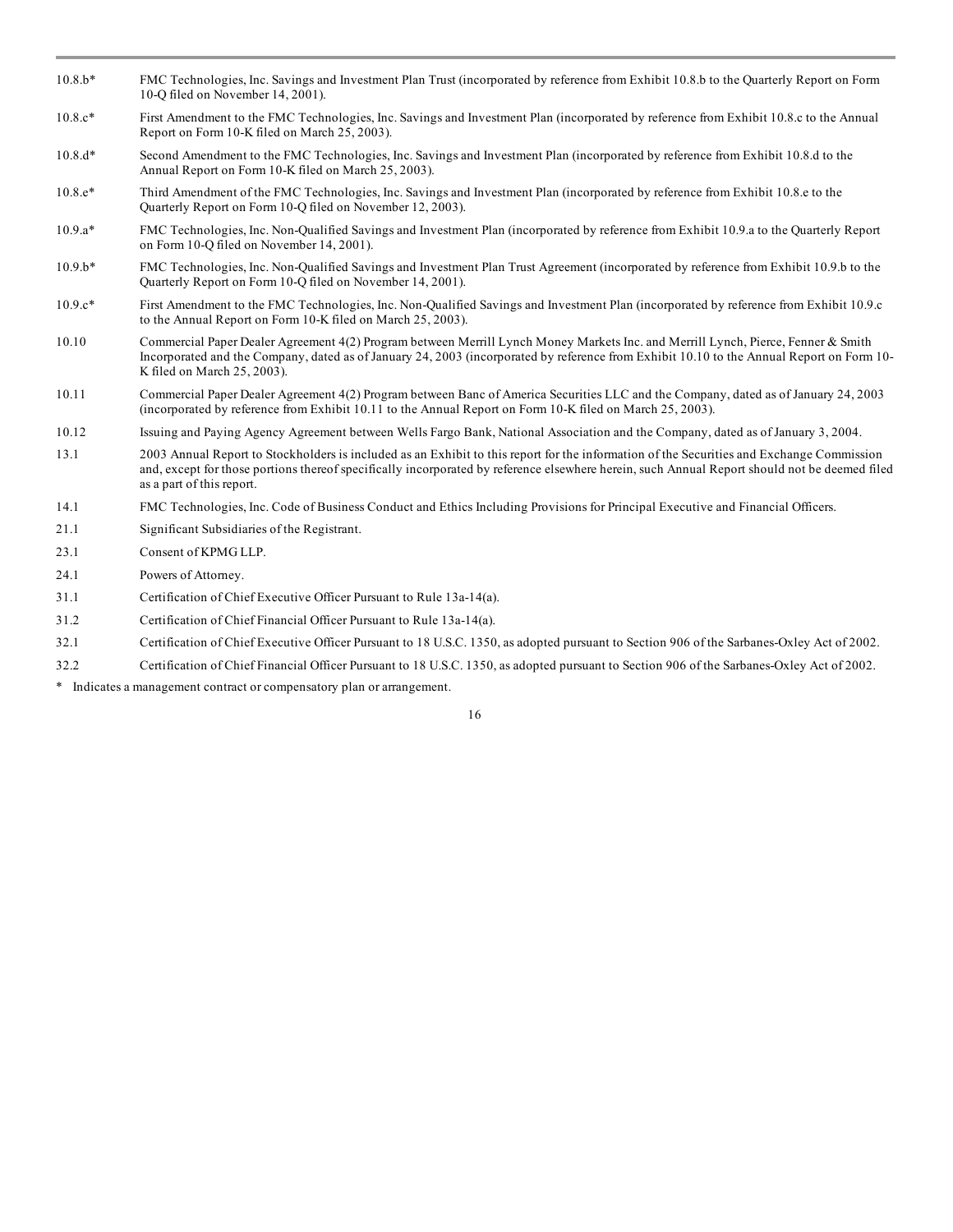#### **ISSUING AND PAYING AGENCY AGREEMENT**

This Agreement is made as of the 3 rd day of January, 2004 by and between FMC Technologies, Inc. (the **"Issuer"**) and Wells Fargo Bank, National Association (the **"Agent"**).

**WHEREAS**, at Issuer's request, Wells Fargo Bank, National Association (the "Bank") has agreed to act as Agent for Issuer as of the date hereof specified herein in connection with one or more "Commercial Paper Programs" (as that term is defined in this Agreement) established by the Issuer from time to time; and

**WHEREAS**, the parties hereto desire to enter into this Agreement to memorialize the terms and conditions pursuant to which the Bank shall act as Agent for a Commercial Paper Program.

**NOW THEREFORE**, in consideration of the foregoing and the terms and conditions provided for in this Agreement, the parties hereto agree as follows:

#### 1. **APPOINTMENT AND ACCEPTANCE**

The Issuer hereby appoints Agent as its issuing and paying agent in connection with the issuance from time to time and payment of certain short-term promissory notes of the Issuer (the **"Notes"**) in connection with Commercial Paper Programs established by the Issuer, as more fully described herein, and Agent agrees to act as such agent upon the terms and conditions contained in this Agreement.

#### 2. **COMMERCIAL PAPER PROGRAMS**

The Issuer may establish one or more commercial paper programs (a "Commercial Paper Program") for the issuance of Notes under this Agreement by delivering to Agent a completed program schedule (the **"Program Schedule"**), with respect to each such program. Agent has given the Issuer a copy of the current form of Program Schedule and the Issuer shall complete and return its first Program Schedule to Agent prior to or simultaneously with the execution of this Agreement. In the event that any of the information provided in, or attached to, a Program Schedule shall change, the Issuer shall promptly inform Agent of such change in writing.

#### 3. **NOTES**

a. All Notes issued by the Issuer under this Agreement pursuant to a Commercial Paper Program shall be promissory notes having a maturity, at the time of issuance and upon any renewal thereof, not exceeding 365 days, and shall be exempt from the registration requirements of the Securities Act of 1933, as amended, as indicated on the Program Schedules, and from applicable state securities laws. The Notes may be placed by dealers (the **"Dealers"**) pursuant to Section 4 hereof. The Notes shall be issued in book-entry form as provided in sub-paragraph (b) below.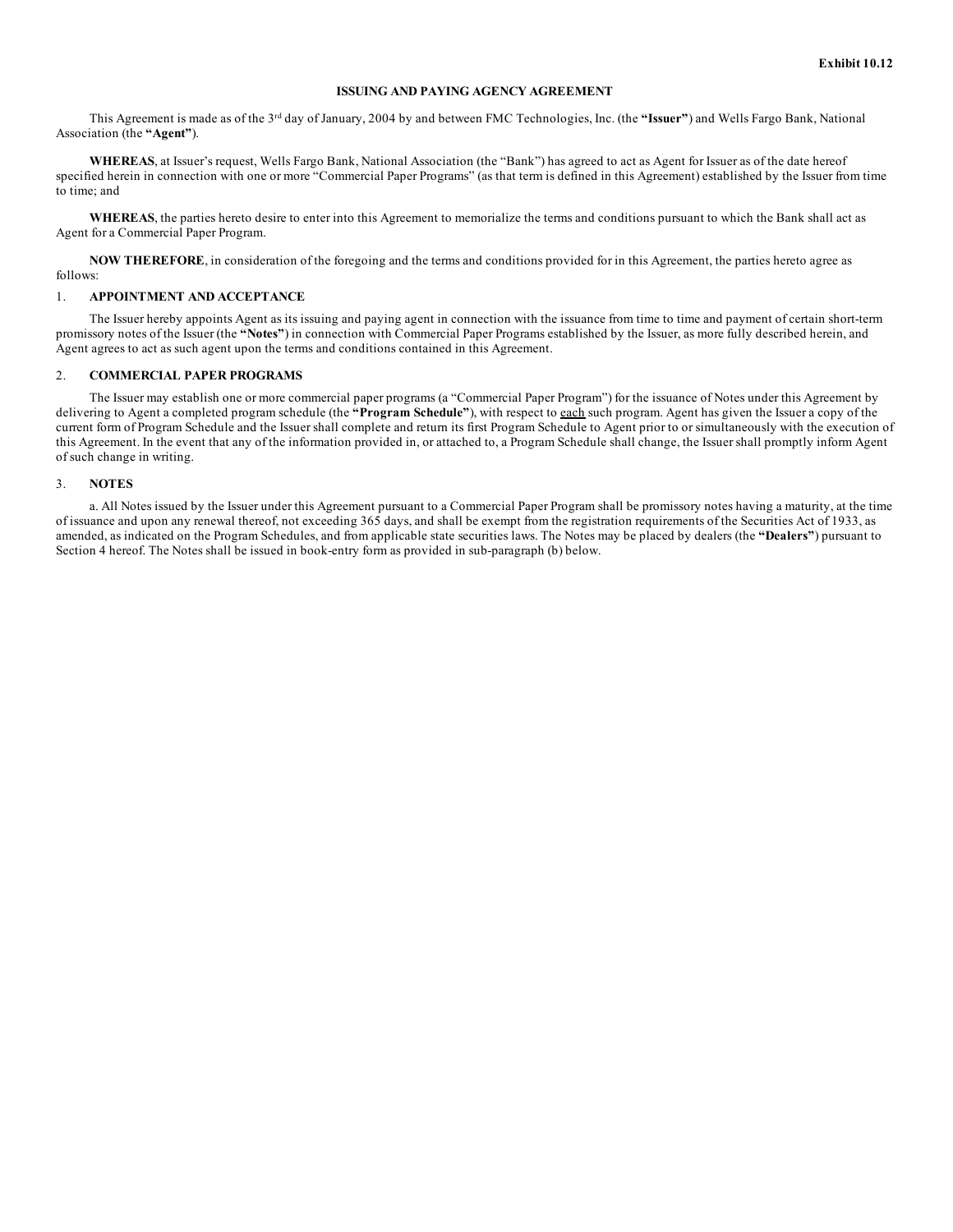b. The Notes shall not be issued in physical form, but their aggregate face amount shall be represented by a master note (the **"Master Note"**) in the form of Exhibit A executed by the Issuer pursuant to the book-entry commercial paper program of The Depository Trust Company (**"DTC"**). Agent shall maintain the Master Note in safekeeping, in accordance with its customary practices, on behalf of Cede & Co., the registered owner thereof and nominee of DTC. As long as Cede & Co. is the registered owner of the Master Note, the beneficial ownership interest therein shall be shown on, and the transfer of ownership thereof shall be effected through, entries on the books maintained by DTC and the books of its direct and indirect participants. The Master Note and the Notes shall be subject to DTC's rules and procedures, as amended from time to time. Agent shall not be liable or responsible for sending transaction statements of any kind to DTC's participants or the beneficial owners of the Notes, or for maintaining, supervising or reviewing the records of DTC or its participants with respect to such Notes. In connection with DTC's program, the Issuer understands that as one of the conditions of its participation therein it shall be necessary for the Issuer and Agent to enter into a Letter of Representations, in the form of Exhibit B hereto, and for DTC to receive and accept such Letter of Representations. In accordance with DTC's program, the Issuer shall obtain from the CUSIP Service Bureau a written list of CUSIP numbers for the Notes, and shall deliver such list to DTC and to Agent. The CUSIP Service Bureau shall bill the Issuer directly for the fee or fees payable for the list of CUSIP numbers for the Notes.

#### 4. **AUTHORIZED REPRESENTATIVES**

The Issuer shall deliver to Agent a duly adopted corporate resolution from the Issuer's Board of Directors authorizing the issuance of Notes under each program established pursuant to this Agreement and a certificate of incumbency, with specimen signatures attached, of those officers, employees and agents, including, without limitation, any Dealers of the Issuer authorized to take certain actions with respect to the Notes as provided in this Agreement (each such person is hereinafter referred to as an **"Authorized Representative"**). Until Agent receives any subsequent incumbency certificates of the Issuer, Agent shall be entitled to rely on the last incumbency certificate delivered to it for the purpose of determining the Authorized Representatives.

#### 5. **ISSUANCE INSTRUCTIONS TO AGENT; PAYMENT OF PURCHASE PRICE FOR NOTES**

The Issuer understands that all instructions under this Agreement are to be directed to Agent's Corporate Trust Operations Department, and may be given in writing or by telephone, provided a written confirmation of such telephonic instructions is delivered to Agent's Corporate Trust Operations Department by electronic mail, courier, facsimile transmission, tested telex, or some equally prompt means no later than two hours after Agent's receipt of such telephonic instructions. In the event that a discrepancy exists between a telephonic instruction and a written confirmation, the telephonic instruction will be deemed the controlling and proper instruction. Agent may electronically record any conversations made pursuant to this Agreement, and the Issuer hereby consents to such recordings. All issuance instructions regarding the Notes must be received by 12 noon, Minneapolis, Minnesota time, in order for the Notes to be issued or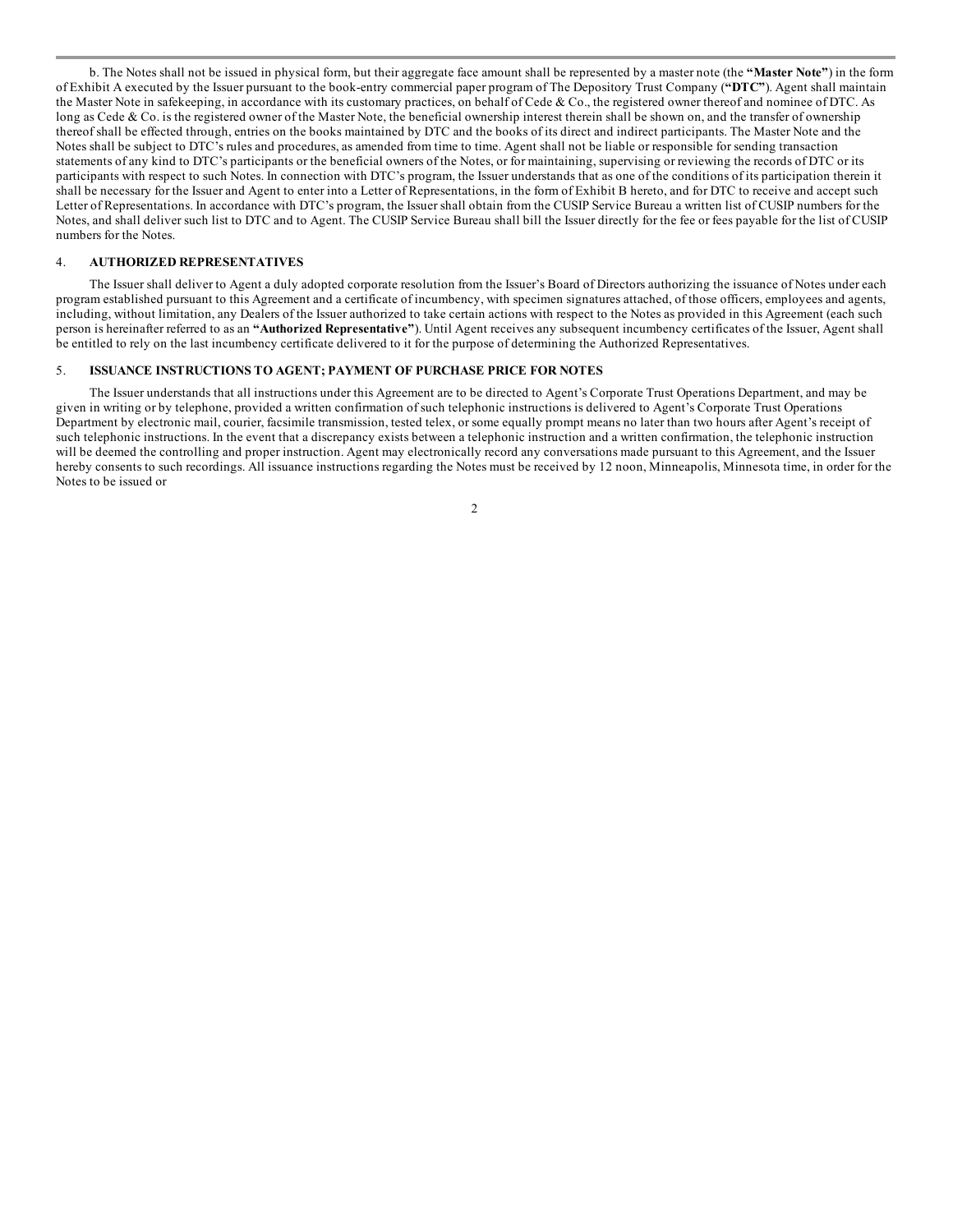delivered on the same day. Upon receipt of issuance instructions from the Issuer or its Dealers with respect to the Notes, Agent shall transmit such instructions to DTC and direct DTC to cause appropriate entries of the Notes to be made in accordance with DTC's applicable rules, regulations and procedures for bookentry commercial paper programs. Agent shall assign CUSIP numbers to the Notes to identify the Issuer's aggregate principal amount of outstanding Notes in DTC's system, together with the aggregate unpaid interest (if any) on such Notes. Promptly following DTC's established settlement time on each issuance date, Agent shall access DTC's system to verify whether settlement has occurred with respect to the Notes. Prior to the close of business on such business day, Agent shall deposit immediately available funds in the amount of the proceeds due the Issuer (if any) to the Issuer's account at Agent and designated in the applicable Program Schedule (the **"Account"**), provided that Agent has received DTC's confirmation that the Notes have settled in accordance with DTC's applicable rules, regulations and procedures. Agent shall have no liability to the Issuer whatsoever if any DTC participant purchasing a Note fails to settle or delays in settling its balance with DTC or if DTC fails to perform in any respect.

#### 6. **USE OF SALES PROCEEDS IN ADVANCE OF PAYMENT**

Agent shall not be obligated to credit the Issuer's Account unless and until payment of the purchase price of each Note is received by Agent. From time to time, Agent, in its sole discretion, may permit the Issuer to have use of funds payable with respect to a Note prior to Agent's receipt of the sales proceeds of such Note. If Agent makes a deposit, payment or transfer of funds on behalf of the Issuer before Agent receives payment for any Note, such deposit, payment or transfer of funds shall represent an advance by Agent to the Issuer to be repaid promptly, and in any event on the same day as it is made, from the proceeds of the sale of such Note, or by the Issuer if such proceeds are not received by Agent.

#### 7. **PAYMENT OF MATURED NOTES**

On any day when a Note matures or is prepaid, the Issuer shall transmit, or cause to be transmitted, to the Account, prior to 12 noon, Minneapolis, Minnesota time on the same day, an amount of immediately available funds sufficient to pay the aggregate principal amount of such Note and any applicable interest due. Agent shall pay the interest (if any) and principal on a Note to DTC in immediately available funds, which payment shall be by net settlement of Agent's account at DTC. Agent shall have no obligation under the Agreement to make any payment for which there is not sufficient, available and collected funds in the Account, and Agent may, without liability to the Issuer, refuse to pay any Note that would result in an overdraft to the Account.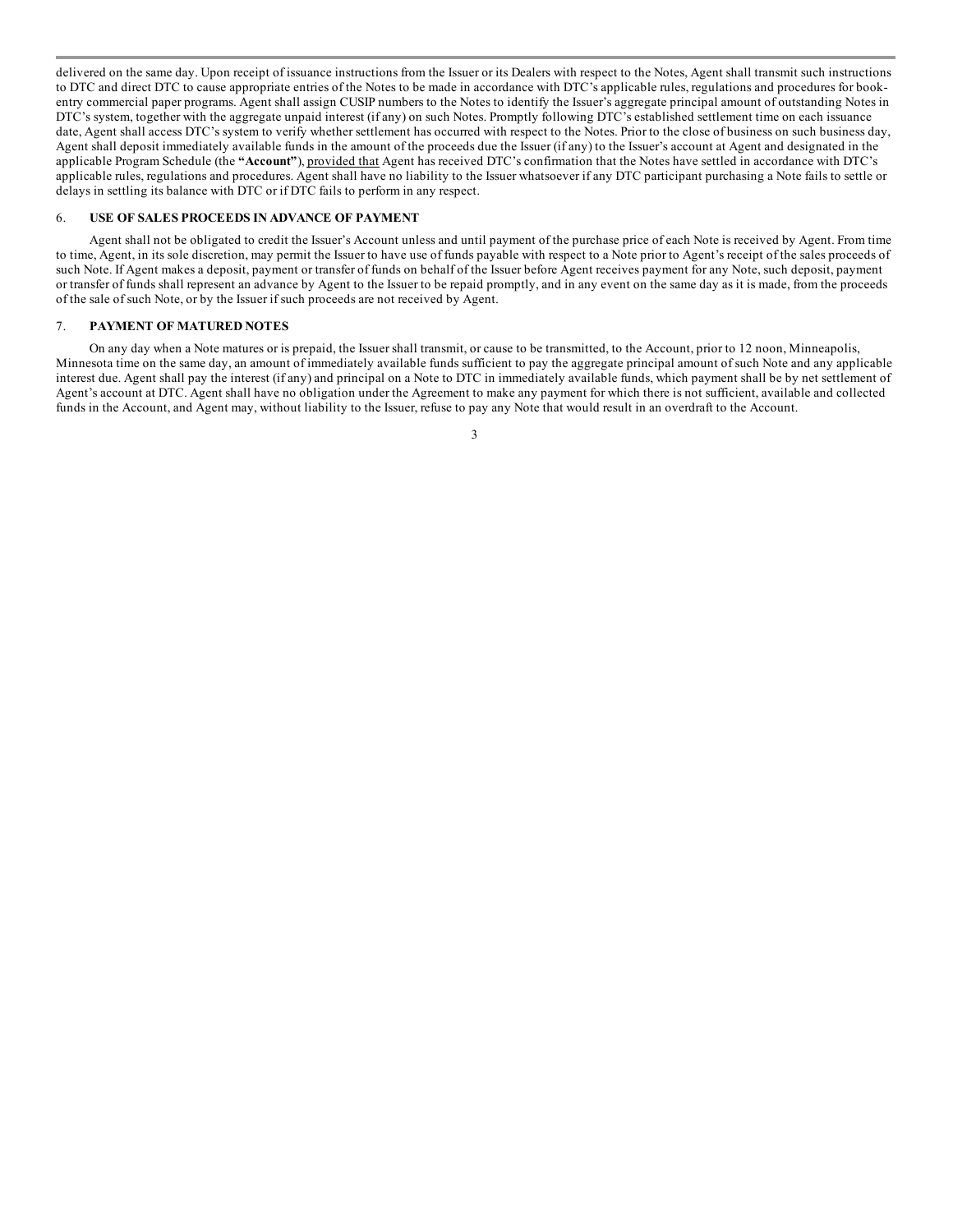#### 8. **OVERDRAFTS**

An overdraft will exist in an Account if Agent, in its sole discretion, (i) permits an advance to be made pursuant to Section 6 and, notwithstanding the provisions of Section 6, such advance is not repaid in full on the same day as it is made, or (ii) pays a Note pursuant to Section 7 in excess of the available collected balance in such Account. Overdrafts shall be subject to the imposition of interest. The Issuer shall repay any such overdraft no later than the next business day, together with interest on the overdraft at the rate defined as Wells Fargo Bank's Prime Rate then in effect plus 2% for the Account, computed from and including the date of the overdraft to the date of repayment (but not including the date of repayment).

#### 9. **NO PRIOR COURSE OF DEALING**

No prior action or course of dealing on the part of Agent with respect to payments of matured Notes shall give rise to any claim or cause of action by the Issuer against Agent in the event that Agent refuses to pay or settle any Notes for which the Issuer has not timely provided funds as required by this Agreement.

#### 10. **INFORMATION FURNISHED BY AGENT**

Upon the reasonable request of the Issuer, Agent shall promptly provide the Issuer with information with respect to any Note issued and paid hereunder.

#### 11. **REPRESENTATIONS AND WARRANTIES**

The Issuer represents and warrants that it has the right, capacity and authority to enter into this Agreement. The Issuer further represents and warrants that each Note, when issued and distributed upon its instruction pursuant to this Agreement, shall constitute the legal, valid and binding obligation of the Issuer and shall be issued in a transaction which is exempt from registration under the Securities Act of 1933, as amended, and any applicable state securities law.

#### 12. **DISCLAIMERS**

Neither Agent nor its directors, officers, employees or agents shall be liable for any act or omission under this Agreement except in the case of gross negligence or willful misconduct of Agent or any of its directors, officers, employees or agents. IN NO EVENT SHALL AGENT BE LIABLE FOR SPECIAL, INDIRECT OR CONSEQUENTIAL LOSS OR DAMAGE OF ANY KIND WHATSOEVER (INCLUDING BUT NOT LIMITED TO LOST PROFITS), EVEN IF AGENT HAS BEEN ADVISED OF THE LIKELIHOOD OF SUCH LOSS OR DAMAGE AND REGARDLESS OF THE FORM OF ACTION. In no event shall Agent be considered negligent in consequence of complying with DTC's rules, regulations and procedures. The duties and obligations of Agent, its directors, officers, employees or agents shall be determined by the express provisions of this Agreement and they shall not be liable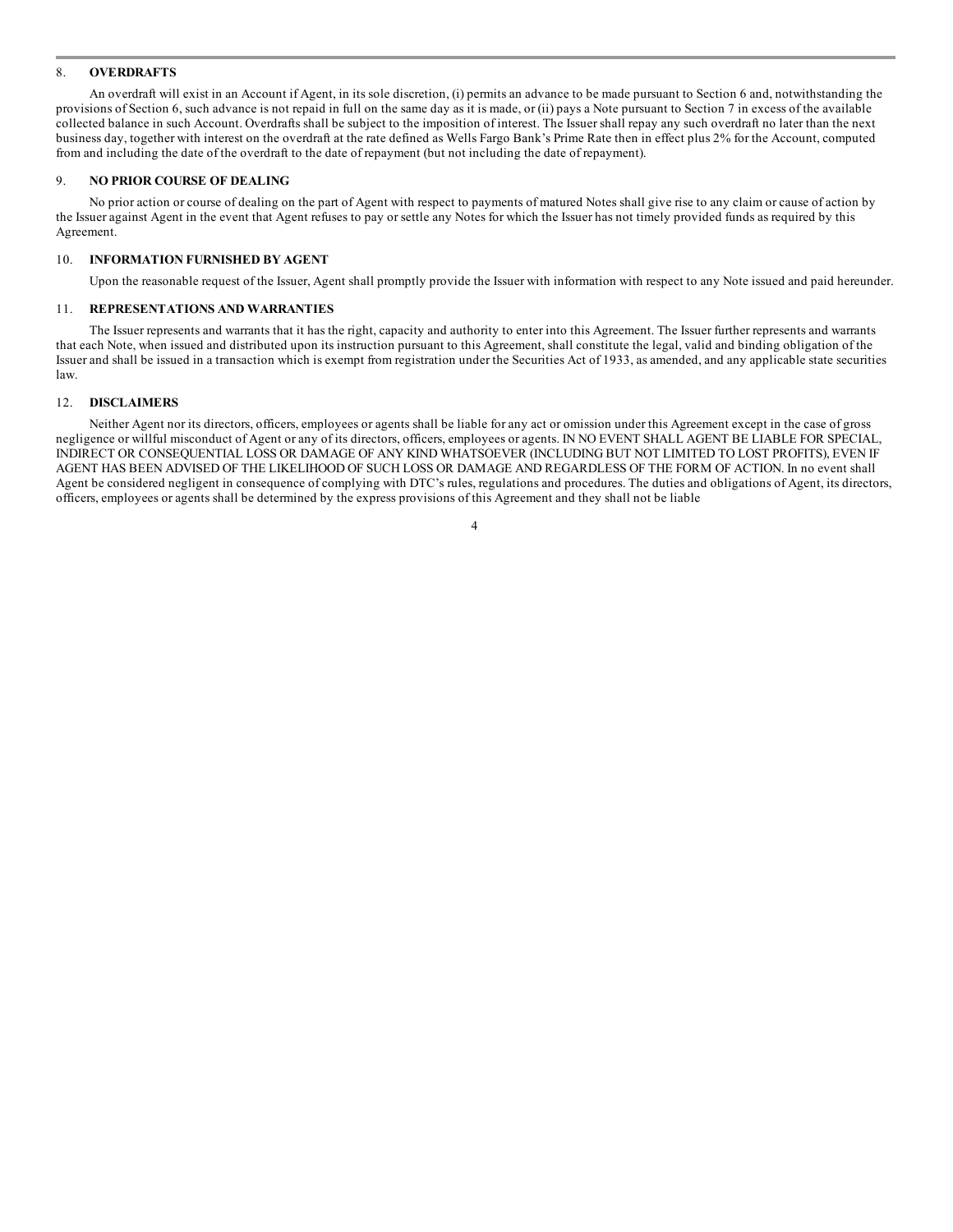except for the performance of such duties and obligations as are specifically set forth herein and no implied covenants shall be read into this Agreement against them. Neither Agent nor its directors, officers, employees or agents shall be required to ascertain whether any issuance or sale of any Notes (or any amendment or termination of this Agreement) has been duly authorized or is in compliance with any other agreement to which the Issuer is a party (whether or not Agent is also a party to such agreement).

#### 13. **INDEMNIFICATION**

The Issuer agrees to indemnify and hold harmless Agent, its directors, officers, employees and agents from and against any and all liabilities, claims, losses, damages, penalties, costs and expenses (including reasonable attorneys' fees and disbursements) suffered or incurred by or asserted or assessed against Agent or any of them arising out of Agent or any of them acting as the Issuer's agent under this Agreement, except for such liability, claim, loss, damage, penalty, cost or expense resulting from the gross negligence or willful misconduct of Agent or any of its directors, officers, employees or agents. This indemnity will survive the termination of this Agreement.

#### 14. **EVIDENCE OF AUTHORITY**

The Issuer shall deliver to Agent all documents, including without limitation an opinion of counsel, that it may reasonably request relating to the existence of the Issuer and authority of the Issuer for this Agreement.

#### 15. **NOTICES**

All notices, confirmations and other communications hereunder shall (except to the extent otherwise expressly provided) be in writing and shall be sent by first-class mail, postage prepaid, by telecopier or by hand, addressed as follows, or to such other address as the party receiving such notice shall have previously specified to the party sending such notice:

If to the Issuer: FMC Technologies, Inc. 200 East Randolph Drive Chicago, IL 60601 Attn: Joseph J. Meyer Telephone: 312.861.6146 Facsimile: 312.861.5797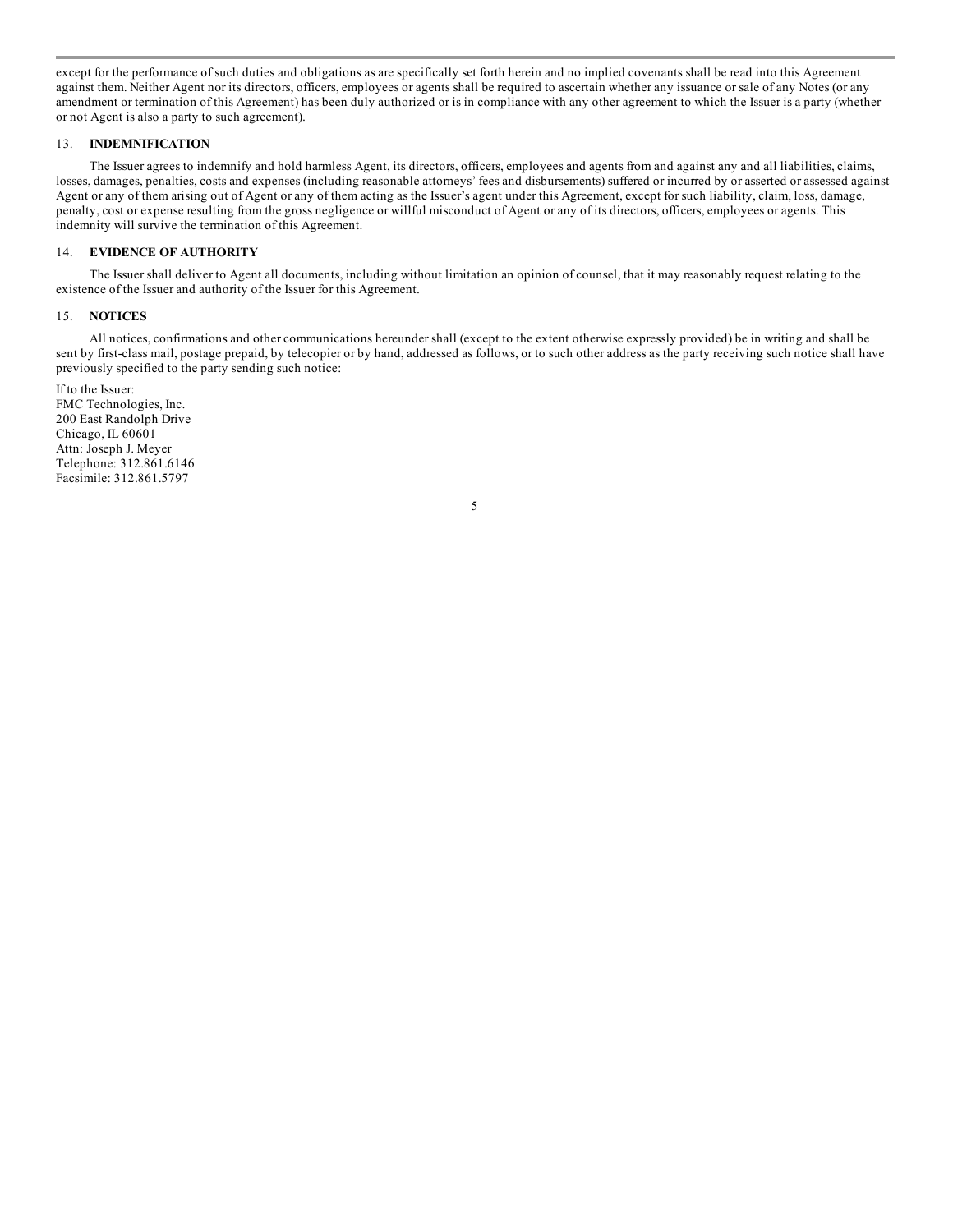If to Agent concerning the daily issuance and redemption of Notes:

Attention: Corporate Trust Operations MAC N9303-121 6th Street and Marquette Avenue Minneapolis, MN 55479 Telephone: (612) 316-2351 Facsimile: (612) 667-4927

#### 16. **COMPENSATION**

The Issuer shall pay compensation for services pursuant to this Agreement in accordance with the pricing schedule attached hereto as Exhibit C or as otherwise agreed to by Agent and the Issuer from time to time and upon such payment terms as the parties shall determine. The Issuer shall also reimburse Agent for any fees and charges imposed by DTC with respect to services provided in connection with the Notes.

#### 17. **BENEFIT OF AGREEMENT; ASSIGNMENT**

Except as otherwise provided in this Section 17, this Agreement is solely for the benefit of the parties hereto and no other person shall acquire or have any right under or by virtue hereof. This Agreement shall be binding upon the successors and assigns of each of Issuer and Agent, except that this Agreement may not be assigned by either party hereto to any other person or entity, without the express written consent of the other party.

#### 18. **TERMINATION**

This Agreement may be terminated at any time by either party upon 60 days prior written notice to the other, but such termination shall not affect the respective liabilities of the parties hereunder arising prior to such termination.

#### 19. **FORCE MAJEURE**

In no event shall Agent be liable for any failure or delay in the performance of its obligations hereunder because of circumstances beyond Agent's control, including, but not limited to, acts of God, flood, war (whether declared or undeclared), terrorism, fire, riot, strikes or work stoppages for any reason, embargo, government action, including any laws, ordinances, regulations or the like which restrict or prohibit the providing of the services contemplated by this Agreement, inability to obtain material, equipment, or communications or computer facilities, or the failure of equipment or interruption of communications or computer facilities, and other causes beyond Agent's control whether or not of the same class or kind as specifically named above. Agent shall promptly notify the Issuer of the impediment to performance and use commercially reasonable efforts to remove or otherwise address such impediment as soon as practicable.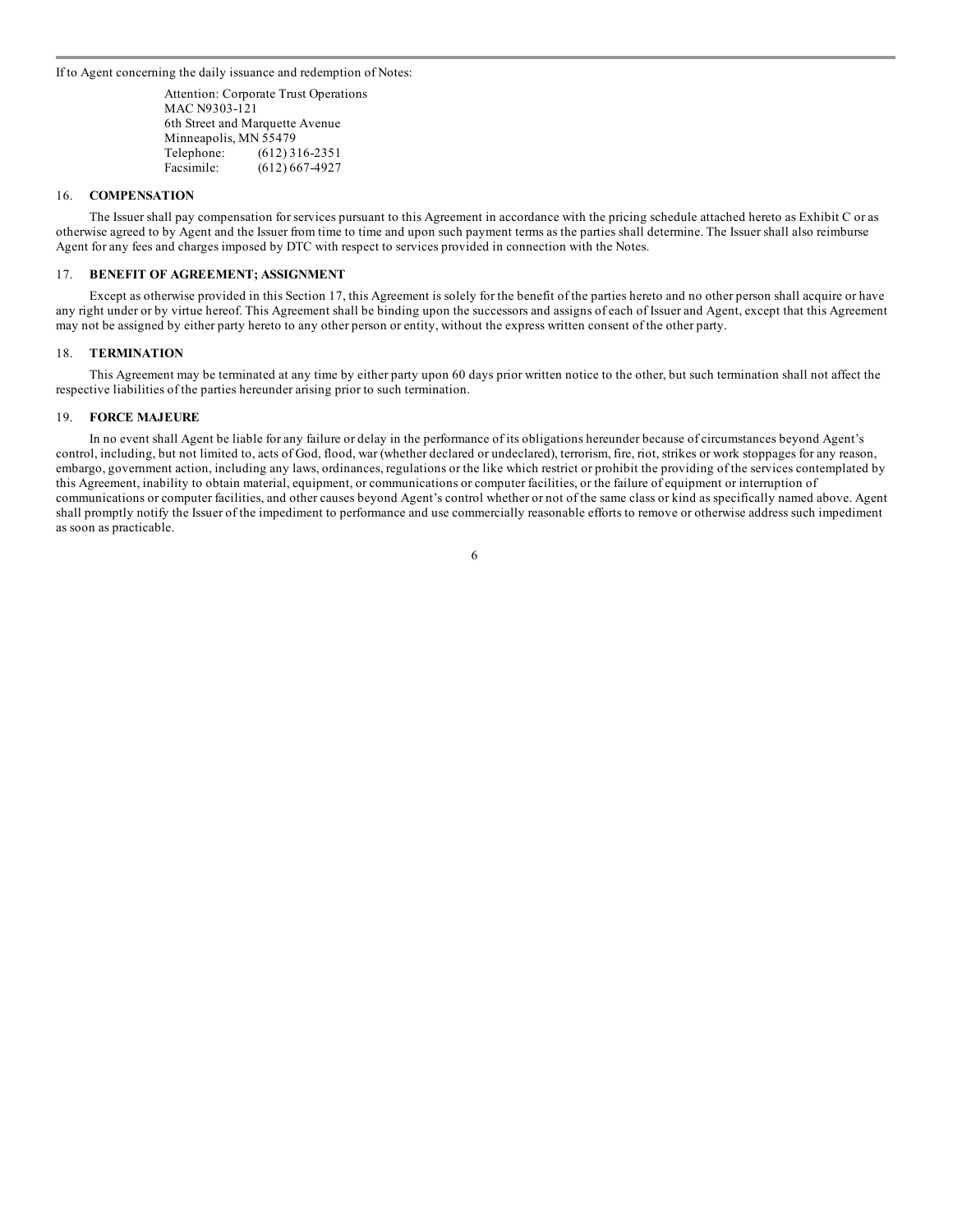#### 20. **ENTIRE AGREEMENT**

This Agreement, together with the exhibits attached hereto, constitutes the entire agreement between Agent and the Issuer with respect to the subject matter hereof and supersedes in all respects all prior proposals, negotiations, communications, discussions and agreements between the parties concerning the subject matter of this Agreement.

#### 21. **WAIVERS AND AMENDMENTS**

No failure or delay on the part of any party in exercising any power or right under this Agreement shall operate as a waiver, nor does any single or partial exercise of any power or right preclude any other or further exercise, or the exercise of any other power or right. Any such waiver shall be effective only in the specific instance and for the purpose for which it is given. No amendment, modification or waiver of any provision of this Agreement shall be effective unless the same shall be in writing and signed by the Issuer and Agent.

#### 22. **BUSINESS DAY**

Whenever any payment to be made hereunder shall be due on a day which is not a business day for Agent, then such payment shall be made on Agent's next succeeding business day.

#### 23. **COUNTERPARTS**

This Agreement may be executed in counterparts, each of which shall be deemed an original and such counterparts together shall constitute but one instrument.

#### 24. **HEADINGS**

The headings in this Agreement are for purposes of reference only and shall not in any way limit or otherwise affect the meaning or interpretation of any of the terms of this Agreement.

#### 25. **GOVERNING LAW**

This Agreement and the Notes shall be governed by and construed in accordance with the internal laws of the State of New York, without regard to the conflict of laws provisions thereof.

#### 27. **WAIVER OF TRIAL BY JURY**

EACH PARTY HEREBY WAIVES ALL RIGHT TO TRIAL BY JURY IN ANY PROCEEDING ARISING OUT OF OR RELATING TO ANY OF **THE TRANSACTIONS CONTEMPLATED BY THIS AGREEMENT.**

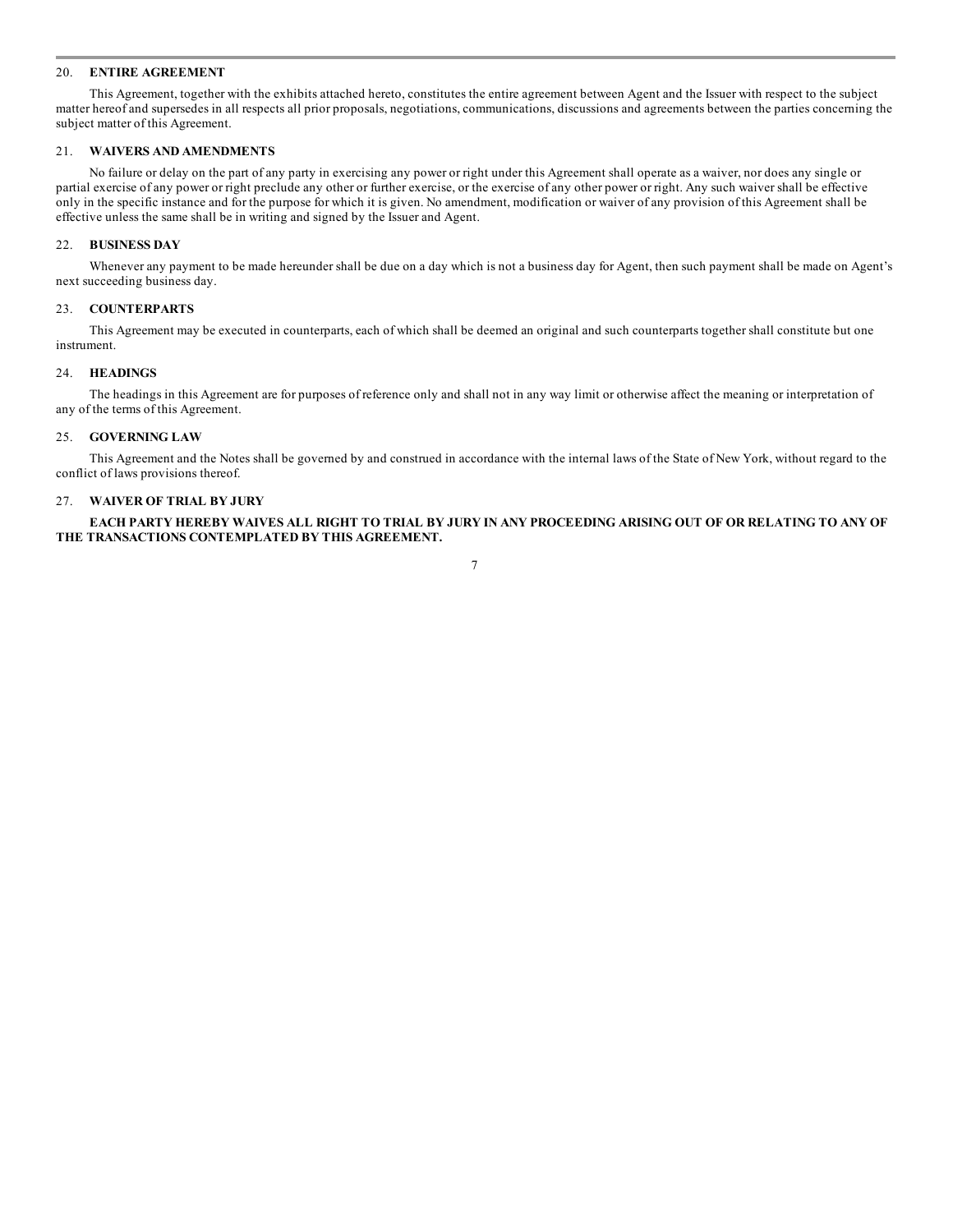**IN WITNESS WHEREOF,** the parties have caused this Agreement to be executed on their behalf by duly authorized officers as of the date hereof.

#### **WELLS FARGO BANK, NATIONAL ASSOCIATION** FMC TECHNOLOGIES, INC.

Name: Kathleen Wagner Name: Joseph J. Meyer

By: /s/ Kathleen Wagner By: /s/ Joseph J. Meyer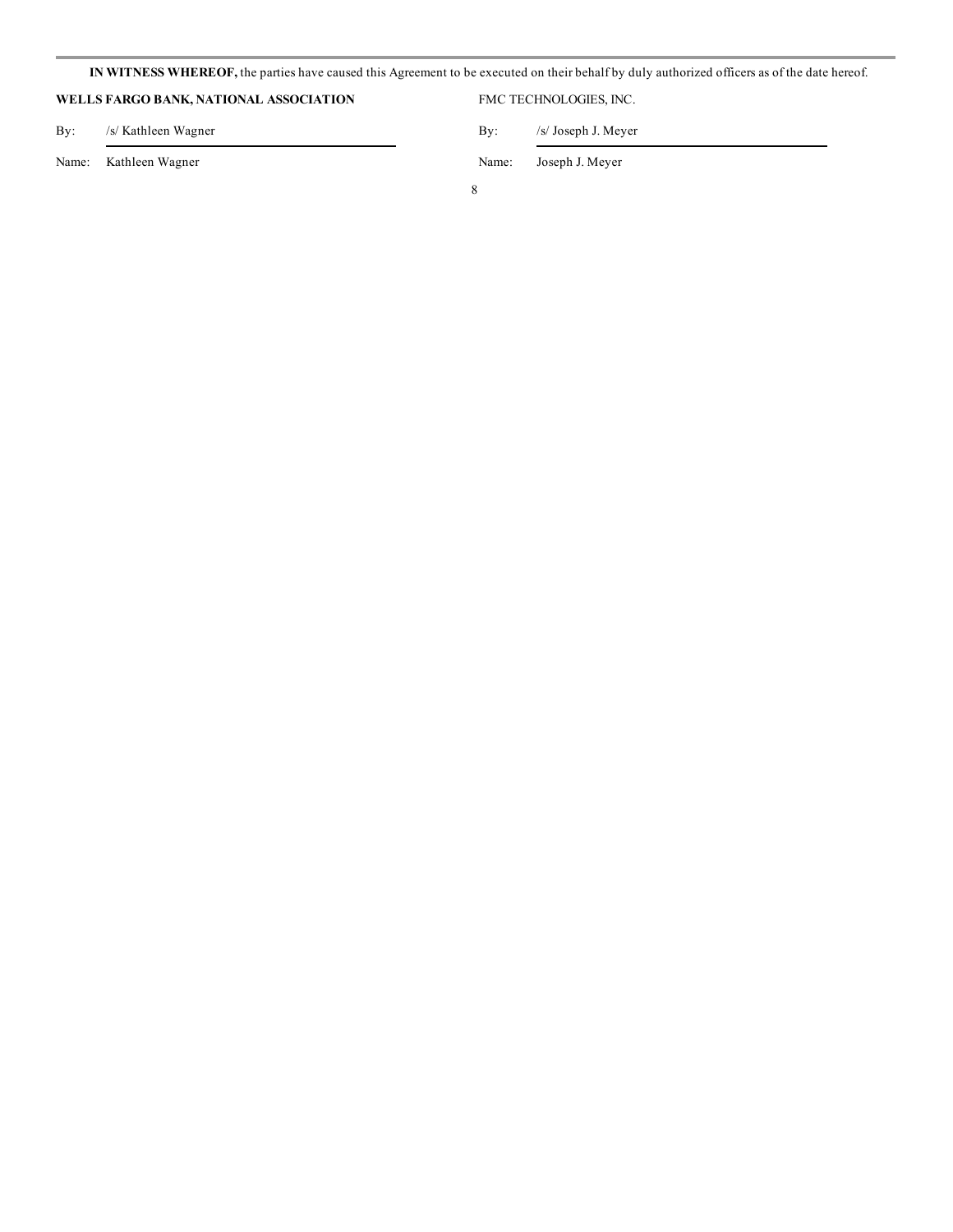#### **FMC TECHNOLOGIES Commercial Paper Program**

#### **Issuing And Paying Agent Services**

#### **I. Acceptance Fee \$2500**

This is a one-time fee, payable upon execution of the Issuing and Paying Agent agreement, which covers the examination of the appropriate primary documents and other supporting documents and setting up all necessary accounts and records. Extraordinary legal expenses, while not anticipated, if incurred, are not included in the initial fee. Acceptance Fee shall be due at closing.

#### **II. Annual Administration Fee: \$5000**

This annual fee covers the annual expense of maintaining transaction records on our Issuing and Paying Agent systems, system and payment expenses relating to issuance and maturity of commercial paper, report generation, and safekeeping and authentication services. Includes up to 400 trades per year. Additional trades shall be billed at \$15 per trade. If maturing commercial paper is "rolled over" into a new issuance, the combined maturity and issuance count as one trade. If the re-issuance uses multiple CUSIP numbers, each CUSIP number represents a trade. First year fee shall be due at closing and annually thereafter.

#### **III. Reimbursable Charges:**

All reasonable out-of-pocket expenses such as, but not limited to, professional services (such as attorneys and accountants), postage, courier services, stationery, printing, long distance telephone, publication costs, disclosure, travel, etc. will be billed at cost.

#### **IV. Extraordinary Services:**

The fees quoted in this schedule are intended to cover standard services and accordingly are subject to change should the circumstances warrant. Fees for performing services not included in this schedule or not contemplated at the time of issuance, will be determined by an analysis of the particular service to be performed, expense incurred and responsibility assumed.

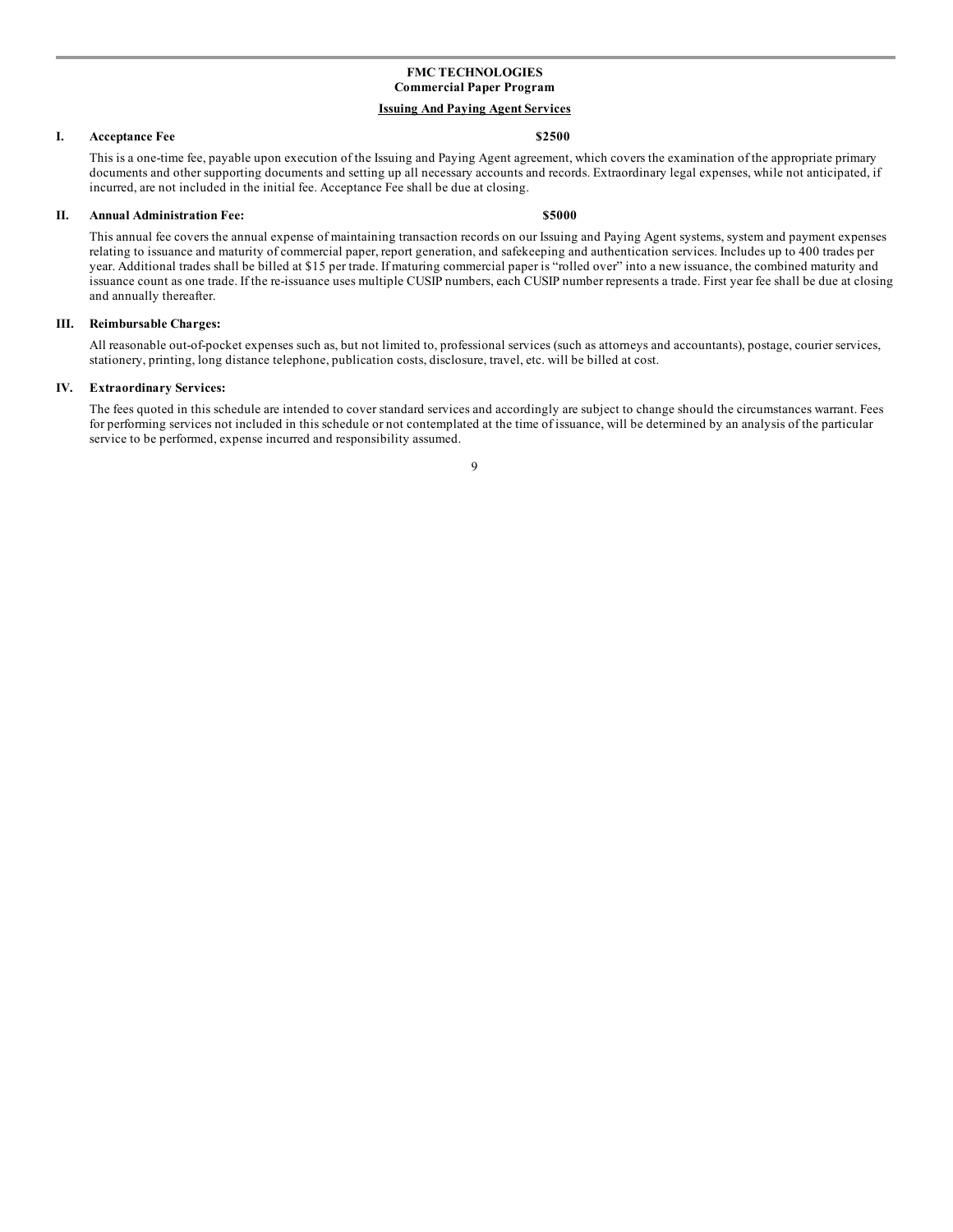**Exhibit 13.1**

**FMC Technologies**

**[GRAPHIC]**

FMC Technologies, Inc. 2003 Annual Report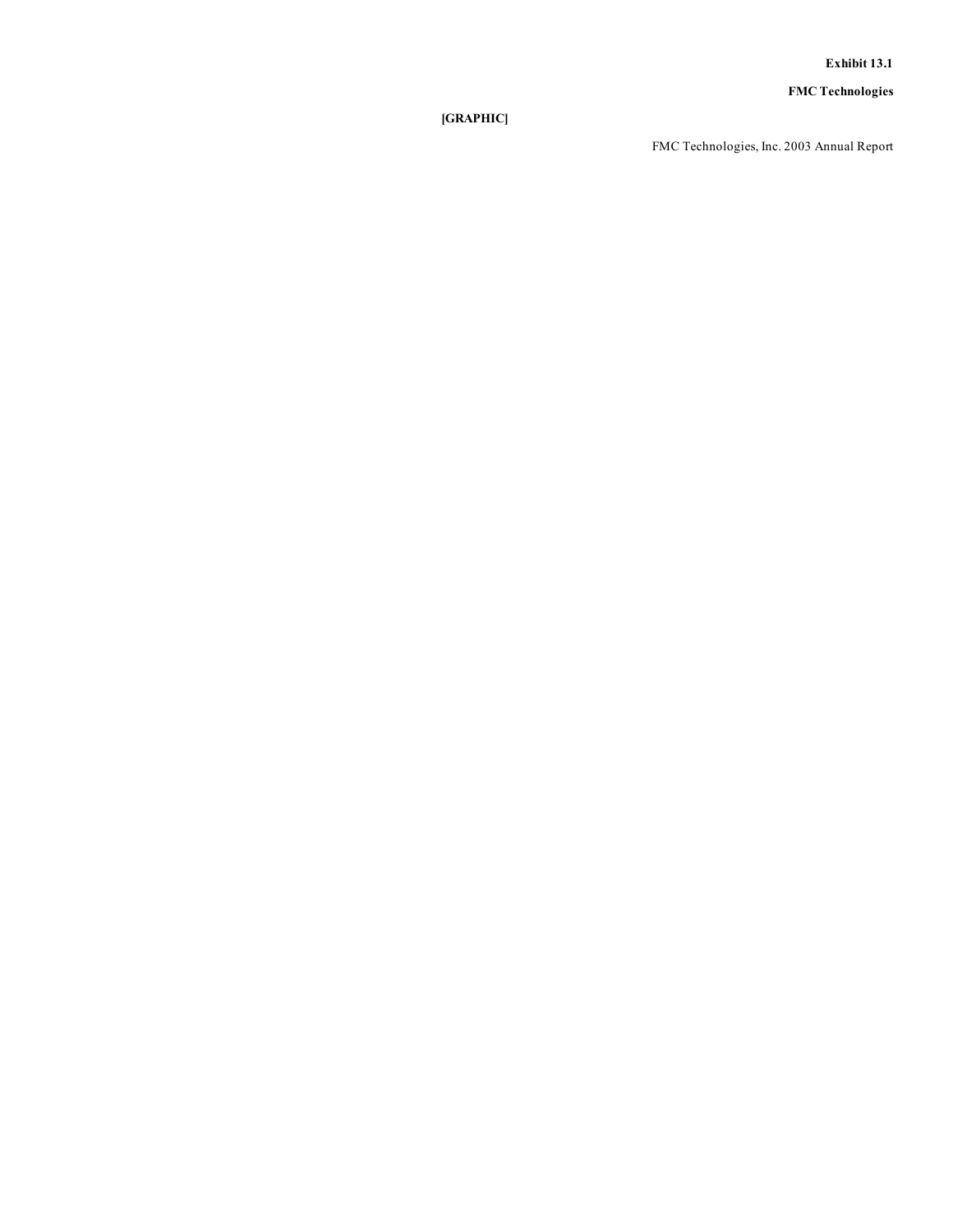#### **Growing Stronger**

*Diluted Earnings Per Share*

#### **[GRAPHIC]**

### *2002 – Before the cumulative ef ect of an accounting change*

*2001 – Pro forma basis*

*Net Debt and Sale-Leaseback Obligations*

#### **[GRAPHIC]**

#### *All years at December 31.*

Net debt consists of short-term debt, long-term debt and the current portion of long-term debt, less cash and cash equivalents.

#### *2001 Pro Forma Basis*

For 2001, diluted earnings per share of \$0.82 and after-tax profit of \$54.0 million are pro forma, non-GAAP measures. In the discussion on Page 2 relating to growth in earnings and earnings per share, the calculations are based on these 2001 pro forma, non-GAAP measures. Information about why the Company believes these measures provide useful information to investors, along with reconciliations to the most directly comparable financial measures in accordance with U.S. generally accepted accounting principles ("GAAP"), are included in Management's Discussion and Analysis of Financial Condition *and Results of Operations –Consolidated Results of Operations – Use of Non-GAAP Financial Measures.*

#### *Corporate Profile*

FMC Technologies, Inc. is a global leader providing mission-critical solutions, based on innovative, industry-leading technologies, for the energy, food processing and air transportation industries. The Company designs, manufactures and services sophisticated systems and products for its customers through its Energy Systems (comprising Energy Production Systems and Energy Processing Systems), FoodTech and Airport Systems businesses. FMC Technologies *operates 32 manufacturing facilities in 16 countries.*

#### *About the Cover*

The Princess project, in the deepwater Gulf of Mexico, is Shell's first subsea project to employ 15,000 psi-rated equipment. This is the first installation of a subsea system developed with FMC Technologies' industry-leading High Pressure/High Temperature technology. First production was achieved from the *Princess project in late 2003.*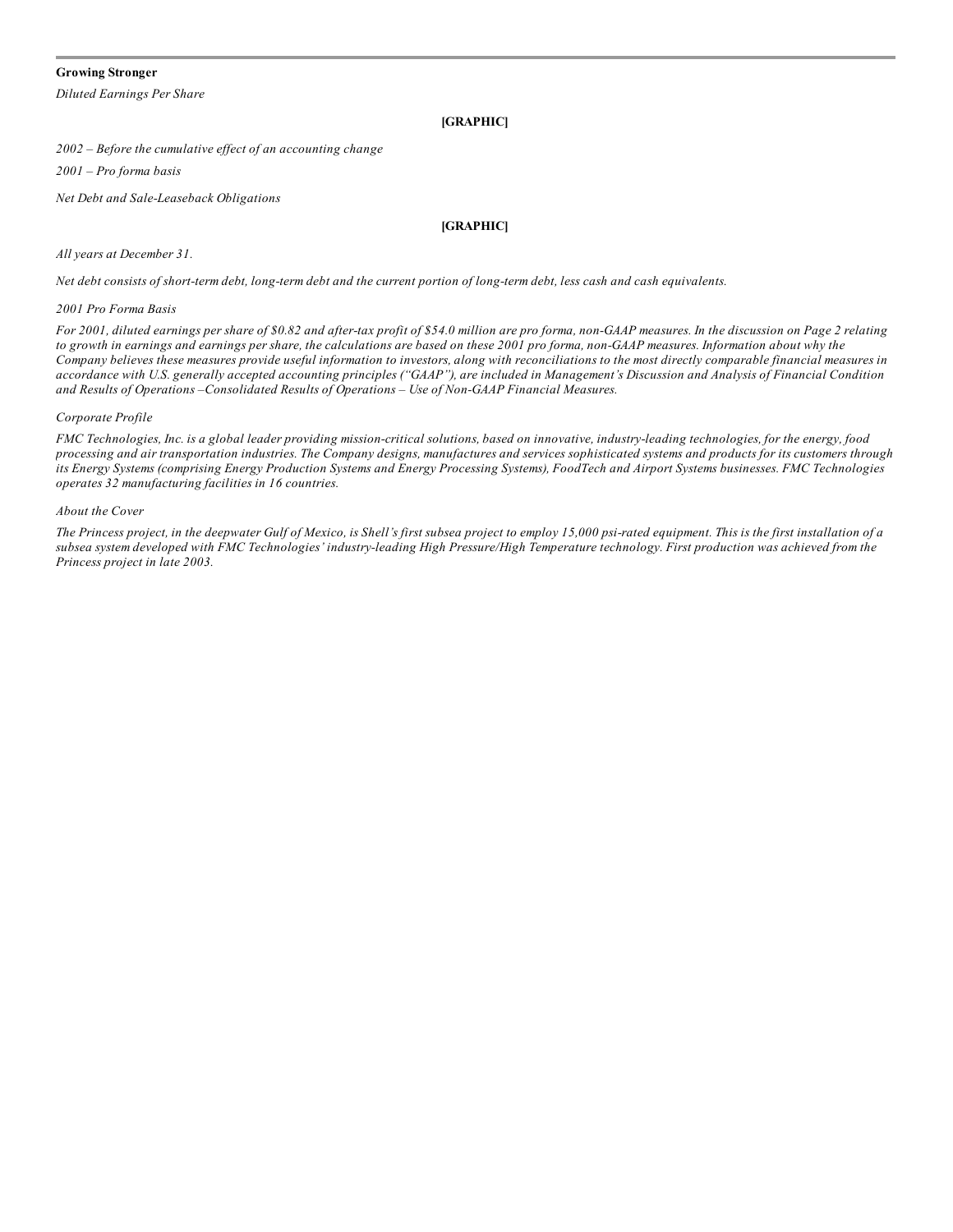### **Highlights**

**(\$ In millions, except per share data)**

|                                                             | 2003              |         | 2002              |         |
|-------------------------------------------------------------|-------------------|---------|-------------------|---------|
| Revenue (by location of customer):                          |                   |         |                   |         |
| <b>United States</b>                                        | \$                | 871.1   | \$                | 831.1   |
| Norway                                                      |                   | 279.1   |                   | 215.0   |
| All other countries                                         |                   | 1,156.9 |                   | 1,025.4 |
| <b>Total revenue</b>                                        | $\mathbf{s}$      | 2,307.1 | $\mathbb{S}$      | 2,071.5 |
|                                                             |                   |         |                   |         |
| <b>Income (loss):</b>                                       |                   |         |                   |         |
| Income before the cumulative effect of an accounting change | S                 | 75.6    | \$.               | 64.1    |
| Net income (loss)                                           | \$                | 75.6    | $\mathbb{S}$      | (129.7) |
|                                                             |                   |         |                   |         |
| Diluted earnings (loss) per share:                          |                   |         |                   |         |
| Income before the cumulative effect of an accounting change | S                 | 1.13    | $\mathbb{S}$      | 0.96    |
| Net income (loss)                                           |                   | 1.13    | $\mathbf{\$}$     | (1.94)  |
|                                                             |                   |         |                   |         |
| Financial and other data:                                   |                   |         |                   |         |
| Common stock price range                                    | $$24.60 - $17.94$ |         | $$23.83 - $14.30$ |         |
|                                                             |                   |         |                   |         |
| <b>At December 31</b>                                       |                   |         |                   |         |
| Net debt <sup>(1)</sup>                                     | \$                | 192.5   | \$                | 202.5   |
| Order backlog <sup>(2)</sup>                                | $\mathbf{s}$      | 1,258.3 | $\mathbb{S}$      | 1,151.0 |
| Number of employees                                         |                   | 8,600   |                   | 8,500   |
| Number of stockholders of record                            |                   | 5,728   |                   | 7,687   |

(1) Net debt consists of short-term debt, long-term debt and the current portion of long-term debt, less cash and cash equivalents.

(2) Order backlog is calculated as the estimated sales value of unfilled, confirmed customer orders at the reporting date.

*1 FMC Technologies, Inc. 2003 Annual Report*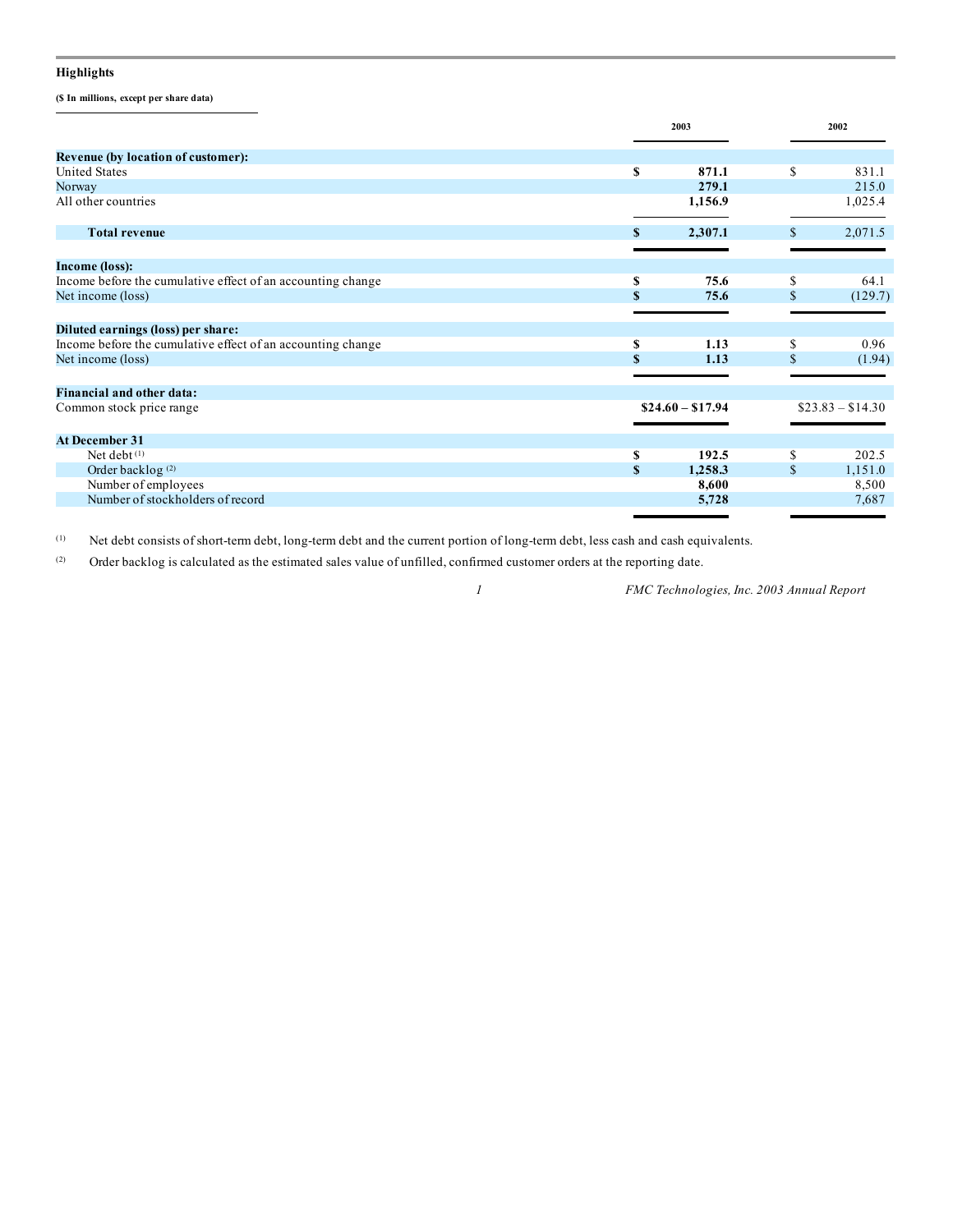#### **From the Chairman and CEO**

#### **[GRAPHIC]**

*Joseph H. Netherland Chairman, President and Chief Executive Of icer FMC Technologies*

#### **Results At A Glance**

FMC Technologies is growing stronger. In 2003, we grew earnings 18 percent over 2002, and since our initial public offering (IPO) in 2001 we have averaged 17 percent growth annually in earnings per share. We continued to generate strong cash flow, which allowed us to reduce our net debt to \$193 million at year end while investing \$50 million for a controlling interest in CDS Engineering and eliminating \$36 million of sale-lease-back obligations. Order backlog grew to a record high of \$1.26 billion, primarily from strong subsea order inbound. We improved our global market positions through selective acquisitions, investments in technologies and building on our alliances with major customers.

Our track record since our IPO in 2001 shows that we are committed to continuous growth and high returns. We have consistently grown earnings per share. We have paid down debt and increased our return on investment to 14 percent. We have invested in our high-growth subsea portfolio, both internally and through acquisition. And FMC Technologies' talented team of employees has prepared your company to meet the challenges of the 21st Century. Although 2003 was just FMC Technologies' second full year of operations as a separate company, we are proud of our company and its record of achievements.

#### **Growing Stronger Through Improved Financial Results**

We are extremely pleased with our progress over the past three years and our results in 2003:

- Since the formation of FMC Technologies, our growth in earnings per share has been strong: \$0.82 in 2001 (pro forma), \$0.96 in 2002, before the effect of an accounting change, and \$1.13 in 2003. This is a 38 percent increase, compared to a 40 percent decrease in the earnings per share of the Oil Service Index (OSX), an index that includes many of our peer companies.
- Overall revenues in 2003 of \$2.3 billion were 11 percent above the prior year. Energy Systems' revenues increased 17 percent to \$1.57 billion. Revenues in FoodTech were up 6 percent and Airport Systems sales were down 9 percent.
- Our strong cash flow generated from operations enabled us to conclude 2003 with debt, net of cash, down to \$193 million. Since becoming a separately traded company in 2001, we have reduced our debt by \$175 million, including debt allocated to us at the time of our spin-off and the elimination of certain sale-leaseback obligations.
- At year-end 2003, our backlog reached a record high of \$1.26 billion, up 9 percent over 2002, with all business segments achieving increased backlog. We have successfully capitalized on the secular growth trend in subsea, which accounted for our greatest backlog increase.

*FMC Technologies, Inc. 2003 Annual Report 2*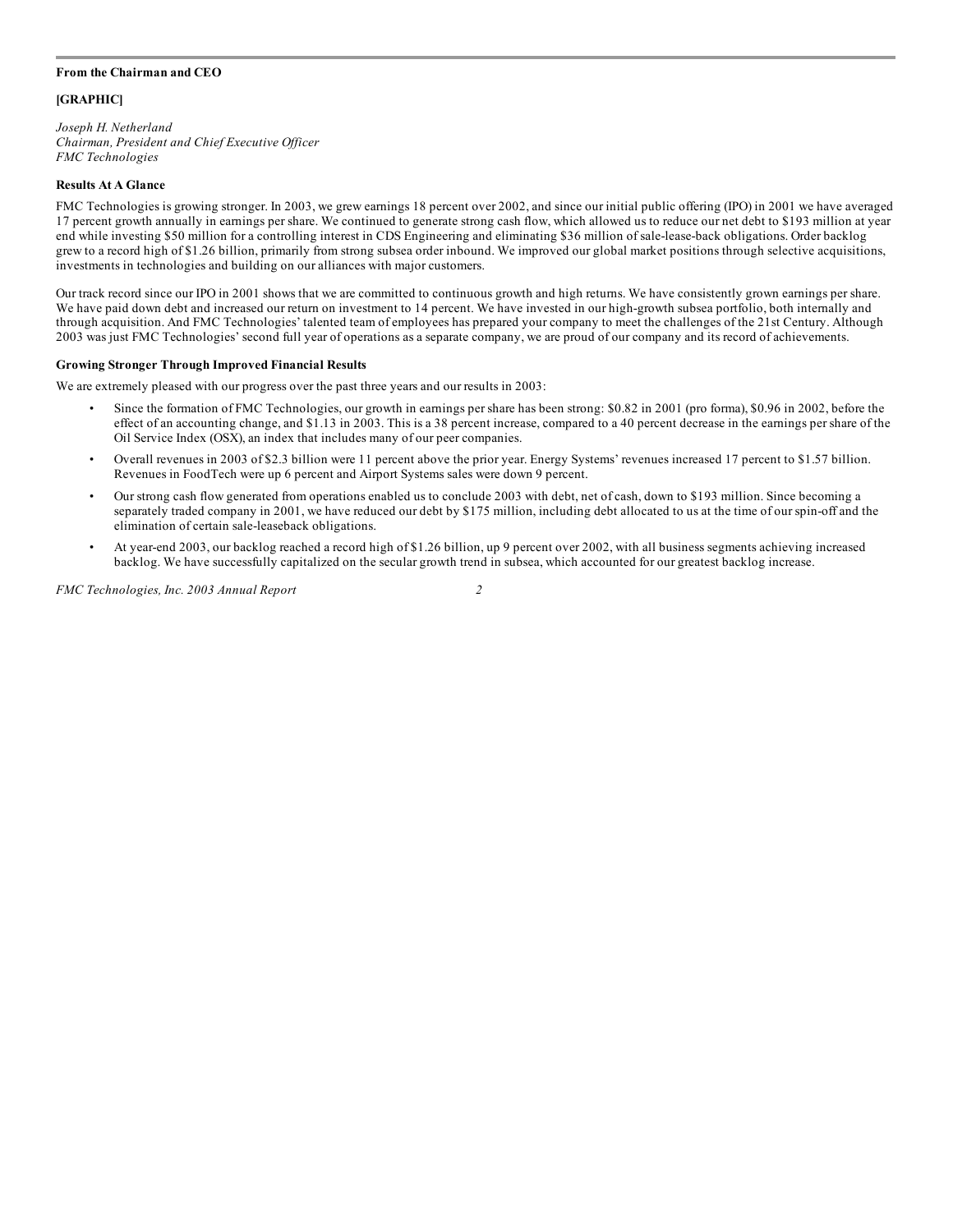- In 2003, revenues from our subsea business of \$817 million grew 20 percent from 2002 revenues of \$680 million this was the second year of 20 percent or higher revenue growth.
- Subsea orders in 2003 increased \$150 million over 2002, resulting in a 41 percent market share in subsea tree inbound orders, as reported by Quest Offshore.
- Since our IPO, we have continued to invest in our energy portfolio through both external acquisition and internal product development.

#### **Strong Stock Performance**

As measured by our stock price, 2003 was a positive year for FMC Technologies' investors – including approximately 68 percent of our U.S. employees who own our stock. Our stock was up 14 percent for the year, ahead of the 8 percent increase in the OSX, but trailing the 26 percent increase in the S&P 500 Index.

Since our IPO in 2001, our stock is up 16.5 percent compared to a decline of almost 25 percent in the OSX and a decline of 14 percent in the S&P 500 Index during the same period. We are pleased with our stock's performance relative to our peer group and believe we are positioned to benefit from any recovery in the OSX.

#### **Strong Businesses**

At the core of our success are industry-leading businesses, including our Energy Systems businesses, which accounted for approximately 68 percent of our 2003 total revenue, as well as our FoodTech and Airport Systems businesses. The strength of these businesses is the foundation for our growth. Throughout our history, we have practiced five essential principles that have consistently enabled us to build our industry-leading positions:

- Listen to the customer,
- Create solutions,
- Innovate continuously,
- Maximize value, and
- Win with teamwork.

We improved our global market positions in 2003 by maintaining our portfolio of successful businesses, investing in selective acquisitions, developing advanced technologies and continuing the expansion of our alliances with major customers by offering solutions-oriented products and services. Our high market shares in our businesses reflect the application of these principles.

#### **Strong Energy Technologies**

In 2003, we continued to invest in the acquisition and development of technologies that will help build our future. Our technology development is driven by the needs of our customers and our commitment to provide them with the most effective solutions for their challenges.

In Energy Production Systems, our High Pressure/High Temperature subsea solution for both the Thunder Horse and Princess projects was an industry technology first, capable of operating under pressures of 15,000 psi and temperatures up to 350ºF. The challenges of supporting projects in ever-increasing water depths will continue to drive additional technology innovations.

We acquired a controlling interest in CDS Engineering, headquartered in the Netherlands, which has developed unique separation technology for the oil and gas industry. We believe this technology has the potential to advance our subsea processing capabilities. We are working closely with Statoil and Petrobras to develop our subsea processing technology.

We successfully introduced our riserless light well intervention technology developed for Statoil and continued to work on the development of an all-electric subsea production system. Riserless light well interventions are performed from dynamically positioned vessels, providing substantial savings over large, anchored drilling rigs designed for more complex operations. The all-electric subsea system will be simpler to operate than conventional systems, which rely on hydraulics.

We also formed a joint venture company, GTL MicroSystems, for the commercial development of gas-to-liquids technology. Our unique approach will enable small volumes of stranded and associated gas reserves to be monetized by converting them to liquid form with a small footprint plant that can be located on floating vessels, such as those operated by our joint venture company, MODEC International LLC.

In Energy Processing Systems, we are making a number of technology advancements in our measurement business, particularly with multiphase and ultrasonic metering. Multiphase metering promises to set new standards for operational efficiency, and our highly accurate ultrasonic meters feature advanced electronics for remote operation and diagnostics.

*3 From the Chairman and CEO*

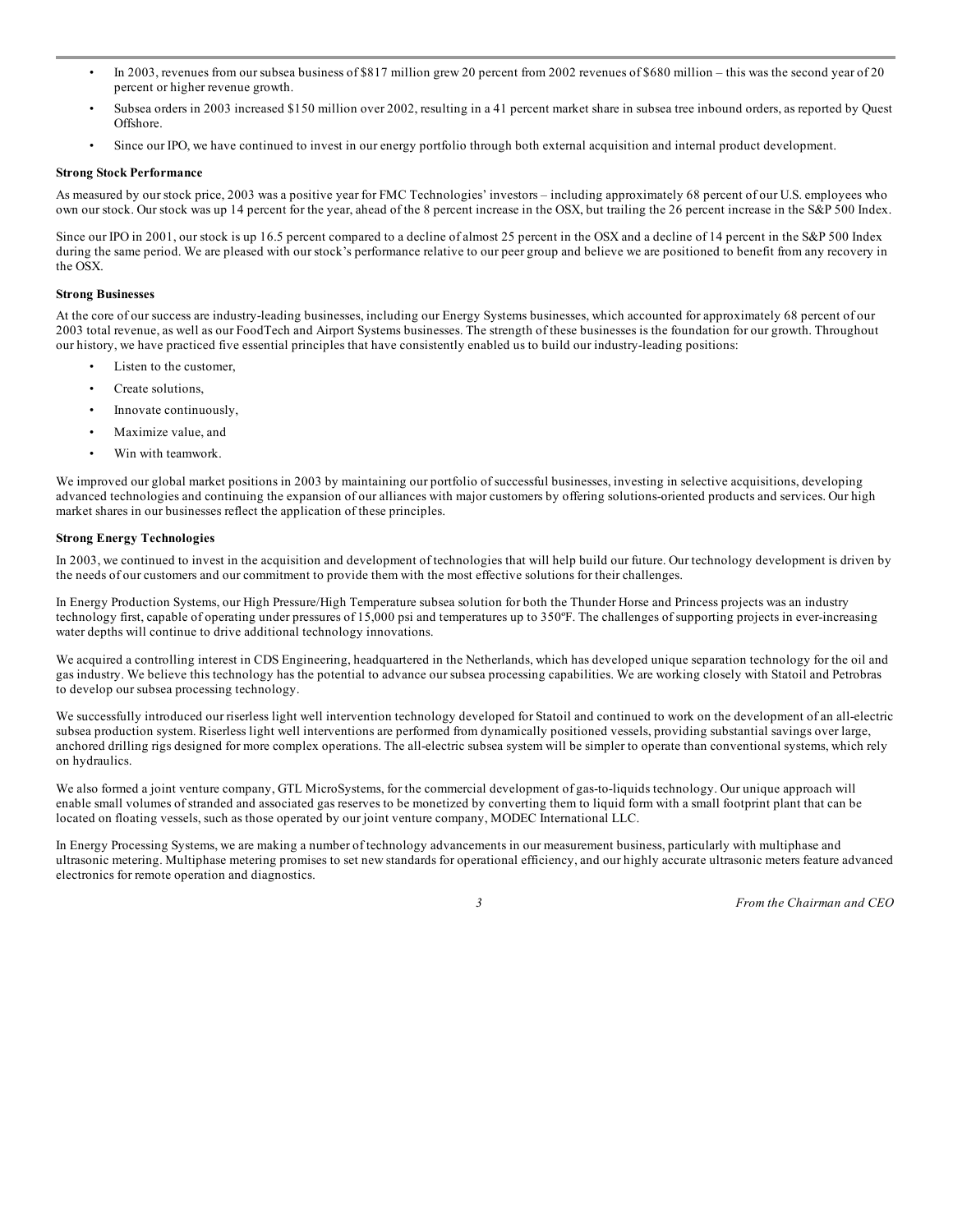#### **Energy Systems Strength Drives Earnings Growth**

Since our company's formation, the driver behind our strength and growth in earnings has been our Energy Systems business – in particular, our subsea business within Energy Production Systems. Our subsea systems business again drove our 2003 results, supplemented by the improved performance of our surface wellhead and fluid control businesses, which benefited from increased drilling activity. Our results reflect successful execution of our strategy of forming alliances with the major oil companies, providing them with the mission-critical technology they need, and working with them to bring technical solutions on-line quickly and reliably.

Production and delivery of subsea trees and systems remained at high levels throughout 2003, especially for BP's Thunder Horse, Shell's Princess and Kerr-McGee's Gunnison projects in the Gulf of Mexico, reflecting the continued success of our strategic alliances with these producers. We also provided subsea solutions for ExxonMobil's Zafiro and Norsk Hydro's Oseberg-J projects. However, a number of orders for subsea equipment were delayed in 2003 as many large projects, particularly offshore West Africa, experienced delays.

In our floating production business in 2003, we participated in the successful completion of projects such as Shell's Bijupirá and Salema Floating Production, Storage and Offloading project offshore Brazil, the Esso Chad Floating Storage and Offloading project offshore Cameroon, and others. The Sonatrach contract for offloading petroleum in Algeria experienced some delays as the location of the buoys was changed to accommodate our customer's requests.

Oilfield activity levels improved in 2003, which had a positive effect on most of our other Energy Systems businesses, especially surface wellhead in Energy Production Systems and fluid control in Energy Processing Systems, which are driven by rig activity. Rig counts in the United States were up about 24 percent in 2003 from 2002.

*Inbound Orders*

**[GRAPHIC]**

*Order Backlog*

**[GRAPHIC]**

*All years at December 31.*

*FMC Technologies, Inc. 2003 Annual Report 4*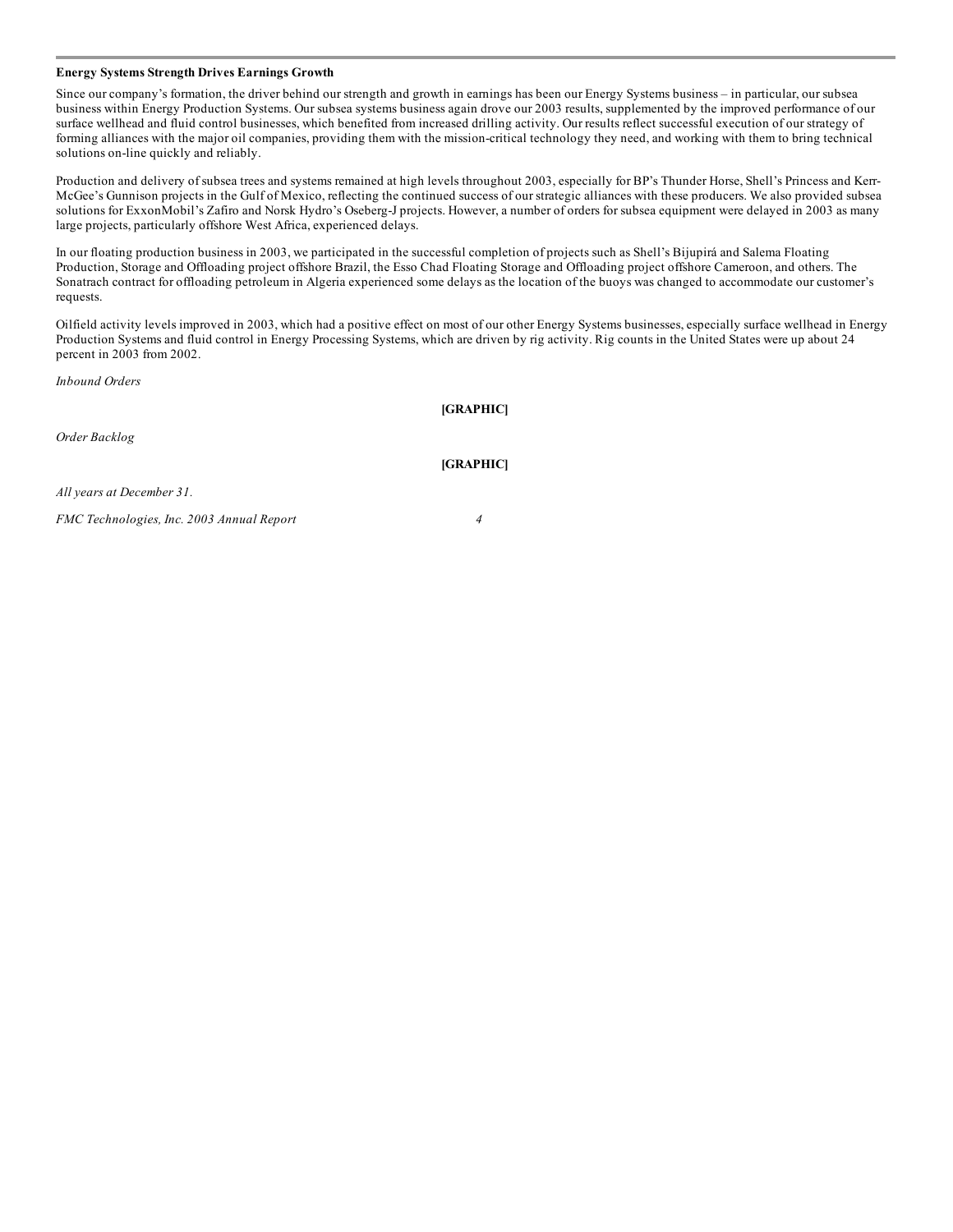#### **[GRAPHIC]**

*Total Recordable Injuries and Illnesses Per 100 Full-Time Workers*

#### **[GRAPHIC]**

#### **Strengthening Economy Stimulates FoodTech's Business**

In 2003, our FoodTech business began to benefit from economic recovery in the United States, while experiencing strong demand in Asia and softening conditions in Europe. Meanwhile, we advanced the growth of our food-related equipment businesses in South America.

Food companies continued to consolidate during 2003. During the past few years, Pilgrim's Pride acquired the poultry processing operations of ConAgra, and combinations were completed between IBP and Tyson, General Mills and Pillsbury, and Del Monte and Heinz.

Some food companies – especially in the United States – are cautiously proceeding with capital spending programs that they had previously deferred because of industry consolidation and cost containment. In 2003, we slowly began to experience the benefits of their resumption of capital investment activities.

Our industry-leading technologies and strong customer relationships have enabled us to work closely with our key customers in developing solutions for their food processing challenges, particularly in the critical area of food safety. This year, we introduced a new suite of control systems and software for processors, which will facilitate more product uniformity, traceability and safety. Our new generation GYRoCOMPACT ® freezer introduced in late 2002 sets a new industry standard for hygienic design. Food safety remains a key issue for the industry and an opportunity for our FoodTech business to provide innovative solutions through the combination of industry-leading technology, products and services.

We also provided poultry, pork, beef and fish processors with highly efficient portioning technology through the introduction of our new, state-of-the-art DSI™ portioning systems. This has enabled us to expand our customer base for these systems in Europe, Asia and Latin America.

*5 From the Chairman and CEO*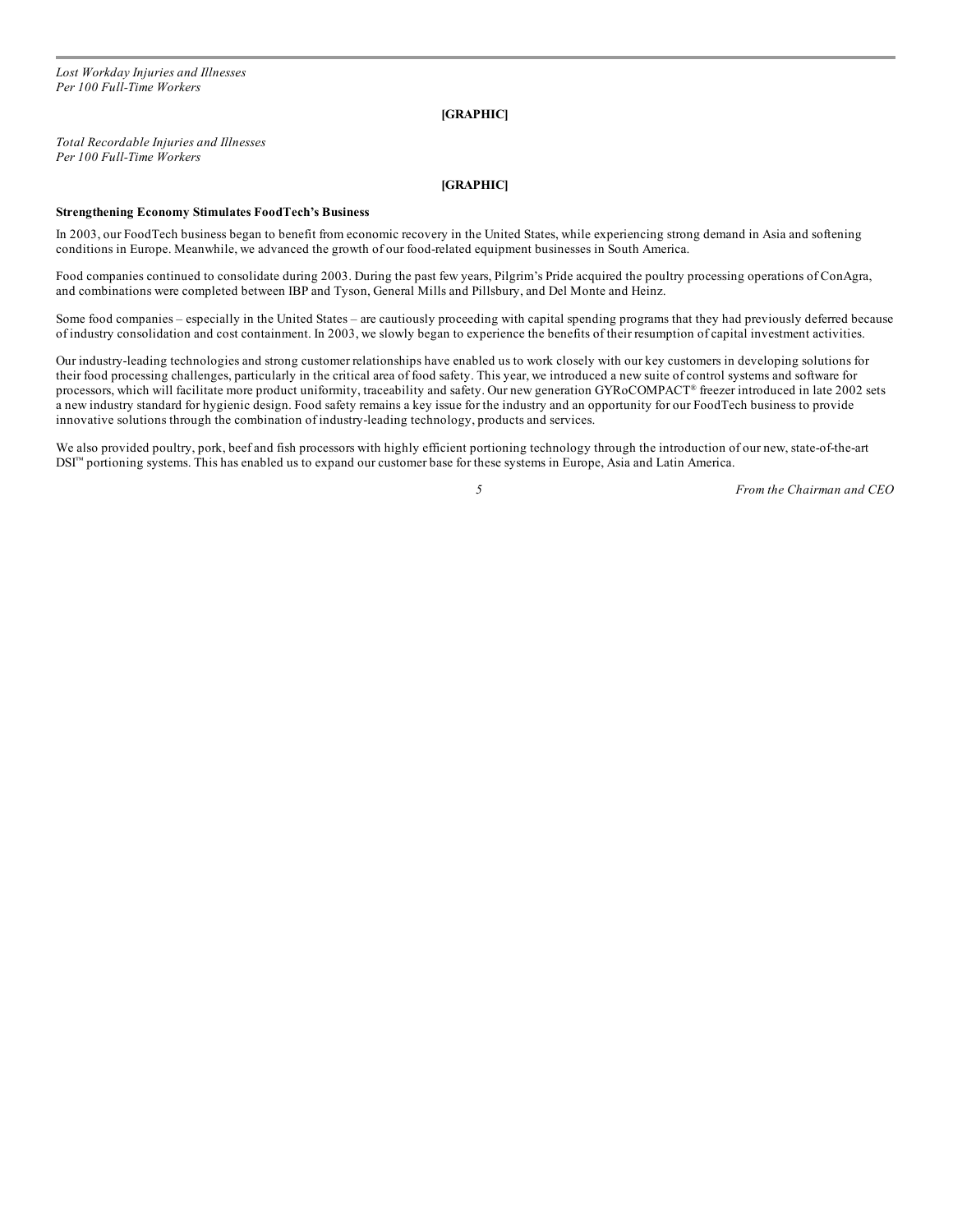#### **Stronger Market Activity Benefits Airport Systems**

We began to see some bottoming of trends affecting our commercial airline equipment business in 2003, and, as a result, we saw increased order activity for Jetway ® passenger boarding bridges and ground support equipment. Most of the orders were from overseas airlines, air freight transporters, ground handling companies and municipalities.

Our Halvorsen program continued in 2003 but with fewer deliveries than in 2002. In late 2003, the Air Force secured additional Fiscal Year 2004 funding for the Halvorsen loader, and the 2004 order is the first step in taking the Halvorsen program beyond its original 264 units to the revised 618 unit requirement determined by the Air Force in early 2003.

During 2003 we continued our efforts to make appropriate adjustments to our product lines and cost structure. We believe we have weathered the bulk of a significant downturn in the airline and air freight industry and are positioned to take advantage of economic conditions as they improve. In 2003, we acquired the RampSnake® baggage loading system product line from SAS, parent company of Scandinavian Airlines. This technology targets the growing needs of the discount point-to-point carriers such as Southwest, JetBlue and others utilizing large fleets of narrow-body aircraft.

#### **[GRAPHIC]**

#### **People And Principles**

Our success is ultimately determined by our people and their commitment to customer support, quality, environmental protection and employee safety. Working with our customers and vendors, our employees develop technology, equipment and systems that serve our customers' requirements. They make our alliances work. They create the solutions that meet customer needs. The job of our management team is to attract and retain talented and loyal team members, and we believe we have been successful in all of our businesses.

With our employees, we believe nothing is more important than providing them with a safe place to work. Our safety record is the best in the industry. We have demanding environmental, health and safety requirements in each of our businesses and an aggressive safety audit program. In our businesses, safety results are a key factor in management compensation.

We recognize that our reputation for integrity and ethical dealings is our most important asset. Trust is at the center of our relationships with our investors, employees, customers and vendors.

#### **[GRAPHIC]**

*FMC Technologies, Inc. 2003 Annual Report 6*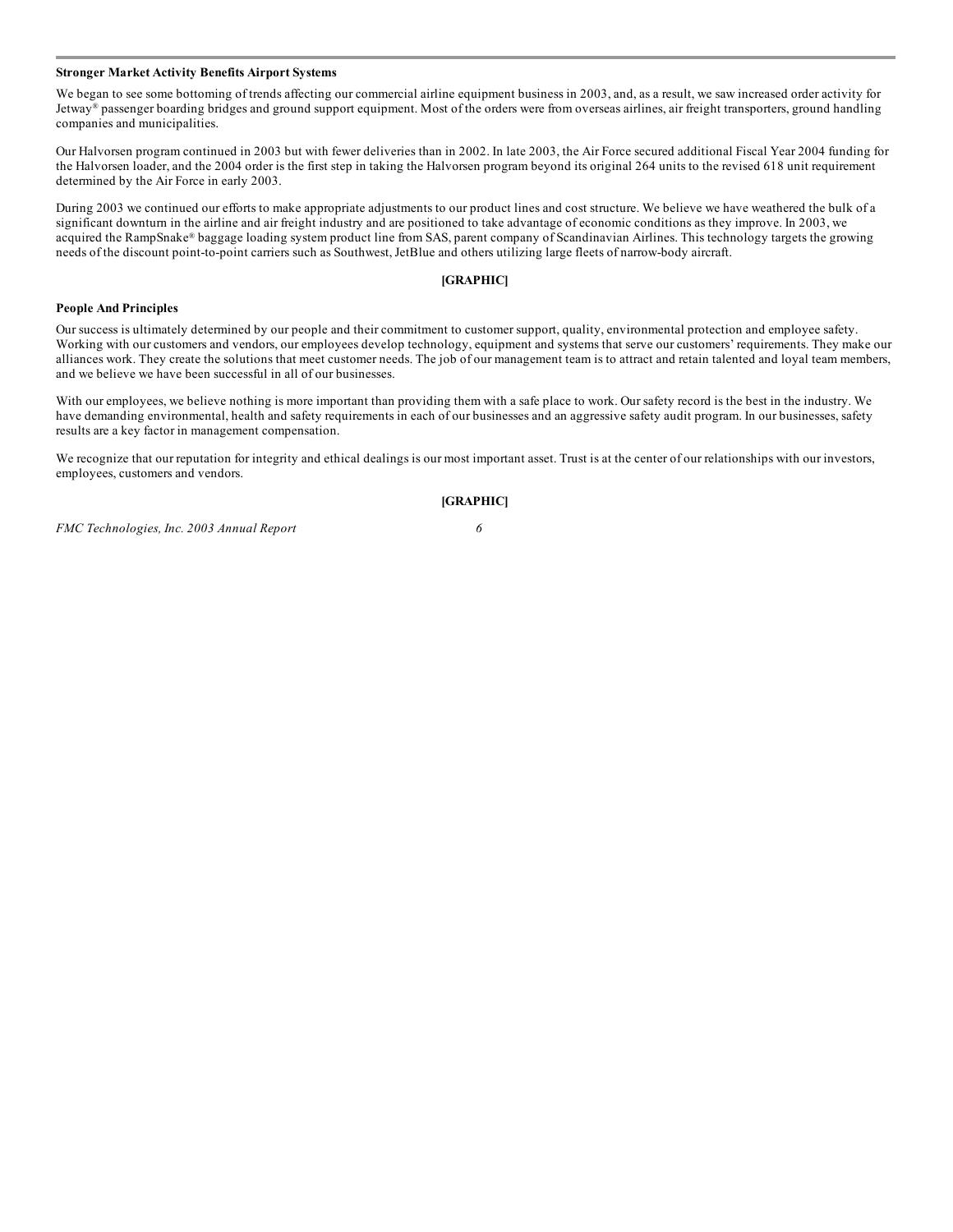Throughout the organization, our employees are required to annually review and certify their acceptance of our ethics guidelines. These guidelines are available on our Web site. All of our employees have access to computerized training and a third-party administered hotline to report potential ethics violations. Although mindful of the risks presented by an organization with thousands of employees and a global reach, we believe that through leadership, training, vigilance and a strong ethical compass, we can preserve the trust we have worked so hard to earn among all of our stakeholders.

With all of our investors, customers and other stakeholders, we also know that we will be judged by our actions, not our words. At the top, our Board of Directors maintains strong Audit, Compensation, and Nominating and Governance Committees composed entirely of outside directors. Our Audit Committee oversees a rigorous financial control process throughout our company. Our Compensation Committee is dedicated to ensuring that our management team's pay reflects our investors' interests. The Company's Nominating and Governance Committee provides oversight and guidance on director qualifications and our corporate governance practices. The charters for these committees and our Corporate Governance Principles are posted on our Web site, and I encourage you to review them.

#### **[GRAPHIC]**

#### **Outlook For 2004**

For 2004, we expect improvements in all of our segments. Based on the factors that we currently observe, we believe earnings will improve rather strongly for our Energy Processing Systems segment and slightly for Energy Production Systems, FoodTech and Airport Systems.

In Energy Production Systems, our fourth quarter backlog gives us a solid platform for 2004. We should benefit from a full year's results of our separation systems business. Also, in early 2004 we signed a revised contract with Sonatrach for their oil loading project offshore Algeria, removing uncertainty from the contract's scope and schedule. We expect a breakeven profit level on this contract. A few large subsea project awards continue to be delayed, and there is uncertainty about the impact that new owners will have on one of our subsea competitors.

In Energy Processing Systems, we expect to see increased demand from service companies for WECO®/Chiksan ® products. We also anticipate continuing strong demand for marine loading arms used in liquefied natural gas (LNG) loading and unloading, where we have a leading market position.

In our FoodTech business, we anticipate the continuing recovery of our North American markets. We also believe this segment will benefit as food handling and food sterilization equipment continue on a positive trend.

In Airport Systems, we expect the commercial businesses will continue to benefit from gradual incremental volume improvements.

In summary, based on our solid backlog position entering the year, we expect earnings per share in 2004 to be in the vicinity of 10 percent higher than in 2003.

Our technology and market positions, combined with the outstanding capabilities of our employees, will continue to serve us well as FMC Technologies enters its third full year of operation as an independent company.

Sincerely,

/s/ Joseph H. Netherland

Joseph H. Netherland Chairman, President and Chief Executive Officer February 19, 2004

*7 From the Chairman and CEO*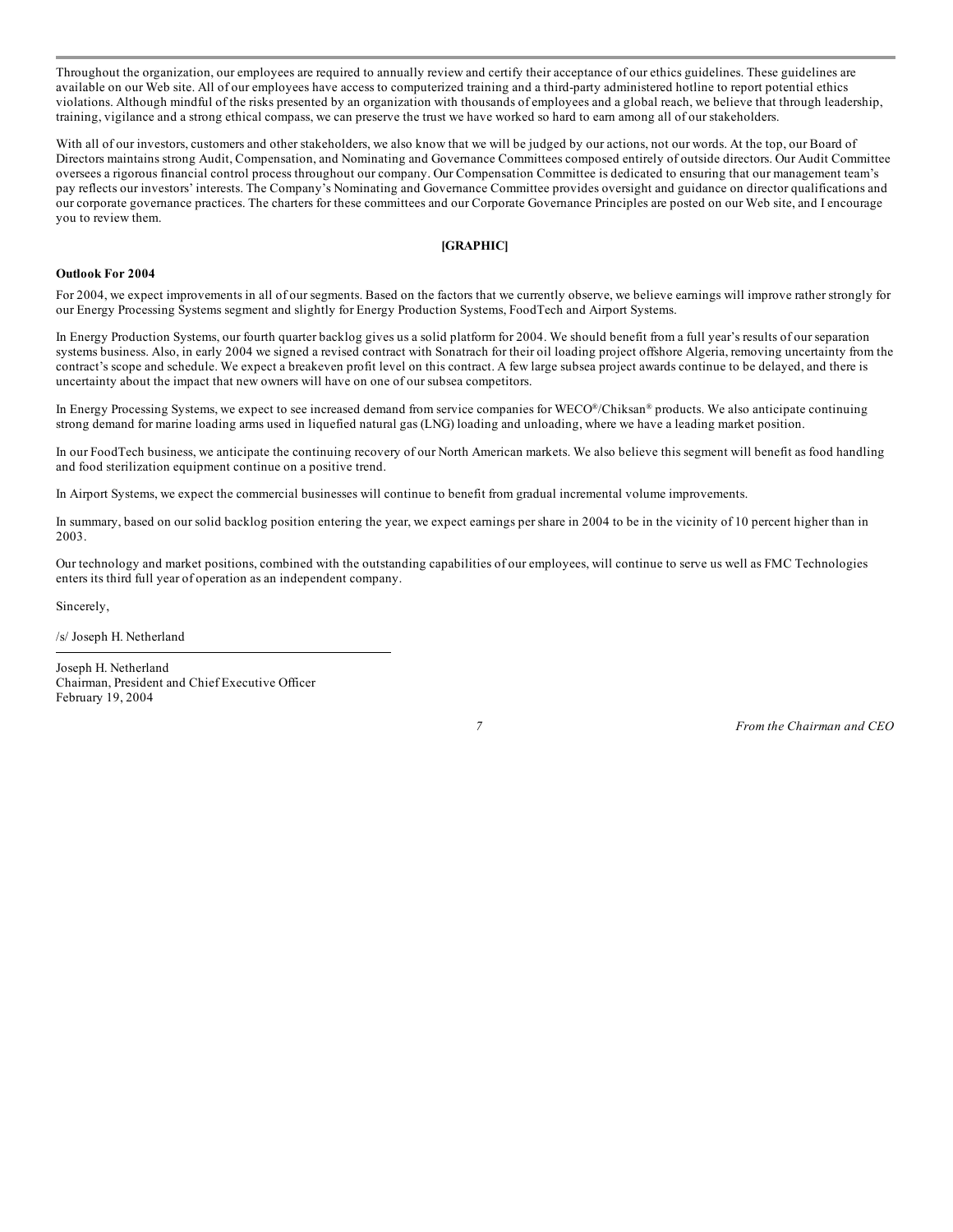#### **From the CFO**

We believe that shareholder value is increased by earning returns from our deployment of capital that exceed our cost of capital. Employing more capital at higher returns creates shareholder value. High returns on capital indicate that a business is well-managed and possesses advantages over its competition.

As you will read on the following pages, all of our businesses utilize technology to provide unique solutions to our customers. Additionally, we capitalize on high market shares and customer alliances to increase profits and reduce the capital we employ in our businesses. Also, a relentless attention to detail characterizes the way we manage our businesses – from satisfying customer requirements to managing inventories and supply chains to receiving customer payments.

We align our management compensation program with the goal of creating and increasing shareholder value. Our incentive compensation is based on increasing the net contribution from our businesses and growing earnings before interest, taxes, depreciation and amortization (EBITDA). We define net contribution as net income of a business unit, less a charge for the capital used in the business.

This methodology is used within each of our businesses to ensure consistent decision-making and incentives. Since our formation, we have been successful in growing our returns on investment, thereby increasing our net contribution. The charts to the right illustrate our progress compared with our peers in the oilfield service industry (OSX) and other industrial companies (S&P 500). During the two-year period presented, our EBITDA has grown significantly more than the S&P 500, while the OSX has declined. At the same time, our return on investment has outperformed both of these indices, delivering greater shareholder value.

Our ability to manage the businesses in this manner is based on the generation of timely, accurate financial information. While our company is fairly new, we have inherited a strong financial control culture. That culture begins at the top of the organization and is reinforced by financial control systems and internal audits.

In a year when the Sarbanes-Oxley legislation impacted many aspects of U.S. corporations, the finance function was probably impacted the most. During 2003, we spent considerable resources documenting and testing the effectiveness of our internal financial control systems to comply with Section 404 of the Sarbanes-Oxley Act. The results of our testing procedures indicate that we are compliant with the new regulations. Our commitment to ensuring strong financial controls and credible financial statements is an integral part of our goal of increasing shareholder value.

#### **[GRAPHIC]**

*William H. Schumann, III Senior Vice President, Chief Financial Of icer and Treasurer FMC Technologies*

*FMC Technologies, Inc. 2003 Annual Report 8*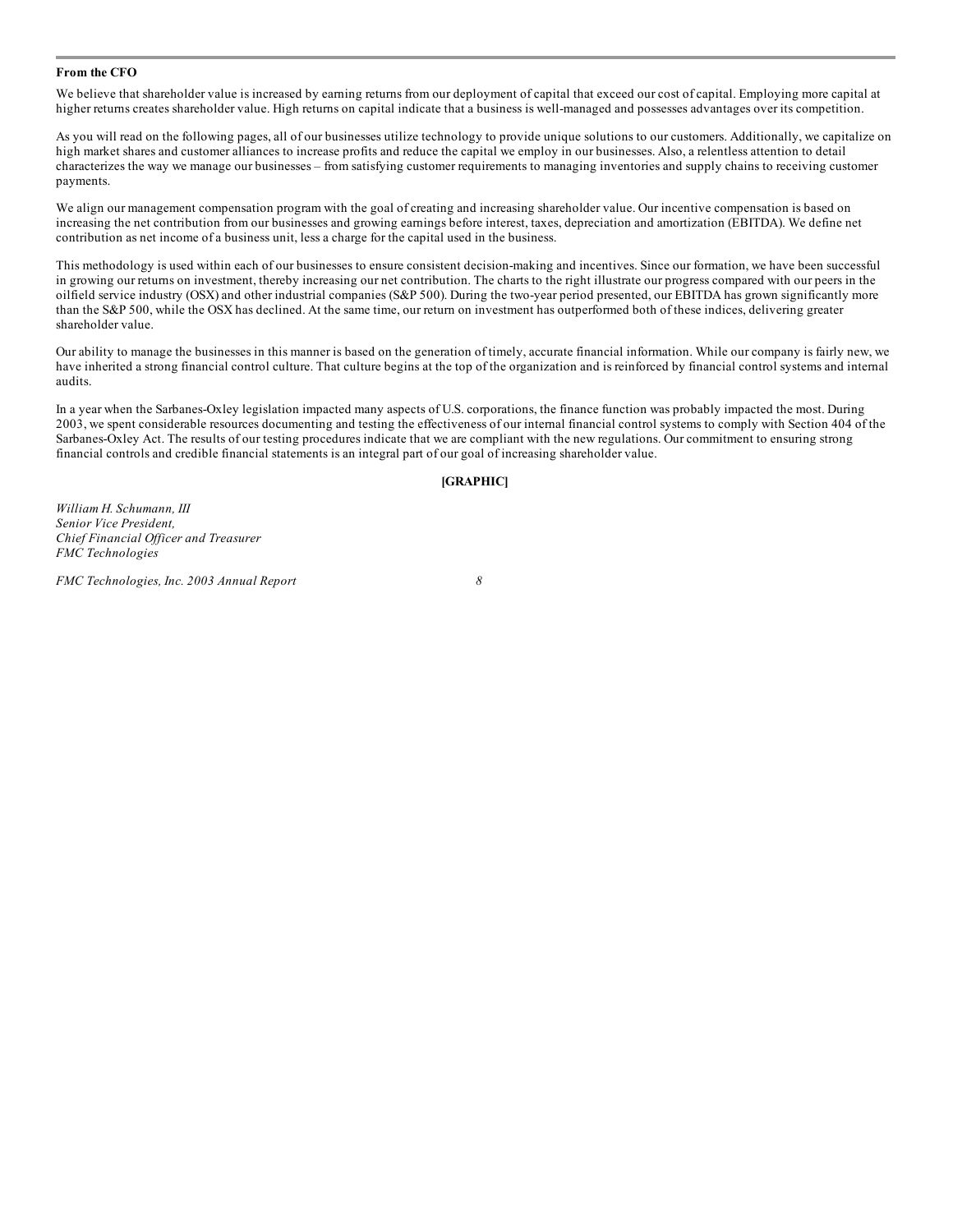#### *Return on Investment*

## **[GRAPHIC]**

Return on Investment (ROI) is calculated as income before the cumulative effect of changes in accounting principles plus after-tax interest expense as a percentage of total average debt and equity. The calculation of 2001 ROI uses after-tax profit on a pro forma basis, which is a non-GAAP measure. See *Selected Historical Financial Data.*

*EBITDA Growth*

## **[GRAPHIC]**

Earnings Before Interest, Taxes, Depreciation and Amortization (EBITDA) is a non-GAAP measure. See Selected Historical Financial Data.

## **Corporate Governance**

Our Board of Directors believes that the purpose of corporate governance is to ensure that we maximize stockholder value in a manner that is consistent with legal requirements and the highest standards of integrity. The Board has adopted and adheres to corporate governance principles which the Board and senior management believe promote this purpose, are sound and represent best practices. We continually review these governance practices, the corporate laws of the State of Delaware under which we were incorporated, the rules and listing standards of the New York Stock Exchange and Securities *and Exchange Commission regulations, as well as best practices recognized by governance authorities.*

Further information about FMC Technologies' corporate governance processes and practices can be found on our Web site: www.fmctechnologies.com. *Our Web site also contains information about the following topics related to corporate governance:*

- *Board of Directors – member names and related information*
- *Committees of the Board – Audit Committee, Compensation Committee, Nominating and Governance Committee*
- *Board Committee Charters*
- *Corporate Governance Principles*
- *Code of Business Conduct and Ethics*

*9 From the CFO*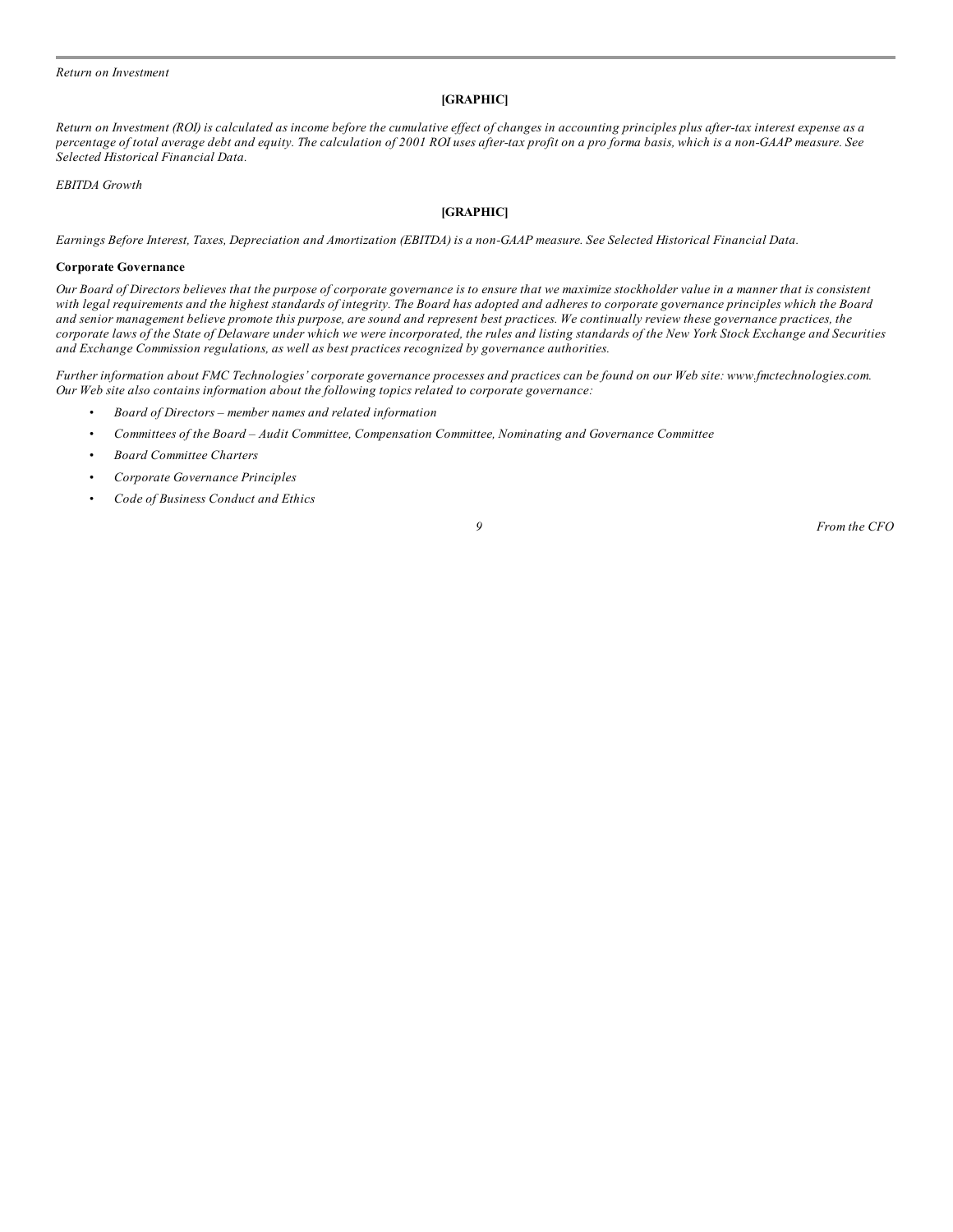## **[GRAPHIC]**

*Peter D. Kinnear Vice President Energy Production Systems*

Our focus is on providing excellent technology in a way that is cost efficient for our customers, with outstanding execution, on-time delivery, great reliability and safety. We keep our alliance partners and long-term customers by continuing to focus on those factors.

While we tend to talk a lot about the major producers with whom we have alliances, all our customers are important. Whether a project involves a single tree or the most complex multi-well project with manifolds and sophisticated controls, we apply our capabilities and resources to provide the customer's *solution.*

Technology is one of our most important competitive strengths. The advancement of our technology is driven by customer needs and requirements. We also have an outstanding safety record, another of our competitive strengths. We are highly regarded throughout the industry for our safety performance, and *safety is a very important factor when major producers select a supplier.*

In 2004, we will continue to focus on the equipment, technology and service needs of our customers. We will execute our projects - deliver on time, provide solid engineering solutions and offer outstanding installation and safety. We will focus on ways to further reduce our costs and will take further steps in *our ef orts to globalize our engineering capabilities.*

Following the scheduled SAP implementation in Houston in 2004, all of our major locations will be able to run on one common ERP (Enterprise Resource Planning) system worldwide. This will allow more standardized approaches in managing our business and will help reduce costs.

West Africa is the greatest potential growth area for our subsea business. Operators there have found very prolific offshore wells that are conducive to a *subsea solution, with a floating production vessel or Spar serving as the host facility.*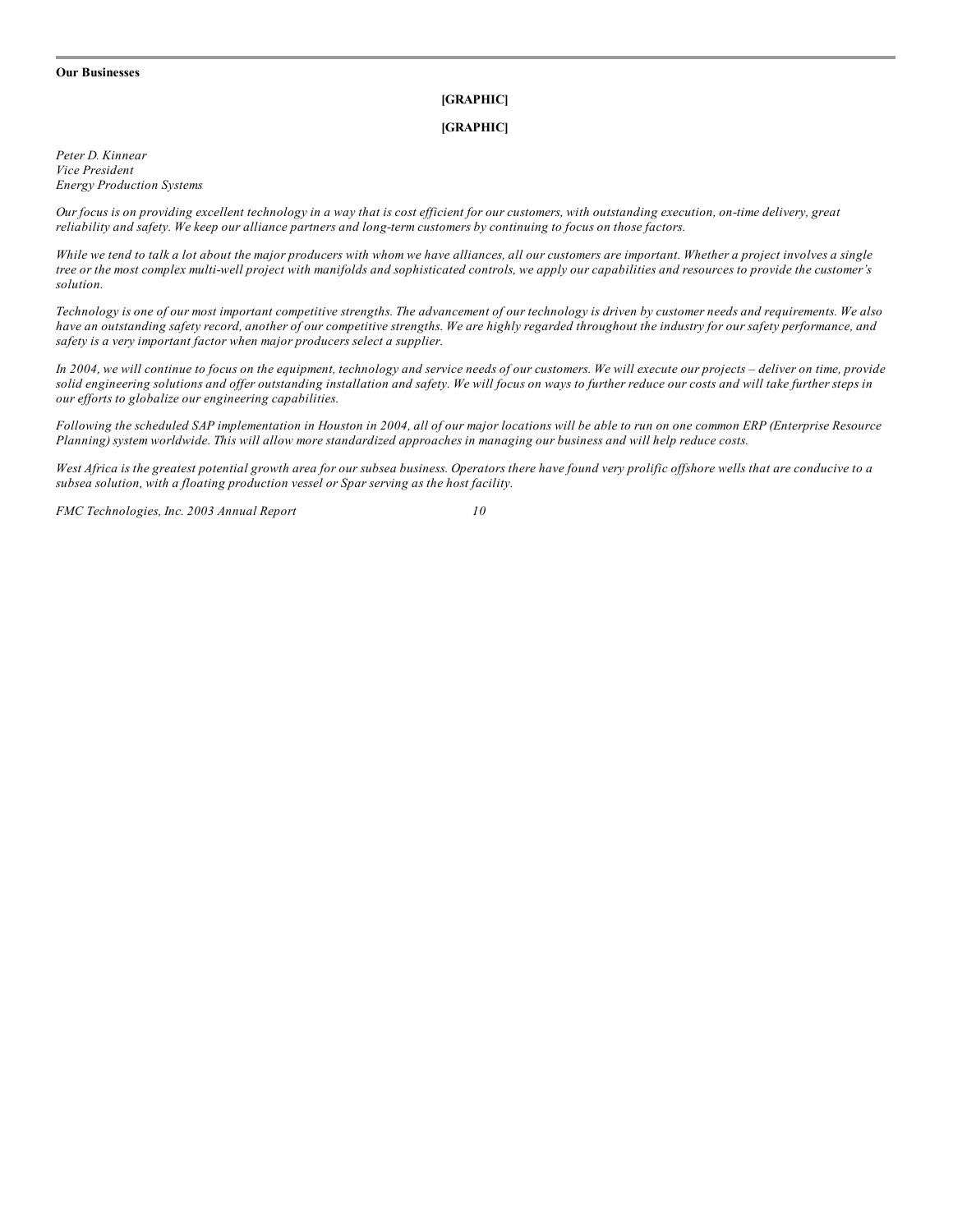The primary challenge in West Africa will not be of a technological nature due to water depth. The water depth offshore West Africa is typically 3,000 to 4,000 feet, which is not nearly as great as the depths being encountered in the Gulf of Mexico. Requirements for local sourcing will pose one of the biggest challenges, necessitating that we incorporate more local content, in a cost-competitive manner, into the solutions we provide.

## **[GRAPHIC]**

*In the West Africa region in 2003, we supplied systems for ExxonMobil's Zafiro project.*

#### **energy production systems**

The creation of innovative technology solutions for increasingly deep and technically challenging subsea environments has provided a significant competitive advantage for our Energy Production Systems business. The ongoing development of large offshore oilfields, coupled with our expertise and technical capabilities in subsea production systems, continues to drive the growth of our energy businesses.

The most significant and sophisticated subsea technology delivered by Energy Production Systems in 2003 was the High Pressure/High Temperature (HP/HT) solution developed for BP's Thunder Horse project and also implemented in Shell's Princess project. This technology was specifically designed for water depths as great as 10,000 feet. At that depth, production equipment has to be able to withstand extreme pressures and temperatures. Our HP/HT subsea tree is the first vertical subsea tree in the industry designed to handle production pressures of 15,000 psi and temperatures of 350ºF, in ultra-deep waters. Princess is Shell's first subsea project to employ 15,000 psi-rated equipment.

*11 Energy Production Systems*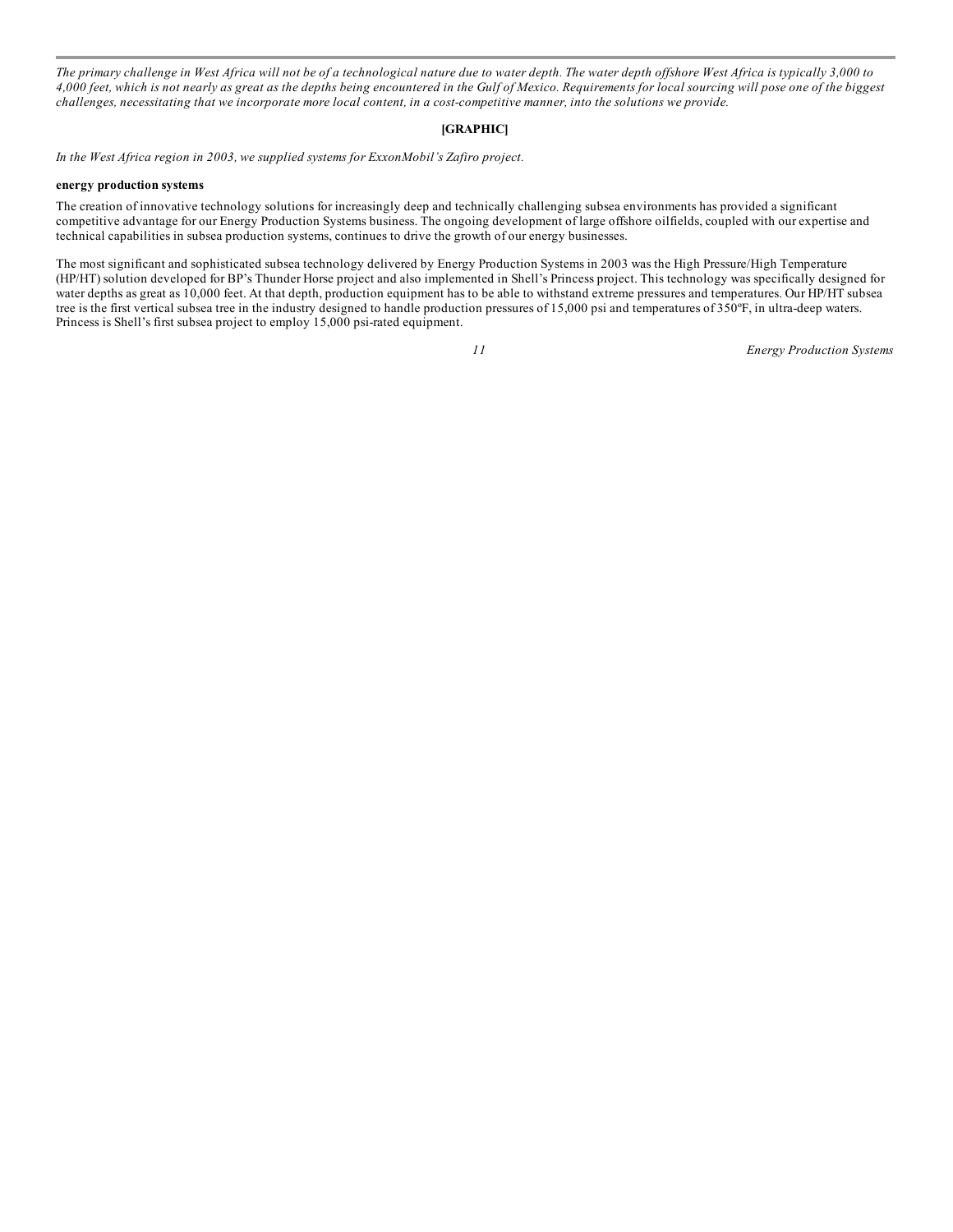A number of subsea systems for our North Sea and West Africa projects were supplied from our Dunfermline, Scotland, facilities in 2003.

The HP/HT solution we developed and delivered for Thunder Horse included the world's first 15,000 psi open-water riser system rated to 10,000 feet of water depth. The system was designed to resist material fatigue by dealing with a wide range of changing forces, such as ocean currents, water pressure, vessel motions and wave actions, over long periods of time. Additionally, by employing a highly sophisticated control system, the riser is designed to facilitate multiple operations – completion, well testing, intervention and workover – on a large number of wells in succession, while affording a high degree of safety and protection for the environment.

We took another step forward in 2003 to advance our research and development efforts relating to subsea processing with the acquisition of a controlling interest in CDS Engineering. We acquired 55 percent ownership in CDS, with a commitment to purchase the remaining 45 percent in 2009. We believe CDS' success in oil, gas and water separation technologies, operating on offshore platforms and Floating Production, Storage and Offloading (FPSO) vessels, is a good addition to our portfolio of capabilities. Further, CDS' industry-leading separation technologies will complement our subsea processing efforts and should enable us to develop that technology more rapidly.

Subsea processing is an emerging technology in the industry, because it offers considerable benefits. First, it can significantly reduce the capital investment required for floating vessels or platforms, since the integration of processing capabilities will not be required. Also, if separation is performed on the seabed, the hydrostatic pressure of the fluid going from the seabed to the surface is alleviated. This allows the well to flow more efficiently, accelerating production and enabling higher recoveries from the subsea reservoir.

*Revenue*

## **[GRAPHIC]**

Energy Production Systems' 2003 sales of \$1.14B grew 21% from 2002, on the strength of the subsea business, which has grown significantly over the past several years.

Subsea sales were \$494M in 2001 and grew to \$817M in 2003, a 65% increase over the two-year period.

Our surface wellhead and floating production systems businesses also grew in 2003. Surface wellhead sales grew 20% as rig count increases drove higher activity in the business. Floating production systems sales grew 24%, as we executed several new orders.

*Operating Profit*

## **[GRAPHIC]**

Energy Production Systems' profit of \$66M improved 31% from 2002. Operating margins improved to 5.8% of sales, as margins in both the surface wellhead and subsea businesses improved in 2003. Margins in floating production systems were lower year-over-year, due to the impact of the sales to Sonatrach of \$53M at a breakeven level.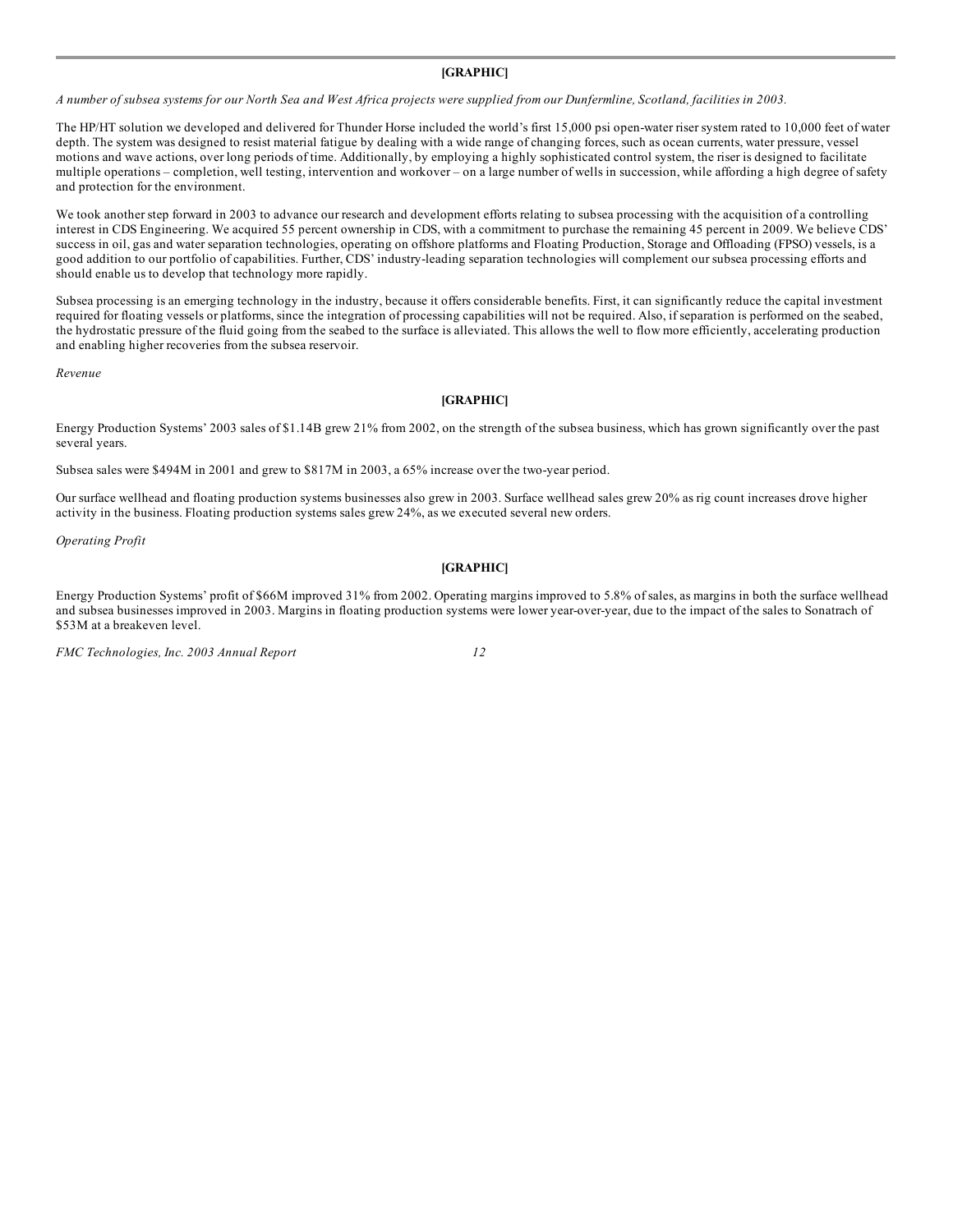#### *A test rig is used at GTL MicroSystems to help develop Gas-To-Liquids technology.*

Another technology development in which we played a significant role in 2003 is Riserless Light Well Intervention (RLWI). This technology was developed over a three-year period by FMC Technologies in conjunction with Statoil and Prosafe. In 2003, the reliability and operational success of RLWI was proven through operations on Statoil's Statfjord North, Asgard and Visund fields in the North Sea. We believe that by enabling intervention into the subsea well from a dynamically positioned vessel, this technology is capable of substantially reducing the cost of subsea intervention over conventional methods. In addition to reducing operating costs, RLWI also extends the producing life of the well and improves recovery rates from subsea fields.

Our continuing efforts to develop innovative technologies also led us to form a joint venture company, GTL MicroSystems, with United Kingdom-based Accentus plc, a subsidiary of AEA Technology plc, for the commercial development of Gas-To-Liquids (GTL) technology. We have a majority ownership interest in the joint venture. A significant portion of the world's natural gas exists in small, stranded reserves or is associated with oil production. These reserves are difficult to exploit economically using current GTL or liquefied natural gas (LNG) technology. However, GTL MicroSystems believes its technology will allow commercial extraction of gas reserves as small as 10 million standard cubic feet per day, which is the equivalent of 1,000 barrels per day, at lower per-barrel capital costs than those of traditional, large-scale plants.

We also continued to add to our strategic customer alliances in 2003. In addition to our existing agreements with BP and Shell in the Gulf of Mexico and Norsk Hydro and Statoil in the North Sea, we entered into an alliance with Kerr-McGee for their subsea projects in the Gulf of Mexico and were chosen as a preferred supplier by Woodside Energy, one of the most active subsea producers in the Far East.

*Inbound Orders / Order Backlog*

## **[GRAPHIC]**

Energy Production Systems' inbound orders were \$3M above 2002 levels as the 20% increase in subsea project awards year-over-year exceeded the large inbound in 2002 for the \$240M Sonatrach contract.

We delivered record subsea inbound of \$888M in 2003. Our subsea inbound is 74% of Energy Production Systems' 2003 inbound orders.

*Capital Employed*

### **[GRAPHIC]**

#### *All years at December 31.*

Energy Production Systems' capital employed increased \$59M, primarily as a result of the acquisition of CDS Engineering; however, utilization of that capital improved. Operating working capital improvements were realized in the subsea business. Increases in capital expenditures for internal subsea development and increases in capital associated with the weaker U.S. dollar offset operating working capital reductions.

*13 Energy Production Systems*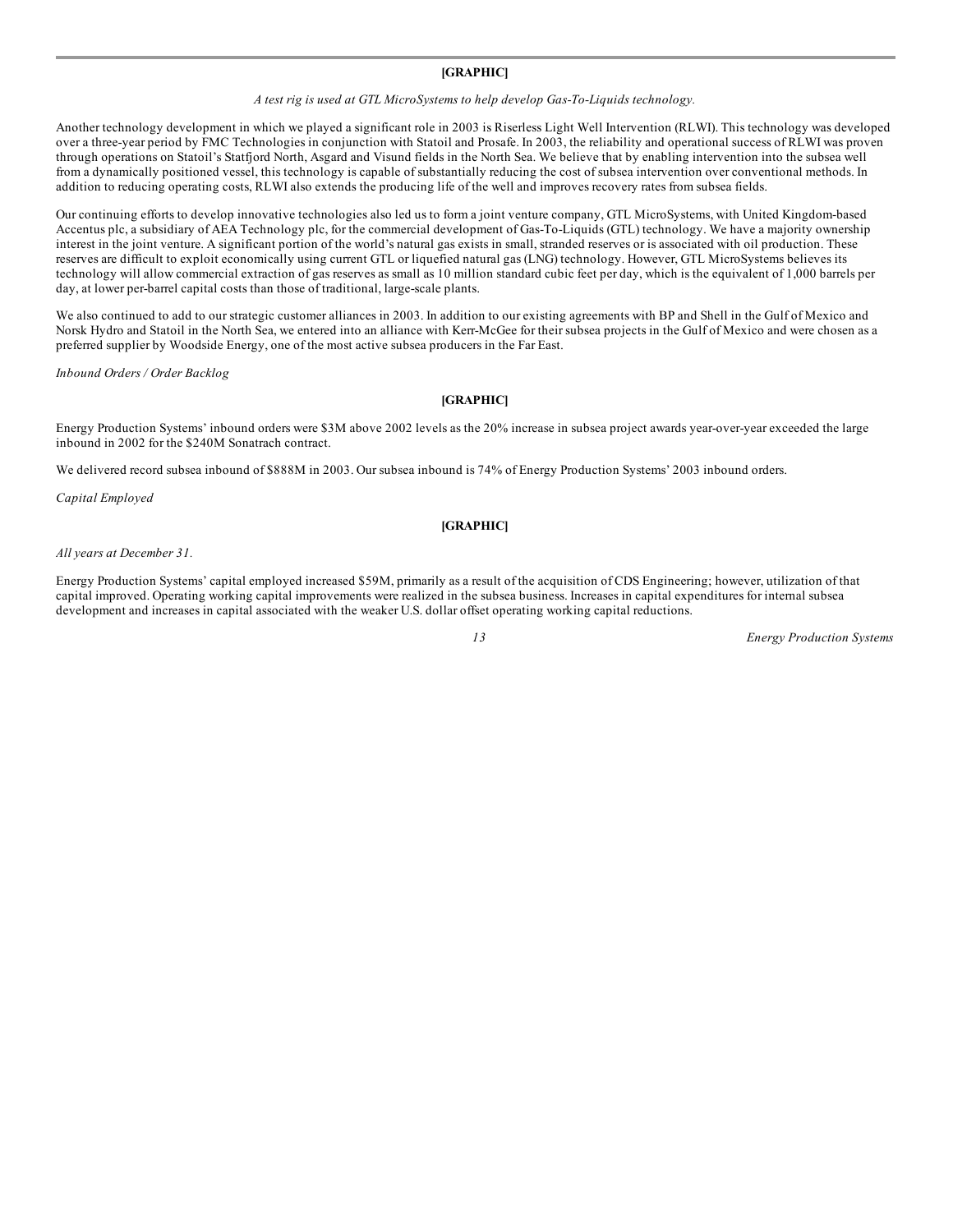Our agreement with Woodside Energy – the first of its type in the Australian region – was achieved through an effort involving our team members in Norway, Singapore and Australia. The agreement is for five years, with options for extension. It covers the supply and support of subsea systems, including wellheads, subsea trees, subsea controls, manifolds and flowline tie-in and intervention systems, as well as engineering and life-of-field services. The agreement covers Woodside Energy's requirements for future subsea oil and gas developments, initially offshore Australia, but with potential for global application. Woodside Energy anticipates the agreement will help them realize significant savings through the standardization of subsea technology for use across a range of offshore projects that are in development.

Our initial project under the Woodside Energy preferred supplier agreement was Woodside Energy's Enfield project, a major development offshore Western Australia. This agreement includes 13 subsea trees, production controls, associated systems and technical services related to installation and startup.

West Africa is our largest potential growth area, and in 2003 our subsea and floating production systems businesses received a large order in that region from CNR International. We signed an agreement with CNR International to supply subsea and mooring systems for the Baobab project offshore Ivory Coast. The project includes our supply of 12 subsea trees and associated structures, four manifolds and production control systems, connection systems for flowlines and umbilicals, and an external turret mooring system that will connect the subsea manifolds to an FPSO vessel.

Also in the West Africa region, we continued to supply equipment and services to a subsidiary of ExxonMobil for a project offshore Equatorial Guinea. Subsea systems work continues for Mobil Equatorial Guinea's Zafiro Southern Expansion Area project. Our floating systems business also was chosen last year to supply a mooring system for the Kizomba B project offshore Angola. We also continued to supply equipment and services for extensions from Total's Girassol field development offshore Angola.

In 2003, we continued activities in Brazilian waters as well. We delivered five subsea production manifolds and a pipeline end termination structure for Shell's Bijupirá and Salema project offshore Brazil. Additionally, our joint venture partner, MODEC International LLC, provided the FPSO for this project on time and on budget. We also continued to supply subsea equipment and services to our

## **[GRAPHIC]**

In 2003, we acquired a controlling interest in CDS Engineering, a provider of industry-leading oil, gas and water separation technologies.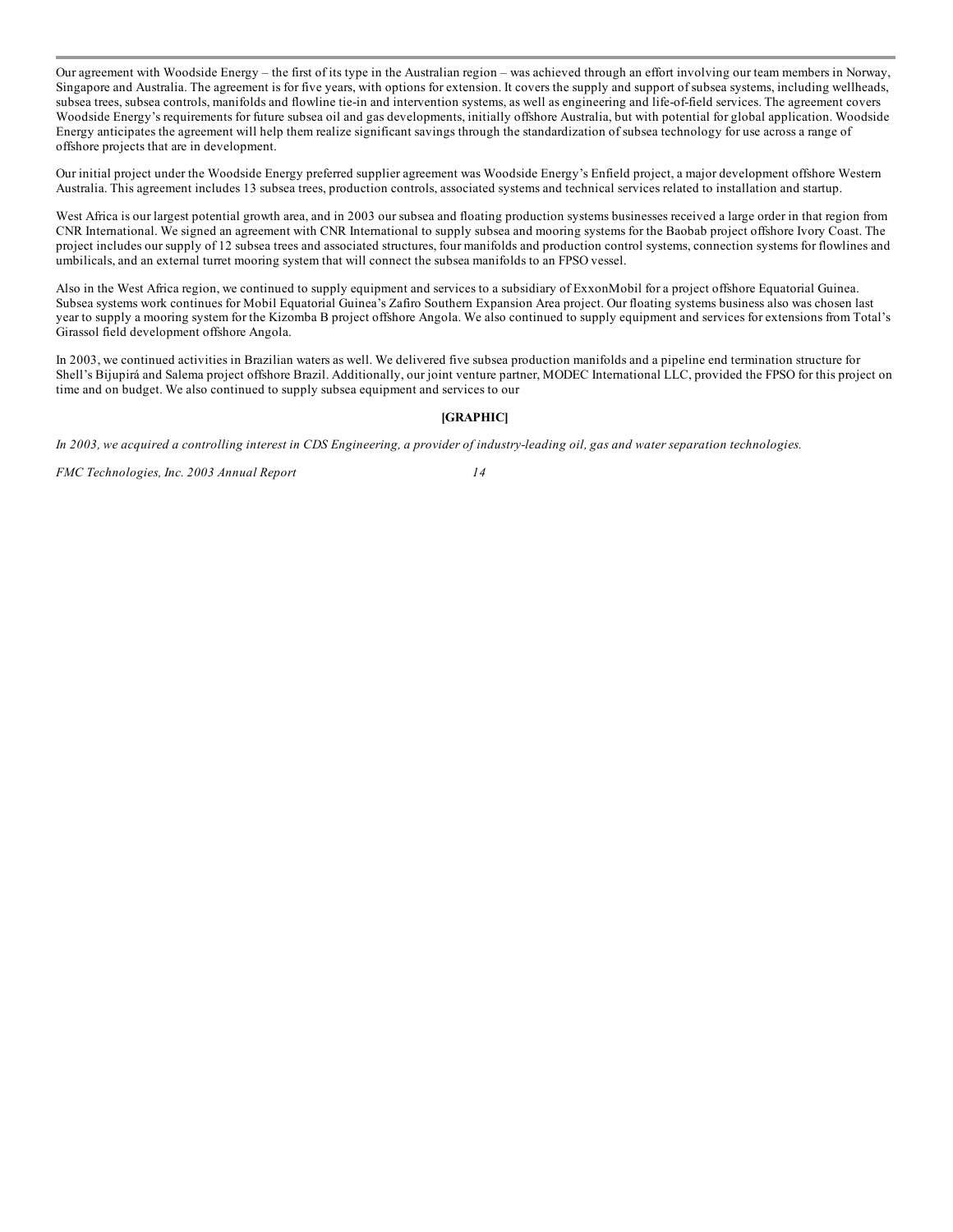longstanding customer, Petrobras. We supplied Petrobras with drill pipe risers, used in drilling and completion operations, a complement to our traditional subsea systems technology. Petrobras has been one of our major customers since the inception of subsea technology.

In the North Sea region, we continued to receive subsea system orders under our frame agreement with Norsk Hydro. We signed an agreement with Norsk Hydro to supply subsea systems and related services for the first phase development of the Ormen Lange field in the North Sea. The Ormen Lange field is the largest undeveloped gas field on the Norwegian Continental Shelf. Our agreement covers eight subsea trees and related equipment, as well as an option for additional subsea systems for later phases of development. We also signed agreements to supply subsea systems for Norsk Hydro's Oseberg-J and Oseberg Vestflanken projects in the North Sea. We also formed a company, FieldCare, with Statoil, to provide subsea life-of-field maintenance services in the North Sea region.

A number of subsea developments we supplied achieved first oil production in 2003. Shell's Na Kika, Princess and Habanero projects, as well as Kerr-McGee's Gunnison project, all in the deepwater Gulf of Mexico, produced first oil in 2003. In addition, Shell's Bijupirá and Salema project, offshore Brazil, achieved first production in the latter part of the year.

We also achieved success in 2003 in the market for jack-up rigs operating in shallow water. These are used primarily by the independent oil and gas companies. For these customers, we supplied shallow water subsea trees, designed for about 300 feet or so of water depth. These were employed primarily in the Gulf of Mexico, as well as in some international locations.

In our surface wellhead business, we supplied well systems for a number of offshore platforms, Spars and Tension Leg Platforms (TLP). The surface wellhead business won an alliance with Anadarko Petroleum for its offshore platform work in the Gulf of Mexico. Internationally, our surface wellhead business supplied the Abu Dhabi National Oil Company and the Abu Dhabi Company for Onshore Oil Operations, in the United Arab Emirates, under multi-year contracts. We also supplied surface wellheads to Saudi Aramco under a multi-year contract.

*15 Energy Production Systems*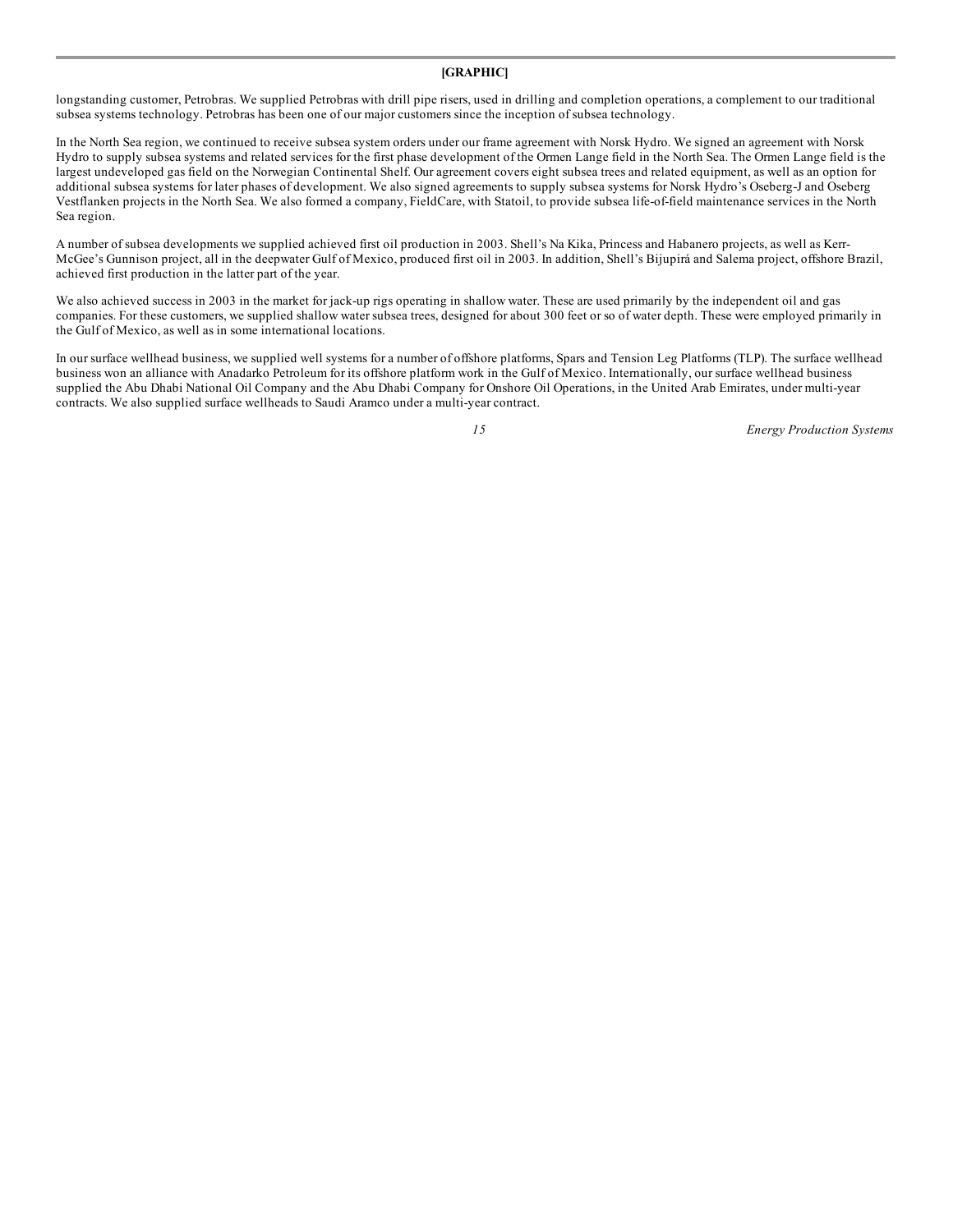## **[GRAPHIC]**

*Robert L. Potter Vice President Energy Processing Systems*

In mature markets, our technology separates us from the competition and helps us maintain strong leadership positions. Our market-leading technologies enable us to add value to our customers' operations. We not only provide performance enhancements, we also provide technology that lowers costs - and we share the benefits with our customers. For example, our fluid control business' investments in triple step swivel joints and ULT plug valves have created performance characteristics that exceed the competition's products by a factor of two or three times. The end user of those products gets the benefit of advanced technology and operational longevity at competitive prices - that is a great economic benefit for our customers, which keeps us competitively *strong. We of er additional benefits to our customers by combining technologies across our product lines.*

Growing demand for electricity is providing impetus for the growth of our businesses. Much of the power generation needed to satisfy future demand is expected to be fueled by natural gas, including LNG, and our businesses are involved in making this fuel available. We supply high-pressure fittings and valves for well construction and stimulation, metering systems for the natural gas pipeline infrastructure, and loading systems for LNG terminals. However, power generation demand is expected to exceed available supplies of natural gas, thereby requiring coal as an additional fuel source. That should help increase the market opportunities for our material handling systems, which are used to support coal-fired power generation facilities.

As demand for LNG grows, we believe that our leadership position in LNG loading systems technology worldwide should continue to grow, particularly in offshore and constant motion LNG transfer applications. We have the mooring technology in Energy Production Systems' floating production systems *business and the fluid handling components in our loading systems business. The combination of those*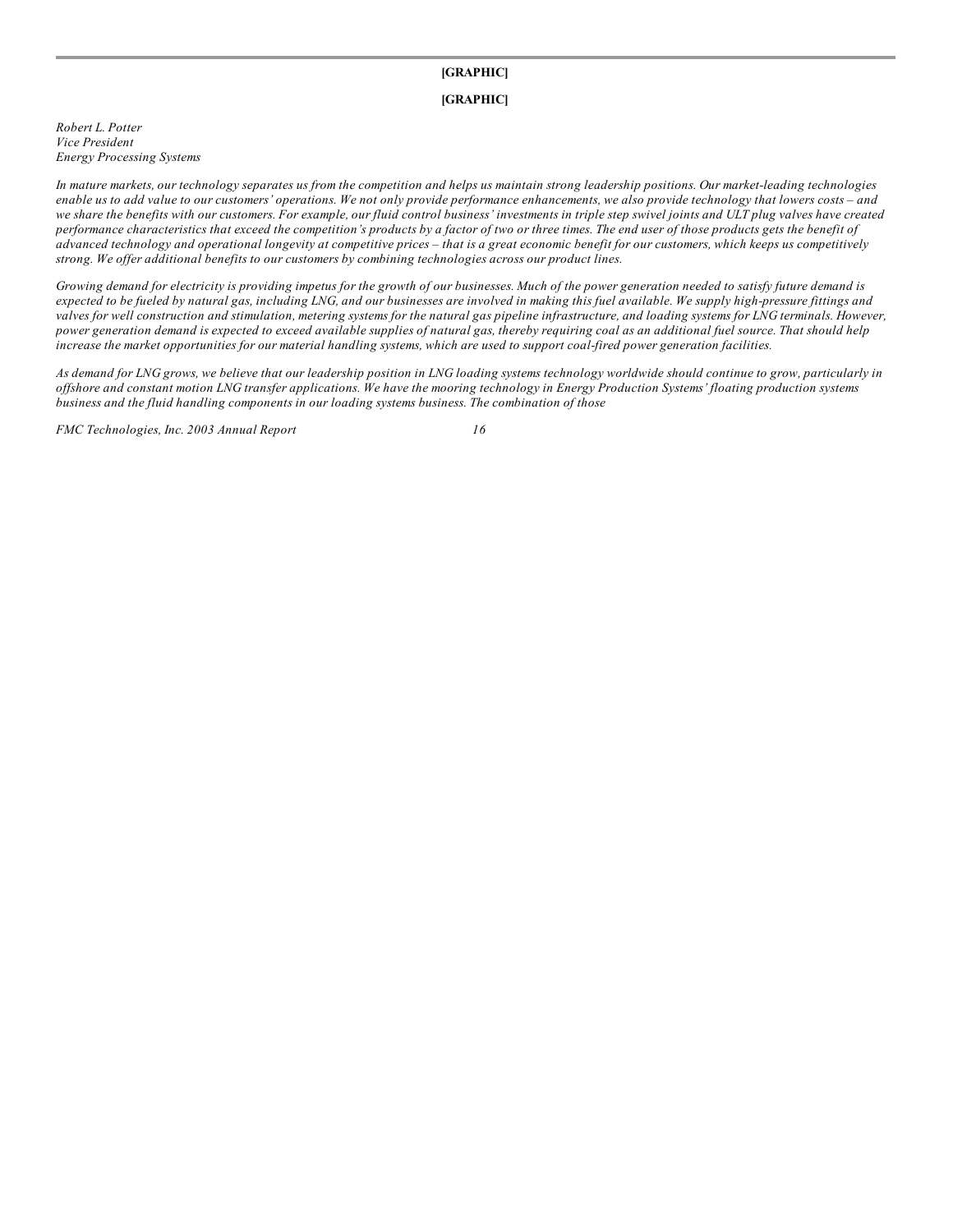*gives us an impressive portfolio to support of shore transfer LNG applications.*

Our overall strategies include executing effectively, maintaining superior technology and carefully managing our business investment, thereby generating acceptable returns and growing our businesses. We will grow by introducing new products, penetrating new markets and investing in those businesses with *the highest incremental margins.*

## **[GRAPHIC]**

In 2003, a number of LNG loading systems were installed worldwide, including these at the Bilbao Terminal in Spain for Technigaz.

#### **energy processing systems**

Energy Processing Systems consists of four businesses – measurement solutions, loading systems, blending and transfer systems, and fluid control – each of which provides industry-leading technology primarily focused on infrastructure replacement or expansion to support existing or new production and/or refined products. Our market strength is enhanced by the ability to combine various technologies to satisfy the broader scope required by our larger, more sophisticated customers.

In measurement solutions, the core business focuses on high accuracy, custody transfer applications utilizing industry-leading metering technologies for both liquid and gas. These technologies, combined with advanced electronic and controls capabilities, position us as one of the leading suppliers of large, sophisticated measurement systems used on pipelines and in terminals around the world.

We continue to make investments in emerging measurement technologies such as ultrasonic and multiphase flow meters. We are one of a few suppliers of multi-path, ultrasonic flow meters for custody transfer of natural gas. We have

*17 Energy Processing Systems*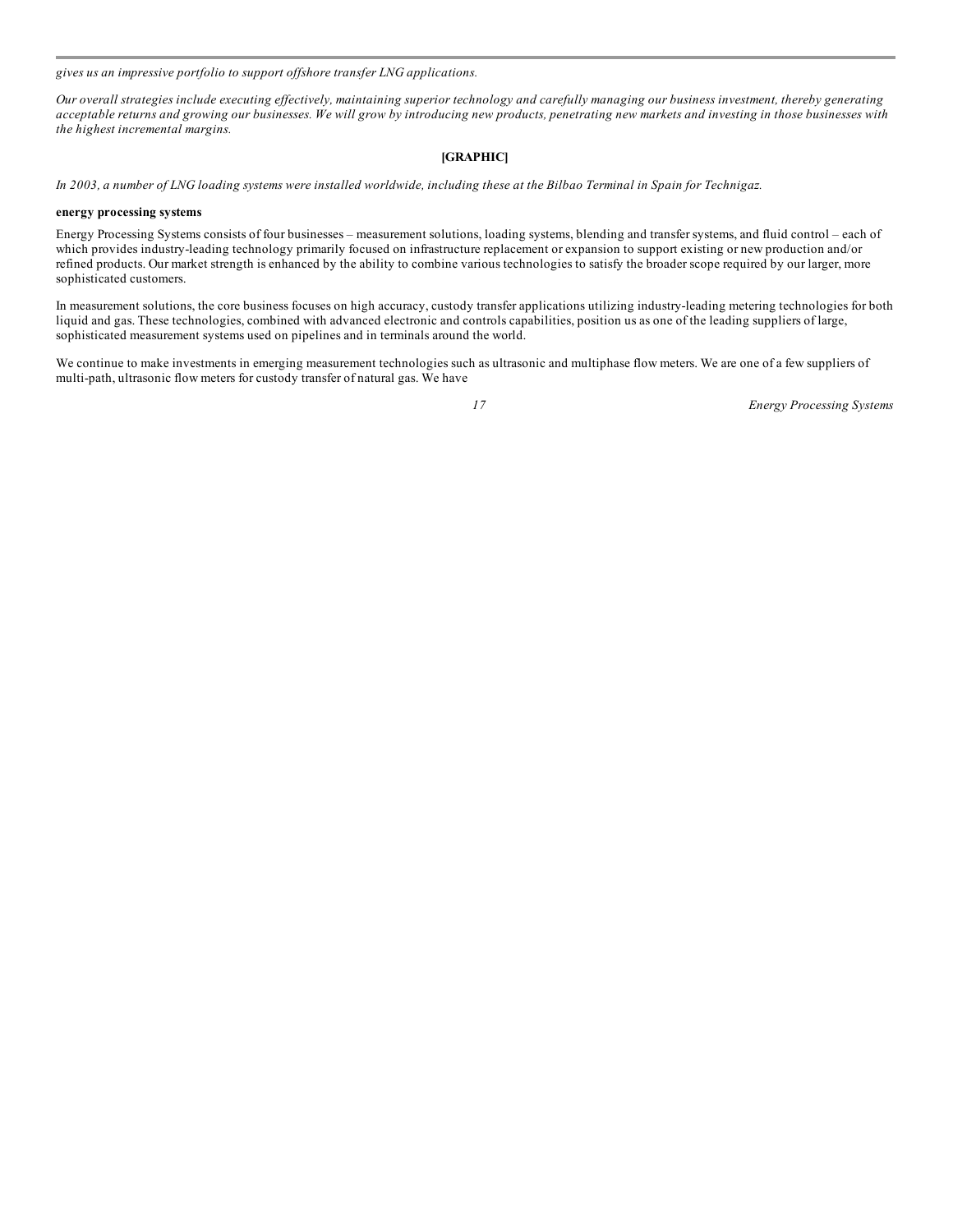established a relationship with a subsidiary of Gazprom, the Russian gas producing company, to produce and market these meters to our Russian customers.

Traditionally, quantities of produced oil, gas and liquids from a well have to be separated in order to measure them. Multiphase meters simultaneously measure all three. In cooperation with our Norwegian partner, FlowSys, we have begun to make significant progress producing and manufacturing nonradioactive source, multiphase meters for a wide range of applications, replacing traditional separation and test technology. In recent tests on the North Slope of Alaska, the meter outperformed competitive alternatives and is positioned for a broader transition to multiphase technology in 2004.

We are the world's leading supplier of loading systems for marine and truck/railcar applications. Our Chiksan® technology is utilized throughout the world in the most demanding applications, including the loading and offloading of LNG. The heart of the LNG loading system is swivel technology. Our LNG loading arms incorporate the most thoroughly tested swivel technology in the industry, having withstood several million cycles to meet industry standards for loading arms installed in exposed locations. In 2003, we also introduced an advanced emergency release system and hydraulic coupler, designed to help promote reliable and safe loading/offloading operations.

In 2003, our loading systems business supplied a number of systems in various locations worldwide. We received major loading system orders for LNG terminals in Norway, the United Kingdom, India and Nigeria. We also supplied loading systems for crude oil pipeline and refinery applications in North America, the Middle East and Russia. Loading systems for integrated projects, incorporating both marine terminals and trucks/railcars, were supplied in the Middle East and Eastern Europe.

#### **[GRAPHIC]**

*Our fluid control business' asset management system helps customers manage their high-pressure flowline assets.*

*Revenue*

## **[GRAPHIC]**

Energy Processing Systems' 2003 sales of \$432M improved 9% over 2002.

Sales improvements resulted from increased demand for WECO®/Chiksan® products and measurement solutions and the impact of foreign exchange. While our businesses that cycle with rig count did not respond as quickly as we would have hoped to the rig count improvements in 2003, we expect they will benefit from increased rig activity in 2004.

*Operating Profit*

## **[GRAPHIC]**

Energy Processing Systems' operating profit of \$30M improved 12% over 2002. Operating profit improvements were driven by the demand from service companies and margin improvements in measurement solutions. Overall margins improved in the segment on the strength of our WECO®/Chiksan ® product lines.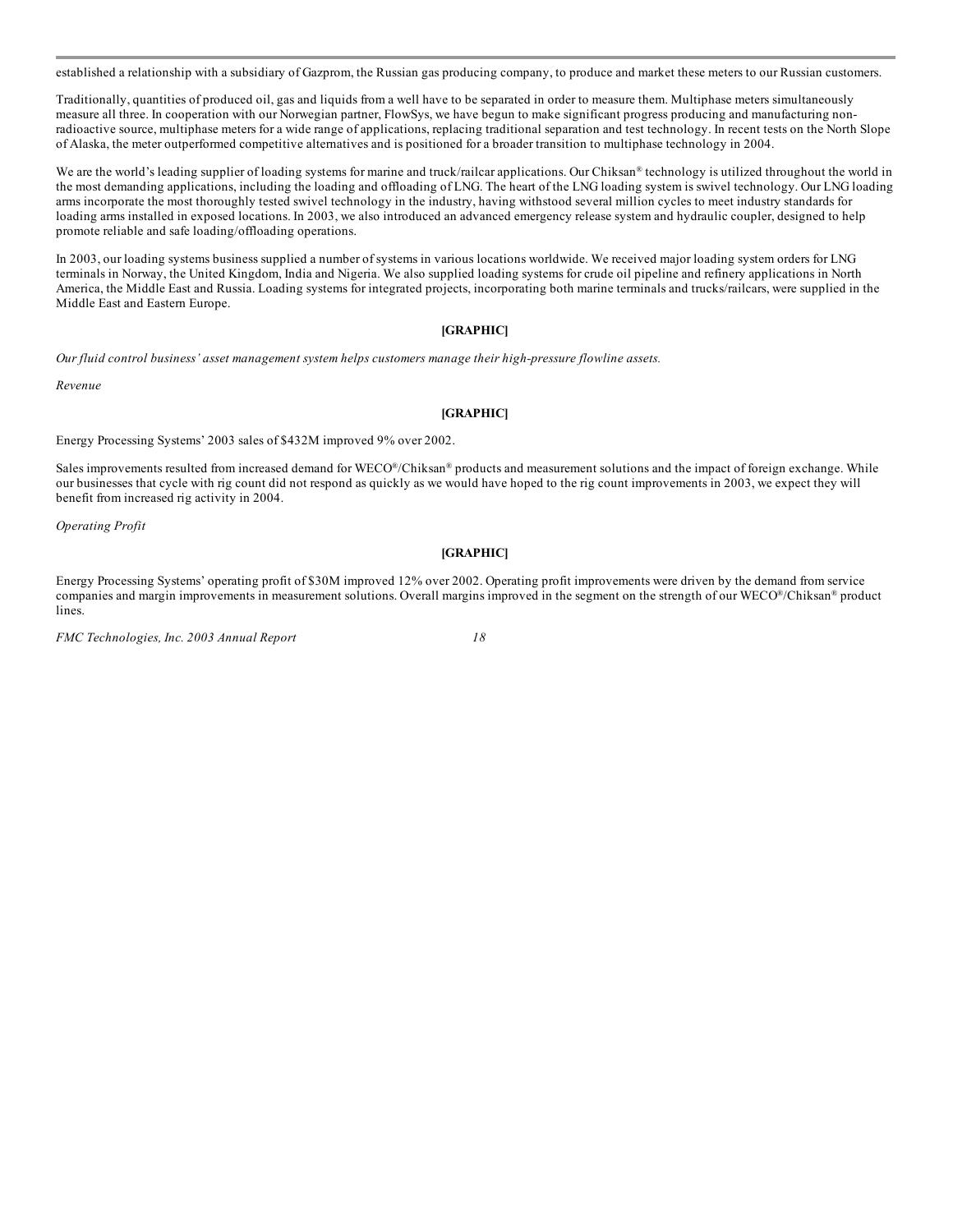Our blending and transfer business has established a strong position with major lubricant producers, such as ExxonMobil, providing the hardware and controls that compose the core blending package. In 2003, this business moved beyond its lubricant industry focus into gasoline blending and optimization. Initial orders in Romania with Rompetrol and the state-owned oil company, Petrom, have led to numerous additional opportunities in Eastern Europe and Russia. We continue to work closely with the U.S. Trade Development Agency to identify commercial projects that can be supported with funding from U.S. sources.

Within blending and transfer, our material handling business provides conveying equipment and systems used primarily in the coal industry. In 2003, we signed an agreement with Bechtel Power Corporation for the design and supply of a coal handling system for a 400-megawatt power plant, adjacent to Tucson Electric Power's Springerville, Arizona, generating station. The coal handling system, which will be designed to handle Powder River Basin coals as well as local coal, will include unloading, transfer, conveying and crushing equipment as well as dust collection and control systems. Several other projects for coal-fired power plant projects remain active in the U.S. to support growing power generation needs.

Our fluid control business is the world's leading supplier of high-pressure fittings and valves utilized by major oilfield service companies, such as Schlumberger, BJ Services and Halliburton, for well construction and stimulation activities. The business typically tracks closely with variations in active rigs throughout the world. This resulted in solid performance in 2003 and gives the business a positive outlook for 2004. We add value for our fluid control customers with our asset management capabilities, and we are introducing a new asset management software system in 2004. The new software will give us greater ability to extract data for the purpose of helping our fluid control customers manage and more effectively utilize their high-pressure flowline assets. Additionally, our asset management activities give us insight into the equipment use and needs of our fluid control customers.

Fluid control also is a leading supplier of high-pressure, compact manifolds used primarily on offshore production facilities where weight and space are at a premium. This portion of the business was active in 2003, including the supply of surface manifold systems for major offshore projects such as Kizomba B in West Africa, Su Tu Den in Vietnam, Kiari and Canteen in Trinidad and P-50 for Petrobras in Brazil.

Within fluid control, we expanded our reciprocating pump product line to include models suited for higher pressures and capacities more frequently used in the oil and gas industry. This enabled us to receive orders for a number of projects worldwide, with applications including blowout prevention, closed drain, chemical injection, crude oil transfer, water disposal, glycol injection and methanol systems. Our success in these efforts in 2003 positions us for additional growth in this product line in 2004.

*Inbound Orders / Order Backlog*

#### **[GRAPHIC]**

Energy Processing Systems recorded inbound of \$459M in 2003, versus 2002 inbound of \$400M. The 15% increase is due in large part to increased service company and marine loading arm demand. Our measurement solutions and material handling businesses also recorded increased orders.

Backlog of \$137M at year-end 2003 was 25% above 2002 year-end levels.

*Capital Employed*

## **[GRAPHIC]**

## *All years at December 31.*

In Energy Processing, the carrying amount of goodwill was reduced by a \$98M impairment loss recognized upon adoption of an accounting standard during 2002. In 2003, capital employed increased \$12M over 2002 levels, due to the retirement of certain sale-leaseback obligations that increased our fixed assets but reduced overall costs. We saw increases in our operating working capital driven by higher fourth quarter 2003 sales.

*19 Energy Processing Systems*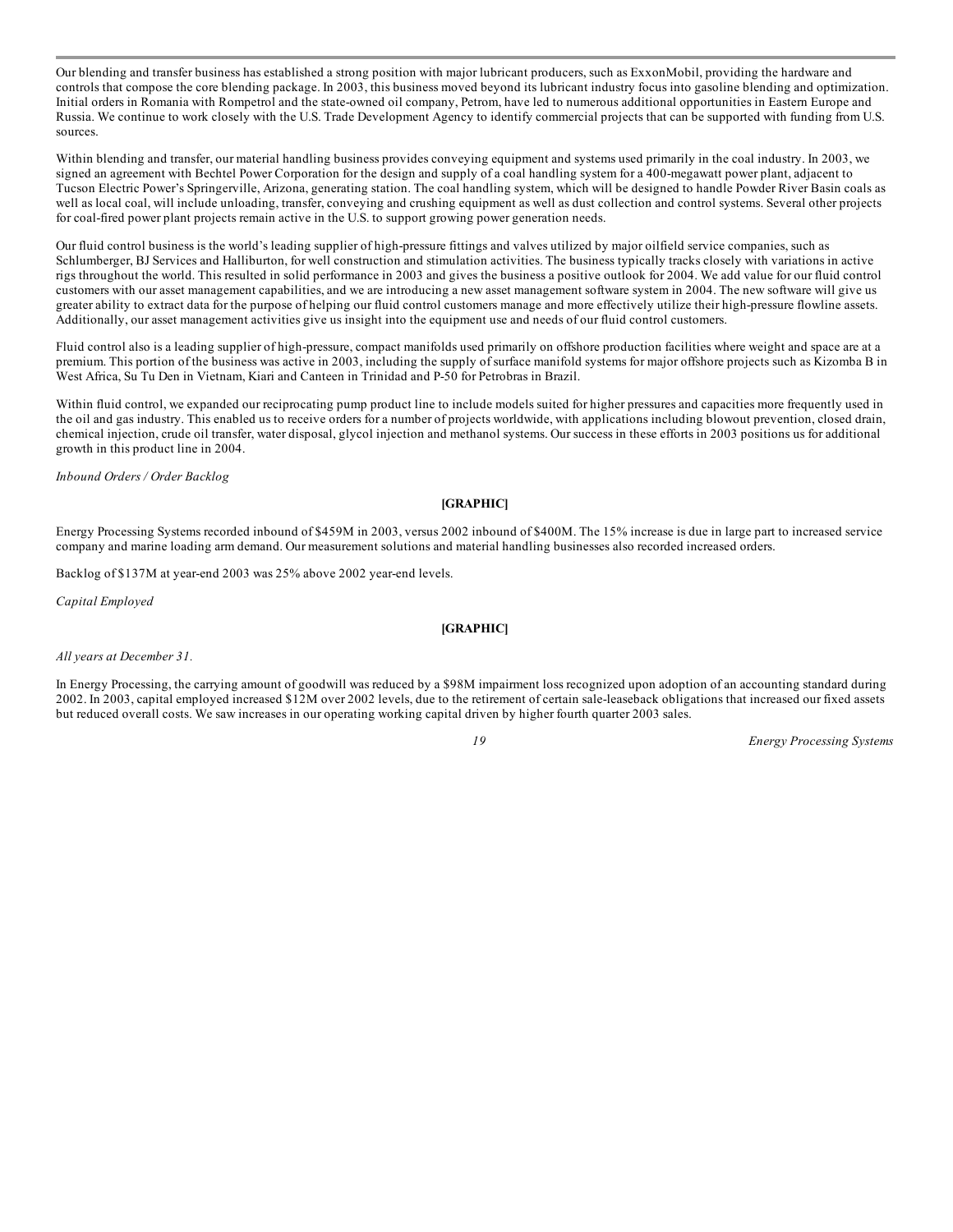## **[GRAPHIC]**

*Charles H. Cannon, Jr. Vice President FoodTech and Airport Systems*

Our strategy is to offer our customers solutions, not just equipment. We focus on solving customer problems and providing the service to keep the solutions *in place.*

The food processing industry is predominantly centered in North America and Western Europe. In terms of our growth, a great deal of it will be in Russia, *Latin America and Asia.*

When the economy and our customers do well, our business also prospers. We were affected by the economic downturn in the United States in 2001 and 2002. In 2003, the U.S. economy recovered somewhat, but food processing markets softened in Europe. We believe conditions will improve in 2004.

With customers, we typically work in a multi-function, multi-level manner. We get involved with procurement, engineering and other functions with the customers. We help them determine what they need and when they need it to produce an effective solution in a timely manner.

Technology is very important to our business. It allows us to provide a differentiated solution, although service can also play a major role. We provide high quality, robust and reliable solutions for our customers' challenges. Our technology enables customers to have higher yields, more throughput, lower costs, *and support for dealing with their food safety issues.*

Our strategy for 2004 is to redouble our efforts to become our customers' most valued supplier. In addition, we are developing plans to reduce product costs continuously. This is especially important to our customers who operate within an increasingly competitive business environment. Given FoodTech's *leading market positions and large installed base, our goal is to be the first*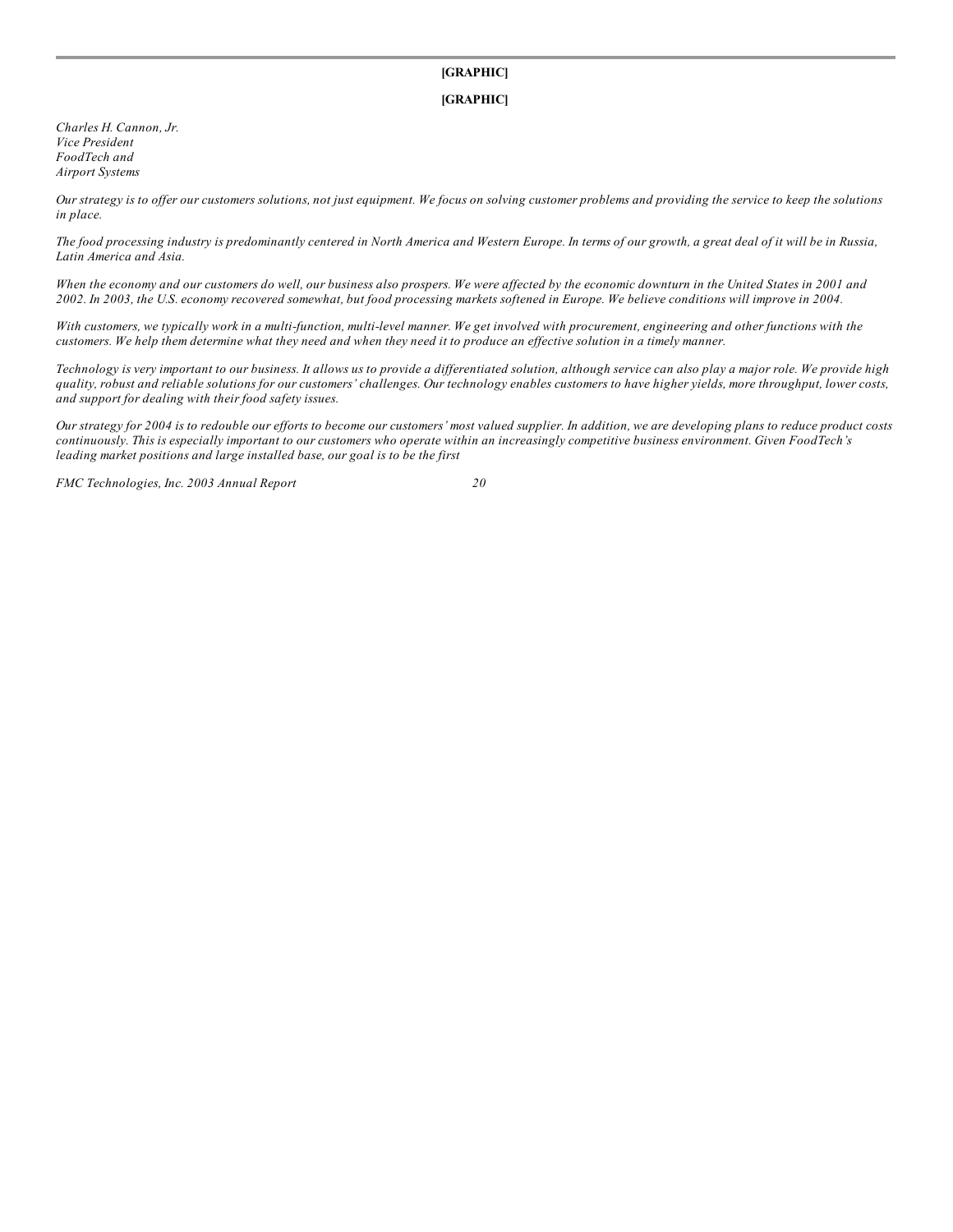contact that customers around the world make when they want a high quality, reliable solution to their food processing challenges.

## **[GRAPHIC]**

Our LINK<sup>TM</sup> Line Control and Process Analysis solution provides a number of benefits to help our poultry processing customers with their food safety *concerns.*

## **foodtech**

Since the formation of FMC FoodTech, we have focused on market leadership, technological innovation and building our global position. Significant advances in this strategy were made in 2003, and we have become the solutions provider of choice for a large portion of the global food industry. We provide state-of-the-art products across all our product lines due to consistent strategic investments in technology development. Our global position is established, with strong foundations in North America and Europe. We also have leadership positions in Asian and Latin American markets, and we anticipate continuing growth in these regions.

FoodTech's technologies and systems are used to process and preserve fruit juices, tomatoes, milk, ready-to-serve meals, bakery products and protein. We maintain leading positions in processing, freezing and sterilization technologies and an equipment base of over 10,000 installations. Our equipment processes more than 75 percent of the citrus juice globally, freezes over half of the world's frozen foods and sterilizes nearly half of the world's in-container sterilized foods.

*21 FoodTech*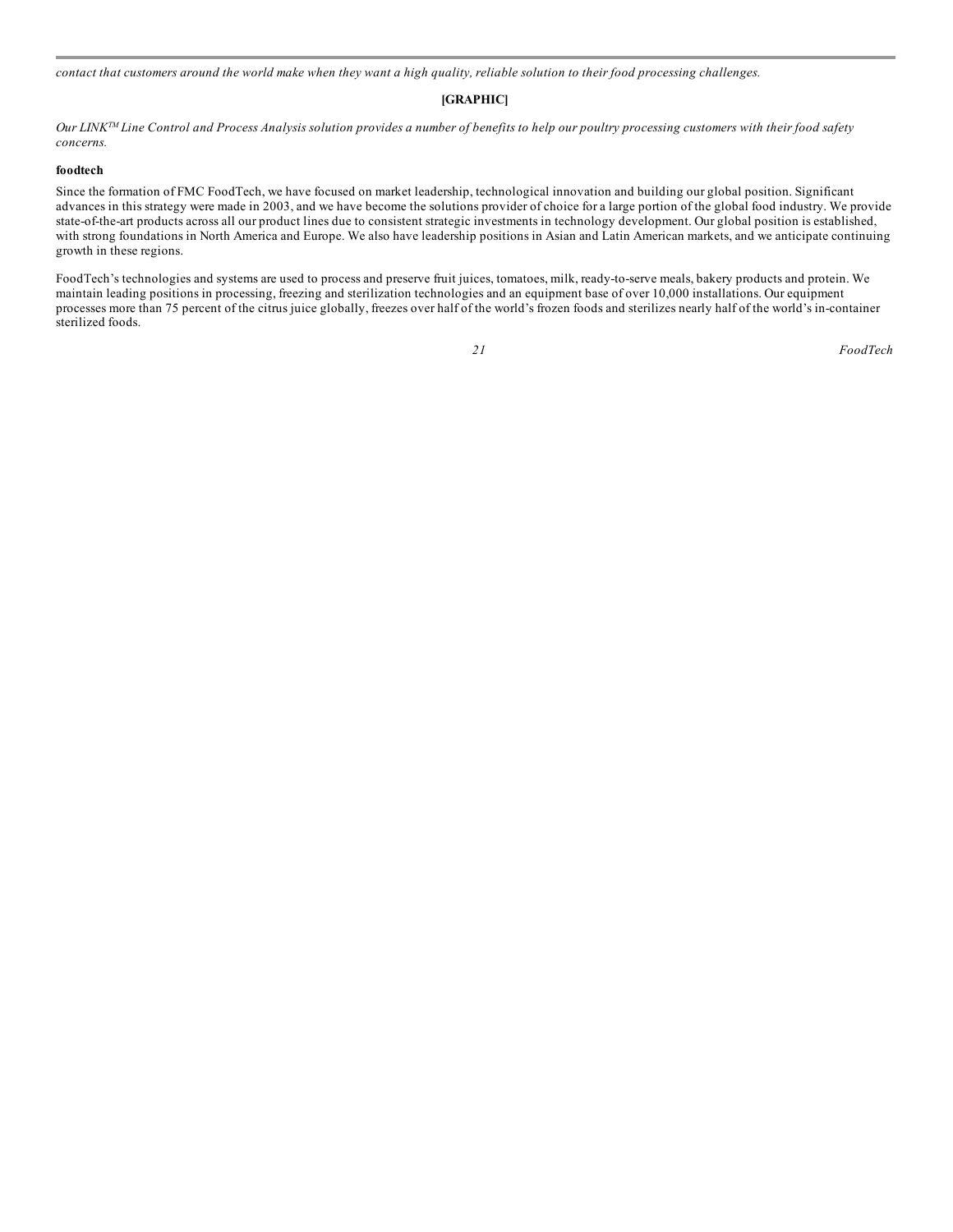Our process knowledge, applications expertise and systems capability enable us to provide outstanding service to our customers. In addition, we offer retrofit kits to continuously upgrade and improve the performance of our installed equipment. Our capability of sourcing from multiple locations around the world helps us to respond to the market conditions that affect the industries we serve.

We are rapidly strengthening our position in growth markets such as Latin America and Asia by leveraging existing regional positions and the strength of our technical and service resources to transfer technology. For example, we expanded our capability to produce Stein™ equipment and complete processing lines in Brazil to capitalize on the growth opportunities in that market. Similarly, we are expanding our regional capabilities in sterilization systems to support our regional customers' needs.

Other achievements in Latin America include our receipt of several orders for GYRoCOMPACT ® and ADVANTEC™ freezers for fish applications in Chile. Additionally, FMC FoodTech advanced its position in Brazil with batch retort sterilizers designed for beef and tuna exports. Also, Bertin Alimentos, the largest regional beef processor in Brazil, chose FoodTech as the preferred supplier for their new sterilization project, with equipment deliveries scheduled to begin in 2004.

We also are a leading solutions provider in the Asia Pacific region with strong positions in Australia, New Zealand, China, Japan, the Philippines, Thailand and Vietnam. We have more than 50 fish and seafood installations in Vietnam alone.

## **[GRAPHIC]**

FMC FoodTech's DSI 624 Portioners™ are used at Pilgrim's Pride facilities to meet the exacting requirements for waterjet portioning of Wendy's Homestyle *Chicken Strips. Pilgrim's Pride is a major poultry supplier to Wendy's.*

*Revenue*

#### **[GRAPHIC]**

Our FoodTech segment was well positioned to perform as the economy improved and industry consolidation slowed. We did not believe the food processing industry would see much growth in 2003; consequently, we anticipated that FoodTech's performance would be flat.

However, our FoodTech business reported higher revenues and operating profit slightly above 2002 performance.

FoodTech's sales in 2003 of \$525M increased 6% from 2002, primarily due to favorable currency exchange rates.

*Operating Profit*

## **[GRAPHIC]**

FoodTech's operating profit of \$44M for 2003 was slightly above the prior year's. Favorable foreign exchange and the absence of expenses for cost reduction initiatives incurred in 2002 were largely offset by a charge for the divestiture of the U.S. harvester product line and continued competitive pressure on margins.

FoodTech's restructuring efforts, including the divestiture of the U.S. harvester product line, should result in margin improvements in 2004.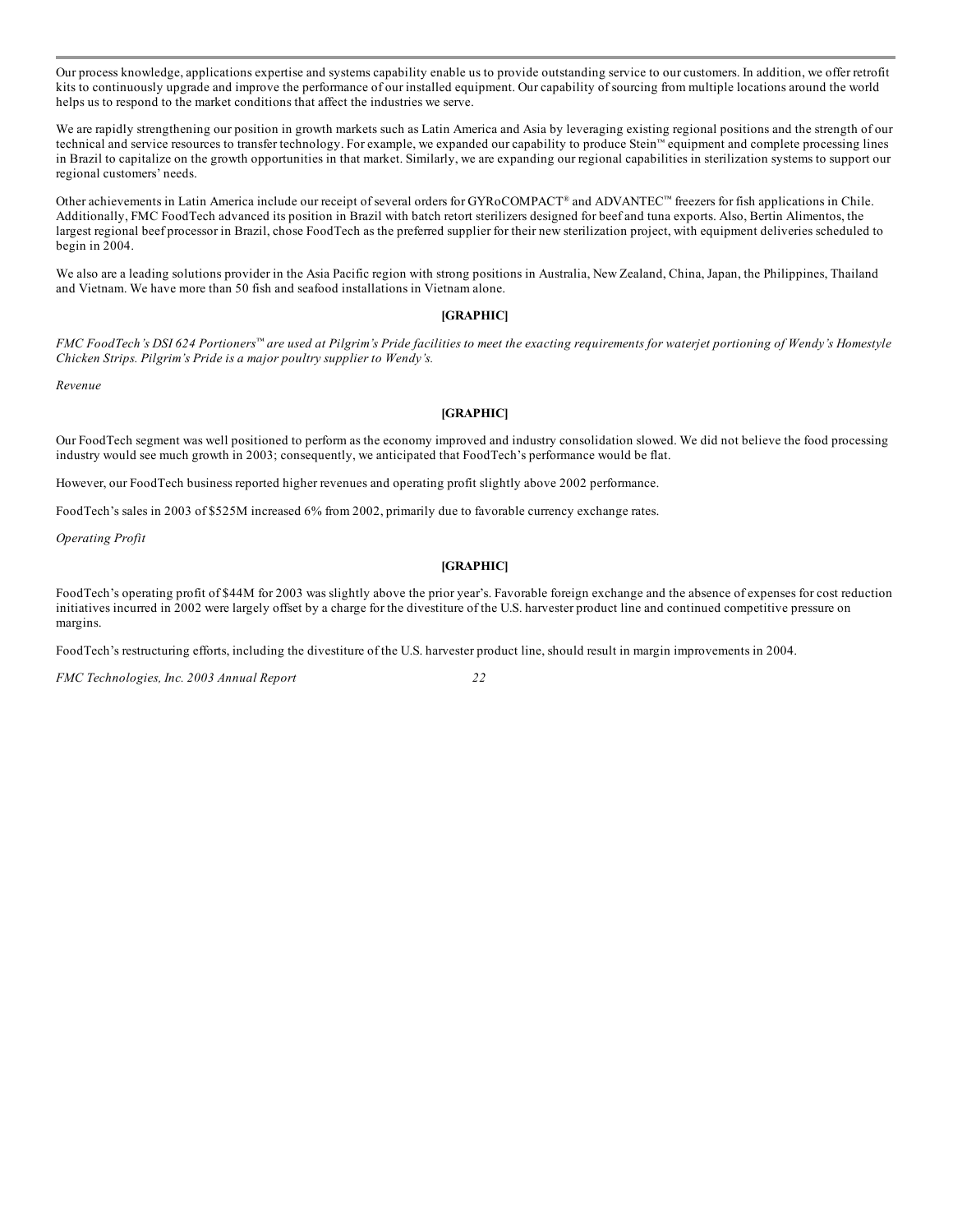Consistent with the growth in not-from-concentrate juice consumption, we successfully entered the European market with a six million gallon aseptic tank farm installation in Spain. Based on the success of this initial project, we expect further growth opportunities to develop in Europe.

In addition to growing globally, we challenged our research and development staff to improve our existing offerings. Food safety is a cornerstone of our business and a growing concern in the food processing industry. Our 2003 launch of the LINK™ Line Control and Process Analysis solution reflected our commitment to helping our customers with this concern. LINK™ Line Control automates the setup of a poultry processing line, which improves efficiency and significantly reduces errors compared to manual methods. This solution enhances product consistency, yield and traceability and furnishes full documentation about each batch process. Furthermore, LINK™ Process Analysis allows customers to monitor and analyze not only FoodTech equipment but also equipment from other suppliers.

We continue to lead the industry in providing advanced filling, closing and sterilization solutions for our food processing customers. In response to customer demands for increased processing line speeds and greater flexibility in food sterilization, FoodTech developed a large-diameter, high-volume rotary pressure sterilizer. This sterilizer offers almost double the in-container capacity, a smaller footprint and reduced operating costs compared to traditional rotary pressure sterilizers. Building on our expertise in aseptic processing and thermal process modeling, we developed breakthrough technology for the aseptic processing of low-acid food products with particulates or products, such as soups or ready-meals, that are currently restricted to only in-container sterilization. The system leverages our AseptiCAL™ modeling software and aseptic sterilizing technology and meets U.S. Food and Drug Administration processing requirements.

Incorporating over 200 improvements to create a new industry benchmark for performance, hygiene and overall operating economy, in 2003 we introduced the new Frigoscandia Equipment GYRoCOMPACT ® M-series spiral freezer on a global basis. Our customers worldwide are enthusiastic about its features.

We continue to expand our meat processing business by focusing on new solutions within our existing customer base and product lines. We developed new portioner application software in response to customer requests for more complex cutting strategies, including fixed-weight, fixed-shape portioning. The product line also introduced a poultry portioner that is twice as accurate and has almost twice the throughput capacity of its predecessor. Additionally, we upgraded our best-selling coating equipment, developed a new oil filter that improves product quality and lowers processing costs and commercialized a new fryer for the international market.

Our fresh produce coating and labeling business expanded globally, providing an additional source of growth for our citrus business. The recent addition of individual produce item labeling systems and labels to our fresh produce business has led to penetration of the apple business while further strengthening our position in citrus.

*Inbound Orders / Order Backlog*

## **[GRAPHIC]**

FoodTech's inbound orders for 2003 totaled \$535M – an 11% increase over 2002.

Year-end 2003 backlog of \$118M was 10% above the prior-year level.

*Capital Employed*

#### **[GRAPHIC]**

#### *All years at December 31.*

In 2003, FoodTech reduced capital employed by approximately 5% from year-end 2002, while utilization of capital improved. During 2002, the carrying amount of goodwill was reduced by an impairment loss of \$118M, recognized upon adoption of an accounting standard.

*23 FoodTech*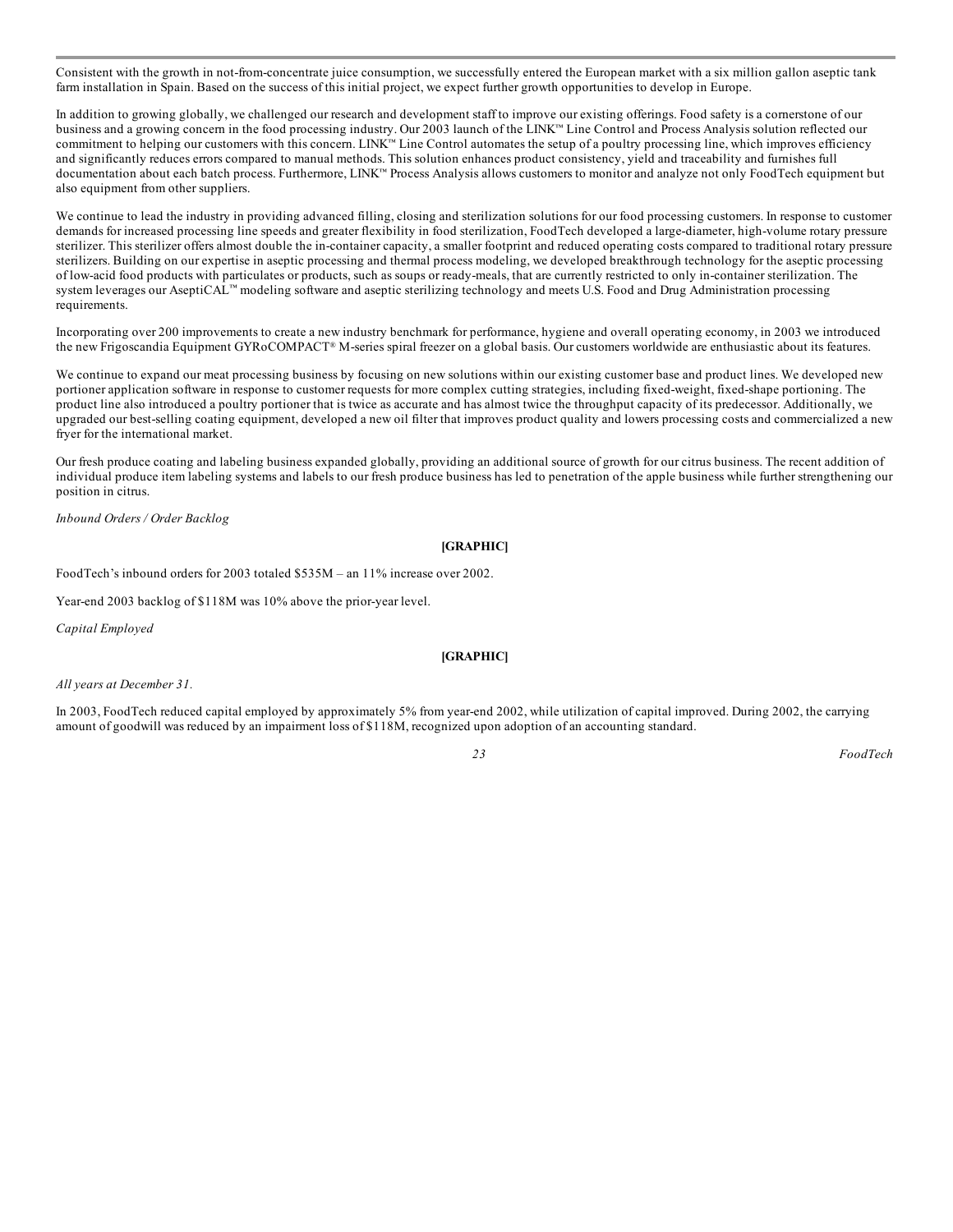Despite the challenges in the air transportation industry, we have a number of opportunities. Demand for our commercial products - ground handling equipment and boarding bridges - has been slowly regaining strength. Our backlog for these products increased significantly at year-end 2003, versus the *prior year. In 2004, we expect these businesses will continue to benefit from incremental volume improvements.*

We also see a growing opportunity to serve the military market by utilizing our position as the world's leading supplier of ground support equipment. The Halvorsen loader is just the first example of how civilian know-how can be applied to serve military markets.

## **[GRAPHIC]**

### **airport systems**

*Charles H. Cannon, Jr. Vice President FoodTech and Airport Systems*

The air transportation industry continued to cope with very difficult conditions in 2003. Since September 11, 2001, the U.S. commercial airlines have lost approximately \$20 billion. A number of consolidations have taken place, mostly as alliances between commercial airlines. Commercial airlines in the United States are still making limited capital expenditures.

Airlines also are coping with their financial problems by doing more and more outsourcing to ground handling companies; consequently, our customer base is changing. In 2003, for the first time, we did not have a single U.S. airline on our top 10 customer list. Our top customers included the U.S. Air Force, air freight transporters, international airlines and ground handling companies.

The steps we have taken to lower costs and streamline production processes should position us well for the eventual rebound in the air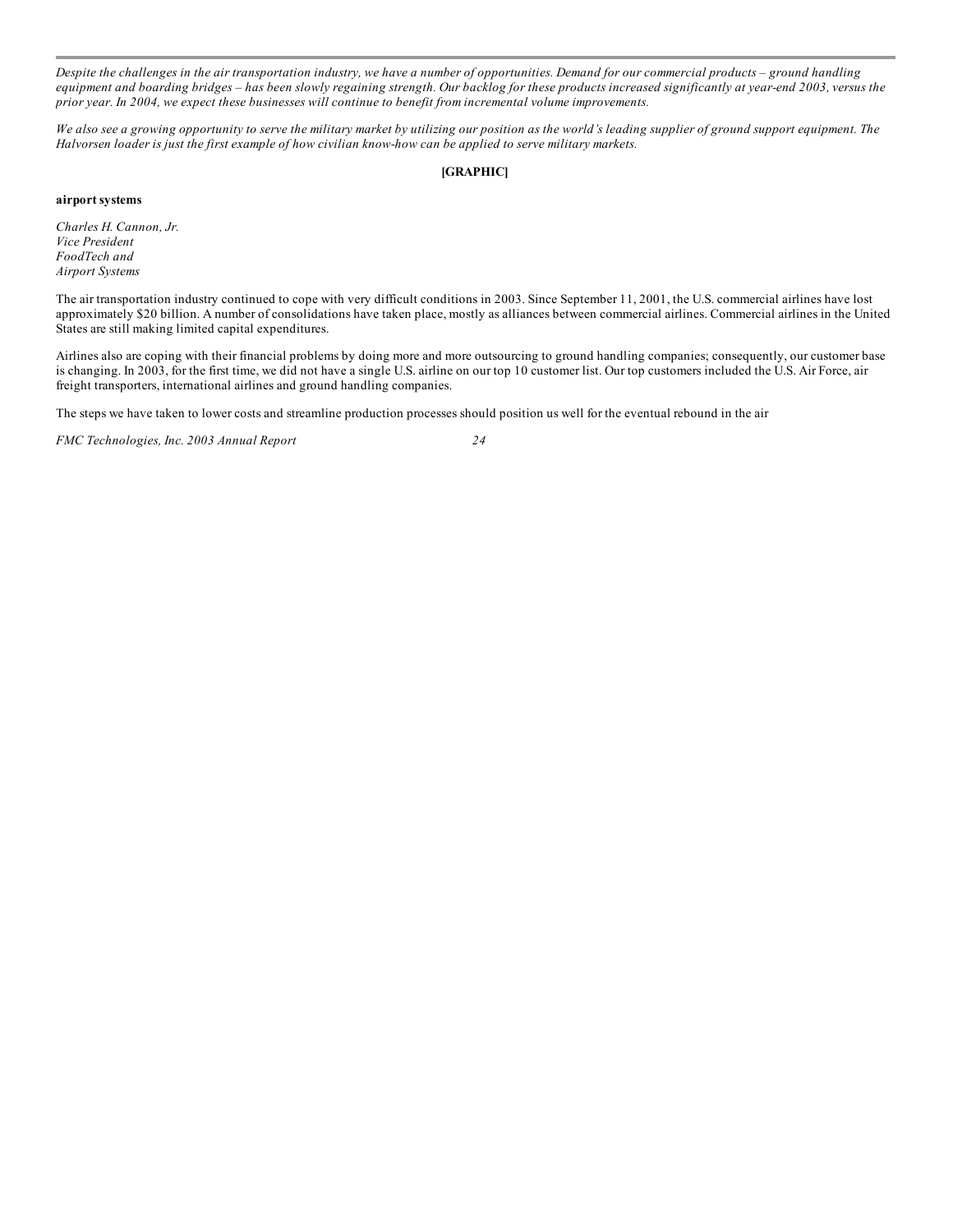We expanded our product offerings in 2003, with the acquisition of the RampSnake® baggage loading system product line.

transportation business. Meanwhile, we are continuing to provide value for our customers with high quality, reliable ground support equipment and passenger boarding bridges.

In more than 200 airports in 40 countries, we provide the standard for passenger boarding bridges, cargo loaders, deicers, push-back tractors and automated guided vehicles. We also provide a wide range of airport services.

Our Jetway ® passenger boarding bridges lead the industry, with approximately 5,000 bridges in place worldwide. These boarding bridges combine advanced technology with proven reliability to provide a safe, comfortable transition from the aircraft to the terminal. We also supply an array of auxiliary boarding bridge equipment, including preconditioned air, potable water and power conversion systems.

Our deicers offer advanced features to overcome the harshest weather effects and challenging operational requirements. Our AirFirst® aircraft deicing system helps airlines and airports avoid the high cost and environmental concerns associated with deicing fluids by considerably reducing the need for them. The system uses a high velocity air discharge to remove large accumulations of snow and frost from aircraft surfaces before fluids are applied. The system's technology not only helps reduce the volume of deicer fluid needed, it also saves time spent in deicing operations.

Technological innovation and proven performance have made our cargo loaders some of the most popular loaders in the world. The latest generation of our reliable, best-selling loader incorporates modular components and a proprietary conveying system that provides outstanding performance in transferring and manipulating cargo containers and pallets.

*25 Airport Systems*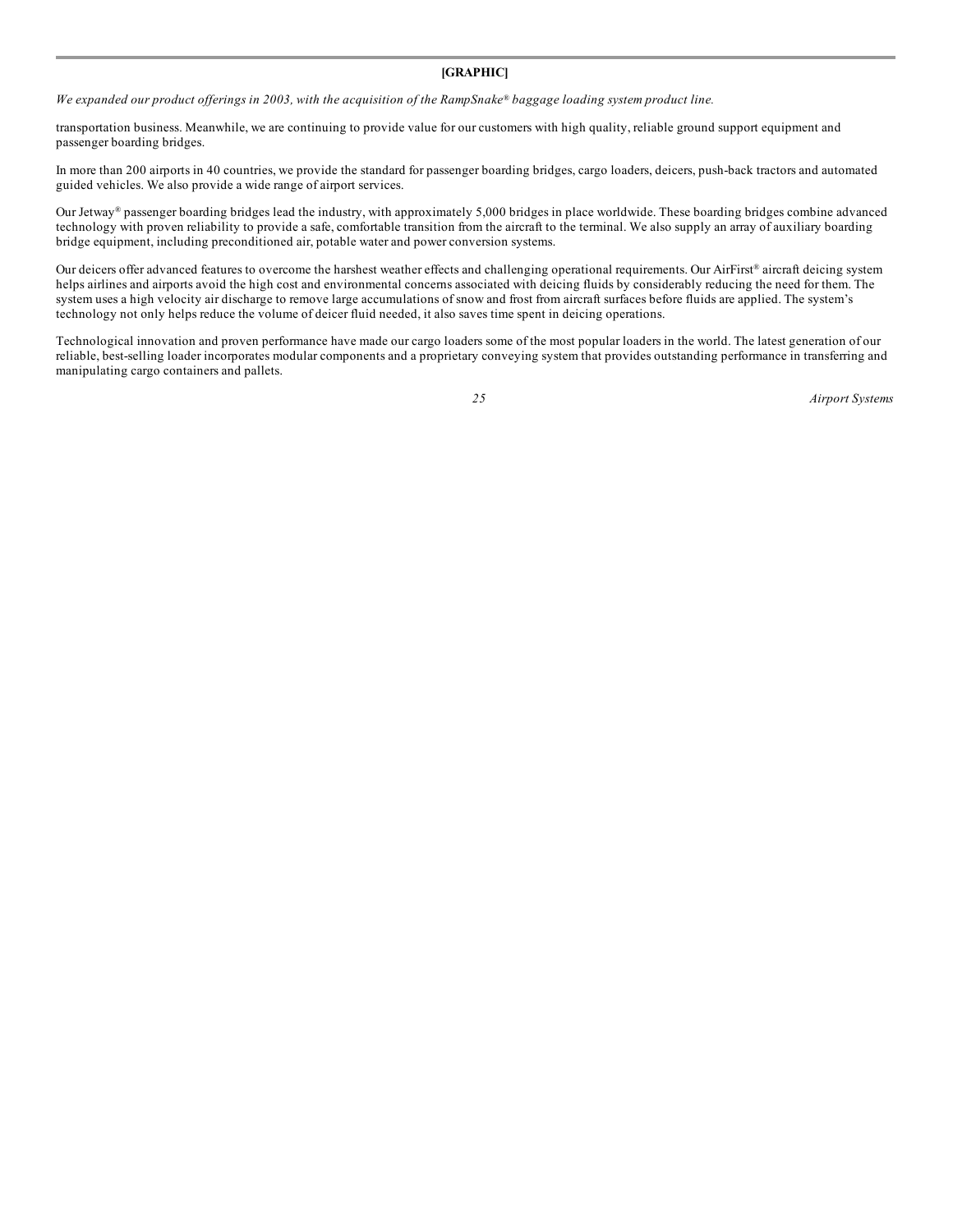Our commercial ground support equipment also includes a full line of conventional and towbarless tractors, self-propelled transporters, transfer decks and passenger steps. We have successfully applied substantial experience with commercial products to equipment that supports military aviation operations.

The highlight of 2003 for our Airport Systems business was the increased funding approved for the Air Force's Halvorsen loader program in 2004. The original Department of Defense budget contained \$19.3 million in funding for the Halvorsen loader program, and the approved funding reflected an increase to \$37.1 million.

During 2003, the Air Force revised their requirement from 264 to 618 Halvorsen loaders, and in December 2003, we received an order for 61 Halvorsen loaders for delivery in 2004, valued at approximately \$24.5 million. From the inception of the Halvorsen loader program in 2000 through 2003, the Air Force ordered a total of 306 loaders. The increased funding approved for 2004 will allow the Air Force to continue to order against their increased loader requirements.

We also took steps to expand our product offerings in 2003, with the acquisition of the RampSnake® baggage loading system product line from SAS, the parent company of Scandinavian Airlines. The RampSnake® system's automated baggage loader primarily services narrow-body aircraft and has the potential to significantly speed up loading and unloading operations over conventional methods. The system also helps address safety concerns commonly associated with the physical demands of bulk handling of baggage in narrow-body aircraft. With increasing numbers of narrow-body airplanes being employed, the addition of the RampSnake® system to our line of industry-leading Commander loaders for wide-body aircraft should position us well to serve all our air transportation customers' baggage handling equipment needs.

Our airport services business is continuing to prove its ability to add value for airport and airline customers. This business offers one-source control and operational simplicity for airport facility and ground support equipment maintenance and adds value through technology, a factory-certified workforce, indepth aviation experience and a strong safety culture. Recently, one of airport services' largest customers indicated an interest in adapting elements of our safety culture to their operations.

*Revenue*

## **[GRAPHIC]**

Entering 2003, we were concerned about the Airport Systems business and the potential impact of commercial airline industry conditions on the segment.

As we assumed, Airport Systems' 2003 sales declined almost 9% from the prior year. The segment showed some improvement in the commercial products business, but those improvements did not completely offset the Halvorsen volume decline.

However, we were successful in our efforts to support the U.S. Air Force in obtaining additional funding to continue the Halvorsen loader program in 2004.

*Operating Profit*

## **[GRAPHIC]**

Airport Systems' 2003 operating profits decreased 22% year-over-year, as we produced fewer Halvorsen loaders. However, improved demand for ground support equipment and passenger boarding bridges gives us some confidence in a slow recovery for this segment. As volumes increase, our cost reduction initiatives and product enhancements are helping to improve the performance of the commercial products.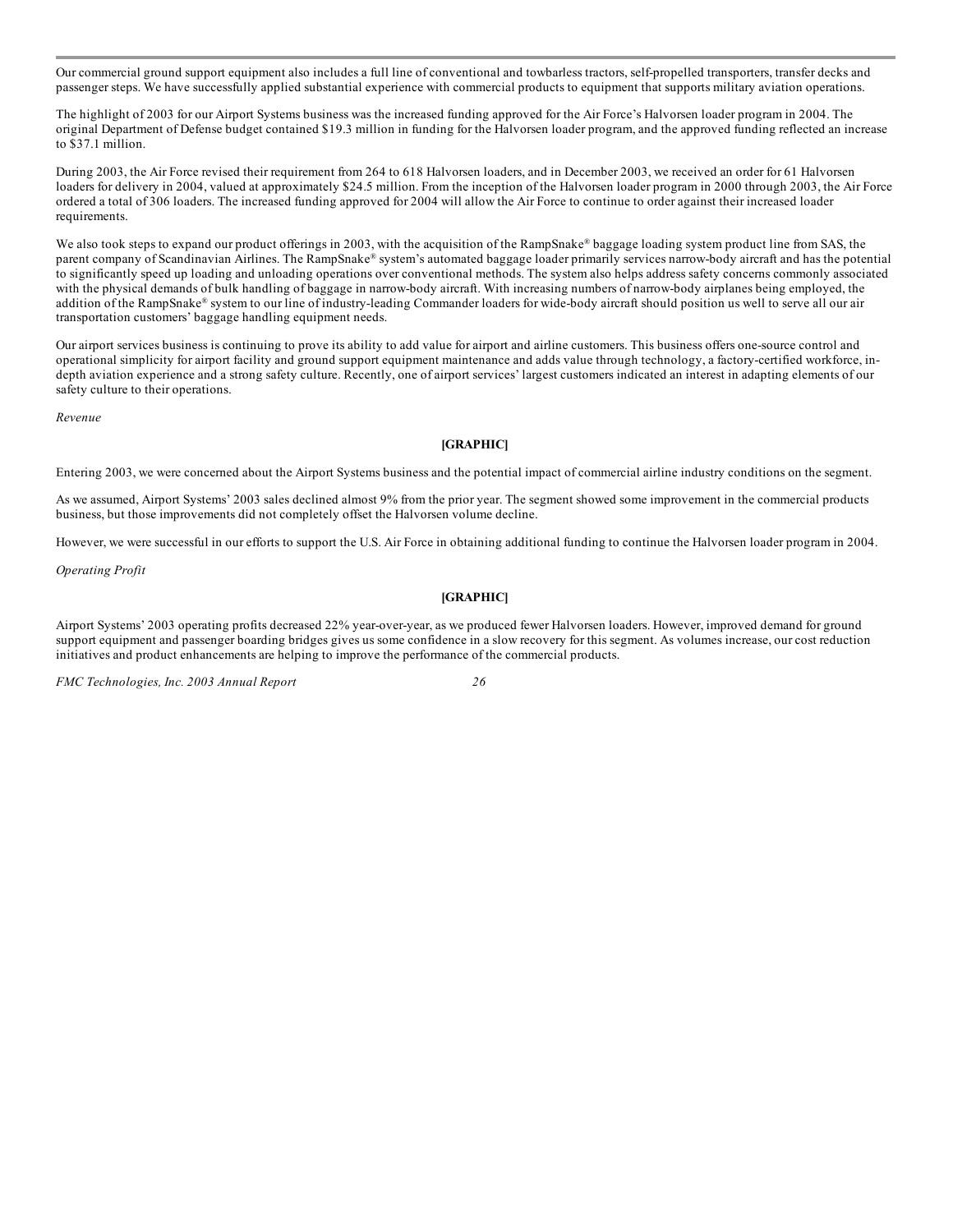*Increased funding was approved in 2003 for the U.S. Air Force's Halvorsen loader program for 2004.*

*Inbound Orders / Order Backlog*

### **[GRAPHIC]**

Inbound orders for the full year 2003 were \$242M, a 25% increase over 2002 inbound.

While we received an order for Halvorsen loaders in the fourth quarter 2003, it was for fewer loaders than the prior-year order. However, our commercial product lines improved markedly.

Order backlog in the Airport Systems segment ended the year at \$130M, with 78% of the backlog in the commercial market. These orders came primarily from air freight transporters, international airlines and ground handling companies.

*Capital Employed*

## **[GRAPHIC]**

## *All years at December 31.*

In the Airport Systems segment, we reduced operating working capital during 2002 as we efficiently utilized our advance payments to manufacture the increasing number of Halvorsen loaders. The increase in operating working capital at year-end 2003 is mainly the result of higher fourth quarter 2003 sales and, to a lesser extent, the lower volume of Halvorsen loader production for 2004, which reduces the operating working capital benefit from advance payments.

*27 Airport Systems*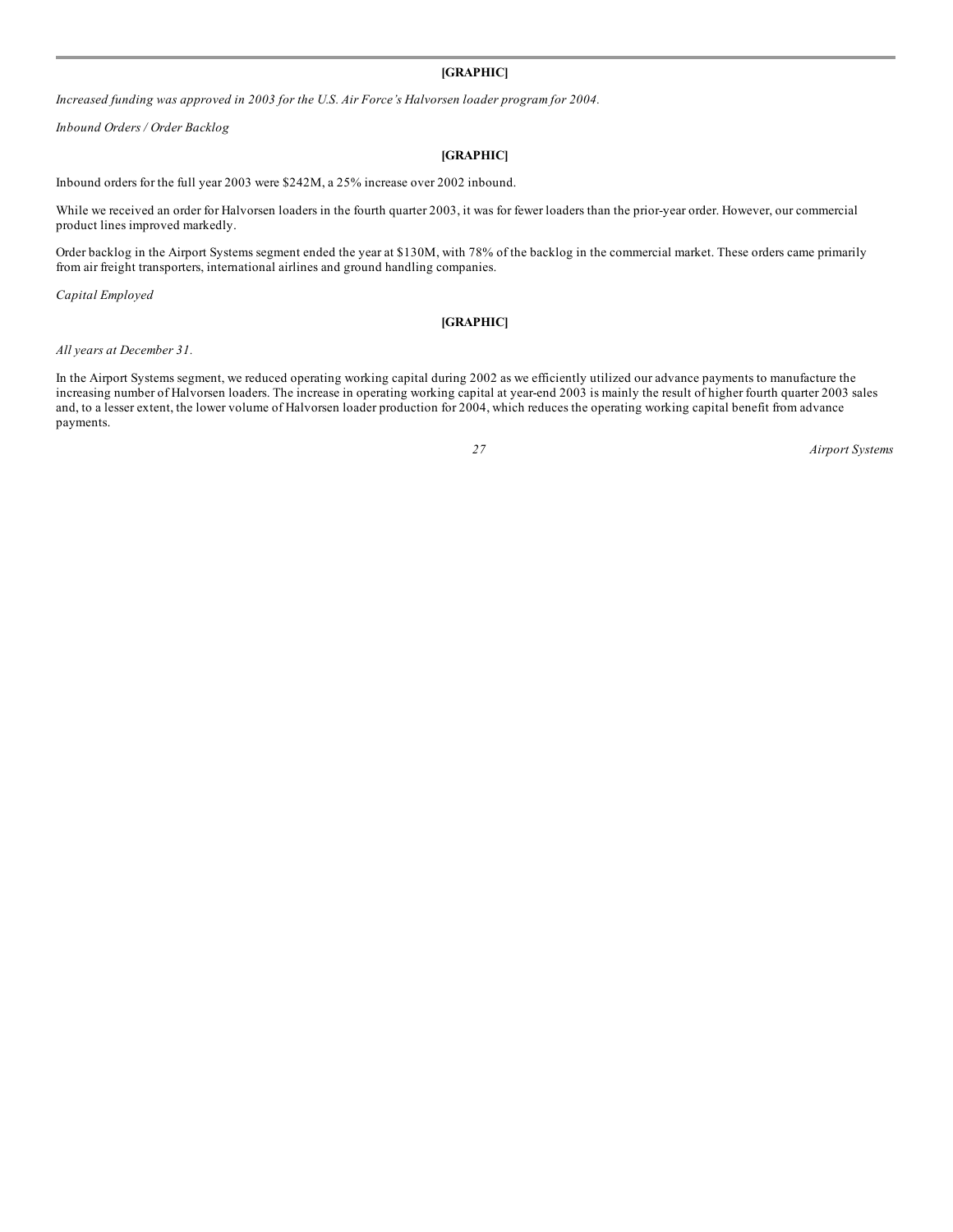#### **Strategic Outlook**

**Energy Production Systems**

Subsea systems

Surface and platform wellhead equipment

Gas and liquids separation systems

Turret mooring systems and transfer buoys

Tension Leg Platform and floating production technology

## **Energy Processing Systems**

Flowline products and manifold systems Loading systems Metering systems Material handling and conveying systems Blending and transfer systems

## **FoodTech**

Freezing, chilling and proofing systems Coating and cooking equipment Frying and filtration equipment Waterjet portioning systems Potato processing systems Food handling systems Inspection detection systems (color sorters) Citrus processing systems Food processing systems (sterilization and pasteurization) Aseptic technology Process control and automation Fresh produce protective coating and labeling systems

## **Airport Systems**

Commercial and military loaders Deicers Push-back tractors Passenger boarding bridges Automated guided vehicles Airport services

*FMC Technologies, Inc. 2003 Annual Report 28*

## **Energy Systems Competitive Strengths**

Energy Production Systems' focus is on providing excellent, reliable, costeffective technology with outstanding execution, delivery and safety. We have the intellectual capital, experience base and breadth of technologies and products that enable us to design a unique solution for project requirements while incorporating standardized components to contain costs. We derive competitive strength from the ability to blend the project management, engineering, manufacturing and installation elements. Our deepwater expertise, experience and innovative technology help us maintain a leadership position in subsea.

In comparison to the competitors in most of our businesses, Energy Processing Systems has greater scale and reach, financial resources, product reputation and technological innovation. Our global scale and product portfolio enable us to leverage across multiple product lines to execute large scope projects. We also have a multi-functional organization that provides the various activities necessary to compete effectively in our markets – including procurement, engineering and operations.

Technology is very important to our FoodTech business. We provide a differentiated solution to customers, based on technical capability and service. Our technology is the most reliable, highest quality and best in class for most product lines. We provide the most sophisticated, robust solutions, utilizing our proprietary technology and process know-how.

Airport Systems provides the highest quality, most reliable ground support equipment and passenger boarding bridges in the world. Our knowledge base extends into airport planning, apron layout and gate operation, computerized controls and airport management systems. Airport Systems is a global leader in providing products and services that significantly advance the operational efficiency of airports, airlines and air cargo companies, as well as the efficient and reliable cargo handling needs of the military.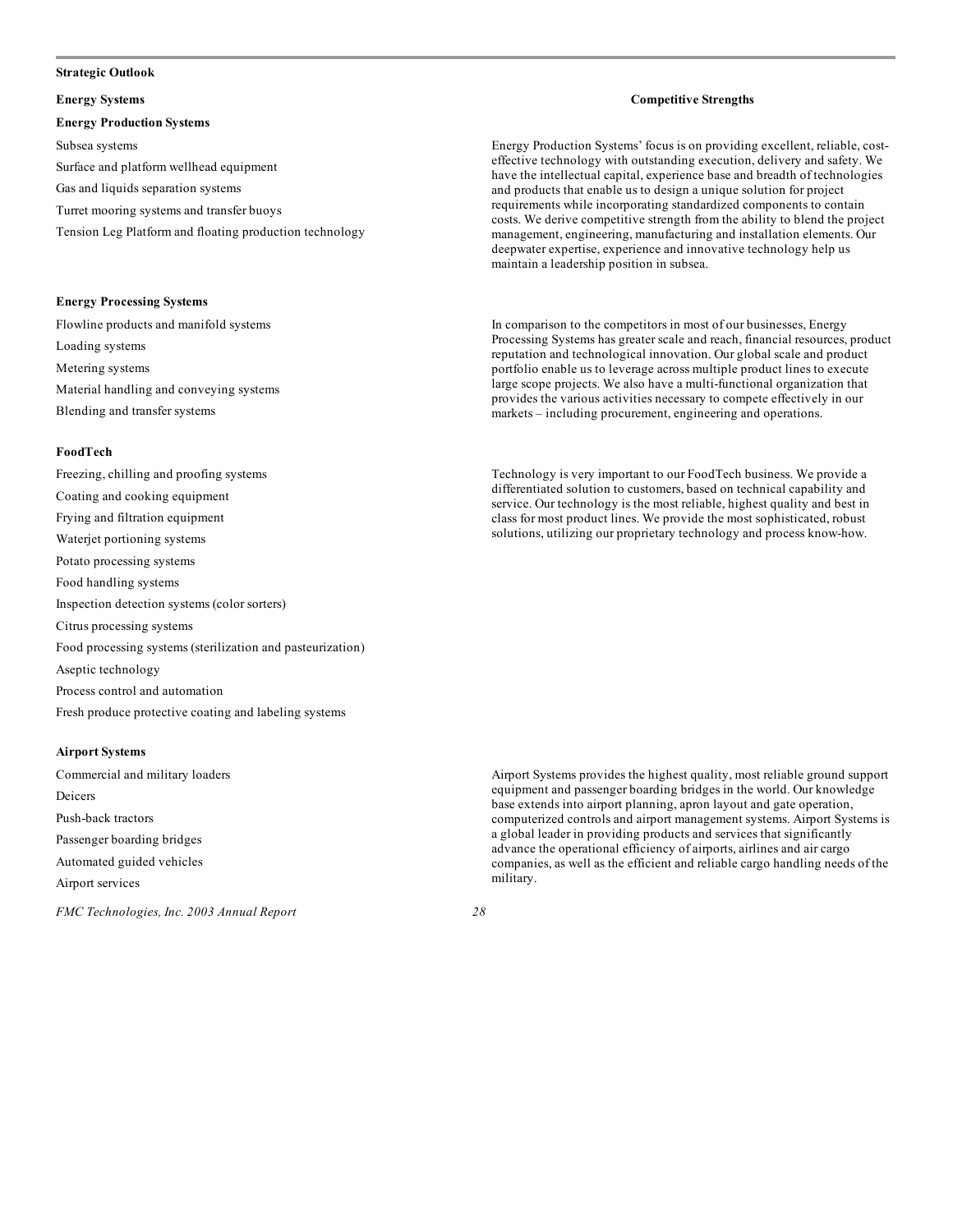#### **Market Opportunities Strategies for 2004**

The Gulf of Mexico was our most active area in the subsea business in 2003. Activity will decline there in 2004, but continued growth offshore Brazil and growth offshore West Africa is expected. We plan to increase our presence there, as well as offshore Australia and other areas of the Far East. The Norwegian sector of the North Sea continues to be active, and we believe the maturing subsea fields there constitute a growing market for well intervention and life-of-field services. We also believe that important opportunities are opening for all-electric subsea control systems and subsea processing. Market opportunities are growing for our surface wellhead business in Eastern Europe and Russia.

Economic recovery would spur infrastructure expansion and replacement, thereby creating additional opportunities for Energy Processing Systems. The growing demand for LNG supplies and facilities should create significant worldwide market opportunities for our loading systems business. As gas production increases, both in the United States and internationally, opportunities also are expanding for ultrasonic and multiphase metering systems. Additionally, the growing demand for electricity should lead to an increasing need for power generation from coal-fired facilities, which should benefit our material handling systems business. Increases in rig activity and exploration and production spending expand opportunities for our fluid control business. The most prominent new geographic market opportunities for us are expected to be in Eastern Europe, Russia and Kazakhstan, subject to the ability of those countries to support, upgrade or advance their infrastructure.

As the economy improves, market opportunities should expand in this business. The greatest opportunities for growth are in Latin America, Asia and Russia. Continuing concerns about food safety are expected to expand market opportunities for our products that help food processors with this important issue.

In the near term, we believe that our best market opportunities in this segment will be in supplying military cargo handling equipment and improving international market share. We anticipate expanding opportunities to serve narrow-body aircraft with our recently acquired RampSnake® baggage handling product line. Asia and Russia are our most significant geographic growth market opportunities.

- Focus on continuing to execute major, long-term subsea alliance projects
- Implement SAP in Houston in 2004
- Reduce costs, particularly for raw materials, through global sourcing
- Leverage newly acquired separation technology to augment development of subsea processing capabilities
- Further develop innovative technologies, such as all-electric subsea control systems
- Increase presence in growing subsea and surface geographic regions
- Expand intervention services throughout our energy operations
- Focus on executing effectively, achieving superior quality and carefully managing our investments in the businesses, both in terms of working and fixed capital
- Stress commitment to businesses with the highest incremental margins
- Ensure short-term payback in technology investments we make
- Develop and maintain close relationships with all contact points in the customer supply chain
- Continue to seek opportunities to leverage our product portfolio to achieve synergies among our businesses
- Build on new market initiatives in developing countries
- Be our customers' most valued supplier, so they call us first to provide solutions for their challenges
- Use technology advantages to provide customers with higher yields, more throughput, lower costs and assistance with food safety issues
- Leverage our large installed base by providing extensive aftermarket services
- Find innovative ways to reduce product costs on a continuing basis
- Continue to execute the Halvorsen loader program for the U.S. Air Force while exploring opportunities for expanding our participation in military markets
- Continue to drive down costs
- Grow our service business by providing technical maintenance and support services directly to airports and airlines
- Introduce our recently acquired RampSnake® product offering to our established commercial airline and airport customers

*29 Strategic Outlook*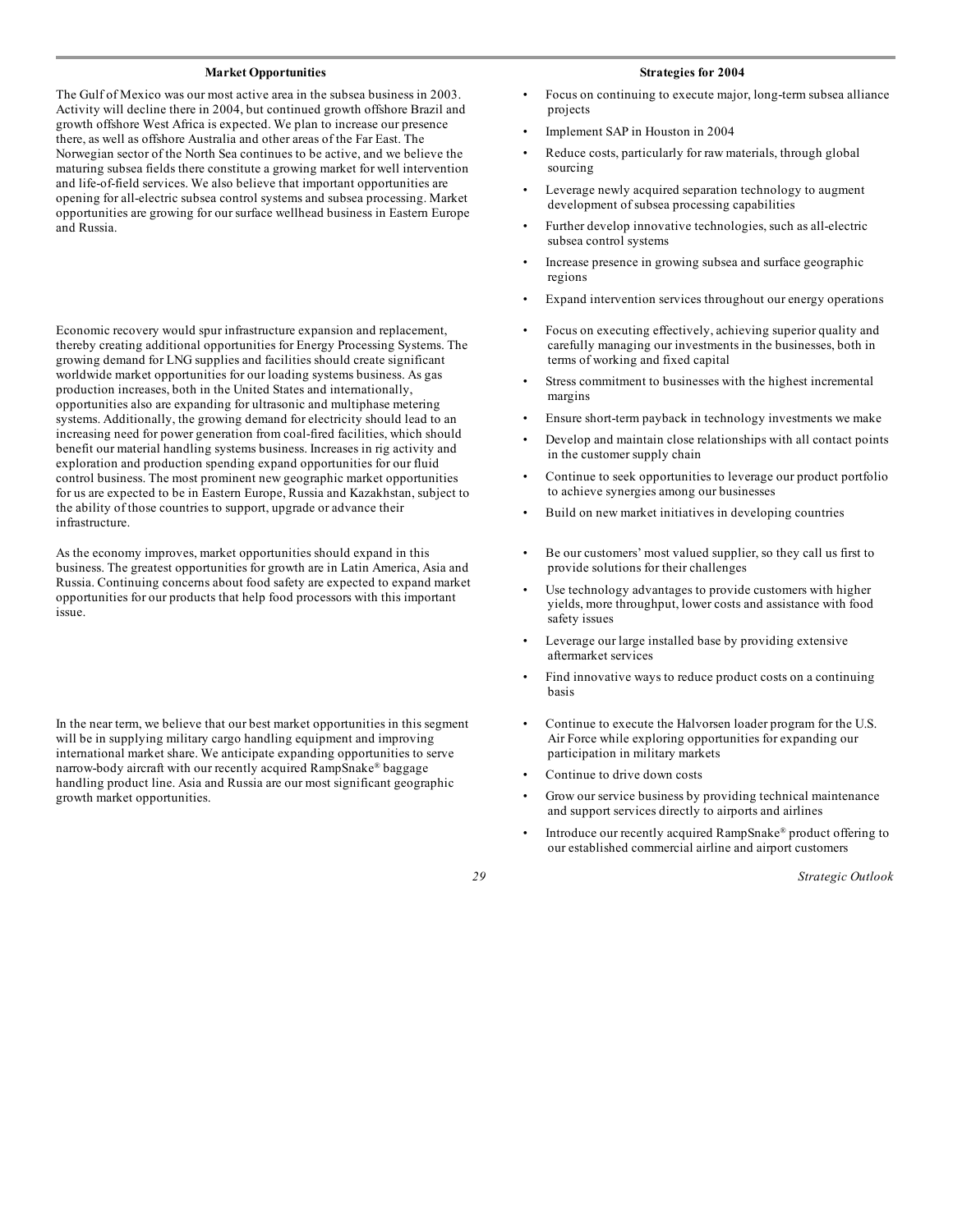#### **Glossary of Selected Industry and Financial Terms**

**Balance Sheet** – a financial statement showing the nature and amount of a company's assets, liabilities and stockholders' equity at a reporting date.

**CALM** (Catenary Anchor Leg Mooring) **Buoy** – a flexible marine export terminal system that utilizes a fixed, floating buoy anchored to the seabed. The system enables fluids to be transferred between a moored tanker and either onshore or offshore facilities.

**Capital Employed** – a business segment's assets net of liabilities excluding debt, pension, income taxes and LIFO reserves.

**Cash Equivalents** – highly-liquid investments with original maturities of three months or less.

**Christmas Tree** – an assembly of control valves, gauges and chokes that control oil and gas flow in a completed well. Christmas trees installed on the ocean floor are referred to as subsea, or "wet," trees. Christmas trees installed on land or platforms are referred to as "dry" trees.

**Commercial Paper** – an unsecured obligation issued by a corporation or bank to finance its short-term credit needs, with maturities ranging from 1 to 270 days.

**Custody Transfer** – in metering, refers to a measurement device used in calculating payment for product.

**Deepwater** – generally defined as operations in water depths of 1,500 ft. or greater.

**Depreciation** – a noncash expense representing the amortization of the cost of fixed assets, such as plant and equipment, over the assets' estimated useful lives.

**Development Well** – a well drilled in a proven field to complete a pattern of production.

**Dynamic Positioning** – systems that use computer controlled directional propellers to keep a drilling or production vessel (such as a semi-submersible) stationary relative to the seabed, compensating for wind, wave or current.

**Earnings Per Share** – net income divided by the weighted-average number of shares outstanding.

**EBITDA** – earnings before interest, taxes, depreciation and amortization.

**Effective Tax Rate** – provision for income taxes as a percentage of earnings before income taxes and accounting changes.

**Flow Control Equipment** – mechanical devices for the purpose of directing, managing and controlling the flow of produced or injected fluids.

**FPSO** (Floating Production, Storage and Offloading) **System** – a system contained on a large, tanker type vessel and moored to the seafloor. An FPSO is designed to process and stow production from nearby subsea wells and to periodically offload the stored oil to a smaller shuttle tanker, which transports the oil to onshore facilities for further processing.

**FSO** (Floating Storage and Offloading) **System** – essentially the same as an FPSO without the production facilities.

**Goodwill** – the excess of the price paid for a business acquisition over the fair value of net assets acquired.

**HP/HT** (High Pressure/High Temperature) – refers to deepwater environments producing pressures as great as 15,000 pounds per square inch (psi) and temperatures as high as 350 degrees Fahrenheit (° F).

**Inbound Orders** – the estimated sales value of confirmed customer orders received for products and services during a specified period.

**Intervention System** – a system used for deployment and retrieval of equipment such as subsea control modules, flow control modules and pressure caps; also used to perform pull-in and connection of umbilicals and flowlines and to enable diagnostic and well manipulation operations.

**Jumpers** – connections for various subsea equipment, including tie-ins between trees, manifolds or flowline skids.

**Management's Discussion and Analysis** – a section of the annual report where management provides information necessary to an understanding of a company's financial condition and results of operations.

**Manifold** – a subsea assembly that provides an interface between the production pipeline and flowline and the well. The manifold performs several functions, including collecting produced fluids from individual subsea wells, distributing the electrical and hydraulic systems and providing support for other subsea structures and equipment.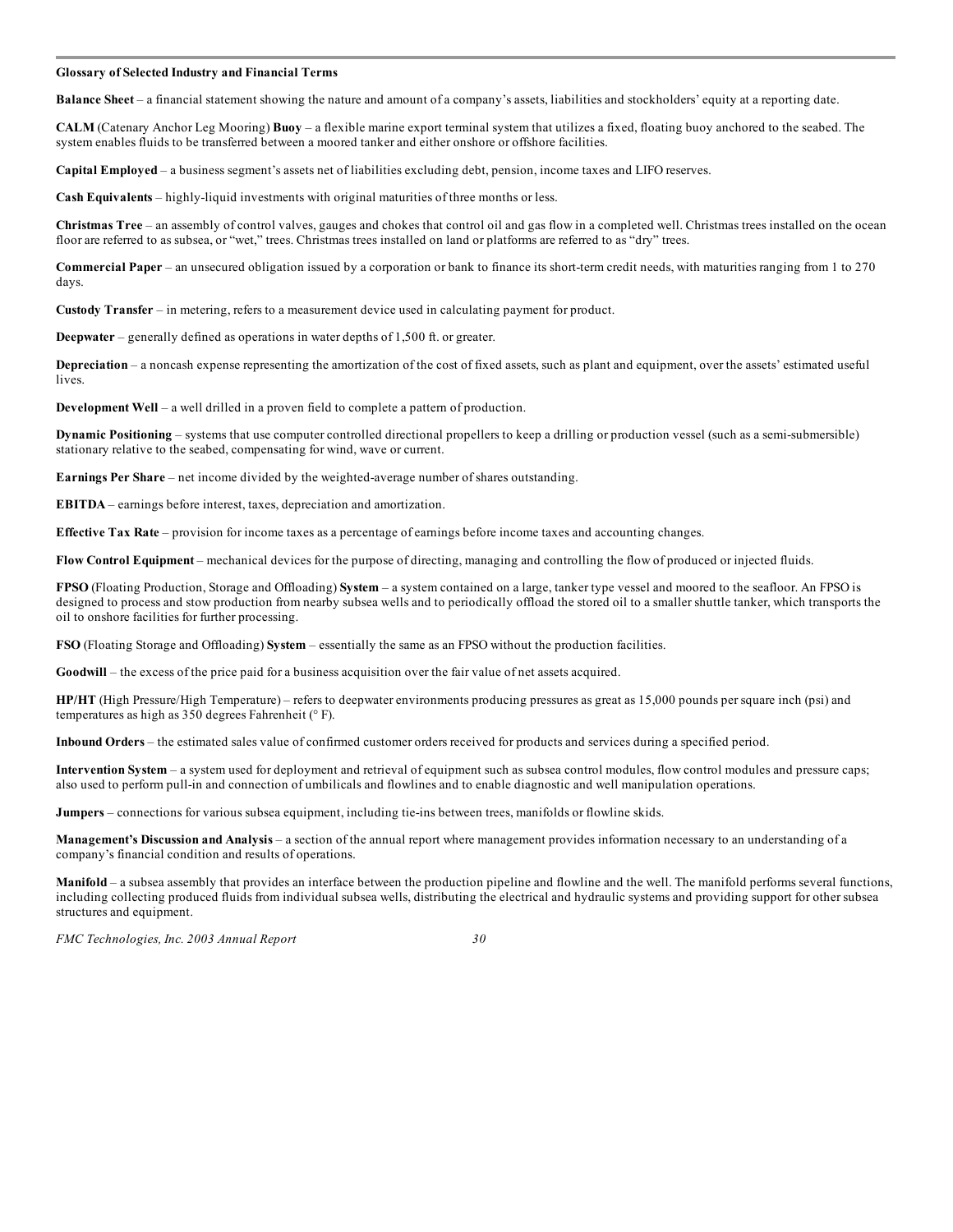**Operating Profit** – a business segment's revenue less its operating expenses excluding corporate staff expenses, net interest expense, income taxes and certain other expenses.

**Operating Working Capital** – current assets minus current liabilities adjusted to exclude cash and cash equivalents, short-term debt, current portion of longterm debt and income tax balances.

**Order Backlog** – the estimated sales value of unfilled, confirmed customer orders for products and services at a specified date.

**Risers** – the physical link between the seabed and the topside of offshore installations, for production, gas lift or water injection purposes. Risers can be either rigid or flexible and are critical components of these types of installations.

**Sale-Leaseback** – sale of an asset for cash with an agreement to lease it back from the purchaser.

**SALM** (Single Anchor Legged Mooring) **System** – a mooring system utilizing a single anchor base and single riser, designed to operate as an unmanned marine terminal.

**SEC** – Securities and Exchange Commission, the primary securities regulatory body of the U.S. government.

**Semi-submersible Rig** – a mobile offshore drilling or production unit that floats on the water's surface above the subsea wellhead and is held in position either by anchors or dynamic positioning. The semi-submersible rig gets its name from pontoons at its base which are empty while being towed to the drilling location and are partially filled with water to steady the rig over the well.

**SPM** (Single Point Mooring) **System** – a mooring system that allows a tanker to weathervane around a mooring point.

**Spar Platform** – named for logs used as buoys in shipping and moored in place vertically, Spar production platforms have been developed as an alternative to conventional platforms. A Spar platform consists of a large diameter, single vertical cylinder supporting a deck.

**Statement of Cash Flow** – a financial statement that specifies the net cash a company pays or receives during a period for operating, investing and financing activities.

**Statement of Income** – a financial statement summarizing the company's revenues and expenses for a specific period.

**Subsea System** – ranges from single or multiple subsea wells producing to a nearby platform, floating production system or TLP to multiple wells producing through a manifold and pipeline system to a distant production facility.

**Subsea Tree** – a "Christmas tree" installed on the ocean floor. Also called a "wet tree."

**TLP** (Tension Leg Platform) – an offshore drilling platform attached to the seafloor with tensioned steel tubes. The buoyancy of the platform applies tension to the tubes.

**Topside** – refers to the oil production facilities above the water, usually on a platform or production vessel, as opposed to subsea production facilities. Also refers to the above-water location of certain subsea system components, such as some control systems.

**Truss Spar Platform** – this modified version of the floating production Spar features an open truss in the lower hull, which reduces weight significantly and lowers overall cost.

**Ultra-deepwater** – usually refers to operations in water depths of 5,000 feet or greater.

**Umbilicals** – connections between topside equipment and subsea equipment. The number and type of umbilicals vary according to field requirements, and umbilicals may carry the service lines, hydraulic tubes and electric cables and/or fiber optic lines.

**Wellhead** – the surface termination of a wellbore that incorporates facilities for installing casing hangers during the well construction phase. The wellhead also incorporates a means of hanging the production tubing and installing the Christmas tree and surface flow-control facilities in preparation for the production phase of the well.

*31 Glossary*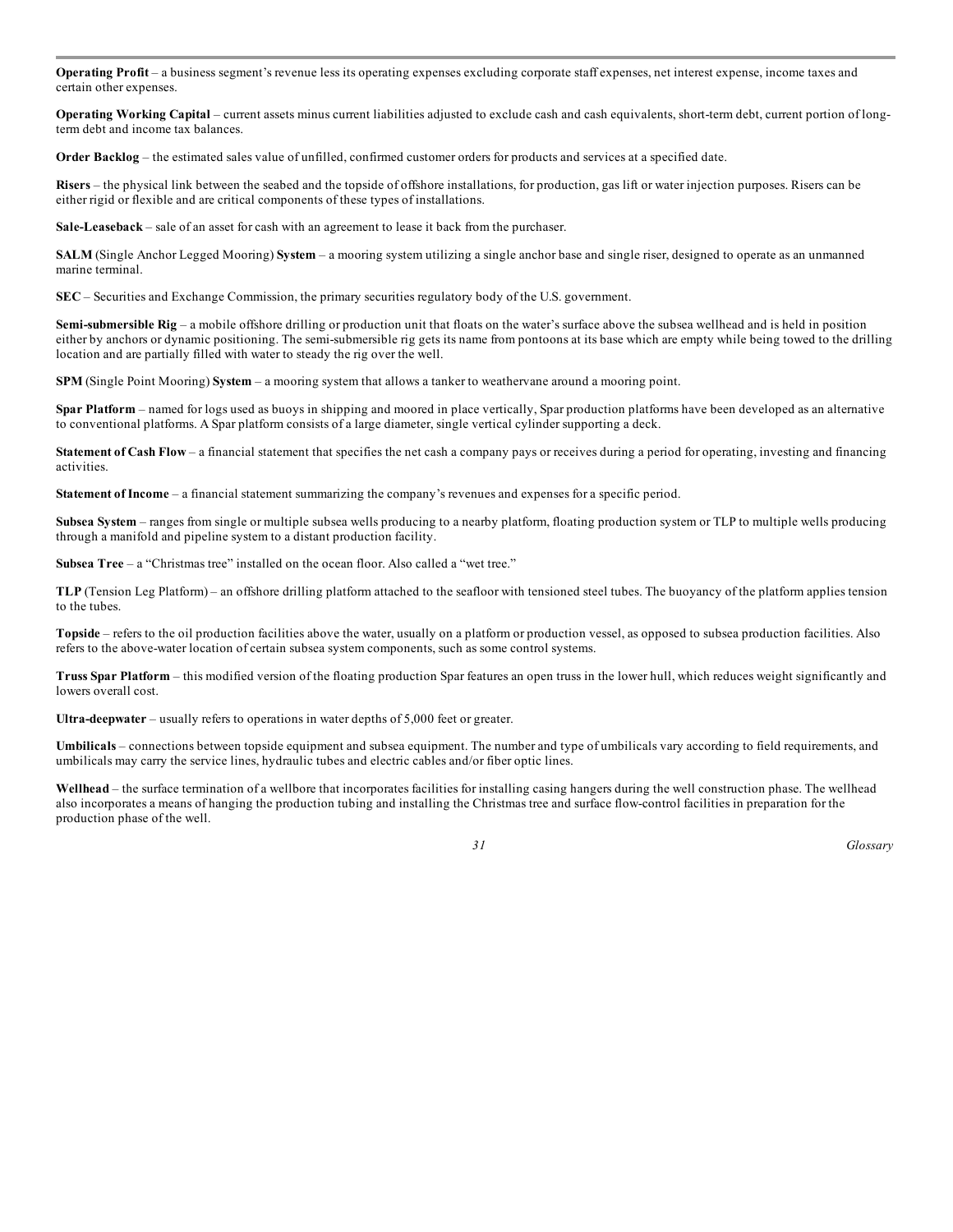## **Directors and Officers**

## **Board of Directors**

Joseph H. Netherland Chairman, President and Chief Executive Officer, FMC Technologies, Inc.

Mike R. Bowlin<sup>2,3</sup> Retired Chairman, Atlantic Richfield Company

B. A. Bridgewater, Jr. 2, 3, 4 Retired Chairman, President and Chief Executive Officer, Brown Group, Inc.

Thomas M. Hamilton 1 Retired Chairman, President and Chief Executive Officer, EEX Corporation

Asbjørn Larsen 1 Retired President and Chief Executive Officer, Saga Petroleum ASA

Edward J. Mooney 1 Retired Délégué Général-North America, Suez Lyonnaise des Eaux

Richard A. Pattarozzi 2, 3 Retired Vice President, Shell Oil Company

James M. Ringler<sup>1</sup> Vice Chairman, Illinois Tool Works, Inc.

James R. Thompson<sup>2,3</sup> Former Governor of Illinois; Chairman, Chairman of the Executive Committee and Partner, Law Firm of Winston & Strawn

- <sup>1</sup> Audit Committee
- <sup>2</sup> Compensation Committee
- <sup>3</sup> Nominating and Governance Committee
- <sup>4</sup> Retires from the Board Effective April 21, 2004

## **Officers**

Joseph H. Netherland\* Chairman, President and Chief Executive Officer

William H. Schumann, III\* Senior Vice President, Chief Financial Officer and Treasurer

Charles H. Cannon, Jr.\* Vice President – FMC FoodTech and FMC Airport Systems

Jeffrey W. Carr\* Vice President, General Counsel and Secretary

Randall S. Ellis Vice President and Chief Information Officer

Peter D. Kinnear\* Vice President – FMC Energy Systems

Ronald D. Mambu\* Vice President and Controller

Michael W. Murray\* Vice President – Human Resources

Robert L. Potter\* Vice President – FMC Energy Systems

\* Executive Officer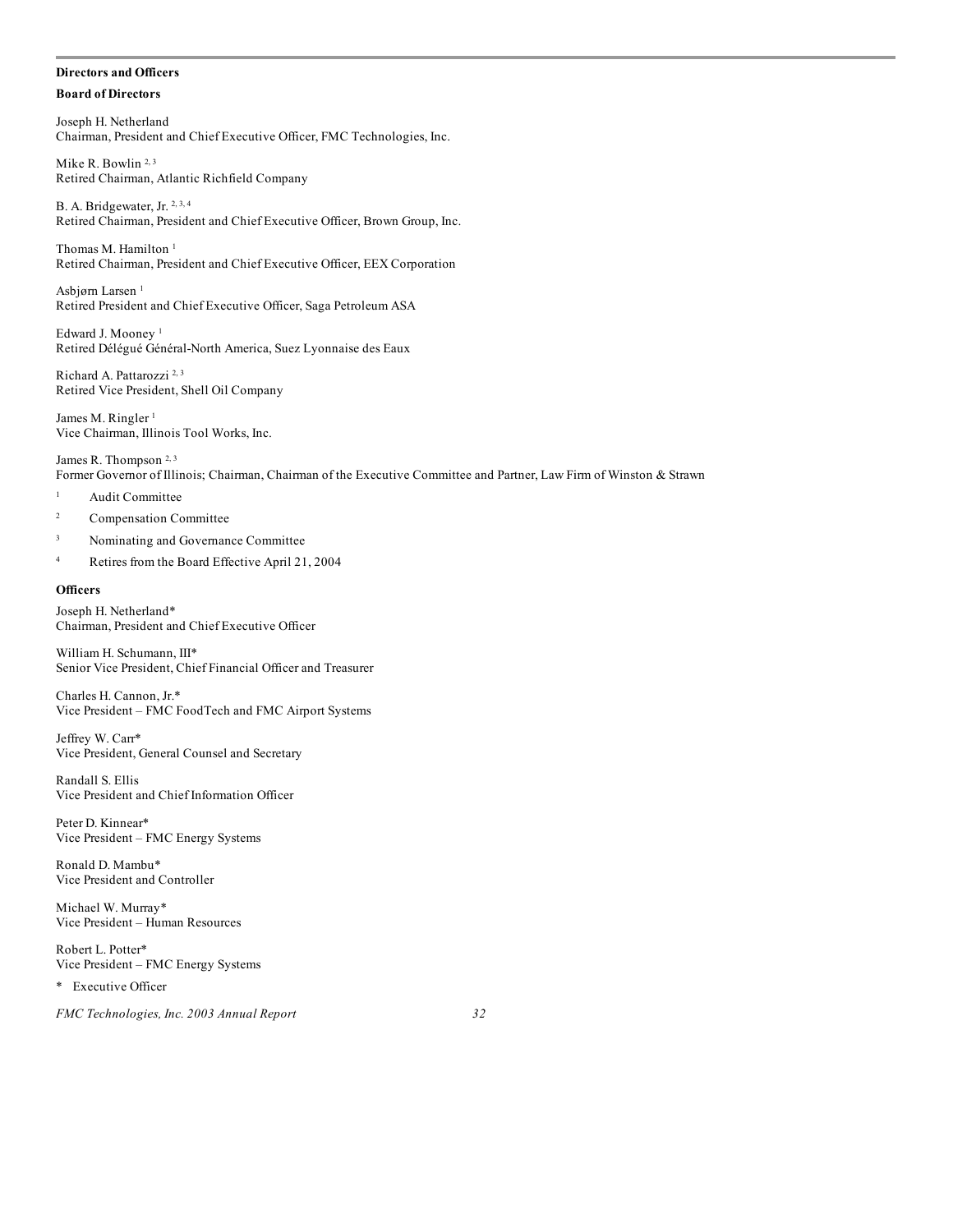## **MANAGEMENT'S DISCUSSION AND ANALYSIS OF FINANCIAL CONDITION AND RESULTS OF OPERATIONS**

## **Cautionary Note Regarding Forward-Looking Statements**

Statement under the safe harbor provisions of the Private Securities Litigation Reform Act of 1995: FMC Technologies, Inc. and its representatives may from time to time make written or oral statements that are "forward-looking" and provide information that is not historical in nature, including statements that are or will be contained in this report, our 2003 Annual Report on Form 10-K, our other filings with the Securities and Exchange Commission, our press releases and our other communications to our stockholders. These statements involve known and unknown risks, uncertainties and other factors that are outside of our control and may cause actual results to be materially different from any results, levels of activity, performance or achievements expressed or implied by any forward-looking statement. These factors include, among other things, the risk factors listed below.

In some cases, forward-looking statements can be identified by such words or phrases as "will likely result," "is confident that," "expects," "should," "could," "may," "will continue to," "believes," "anticipates," "predicts," "forecasts," "estimates," "projects," "potential," "intends" or similar expressions identifying "forward-looking statements" within the meaning of the Private Securities Litigation Reform Act of 1995, including the negative of those words and phrases. Such forward-looking statements are based on our current views and assumptions regarding future events, future business conditions and our outlook based on currently available information. These forward-looking statements are subject to certain risks and uncertainties that could cause actual results to differ materially from those expressed in, or implied by, these statements. We wish to caution you not to place undue reliance on any such forward-looking statements, which speak only as of the date made and involve judgments.

In connection with the safe harbor provisions of the Private Securities Litigation Reform Act of 1995, we are identifying below important factors that could affect our financial performance and could cause our actual results for future periods to differ materially from any opinions or statements expressed with respect to future periods.

Among the factors that could have an impact on our ability to achieve operating results and growth plan goals are:

- Increased competition from other companies operating in our industries, which include companies with capital resources equivalent to or greater than ours;
- Instability and unforeseen changes in economic, political and social conditions in the international markets where we conduct business, including economically and politically volatile areas such as West Africa, the Middle East, Latin America and the Asia-Pacific region, which could cause or contribute to: foreign currency fluctuations; inflationary and recessionary markets; civil unrest, terrorist attacks and wars; seizure of assets; trade restrictions; foreign ownership restrictions; restrictions on operations, trade practices, trade partners and investment decisions resulting from domestic and foreign laws and regulations; changes in governmental laws and regulations and the level of enforcement of laws and regulations; inability to repatriate income or capital; and reductions in the availability of qualified personnel;
- Increasing portions of our business involving large subsea projects, which expose us to increased risks due to the significant technical and logistical challenges of these projects, their longer lead times and the requirement to dedicate substantial engineering effort and other capital resources to these projects;
- Significant changes in interest rates or taxation rates;
- Unanticipated increases in raw material prices (including the price of steel) compared with historical levels, or shortages of raw materials;
- Inability to implement and effect price increases for our products and services when necessary;
- Inherent risks in the marketplace associated with new product introductions and technologies and the development of new manufacturing processes;
- Significant changes in the level of oil and gas exploration, production, development and processing resulting from capital spending decisions by oil and gas exploration and production companies that are influenced by current prices for crude oil and natural gas and the perceived stability and sustainability of those prices as well as long-term forecasts;
- The effect of governmental policies regarding exploration and development of oil and gas reserves, the ability of the Organization of Petroleum Exporting Countries ("OPEC") to set and maintain production levels and pricing and the level of production in non-OPEC countries;

*33 Management's Discussion and Analysis*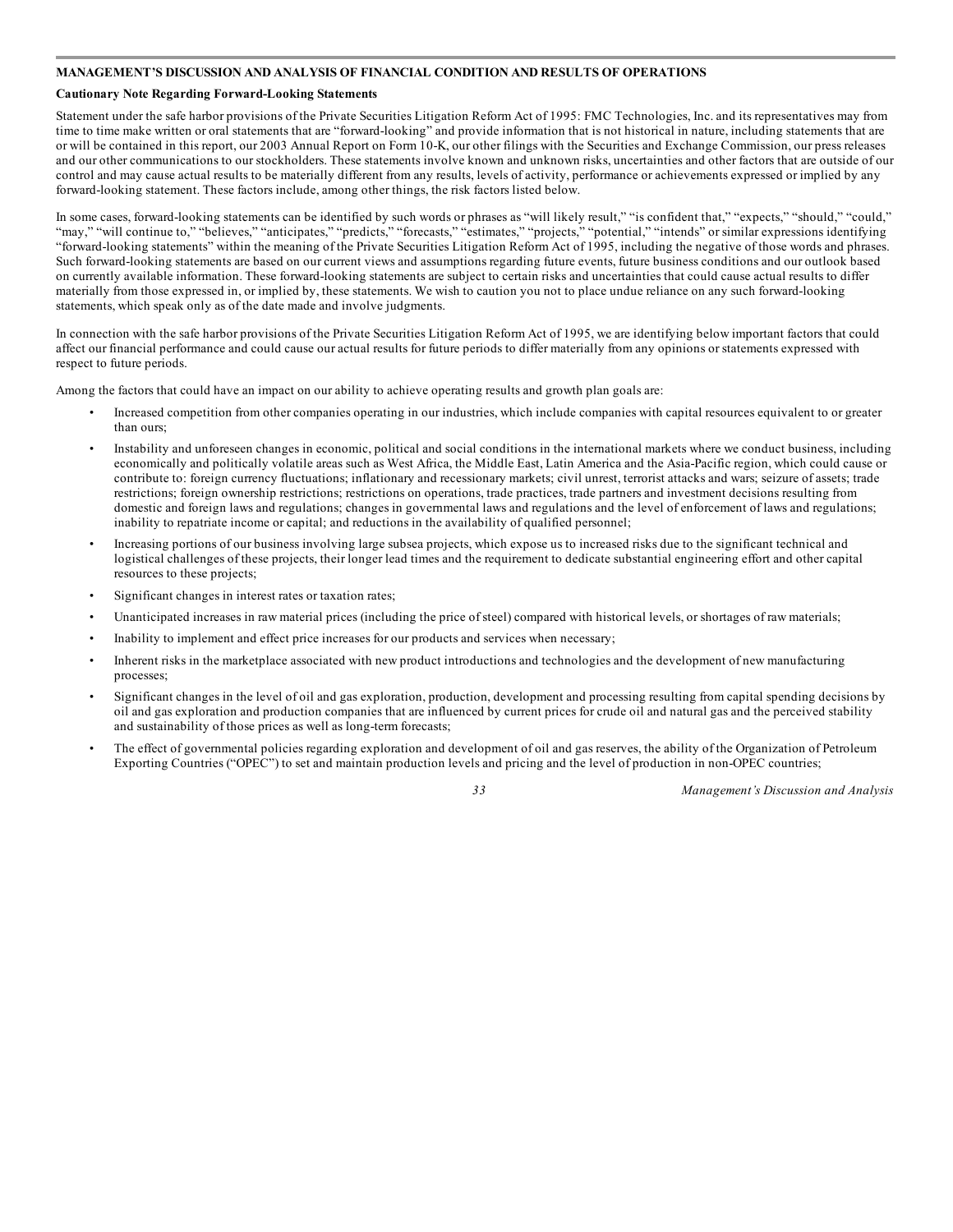- Changes in capital spending levels by the U.S. Government and the impact of economic conditions and political and social issues on government appropriation decisions, including the procurement of Halvorsen loaders by the U.S. military;
- Changes in business strategies and capital spending levels in the airline industry due to changes in international, national, regional and local economic conditions, war, political instability and terrorism (and the threat thereof), consumer perceptions of airline safety, and costs associated with safety, security and the weather;
- Consolidation of customers in the petroleum exploration, commercial food processing or airline or air freight industries;
- Unanticipated issues related to food safety, including costs related to product recalls, regulatory compliance and any related claims or litigation;
- Freight transportation delays;
- Our ability to integrate, operate and manage newly acquired business operations or joint venture investments, particularly in situations where we cannot control the actions of our joint venture partner and have only limited rights in controlling the actions of the joint venture, such as with our 37.5% interest in the MODEC joint venture;
- Conditions affecting domestic and international capital and equity markets;
- Unexpected changes in the size and timing of regional and/or product markets, particularly for short lead-time products;
- Risks associated with litigation, including changes in applicable laws, the development of facts in individual cases, settlement opportunities, the actions of plaintiffs, judges and juries and the possibility that current reserves relating to our ongoing litigation may prove inadequate;
- The effect of the loss of major contracts or losses from fixed price contracts;
- The effect of the loss or termination of a strategic alliance with a major customer, particularly as it relates to our Energy Production Systems businesses;
- The effect of labor-related actions, such as strikes, slowdowns and facility occupations;
- The loss of key management or other personnel;
- Developments in technology of competitors and customers that could impact our market share and the demand for our products and services; and
- Environmental and asbestos related liabilities that may arise in the future that exceed our current reserves.

We wish to caution that the foregoing list of important factors may not be all-inclusive and specifically decline to undertake any obligation to publicly revise any forward-looking statements that have been made to reflect events or circumstances after the date of such statements or to reflect the occurrence of anticipated or unanticipated events.

With respect to forward-looking statements set forth in the notes to the consolidated financial statements, including those relating to contingent liabilities and legal proceedings, some of the factors that could affect the ultimate disposition of those contingencies are changes in applicable laws, the development of facts in individual cases, settlement opportunities and the actions of plaintiffs, judges and juries.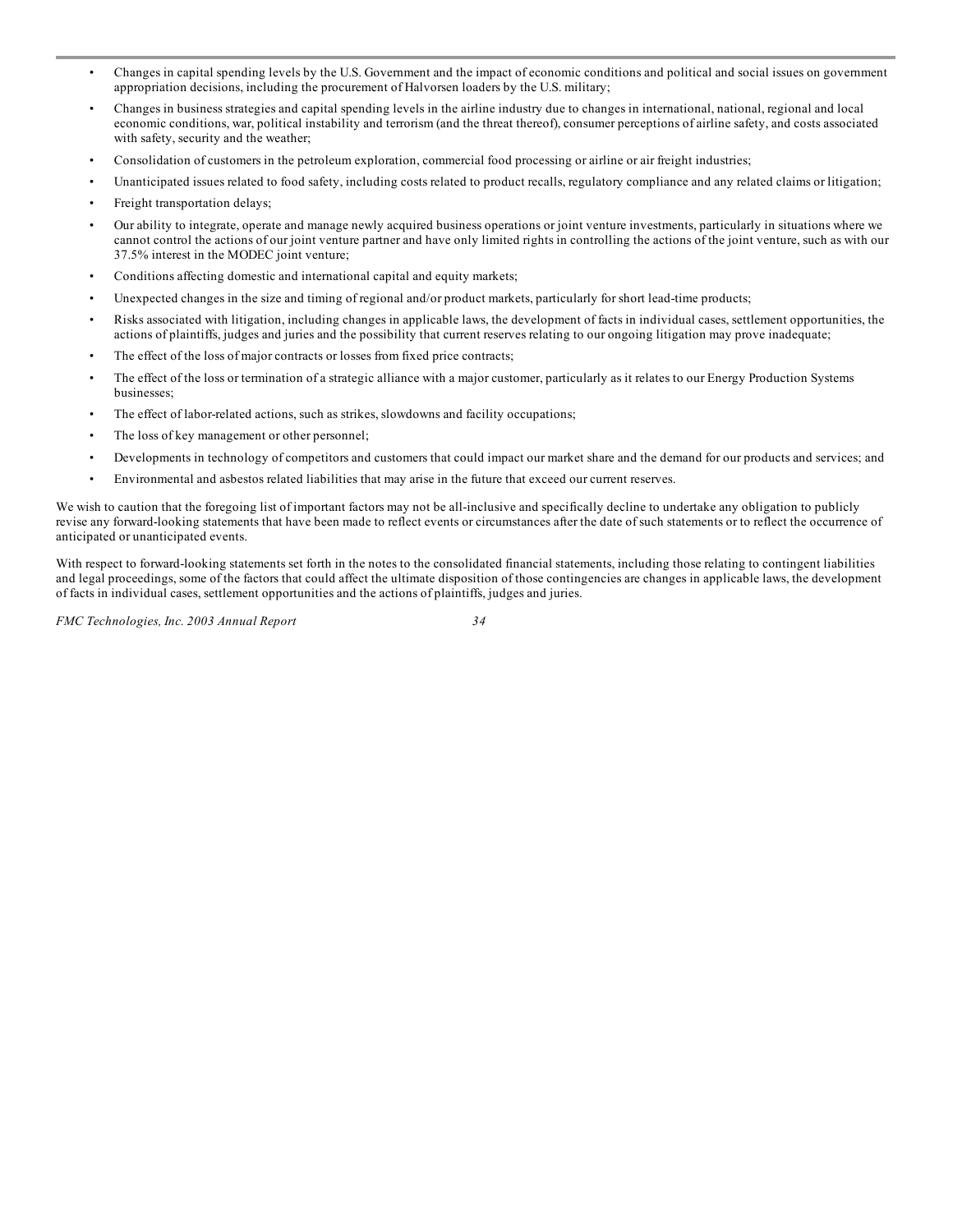#### **Background**

FMC Technologies, Inc. provides mission-critical solutions, based on innovative, industry-leading technologies, for the energy, food processing and air transportation industries. We design, manufacture and service sophisticated machinery and systems for our customers through our Energy Systems (comprising Energy Production Systems and Energy Processing Systems), FoodTech and Airport Systems businesses.

FMC Technologies, Inc. was incorporated in Delaware on November 13, 2000, and was a wholly owned subsidiary of FMC Corporation until its initial public offering on June 14, 2001, when we sold 17.0% of our common stock to the public.

Through May 31, 2001, FMC Corporation operated the businesses of FMC Technologies as internal units of FMC Corporation through various divisions and subsidiaries, or through investments in unconsolidated affiliates. As of June 1, 2001, FMC Corporation contributed to FMC Technologies substantially all of the assets and liabilities of, and its interests in, the businesses that comprise FMC Technologies, Inc. and consolidated subsidiaries (the "Separation").

On December 31, 2001, FMC Corporation distributed its remaining 83.0% ownership of FMC Technologies' common stock to FMC Corporation's stockholders in the form of a dividend (the "Distribution").

#### **Executive Overview**

We design, manufacture and service sophisticated machinery and systems for customers in the energy, food processing and air transportation industries. We focus on the diverse economic and industry-specific drivers in each of these industries as we formulate our strategic plans and make decisions related to allocating capital and human resources. The following provides examples of the kinds of economic and industry factors that we consider.

The results of our Energy Systems businesses are driven by changes in exploration and production spending by oil and gas companies, which in part depend on current and anticipated future crude oil and natural gas prices and production volumes. Our Energy Production Systems business results also reflect our ability to build alliances with oil and gas companies that are actively engaged in offshore deepwater development, and provide solutions to their needs in a timely and cost-effective manner. The orders we receive for subsea systems have long lead times; therefore, this business is less affected by short-term commodity price volatility. Our Energy Processing Systems business results reflect the spending by oilfield service companies for equipment and systems that facilitate the measurement and transportation of crude oil and natural gas. The level of production activity worldwide influences spending decisions, and we use rig count to monitor production activity.

Our FoodTech business results reflect the level of capital investment being made by our food processing customers, which is primarily driven by our customers' overall profitability. The level of capital spending is also influenced by changing consumer preferences, conditions in the agricultural sector that affect prices, and public perception of food safety.

The results of our Airport Systems business are highly dependent upon the profitability of our customers in the airline and air cargo markets. Their profitability is affected by fluctuations in passenger and freight traffic and the volatility of their operating expenses, including the impact of increased costs related to airline security. In addition, results in our Airport Systems business are also affected by the level of purchases of our Halvorsen loaders by the U.S. Air Force, which depends upon government funding approvals.

As we evaluate our operating results, we view our business by segment and consider performance indicators like segment revenues, operating profit and capital employed, in addition to the level of inbound orders and order backlog. As we analyze our financial condition, items of importance include factors that impact our liquidity and capital resources, including operating working capital, net debt and access to capital.

*35 Management's Discussion and Analysis*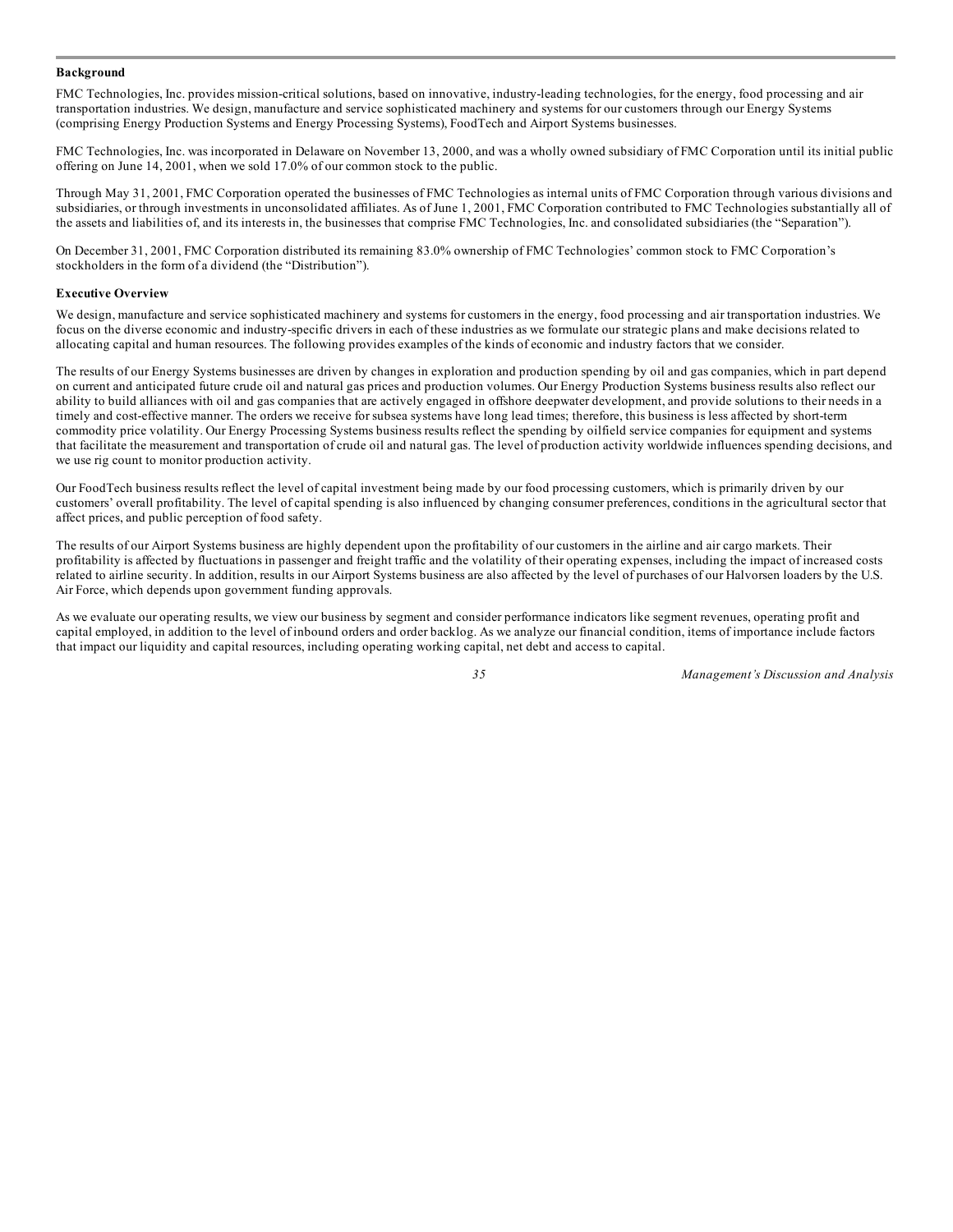#### **Consolidated Results of Operations**

# **2003 Compared With 2002**

Our total revenue for fiscal year 2003 increased 11% to \$2.31 billion, as higher sales attributable to Energy Production Systems and, to a lesser extent, Energy Processing Systems and FoodTech, were partially offset by lower sales in Airport Systems. The increase in Energy Production Systems' revenue was primarily driven by the continued sales growth of subsea systems, which we supply to exploration and production companies for use in major offshore oil and gas producing regions throughout the world. Also, the growth in total revenue was partly attributable to the impact of foreign currency exchange rates, particularly for our FoodTech business.

Pre-tax income in 2003 increased to \$106.6 million (\$75.6 million after tax), from 2002 pre-tax income of \$90.3 million (\$64.1 million after tax) before the cumulative effect of a change in accounting principle. The increase in 2003 pre-tax income of \$16.3 million was primarily attributable to higher segment operating profit and, to a lesser extent, lower net interest expense, partially offset by an increase in other expense, net.

#### **Outlook for 2004**

We enter 2004 with a solid backlog position and currently anticipate an increase in 2004 operating profit in each of our business segments. However, we have less certainty and see greater variability in outcomes than we have had going into previous years, primarily due to our Energy Production Systems business segment, reflecting the predictability of subsea orders. While we expect the level of profit improvement to vary across our business segments, we estimate that our diluted earnings per share for full year 2004 will increase in the vicinity of 10 percent over 2003.

#### **2002 Compared With 2001**

Our total revenue for fiscal year 2002 increased 7% to \$2.07 billion, as higher revenue recognized by Energy Production Systems was the result of increased revenue from sales of subsea systems, reflecting the trend toward offshore development of deepwater oil and gas fields. The increase in revenue was partially offset by lower revenue from our other business segments, the result of difficult market conditions.

Before the cumulative effect of changes in accounting principles in both years, pre-tax income in 2002 increased to \$90.3 million (\$64.1 million after tax), from pre-tax income in 2001 of \$63.5 million (\$39.4 million after tax). The increase in 2002 pre-tax income of \$26.8 million was primarily attributable to an increase in segment operating profit, reflecting the absence of restructuring and asset impairment charges in 2002, lower amortization expense related to the implementation of Statement of Financial Accounting Standards ("SFAS") No. 142, and higher profit from our Energy Production Systems business segment. In addition, the increase in 2002 pre-tax income was attributable to lower corporate expense, partially offset by the negative impact of an increase in other expense, net.

### **Use of Non-GAAP Financial Measures**

It is management's view that after-tax profit on a pro forma basis of \$0.82 per diluted share is a useful measure of our performance in 2001. It excludes restructuring charges related to initiatives undertaken to lower our cost structure in response to adverse market conditions. It also excludes income tax provisions related to repatriation of offshore earnings and the reorganization of our worldwide entities in anticipation of the Separation from FMC Corporation, and it adds an estimate of interest expense that we might have incurred had we been a stand-alone entity for the entire year of 2001. The following table provides a reconciliation of after-tax profit in 2001 on a pro forma basis, which is a non-GAAP financial measure, to net income measured on the basis of U.S. generally accepted accounting principles.

| (In millions, except per share data)                                       |           | Year Ended December 31, |                   |        |  |
|----------------------------------------------------------------------------|-----------|-------------------------|-------------------|--------|--|
|                                                                            | 2002      | 2001                    | 2002              | 2001   |  |
|                                                                            |           | Per diluted share       |                   |        |  |
| After-tax profit $^{(1)}$                                                  | \$64.1    | \$54.0                  | \$0.96            | \$0.82 |  |
| Less: Restructuring and asset impairment charges, net of income taxes      |           | (10.4)                  | $\hspace{0.05cm}$ | (0.16) |  |
| Less: Income tax charges related to the Separation from FMC Corporation    |           | (8.9)                   |                   | (0.13) |  |
| Plus: Pro forma interest expense, net of income taxes                      |           | 4.7                     |                   | 0.07   |  |
|                                                                            |           |                         |                   |        |  |
| Income before the cumulative effect of changes in accounting principles    | 64.1      | 39.4                    | 0.96              | 0.60   |  |
| Cumulative effect of changes in accounting principles, net of income taxes | (193.8)   | (4.7)                   | (2.90)            | (0.07) |  |
|                                                                            |           |                         |                   |        |  |
| Net income (loss)                                                          | \$(129.7) | \$34.7                  | \$(1.94)          | \$0.53 |  |
|                                                                            |           |                         |                   |        |  |

(1) After-tax profit in 2001 is on a pro forma basis.

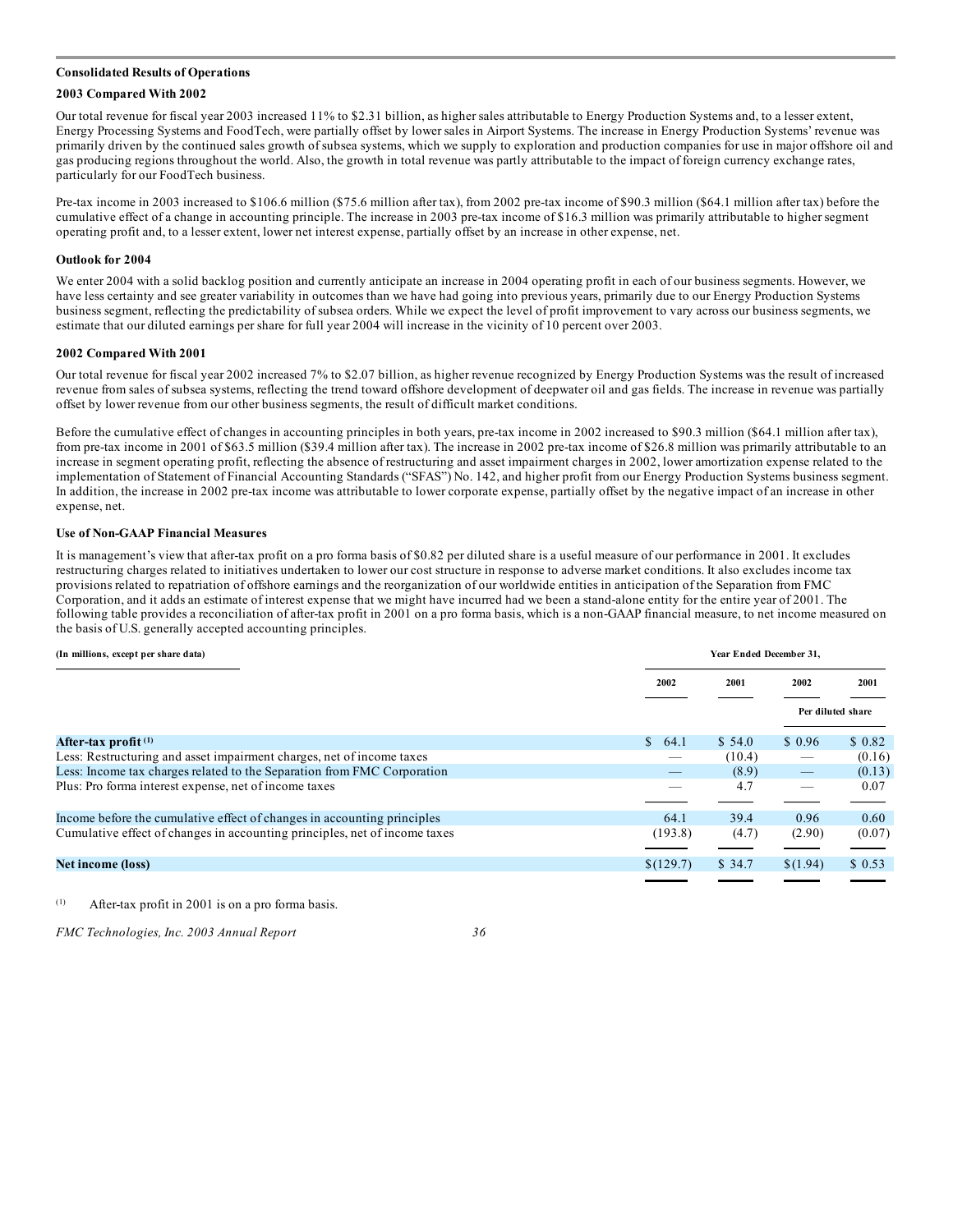The following provides additional information about the 2001 pro forma adjustments:

*Restructuring and asset impairment charges* — In 2001, we recorded restructuring and asset impairment charges totaling \$16.8 million before taxes (\$10.4 million after tax), consisting of restructuring charges of \$15.5 million and an asset impairment charge of \$1.3 million. Our decision to restructure our operations in 2001 was based on the slowing U.S. and global economies and a reduction in airline travel. We lowered our cost structure by reducing headcount in each of our business segments and at our corporate office. Restructuring charges of \$5.1 million related to planned reductions in workforce in the Energy Processing Systems businesses; \$1.1 million related to planned reductions in workforce in the Energy Production Systems businesses; \$5.2 million related to planned reductions in workforce in the FoodTech businesses; \$3.7 million related to a planned plant closing and restructuring activities, including planned workforce reductions, in the Airport Systems businesses; and \$0.4 million was for other corporate initiatives. The asset impairment charge reflected the write-off of goodwill associated with a FoodTech product line, which we decided not to develop further.

*Income tax charges* — In 2001, we recorded \$8.9 million in charges for income taxes associated with the repatriation of offshore earnings and the reorganization of FMC Technologies' worldwide entities in anticipation of the Separation from FMC Corporation.

*Pro forma interest expense* — For periods prior to June 1, 2001, our results were carved out from the consolidated financial statements of FMC Corporation. For 2001, we calculated pro forma incremental interest expense of \$6.3 million before taxes (\$4.7 million after tax), representing an estimate of the additional interest expense that we would have incurred prior to the Separation from FMC Corporation had we been a stand-alone entity beginning January 1, 2001. This estimate assumes that we were paying a 6.0% interest rate on debt, and that our debt, net of cash, was \$300.5 million.

#### **Cumulative Effect of Changes in Accounting Principles**

On January 1, 2002, we adopted the provisions of SFAS No. 141, "Business Combinations," and SFAS No. 142, "Goodwill and Other Intangible Assets." The standards collectively provide for the recognition, amortization and continuing valuation of goodwill and other intangible assets acquired in a business combination. SFAS No. 141 prohibits the use of the pooling of interests method of accounting for a business combination. The adoption of SFAS No. 141 did not have an impact on our historical financial statements. We completed the goodwill impairment testing that is required upon adoption of SFAS No. 142 during the first quarter of 2002. The adoption of SFAS No. 142 on January 1, 2002, resulted in a loss from the cumulative effect of a change in accounting principle of \$193.8 million, net of an income tax benefit of \$21.2 million, affecting the FoodTech business segment (\$117.4 million before taxes; \$98.3 million after tax) and the Energy Processing Systems business segment (\$97.6 million before taxes; \$95.5 million after tax). This loss was not the result of a change in the outlook of the businesses but was due to a change in the method of measuring goodwill impairment as required by the adoption of SFAS No. 142. The impact of adopting the provisions of SFAS No. 142 relating to goodwill amortization resulted in our discontinuing the amortization of goodwill beginning January 1, 2002.

Goodwill amortization expense recognized in 2001 was as follows:

| (In millions)                                             | <b>Year Ended</b><br>December 31,<br>2001 |
|-----------------------------------------------------------|-------------------------------------------|
| <b>Energy Production Systems</b>                          | 3.1<br>S.                                 |
| <b>Energy Processing Systems</b>                          | 4.7                                       |
| <b>Subtotal Energy Systems</b>                            | 7.8                                       |
| FoodTech                                                  | 4.6                                       |
| <b>Airport Systems</b>                                    | 0.6                                       |
|                                                           |                                           |
| Total goodwill amortization expense                       | 13.0                                      |
|                                                           |                                           |
| Total goodwill amortization expense (net of income taxes) | 9.9                                       |
|                                                           |                                           |

On January 1, 2001, we implemented, on a prospective basis, SFAS No. 133, "Accounting for Derivative Instruments and Hedging Activities," as amended, resulting in a loss from the cumulative effect of a change in accounting principle of \$4.7 million, net of an income tax benefit of \$2.9 million.

*37 Management's Discussion and Analysis*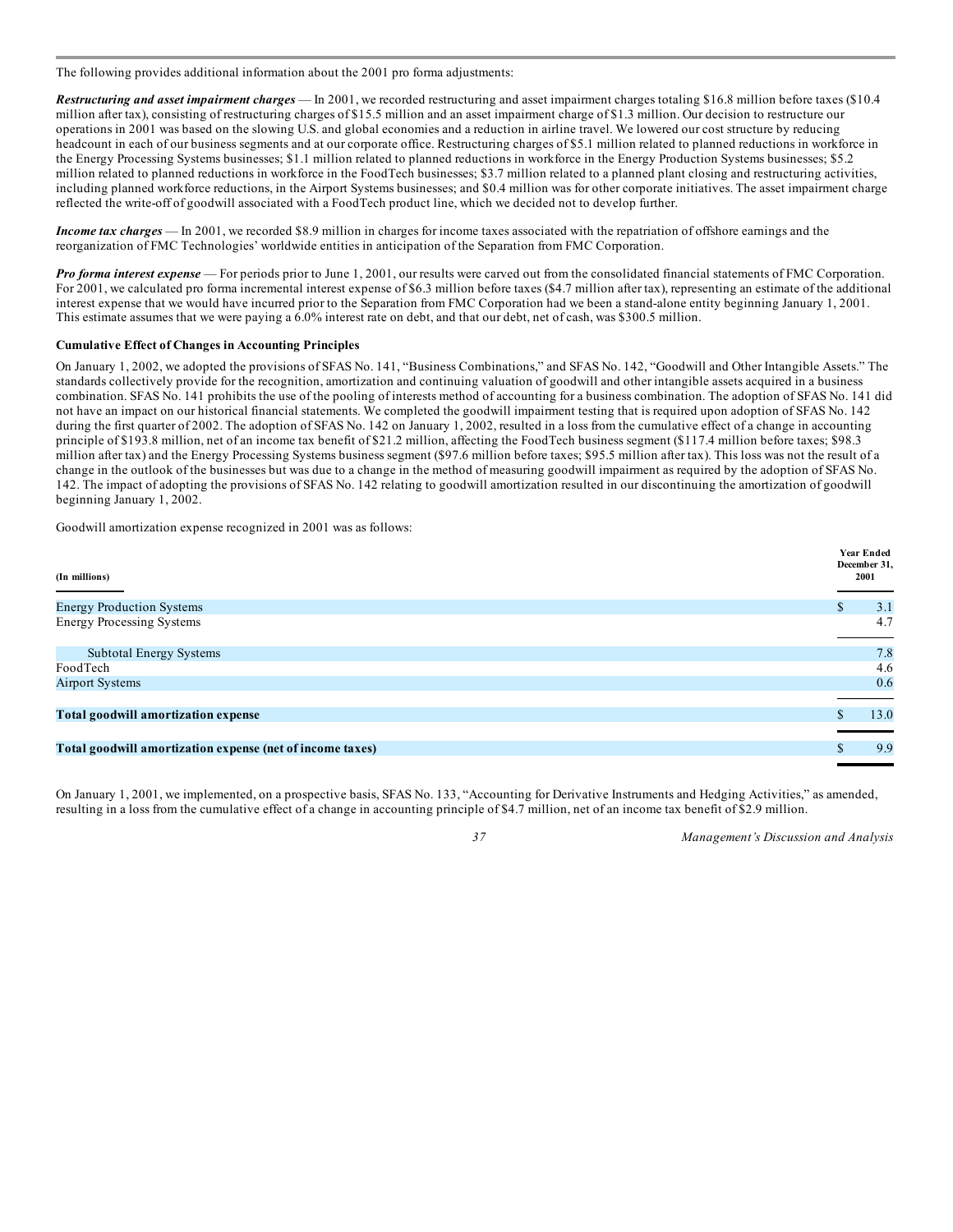#### **Operating Results of Business Segments**

Segment operating profit is defined as total segment revenue less segment operating expenses. The following items have been excluded in computing segment operating profit: corporate staff expense, interest income and expense associated with corporate debt facilities and investments, income taxes and other expense, net.

The following table summarizes our operating results for the years ended December 31, 2003, 2002 and 2001:

| (\$ in millions)                                                   |            | Year Ended December 31, |            | Favorable/(Unfavorable) |                |               |        |
|--------------------------------------------------------------------|------------|-------------------------|------------|-------------------------|----------------|---------------|--------|
|                                                                    | 2003       | 2002                    | 2001       | 2003 vs. 2002           |                | 2002 vs. 2001 |        |
| <b>Revenue:</b>                                                    |            |                         |            |                         |                |               |        |
| <b>Energy Production Systems</b>                                   | \$1,136.2  | \$940.3                 | \$725.9    | \$195.9                 | 21%            | \$214.4       | 30%    |
| <b>Energy Processing Systems</b>                                   | 431.7      | 395.9                   | 400.0      | 35.8                    | 9              | (4.1)         | (1)    |
| Intercompany eliminations                                          | (2.8)      | (1.4)                   | (0.6)      | (1.4)                   | $\star$        | (0.8)         | $\ast$ |
| <b>Subtotal Energy Systems</b>                                     | 1,565.1    | 1.334.8                 | 1,125.3    | 230.3                   | 17             | 209.5         | 19     |
| FoodTech                                                           | 524.7      | 496.9                   | 512.9      | 27.8                    | 6              | (16.0)        | (3)    |
| <b>Airport Systems</b>                                             | 224.1      | 245.1                   | 299.8      | (21.0)                  | (9)            | (54.7)        | (18)   |
| Intercompany eliminations                                          | (6.8)      | (5.3)                   | (10.1)     | (1.5)                   | $\star$        | 4.8           | $\ast$ |
| <b>Total revenue</b>                                               | \$2,307.1  | \$2,071.5               | \$1,927.9  | \$235.6                 | 11%            | \$143.6       | 7%     |
|                                                                    |            |                         |            |                         |                |               |        |
| <b>Segment operating profit:</b>                                   |            |                         |            |                         |                |               |        |
| Energy Production Systems <sup>(1)(2)</sup>                        | 66.0<br>\$ | S.<br>50.4              | 40.0<br>S. | \$15.6                  | 31%            | S.<br>10.4    | 26%    |
| Energy Processing Systems <sup>(2)</sup>                           | 30.3       | 27.1                    | 25.7       | 3.2                     | 12             | 1.4           | 5      |
|                                                                    |            |                         |            |                         |                |               |        |
| <b>Subtotal Energy Systems</b>                                     | 96.3       | 77.5                    | 65.7       | 18.8                    | 24             | 11.8          | 18     |
| FoodTech (1)(2)                                                    | 44.0       | 43.3                    | 33.1       | 0.7                     | $\overline{2}$ | 10.2          | 31     |
| Airport Systems <sup>(2)</sup>                                     | 12.4       | 15.8                    | 14.4       | (3.4)                   | (22)           | 1.4           | 10     |
|                                                                    |            |                         |            |                         |                |               |        |
| <b>Total segment operating profit</b>                              | 152.7      | 136.6                   | 113.2      | 16.1                    | 12             | 23.4          | 21     |
| Corporate expense <sup>(2)</sup>                                   | (25.3)     | (24.1)                  | (34.2)     | (1.2)                   | (5)            | 10.1          | 30     |
| Other expense, net                                                 | (11.9)     | (9.7)                   | (4.4)      | (2.2)                   | (23)           | (5.3)         | (120)  |
| Operating profit before net interest expense and income taxes      | 115.5      | 102.8                   | 74.6       | 12.7                    | 12             | 28.2          | 38     |
| Net interest expense                                               | (8.9)      | (12.5)                  | (11.1)     | 3.6                     | 29             | (1.4)         | (13)   |
|                                                                    |            |                         |            |                         |                |               |        |
| Income before income taxes and the cumulative effect of changes in |            |                         |            |                         |                |               |        |
| accounting principles                                              | 106.6      | 90.3                    | 63.5       | 16.3                    | 18             | 26.8          | 42     |
| Provision for income taxes                                         | (31.0)     | (26.2)                  | (24.1)     | (4.8)                   | (18)           | (2.1)         | (9)    |
|                                                                    |            |                         |            |                         |                |               |        |
| Income before the cumulative effect of changes in accounting       |            |                         |            |                         |                |               |        |
| principles                                                         | 75.6       | 64.1                    | 39.4       | 11.5                    | 18             | 24.7          | 63     |
| Cumulative effect of changes in accounting principles, net of      |            |                         |            |                         |                |               |        |
| income taxes                                                       |            | (193.8)                 | (4.7)      | 193.8                   | $\star$        | (189.1)       | *      |
| Net income (loss)                                                  | 75.6<br>\$ | \$(129.7)               | 34.7<br>\$ | \$205.3                 | $\star$        | \$(164.4)     | $\ast$ |
|                                                                    |            |                         |            |                         |                |               |        |

(1) Segment operating profit in 2003 included asset impairment charges of \$1.8 million, of which \$0.8 million related to Energy Production Systems and \$1.0 million related to FoodTech. Segment operating profit in 2001 included an asset impairment charge of \$1.3 million related to FoodTech.

(2) Segment operating profit in 2003 included restructuring charges of \$1.6 million related to FoodTech. Segment operating profit in 2001 included restructuring charges of \$15.1 million of which \$1.1 million related to Energy Production Systems, \$5.1 million related to Energy Processing Systems, \$5.2 million related to FoodTech and \$3.7 million related to Airport Systems. Corporate expense in 2001 included a restructuring charge of \$0.4 million.

\* Not meaningful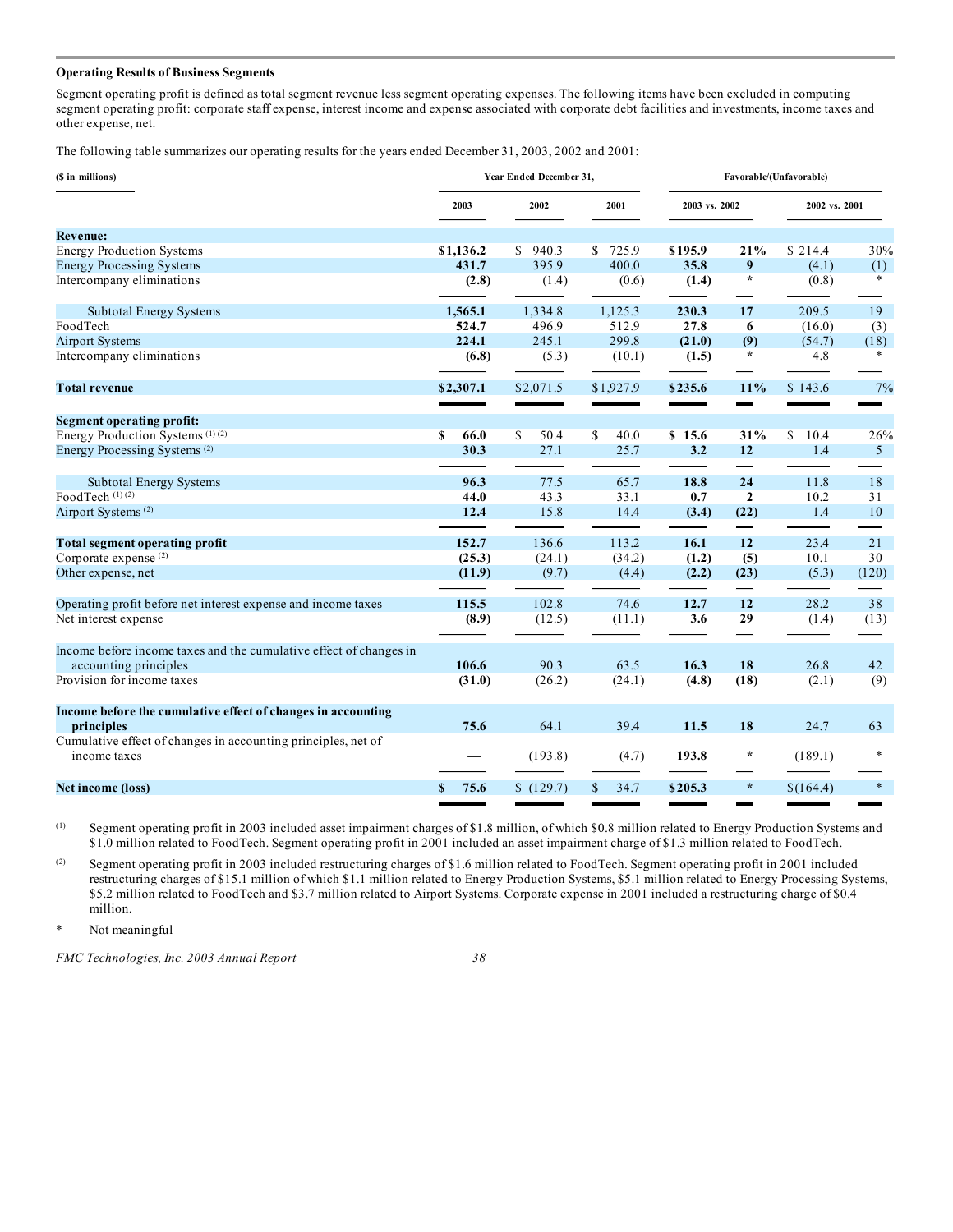#### *Energy Production Systems*

#### **2003 Compared With 2002**

Energy Production Systems' revenue in 2003 reflected the continued increase in sales of subsea systems, with higher volumes primarily attributable to projects located in the North Sea and the Gulf of Mexico and, to a lesser extent, offshore Brazil. The favorable impact of foreign currency translation also contributed to the increase in revenue. In the surface business, higher revenue was attributable to increased deliveries of land-based systems in North America and deliveries of offshore systems outside of the U.S. Sales in 2003 also reflected an increase for floating production systems, primarily resulting from the Sonatrach project, and a partial year benefit from the acquisition of CDS Engineering ("CDS").

Energy Production Systems' 2003 operating profit increased compared with 2002 as a result of higher volumes in our subsea business and, to a lesser extent, our surface business, and the partial year benefit of the acquisition of CDS. This increase was partially offset by higher depreciation and amortization expense, attributable to capital expenditures made in prior periods to support increased sub-sea volumes and to increased amortization of intangible assets related to the acquisition of CDS. Lower profit recorded by our floating production systems business also offset the improvements in subsea and surface.

We have a petroleum loading system project underway between Sonatrach-TRC, the Algerian Oil and Gas Company ("Sonatrach") and our floating production systems business. During the third quarter of 2003, Sonatrach asked us to evaluate modifications that affected the project's scope and schedule. After a period of negotiations, we signed a revised contract with Sonatrach in early 2004. The size of the contract was reduced from \$240 million to \$224 million, and uncertainty was removed from the contract's scope and schedule; however, from a profit perspective, we expect to break even. At December 31, 2003, the project was approximately 22% complete.

#### **2002 Compared With 2001**

Increased revenue in 2002 was attributable to strong sales of subsea systems and, to a lesser extent, floating production systems, continuing the trend toward offshore development of deepwater oil and gas fields. Subsea customers in 2002 included Shell and BP in the Gulf of Mexico, ExxonMobil offshore West Africa, Petrobras offshore Brazil and Statoil and Norsk Hydro in the North Sea. We saw our sales of floating production equipment recover in 2002, as higher volumes reflected sales to Esso in Chad, Conoco in Vietnam, Techint in Ecuador, and Shell (formerly Enterprise Oil) in Brazil. Our surface sales were relatively flat when compared with 2001, as higher sales of offshore platform surface equipment were offset by the impact of lower rig counts for U.S. landbased exploration and production activity.

Increased operating profit in 2002 resulted from our progress on deepwater subsea projects for major oil companies, the recovery of our floating production sales from depressed activity levels in the prior period, and lower operating and amortization expenses. Lower amortization expense was attributable to the implementation of SFAS No. 142. The favorable earnings impact related to strong sales volume of subsea and floating production systems was partially offset by the impact of lower margins in 2002 from projects involving higher engineering content and pass-through billings associated with our role as general contractor.

#### **Outlook for 2004**

Our strong backlog position at year-end 2003 has given us a solid start for the coming year and we expect Energy Production Systems' profitability to improve slightly in 2004. However, we are starting the year with less visibility than we have had in the past because of issues associated with the contract bid process and delays by oil companies and governments in the awarding and sanctioning of projects in West Africa, an area that we believe has significant growth potential for subsea. Our forecast currently assumes profit contribution from the Sonatrach contract at a break-even level. We anticipate growth to come from higher earnings in the surface wellhead business, floating production systems—from projects other than Sonatrach—and from the benefit of a full year of our 55% ownership interest in CDS, which we acquired in late August 2003.

#### *Energy Processing Systems*

#### **2003 Compared With 2002**

Compared to 2002, revenue for Energy Processing Systems increased as a result of favorable foreign currency translation and higher sales volumes. Stronger sales of WECO®/Chiksan® equipment in our fluid control business reflected the impact of increased service company demand. Favorable foreign currency translation affected revenue for both measurement solutions and loading systems. In addition, both businesses experienced improved year over year sales volume. Measurement saw stronger demand for metering systems and loading systems, and also benefited from strong demand for liquefied natural gas ("LNG") solutions.

Energy Processing Systems' higher operating profit is attributable to higher sales volumes in our fluid control business, favorable foreign currency translation, and increased sales of metering systems. The improvement in our fluid control business resulted from increased demand from service companies for WECO®/Chiksan ® equipment, partly offset by higher contract reserve adjustments associated with a manifold system project. The increased operating profit in measurement solutions reflects strong demand for metering systems. Most of the increase in sales of loading systems was offset by the impact of pricing pressures in the highly competitive LNG loading arm market.

#### **2002 Compared With 2001**

Slightly lower revenue for Energy Processing Systems in 2002 was primarily attributable to the impact of reduced North American drilling activity on sales of WECO<sup>®</sup>/Chiksan<sup>®</sup> equipment. In addition, we experienced lower sales in our bulk conveying and blending and transfer businesses. Partially offsetting the decline in revenue were higher sales of marine loading arms, the result of increased demand for new and upgraded marine loading and unloading facilities worldwide.

*39 Management's Discussion and Analysis*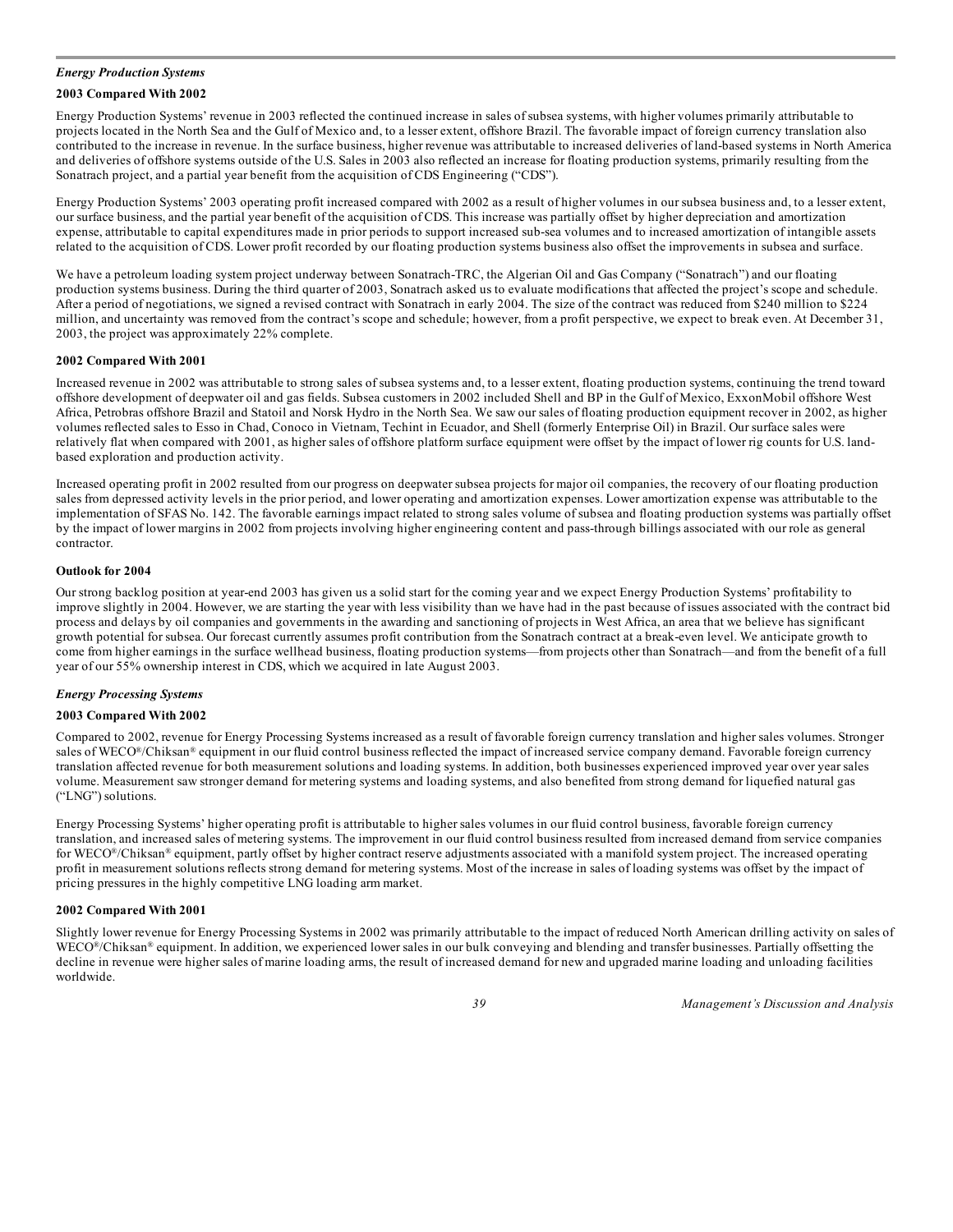Higher operating profit was primarily the result of the absence of restructuring charges and the positive impact of lower operating costs attributable to the restructuring programs initiated in 2001. In addition, 2002 operating profit reflected a reduction in amortization expense, due to the implementation of SFAS No. 142. Partially offsetting the increase in profit was the impact of reduced volumes of WECO<sup>®</sup>/Chiksan® equipment, as land-based oilfield exploration and development spending and infrastructure spending remained at low levels due to continued uncertainty surrounding the economy and energy prices.

## **Outlook for 2004**

We expect the Energy Processing Systems business to grow earnings in 2004, as a result of increased oilfield activity and higher rig counts. In addition, we expect higher demand for our loading systems and material handling systems, reflecting the increased use of liquefied natural gas and coal to meet the growing demand for electricity.

Management has committed to a plan to sell the assets associated with research and development of one type of measurement technology. In the event that a sale is not completed, we are evaluating the impact of alternative strategies.

## *FoodTech*

### **2003 Compared With 2002**

The increase in FoodTech's revenue primarily reflected the favorable effect of foreign currency translation on sales largely attributable to the weakening of the U.S. dollar against the euro and the Swedish krona. To a lesser extent, the increase in sales was attributable to an increase in the volume of protein cooking equipment sold in North America. These favorable effects were partially offset by a significant decrease in sales of freezing equipment, reflecting weaker European economies.

Compared with 2002, FoodTech's operating profit increased slightly due to the net effect of foreign currency translation and a favorable adjustment relating to a foreign sales tax. Most of the revenue increase resulting from foreign currency translation was offset by translation of the corresponding expenses. The increases were further offset by the unfavorable impact of lower sales volumes of freezing equipment in Europe and competitive pressures in the citrus processing business.

As we had determined that our U.S. agricultural harvester product line no longer fit the strategic initiatives of our FoodTech business, we divested the product line in 2003, resulting in a pre-tax loss of \$1.2 million.

#### **2002 Compared With 2001**

FoodTech's decrease in revenue from 2001 reflected reduced sales of cooking and freezing equipment in North America, partially offset by higher sales of food processing and cooking equipment in Asia and, to a lesser extent, increased sales of freezing equipment in Europe and Asia.

The decrease in FoodTech's operating profit resulting from lower sales volumes was more than offset by the absence of restructuring charges and goodwill amortization expense in 2002. In addition, 2002 operating profit reflected reduced expenses in various food processing businesses, the result of restructuring programs initiated in 2001.

#### **Outlook for 2004**

In 2004, we expect some slight improvement in operating profit as North American markets continue to recover, and food handling and food sterilization equipment continue on a positive trend. We expect these gains to be partly offset by increased competitive pressure in the citrus processing business.

#### *Airport Systems*

## **2003 Compared With 2002**

Airport Systems' revenue decreased in 2003 compared with 2002, as weak demand from commercial airlines and airport municipalities continued to negatively affect Airport Systems in 2003. Sales of Jetway ® passenger boarding bridges and Halvorsen loaders were lower compared with 2002, the latter reflecting a lower level of orders received from the U.S. Air Force. Sales of Halvorsen loaders fluctuate based on the status of government approval of funding and the requirements of the U.S. Air Force. Increased sales of automated guided vehicle systems and the positive impact of foreign currency translation partially offset the decrease in revenue.

Airport Systems' operating profit in 2003 decreased compared with 2002, primarily due to lower volumes of Halvorsen loaders, partially offset by an improvement in profitability from our ground support equipment business. The negative impact of Jetway<sup>®</sup> systems business' lower volumes in 2003 was partially offset by higher margins, reflecting the benefit of cost cutting initiatives implemented in prior periods.

#### **2002 Compared With 2001**

Airport Systems' revenue decreased in 2002 compared with 2001, reflecting lower sales of airport ground support equipment and Jetway ® passenger boarding bridges, primarily as a result of commercial airlines' deferral of capital expenditures due to the industry's financial difficulties. Partially offsetting this decrease were increased sales of Halvorsen loaders to the U.S. Air Force.

Higher operating profit for Airport Systems primarily reflected the absence of charges for restructuring programs that we initiated following the events of September 11, 2001, and the resulting lower operating costs realized in 2002. In addition, the favorable impact of increased sales volumes of Halvorsen loaders to the U.S. Air Force was largely offset by reduced sales of commercial airline ground support equipment.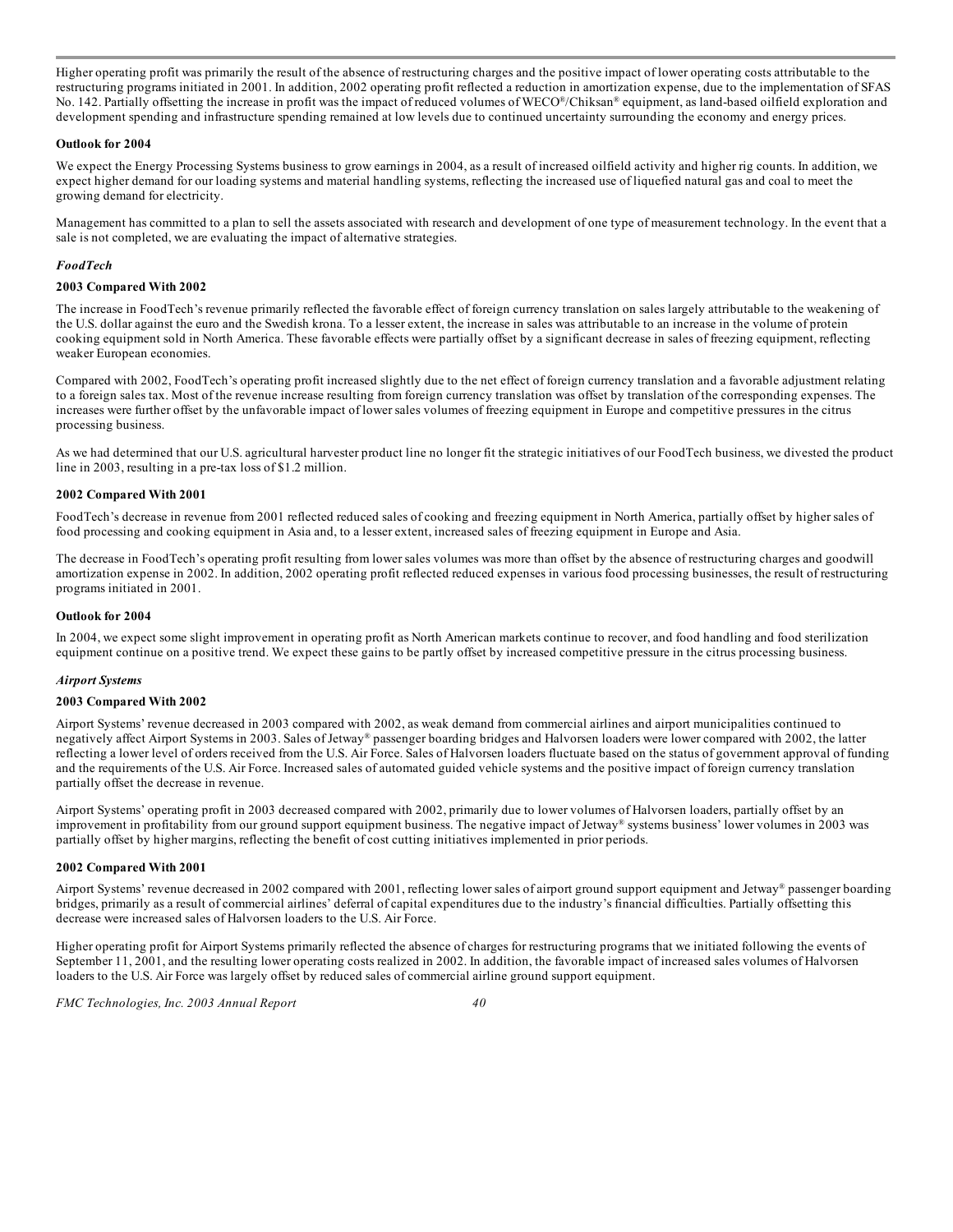#### **Outlook for 2004**

We are projecting a slight improvement in operating profit for Airport Systems in 2004 as improved profitability in our commercial businesses—Jetway<sup>®</sup> systems and ground support equipment—is expected to more than offset the decline in Halvorsen loader volumes. Compared with a year ago, we have seen an increase in the rate of inbound orders from our overseas commercial airline customers. In the fourth quarter of 2003, the U.S. Air Force received government approval of funding for the purchase of additional Halvorsen loaders; however, the 2004 order level reflects a decrease compared with 2003.

#### *Inbound Orders and Order Backlog*

Inbound orders represent the estimated sales value of confirmed customer orders received during the reporting period. Order backlog is calculated as the estimated sales value of unfilled, confirmed customer orders at the reporting date.

| (In millions)                    |           | <b>Inbound Orders</b><br>Year Ended December 31, |             | <b>Order Backlog</b><br>December 31, |  |
|----------------------------------|-----------|--------------------------------------------------|-------------|--------------------------------------|--|
|                                  |           |                                                  |             |                                      |  |
|                                  | 2003      | 2002                                             | 2003        | 2002                                 |  |
| <b>Energy Production Systems</b> | \$1,194.4 | \$1,191.5                                        | 880.7<br>S. | \$822.5                              |  |
| <b>Energy Processing Systems</b> | 458.9     | 400.4                                            | 137.2       | 110.0                                |  |
| Intercompany eliminations        | (8.3)     | (0.3)                                            | (5.5)       |                                      |  |
|                                  |           |                                                  |             |                                      |  |
| <b>Subtotal Energy Systems</b>   | 1,645.0   | 1,591.6                                          | 1,012.4     | 932.5                                |  |
| FoodTech                         | 535.1     | 482.7                                            | 117.6       | 107.2                                |  |
| <b>Airport Systems</b>           | 241.6     | 193.7                                            | 129.5       | 112.0                                |  |
| Intercompany eliminations        | (7.3)     | (4.6)                                            | (1.2)       | (0.7)                                |  |
|                                  |           |                                                  |             |                                      |  |
| <b>Total inbound orders</b>      | \$2,414.4 | \$2,263.4                                        |             |                                      |  |
|                                  |           |                                                  |             |                                      |  |
| Total order backlog              |           |                                                  | \$1,258.3   | \$1,151.0                            |  |

The portion of total order backlog at December 31, 2003, that we project will be recorded as revenue after fiscal year 2004 amounts to approximately \$160 million.

Higher order backlog for Energy Production Systems at December 31, 2003, was attributable to orders received for subsea systems, including significant projects for Norsk Hydro, Woodside Energy and BP. Order backlog for floating production systems was essentially flat compared with the prior year, as floating production orders received late in 2003 offset lower backlog on the Sonatrach contract at December 31, 2003, compared with December 31, 2002. Order backlog for surface systems was somewhat lower compared with the prior year and consisted primarily of orders from Asia, the Middle East and Europe. Inbound orders for surface systems in North America did not reflect a quick response to increased rig counts and higher drilling activity; however, we are now beginning to see improvements in the North American surface market.

Energy Processing Systems' order backlog increased compared to December 31, 2002, as a result of increased inbound orders in all businesses within the segment. Contributing to the segment's improved backlog is a significant bulk conveying system order, as well as increased order backlog for measurement systems and marine loading arms. In addition, the order backlog reflects the favorable impact of foreign currency translation.

FoodTech's order backlog at December 31, 2003, was higher compared with December 31, 2002, primarily as a result of the favorable impact of foreign currency exchange rates and a higher level of order backlog for protein cooking equipment and food handling equipment, reflecting recovery in North American markets and a higher level of order backlog from the Asia-Pacific region. These increases were partly offset by the impact of reduced inbound orders for fruit and vegetable processing equipment in 2003 when compared with 2002.

Airport Systems' order backlog at December 31, 2003, was higher compared with December 31, 2002, primarily as a result of an increase in order backlog for ground support equipment and Jetway ® passenger boarding bridges, reflecting an increase in orders from airport municipalities and overseas commercial airlines. Offsetting this increase was a decrease in the amount of order backlog for Halvorsen loaders.

*41 Management's Discussion and Analysis*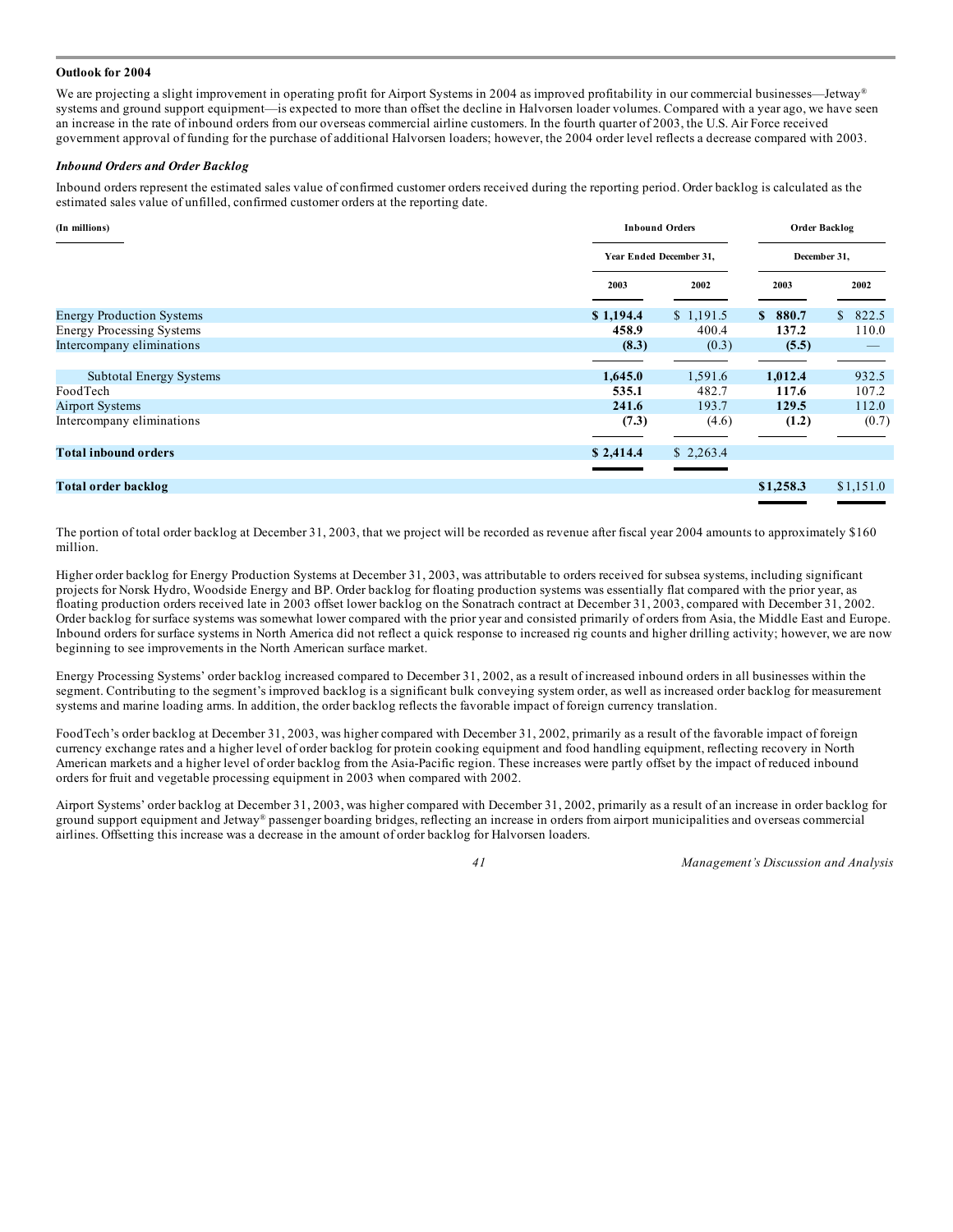#### **Other Costs and Expenses**

## *Corporate Expense*

Corporate expense in 2003 increased slightly over 2002, primarily due to higher insurance premiums. Compared with 2001, 2002 corporate expense decreased due to lower corporate staffing levels.

In 2004, we anticipate that corporate expense will remain consistent with 2003 levels.

## *Other Expense, Net*

Other expense, net, consists primarily of LIFO inventory adjustments, expenses related to pension and other employee postretirement benefits, expenses related to the transition to a new payroll and benefit administration service center, foreign currency-related gains and losses, and amortization expense for restricted stock awards.

Other expense, net, was higher in 2003 than 2002 largely due to higher pension expense as a result of lower discount rate and asset return assumptions, and the absence of the 2002 gain on the sale of the corporate aircraft.

The increase in 2002 in other expense, net, compared with 2001 reflected the absence of foreign currency transaction gains recorded in 2001 and higher LIFO and pension-related expense. In 2002, we recorded a gain of \$1.3 million in conjunction with the sale of our corporate aircraft. Other expense, net, in 2002 also reflected a reduction in expense related to the replacement of FMC Corporation restricted stock with FMC Technologies' restricted stock, which amounted to \$2.8 million and \$4.2 million in 2002 and 2001, respectively.

We anticipate that other expense, net, will increase in 2004 due to higher pension expense, the result of a lower discount rate assumption, and increased compensation costs related to restricted stock awards.

## *Net Interest Expense*

Net interest expense (interest expense related to external debt financing less interest income earned on cash equivalents and marketable securities) decreased in 2003 compared with 2002, primarily resulting from lower average debt levels as well as lower interest rates during 2003. Lower interest rates were partly attributable to our use of commercial paper as a short-term funding source beginning in the first quarter of 2003 as well as the maturity in 2003 of interest rate swaps which held higher fixed interest rates. New interest rate swaps fixed the effective annual interest rate on \$150.0 million of our commercial paper at an average all-in rate of 2.9% beginning in the second quarter of 2003.

Net interest expense recorded in 2002 was favorably impacted by lower debt levels, the result of our strong cash flow from operations, and the declining interest rate environment during 2002. Interest expense incurred in 2001 was primarily related to the credit facilities obtained in June 2001 to establish our stand-alone capital structure. Prior to June 2001, we were a wholly owned subsidiary of FMC Corporation; consequently, net interest expense in 2001 was not necessarily representative of what the expense would have been had FMC Technologies been a separate, stand-alone entity for the entire year. We estimate that had we been a stand-alone company for full year 2001, our net interest expense would have increased by \$6.3 million.

In 2004, we expect net interest expense to be essentially level with 2003, reflecting higher average debt levels offset by lower interest rates.

#### *Income Tax Expense*

Income tax expense for the year ended December 31, 2003, was \$31.0 million on pre-tax income of \$106.6 million, resulting in an effective tax rate of 29%. Income tax expense for the year ended December 31, 2002, was \$26.2 million on pre-tax income of \$90.3 million before the cumulative effect of a change in accounting principle, resulting in an effective tax rate of 29%.

Income tax expense for the year ended December 31, 2001, was \$24.1 million on pre-tax income of \$63.5 million before the cumulative effect of a change in accounting principle, resulting in an effective tax rate of 38%. However, 2001 income tax expense included a provision of \$8.9 million associated with repatriation of offshore earnings and the reorganization of our worldwide entities in anticipation of our separation from FMC Corporation. In addition, during 2001 we incurred restructuring and asset impairment charges, and excluding the effects of these 2001 pro forma adjustments (Consolidated Results of Operations — Use of Non-GAAP Financial Measures), our adjusted 2001 effective tax rate was 27%.

The differences between the effective tax rates for these periods and the statutory U.S. federal income tax rate relate primarily to differing foreign tax rates, taxes on intercompany dividends and deemed dividends for tax purposes, qualifying foreign trade income and non-deductible expenses.

We anticipate that our effective tax rate for 2004 will be at or slightly above 29%. A change in the 2004 rate over the 2003 rate may result from changes in the mix of domestic and foreign taxable income in 2004.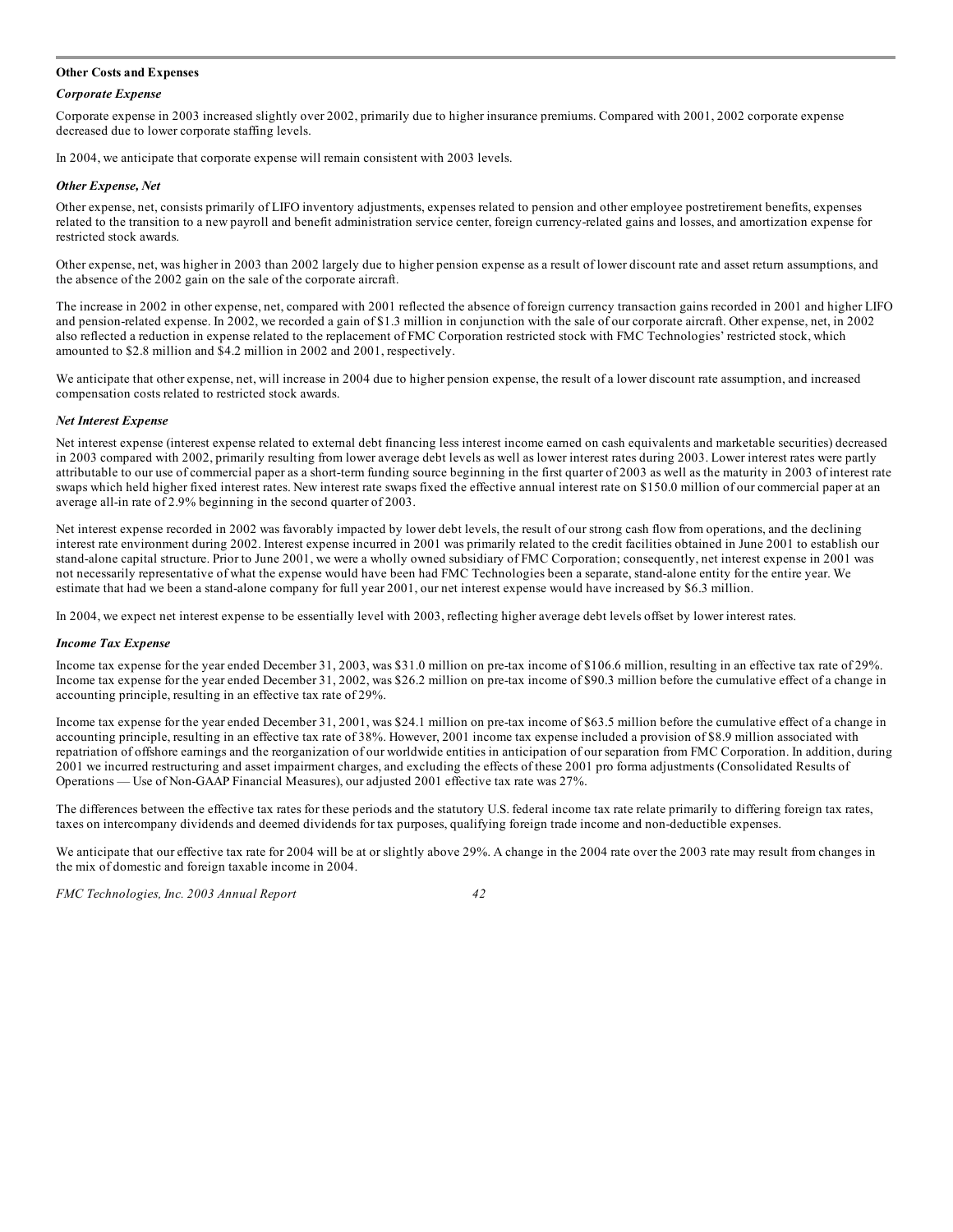#### **Liquidity and Capital Resources**

At December 31, 2003, our net debt was \$192.5 million, compared with net debt of \$202.5 million at December 31, 2002. Net debt includes short and longterm debt and the current portion of long-term debt, net of cash and cash equivalents. We reduced our net debt during 2003 with cash provided by operating activities, which was more than sufficient to offset the increase in debt related to the CDS acquisition and the retirement of off-balance sheet obligations, which increased borrowings by approximately \$50 million and \$36 million, respectively. In addition, in 2003, we contributed \$18 million to our pension plans.

Cash flows for each of the years in the three-year period ended December 31, 2003, were as follows:

| (In millions)                                                  |         | Year Ended December 31. |        |  |  |
|----------------------------------------------------------------|---------|-------------------------|--------|--|--|
|                                                                | 2003    | 2002                    | 2001   |  |  |
| Cash provided by operating activities of continuing operations | \$150.4 | \$119.0                 | \$76.3 |  |  |
| Cash required by discontinued operations                       | (5.2)   | (5.3)                   | (7.3)  |  |  |
| Cash required by investing activities                          | (132.8) | (66.4)                  | (64.4) |  |  |
| Cash provided (required) by financing activities               | (13.3)  | (43.5)                  | 7.6    |  |  |
| Effect of exchange rate changes on cash and cash equivalents   | (2.5)   | 0.6                     | (2.0)  |  |  |
|                                                                |         |                         |        |  |  |
| Increase (decrease) in cash and cash equivalents               | (3.4)   | 4.4<br>S.               | \$10.2 |  |  |
|                                                                |         |                         |        |  |  |

#### *Operating Cash Flows*

Cash provided by operating activities for the year ended December 31, 2003, was higher compared with the same period in 2002, reflecting an increase in net income and an increase in cash from advance payments primarily from our Energy Production Systems customers. This was offset by the impact of an increase in accounts receivable in 2003. Components of our operating working capital balances vary significantly depending on the payment terms and timing of delivery on key contracts. Operating working capital is calculated as current assets less current liabilities, adjusted to exclude cash and cash equivalents, short-term debt, current portion of long-term debt and income tax balances. At December 31, 2003, operating working capital was \$158.0 million, essentially level with operating working capital of \$159.2 million at December 31, 2002.

#### *Investing Cash Flows*

Compared to 2002, the increase in cash required by investing activities in 2003 reflects cash paid for acquisitions, primarily the payment of \$44.2 million for a majority ownership interest in CDS. Also in 2003, we retired \$35.9 million in sale-leaseback obligations and replaced the obligations with lower cost balance sheet debt. In 2002, investing cash flows reflect the retirement of sale-leaseback obligations relating to our corporate aircraft, offset by proceeds from its subsequent sale.

Cash required by investing activities was essentially flat in 2002 compared with 2001. Cash outflows in 2002 and 2001 were related to capital expenditures primarily for our expanding Energy Production Systems business to support increased subsea volumes.

#### *Financing Cash Flows*

During 2003, our financing cash flows reflected the repayment of short and long-term debt, which was replaced with borrowings under our newly established commercial paper program. This allowed us to substantially lower the interest cost on our debt. In the second quarter of 2003, we entered into interest rate swaps that fixed the effective annual interest rate on \$150.0 million of our commercial paper at an average all-in rate of 2.9% for five years.

*43 Management's Discussion and Analysis*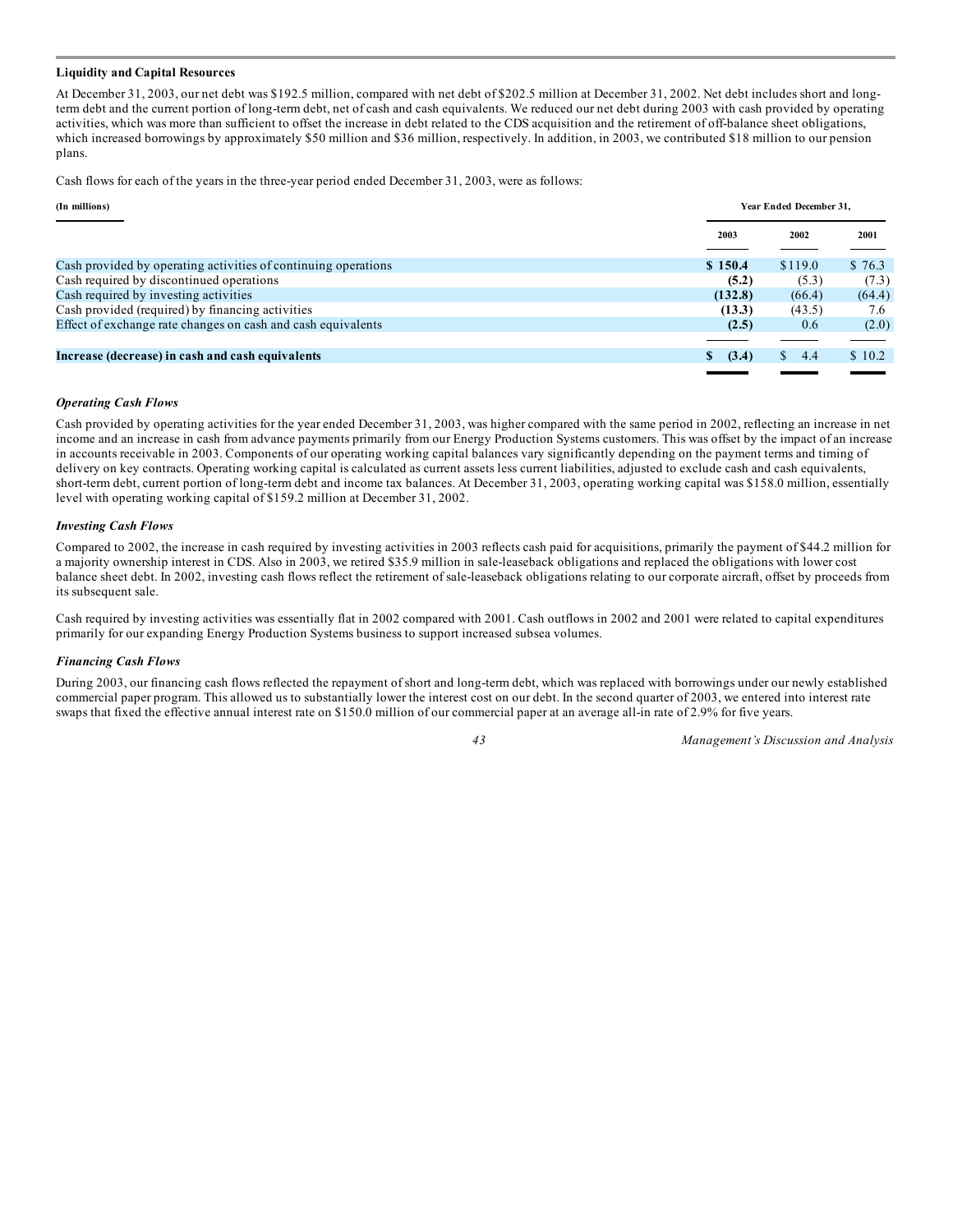## *Debt and Liquidity*

Total borrowings at December 31, 2003 and 2002, comprised the following:

| (In millions)                                           |         | December 31, |
|---------------------------------------------------------|---------|--------------|
|                                                         | 2003    | 2002         |
| Uncommitted credit facilities                           | \$5.1   | \$16.0       |
| Borrowings from MODEC International LLC (joint venture) | 15.2    | 23.4         |
| 364-day revolving credit facility                       | —       | 20.0         |
| Commercial paper                                        | 150.0   |              |
| Five-year revolving credit facility                     | 50.0    | 175.0        |
| Other                                                   | 1.2     | 0.5          |
| <b>Total borrowings</b>                                 | \$221.5 | \$234.9      |

Our committed five-year revolving credit facility provides the ability to refinance our commercial paper obligations on a long-term basis; therefore, at December 31, 2003, we classified our commercial paper as long-term on our consolidated balance sheets.

Under the commercial paper program, and subject to available capacity under our committed revolving credit facilities, we have the ability to access up to \$400.0 million of short-term financing through our commercial paper dealers. Standard & Poor's Ratings Services and Moody's Investor Services assigned their "A-2" and Prime-2 ("P-2") commercial paper ratings, respectively, to our program. Standard & Poor's Ratings Services defines an A-2 rating as follows, "A short-term obligation rated 'A-2' is somewhat more susceptible to the adverse effects of changes in circumstances and economic conditions than obligations in higher rating categories (A-1). However, the obligor's capacity to meet its financial commitment on the obligation is satisfactory." There is only one Standard & Poor's rating category higher than A-2. Moody's Investor Services defines their "P-2" rating as follows, "Issuers rated Prime-2 have a strong ability to repay senior short-term debt obligations."

Our uncommitted credit includes domestic money-market facilities and international lines of credit. Borrowings under these uncommitted facilities totaled \$5.1 million and \$16.0 million at December 31, 2003 and 2002, respectively.

We also have an uncommitted credit agreement with MODEC International LLC, a 37.5%-owned joint venture, whereby MODEC International LLC loans its excess cash to us. Under the terms of the credit agreement, the interest rate is based on the monthly weighted-average interest rate we pay on our domestic credit facilities and commercial paper, which was 1.3% and 2.2% at December 31, 2003 and 2002, respectively. Borrowings from MODEC International LLC amounted to \$15.2 million and \$23.4 million at December 31, 2003 and 2002, respectively.

MODEC, Inc., the parent of our joint venture partner in MODEC International LLC, completed an initial public offering of approximately 11% of its common stock on the Tokyo Stock Exchange in July 2003. Beginning in May 2004, we will have an annual right during the 120-day period following the issuance of the annual report of MODEC, Inc., to convert all or a portion of our joint venture interest in MODEC International LLC into shares of common stock of MODEC, Inc., or, at MODEC, Inc.'s option, a combination of cash and common stock with total equivalent value. The conversion right expires on December 31, 2020. The number of shares of MODEC, Inc. obtainable upon any such conversion is determined pursuant to a formula based on the relative contribution of the operating results of MODEC International LLC to the income of MODEC, Inc., for the two fiscal years preceding such conversion. We have no current plans to convert our joint venture interest in MODEC International LLC and there can be no assurance as to the timing or terms of any such conversion.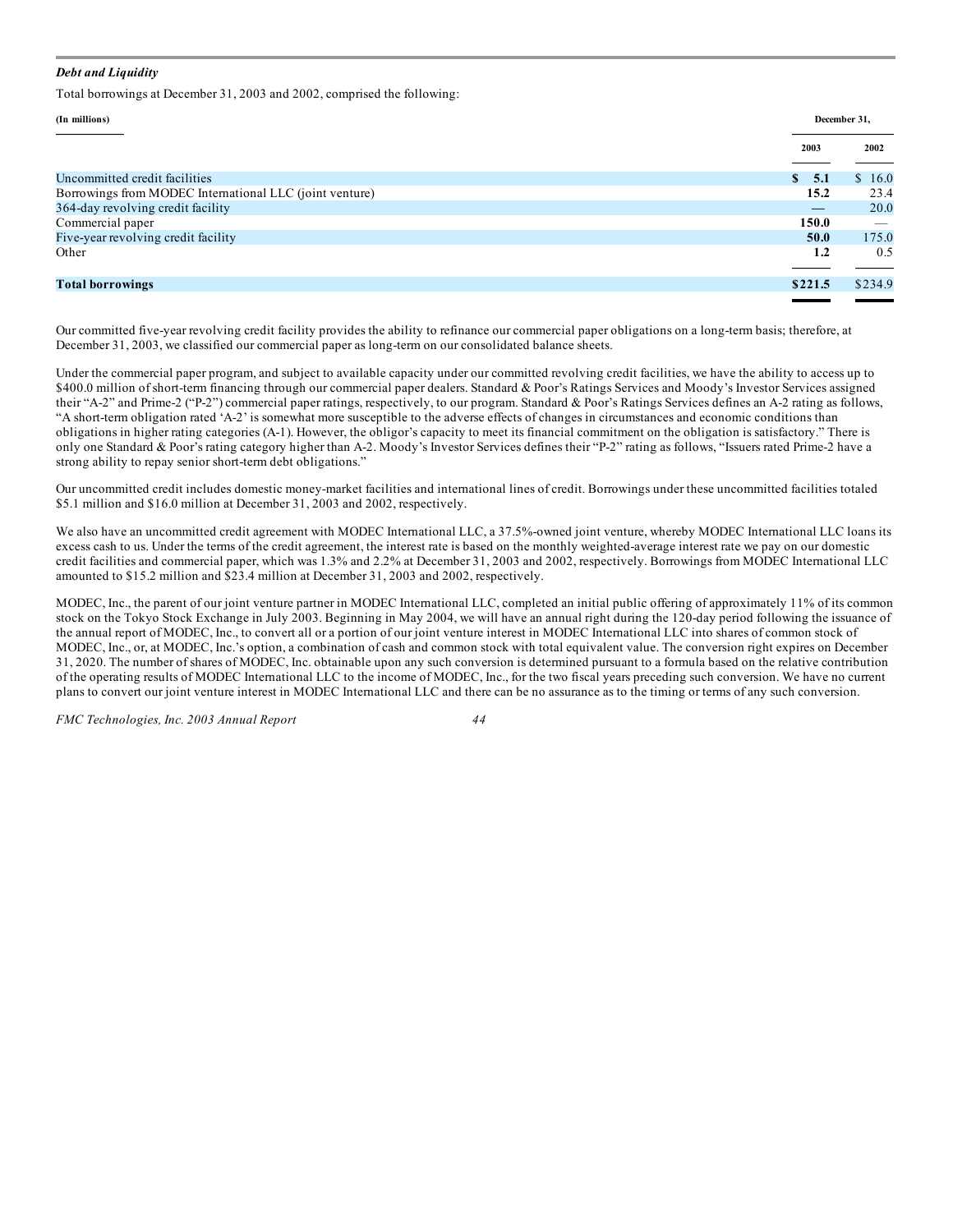#### The following is a summary of our committed credit facilities at December 31, 2003:

## **(In millions)**

|                                     | Commitment<br>amount | Amounts outstanding<br>under committed<br>credit facilities |              |      | Unused<br>capacity     | <b>Maturity</b> |
|-------------------------------------|----------------------|-------------------------------------------------------------|--------------|------|------------------------|-----------------|
|                                     |                      | Letters of<br>credit $(a)$<br>Debt                          |              |      |                        |                 |
| Five-year revolving credit facility | 250.0<br>\$          | \$50.0                                                      | <sup>S</sup> | 21.4 | \$178.6                | April 2006      |
| 364-day revolving credit facility   | 150.0                | --                                                          |              |      | $150.0$ (b) (c)        | April 2004      |
|                                     | 400.0<br>S.          | \$50.0                                                      | $\mathbb{S}$ | 21.4 | \$328.6 <sub>(d)</sub> |                 |
|                                     |                      |                                                             |              |      |                        |                 |

- (a) The five-year \$250.0 million revolving credit facility allows us to obtain a total of \$100.0 million in standby letters of credit. Our available capacity is reduced by any outstanding letters of credit associated with this facility.
- (b) The 364-day \$150.0 million revolving credit facility contains an option to convert any outstanding borrowings at maturity to a term loan of not more than one year.
- (c) We are currently pursuing a second five-year \$250.0 million revolving credit facility that would replace this 364-day \$150.0 million revolving credit facility upon maturity.
- (d) Outstanding commercial paper may not exceed the unused portion of the revolving credit facilities. Therefore, the outstanding balance of commercial paper combined with the debt outstanding under the revolving credit facilities and the amount in standby letters of credit was limited to \$400.0 million at December 31, 2003.

Our committed credit facilities carry effective annual interest rates of 100 basis points above the one-month London Interbank Offered Rate.

We had \$50.0 million and \$175.0 million outstanding under our five-year \$250.0 million revolving credit facility at December 31, 2003 and 2002, respectively. At December 31, 2003, we had an interest rate swap agreement maturing in June 2004 related to \$50.0 million of the long-term borrowings that fixed the interest rate thereon at 5.92%. We also have interest rate swaps related to \$150.0 million of our commercial paper borrowings. The effect of these interest rate swaps, which mature in June 2008, is to fix the effective annual interest rate on these borrowings at 2.9%. At December 31, 2002, we had interest rate swap agreements related to \$150.0 million of long-term debt, the effect of which fixed the interest rate on these borrowings at an average rate of 5.37%. During the second quarter of 2003, a \$50.0 million interest rate swap related to the committed five-year revolving credit facility matured. In addition, during the second quarter of 2003, we elected to terminate a second \$50.0 million interest rate swap, which had an original maturity in September 2003, related to these long-term borrowings.

#### *Outlook for 2004*

During 2004, we anticipate that our average debt levels will increase as a result of an increase in working capital requirements, primarily associated with the terms and timing of delivery on the Sonatrach contract. However, by year-end 2004, we expect net debt to be lower by \$20 to \$30 million compared with year-end 2003, unless we incur additional acquisition-related debt.

We plan to meet our cash requirements in 2004 with cash generated from operations and our available credit facilities. We are currently pursuing a second five-year \$250.0 million revolving credit facility that would replace our 364-day \$150.0 million revolving credit facility upon its maturity in April 2004.

We forecast that our 2004 capital spending will be approximately \$60 million. This reflects a reduction in projected capital spending for Energy Production Systems after several years of higher capital spending levels needed to support increased subsea volume. During 2003, we entered into an agreement to sell real estate for approximately \$10 million. The sale is expected to close in 2004, pending the completion of property improvements.

We expect to contribute approximately \$17 million to our pension plans in 2004. Of this amount, \$15 million will be contributed to the domestic qualified pension plan, which does not have a minimum funding requirement for 2004. The remaining \$2 million will be contributed to the U.K. qualified pension plan and the domestic non-qualified pension plan.

We continue to evaluate acquisitions, divestitures and joint ventures in the ordinary course of business.

*45 Management's Discussion and Analysis*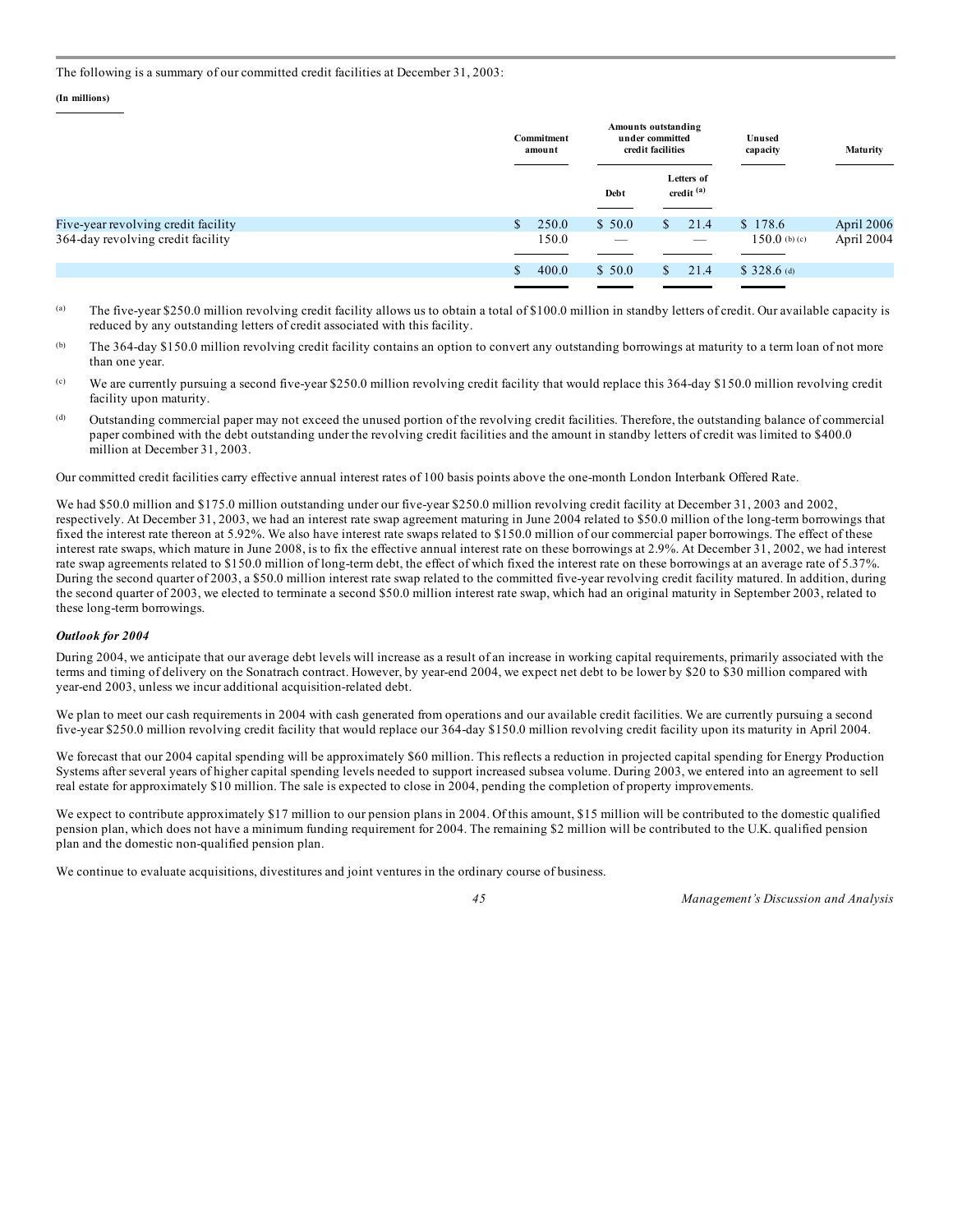#### **Contractual Obligations and Other Commercial Commitments**

The following is a summary of our contractual obligations at December 31, 2003:

| (In millions)                              |                   | Payments due by period |                  |                                 |                   |  |  |
|--------------------------------------------|-------------------|------------------------|------------------|---------------------------------|-------------------|--|--|
| Contractual obligations                    | Total<br>payments | Less than<br>1 year    | $1 - 3$<br>vears | $3 - 5$<br>years                | After<br>5 years  |  |  |
| Long-term debt $(a)$                       | \$201.2           | 0.1<br>S.              | \$200.3          | $\frac{\text{S}}{\text{O}}$ 0.2 | \$0.6             |  |  |
| Short-term debt                            | 20.3              | 20.3                   |                  |                                 |                   |  |  |
| Capital lease obligations                  | 0.7               | 0.3                    | 0.3              | 0.1                             | $\qquad \qquad -$ |  |  |
| Operating leases                           | 117.8             | 24.5                   | 35.3             | 22.1                            | 35.9              |  |  |
| Unconditional purchase obligations (b)     | 133.3             | 69.8                   | 62.5             | 1.0                             | $\hspace{0.05cm}$ |  |  |
| Other long-term obligations <sup>(c)</sup> | 3.0               | 2.0                    | 1.0              |                                 |                   |  |  |
|                                            |                   |                        |                  |                                 |                   |  |  |
| <b>Total contractual obligations</b>       | \$476.3           | \$117.0                | \$299.4          | \$23.4                          | \$36.5            |  |  |

(a) Our available long-term debt is dependent upon our compliance with debt covenants, including negative covenants related to liens, and financial covenants related to consolidated tangible net worth, debt to earnings and interest coverage ratios. We were in compliance with all covenants at December 31, 2003; however, any violation of debt covenants, event of default, or change in our credit rating could have a material impact on our ability to maintain our committed financing arrangements.

(b) In the normal course of business, we enter into agreements with our suppliers to purchase raw materials or services. These agreements include a requirement that our supplier provide products or services to our specifications and require us to make a firm purchase commitment to our supplier. As these commitments are associated with purchases made to fulfill our customers' orders, substantially all of the costs associated with these agreements will ultimately be reflected in cost of sales and services on our consolidated statements of income.

(c) Other long-term obligations consist of amounts owed associated with an acquisition made in our Airport Systems business segment in 2003. In addition to the contractual obligations listed in the table above, we also have a commitment to acquire the remaining ownership interest in CDS in 2009 at a purchase price of approximately 6.5 times the average of 45% of CDS' 2007 and 2008 earnings before interest expense, income taxes, depreciation and amortization.

The following is a summary of our commercial commitments at December 31, 2003:

|                              | Amount of commitment expiration per period |                  |                  |                                 |  |  |
|------------------------------|--------------------------------------------|------------------|------------------|---------------------------------|--|--|
| Total<br>amount<br>committed | Less than<br>1 year                        | $1 - 3$<br>years | $3 - 5$<br>years | After<br>5 years                |  |  |
| \$116.2                      | \$103.3                                    | \$12.9           | $\mathsf{s}$ —   | $\mathbf{s}$ —                  |  |  |
| 129.8                        | 79.8                                       | 50.0             |                  | __                              |  |  |
| 6.2                          | 3.7                                        | 1.4              | 1.1              | $\hspace{0.1mm}-\hspace{0.1mm}$ |  |  |
| 145.9                        | 100.4                                      | 19.8             | 18.5             | 7.2                             |  |  |
| \$398.1                      | \$287.2                                    | \$84.1           | \$19.6           | \$7.2                           |  |  |
|                              |                                            |                  |                  |                                 |  |  |

As collateral for our performance on certain sales contracts or as part of our agreements with insurance companies, we were contingently liable under letters of credit, surety bonds and other bank guarantees. In order to obtain these financial instruments, we pay fees to various financial institutions in amounts competitively determined in the marketplace. Our ability to generate revenue from certain contracts is dependent upon our ability to obtain these off-balance sheet financial instruments. These off-balance sheet financial instruments may be renewed, revised or released based on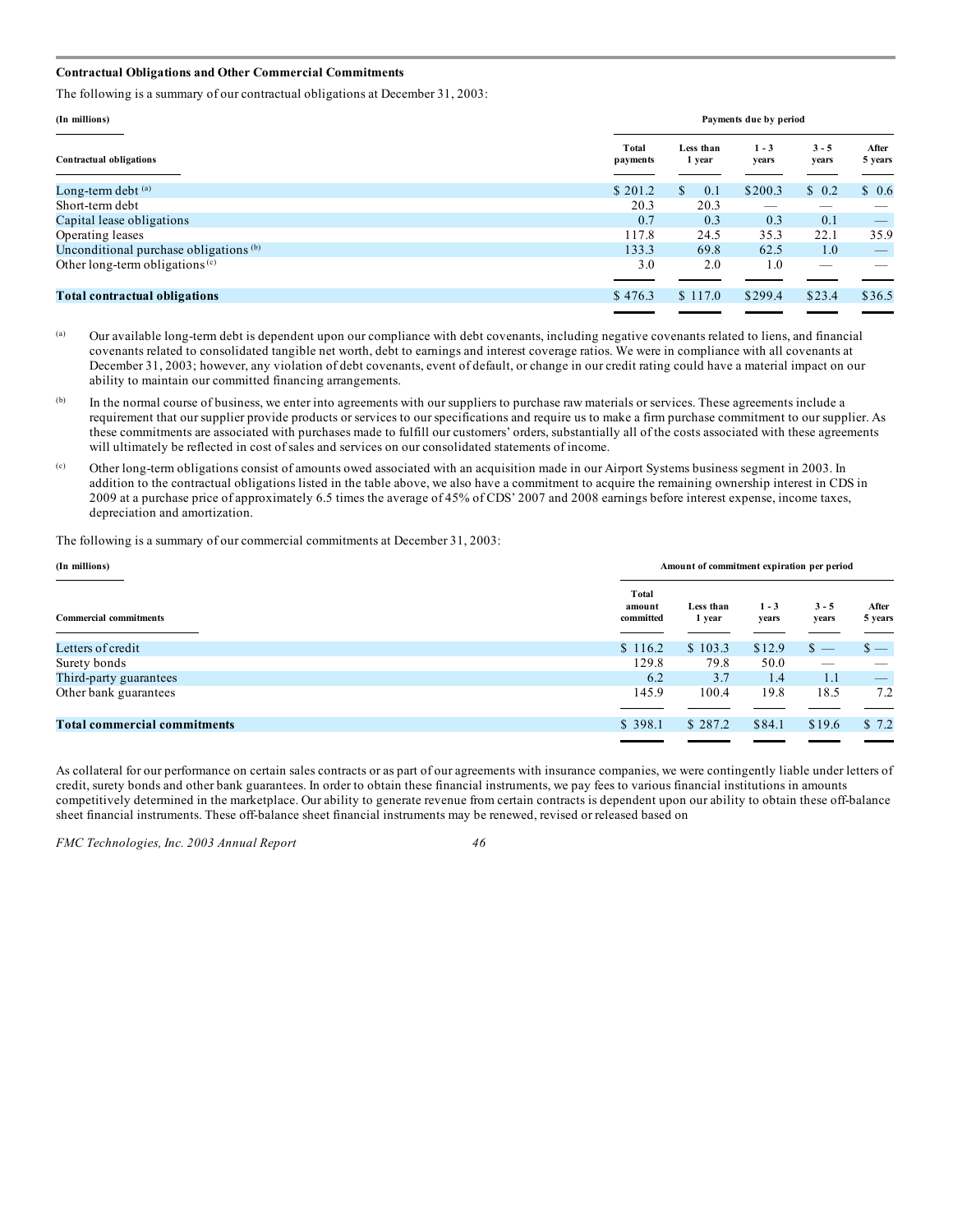changes in the underlying commitment. Historically, our commercial commitments have not been drawn upon to a material extent; consequently, management believes it is not likely that there will be claims against these commitments that will have a negative impact on our key financial ratios or our ability to obtain financing.

At December 31, 2003, FMC Corporation's contingent obligations related to our direct obligations amounted to \$2.9 million and consisted primarily of guarantees of our performance of the terms of sales contracts. In early 2004, FMC Corporation's contingent obligations related to our direct obligations were reduced to \$0.1 million. Under the Separation and Distribution Agreement ("SDA"), we indemnify FMC Corporation and FMC Corporation indemnifies us from all liabilities arising from the respective businesses or contracts of the companies, from liabilities arising from the breach of the SDA, from certain claims made prior to our spin-off from FMC Corporation, and for claims related to discontinued operations.

## **Derivative Financial Instruments and Market Risk**

We are subject to financial market risks, including fluctuations in foreign currency exchange rates and interest rates. In order to manage and mitigate our exposure to these risks, we may use derivative financial instruments in accordance with established policies and procedures. We do not use derivative financial instruments for trading purposes where the objective is to generate profits. At December 31, 2003 and 2002, our derivative holdings consisted of foreign currency forward contracts and interest rate swap agreements.

When we sell or purchase products or services, transactions are frequently denominated in currencies other than the particular operation's functional currency. We mitigate our exposure to variability in foreign currency exchange rates when possible through the use of natural hedges, whereby purchases and sales in the same foreign currency and with similar maturity dates, offset one another. Additionally, we initiate hedging activities, by entering into foreign exchange forward contracts with third parties, when natural hedges are not available. The maturity dates and currencies of the exchange contracts that provide hedge coverage are synchronized with those of the underlying purchase or sale commitment, and the amount of hedge coverage related to each underlying transaction does not exceed the amount of the underlying purchase or sale commitment. At December 31, 2003, our net foreign currency market exposures were primarily in the Norwegian krone, the Swedish krona, the British pound, the Singapore dollar, the Japanese yen, the Brazilian real and the euro. At December 31, 2002, our net foreign currency market exposures were primarily in the Norwegian krone, the euro, the Brazilian real, the Japanese yen, the Swedish krona and the British pound.

We use a sensitivity analysis to measure the impact on earnings of an immediate 10% adverse movement in the foreign currency exchange rates to which we have exposure. This calculation assumes that each exchange rate would change in the same direction relative to the U.S. dollar, and all other variables are held constant. Our sensitivity analysis indicated that such a fluctuation in currency exchange rates would not materially affect our consolidated operating results, financial position or cash flows at either December 31, 2003, or December 31, 2002. We believe that our hedging activities have been effective in reducing our risks related to foreign currency exchange rate fluctuations.

Our debt instruments subject us to market risk associated with movements in interest rates. During 2001, we entered into three floating-to-fixed interest rate swap agreements to fix the interest rates on \$150.0 million of the variable rate debt outstanding under our committed five-year revolving credit facility. Each contract had a notional value of \$50.0 million. During 2003, one interest rate swap matured and we elected to terminate another interest rate swap that had an original maturity of September 2003. The remaining interest rate swap matures in June 2004.

In June 2003, we entered into three floating-to-fixed interest rate swaps related to \$150.0 million of our commercial paper borrowings. The effect of these interest rate swaps is to fix the effective annual interest rate on these borrowings at an average rate of 2.9%. These interest rate swaps mature in June 2008. The swaps are accounted for as cash flow hedges and their fair value is included in other assets on our consolidated balance sheets.

#### **Critical Accounting Estimates**

We prepare the consolidated financial statements of FMC Technologies in conformity with accounting principles generally accepted in the United States of America. As such, we are required to make certain estimates, judgments and assumptions about matters that are inherently uncertain. On an ongoing basis, our management re-evaluates these estimates, judgments and assumptions for reasonableness because of the critical impact that these factors have on the reported amounts of assets and liabilities at the dates of the financial statements and the reported amounts of revenues and expenses during the periods presented. Management has discussed the development and selection of these critical accounting estimates with the Audit Committee of our Board of Directors and the Audit Committee has reviewed this disclosure.

#### *Revenue Recognition Using the Percentage of Completion Method of Accounting*

We record revenue on construction-type manufacturing and assembly projects using the percentage of completion method, where revenue is recorded as work progresses on each contract. There are several acceptable methods of measuring progress toward completion. Most frequently, we use the ratio of costs incurred to date to total estimated contract costs to measure this progress; however, there are also types of contracts where we consistently apply the ratio of units delivered to date — or units of work performed — as a percentage of total units because we have determined that these methods provide a more accurate measure of progress toward completion.

Total estimated contract cost is a critical accounting estimate because it can materially affect net income and it requires us to make judgments about matters that are uncertain.

*47 Management's Discussion and Analysis*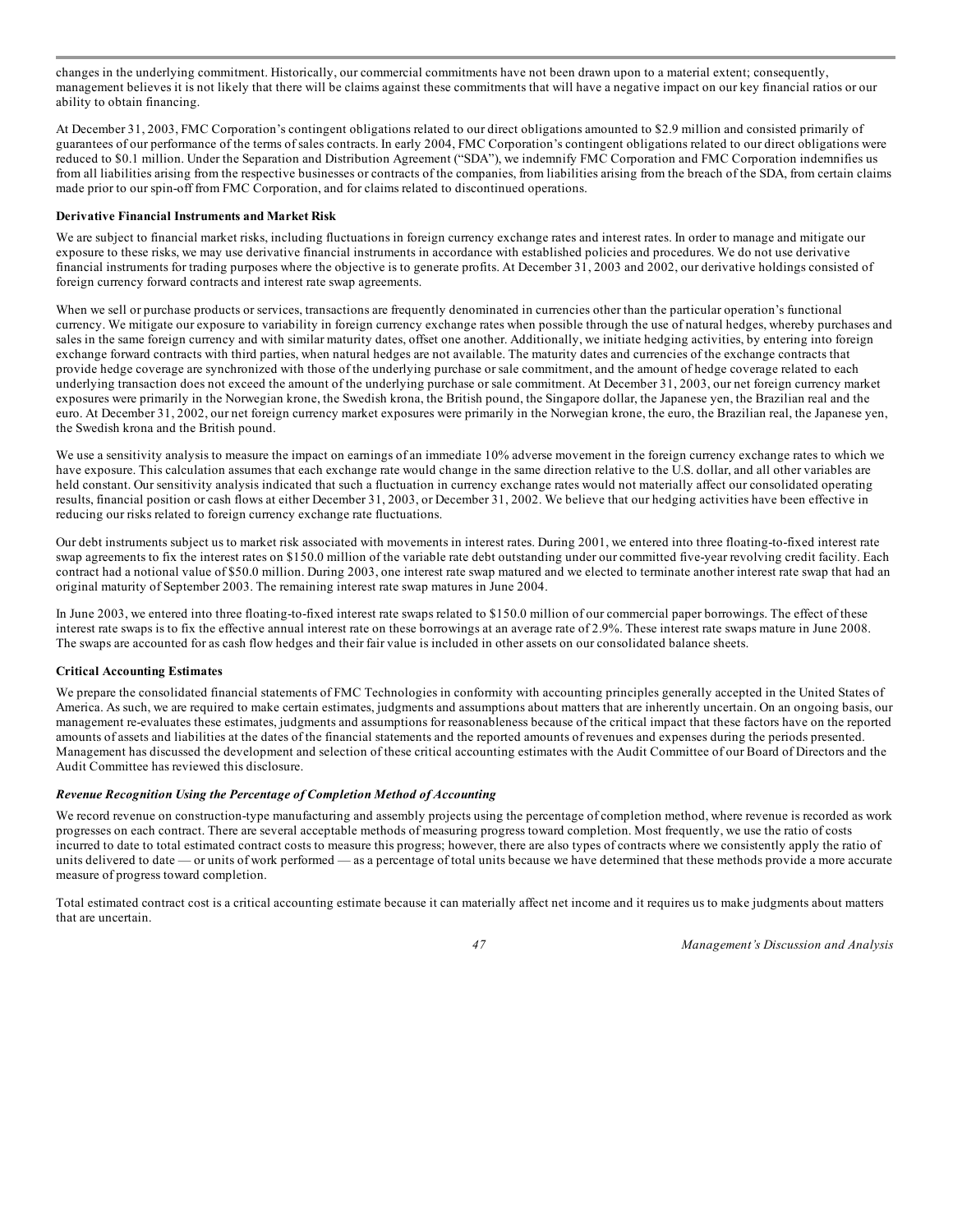Revenue recorded using the percentage of completion method amounted to \$804.3 million, \$678.9 million and \$590.2 million for the years ended December 31, 2003, 2002 and 2001, respectively. Management estimates that during 2003, \$97.9 million of revenue recognized using the percentage of completion method was associated with contracts that were completed during the year.

We use the percentage of completion method most frequently in our Energy Production Systems business segment, primarily for subsea petroleum exploration equipment projects that involve the design, engineering, manufacturing and assembly of complex, customer-specific systems. The systems are not built from standard bills of material and typically require extended periods of time to construct.

We execute contracts with our customers that clearly describe the equipment, systems and/or services that we will provide and the amount of consideration we will receive. After analyzing the drawings and specifications of the contract requirements, our project engineers estimate total contract costs based on their experience with similar projects and then adjust these estimates for specific risks associated with each project, such as technical risks associated with a new design. Costs associated with specific risks are estimated by assessing the probability that conditions will arise that will affect our total cost to complete the project. After work on a project begins, assumptions that form the basis for our calculation of total project cost are examined on a monthly basis and our estimates are updated to reflect new information as it becomes available.

It is reasonably possible that we could have used different estimates of total contract costs in our calculation of revenue recognized using the percentage of completion method. If we had used a different estimate of total contract costs for each contract in progress at December 31, 2003, a 1% increase or decrease in the estimated margin earned on each contract would have increased or decreased total revenue and pre-tax income for the year ended December 31, 2003, by \$7.7 million.

#### *Inventory Valuation*

Inventory is recorded at the lower of cost or net realizable value. In order to determine net realizable value, we evaluate each component of inventory on a regular basis to determine whether it is excess or obsolete. We record the decline in the carrying value of estimated excess or obsolete inventory as a reduction of inventory and as an expense included in cost of sales in the period it is identified. Our estimate of excess and obsolete inventory is a critical accounting estimate because it is highly susceptible to change from period to period. In addition, it requires management to make judgments about the future demand for inventory.

In order to quantify excess or obsolete inventory, we begin by preparing a candidate listing of the components of inventory that have not demonstrated usage within the most recent two-year period. This list is then reviewed with sales, production and materials management personnel to determine whether this list of potential excess or obsolete inventory items is accurate. Management considers as part of this evaluation whether there has been a change in the market for finished goods, whether there will be future demand for on-hand inventory items and whether there are components of inventory that incorporate obsolete technology.

It is reasonably possible that we could have used different assumptions about future sales when estimating excess or obsolete inventory. Had we assumed that future sales would be 10% higher or lower than those used in our forecast, the effect on our estimate of excess or obsolete inventory and pre-tax income would have been an increase or decrease of \$1.2 million for the year ended December 31, 2003.

#### *Accounting for Income Taxes*

In determining our current income tax provision we assess temporary differences resulting from differing treatments of items for tax and accounting purposes. These differences result in deferred tax assets and liabilities, which are recorded in our consolidated balance sheets. When we maintain deferred tax assets we must assess the likelihood that these assets will be recovered through adjustments to future taxable income. To the extent we believe recovery is not likely, we establish a valuation allowance. We record an allowance reducing the asset to a value we believe will be recoverable based on our expectation of future taxable income. We believe the accounting estimate related to the valuation allowance is a critical accounting estimate because it is highly susceptible to change from period to period as it requires management to make assumptions about our future income over the lives of the deferred tax assets, and the impact of increasing or decreasing the valuation allowance is potentially material to our results of operations.

Forecasting future income requires us to use a significant amount of judgment. In estimating future income, we use our internal operating budgets and longrange planning projections. We develop our budgets and long-range projections based on recent results, trends, economic and industry forecasts influencing our segments' performance, our backlog, planned timing of new product launches, and customer sales commitments. Significant changes in the expected realizability of the deferred tax asset would require that we provide an additional valuation allowance against the gross value of our total deferred tax assets.

As of December 31, 2003, we estimated that it is not likely that we will have future taxable income in certain foreign jurisdictions in which we have cumulative net operating losses and, therefore, provided a valuation allowance against the related deferred tax assets. As of December 31, 2003, we estimated that it is more likely than not that we will have future taxable income in the United States to utilize our deferred tax assets. Therefore, we have not provided a valuation allowance against the related deferred tax assets.

With respect to deferred tax assets in our domestic businesses, it is reasonably possible we could have used a different estimate of future taxable income in determining the need for a valuation allowance. If our estimate of future taxable income was 25% lower than the estimate used, we would still generate sufficient taxable income to utilize our deferred tax assets.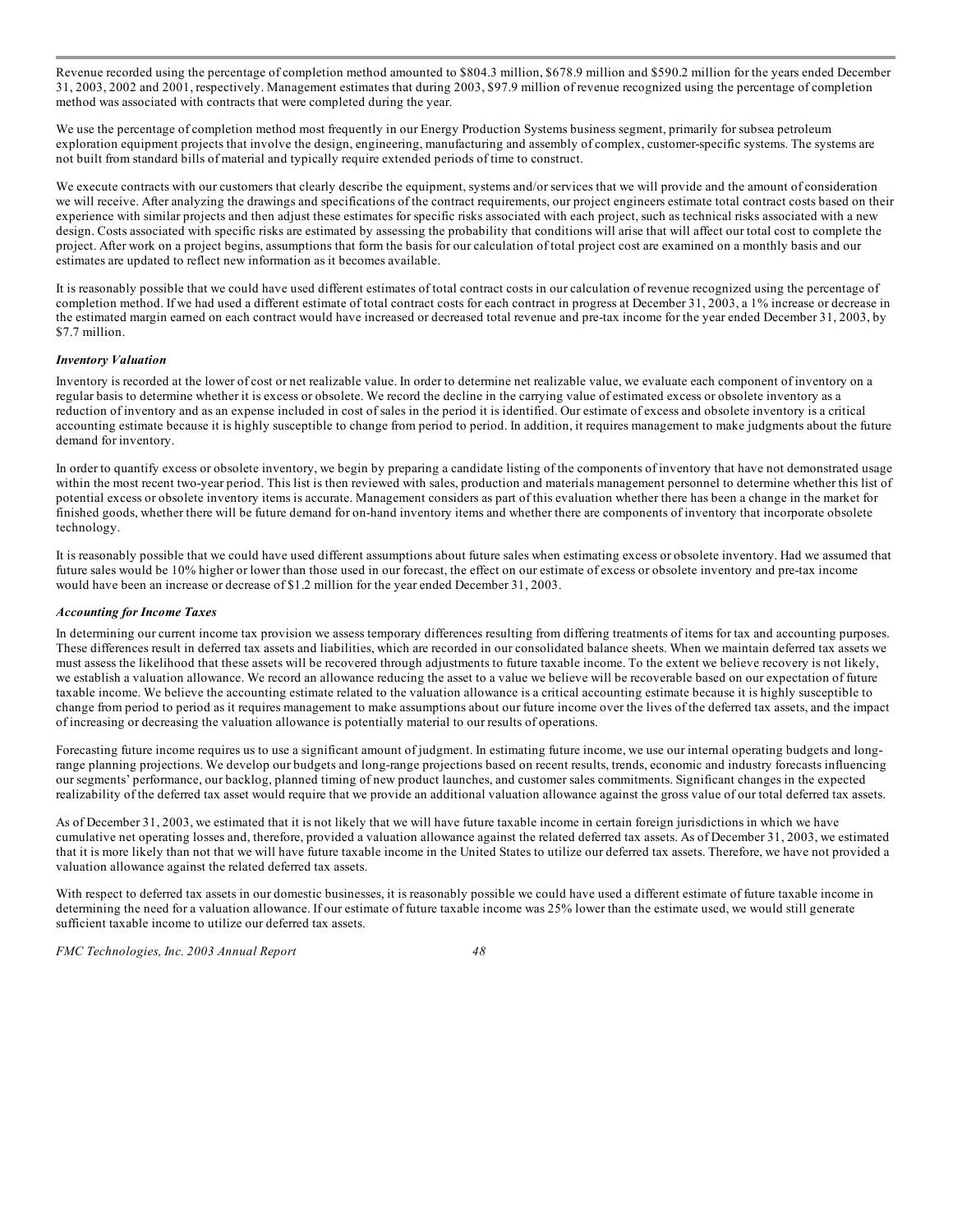#### *Retirement Benefits*

We provide most of our employees with certain retirement (pension) and postretirement (health care and life insurance) benefits. In order to measure the expense and obligations associated with these retirement benefits, management must make a variety of estimates, including discount rates used to value certain liabilities, expected return on plan assets set aside to fund these costs, rate of compensation increase, employee turnover rates, retirement rates, mortality rates and other factors. These accounting estimates bear the risk of change due to the uncertainty attached to the estimate as well as the fact that these estimates are difficult to measure. Different estimates used by management could result in our recognizing different amounts of expense over different periods of time.

We use third-party specialists to assist management in evaluating our assumptions as well as appropriately measuring the costs and obligations associated with these retirement benefits. The discount rate and expected return on plan assets are based primarily on investment yields available and the historical performance of our plan assets. They are critical accounting estimates because they are subject to management's judgment and can materially affect net income.

The discount rate used effects the periodic recognition of the interest cost component of net periodic pension cost. It is based on rates at which the pension benefit obligation could effectively be settled on a present value basis. We develop the assumed weighted-average discount rate utilizing investment yields available at our determination date based on AA-rated corporate long-term bonds. Significant changes in the discount rate, such as those caused by changes in the yield curve, the mix of bonds available in the market, the duration of selected bonds, and the timing of expected benefit payments may result in volatility in pension expense and minimum pension liabilities. We lowered the discount rate in 2003 from 6.75% to 6.25% as a result of lower available yields on AA-rated corporate long-term bonds.

It is reasonably possible that we could have used a different estimate for the weighted-average discount rate in calculating annual pension expense. Holding other assumptions constant, for every 1% reduction in the discount rate, annual pension expense would increase by approximately \$9.9 million before taxes. Holding other assumptions constant, for every 1% increase in the discount rate, annual pension expense would decrease by approximately \$8.7 million before taxes.

On trailing 5-year and trailing 10-year bases, our actual returns on plan assets have exceeded the fiscal 2003 estimated long-term rate of return of 8.75%. This rate was adjusted in 2003 from the previous estimate of 9.25% due to the expectation that more modest returns will be obtained in the near future. The expected return on plan assets is recognized as part of the net periodic pension cost. The difference between the expected return and the actual return on plan assets is amortized over the expected remaining service life of employees, so there is a lag time between the market's performance and its impact on plan results.

It is reasonably possible that we could have used a different estimate for the rate of return on plan assets in calculating pension expense. Holding other assumptions constant, for every 1% reduction in the expected rate of return on plan assets, annual pension expense would increase by approximately \$4.3 million before taxes.

#### **Impact of Recently Issued Accounting Pronouncements**

In August 2001, the Financial Accounting Standards Board ("FASB") issued SFAS No. 144, "Accounting for the Impairment or Disposal of Long-Lived Assets." SFAS No. 144 establishes a single accounting model for long-lived assets to be disposed of (by sale, abandonment or in a distribution to owners), whether they were previously held and used or newly acquired, and it also broadens the presentation of discontinued operations to include more disposal transactions. We implemented the provisions of SFAS No. 144 as of January 1, 2002. The adoption of SFAS No. 144 did not have a significant impact on our consolidated financial statements.

In June 2002, SFAS No. 146, "Accounting for Costs Associated with Exit or Disposal Activities," was issued. This Statement revises accounting for specified employee and contract terminations that are part of restructuring activities, but excludes restructuring activities related to operations acquired in a business combination. The Statement requires exit or disposal costs to be recorded when they are incurred, rather than at the date a formal exit plan is adopted, and can be measured at fair value. The provisions of this Statement were effective for activities initiated after December 31, 2002. We applied this Statement in accounting for restructuring activities initiated in 2003, and its implementation did not have a material impact on our consolidated financial statements.

In December 2002, SFAS No. 148 was issued amending SFAS No. 123, "Accounting for Stock-Based Compensation," to provide alternative methods of transition to SFAS No. 123's fair value method of accounting for stock-based employee compensation. The Statement amends the disclosure requirements of SFAS No. 123 to require prominent disclosures in both annual and interim financial statements about the method of accounting for stock-based employment compensation and the effect of the method used on reported results. We intend to transition to the fair value method of accounting for stock-based compensation beginning January 1, 2004. SFAS No. 148 provides two alternatives to effect the transition in 2004. In order to present information comparably, we have chosen the retroactive restatement option for transition as opposed to the modified prospective alternative. Retroactive restatement requires that compensation expense be recognized using the fair value method for all awards granted, modified, or settled for all periods presented in the basic financial statements as if the recognition provisions of SFAS No. 123 had been adopted on its effective date. Compensation expense, net of tax, expected to be reflected in our restated financial statements as a result of the transition has been disclosed in accordance with SFAS No. 123. We do not expect the implementation of SFAS No. 148 to have an impact on our results of operations that is materially different from the impact on our historical results of operations disclosed in accordance with SFAS No. 123.

*49 Management's Discussion and Analysis*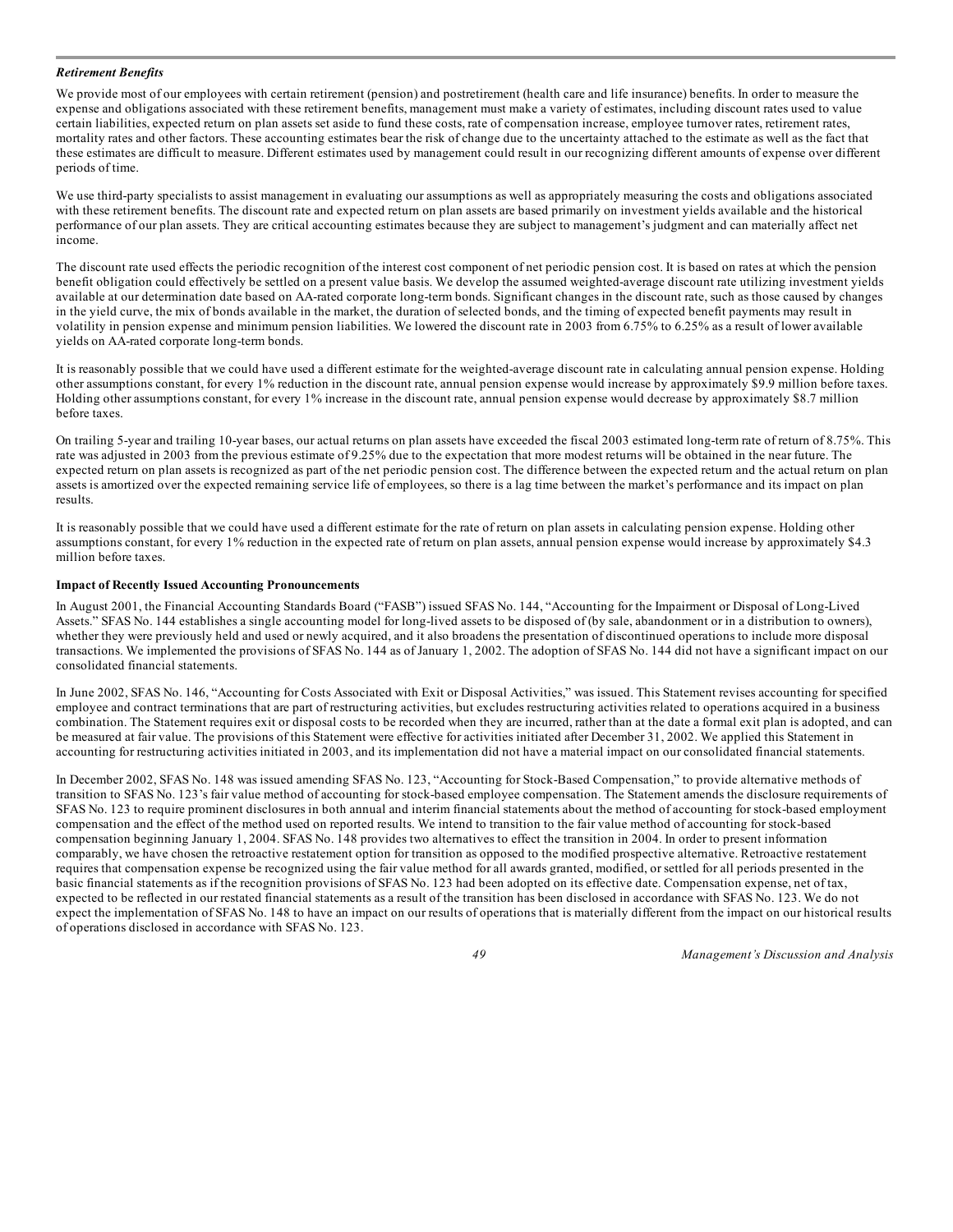In December 2003, FASB Statement No. 132 (revised), "Employers' Disclosures about Pensions and Other Postretirement Benefits," was issued. Statement 132 (revised) prescribes employers' disclosures about pension plans and other postretirement benefit plans; it does not change the measurement or recognition of those plans. The Statement retains and revises the disclosure requirements contained in the original Statement 132. It also requires additional disclosures about the assets, obligations, cash flows, and net periodic benefit cost of defined benefit pension plans and other postretirement benefit plans. The Statement is effective for fiscal years ending after December 15, 2003. We incorporated the disclosure requirements of Statement 132 (revised) in our 2003 consolidated financial statements.

On December 8, 2003, President Bush signed into law the Medicare Prescription Drug, Improvement and Modernization Act of 2003 (the "Act"). The Act expands Medicare, primarily by adding a prescription drug benefit for Medicare-eligible participants starting in 2006. The Act provides employers currently sponsoring prescription drug programs for Medicare-eligible participants with a range of options for coordinating with the new government-sponsored program to potentially reduce program cost. These options include supplementing the government program on a secondary payer basis or accepting a direct subsidy from the government to support a portion of the cost of the employer's program. In January 2004, the FASB issued FASB Staff Position ("FSP") 106- 1, "Accounting and Disclosure Requirements Related to the Medicare Prescription Drug, Improvement and Modernization Act of 2003." The FSP requires that a sponsor of a postretirement health care plan that provides prescription drug benefits disclose the existence of the Act, the fact that any measures of the accumulated postretirement benefit obligation or net periodic postretirement benefit cost do not reflect the effects of the Act on the plan, and any additional information that the sponsor has and believes is appropriate for the reader to understand the Act's possible economic consequences for the sponsor, including whether the sponsor intends to amend the plan in light of the new legislation. We have chosen to defer recognition of the potential effects of the Act in 2003. Therefore, the retiree health obligations and costs reported in our consolidated financial statements do not yet reflect any potential impact of the Act. Specific authoritative guidance on the accounting for the government subsidy is pending and that guidance, when issued, could require us to change previously reported information. In the months ahead, we intend to review our retiree health care strategy in light of the Act. As part of that review, we may consider amending our retiree health program to coordinate with the new Medicare prescription drug program or to receive the direct subsidy from the government.

In November 2002, FASB Interpretation No. 45, "Guarantor's Accounting and Disclosure Requirements for Guarantees, Including Indirect Guarantees of Indebtedness to Others, an interpretation of FASB Statements No. 5, 57 and 107 and a rescission of FASB Interpretation No. 34," was issued. This Interpretation enhances the disclosures to be made by a guarantor in its interim and annual financial statements about its obligations under guarantees issued. The Interpretation also clarifies that a guarantor is required to recognize, at inception of a guarantee, a liability for the fair value of the obligation undertaken. The initial recognition and measurement provisions of the Interpretation were applicable to guarantees issued or modified after December 31, 2002, and the disclosure requirements were effective for financial statements of interim or annual periods ending after December 15, 2002. We made the applicable disclosures for our significant guarantees outstanding beginning with the year ended December 31, 2002. The recognition provisions of this statement were implemented in 2003 and did not have a material impact on our financial position or results of operations.

In November 2002, the Emerging Issues Task Force ("EITF") reached a consensus on Issue No. 00-21, "Revenue Arrangements with Multiple Deliverables," ("EITF 00-21"), regarding when a revenue arrangement with multiple deliverables should be divided into separate units of accounting, and, if so, how consideration should be allocated. We have adopted EITF No. 00-21 for revenue arrangements entered into in fiscal periods beginning after June 15, 2003. The implementation did not have a material effect on our financial condition or results of operations.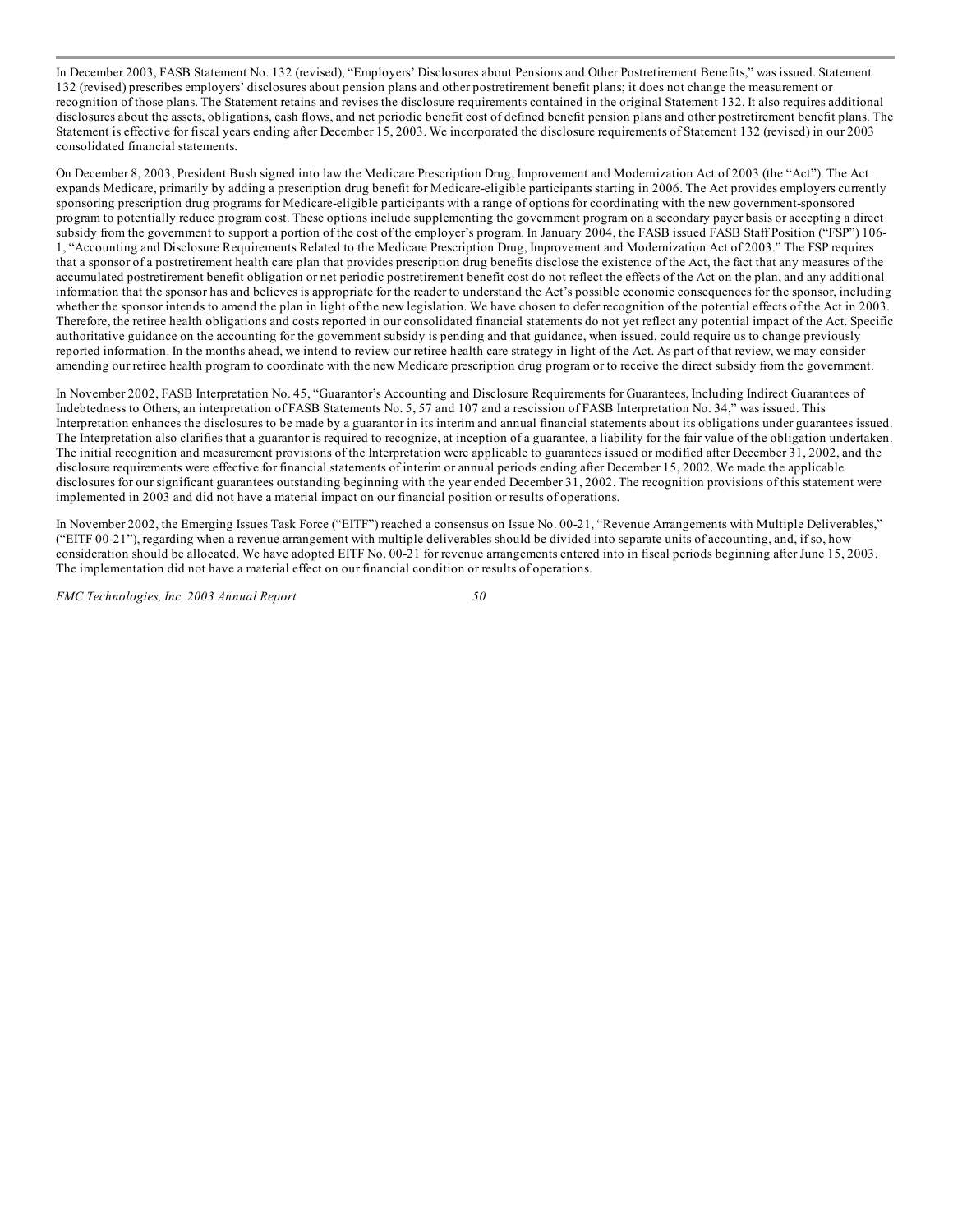# **CONSOLIDATED STATEMENTS OF INCOME**

**(In millions, except per share data) Year Ended December 31,**

|                                                                                                            | 2003       | 2002                   | 2001       |
|------------------------------------------------------------------------------------------------------------|------------|------------------------|------------|
| Revenue                                                                                                    | \$2,307.1  | \$2,071.5              | \$1,927.9  |
| Costs and expenses:                                                                                        |            |                        |            |
| Cost of sales and services                                                                                 | 1,843.6    | 1,654.2                | 1,504.7    |
| Selling, general and administrative expense                                                                | 301.6      | 264.5                  | 292.5      |
| Research and development expense                                                                           | 45.3       | 47.8                   | 54.9       |
| Total costs and expenses                                                                                   | 2,190.5    | 1,966.5                | 1,852.1    |
|                                                                                                            | 116.6      | 105.0                  | 75.8       |
| Income before minority interests, interest income, interest expense and income taxes<br>Minority interests | 1.1        | 2.2                    | 1.2        |
| Interest income                                                                                            | 1.2        | 1.6                    | 3.0        |
| Interest expense                                                                                           | 10.1       | 14.1                   | 14.1       |
| Income before income taxes and the cumulative effect of changes in accounting principles                   | 106.6      | 90.3                   | 63.5       |
| Provision for income taxes (Note 10)                                                                       | 31.0       | 26.2                   | 24.1       |
| Income before the cumulative effect of changes in accounting principles                                    | 75.6       | 64.1                   | 39.4       |
| Cumulative effect of changes in accounting principles, net of income taxes (Note 2)                        |            | (193.8)                | (4.7)      |
| Net income (loss)                                                                                          | 75.6<br>\$ | \$(129.7)              | 34.7       |
| Basic earnings (loss) per share (Note 3):                                                                  |            |                        |            |
| Income before the cumulative effect of changes in accounting principles                                    | S<br>1.14  | \$.<br>0.98            | 0.60<br>\$ |
| Cumulative effect of changes in accounting principles                                                      |            | (2.97)                 | (0.07)     |
| Basic earnings (loss) per share                                                                            | 1.14       | $\mathbb{S}$<br>(1.99) | \$<br>0.53 |
|                                                                                                            |            |                        |            |
| Diluted earnings (loss) per share (Note 3):                                                                |            |                        |            |
| Income before the cumulative effect of changes in accounting principles                                    | \$<br>1.13 | S.<br>0.96             | S.<br>0.60 |
| Cumulative effect of changes in accounting principles                                                      |            | (2.90)                 | (0.07)     |
| Diluted earnings (loss) per share                                                                          | \$<br>1.13 | $\mathbb{S}$<br>(1.94) | 0.53<br>\$ |
|                                                                                                            |            |                        |            |

The accompanying notes are an integral part of the consolidated financial statements.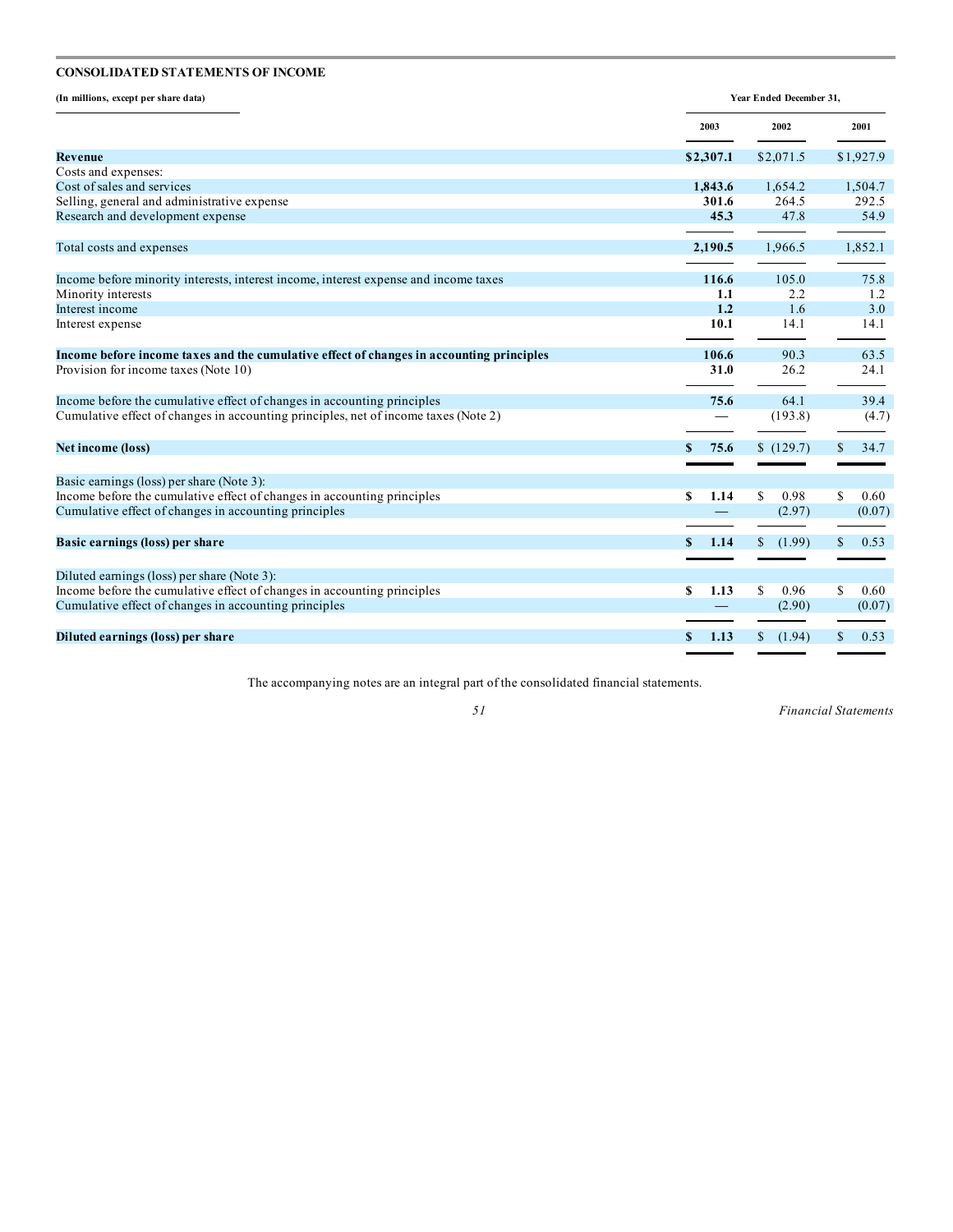# **CONSOLIDATED BALANCE SHEETS**

| (In millions)                                                             |    | December 31, |               |           |  |
|---------------------------------------------------------------------------|----|--------------|---------------|-----------|--|
|                                                                           |    | 2003         |               | 2002      |  |
| <b>Assets</b>                                                             |    |              |               |           |  |
| Current assets:                                                           |    |              |               |           |  |
| Cash and cash equivalents                                                 | \$ | <b>29.0</b>  | <sup>\$</sup> | 32.4      |  |
| Trade receivables, net of allowances of \$10.3 in 2003 and \$10.5 in 2002 |    | 544.1        |               | 419.2     |  |
| Inventories (Note 6)                                                      |    | 286.8        |               | 278.9     |  |
| Prepaid expenses                                                          |    | 13.2         |               | 13.4      |  |
| Other current assets                                                      |    | 76.3         |               | 74.5      |  |
|                                                                           |    |              |               |           |  |
| Total current assets                                                      |    | 949.4        |               | 818.4     |  |
| Investments                                                               |    | 31.8         |               | 29.4      |  |
| Property, plant and equipment, net (Note 7)                               |    | 327.9        |               | 306.1     |  |
| Goodwill (Note 8)                                                         |    | 118.2        |               | 83.6      |  |
| Intangible assets, net (Note 8)                                           |    | 71.2         |               | 36.3      |  |
| Other assets                                                              |    | 27.9         |               | 24.1      |  |
| Deferred income taxes (Note 10)                                           |    | 64.2         |               | 74.6      |  |
|                                                                           |    |              |               |           |  |
| <b>Total assets</b>                                                       |    | \$1,590.6    |               | \$1,372.5 |  |

(Continued)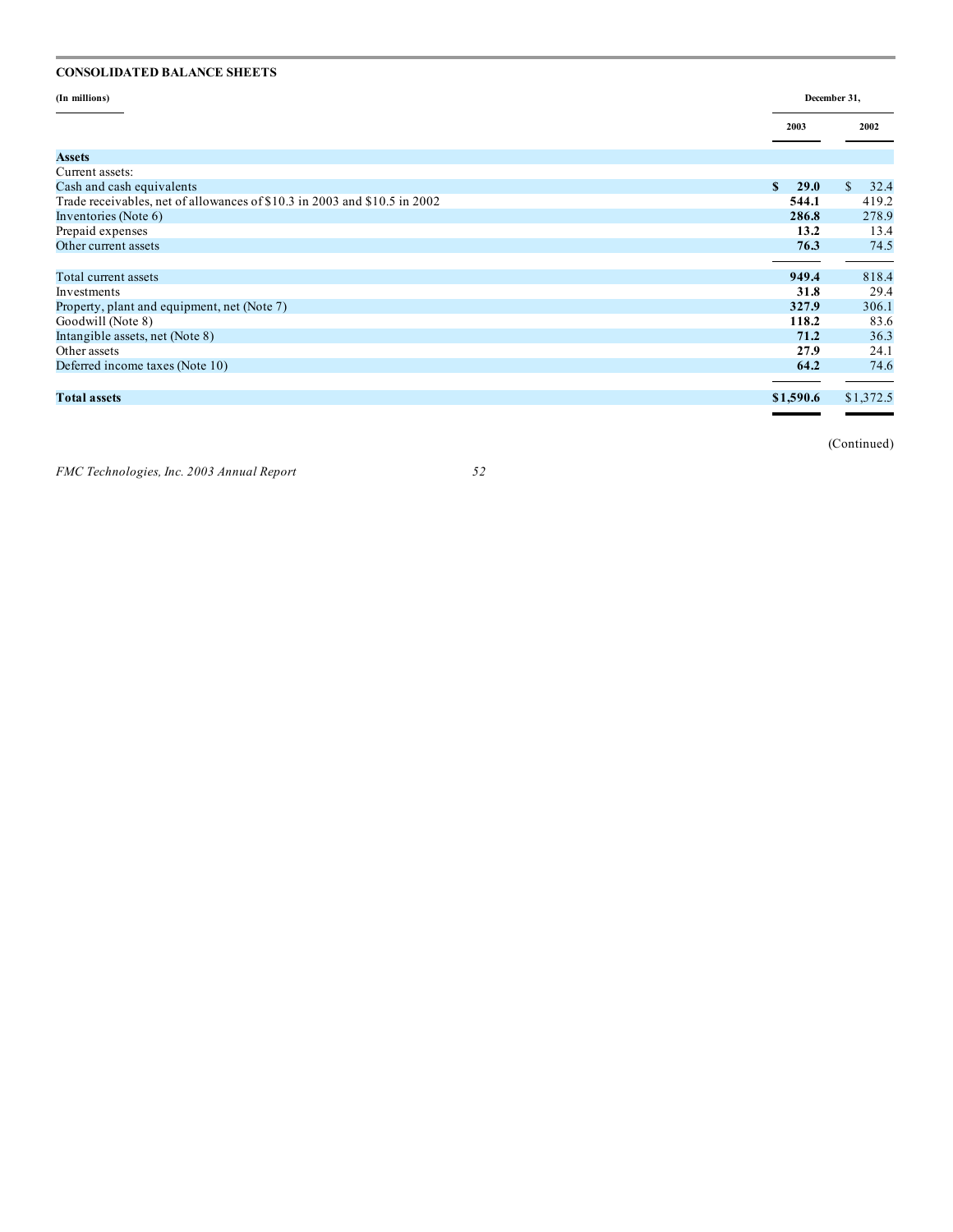# **CONSOLIDATED BALANCE SHEETS (CONTINUED)**

| (In millions, except per share data)                                                                                                                        |           | December 31,         |  |  |  |
|-------------------------------------------------------------------------------------------------------------------------------------------------------------|-----------|----------------------|--|--|--|
|                                                                                                                                                             | 2003      | 2002                 |  |  |  |
| Liabilities and stockholders' equity                                                                                                                        |           |                      |  |  |  |
| Current liabilities:                                                                                                                                        |           |                      |  |  |  |
| Short-term debt (Note 9)                                                                                                                                    | S<br>20.3 | $\mathbb{S}$<br>59.4 |  |  |  |
| Current portion of long-term debt (Note 9)                                                                                                                  | 0.1       | 0.1                  |  |  |  |
| Accounts payable, trade and other                                                                                                                           | 272.4     | 235.0                |  |  |  |
| Advance payments                                                                                                                                            | 255.6     | 186.2                |  |  |  |
| Accrued payroll                                                                                                                                             | 55.1      | 41.5                 |  |  |  |
| Income taxes payable                                                                                                                                        | 23.4      | 29.5                 |  |  |  |
| Other current liabilities                                                                                                                                   | 159.5     | 143.1                |  |  |  |
| Current portion of accrued pension and other postretirement benefits (Note 12)                                                                              | 19.8      | 21.0                 |  |  |  |
| Deferred income taxes (Note 10)                                                                                                                             | 38.9      | 18.2                 |  |  |  |
|                                                                                                                                                             |           |                      |  |  |  |
| Total current liabilities                                                                                                                                   | 845.1     | 734.0                |  |  |  |
| Long-term debt, less current portion (Note 9)                                                                                                               | 201.1     | 175.4                |  |  |  |
| Accrued pension and other postretirement benefits, less current portion (Note 12)                                                                           | 46.4      | 76.8                 |  |  |  |
| Reserve for discontinued operations (Note 11)                                                                                                               | 12.9      | 18.1                 |  |  |  |
| Other liabilities                                                                                                                                           | 49.2      | 59.8                 |  |  |  |
| Minority interests in consolidated companies                                                                                                                | 6.6       | 4.6                  |  |  |  |
| Commitments and contingent liabilities (Note 19)                                                                                                            |           |                      |  |  |  |
| Stockholders' equity (Note 14):                                                                                                                             |           |                      |  |  |  |
| Preferred stock, \$0.01 par value, 12.0 shares authorized; no shares issued in 2003 or 2002                                                                 |           |                      |  |  |  |
| Common stock, \$0.01 par value, 195.0 shares authorized; 66.4 and 65.6 shares issued in 2003 and 2002; 66.2 and 65.5 shares<br>outstanding in 2003 and 2002 | 0.7       | 0.7                  |  |  |  |
| Common stock held in employee benefit trust, at cost, 0.2 and 0.1 shares in 2003 and 2002                                                                   | (3.0)     | (2.5)                |  |  |  |
| Capital in excess of par value of common stock                                                                                                              | 556.3     | 543.7                |  |  |  |
| Unamortized restricted stock compensation                                                                                                                   | (7.6)     | (5.1)                |  |  |  |
| Retained deficit                                                                                                                                            | (11.8)    | (87.4)               |  |  |  |
| Accumulated other comprehensive loss                                                                                                                        | (105.3)   | (145.6)              |  |  |  |
| Total stockholders' equity                                                                                                                                  | 429.3     | 303.8                |  |  |  |
| Total liabilities and stockholders' equity                                                                                                                  | \$1,590.6 | \$1,372.5            |  |  |  |
|                                                                                                                                                             |           |                      |  |  |  |

The accompanying notes are an integral part of the consolidated financial statements.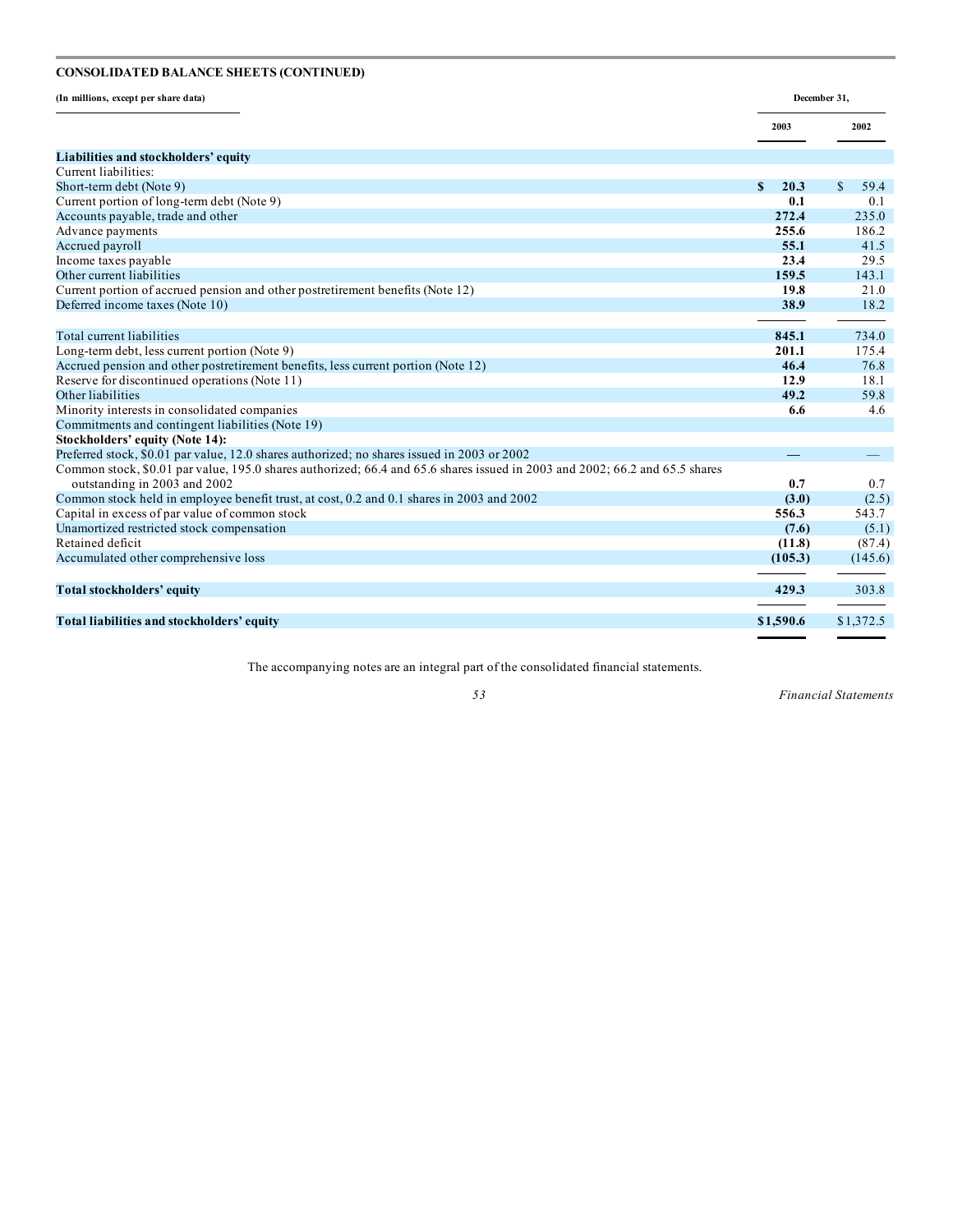# **CONSOLIDATED STATEMENTS OF CASH FLOWS**

| (In millions)                                                                                                                                                          |         | Year Ended December 31, |        |  |  |
|------------------------------------------------------------------------------------------------------------------------------------------------------------------------|---------|-------------------------|--------|--|--|
|                                                                                                                                                                        | 2003    | 2002                    | 2001   |  |  |
| Cash provided (required) by operating activities of continuing operations:                                                                                             |         |                         |        |  |  |
| Income before the cumulative effect of changes in accounting principles                                                                                                | \$75.6  | \$64.1                  | \$39.4 |  |  |
| Adjustments to reconcile income before the cumulative effect of changes in accounting principles to cash provided by<br>operating activities of continuing operations: |         |                         |        |  |  |
| Depreciation                                                                                                                                                           | 48.2    | 40.1                    | 37.7   |  |  |
| Amortization                                                                                                                                                           | 9.5     | 8.5                     | 20.1   |  |  |
| Asset impairment charges (Note 5)                                                                                                                                      | 1.8     |                         | 1.3    |  |  |
| Restructuring charges (Note 5)                                                                                                                                         | 1.6     |                         | 15.5   |  |  |
| Employee benefit plan costs                                                                                                                                            | 18.9    | 11.1                    | 7.9    |  |  |
| Settlement of derivative contracts (Note 2)                                                                                                                            |         |                         | (3.8)  |  |  |
| Deferred income taxes                                                                                                                                                  | 1.3     | 19.0                    | 8.1    |  |  |
| Other                                                                                                                                                                  | (0.1)   | 5.7                     | 1.9    |  |  |
| Changes in operating assets and liabilities, net of effects of acquisitions:                                                                                           |         |                         |        |  |  |
| Repurchase of securitized receivables                                                                                                                                  |         |                         | (38.0) |  |  |
| Trade receivables, net                                                                                                                                                 | (89.8)  | (34.2)                  | (7.0)  |  |  |
| Inventories                                                                                                                                                            | 13.5    | 27.0                    | (15.1) |  |  |
| Other current assets and other assets                                                                                                                                  | (18.2)  | (15.3)                  | (0.8)  |  |  |
| Advance payments                                                                                                                                                       | 69.4    | 33.8                    | 32.2   |  |  |
| Accounts payable, accrued payroll, other current liabilities and other liabilities                                                                                     | 27.5    | 15.4                    | (17.1) |  |  |
| Income taxes payable                                                                                                                                                   | 9.3     | (20.5)                  | 6.7    |  |  |
| Accrued pension and other postretirement benefits, net                                                                                                                 | (18.1)  | (35.7)                  | (12.7) |  |  |
| Cash provided by operating activities of continuing operations                                                                                                         | \$150.4 | \$119.0                 | \$76.3 |  |  |

*FMC Technologies, Inc. 2003 Annual Report 54*

(Continued)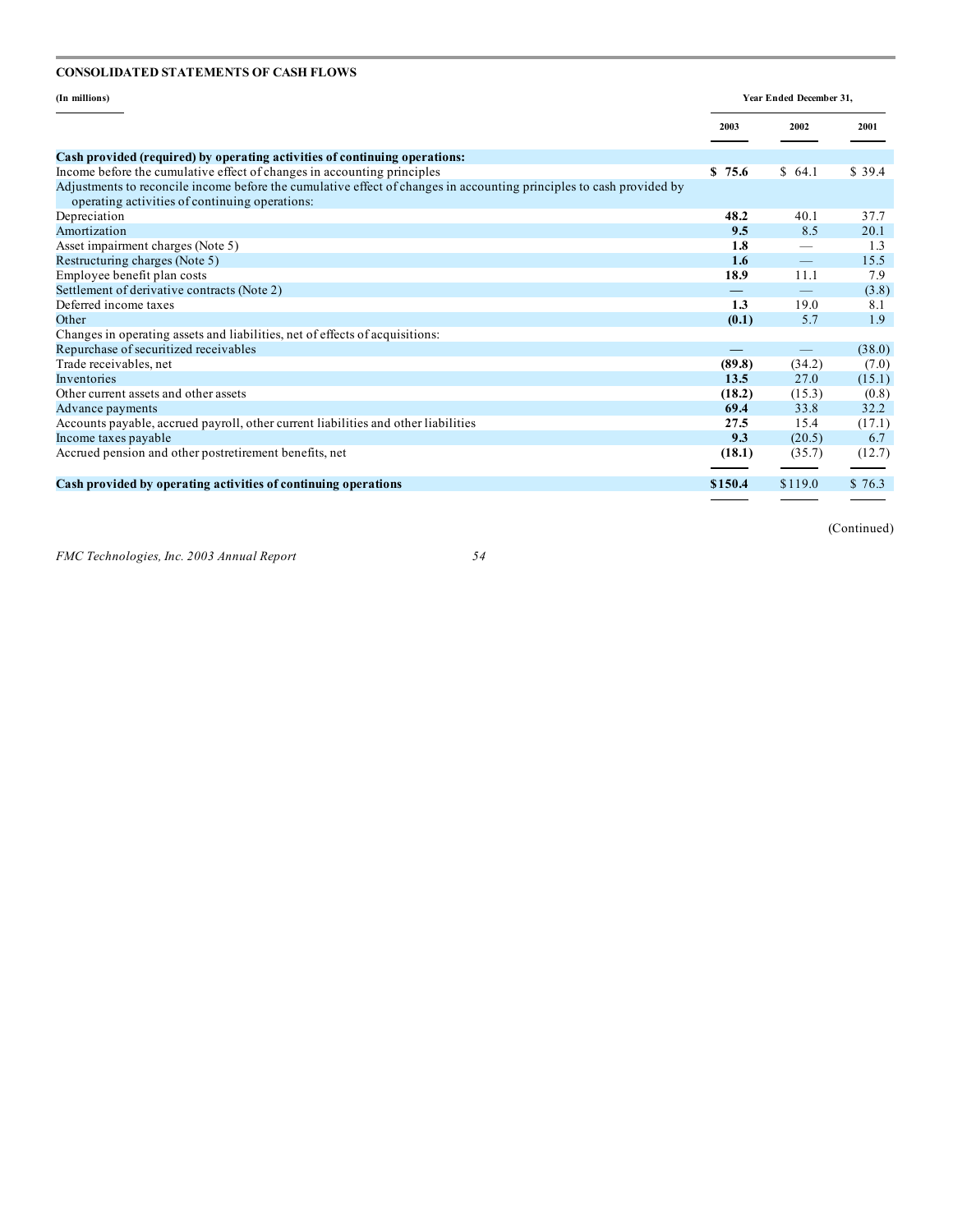# **CONSOLIDATED STATEMENTS OF CASH FLOWS (CONTINUED)**

| (In millions)                                                                     |            | Year Ended December 31, |            |  |  |  |
|-----------------------------------------------------------------------------------|------------|-------------------------|------------|--|--|--|
|                                                                                   | 2003       | 2002                    | 2001       |  |  |  |
| Cash provided by operating activities of continuing operations                    | \$150.4    | \$119.0                 | 76.3<br>S. |  |  |  |
| Cash required by discontinued operations (Note 11)                                | (5.2)      | (5.3)                   | (7.3)      |  |  |  |
|                                                                                   |            |                         |            |  |  |  |
| Cash provided (required) by investing activities:                                 |            |                         |            |  |  |  |
| Acquisitions and joint venture investments                                        | (46.4)     |                         | (2.6)      |  |  |  |
| Capital expenditures                                                              | (65.2)     | (68.1)                  | (67.6)     |  |  |  |
| Retirement of sale-leaseback obligations                                          | (35.9)     | (21.6)                  |            |  |  |  |
| Proceeds from disposal of property, plant and equipment                           | 13.0       | 25.8                    | 9.1        |  |  |  |
| Decrease (increase) in investments                                                | 1.7        | (2.5)                   | (3.3)      |  |  |  |
| Cash required by investing activities                                             | (132.8)    | (66.4)                  | (64.4)     |  |  |  |
| Cash provided (required) by financing activities:                                 |            |                         |            |  |  |  |
| Net increase (decrease) in short-term debt                                        | (39.1)     | (19.5)                  | 38.2       |  |  |  |
| Proceeds from issuance of commercial paper                                        | 150.0      |                         |            |  |  |  |
| Proceeds from issuance of long-term debt                                          |            |                         | 250.2      |  |  |  |
| Repayment of long-term debt                                                       | (131.2)    | (20.6)                  | (56.0)     |  |  |  |
| Contributions from FMC Corporation                                                |            |                         | 99.5       |  |  |  |
| Distributions to FMC Corporation                                                  |            | (4.4)                   | (531.5)    |  |  |  |
| Issuance of common stock, net of common stock acquired for employee benefit trust | 7.0        | 1.0                     | 207.2      |  |  |  |
| Cash provided (required) by financing activities                                  | (13.3)     | (43.5)                  | 7.6        |  |  |  |
|                                                                                   |            |                         |            |  |  |  |
| Effect of exchange rate changes on cash and cash equivalents                      | (2.5)      | 0.6                     | (2.0)      |  |  |  |
| Increase (decrease) in cash and cash equivalents                                  | (3.4)      | 4.4                     | 10.2       |  |  |  |
| Cash and cash equivalents, beginning of year                                      | 32.4       | 28.0                    | 17.8       |  |  |  |
| Cash and cash equivalents, end of year                                            | \$29.0     | \$32.4                  | \$28.0     |  |  |  |
|                                                                                   |            |                         |            |  |  |  |
| Supplemental disclosures of cash flow information:                                |            |                         |            |  |  |  |
| Cash paid for interest (net of interest capitalized)                              | 9.5<br>S   | \$13.5                  | S<br>14.1  |  |  |  |
| Cash paid for income taxes (net of refunds received)                              | 21.5<br>\$ | \$25.9                  | \$<br>7.3  |  |  |  |

The accompanying notes are an integral part of the consolidated financial statements.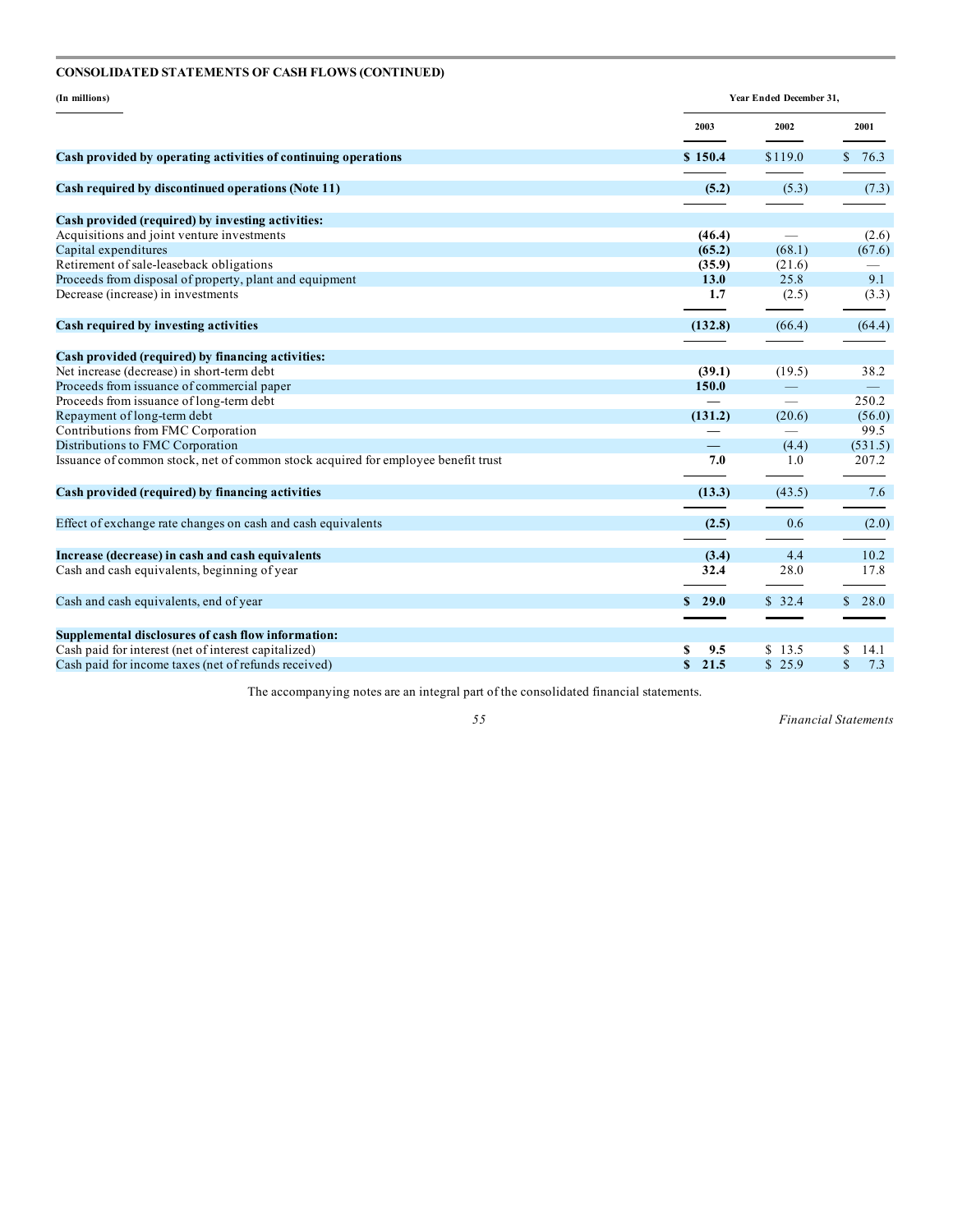# **CONSOLIDATED STATEMENTS OF CHANGES IN STOCKHOLDERS' EQUITY**

## **(In millions)**

|                                                                                                             | Common<br>stock | Common<br>stock<br>held in<br>employee<br>benefit<br>trust | Capital<br>in excess<br>of par<br>value of<br>common<br>stock | Retained<br>earnings<br>(deficit) | <b>FMC</b><br>Corporation's<br>net investment | Accumulated<br>other<br>comprehensive<br>income (loss) | Comprehensive<br>income (loss) |
|-------------------------------------------------------------------------------------------------------------|-----------------|------------------------------------------------------------|---------------------------------------------------------------|-----------------------------------|-----------------------------------------------|--------------------------------------------------------|--------------------------------|
| <b>Balance at December 31, 2000</b>                                                                         |                 | $\mathbb{S}$<br>$\overline{\phantom{a}}$                   | $\mathbb{S}$<br>$\sim$                                        | $\mathbb{S}$<br>$\sim$            | $\mathbb{S}$<br>752.0                         | \$<br>(114.4)                                          |                                |
| Net income (loss) (Note 1)                                                                                  |                 |                                                            |                                                               | 42.3                              | (7.6)                                         |                                                        | \$<br>34.7                     |
| Issuance of common stock to FMC<br>Corporation                                                              |                 |                                                            |                                                               |                                   |                                               |                                                        |                                |
| (Note 1)                                                                                                    | 0.6             |                                                            | 315.8                                                         |                                   | (316.4)                                       |                                                        |                                |
| Sale of common stock to public (Note 1)<br>Contributions from FMC Corporation<br>(Note 17)                  | 0.1             |                                                            | 207.2                                                         |                                   | 60.1                                          |                                                        |                                |
| Purchases of common stock for<br>employee benefit trust, at cost (Note<br>14)                               |                 | (1.2)                                                      |                                                               |                                   |                                               |                                                        |                                |
| Return of capital to FMC Corporation<br>(Note $17$ )                                                        |                 |                                                            |                                                               |                                   | (488.1)                                       |                                                        |                                |
| Foreign currency translation adjustment<br>(Note 15)                                                        |                 |                                                            |                                                               |                                   |                                               | (31.7)<br>0.7                                          | (31.7)<br>0.7                  |
| Minimum pension liability adjustment<br>Cumulative effect of a change in<br>accounting principle (net of an |                 |                                                            |                                                               |                                   |                                               |                                                        |                                |
| income tax benefit of \$0.9) (Note 2)<br>Net deferral of hedging gains                                      |                 |                                                            |                                                               |                                   |                                               | (1.3)<br>0.1                                           | (1.3)<br>0.1                   |
|                                                                                                             |                 |                                                            |                                                               |                                   |                                               |                                                        | $\mathbf S$<br>2.5             |
| <b>Balance at December 31, 2001</b><br>Net loss                                                             | 0.7<br>S        | (1.2)                                                      | \$523.0                                                       | \$42.3<br>(129.7)                 | $\mathbb{S}$                                  | $\mathcal{S}$<br>(146.6)                               | \$<br>(129.7)                  |
| Issuance of common stock                                                                                    |                 |                                                            | 2.3                                                           | $\overline{\phantom{0}}$          |                                               |                                                        |                                |
| Purchases of common stock for<br>employee benefit trust, at cost (Note<br>14)                               |                 | (1.3)                                                      |                                                               |                                   |                                               |                                                        |                                |
| Adjustment for true-up with FMC<br>Corporation (Note 17)                                                    |                 |                                                            | (4.4)                                                         |                                   |                                               |                                                        |                                |
| Restricted stock activity                                                                                   |                 |                                                            | 17.7                                                          |                                   |                                               |                                                        |                                |
| Foreign currency translation adjustment<br>(Note $15$ )                                                     |                 |                                                            |                                                               |                                   |                                               | 32.1                                                   | 32.1                           |
| Minimum pension liability adjustment<br>(net of an income tax benefit of<br>\$18.5) (Note 12)               |                 |                                                            |                                                               |                                   |                                               | (36.2)                                                 | (36.2)                         |
| Net deferral of hedging gains (net of<br>income taxes of \$3.3) (Note 16)                                   |                 |                                                            |                                                               |                                   |                                               | 5.1                                                    | 5.1                            |
|                                                                                                             |                 |                                                            |                                                               |                                   |                                               |                                                        | \$<br>(128.7)                  |
| <b>Balance at December 31, 2002</b>                                                                         | 0.7<br>S        | (2.5)<br>\$                                                | \$538.6                                                       | \$ (87.4)                         | \$                                            | \$<br>(145.6)                                          |                                |

(Continued)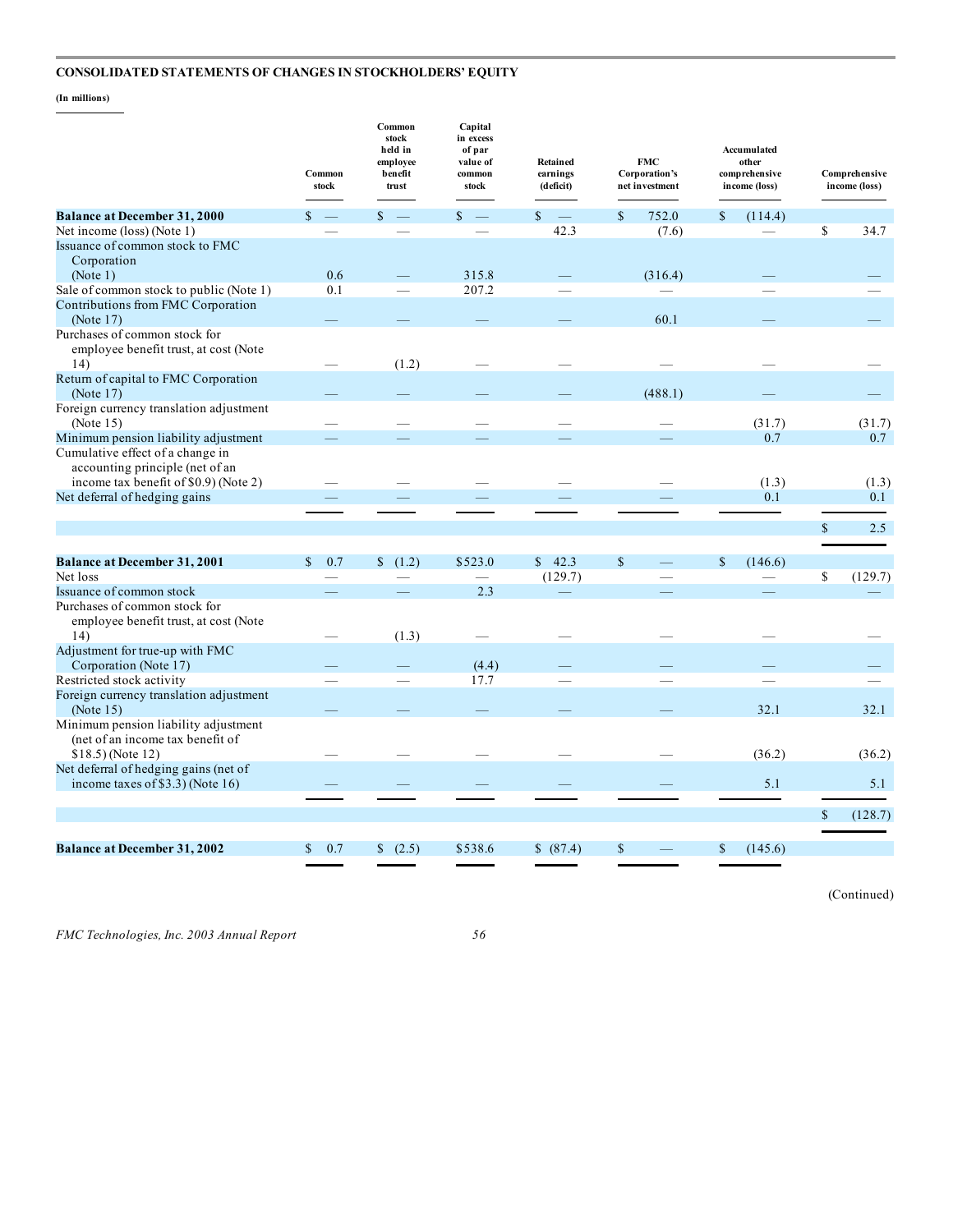# **CONSOLIDATED STATEMENTS OF CHANGES IN STOCKHOLDERS' EQUITY (CONTINUED)**

# **(In millions)**

|                                                                                  | Common<br>stock | Common<br>stock<br>held in<br>employee<br>benefit<br>trust | Capital<br>in excess<br>of par<br>value of<br>common<br>stock | Retained<br>earnings<br>(deficit) | <b>FMC</b><br>Corporation's<br>net investment |  |    |         | Accumulated<br>other<br>comprehensive<br>income (loss) |  | Comprehensive<br>income (loss) |
|----------------------------------------------------------------------------------|-----------------|------------------------------------------------------------|---------------------------------------------------------------|-----------------------------------|-----------------------------------------------|--|----|---------|--------------------------------------------------------|--|--------------------------------|
| <b>Balance at December 31, 2002</b>                                              | 0.7<br>S.       | (2.5)<br>$\mathbb{S}$                                      | \$538.6                                                       | \$ (87.4)                         | \$                                            |  | S. | (145.6) |                                                        |  |                                |
| Net income                                                                       |                 |                                                            |                                                               | 75.6                              |                                               |  |    |         | \$<br>75.6                                             |  |                                |
| Issuance of common stock (net of an<br>income tax benefit of $$1.8$ )            |                 |                                                            | 6.5                                                           |                                   |                                               |  |    |         |                                                        |  |                                |
| Purchases of common stock for employee<br>benefit trust, at cost (Note 14)       |                 | (0.5)                                                      |                                                               |                                   |                                               |  |    |         |                                                        |  |                                |
| Restricted stock activity                                                        |                 |                                                            | 3.6                                                           |                                   |                                               |  |    |         |                                                        |  |                                |
| Foreign currency translation adjustment<br>(Note 15)                             |                 |                                                            |                                                               |                                   |                                               |  |    | 26.1    | 26.1                                                   |  |                                |
| Minimum pension liability adjustment<br>(net of income taxes of \$8.1) (Note 12) |                 |                                                            |                                                               |                                   |                                               |  |    | 12.5    | 12.5                                                   |  |                                |
| Net deferral of hedging gains (net of<br>income taxes of $$1.1)$ (Note 16)       |                 |                                                            |                                                               |                                   |                                               |  |    | 1.7     | 1.7                                                    |  |                                |
|                                                                                  |                 |                                                            |                                                               |                                   |                                               |  |    |         | 115.9                                                  |  |                                |
|                                                                                  |                 |                                                            |                                                               |                                   |                                               |  |    |         |                                                        |  |                                |
| <b>Balance at December 31, 2003</b>                                              | 0.7<br>S.       | \$ (3.0)                                                   | \$548.7                                                       | \$(11.8)                          | \$.                                           |  |    | (105.3) |                                                        |  |                                |
|                                                                                  |                 |                                                            |                                                               |                                   |                                               |  |    |         |                                                        |  |                                |

The accompanying notes are an integral part of the consolidated financial statements.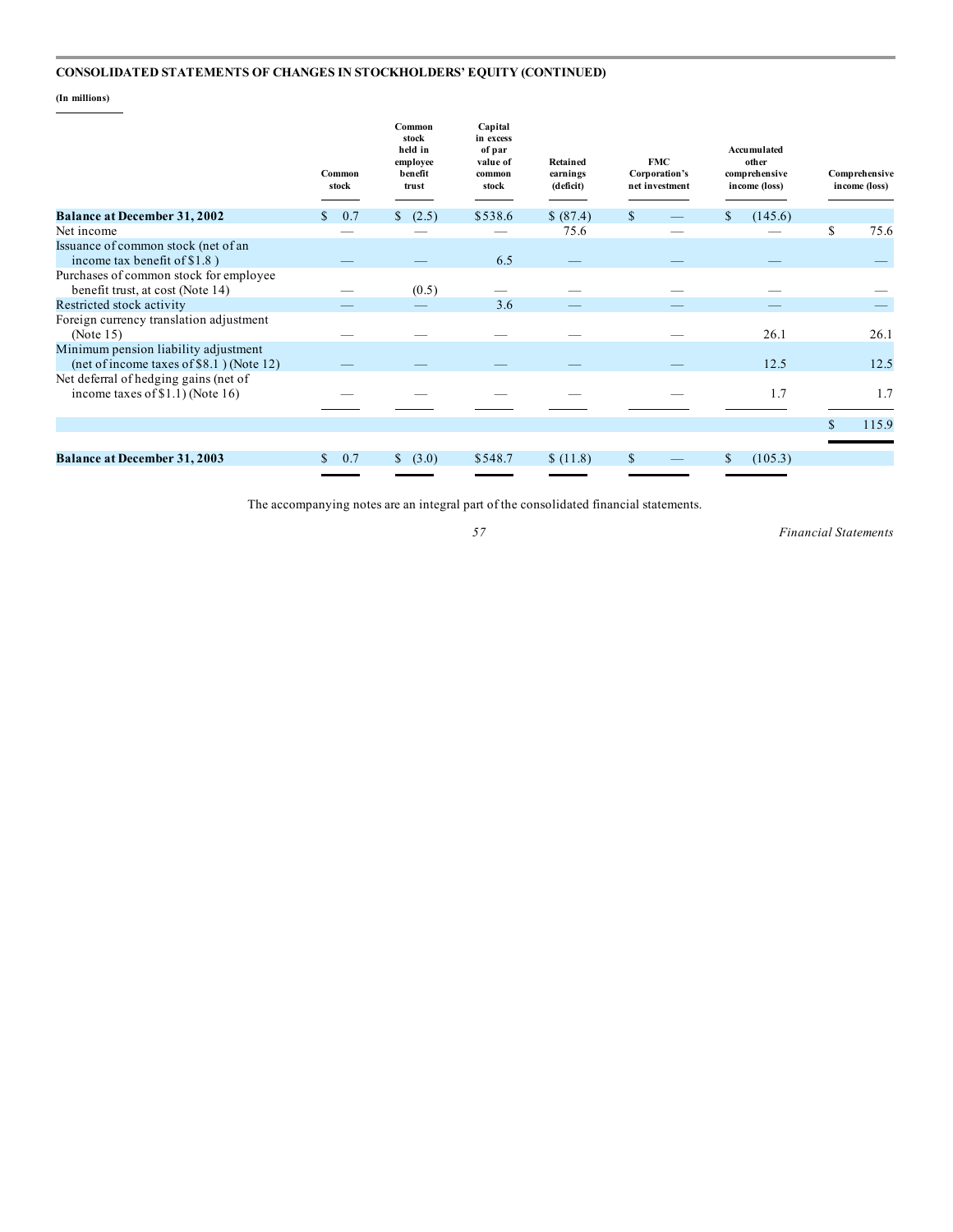# **NOTES TO CONSOLIDATED FINANCIAL STATEMENTS**

# **NOTE 1. NATURE, FORMATION AND ORGANIZATION OF BUSINESS**

FMC Technologies, Inc. and consolidated subsidiaries ("FMC Technologies" or the "Company") is a global leader providing mission-critical solutions, based on innovative, industry-leading technologies, for the energy, food processing and air transportation industries. The Company designs, manufactures and services sophisticated machinery and systems for its customers through its Energy Systems (comprising Energy Production Systems and Energy Processing Systems), FoodTech and Airport Systems businesses.

FMC Technologies was incorporated in Delaware on November 13, 2000, and was a wholly owned subsidiary of FMC Corporation until its initial public offering on June 14, 2001, when it was listed on the New York Stock Exchange and sold 17.0% of its common stock to the public.

Through May 31, 2001, FMC Corporation operated the businesses of FMC Technologies as internal units of FMC Corporation through various divisions and subsidiaries, or through investments in unconsolidated affiliates. As of June 1, 2001, FMC Corporation contributed to FMC Technologies substantially all of the assets and liabilities of, and its interests in, the businesses that comprise FMC Technologies (the "Separation").

FMC Technologies' financial statements for periods prior to the Separation were carved out from the consolidated financial statements of FMC Corporation using the historical results of operations and bases of the assets and liabilities of the transferred businesses and gave effect to certain allocations of expenses from FMC Corporation. These allocations, however, are not necessarily indicative of the costs and expenses that would have resulted if FMC Technologies had operated as a separate entity in the past or of the costs the Company would expect to incur in periods subsequent to the Separation.

On December 31, 2001, FMC Corporation distributed its remaining 83.0% ownership of FMC Technologies' common stock to FMC Corporation's shareholders in the form of a dividend (the "Distribution").

## **NOTE 2. PRINCIPAL ACCOUNTING POLICIES**

*Use of estimates* — The preparation of financial statements in conformity with accounting principles generally accepted in the United States of America requires management to make estimates and assumptions that affect the reported amounts of assets and liabilities and disclosures of contingent assets and liabilities at the date of the financial statements and the reported amounts of revenue and expenses during the reporting period. Actual results could differ from those estimates. The Company bases its estimates on historical experience and on other assumptions that it believes to be relevant under the circumstances. In particular, judgment is used in areas such as revenue recognition using the percentage of completion method of accounting, making estimates associated with the valuation of inventory and income tax assets, and accounting for retirement benefits and contingencies.

*Principles of consolidation*— The consolidated financial statements include the accounts of FMC Technologies and its majority-owned subsidiaries and affiliates. Intercompany accounts and transactions are eliminated in consolidation.

*Reclassifications* — Certain prior-year amounts have been reclassified to conform to the current year's presentation.

*Revenue recognition* — Revenue from equipment sales is recognized either upon transfer of title to the customer (which is upon shipment or when customerspecific acceptance requirements are met) or under the percentage of completion method.

The percentage of completion method of accounting is used for construction-type manufacturing and assembly projects that involve significant design and engineering effort in order to satisfy detailed customer-supplied specifications. Under the percentage of completion method, revenue is recognized as work progresses on each contract. The Company primarily applies the ratio of costs incurred to date to total estimated contract costs to measure this ratio; however, there are certain types of contracts where it consistently applies the ratio of units delivered to date — or units of work performed — as a percentage of total units, because it has been determined that these methods provide a more accurate measure of progress toward completion. If it is not possible to form a reliable estimate of progress toward completion, no revenues or costs are recognized until the project is complete or substantially complete. Any expected losses on construction-type contracts in progress are charged to operations in the period the losses become probable.

Modifications to construction-type contracts, referred to as "change orders," effectively change the provisions of the original contract, and may, for example, alter the specifications or design, method or manner of performance, equipment, materials, sites, and/or period for completion of the work. If a change order represents a firm price commitment from a customer, the Company accounts for the revised estimate as if it had been included in the original estimate, effectively recognizing the pro rata impact of the new estimate on its calculation of progress toward completion in the period in which the firm commitment is received. If a change order is unpriced: (1) the Company includes the costs of contract performance in its calculation of progress toward completion in the period in which the costs are incurred or become probable; and (2) the Company includes the revenue related to the change order in its calculation of progress toward completion in the period in which it can be reliably estimated and realization is assured beyond a reasonable doubt. The assessment of realization may be based upon the Company's previous experience with the customer or based upon the Company receiving a firm price commitment from the customer.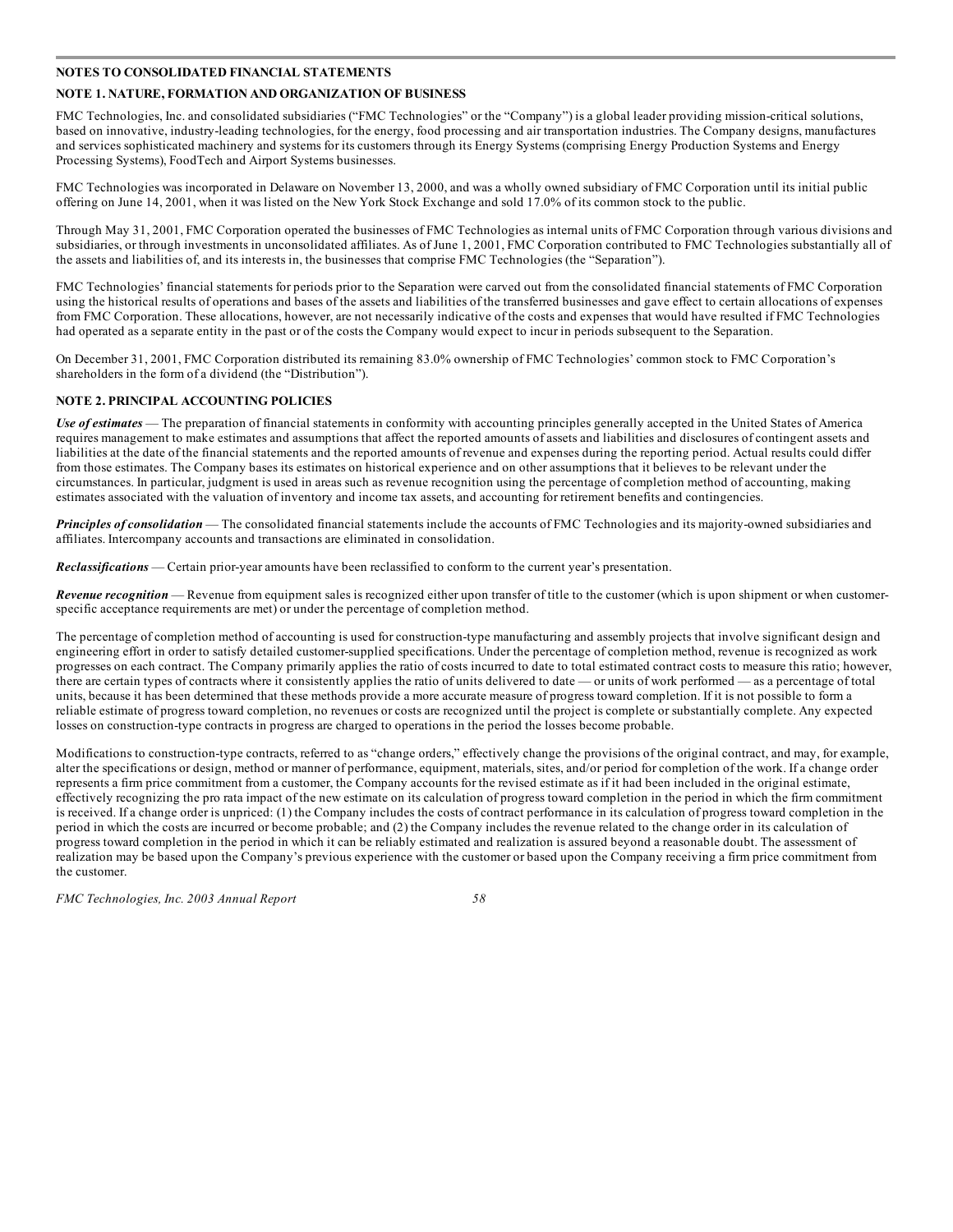Revenue recorded relating to construction-type contracts accounted for using the percentage of completion method amounted to \$804.3 million, \$678.9 million and \$590.2 million for the years ended December 31, 2003, 2002 and 2001, respectively. During 2003, \$97.9 million of revenue recognized using the percentage of completion method was associated with contracts that were completed during the year.

Service revenue is recognized as the service is provided.

*Cash equivalents* — The Company considers investments in all highly-liquid debt instruments with original maturities of three months or less to be cash equivalents.

*Trade receivables* — Prior to the Separation (Note 1), FMC Corporation entered into an accounts receivable financing facility under which trade receivables were sold without recourse through FMC Corporation's wholly owned, bankruptcy-remote subsidiary. Certain of the trade receivables generated by the businesses ultimately contributed to FMC Technologies were sold as part of the facility. The Company discontinued the practice of financing trade receivables and terminated its participation in this facility during the first quarter of 2001. Upon withdrawal from the facility, the Company repurchased its outstanding trade receivables for \$38.0 million in cash. The Company accounted for the sales of receivables in accordance with the requirements of Statement of Financial Accounting Standards ("SFAS") No. 125, "Accounting for Transfers and Servicing of Financial Assets and Extinguishment of Liabilities," through the date of termination of this facility.

Amounts included in trade receivables representing revenue in excess of billings on contracts accounted for under the percentage of completion method amounted to \$146.7 million and \$87.8 million at December 31, 2003 and 2002, respectively.

*Inventories* — Inventories are stated at the lower of cost or net realizable value. Inventory costs include those costs directly attributable to products prior to sale, including all manufacturing overhead but excluding costs to distribute. Cost is determined on the last-in, first-out ("LIFO") basis for all domestic inventories, except certain inventories relating to construction-type contracts, which are stated at the actual production cost incurred to date, reduced by the portion of these costs identified with revenue recognized. The first-in, first-out ("FIFO") method is used to determine the cost for all other inventories.

*Impairment of long-lived and intangible assets* — Long-lived assets, including property, plant and equipment; identifiable intangible assets that are subject to amortization; capitalized software costs; and investments are accounted for in accordance with SFAS No. 144, "Accounting for the Impairment or Disposal of Long-Lived Assets." A long-lived asset is reviewed for impairment whenever events or changes in circumstances indicate that its carrying amount may not be recoverable. The carrying amount of a long-lived asset is not recoverable if it exceeds the sum of the undiscounted cash flows expected to result from the use and eventual disposition of the asset. If it is determined that an impairment loss has occurred, the loss is measured as the amount by which the carrying amount of the long-lived asset exceeds its fair value.

Long-lived assets held for sale are reported at the lower of carrying value or fair value less cost to sell.

*Investments* — Investments in the common stock of affiliated companies in which FMC Technologies' ownership interest is 50% or less and in which FMC Technologies exercises significant influence over operating and financial policies are accounted for using the equity method after eliminating the effects of any material intercompany transactions. All other investments are carried at fair value or at cost, as appropriate.

*Property, plant and equipment* — Property, plant and equipment is recorded at cost. Depreciation for financial reporting purposes is provided principally on the straight-line basis over the estimated useful lives of the assets (land improvements – 20 years, buildings – 20 to 50 years, and machinery and equipment – 3 to 18 years). Gains and losses are reflected in income upon the sale or retirement of assets. Expenditures that extend the useful lives of property, plant and equipment are capitalized.

*Capitalized interest* — Interest costs associated with the construction of certain long-lived assets are capitalized as part of the costs of those assets and are being amortized over the assets' estimated useful lives. Capitalized interest costs totaled \$1.3 million, \$2.5 million and \$2.0 million during the years ended December 31, 2003, 2002 and 2001, respectively.

*Capitalized software costs* — Other assets include the capitalized cost of internal use software (including Internet web sites) totaling \$10.2 million and \$9.2 million at December 31, 2003 and 2002, respectively. These software costs include internal and external costs incurred during the application development stage of software projects. These costs are amortized on a straight-line basis over the estimated useful lives of the assets. For internal use software, the useful lives range from three to seven years. For Internet web site costs, the estimated useful lives do not exceed three years.

*Goodwill and other intangible assets* — SFAS No. 142, "Goodwill and Other Intangible Assets," eliminates the amortization of goodwill and acquired intangible assets deemed to have indefinite lives. Goodwill and acquired intangible assets not subject to amortization are required to be tested for impairment on an annual basis (or more frequently if impairment indicators arise). The Company adopted SFAS No. 142 as of January 1, 2002, and upon adoption, discontinued the amortization of goodwill and recorded a goodwill impairment loss amounting to \$215.0 million before taxes (\$193.8 million after tax). This loss was not the result of a change in the outlook of the businesses but was due to a change in the method of measuring goodwill impairment as required by the adoption of SFAS No. 142. The Company has established October 31 as the date of its annual test for impairment of goodwill. The Company's acquired intangible assets are being amortized on a straight-line basis over their estimated useful lives, which range from 7 to 40 years. None of the Company's acquired intangible assets have been deemed to have indefinite lives.

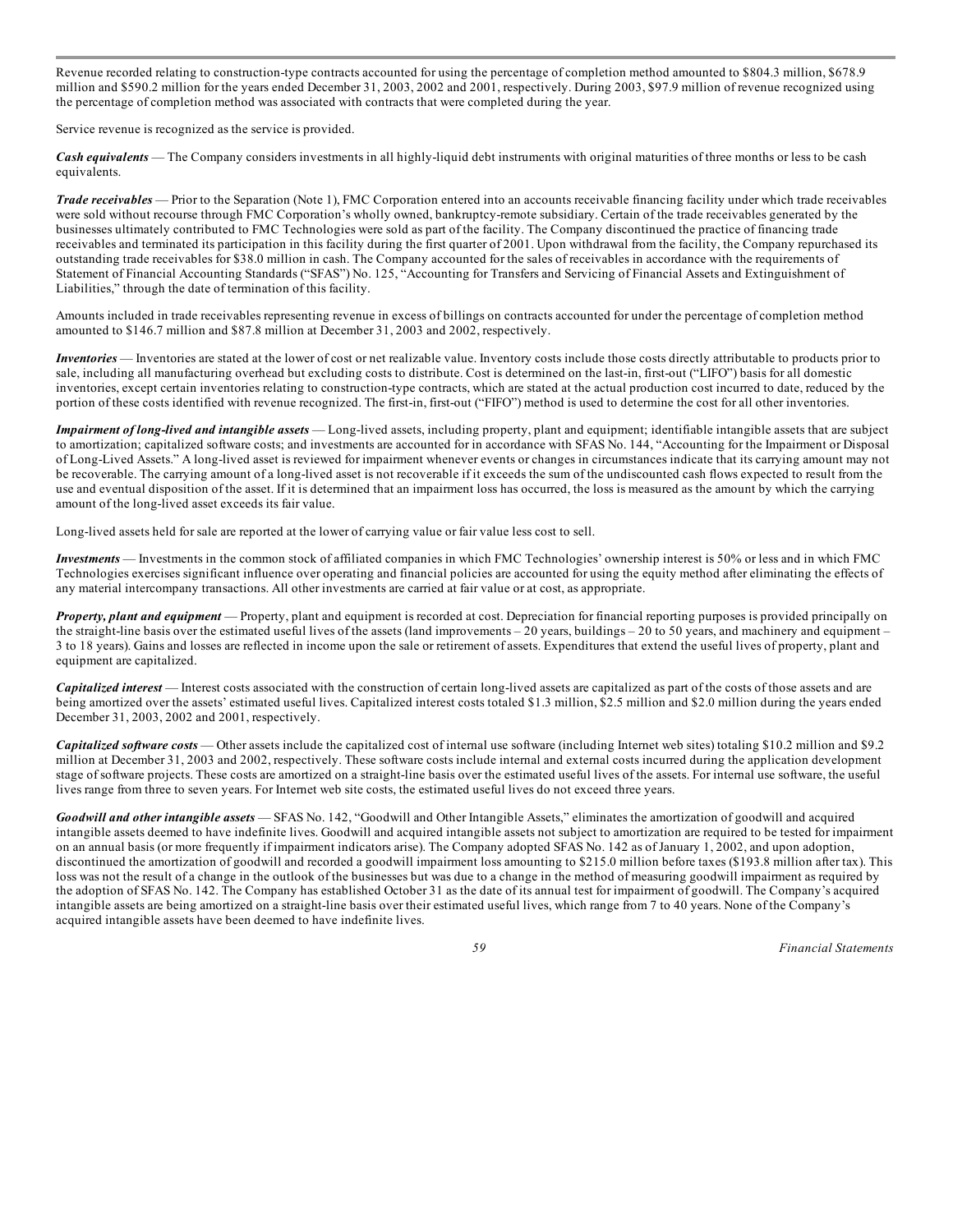*Advance payments* — Amounts advanced by customers as deposits on orders not yet billed and progress payments on construction-type contracts are classified as advance payments.

*Reserve for discontinued operations* — Reserves related to personal injury and product liability claims associated with the Company's discontinued operations are recorded based on an actuarially-determined estimate of liabilities. The Company evaluates the estimate of these liabilities on a regular basis, and makes adjustments to the recorded liability balance to reflect current information regarding the estimated amount of future payments to be made on both reported claims and incurred but unreported claims. On an annual basis, the Company engages an actuary to prepare an estimate of the liability for these claims. The actuarial estimate of the liability is based upon the estimated number of pieces of equipment in use and the expected loss rate per unit and considers such factors as historical claim and settlement experience by year, recent trends in the number of claims and the cost of settlements, and available stop-loss insurance coverage. Actual settlements of self-insured product liabilities may be more or less than the liability estimated by the Company and the actuary.

*Income taxes* — Current income taxes are provided on income reported for financial statement purposes, adjusted for transactions that do not enter into the computation of income taxes payable in the same year. Deferred tax assets and liabilities are measured using enacted tax rates for the expected future tax consequences of temporary differences between the carrying amounts and the tax bases of assets and liabilities.

A valuation allowance is established whenever management believes that it is more likely than not that deferred tax assets may not be realizable.

Income taxes are not provided on the Company's equity in undistributed earnings of foreign subsidiaries or affiliates when it is management's intention that such earnings will remain invested in those companies. Taxes are provided on such earnings in the year in which the decision is made to repatriate the earnings.

*Stock-based employee compensation* — The Company has a stock-based employee compensation plan (Note 13). The Company currently accounts for awards made under this plan using the intrinsic value based method prescribed under Accounting Principles Board Opinion ("APB") No. 25, "Accounting for Stock Issued to Employees," and related Interpretations. No employee compensation cost related to common stock options is reflected in net income (loss), as all options granted under the plan had an exercise price equal to the market value of the underlying common stock on the date of grant. Stock-based compensation cost included in net income (loss) is related to restricted stock awards granted, which is recognized over the vesting period. The following table illustrates the effect on net income (loss) and earnings (loss) per share assuming the Company had applied the fair value based method prescribed under SFAS No. 123, "Accounting for Stock-Based Compensation," to common stock options:

#### **(In millions, except per share data) Year Ended December 31,**

|                                                                                                                                                | 2003   | 2002      | 2001   |
|------------------------------------------------------------------------------------------------------------------------------------------------|--------|-----------|--------|
| Net income (loss), as reported                                                                                                                 | \$75.6 | \$(129.7) | \$34.7 |
| Add: Stock-based employee compensation included in net income (loss), net of related tax effects                                               | 2.1    | 3.1       | 4.9    |
| Deduct: Total stock-based employee compensation expense determined under fair value based method for all awards,<br>net of related tax effects | (8.8)  |           |        |
|                                                                                                                                                |        | (9.4)     | (8.4)  |
| Pro forma net income (loss)                                                                                                                    | \$68.9 | \$(136.0) | \$31.2 |
|                                                                                                                                                |        |           |        |
| Per share data:                                                                                                                                |        |           |        |
| Income before the cumulative effect of changes in accounting principles:                                                                       |        |           |        |
| $Basic - as reported$                                                                                                                          | \$1.14 | \$0.98    | \$0.60 |
|                                                                                                                                                |        |           |        |
| $Basic$ - pro forma                                                                                                                            | \$1.04 | \$0.89    | \$0.55 |
|                                                                                                                                                |        |           |        |
| $Diluted$ — as reported                                                                                                                        | \$1.13 | \$0.96    | \$0.60 |
|                                                                                                                                                |        |           |        |
| $Diluted$ - pro forma                                                                                                                          | \$1.03 | \$0.87    | \$0.54 |
|                                                                                                                                                |        |           |        |
| Earnings (loss) per share:                                                                                                                     |        |           |        |
| Basic — as reported                                                                                                                            | \$1.14 | \$(1.99)  | \$0.53 |
|                                                                                                                                                |        |           |        |
| Basic — pro forma                                                                                                                              | \$1.04 | (2.08)    | \$0.48 |
|                                                                                                                                                |        |           |        |
| $Diluted$ — as reported                                                                                                                        | \$1.13 | (1.94)    | \$0.53 |
|                                                                                                                                                |        |           |        |
| $Diluted$ - pro forma                                                                                                                          | \$1.03 | \$(2.04)  | \$0.47 |
|                                                                                                                                                |        |           |        |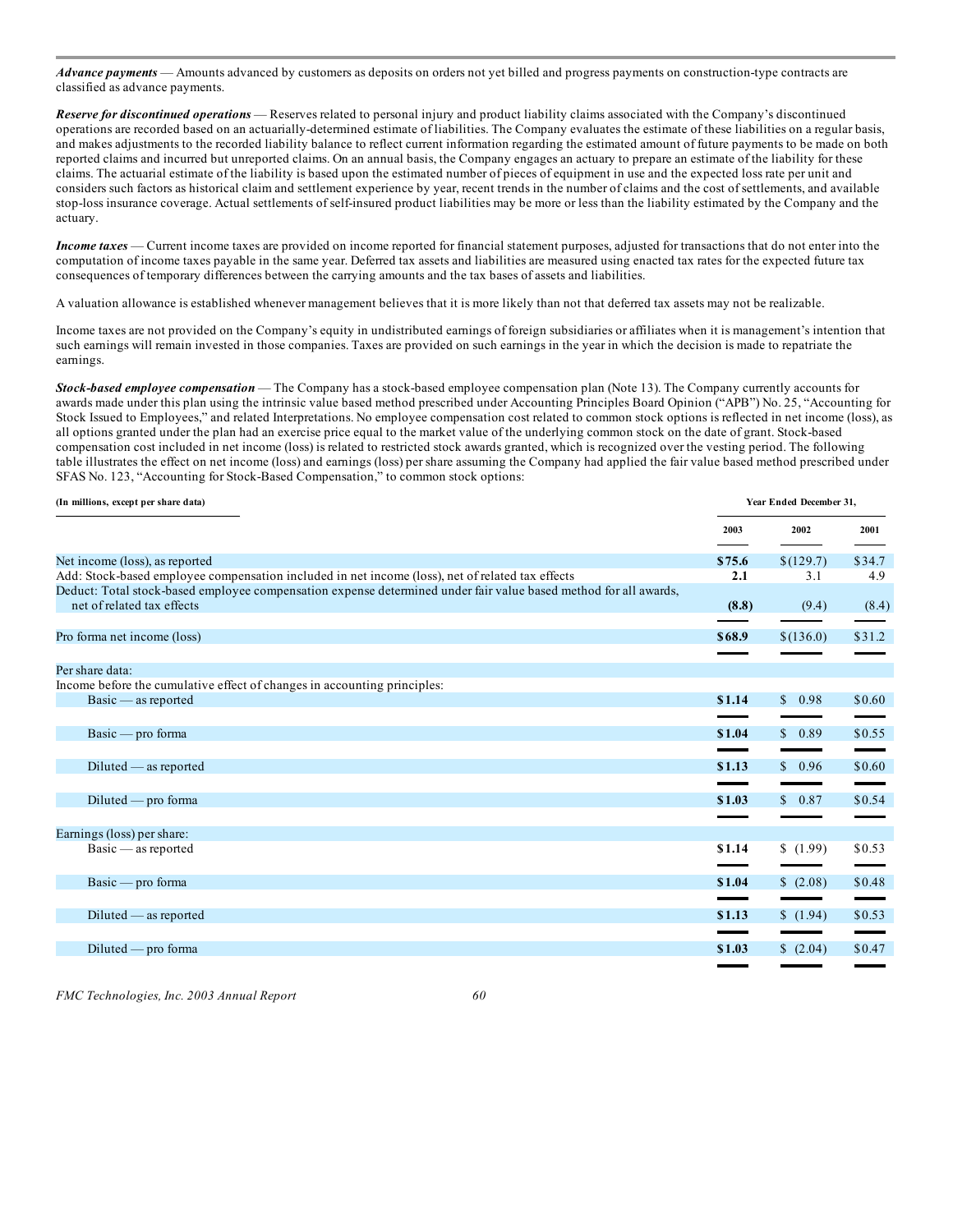When compared with previously reported pro forma results, the 2002 and 2001 pro forma results include adjustments to the expense of certain stock options.

The 2001 pro forma results include the pro forma expense associated with options awarded by FMC Corporation, which were replaced on January 1, 2002, with options to purchase FMC Technologies' common stock.

The Company intends to transition to the fair value method of accounting for stock-based compensation beginning in 2004. SFAS No. 148 provides two alternatives to effect the transition in 2004. In order to present information comparably, the Company intends to choose the retroactive restatement option for transition rather than the modified prospective alternative. Retroactive restatement requires that compensation expense be recognized using the fair value method for all awards granted, modified or settled for all periods presented in the basic financial statements as if the recognition provisions of SFAS No. 123 had been adopted on its effective date. As such, following the transition, the Company's primary financial statements will reflect compensation expense, net of tax, as set forth in the table above.

*Common stock held in employee benefit trust* — Shares of the Company's common stock are purchased by the plan administrator of the FMC Technologies, Inc. Non-Qualified Savings and Investment Plan and placed in a trust owned by the Company. Purchased shares are recorded at cost and classified as a reduction of stockholders' equity in the consolidated balance sheets.

*Earnings per common share ("EPS")* — Basic EPS is computed using the weighted-average number of common shares outstanding. Diluted EPS gives effect to the potential dilution of earnings which could have occurred if additional shares were issued for stock option exercises and restricted stock under the treasury stock method.

*Foreign currency translation* — Assets and liabilities of foreign operations in non-highly inflationary countries are translated at exchange rates in effect at the balance sheet date, while income statement accounts are translated at the average exchange rates for the period. For these operations, translation gains and losses are recorded as a component of accumulated other comprehensive income (loss) in stockholders' equity until the foreign entity is sold or liquidated. For operations in highly inflationary countries and where the local currency is not the functional currency, inventories, property, plant and equipment, and other non-current assets are converted to U.S. dollars at historical exchange rates, and all gains or losses from conversion are included in net income. Foreign currency effects on cash and cash equivalents and debt in hyperinflationary economies are included in interest income or expense.

*Derivative financial instruments and foreign currency transactions* — On January 1, 2001, the Company implemented, on a prospective basis, SFAS No. 133, "Accounting for Derivative Instruments and Hedging Activities," as amended by SFAS No. 137 and SFAS No. 138 (collectively, "SFAS No. 133"). SFAS No. 133 requires the Company to recognize all derivatives in the consolidated balance sheets at fair value, with changes in the fair value of derivative instruments to be recorded in current earnings or deferred in accumulated other comprehensive income (loss), depending on whether a derivative is designated as, and is effective as, a hedge and on the type of hedging transaction. In accordance with the provisions of SFAS No. 133, the Company recorded first quarter 2001 losses from the cumulative effect of a change in accounting principle of \$4.7 million, net of an income tax benefit of \$2.9 million, in the consolidated statement of income, and \$1.3 million, net of an income tax benefit of \$0.9 million, in accumulated other comprehensive income (loss). Cash flows from derivative contracts are reported in the consolidated statements of cash flows in the same categories as the cash flows from the underlying transactions. The 2001 cash outflow related to contracts settled as a result of the adoption of SFAS No. 133 of \$3.8 million is reported separately in the consolidated statements of cash flows.

The Company recognizes all derivatives as assets or liabilities in the consolidated balance sheets at fair value, with classification as current or non-current based upon the maturity of the derivative instrument. Hedge accounting is only applied when the derivative is deemed to be highly effective at offsetting changes in anticipated cash flows of the hedged item or transaction. Changes in fair value of derivatives that are designated as cash flow hedges are deferred in accumulated other comprehensive income (loss) until the underlying transactions are recognized in earnings, at which time any deferred hedging gains or losses are also recorded in earnings on the same line as the hedged item. The ineffective portion of the change in the fair value of a derivative used as a cash flow hedge is recorded in earnings as incurred. The Company also uses forward contracts to hedge foreign currency assets and liabilities. These contracts are not designated as hedges under SFAS No. 133; therefore, the changes in fair value of these contracts are recognized in earnings as they occur and offset gains or losses on the related asset or liability.

*Recently issued accounting pronouncements* — In November 2002, Financial Accounting Standards Board ("FASB") Interpretation No. 45, "Guarantor's Accounting and Disclosure Requirements for Guarantees, Including Indirect Guarantees of Indebtedness to Others, an interpretation of FASB Statements No. 5, 57 and 107 and a rescission of FASB Interpretation No. 34," was issued. This Interpretation enhances the disclosures to be made by a guarantor in its interim and annual financial statements about its obligations under guarantees issued. The Interpretation also clarifies that a guarantor is required to recognize, at inception of a guarantee, a liability for the fair value of the obligation undertaken. The initial recognition and measurement provisions of the Interpretation were applicable to guarantees issued or modified after December 31, 2002, and the disclosure requirements were effective for financial statements of interim or annual periods ending after December 15, 2002. The Company incorporated the applicable disclosures for its significant guarantees outstanding beginning with the year ended December 31, 2002. The recognition provisions of this Interpretation were implemented in 2003 and did not have a material impact on the Company's financial position or results of operation.

In December 2003, SFAS No. 132 (revised), "Employers' Disclosures about Pensions and Other Postretirement Benefits," was issued. SFAS No. 132 (revised) prescribes employers' disclosures about pension plans and other postretirement benefit plans; it does not change the measurement or recognition of those plans. The statement retains and revises the disclosure requirements contained in the original SFAS No. 132. It also requires additional disclosures about the assets, obligations, cash flows, and net periodic benefit cost of defined benefit pension plans and other postretirement benefit plans. The statement is effective for fiscal years ending after December 15, 2003. The Company's disclosures in Note 12 incorporate the requirements of SFAS No. 132 (revised).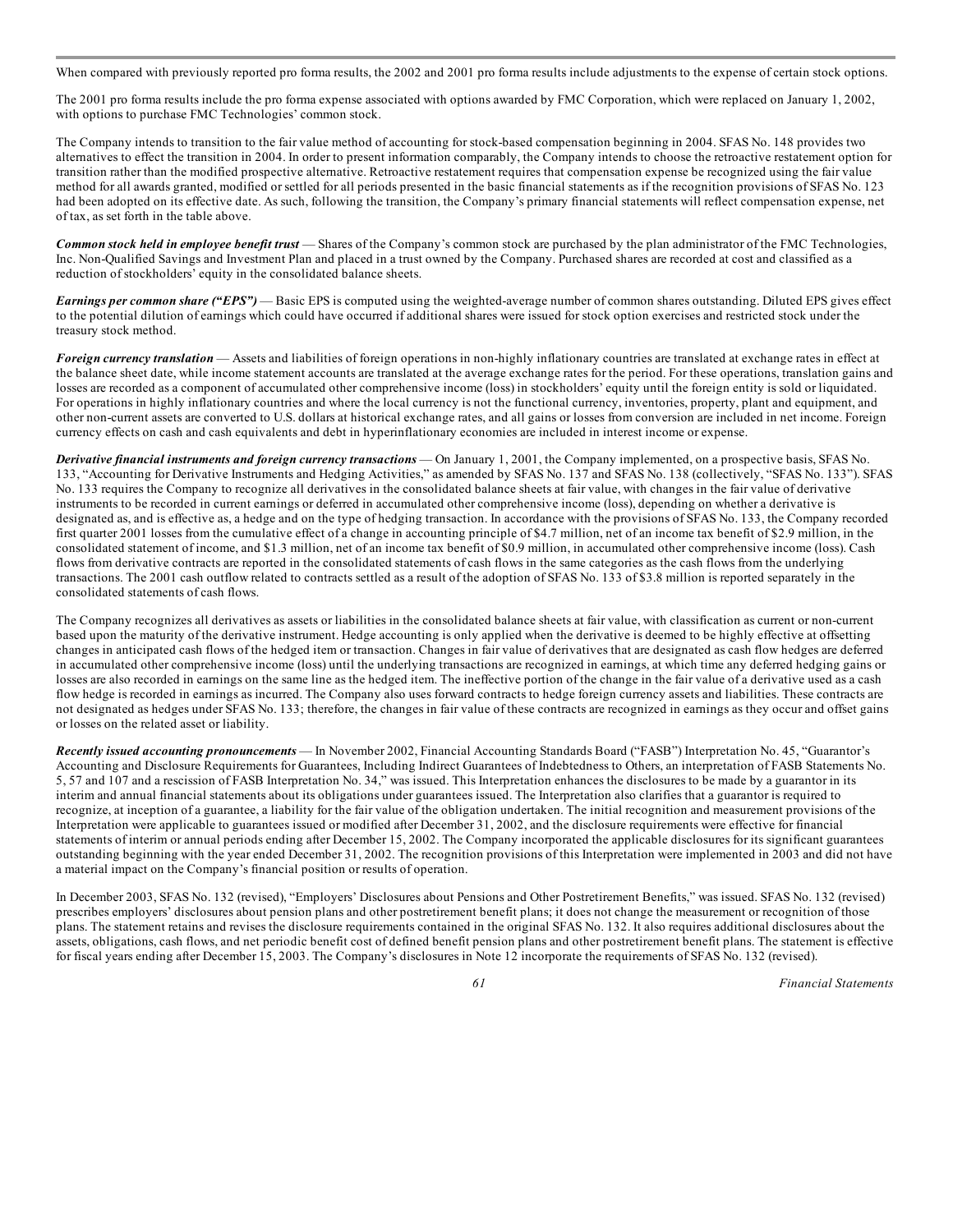In November 2002, the FASB's Emerging Issues Task Force ("EITF") reached consensus regarding when a revenue arrangement with multiple deliverables should be divided into separate units of accounting, and, if so, how consideration should be allocated. The new guidance, EITF Abstract No. 00-21, "Accounting for Revenue Arrangements with Multiple Deliverables," applies to revenue arrangements entered into in fiscal periods beginning after June 15, 2003. While the conclusions in this consensus will not have an impact on the total amount of revenue recorded under an arrangement, they may have some impact on the timing of revenue recognition. Implementation of the provisions of this consensus did not have a material impact on the Company's financial position or results of operations.

# **NOTE 3. EARNINGS PER SHARE ("EPS")**

The following schedule reconciles the weighted-average number of shares used to calculate basic EPS, with the weighted-average number of shares used to calculate diluted EPS:

| (In millions, except per share data)                                         |        |        | Year Ended December 31. |  |  |  |
|------------------------------------------------------------------------------|--------|--------|-------------------------|--|--|--|
|                                                                              | 2003   | 2002   | 2001                    |  |  |  |
| Income before the cumulative effect of changes in accounting principles      | \$75.6 | \$64.1 | \$39.4                  |  |  |  |
| Basic weighted-average shares outstanding                                    | 66.1   | 65.3   | 65.0                    |  |  |  |
| Effect of dilutive securities                                                | 0.8    | 1.5    | 0.9                     |  |  |  |
| Diluted weighted-average shares outstanding                                  | 66.9   | 66.8   | 65.9                    |  |  |  |
| Diluted EPS before the cumulative effect of changes in accounting principles | \$1.13 | \$0.96 | \$0.60                  |  |  |  |

All options outstanding at December 31, 2003, which totaled 5.9 million, were dilutive and therefore were included in the EPS calculation for the year ended December 31, 2003. Options to purchase 2.4 million shares of the Company's common stock were outstanding at both December 31, 2002 and 2001, but were excluded from the diluted EPS calculation because the options' exercise prices exceeded the average market price of the common shares and, therefore, the effect would be antidilutive.

The Company's EPS calculations for 2001 give effect to the 65.0 million common shares issued pursuant to the Separation (Note 1), as if they were issued and outstanding on January 1, 2001.

# **NOTE 4. BUSINESS COMBINATIONS, DIVESTITURES AND ASSETS HELD FOR SALE**

# **Business combinations**

*CDS Engineering* — On August 20, 2003, the Company acquired a 55% ownership interest in CDS Engineering and associated assets ("CDS") for \$50.0 million, and committed to purchase the remaining 45% ownership interest in CDS in 2009 at a purchase price of approximately 6.5 times the average of 45% of CDS' 2007 and 2008 earnings before interest expense, income taxes, depreciation and amortization. Headquartered in the Netherlands, CDS is an industry leader in gas and liquids separation technology and equipment for surface applications, both onshore and offshore. The Company believes that significant growth potential will be realized from incorporating CDS' processing technology and experience with the Company's broad customer base. In addition, combining the acquired technology of CDS with the Company's existing expertise in subsea systems could lead to the development of subsea separation systems. CDS is included in the Energy Production Systems business segment.

Net cash paid for the purchase of CDS was \$44.2 million, which included acquisition-related costs of \$0.7 million. The total acquisition cost of \$50.0 million reflected net cash paid plus long-term debt assumed of \$6.9 million, less an adjustment of \$1.1 million, reflecting the minority interest in cash and long-term debt. The cash payment was funded through borrowings under the Company's existing credit facilities. The Company accounted for the acquisition as a purchase and included the results of operations of the acquired business in its consolidated financial statements from the date of the acquisition.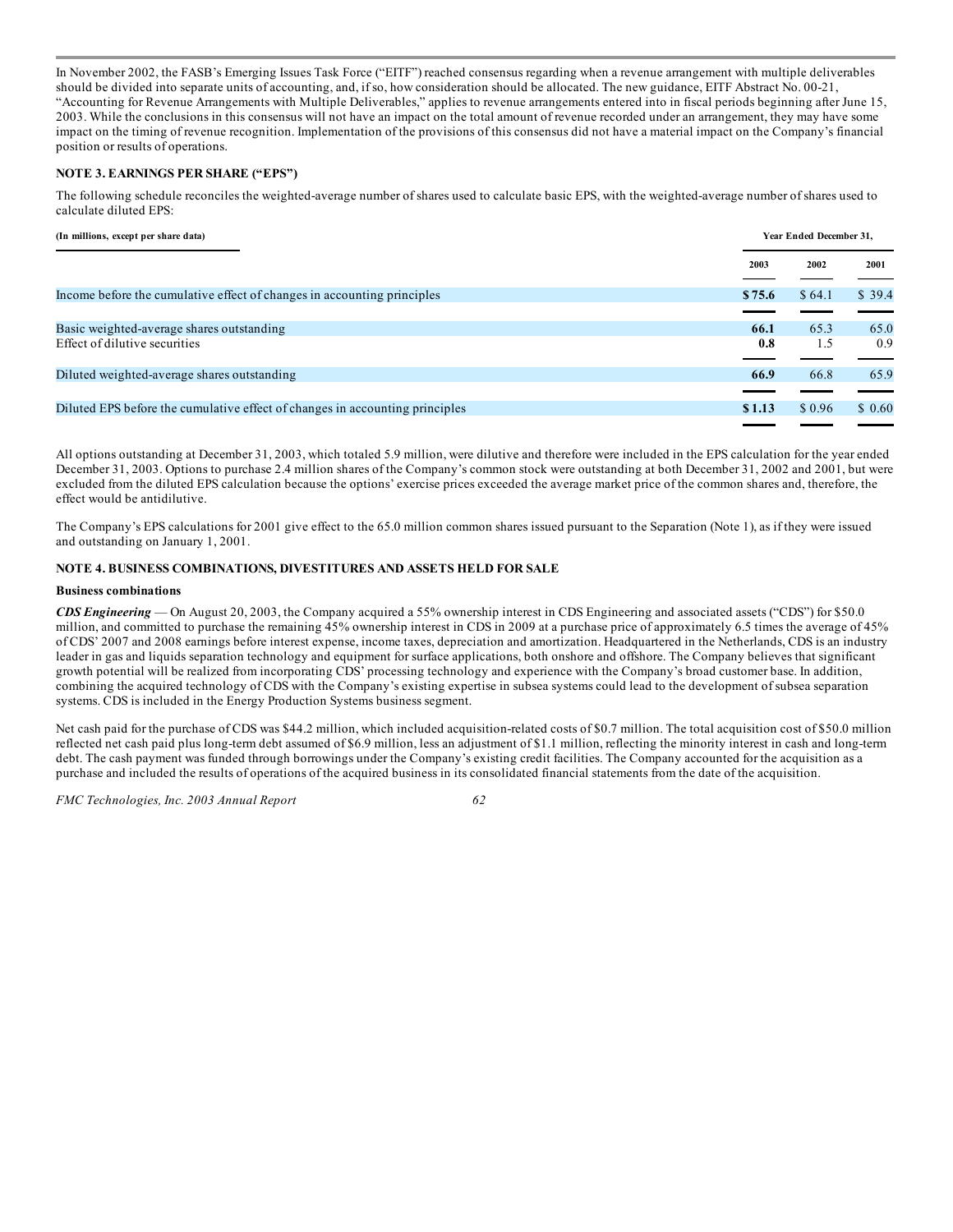The following table summarizes the estimated fair value of the assets acquired and the liabilities assumed at the date of the acquisition of CDS:

| (In millions)                 | Fair value |
|-------------------------------|------------|
|                               |            |
| Current assets, net of cash   | 8.8<br>\$  |
| Property, plant and equipment | 2.1        |
| Goodwill                      | 21.9       |
| Intangible assets             | 33.0       |
|                               |            |
| Total assets acquired         | 65.8       |
|                               |            |
| <b>Current liabilities</b>    | 9.6        |
| Deferred income taxes         | 5.1        |
| Long-term debt                | 6.9        |
|                               |            |
| <b>Total liabilities</b>      | 21.6       |
|                               |            |
| Net assets acquired           | 44.2       |
|                               |            |

The acquired intangible assets consisted of the following:

| (In millions)                     | <b>Useful life</b><br>(in years) | Fair value |
|-----------------------------------|----------------------------------|------------|
| Customer lists                    | 25                               | 13.6       |
| Patents and acquired technology   | 20                               | 16.6       |
| Trademarks                        | 25                               | 1.3        |
| Other                             | 7.5                              | 1.5        |
| <b>Acquired intangible assets</b> |                                  | 33.0       |
|                                   |                                  |            |

All of the acquired intangible assets other than goodwill are subject to amortization, with a weighted-average useful life of approximately 22 years.

Goodwill, which has been allocated to the Energy Production Systems business segment, is not expected to be deductible for income tax purposes.

*RampSnake<sup>®</sup>* — On November 26, 2003, the Company acquired 100% ownership of RampSnake A/S ("RampSnake") from SAS, parent company of Scandinavian Airlines, for \$5.2 million. Incorporated under the laws of Denmark, RampSnake has developed a baggage loading and unloading product for narrow-body aircraft. The acquisition of RampSnake is expected to complement the Company's existing aircraft loader product line, whose primary application has been in the wide-body aircraft market. RampSnake is included in the Airport Systems business segment.

The purchase price for RampSnake of \$5.2 million included acquisition-related costs of \$0.2 million. The Company paid \$2.0 million to the seller on November 26, 2003, the closing date of the transaction. The cash payment was funded through borrowings under the Company's existing credit facilities. Under the terms of the purchase agreement, the remaining purchase price of \$3.0 million is payable to the seller in two installments: \$2.0 million due on November 26, 2004, and \$1.0 million due on November 26, 2005, and is included in other current liabilities and other liabilities, respectively, on the Company's December 31, 2003, consolidated balance sheet. The Company included the results of operations of the acquired business in its consolidated financial statements from the effective date of the acquisition.

The estimated fair value of current assets recorded at the acquisition date was \$0.8 million. Goodwill relating to this transaction totaled \$4.4 million, of which \$2.2 million is expected to be deductible for income tax purposes. The Company has not finalized the valuation of certain assets; therefore, the allocation of the purchase price is subject to refinement.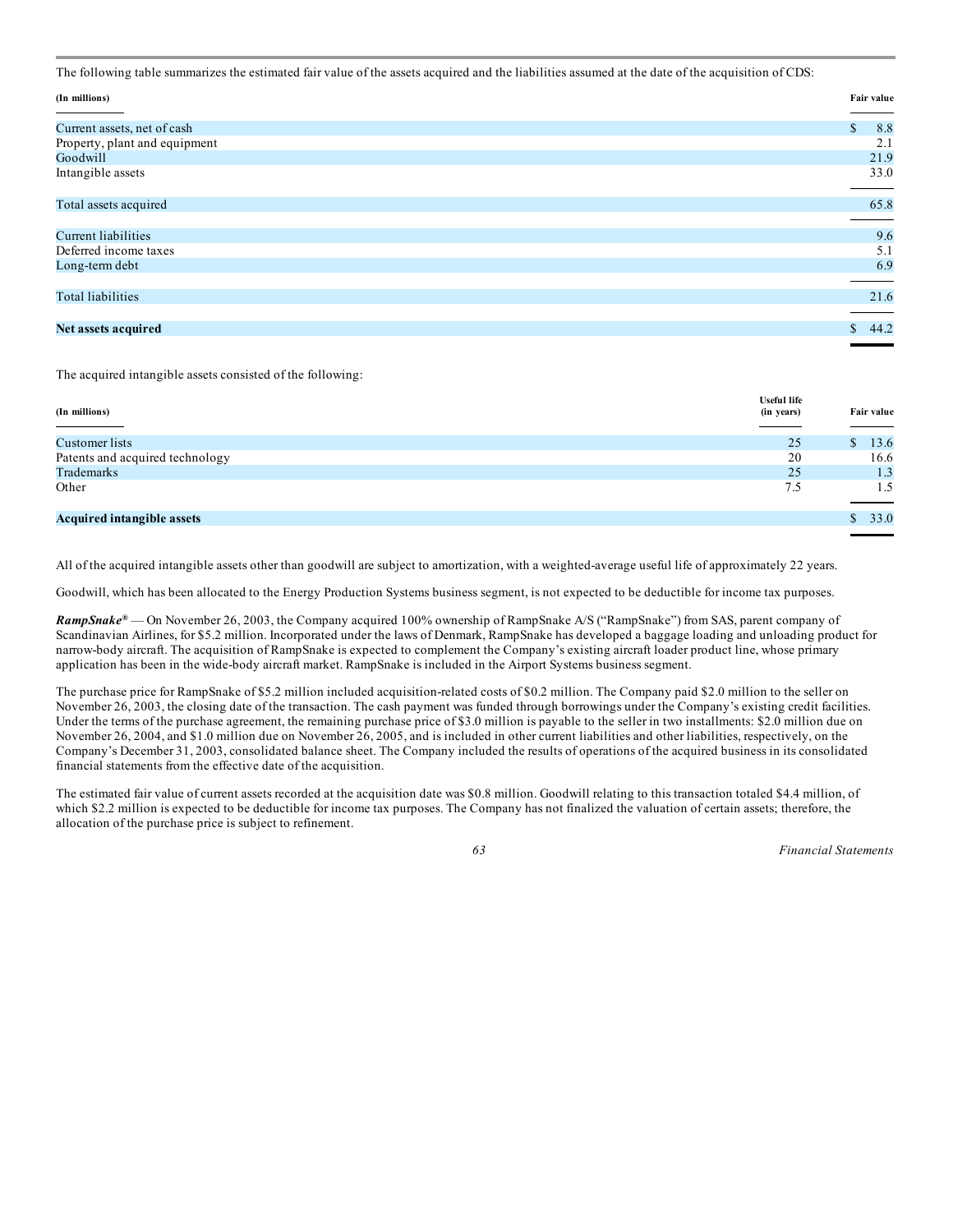Had the acquisitions of CDS and RampSnake occurred at the beginning of the earliest period presented, the Company's earnings per share would not have been significantly different from the amounts reported. Accordingly, pro forma financial information has not been provided.

#### **Divestiture**

During the fourth quarter of 2003, the Company divested FoodTech's U.S. agricultural harvester machinery product line. Management had determined that the product line did not fit within FoodTech's business strategy. In conjunction with the divestiture, the Company sold assets (excluding real estate) and recorded certain costs related to restructuring and impairment (Note 5). The total pre-tax impact on 2003 income was a loss of \$1.2 million, which was included in cost of sales and services on the Company's consolidated statement of income.

Had the divestiture occurred at the beginning of the earliest period presented, the Company's earnings per share would not have been significantly different from the amounts reported. Accordingly, pro forma financial information has not been provided.

#### **Assets held for sale**

At December 31, 2003 and 2002, assets held for sale included \$2.5 million (representing assets of \$2.9 million and liabilities of \$0.4 million) associated with research and development activities for one type of measurement technology included in the Energy Processing Systems business segment. In the fourth quarter of 2002, management committed to a plan to sell this asset group. Circumstances during 2003 extended the period of time that management had originally estimated would be required to complete the sale. Management is continuing with a plan to sell the asset group in 2004.

At December 31, 2003, assets held for sale also included \$0.6 million, representing real estate related to, but not included in, the divestiture of FoodTech's U.S. agricultural harvester machinery product line.

## **NOTE 5. ASSET IMPAIRMENT AND RESTRUCTURING CHARGES**

The Company recorded asset impairment and restructuring charges totaling \$3.4 million before taxes (\$2.1 million after tax) and \$16.8 million before taxes (\$10.4 million after tax), during the years ended December 31, 2003 and 2001, respectively. These amounts are included in cost of sales and services in the Company's consolidated statements of income.

During the fourth quarter of 2003, the Company recorded asset impairment and restructuring charges of \$1.8 million and \$1.6 million, respectively. Asset impairment charges included \$1.0 million related to real estate associated with the divestiture of a FoodTech product line (Note 4). In addition, \$0.8 million in asset impairment charges related to the write-down of a long-lived asset in the Energy Production Systems business segment. Restructuring charges, also associated with the divestiture of a FoodTech product line, consisted of \$1.1 million related to a reduction in workforce and \$0.5 million related to contract termination and other costs. The Company expects to complete the spending associated with this restructuring program during the second quarter of 2004.

During 2001, the Company recorded asset impairment and restructuring charges of \$1.3 million and \$15.5 million, respectively. The asset impairment charge of \$1.3 million reflected the write-off of goodwill associated with a FoodTech product line, which management decided not to develop further. The Company's 2001 restructuring focused on lowering its cost structure in response to the slowing U.S. and global economies and the reduction in airline travel. Headcount was reduced in each of the Company's business segments and at its corporate office. This resulted in a total of \$15.5 million in restructuring charges, of which \$5.1 million related to planned reductions in workforce in the Energy Processing Systems businesses; \$1.1 million related to reductions in workforce in the Energy Production Systems businesses; \$5.2 million related to reductions in workforce in the FoodTech businesses; \$3.7 million related to a planned plant closing and restructuring activities in the Airport Systems businesses; and \$0.4 million was for other corporate initiatives. At December 31, 2002, restructuring reserves relating to the 2001 programs were not material. During 2003, the 2001 restructuring programs were completed.

# **NOTE 6. INVENTORIES**

Inventories consisted of the following:

**(In millions) December 31, 2003 2002** Raw materials **\$ 79.3** \$ 77.0 Work in process **111.9** 125.9 Finished goods **225.5** 193.6 Gross inventories before LIFO reserves and valuation adjustments **416.7** 396.5 LIFO reserves and valuation adjustments **(129.9)** (117.6) **Net inventories \$ 286.8** \$ 278.9

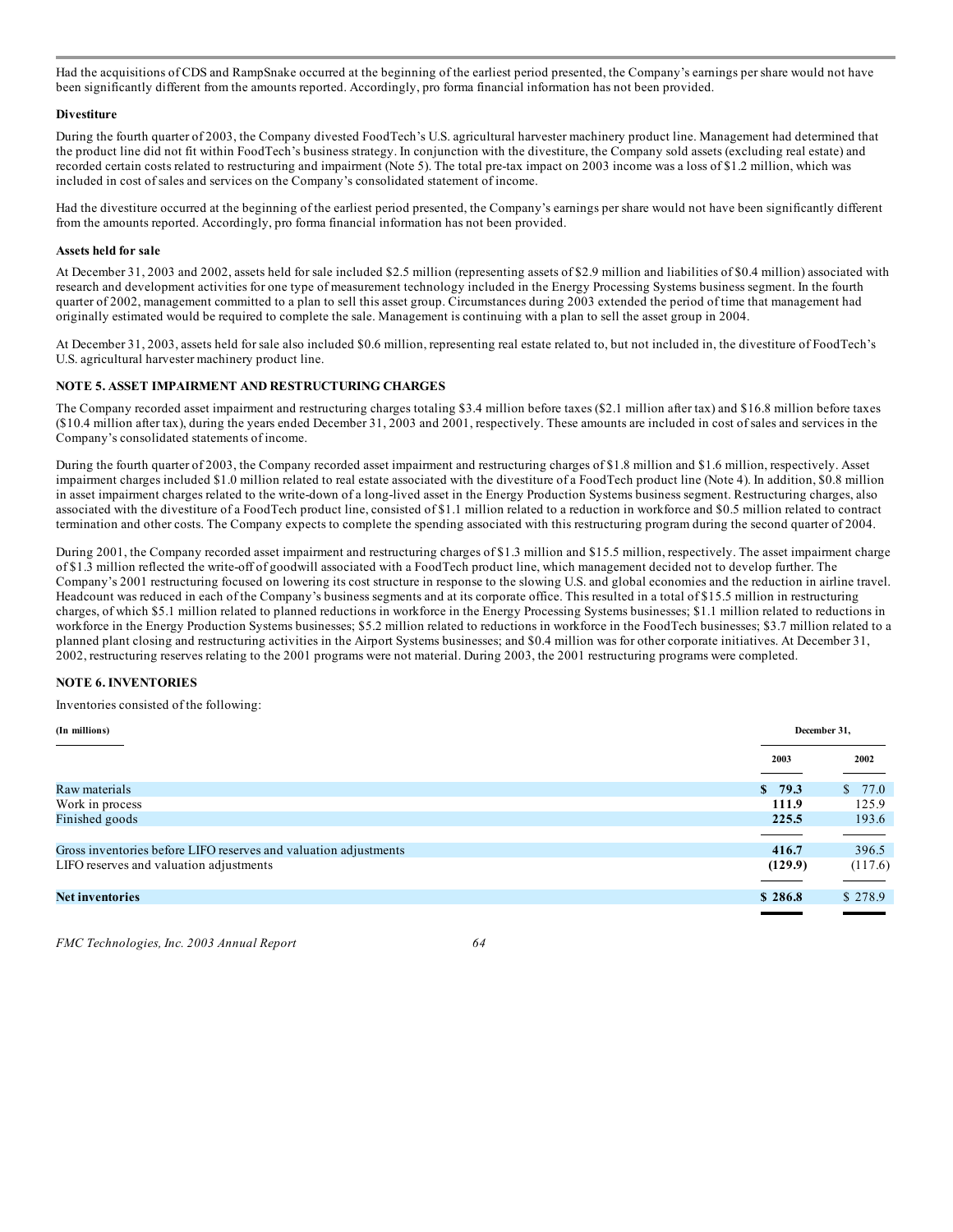Inventories accounted for under the LIFO method totaled \$84.9 million and \$78.6 million at December 31, 2003 and 2002, respectively. The current replacement costs of LIFO inventories exceeded their recorded values by \$86.7 million and \$83.7 million at December 31, 2003 and 2002, respectively. During 2002 and 2001, the Company reduced certain LIFO inventories which were carried at costs lower than the current replacement costs. The result was a decrease in cost of sales and services by approximately \$0.3 million and \$0.6 million in 2002 and 2001, respectively. There were no reductions of LIFO inventory in 2003.

## **NOTE 7. PROPERTY, PLANT AND EQUIPMENT**

Property, plant and equipment consisted of the following:

| (In millions)                      | December 31, |         |
|------------------------------------|--------------|---------|
|                                    | 2003         | 2002    |
| Land and land improvements         | \$18.5       | \$18.0  |
| <b>Buildings</b>                   | 148.4        | 147.8   |
| Machinery and equipment            | 533.4        | 483.9   |
| Construction in process            | 19.1         | 46.6    |
|                                    | 719.4        | 696.3   |
| Accumulated depreciation           | (391.5)      | (390.2) |
| Property, plant and equipment, net | \$327.9      | \$306.1 |

Depreciation expense was \$48.2 million, \$40.1 million and \$37.7 million in 2003, 2002 and 2001, respectively.

In March 2003, the Company elected to pay \$35.9 million to repurchase equipment and terminate certain sale-leaseback obligations. The effect on the Company's consolidated balance sheet was an increase in property, plant and equipment of \$15.0 million and a reversal of the \$20.9 million in nonamortizing credits recognized in connection with the original transaction, which were included in other liabilities. Termination of these sale-leaseback obligations did not have a material impact on the Company's results of operations.

During 2003, one of the Company's foreign subsidiaries implemented a functional currency change which resulted in a \$12.4 million reduction in property, plant and equipment, net, and accumulated other comprehensive income (loss).

# **NOTE 8. GOODWILL AND INTANGIBLE ASSETS**

On January 1, 2002, the Company adopted the provisions of SFAS No. 142, "Goodwill and Other Intangible Assets." SFAS No. 142 addresses the initial recognition and measurement of intangible assets acquired individually or as part of a group of other assets not constituting a business. SFAS No. 142 also addresses the subsequent accounting for and continuing valuation of goodwill and other intangible assets.

*Goodwill* — During 2002, the carrying amount of goodwill reflected the impairment loss recognized upon adoption of the new accounting standard. The reported pre-tax impairment loss of \$215.0 million (\$193.8 million after tax) related to FoodTech (\$117.4 million before taxes; \$98.3 million after tax) and Energy Processing Systems (\$97.6 million before taxes; \$95.5 million after tax). The after-tax impairment loss was reflected as a cumulative effect of a change in accounting principle.

The impairment loss was calculated at the reporting unit level, and represents the excess of the carrying value of reporting unit goodwill over its implied fair value. The implied fair value of goodwill was determined by a two-step process. The first compared the fair value of the reporting unit (measured as the present value of expected future cash flows) to its carrying amount. Then, a second step was performed if the fair value of the reporting unit was less than its carrying amount. In this case, the fair value of the reporting unit was allocated to its assets and liabilities to determine the implied fair value of goodwill, which was used to measure the impairment loss. All of the Company's reporting units were tested for impairment during the first quarter of 2002 in conjunction with the implementation of SFAS No. 142.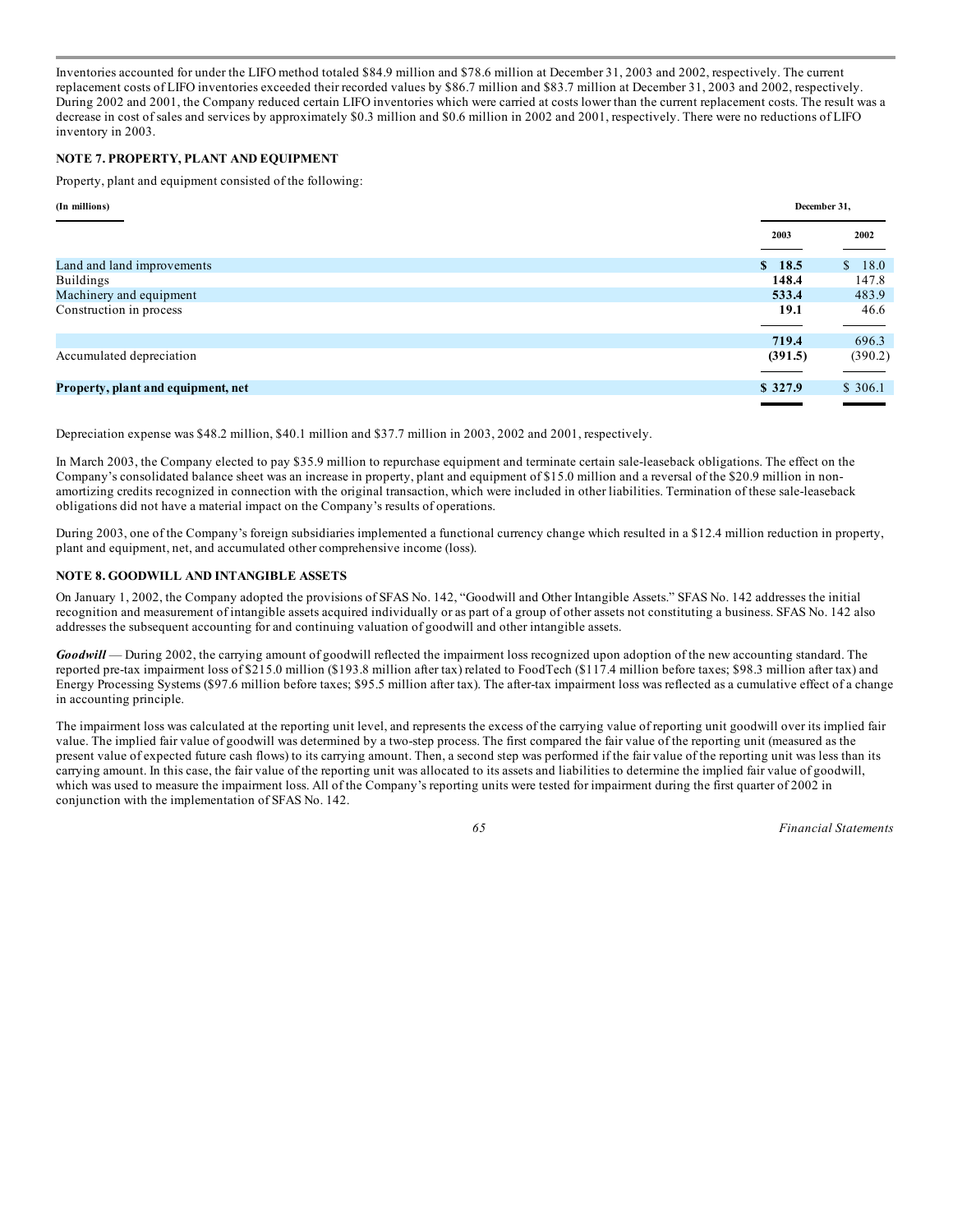Annual testing for impairment performed subsequent to the implementation of SFAS No. 142 has not resulted in the recognition of any additional goodwill impairment losses.

Goodwill by business segment was as follows:

| (In millions)                    |         | December 31,             |
|----------------------------------|---------|--------------------------|
|                                  | 2003    | 2002                     |
| <b>Energy Production Systems</b> | \$76.9  | \$47.8                   |
| <b>Energy Processing Systems</b> | 17.3    | 17.3                     |
| Subtotal Energy Systems          | 94.2    | 65.1                     |
| FoodTech                         | 15.1    | 14.2                     |
| <b>Airport Systems</b>           | 8.9     | 4.3                      |
|                                  |         |                          |
| <b>Total goodwill</b>            | \$118.2 | \$83.6                   |
|                                  |         | $\overline{\phantom{a}}$ |

The change in the carrying value of goodwill in 2003 was related to the impact of business combinations (Note 4) and foreign currency translation.

The adoption of SFAS No. 142's provisions relating to goodwill amortization resulted in the Company discontinuing the amortization of goodwill beginning January 1, 2002. Goodwill amortization expense recognized in 2001 was as follows:

| (In millions)                                             |    | <b>Year Ended</b><br>December 31,<br>2001 |
|-----------------------------------------------------------|----|-------------------------------------------|
| <b>Energy Production Systems</b>                          | S. | 3.1                                       |
| <b>Energy Processing Systems</b>                          |    | 4.7                                       |
| Subtotal Energy Systems                                   |    | 7.8                                       |
| FoodTech                                                  |    | 4.6                                       |
| <b>Airport Systems</b>                                    |    | 0.6                                       |
| Total goodwill amortization expense                       |    | 13.0                                      |
| Total goodwill amortization expense (net of income taxes) |    | 9.9                                       |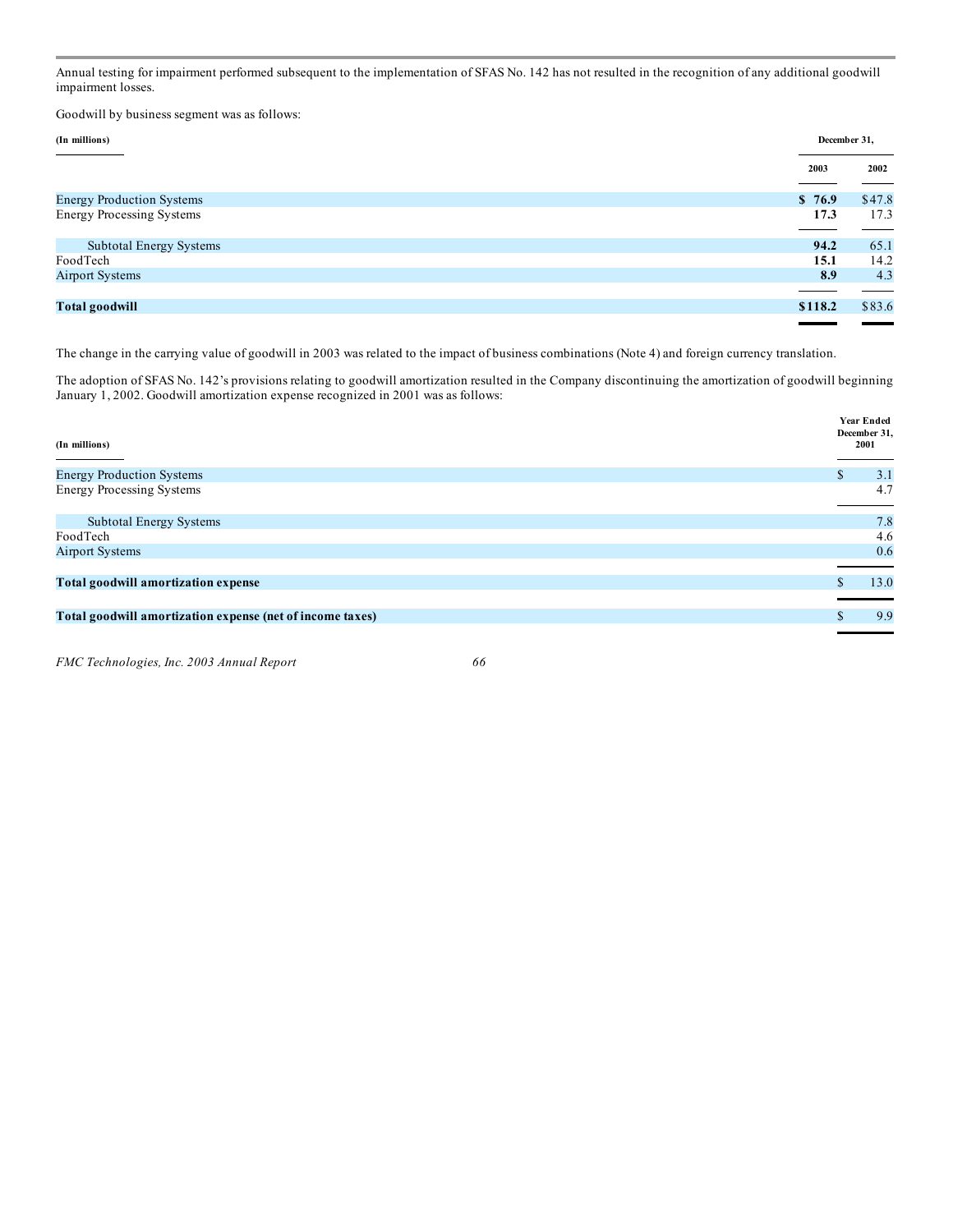| The following table provides a comparison of the effects of adopting SFAS No. 142:                                                                              |                             |                                   |  |  |
|-----------------------------------------------------------------------------------------------------------------------------------------------------------------|-----------------------------|-----------------------------------|--|--|
| (In millions, except per share data)                                                                                                                            |                             | <b>Year Ended</b><br>December 31, |  |  |
|                                                                                                                                                                 | 2002                        | 2001                              |  |  |
| Net income (loss):                                                                                                                                              |                             |                                   |  |  |
| As reported—Income before the cumulative effect of changes in accounting principles<br>Add back: goodwill amortization (net of income taxes)                    | \$64.1                      | \$39.4<br>9.9                     |  |  |
| Adjusted income before the cumulative effect of changes in accounting principles                                                                                | 64.1                        | 49.3                              |  |  |
| Cumulative effect of changes in accounting principles (net of income taxes)                                                                                     | (193.8)                     | (4.7)                             |  |  |
| Adjusted net income (loss)                                                                                                                                      | \$(129.7)                   | \$44.6                            |  |  |
| As reported—Net income (loss)                                                                                                                                   | \$(129.7)                   | \$34.7                            |  |  |
| Basic earnings (loss) per share:                                                                                                                                |                             |                                   |  |  |
| As reported—Income before the cumulative effect of changes in accounting principles<br>Add back: goodwill amortization (net of income taxes)                    | \$0.98<br>$\qquad \qquad -$ | \$0.60<br>0.15                    |  |  |
|                                                                                                                                                                 |                             |                                   |  |  |
| Adjusted income before the cumulative effect of changes in accounting principles<br>Cumulative effect of changes in accounting principles (net of income taxes) | 0.98<br>(2.97)              | 0.75<br>(0.07)                    |  |  |
| Adjusted net income (loss) per share                                                                                                                            | \$(1.99)                    | \$0.68                            |  |  |
| As reported—Basic earnings (loss) per share                                                                                                                     | \$(1.99)                    | \$0.53                            |  |  |
| Diluted earnings (loss) per share:                                                                                                                              |                             |                                   |  |  |
| As reported—Income before the cumulative effect of changes in accounting principles<br>Add back: goodwill amortization (net of income taxes)                    | \$0.96                      | \$0.60<br>0.15                    |  |  |
|                                                                                                                                                                 |                             |                                   |  |  |
| Adjusted income before the cumulative effect of changes in accounting principles<br>Cumulative effect of changes in accounting principles (net of income taxes) | 0.96<br>(2.90)              | 0.75<br>(0.07)                    |  |  |
| Adjusted net income (loss) per share                                                                                                                            | \$(1.94)                    | \$0.68                            |  |  |
| As reported—Diluted earnings (loss) per share                                                                                                                   | \$(1.94)                    | \$0.53                            |  |  |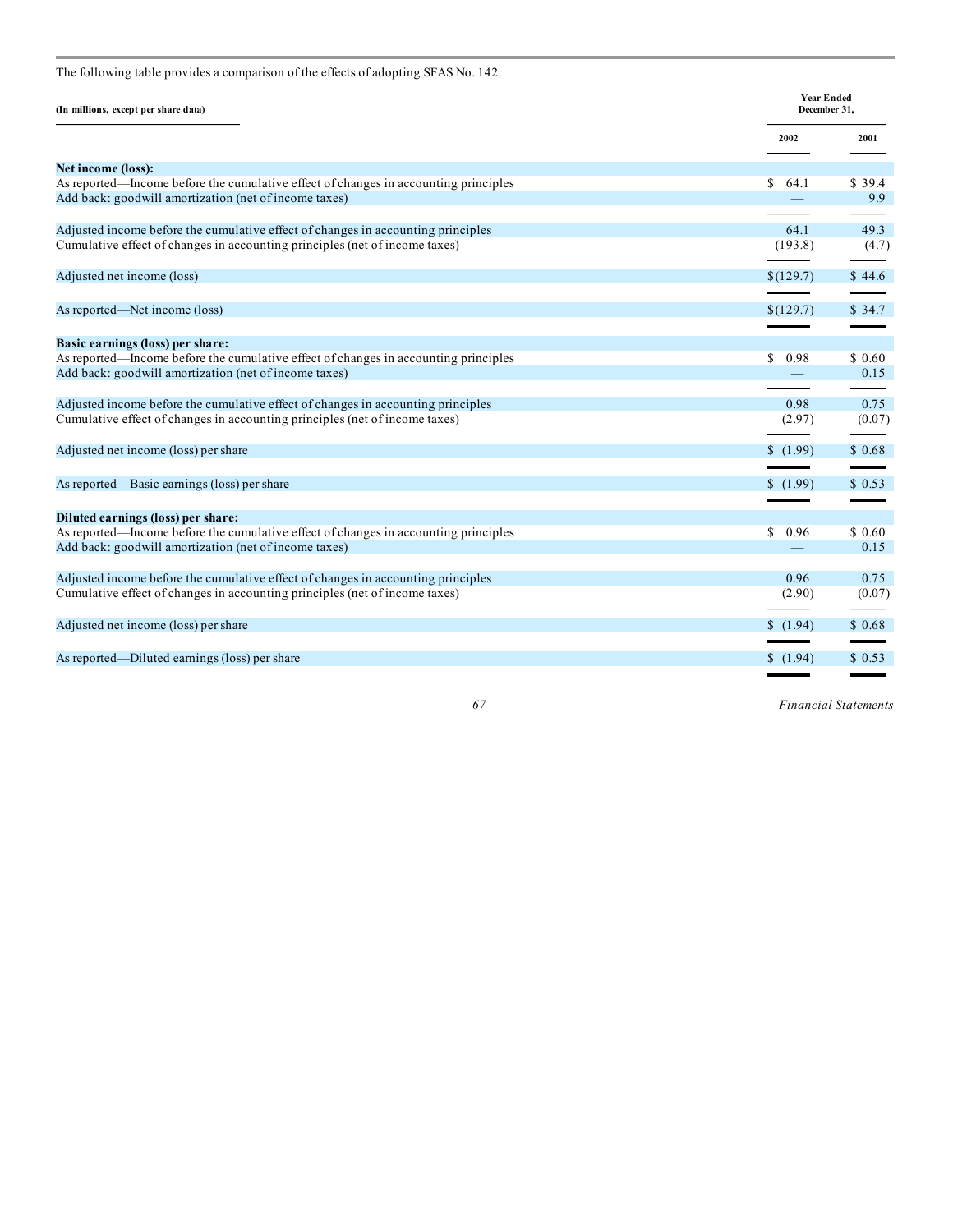*Intangible assets* — All of the Company's acquired identifiable intangible assets are subject to amortization and, where applicable, foreign currency translation adjustments. The Company recorded \$3.8 million in amortization expense related to intangible assets during the year ended December 31, 2003. During the years 2004 through 2008, annual amortization expense is expected to be approximately \$4.5 million.

The components of intangible assets were as follows:

| (In millions)<br>December 31,   |                             |              |                             |                                    |      |                             |
|---------------------------------|-----------------------------|--------------|-----------------------------|------------------------------------|------|-----------------------------|
|                                 |                             | 2003         |                             |                                    | 2002 |                             |
|                                 | Gross<br>carrying<br>amount |              | Accumulated<br>amortization | <b>Gross</b><br>carrying<br>amount |      | Accumulated<br>amortization |
| Customer lists                  | \$31.2                      | $\mathbf{s}$ | 5.4                         | \$17.1                             | \$.  | 4.4                         |
| Patents and acquired technology | 46.7                        |              | 17.2                        | 24.2                               |      | 13.6                        |
| Trademarks                      | 19.6                        |              | 4.6                         | 16.9                               |      | 3.9                         |
| Other                           | 1.5                         |              | 0.6                         |                                    |      |                             |
|                                 |                             |              |                             |                                    |      |                             |
| <b>Total intangible assets</b>  | \$99.0                      | S            | 27.8                        | \$58.2                             | S.   | 21.9                        |
|                                 |                             |              |                             |                                    |      |                             |

# **NOTE 9. DEBT**

*Committed credit* — During 2001, the Company obtained a five-year \$250.0 million revolving credit facility maturing on April 26, 2006. In April 2003, the Company renewed its 364-day \$150.0 million revolving credit facility. Among other restrictions, the terms of these credit agreements include negative covenants related to liens, and financial covenants related to consolidated tangible net worth, debt to earnings ratios and interest coverage ratios. The Company is in compliance with all of these covenants as of December 31, 2003. Both of the revolving credit facilities carry an effective interest rate of 100 basis points above the one-month London Interbank Offered Rate ("LIBOR"), and together they provide the Company with an aggregate of \$400.0 million in committed credit. One-month LIBOR was 1.12% at December 31, 2003.

Available capacity under the five-year \$250.0 million revolving credit facility is reduced by outstanding letters of credit associated with this facility, which totaled \$21.4 million as of December 31, 2003. Unused capacity under both revolving credit facilities at December 31, 2003, totaled \$328.6 million, consisting of \$178.6 million under the five-year \$250.0 million revolving credit facility and all of the 364-day \$150.0 million revolving credit facility.

*Uncommitted credit* — The Company has uncommitted credit, consisting of two domestic money-market credit facilities totaling \$20.0 million at December 31, 2003. In addition, the Company has uncommitted credit lines at many of its international subsidiaries for immaterial amounts. The Company utilizes these facilities to provide a more efficient daily source of liquidity. The effective interest rates depend upon the local national market. For the domestic credit facilities, rates are approximately 100 basis points over the prevailing Federal funds rate traded in the money markets. At December 31, 2003, \$5.0 million was outstanding under the domestic uncommitted credit facilities.

*Commercial paper* — The Company initiated a commercial paper program in the first quarter of 2003 to provide an alternative vehicle for meeting short-term funding requirements. Under this program and subject to available capacity under the Company's revolving credit facilities, the Company has the ability to access up to \$400.0 million of short-term financing through its commercial paper dealers.

*Short-term debt* — Short-term debt consisted of the following:

| (In millions)                                           | December 31, |        |
|---------------------------------------------------------|--------------|--------|
|                                                         | 2003         | 2002   |
| 364-day revolving committed credit facility             | $s =$        | \$20.0 |
| Domestic uncommitted credit facilities                  | 5.0          | 15.0   |
| Foreign uncommitted credit facilities                   | 0.1          | 1.0    |
| Borrowings from MODEC International LLC (joint venture) | 15.2         | 23.4   |
| <b>Total short-term debt</b>                            | \$20.3       | \$59.4 |
|                                                         |              |        |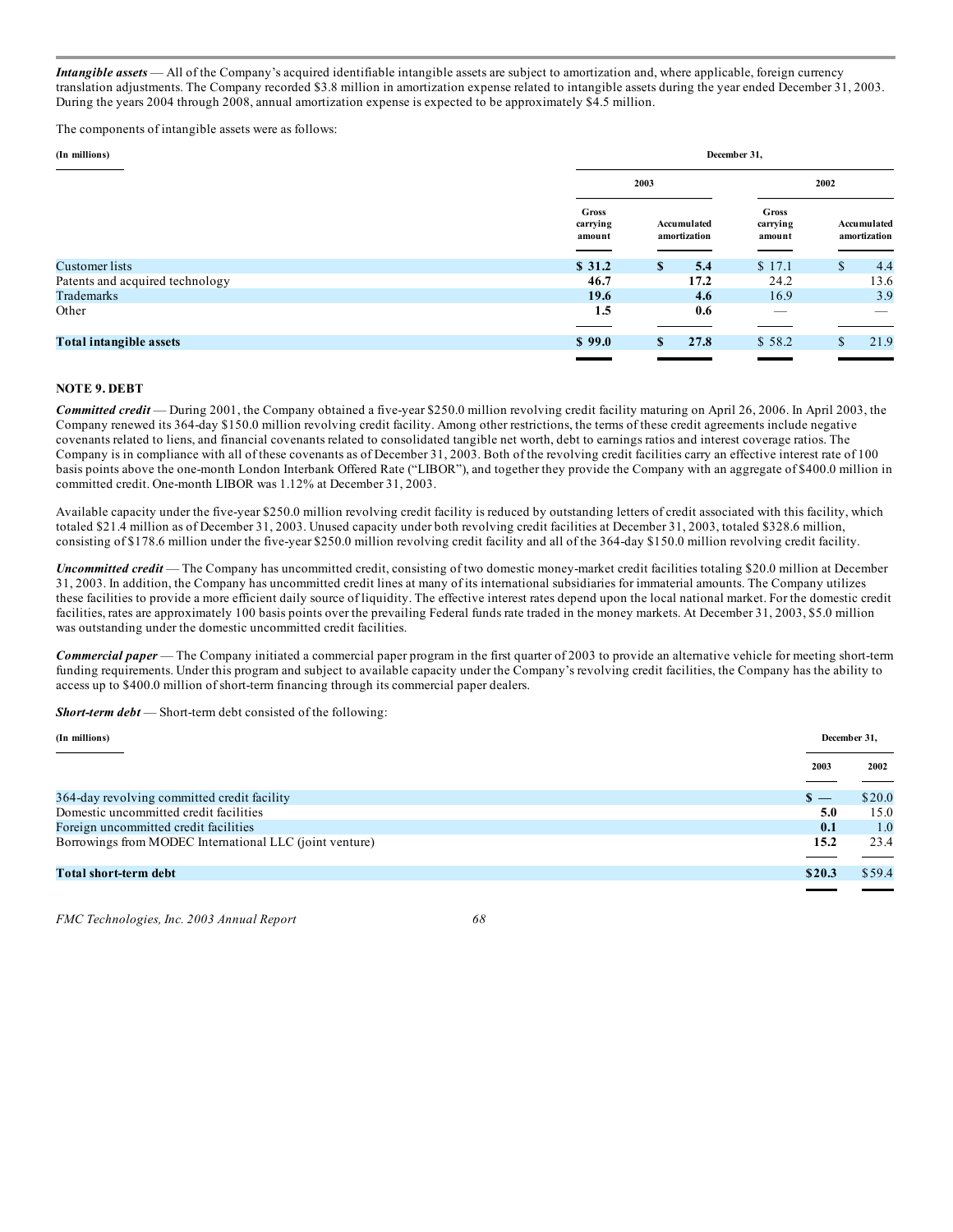Borrowings under the 364-day revolving committed credit facility carried an effective interest rate of 2.3% at December 31, 2002. Borrowings under the domestic uncommitted credit facilities carried effective interest rates of 1.7% and 2.3% at December 31, 2003 and 2002, respectively. Borrowings under foreign uncommitted credit facilities carried effective interest rates of 6.5% and 7.6% at December 31, 2003 and 2002, respectively.

The Company has an uncommitted credit agreement with MODEC International LLC, a 37.5%-owned joint venture, whereby MODEC International LLC loans its excess cash to the Company. At December 31, 2003 and 2002, short-term debt included \$15.2 million and \$23.4 million, respectively, of borrowings from MODEC International LLC. Under terms of the credit agreement, the interest rate is based on the monthly weighted-average interest rate the Company pays on its domestic credit facilities and commercial paper, which was 1.3% and 2.2% at December 31, 2003 and 2002, respectively.

*Long-term debt* — Long-term debt consisted of the following:

| (In millions)                                 |         | December 31, |
|-----------------------------------------------|---------|--------------|
|                                               | 2003    | 2002         |
| Commercial paper $(1)$                        | \$150.0 |              |
| Five-year revolving committed credit facility | 50.0    | 175.0        |
| Other                                         | 1.2     | 0.5          |
|                                               |         |              |
| Total long-term debt                          | 201.2   | 175.5        |
| Less: current portion                         | (0.1)   | (0.1)        |
|                                               |         |              |
| Long-term debt, less current portion          | \$201.1 | \$175.4      |
|                                               |         |              |

(1) Committed credit available under the five-year revolving credit facility provides the ability to refinance the Company's commercial paper obligations on a long-term basis; therefore, at December 31, 2003, the Company's total commercial paper outstanding was classified as long-term on the consolidated balance sheet.

Maturities of total long-term debt as of December 31, 2003, are payable as follows: \$0.1 million in 2004, \$0.1 million in 2005, \$200.2 million in 2006, \$0.1 million in 2007, \$0.1 million in 2008 and \$0.6 million thereafter.

The Company has an interest rate swap agreement maturing in June 2004, related to \$50.0 million of its long-term borrowings, that fixes the interest rate thereon at 5.92%. The interest rate swap is accounted for as a cash flow hedge, and its fair value is included in other current liabilities and other liabilities, respectively, on the December 31, 2003 and 2002 consolidated balance sheets. The Company also has interest rate swaps related to \$150.0 million of its commercial paper borrowings. The effect of these interest rate swaps is to fix the effective annual interest rate of these borrowings at 2.9%. The swaps mature in June 2008, are accounted for as cash flow hedges, and are included at fair value in other assets on the Company's consolidated balance sheet at December 31, 2003.

# **NOTE 10. INCOME TAXES**

Domestic and foreign components of income (loss) before income taxes and the cumulative effect of changes in accounting principles are shown below:

| (In millions)                                                                            |           | Year Ended December 31, |          |  |
|------------------------------------------------------------------------------------------|-----------|-------------------------|----------|--|
|                                                                                          | 2003      | 2002                    | 2001     |  |
| Domestic                                                                                 | \$ (10.9) | \$ (8.4)                | \$(22.8) |  |
| Foreign                                                                                  | 117.5     | 98.7                    | 86.3     |  |
|                                                                                          |           |                         |          |  |
| Income before income taxes and the cumulative effect of changes in accounting principles | \$106.6   | \$90.3                  | \$63.5   |  |
|                                                                                          |           |                         |          |  |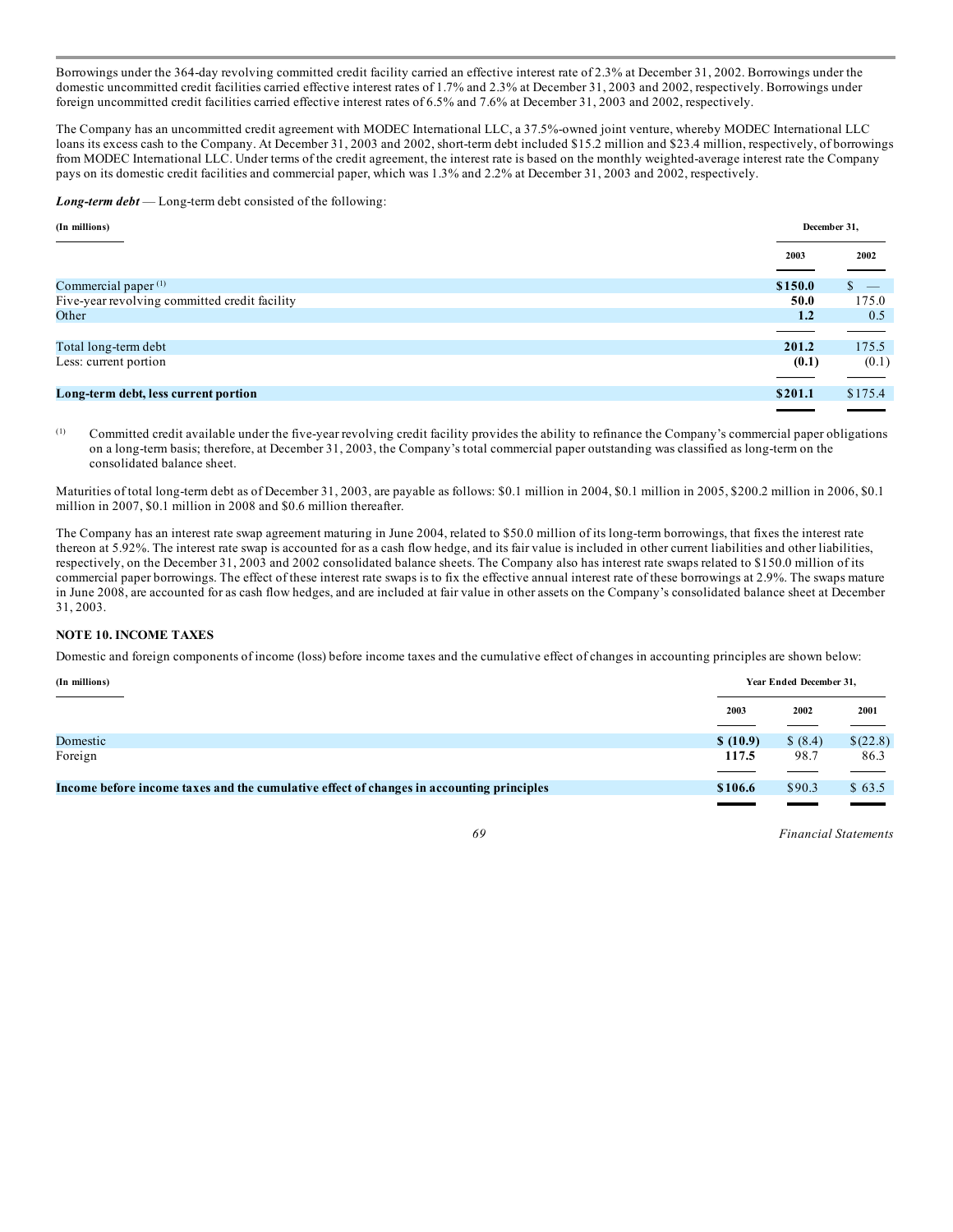The provision (benefit) for income taxes attributable to income before the cumulative effect of changes in accounting principles consisted of:

| (In millions)                     |        | Year Ended December 31,        |           |  |
|-----------------------------------|--------|--------------------------------|-----------|--|
|                                   | 2003   | 2002                           | 2001      |  |
| Current:                          |        |                                |           |  |
| Federal                           | $s -$  | \$<br>$\overline{\phantom{a}}$ | \$<br>1.1 |  |
| Foreign                           | 23.2   | 7.2                            | 15.6      |  |
| State and local                   |        | __                             | (0.7)     |  |
| Total current                     | 23.2   | 7.2                            | 16.0      |  |
| Deferred                          | 7.8    | 19.0                           | 8.1       |  |
| <b>Provision for income taxes</b> | \$31.0 | \$26.2                         | \$24.1    |  |
|                                   |        |                                |           |  |

Significant components of the deferred income tax provision attributable to income before income taxes were as follows:

| (In millions)                                                                    | Year Ended December 31, |        |                  |
|----------------------------------------------------------------------------------|-------------------------|--------|------------------|
|                                                                                  | 2003                    | 2002   | 2001             |
| Deferred tax expense (exclusive of the effect of changes in valuation allowance) | \$9.3                   | \$17.8 | \$8.1            |
| Increase (decrease) in the valuation allowance for deferred tax assets           | (1.5)                   | 1.2    |                  |
|                                                                                  |                         |        |                  |
| Deferred income tax provision                                                    | \$7.8                   | \$19.0 | $\text{\AA}$ 8.1 |
|                                                                                  |                         |        |                  |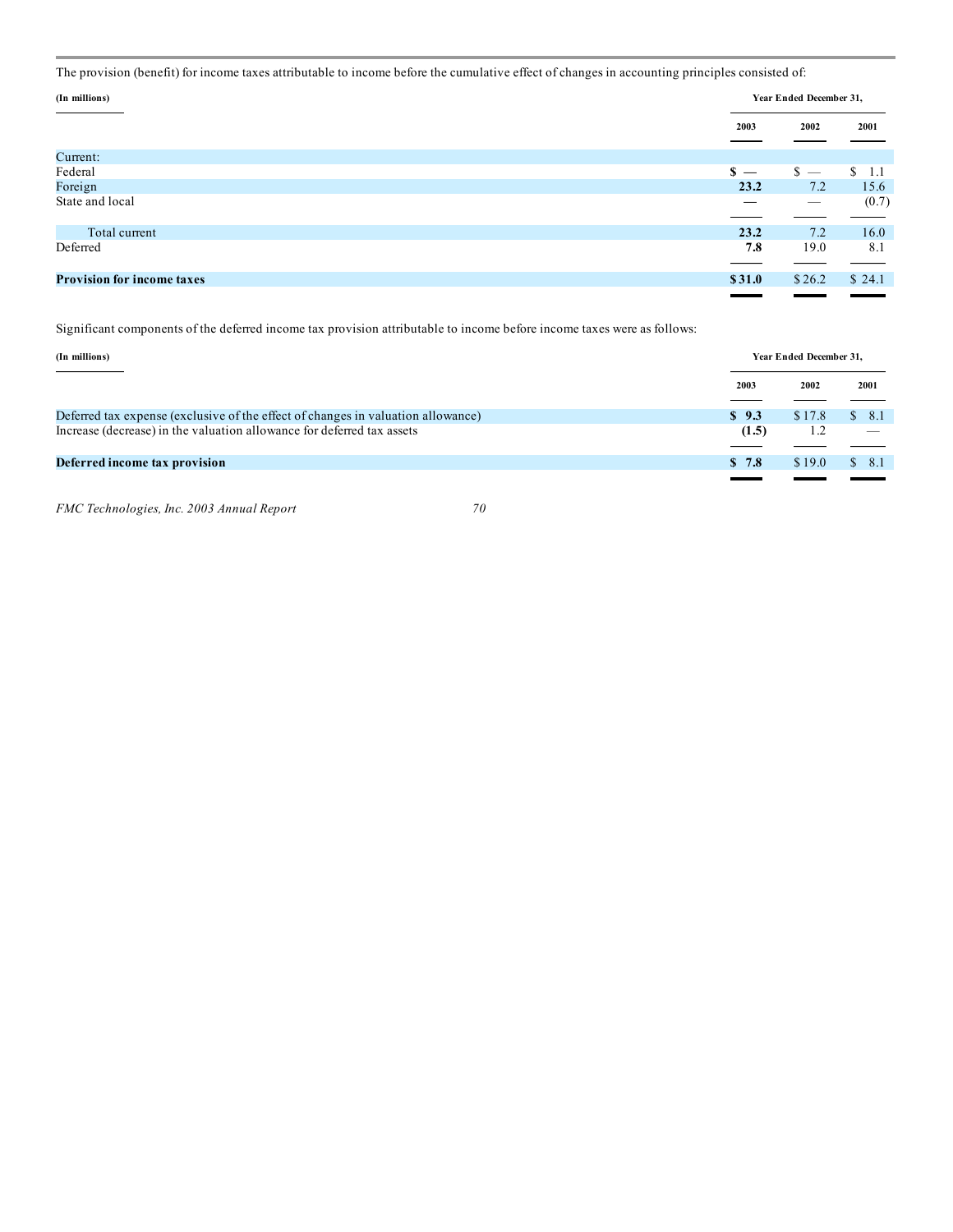Significant components of the Company's deferred tax assets and liabilities were as follows:

| (In millions)                                                                                      |        | December 31, |  |  |
|----------------------------------------------------------------------------------------------------|--------|--------------|--|--|
|                                                                                                    | 2003   | 2002         |  |  |
| Deferred tax assets attributable to:                                                               |        |              |  |  |
| Net operating loss carry forwards                                                                  | \$39.2 | \$41.1       |  |  |
| Accrued pension and other postretirement benefits                                                  | 28.5   | 40.6         |  |  |
| Reserves for insurance, warranties and other                                                       | 37.7   | 34.8         |  |  |
| Foreign tax credit carryforwards                                                                   | 18.1   | 12.4         |  |  |
| Inventories                                                                                        | 12.1   | 14.0         |  |  |
| Other                                                                                              | 1.0    | 9.6          |  |  |
|                                                                                                    |        |              |  |  |
| Deferred tax assets                                                                                | 136.6  | 152.5        |  |  |
| Valuation allowance                                                                                | (17.5) | (20.3)       |  |  |
|                                                                                                    |        |              |  |  |
| Deferred tax assets, net of valuation allowance                                                    | 119.1  | 132.2        |  |  |
|                                                                                                    |        |              |  |  |
| Deferred tax liabilities attributable to:                                                          |        |              |  |  |
| Revenue in excess of billings on contracts accounted for under the percentage of completion method | 48.0   | 38.7         |  |  |
| Property, plant and equipment, goodwill and other assets                                           | 45.8   | 37.1         |  |  |
|                                                                                                    |        |              |  |  |
| Deferred tax liabilities                                                                           | 93.8   | 75.8         |  |  |
|                                                                                                    |        |              |  |  |
| Net deferred tax assets                                                                            | \$25.3 | \$56.4       |  |  |
|                                                                                                    |        |              |  |  |

At December 31, 2003 and 2002, the carrying amount of net deferred tax assets and the related valuation allowance included the impact of foreign currency translation adjustments.

Included in the Company's deferred tax assets at December 31, 2003, are foreign tax credit carryforwards, which, if not utilized, will expire no later than 2008 and domestic net operating loss carryforwards, which, if not utilized, will expire no later than 2023. Also included in deferred tax assets are net operating loss carryforwards attributable to foreign entities. Management believes it is more likely than not that the Company will not be able to utilize certain operating loss carryforwards before expiration; therefore, the Company has established a valuation allowance with regard to the related deferred tax assets. Realization of the Company's remaining net deferred tax assets is dependent on the generation of domestic taxable income. Based on long-term forecasts of operating results, management believes that it is more likely than not that domestic earnings over this period will support this level of domestic taxable income. In its analysis, management has considered the effect of foreign deemed dividends and other expected adjustments to domestic earnings that are required in determining domestic taxable income. Foreign earnings taxable to the Company as dividends were \$30.3 million, \$24.9 million and \$153.9 million in 2003, 2002 and 2001, respectively.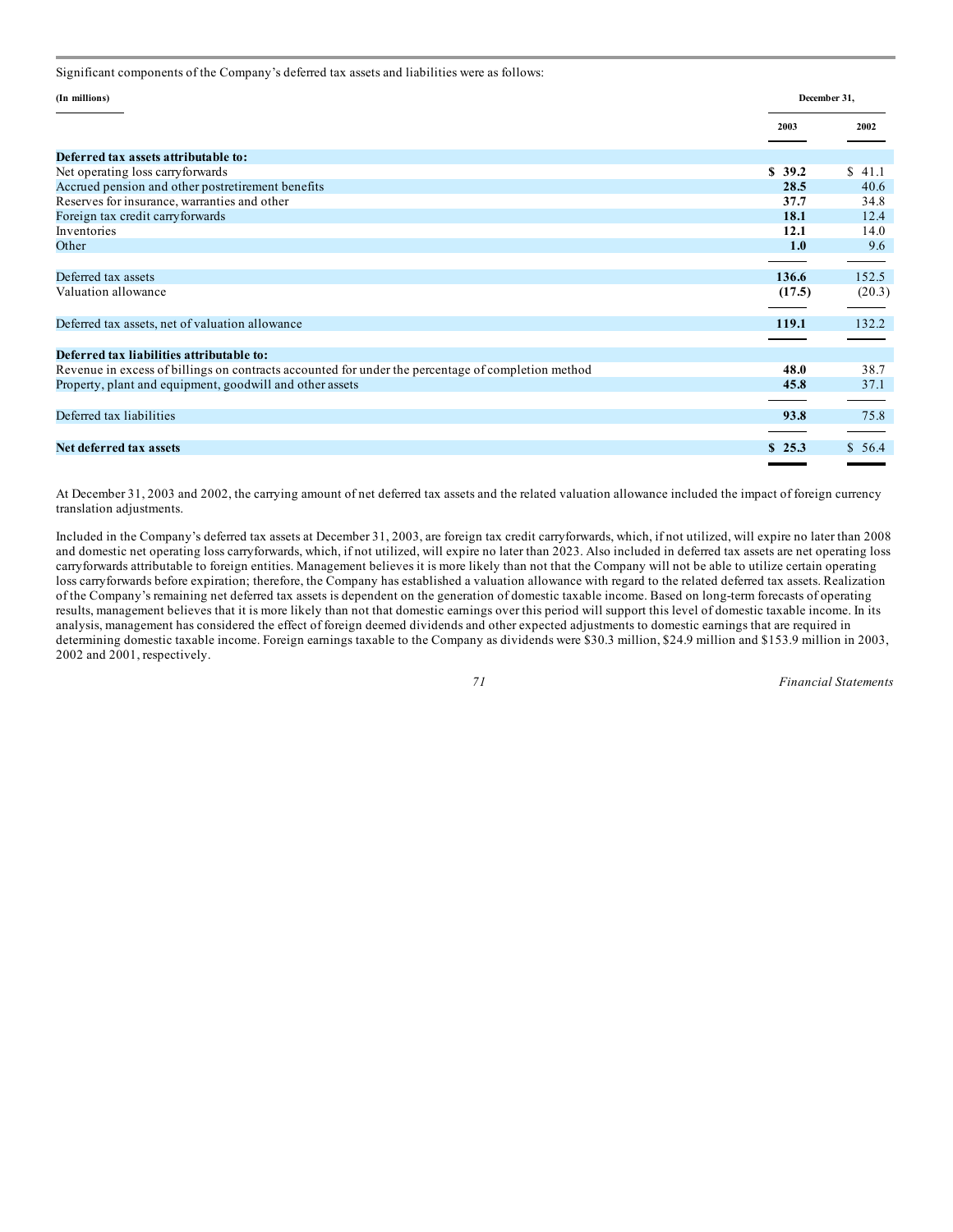By country, current and non-current deferred income taxes included in the Company's consolidated balance sheets at December 31, 2003, were as follows:

| (In millions)               |                                     | December 31, 2003                    |         |  |  |  |
|-----------------------------|-------------------------------------|--------------------------------------|---------|--|--|--|
|                             | <b>Current asset</b><br>(liability) | Non-<br>current asset<br>(liability) | Total   |  |  |  |
| <b>United States</b>        | 8.2<br><sup>\$</sup>                | 92.1<br>\$                           | \$100.3 |  |  |  |
| Norway                      | (48.2)                              | __                                   | (48.2)  |  |  |  |
| <b>Brazil</b>               | 2.7                                 | (20.1)                               | (17.4)  |  |  |  |
| Netherlands                 | (0.3)                               | (4.9)                                | (5.2)   |  |  |  |
| Other foreign               | (1.3)                               | (2.9)                                | (4.2)   |  |  |  |
|                             |                                     |                                      |         |  |  |  |
| Total deferred income taxes | (38.9)<br>\$                        | 64.2<br>\$                           | \$25.3  |  |  |  |
|                             |                                     |                                      |         |  |  |  |

The effective income tax rate was different from the statutory U.S. federal income tax rate due to the following:

|                                                                             |              | <b>Year Ended</b><br>December 31, |      |  |
|-----------------------------------------------------------------------------|--------------|-----------------------------------|------|--|
|                                                                             | 2003         | 2002                              | 2001 |  |
| Statutory U.S. federal income tax rate                                      | 35%          | 35%                               | 35%  |  |
| Net difference resulting from:                                              |              |                                   |      |  |
| Foreign earnings subject to different tax rates                             | (10)         | (12)                              | (20) |  |
| Tax on foreign intercompany dividends and deemed dividends for tax purposes |              | b                                 | 21   |  |
| Nondeductible expenses                                                      | $\mathbf{2}$ | $\overline{c}$                    | 2    |  |
| Qualifying foreign trade income                                             | (1)          | (2)                               | (3)  |  |
| Nondeductible goodwill amortization                                         |              |                                   |      |  |
| Change in valuation allowance                                               | (1)          |                                   |      |  |
| Other                                                                       | (1)          | (1)                               |      |  |
|                                                                             |              |                                   |      |  |
| <b>Total difference</b>                                                     | (6)          | (6)                               | 3    |  |
|                                                                             |              |                                   |      |  |
| <b>Effective income tax rate</b>                                            | 29%          | 29%                               | 38%  |  |
|                                                                             |              |                                   |      |  |

U.S. income taxes have not been provided on undistributed earnings of foreign subsidiaries. The cumulative balance of these undistributed earnings was \$509.1 million at December 31, 2003. It is not practicable to determine the amount of applicable taxes that would be incurred if any of such earnings were repatriated.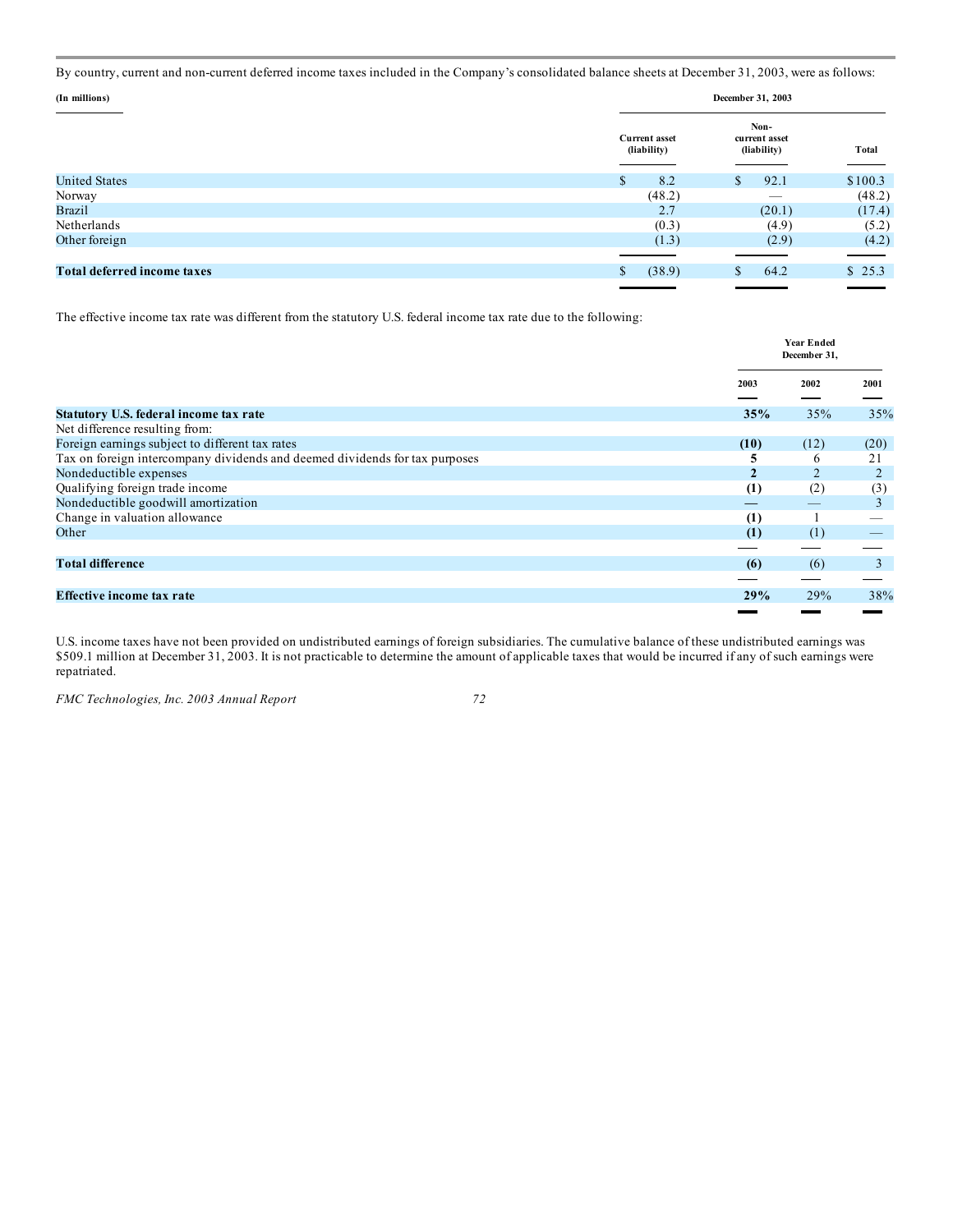FMC Corporation and FMC Technologies entered into a Tax Sharing Agreement in connection with the Separation (Note 1). For tax years prior to 2002, the operations of the Company and its subsidiaries were included in the federal consolidated and certain state and foreign tax returns of FMC Corporation. Pursuant to the terms of the Tax Sharing Agreement, the Company and its subsidiaries are liable for all taxes for all periods prior to the Separation which are related to its operations, computed as if the Company and its subsidiaries were a separate group filing its own tax returns for such periods. The Tax Sharing Agreement provides that the Company and FMC Corporation will make payments between them as appropriate in order to properly allocate the group's tax liabilities for pre-Separation periods.

The Company's income tax provision for the year ended December 31, 2001, included \$8.9 million in charges associated with the Separation. Of this amount, \$4.2 million was incurred as a result of restructuring transactions related to the Company's reorganization of its worldwide group and \$4.7 million was incurred on the repatriation of \$126.4 million of the Company's foreign earnings in connection with the Separation (Note 1). Pursuant to the Tax Sharing Agreement between the Company and FMC Corporation, FMC Corporation assumed liability for certain additional tax charges related to this repatriation.

The Tax Sharing Agreement placed certain restrictions upon FMC Technologies regarding the sale of assets, the sale or issuance of additional securities (including securities convertible into stock) or the entry into some types of corporate transactions during a restriction period that continues for 30 months after the Distribution (i.e., through June 30, 2004). Management believes that the restrictions under the Tax Sharing Agreement do not place a significant limitation on the Company's ability to engage in strategic transactions.

FMC Corporation's federal income tax returns for years through 1999 have been examined by the Internal Revenue Service and are closed for federal income tax purposes. As a result of these examinations, the Company paid \$4.2 million to FMC Corporation in 2002 pursuant to the terms of the Tax Sharing Agreement. Management believes that adequate provision for income taxes has been made for remaining open tax years.

# **NOTE 11. RESERVE FOR DISCONTINUED OPERATIONS**

The reserve for discontinued operations represents the Company's self-insured product liabilities associated with equipment manufactured by FMC Corporation's discontinued machinery businesses. Under the terms of the Separation (Note 1), the Company assumed product liabilities associated with certain businesses, including the construction equipment, power control, beverage equipment and marine and rail divisions. In addition to product liability, the reserve includes estimated costs for claims administration and insurance coverage. The reserve for discontinued operations amounted to \$12.9 million and \$18.1 million at December 31, 2003 and 2002, respectively.

There were no increases to the reserve during the three-year period ended December 31, 2003. Payments related to discontinued operations, primarily related to product liability claims associated with cranes that had been manufactured by the construction equipment group, amounted to \$5.2 million, \$5.3 million and \$7.3 million for the years ended December 31, 2003, 2002 and 2001, respectively.

The Company believes its existing reserves, based on the most current estimate of potential loss, are adequate. However, it is possible that the ultimate settlement cost of all discontinued operations' claim liabilities could differ materially from the recorded reserve. Management cannot predict with certainty the timing of cash flows for settlements and costs in 2004 or in future years.

The Company maintains insurance coverage limiting its exposure to \$2.75 million for any individual product liability claim.

# **NOTE 12. PENSIONS AND POSTRETIREMENT AND OTHER BENEFIT PLANS**

The Company has funded and unfunded defined benefit pension plans that together cover substantially all of its U.S. employees. The plans provide defined benefits based on years of service and final average salary. Foreign-based employees are eligible to participate in Company-sponsored or governmentsponsored benefit plans to which the Company contributes. One of the foreign defined benefit pension plans sponsored by the Company provides for employee contributions; the remaining plans are noncontributory.

The Company has other postretirement benefit plans covering substantially all of its U.S. employees. The postretirement health care plans are contributory; the postretirement life insurance plans are noncontributory.

Effective at various dates in 2001, all benefit obligations, including the Company's postretirement health care and life insurance obligations, were legally separated from those of FMC Corporation and separate plans were established by the Company. As a result, the Company's benefit plans assumed the assets and liabilities associated with benefits for FMC Technologies' employees and the terminated vested employees and retirees of FMC Corporation's machinery businesses.

The Company uses a December 31 measurement date for the majority of its defined benefit pension and other postretirement benefit plans.

Effective January 1, 2003, the Company's benefit obligation under the postretirement health care plan was fully capped at the 2002 benefit level, which resulted in a reduction in the benefit obligation and annual benefit cost of \$1.8 million and \$0.4 million, respectively. In addition, in September 2002, the Company announced changes to other postretirement benefits effective January 1, 2003. These changes resulted in a reduction in the benefit obligation and annual benefit cost of \$7.5 million and \$1.8 million, respectively.

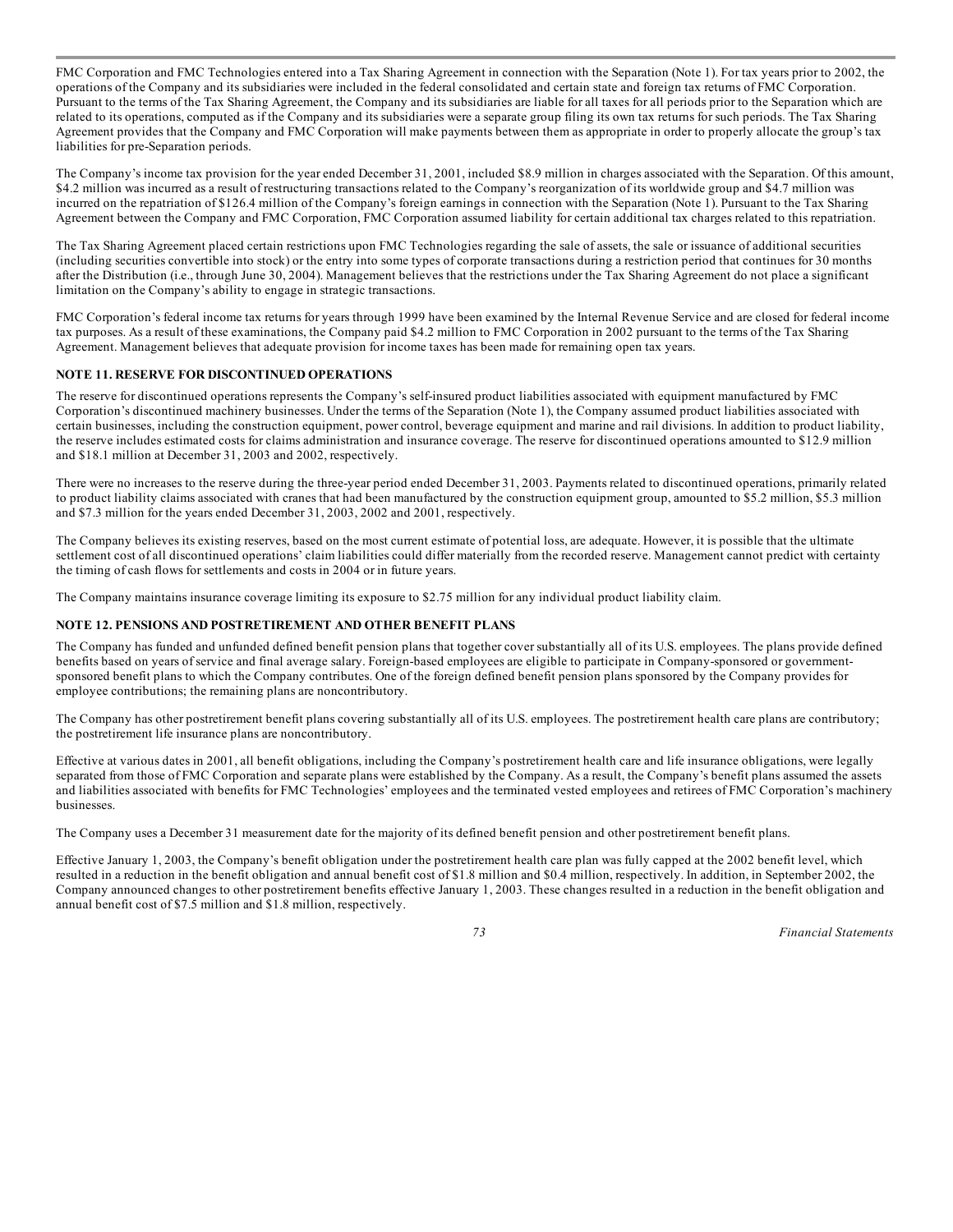The funded status of the Company's U.S. qualified and nonqualified pension plans, certain foreign pension plans and U.S. postretirement health care and life insurance benefit plans, together with the associated balances recognized in the Company's consolidated financial statements as of December 31, 2003 and 2002, were as follows:

| (In millions)                                                            |          | Pensions            |                               | Other<br>postretirement<br>benefits |  |
|--------------------------------------------------------------------------|----------|---------------------|-------------------------------|-------------------------------------|--|
|                                                                          | 2003     | 2002                | 2003                          | 2002                                |  |
| <b>Accumulated benefit obligation</b>                                    | \$459.0  | \$390.5             |                               |                                     |  |
|                                                                          |          |                     |                               |                                     |  |
| Projected benefit obligation at January 1                                | \$450.1  | \$410.8             | \$34.0                        | \$41.7                              |  |
| Service cost                                                             | 14.9     | 13.8                | 0.7                           | 0.8                                 |  |
| Interest cost                                                            | 29.1     | 27.5                | 2.2                           | 2.6                                 |  |
| Actuarial (gain) loss                                                    | 37.7     | 3.5                 | 4.3                           | (0.1)                               |  |
| Amendments                                                               | 0.4      | (0.2)               | (1.8)                         | (7.6)                               |  |
| Foreign currency exchange rate changes                                   | 11.4     | 8.7                 |                               |                                     |  |
| Plan participants' contributions                                         | 1.3      | 1.2                 | 3.0                           | 2.7                                 |  |
| Benefits paid                                                            | (16.8)   | (15.2)              | (5.3)                         | (6.1)                               |  |
| Projected benefit obligation at December 31                              | 528.1    | 450.1               | 37.1                          | 34.0                                |  |
|                                                                          |          |                     |                               |                                     |  |
| Fair value of plan assets at January 1                                   | 334.9    | 335.3               | $\equiv$                      |                                     |  |
| Actual return on plan assets                                             | 90.1     | (20.7)              | $\overline{\phantom{0}}$      |                                     |  |
| Spin-off adjustment (1)                                                  |          | (7.7)               | $\overline{\phantom{0}}$      | $\hspace{0.05cm}$                   |  |
| Foreign currency exchange rate changes                                   | 7.8      | 7.4                 | $\overline{\phantom{0}}$      |                                     |  |
| Company contributions                                                    | 18.6     | 34.6                | 2.3                           | 3.4                                 |  |
| Plan participants' contributions                                         | 1.3      | 1.2                 | 3.0                           | 2.7                                 |  |
| Benefits paid                                                            | (16.8)   | (15.2)              | (5.3)                         | (6.1)                               |  |
| Fair value of plan assets at December 31                                 | 435.9    | 334.9               |                               |                                     |  |
|                                                                          |          |                     |                               |                                     |  |
| Funded status of the plans (liability)                                   | (92.2)   | (115.2)             | (37.1)                        | (34.0)                              |  |
| Unrecognized actuarial loss                                              | 104.8    | 121.7               | 7.3                           | 3.4                                 |  |
| Unrecognized prior service cost (income)                                 | 3.5      | 4.0                 | (10.9)                        | (11.3)                              |  |
| Unrecognized transition asset                                            | (4.8)    | (4.7)               | $\overbrace{\phantom{13333}}$ |                                     |  |
| Net amounts recognized in the consolidated balance sheets at December 31 | \$11.3   | $\mathbb{S}$<br>5.8 | \$(40.7)                      | \$(41.9)                            |  |
|                                                                          |          |                     |                               |                                     |  |
| Accrued pension and other postretirement benefits                        | \$(25.5) | \$ (55.9)           | \$(40.7)                      | \$(41.9)                            |  |
| Other assets                                                             | 0.7      | 5.0                 | $\overbrace{\phantom{aaaaa}}$ |                                     |  |
| Accumulated other comprehensive loss                                     | 36.1     | 56.7                |                               | $\overline{\phantom{m}}$            |  |
|                                                                          |          |                     |                               |                                     |  |
| Net amounts recognized in the consolidated balance sheets at December 31 | \$11.3   | $\mathbb{S}$<br>5.8 | \$(40.7)                      | \$(41.9)                            |  |

(1) Effective May 1, 2001, the Company's U.S. pension obligations were separated from FMC Corporation's qualified pension plans and, effective November 1, 2001, a separate trust was established for custody and investment of these assets. The initial allocation of assets and obligations between the Company's and FMC Corporation's plans and trusts was based on estimates. Interim adjustments to these allocations are in accordance with the Separation and Distribution Agreement (Note 17) and with applicable ERISA guidelines and are defined as "spin-off adjustments." The final allocation of obligations was determined and completed during 2002.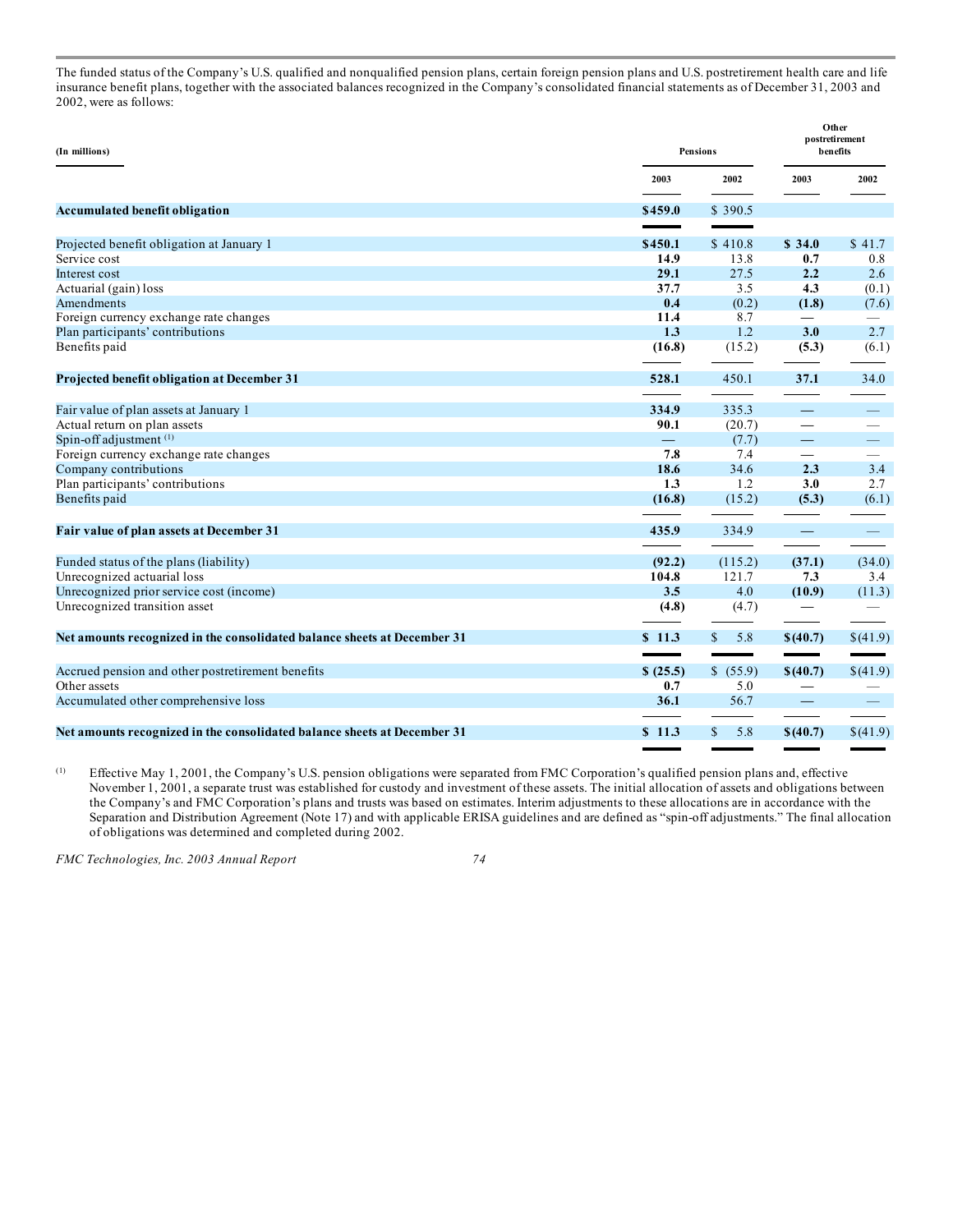The following table presents aggregated information for individual pension plans with an accumulated benefit obligation in excess of plan assets as of December 31:

| (In millions)                  | 2003    | 2002    |
|--------------------------------|---------|---------|
| Accumulated benefit obligation | \$131.5 | \$384.5 |
| Fair value of plan assets      | \$89.0  | \$331.7 |

These plans had projected benefit obligations of \$145.0 million and \$443.7 million at December 31, 2003 and 2002, respectively.

The table below summarizes the changes, on a pre-tax basis, in the gross minimum pension liability included in other comprehensive income (loss) for the years ended December 31, 2003 and 2002:

| (In millions)                                    | Pensions |        |
|--------------------------------------------------|----------|--------|
|                                                  | 2003     | 2002   |
| Increase (decrease) in minimum pension liability | \$(20.6) | \$54.7 |

The following weighted-average assumptions were used to determine the benefit obligations at December 31:

|                                        | Pensions |       | Other<br>postretirement<br>benefits |       |
|----------------------------------------|----------|-------|-------------------------------------|-------|
|                                        | 2003     | 2002  | 2003                                | 2002  |
| Discount rate                          | 6.25%    | 6.75% | $6.25\%$                            | 6.75% |
| Rate of compensation increase          | 4.25%    | 4.25% | $\overline{\phantom{a}}$            |       |
| Expected rate of return on plan assets | 8.75%    | 9.25% | $\overline{\phantom{0}}$            | __    |
|                                        |          |       |                                     |       |

The change in the discount rate used in determining U.S. pension and other postretirement benefit obligations, from 6.75% in 2002 to 6.25% in 2003, increased the projected benefit obligation by \$29.9 million.

The change in the discount rate used in determining U.S. pension and other postretirement benefit obligations, from 7.00% in 2001 to 6.75% in 2002, increased the projected benefit obligation by \$12.8 million.

The expected rate of return on plan assets is a critical accounting estimate because of its potential variability and significant impact on the amounts reported. The Company's estimate is based primarily on the historical performance of plan assets. On trailing five-year and trailing ten-year bases, actual returns on plan assets have exceeded the fiscal 2003 and fiscal 2004 expected rate of return of 8.75%.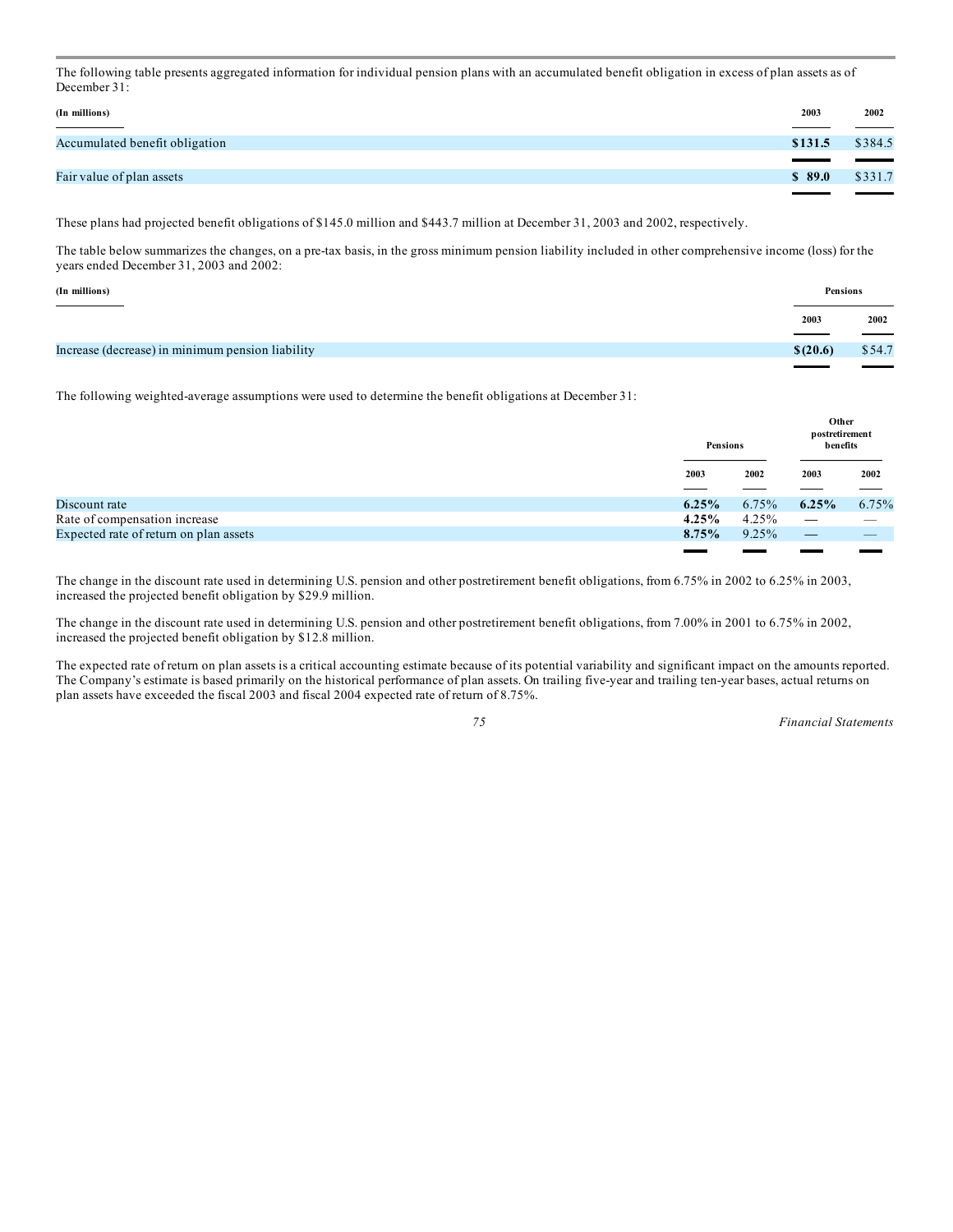#### The Company's pension plan asset allocation, by asset category, was as follows:

| (Percent of plan assets) |        | December 31, |  |  |
|--------------------------|--------|--------------|--|--|
|                          | 2003   | 2002         |  |  |
| Equity securities        | 84.4%  | 73.2%        |  |  |
| Debt securities          | 5.4    | 4.5          |  |  |
| Cash                     | 9.6    | 21.4         |  |  |
| Other                    | 0.6    | 0.9          |  |  |
|                          |        |              |  |  |
| Total                    | 100.0% | 100.0%       |  |  |
|                          |        |              |  |  |

The Company's pension investment strategy emphasizes maximizing returns, consistent with ensuring that sufficient assets are available to meet liabilities, and minimizing corporate cash contributions. Investment managers are retained to invest 100% of discretionary funds and are provided a high level of freedom in asset allocation. Targets include: generating returns exceeding the change in the S&P 500 index by 200 basis points, net of fees; performing in the top quartile of all large U.S. pension plans; and obtaining an absolute rate of return at least equal to the discount rate used to value plan liabilities.

The Company expects to contribute approximately \$17 million to its pension plans in 2004. Of this amount, \$15 million will be contributed to the U.S. qualified pension plan, which does not have minimum funding requirements for 2004. The entire contribution will be made at management's discretion. The remaining \$2 million will be contributed to the U.K. qualified pension plan and the U.S. non-qualified pension plan. All of the contributions are expected to be in the form of cash. In 2003 and 2002, the Company contributed \$18.6 million and \$34.6 million to the pension plans, respectively, which included \$15.0 million and \$32.2 million, respectively, to the domestic qualified pension plan.

The following table summarizes the components of net periodic benefit cost:

| (In millions)                                | Pensions |        |        | Other<br>postretirement<br>benefits |       |       |
|----------------------------------------------|----------|--------|--------|-------------------------------------|-------|-------|
|                                              | 2003     | 2002   | 2001   | 2003                                | 2002  | 2001  |
| Components of net annual benefit cost:       |          |        |        |                                     |       |       |
| Service cost                                 | \$14.9   | \$13.8 | \$12.6 | $S$ 0.7                             | \$0.8 | \$1.2 |
| Interest cost                                | 29.1     | 27.5   | 25.5   | 2.2                                 | 2.6   | 2.8   |
| Expected return on plan assets               | (33.2)   | (32.4) | (30.4) |                                     |       |       |
| Amortization of transition asset             | (0.5)    | (0.5)  | (2.6)  |                                     |       |       |
| Amortization of prior service cost (benefit) | 1.0      | 1.0    | 1.2    | (2.2)                               | (3.3) | (3.1) |
| Recognized net (gain) loss                   | 2.7      | 1.5    | 0.8    | 0.4                                 | 0.1   | (0.1) |
|                                              |          |        |        |                                     |       |       |
| Net annual benefit cost                      | \$14.0   | \$10.9 | \$7.1  | \$1.1                               | \$0.2 | \$0.8 |
|                                              |          |        |        |                                     |       |       |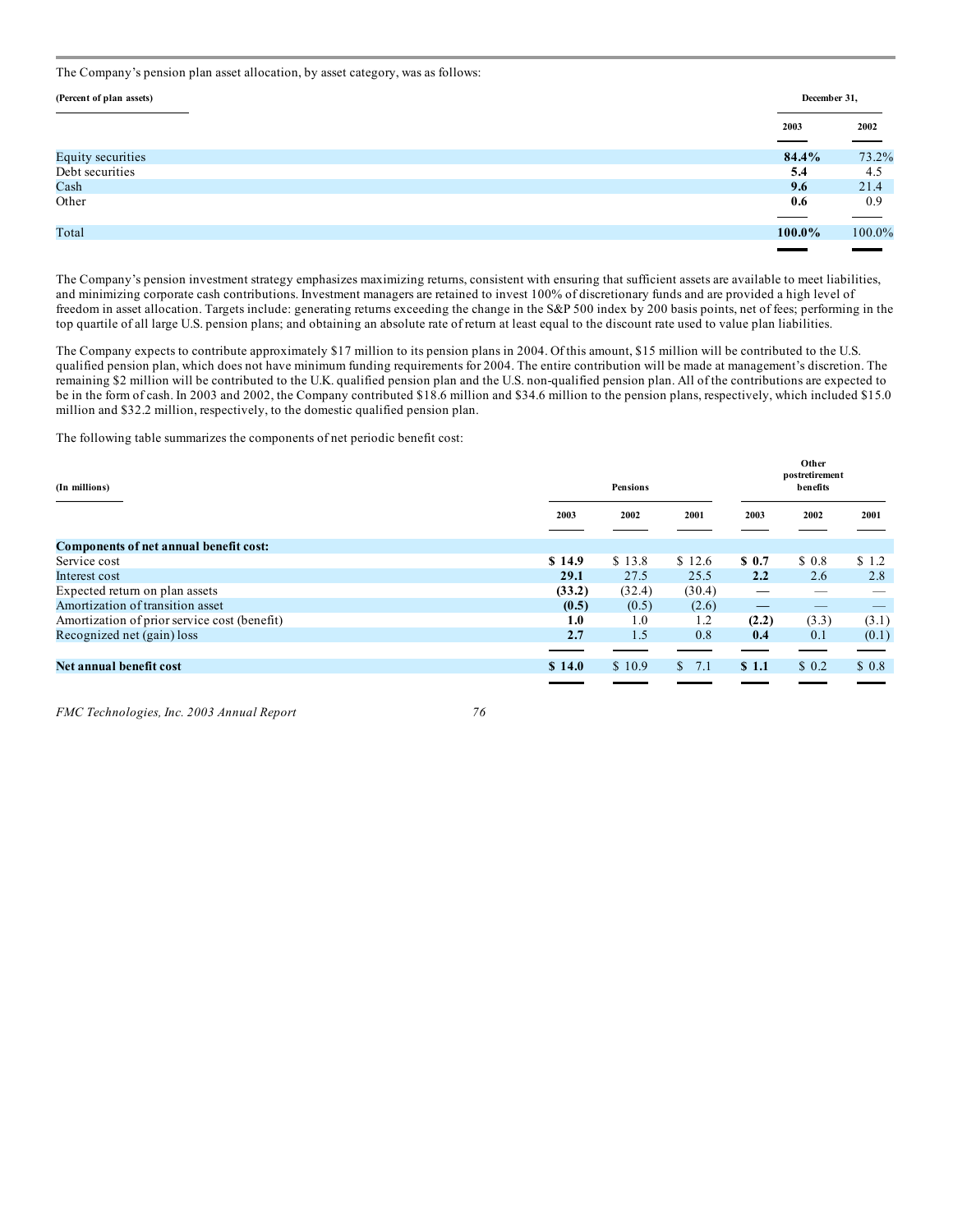The following weighted-average assumptions were used to determine net periodic benefit cost:

|                                        |       | Pensions |       | Other<br>postretirement<br>benefits |          |       |
|----------------------------------------|-------|----------|-------|-------------------------------------|----------|-------|
|                                        | 2003  | 2002     | 2001  | 2003                                | 2002     | 2001  |
| Discount rate                          | 6.75% | $7.00\%$ | 7.50% | 6.75%                               | $7.00\%$ | 7.50% |
| Rate of compensation increase          | 4.25% | $4.25\%$ | 4.25% |                                     | __       |       |
| Expected rate of return on plan assets | 8.75% | 9.25%    | 9.25% | $\overline{\phantom{0}}$            |          |       |
|                                        |       |          |       |                                     |          |       |

Prior service costs are amortized on a straight-line basis over the average remaining service period of employees eligible to receive benefits under the plan.

In 2003, the expected rate of return on plan assets was reduced from 9.25% to 8.75% to reflect current market conditions. This change increased the 2003 net annual benefit cost by \$1.9 million.

For measurement purposes, 8.5% and 10.0% increases in the per capita cost of health care benefits for pre-age 65 retirees and post-age 65 retirees are assumed for 2004. The rates of increase are forecast to decrease gradually to 6.0% in 2009 and remain at that level thereafter.

Assumed health care cost trend rates will not have an effect on the amounts reported for the postretirement health care plan since the Company's benefit obligation under the plan was fully capped at the 2002 benefit level. A one percentage point change in the assumed health care cost trend rates would not have a significant effect on total service and interest costs or on the Company's postretirement health care obligation under this plan.

On December 8, 2003, President Bush signed into law the Medicare Prescription Drug, Improvement and Modernization Act of 2003 (the "Act"). The Act expands Medicare, primarily by adding a prescription drug benefit for Medicare-eligible participants starting in 2006. The Act provides employers currently sponsoring prescription drug programs for Medicare-eligible participants with a range of options for coordinating with the new government-sponsored program to potentially reduce program cost. These options include supplementing the government program on a secondary payor basis or accepting a direct subsidy from the government to support a portion of the cost of the employer's program.

The Company has chosen to defer recognition of the potential effects of the Act in 2003. Therefore, the retiree health obligations and costs reported in the Company's consolidated financial statements do not yet reflect any potential impact of the Act. Specific authoritative guidance on the accounting for the government subsidy is pending and that guidance, when issued, could require the Company to change previously reported information.

The Company has adopted SFAS No. 87, "Employers' Accounting for Pensions," for its pension plans covering employees in the United Kingdom and Canada; and for one pension plan in Germany. Pension expense measured in compliance with SFAS No. 87 for other non-U.S. pension plans is not materially different from the locally reported pension expense. The cost of providing pension benefits for foreign employees was \$7.4 million in 2003, \$5.5 million in 2002 and \$4.2 million in 2001.

On September 28, 2001, the Company's employees' assets were separated from the FMC Corporation Savings and Investment Plan and transferred to the Company's newly established plan, FMC Technologies, Inc. Savings and Investment Plan, a qualified salary reduction plan under Section 401(k) of the Internal Revenue Code. In 2003 and 2002, the Company recognized expense of \$8.0 million and \$7.9 million, respectively, for matching contributions to this plan. In 2001, the Company recognized expense of \$7.9 million, reflecting FMC Technologies' share of matching contributions to the FMC Corporation Savings and Investment Plan.

## **NOTE 13. STOCK-BASED COMPENSATION**

The FMC Technologies, Inc. Incentive Compensation and Stock Plan (the "Plan"), approved on February 16, 2001, provides certain incentives and awards to officers, employees, directors and consultants of the Company or its affiliates. The Plan allows the Board of Directors of the Company (the "Board") to make various types of awards to non-employee directors and the Compensation Committee (the "Committee") of the Board to make various types of awards to other eligible individuals.

Awards include management incentive awards, common stock, stock options, stock appreciation rights, restricted stock and stock units. All awards are subject to the Plan's provisions.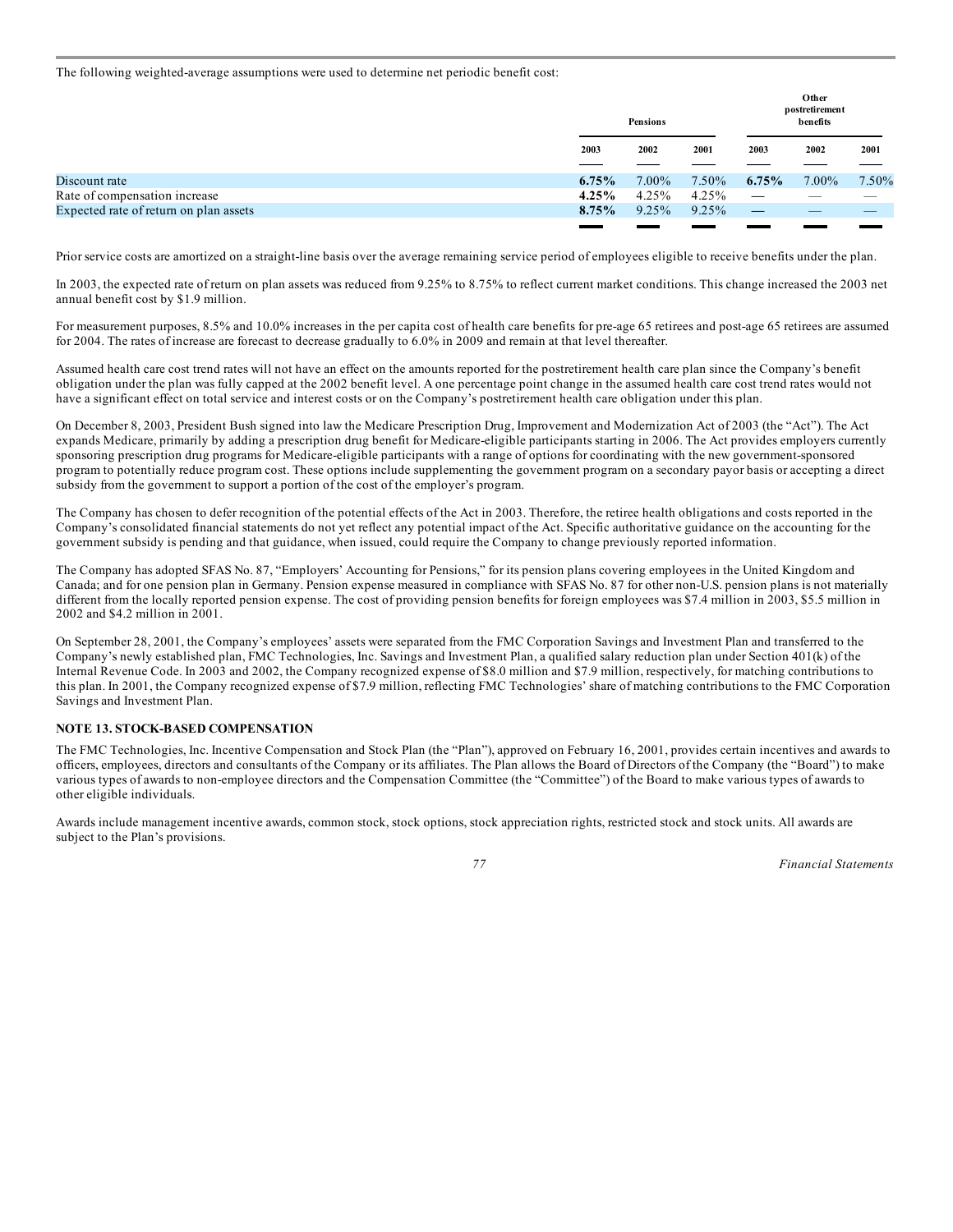Under the Plan, an aggregate of 12.0 million shares of the Company's common stock may be granted to participants in the Plan, subject to a maximum of 8.0 million shares for grants of restricted stock, common stock and stock units. These shares are in addition to shares previously granted by FMC Corporation and converted into approximately 4.5 million potentially issuable shares of the Company's common stock. At December 31, 2003, approximately 8.2 million shares were available for future grant under the Plan.

Management incentive awards may be awards of cash, common stock options, restricted stock or a combination thereof. Grants of common stock options may be incentive and/or nonqualified stock options. Under the plan, the exercise price for options cannot be less than the market value of the Company's common stock at the date of grant. Options generally vest over a period of one to four years and expire not later than 10 years after the grant date. Restricted stock grants specify any applicable performance goals, the time and rate of vesting and such other provisions as determined by the Committee.

Awards to non-employee directors currently consist of nonqualified common stock options, restricted stock or stock units. Common stock options awarded to non-employee directors prior to the Plan's adoption consisted of approximately 17,000 vested unexercised options at December 31, 2003, and are exercisable upon each director's retirement from the Board. Restricted stock awarded to non-employee directors subsequent to 1999 totaled approximately 65,000 shares at December 31, 2003. Restricted stock vests one year from the date of award, but cannot be distributed to a director until his or her retirement from the Board. The Plan also provides that \$25,000 of each non-employee director's annual retainer of \$40,000 will be paid in the form of stock units. Each non-employee director may also elect to have the remaining annual retainer, currently \$15,000, paid in the form of stock units. Stock units accrued under this portion of the Plan totaled approximately 65,000 units at December 31, 2003.

The following shows stock option activity for the three years ended December 31, 2003:

| (Number of shares in thousands)                          | <b>Shares</b><br>under<br>option | Weighted-<br>average<br>exercise<br>price |
|----------------------------------------------------------|----------------------------------|-------------------------------------------|
| Granted concurrent with the initial public offering      | 2,387                            | \$20.00                                   |
| Forfeited                                                | (24)                             | \$20.00                                   |
| December 31, 2001                                        | 2,363                            | \$20.00                                   |
| Issued to replace FMC Corporation options <sup>(1)</sup> | 3,248                            | \$16.04                                   |
| Granted with exercise price equal to fair value          | 527                              | \$17.35                                   |
| Exercised                                                | (136)                            | \$15.55                                   |
| Forfeited                                                | (133)                            | \$19.08                                   |
| December 31, 2002                                        | 5,869                            | \$17.70                                   |
| Granted with exercise price equal to fair value          | 811                              | \$19.39                                   |
| Exercised                                                | (561)                            | \$13.46                                   |
| Forfeited or expired                                     | (187)                            | \$19.16                                   |
| <b>December 31, 2003</b>                                 | 5,932                            | \$18.28                                   |
|                                                          |                                  |                                           |

(1) Effective as of January 1, 2002, following the Distribution (Note 1), certain employees and non-employee directors of the Company who held options to purchase FMC Corporation stock received replacement options to purchase stock of the Company. These replacement stock options are included in the disclosures herein and in the calculation of diluted shares outstanding for 2002, but are excluded from the calculation of diluted EPS in 2001.

There were 2.4 million options exercisable at December 31, 2003, at a weighted-average exercise price of \$16.41. There were 2.6 million options exercisable at December 31, 2002, at a weighted-average exercise price of \$16.18. There were no options exercisable at December 31, 2001.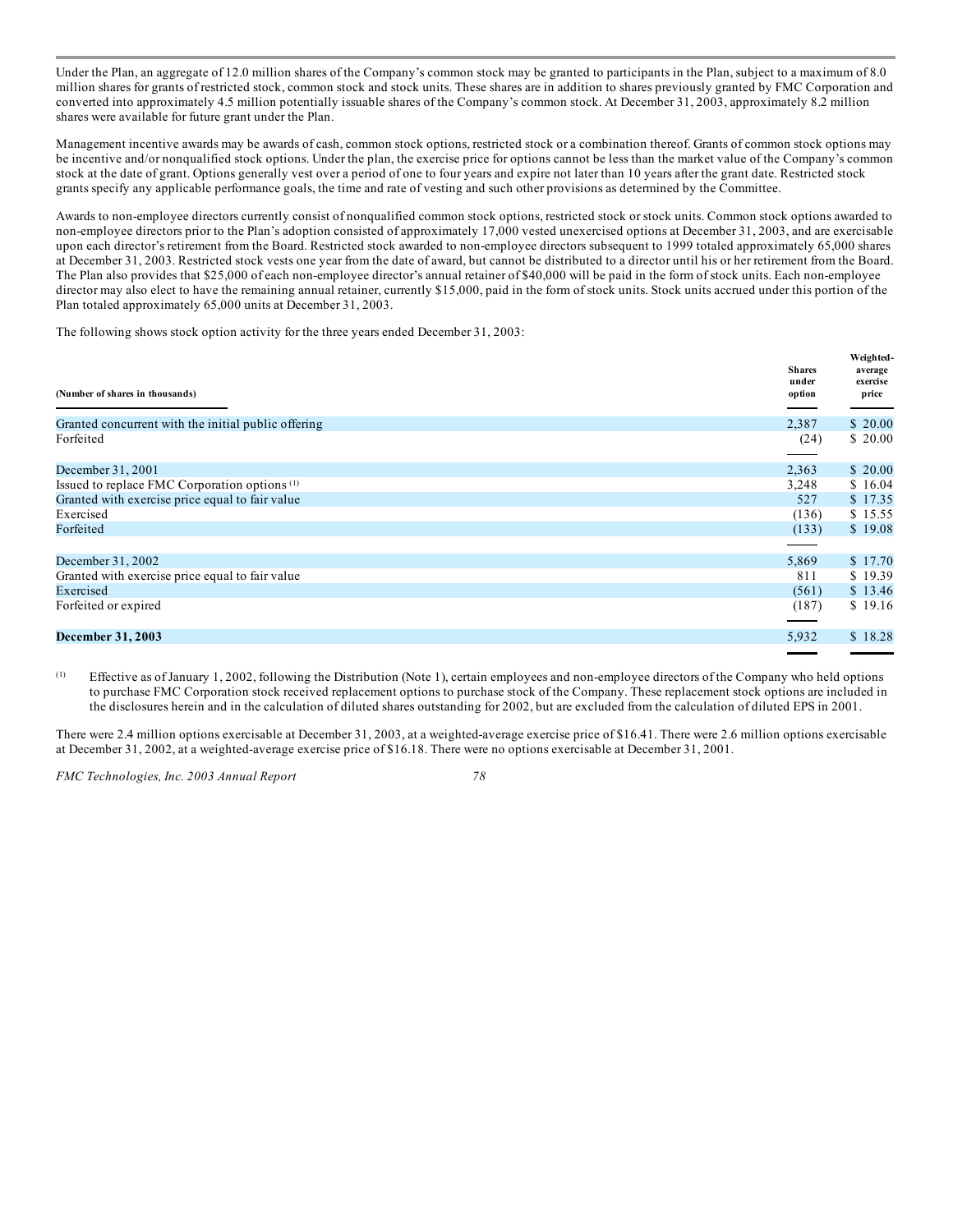Information regarding options outstanding and exercisable at December 31, 2003, is summarized as follows:

| (Number of shares in<br>thousands) | <b>Options outstanding</b> |                                                                        |                                           | <b>Options exercisable</b> |                                                                             |
|------------------------------------|----------------------------|------------------------------------------------------------------------|-------------------------------------------|----------------------------|-----------------------------------------------------------------------------|
| Range of exercise prices           | Number<br>of shares        | Weighted-<br>average<br>remaining<br>contractual<br>life (in<br>years) | Weighted-<br>average<br>exercise<br>price | Number<br>of<br>shares     | Weighted-<br>average<br>exercise<br>price<br>$\overbrace{\hspace{27mm}}^{}$ |
| $$8.16 - $12.82$                   | 292                        | 4.0                                                                    | \$11.92                                   | 292                        | \$11.92                                                                     |
| $$13.27 - $19.73$                  | 3,350                      | 6.0                                                                    | \$17.65                                   | 2,063                      | \$17.04                                                                     |
| $$20.00 - $21.37$                  | 2,290                      | 7.2                                                                    | \$20.02                                   |                            | \$21.37                                                                     |
|                                    |                            |                                                                        |                                           |                            |                                                                             |
| Total                              | 5,932                      | 6.3                                                                    | \$18.28                                   | 2,358                      | \$16.41                                                                     |
|                                    |                            |                                                                        |                                           |                            |                                                                             |

On January 2, 2004, 2.3 million options became exercisable at a weighted-average exercise price per share of \$20.02 with an expiration date of February 15, 2011.

The fair value of each option grant is estimated on the date of grant using the Black-Scholes option-pricing model and with the following weighted-average assumptions used for grants in 2003, 2002 and 2001.

|                                                | 2003   | 2002    | 2001                     |
|------------------------------------------------|--------|---------|--------------------------|
|                                                |        |         |                          |
| Risk-free interest rate                        | 2.9%   | $4.3\%$ | 4.8%                     |
| Stock volatility                               | 46.8%  | 45.6%   | 41.0%                    |
| Expected life in years                         |        |         |                          |
| Expected dividend yield                        |        | $\sim$  | $\overline{\phantom{a}}$ |
| Weighted-average fair value of options granted | \$8.59 | \$7.88  | \$8.70                   |
|                                                |        |         |                          |

Prior to adoption of the Plan, certain employees of the Company and certain employees of FMC Corporation who provided services to the Company were granted restricted stock under the incentive compensation plans of FMC Corporation. In conjunction with the Separation (Note 1), all restricted stock issued by FMC Corporation to employees of the Company was cancelled, and new restricted stock was issued by the Company at an equivalent value and with an identical vesting date. Under the Company's and its predecessor's plans, the Company recognized compensation expense related to restricted stock grants of \$3.5 million, \$5.1 million and \$8.0 million during the years ended December 31, 2003, 2002 and 2001, respectively.

The following details restricted stock awards and the weighted-average fair value of the shares granted during each of the years in the three-year period ended December 31, 2003:

|                             | 2003                  | 2002         | 2001        |
|-----------------------------|-----------------------|--------------|-------------|
|                             |                       |              |             |
| Shares granted              | 315,665               | 188,000      | 147,244     |
| Weighted-average fair value | 19.79<br>$\mathbf{s}$ | 19.23<br>\$. | 16.55<br>S. |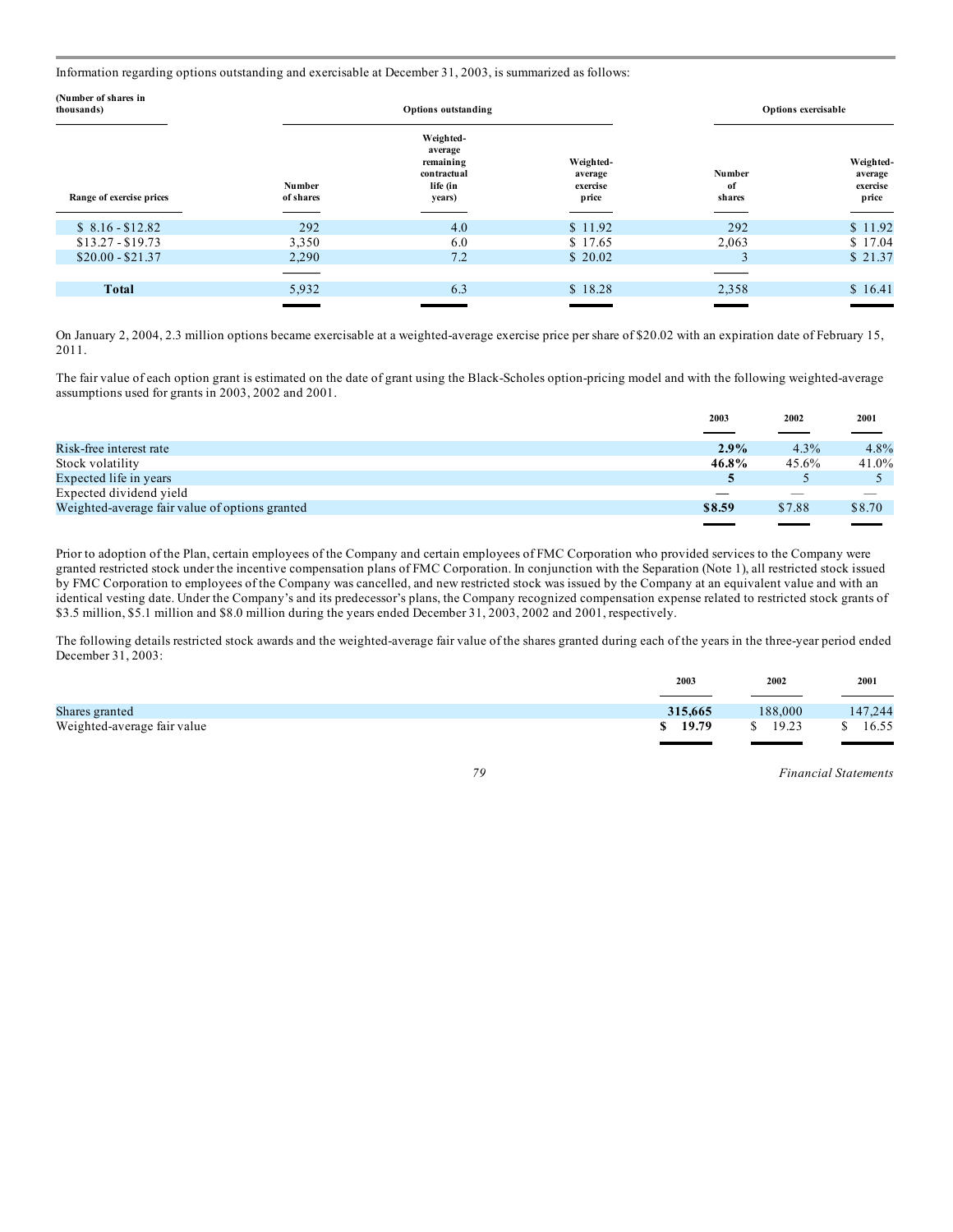# **NOTE 14. STOCKHOLDERS' EQUITY**

*Capital stock* — The following is a summary of the Company's capital stock activity during each of the years in the three-year period ended December 31, 2003:

| (Number of shares in thousands)            | Common<br>stock | <b>Common stock</b><br>held in employee<br>benefit trust |
|--------------------------------------------|-----------------|----------------------------------------------------------|
| December 31, 2000                          |                 |                                                          |
| Initial public offering                    | 11,050          |                                                          |
| Issuance of stock to FMC Corporation       | 53,949          |                                                          |
| Stock awards                               | 9               |                                                          |
| Stock purchased for employee benefit trust |                 | 86                                                       |
|                                            |                 |                                                          |
| December 31, 2001                          | 65,091          | 86                                                       |
| Stock awards                               | 439             | __                                                       |
| Stock purchased for employee benefit trust |                 | 60                                                       |
|                                            |                 |                                                          |
| December 31, 2002                          | 65,530          | 146                                                      |
| Stock awards                               | 711             | __                                                       |
| Stock purchased for employee benefit trust |                 | 18                                                       |
|                                            |                 |                                                          |
| <b>December 31, 2003</b>                   | 66,241          | 164                                                      |
|                                            |                 |                                                          |

At December 31, 2003, 2002 and 2001, FMC Technologies' capital stock consisted of 195.0 million authorized shares of \$0.01 par value common stock and 12.0 million shares of \$0.01 par value preferred stock. At December 31, 2000, FMC Technologies' capital stock consisted of 1,000 authorized, issued and outstanding shares of \$0.01 par value common stock, all of which was owned by FMC Corporation.

On December 7, 2001, the Company's Board of Directors authorized the Company to repurchase up to 2.0 million common shares in the open market for general corporate purposes. No shares had been repurchased as of December 31, 2003, under this authorization.

The plan administrator of the FMC Technologies, Inc. Non-Qualified Savings and Investment Plan purchases shares of the Company's common stock on the open market. Such shares, which totaled 163,622 and 146,072 shares at December 31, 2003 and 2002, respectively, are placed in a trust owned by the Company.

At December 31, 2003, approximately 15.0 million shares of unissued common stock were reserved for future and existing stock options and awards.

No cash dividends were paid on the Company's common stock in 2003, 2002 or 2001.

On June 7, 2001, the Board of Directors of the Company declared a dividend distribution to each recordholder of common stock of one Preferred Share Purchase Right for each share of common stock outstanding at that date. Each right entitles the holder to purchase, under certain circumstances related to a change in control of the Company, one one-hundredth of a share of Series A junior participating preferred stock, without par value, at a price of \$95 per share (subject to adjustment), subject to the terms and conditions of a Rights Agreement dated June 5, 2001. The rights expire on June 6, 2011, unless redeemed by the Company at an earlier date. The redemption price of \$0.01 per right is subject to adjustment to reflect stock splits, stock dividends or similar transactions. The Company has reserved 800,000 shares of Series A junior participating preferred stock for possible issuance under the agreement.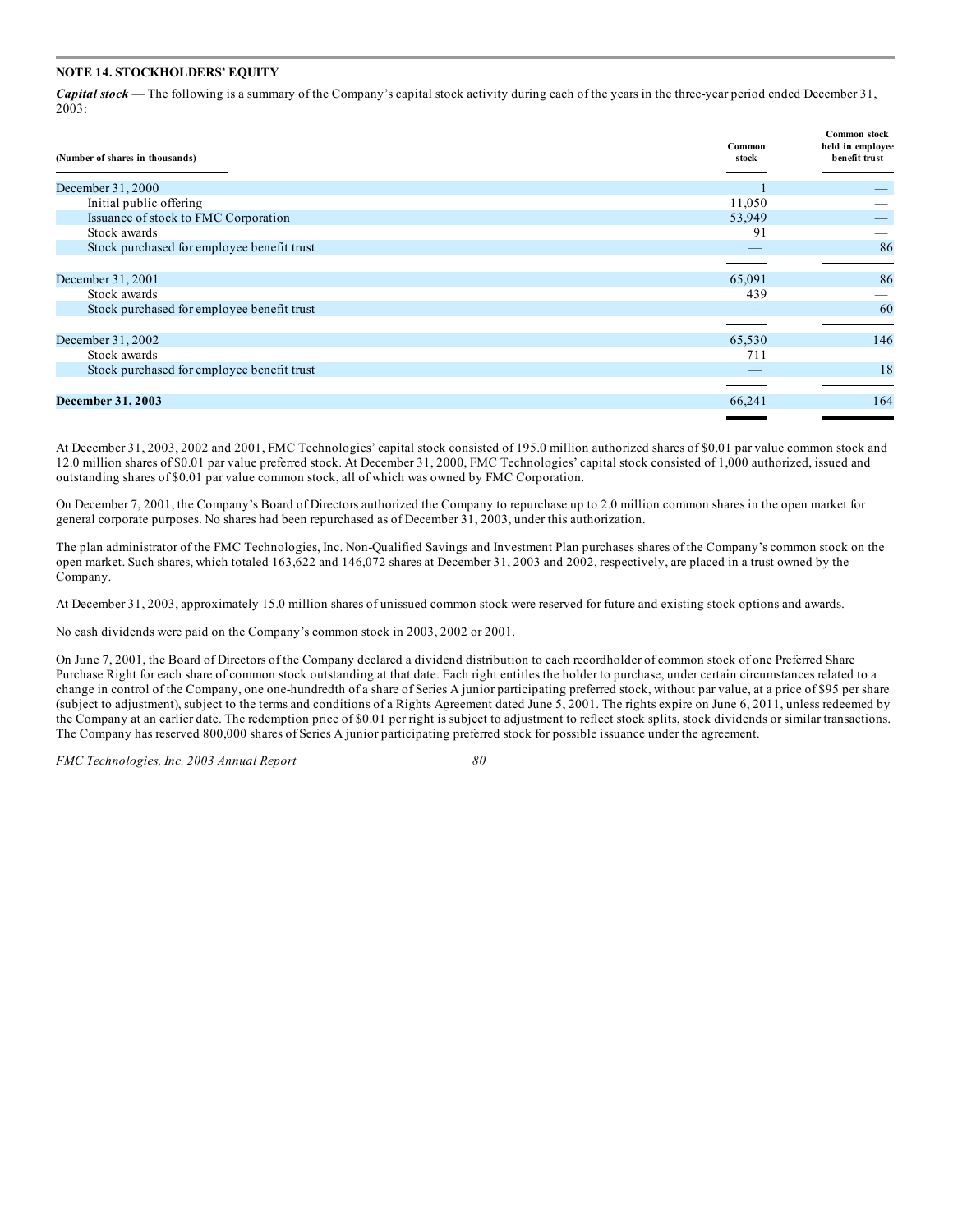*Accumulated other comprehensive income (loss)* — Accumulated other comprehensive income (loss) consisted of the following:

| (In millions)                                                |           | December 31, |
|--------------------------------------------------------------|-----------|--------------|
|                                                              | 2003      | 2002         |
| Cumulative foreign currency translation adjustments          | \$ (86.0) | \$(112.1)    |
| Cumulative deferral of hedging gains, net of tax             | 5.6       |              |
| Cumulative minimum pension liability adjustments, net of tax | (24.9)    | (37.4)       |
|                                                              |           |              |
| <b>Accumulated other comprehensive loss</b>                  | \$(105.3) | \$(145.6)    |
|                                                              |           |              |

## **NOTE 15. FOREIGN CURRENCY**

The Company mitigates a substantial portion of its transactional exposure to variability in foreign currency exchange rates by entering into foreign exchange hedges with third parties. In 2003, foreign currency transactional exposures were most affected by the weakening of the U.S. dollar against the euro, the Norwegian krone, the Swedish krona, and the Brazilian real. In 2002, foreign currency transactional exposures were most affected by the weakening of the U.S. dollar against the Norwegian krone, the Swedish krona, the euro, and the British pound, partially offset by the strengthening of the U.S. dollar against the Brazilian real. Foreign currency exposures in 2001 were affected primarily by a strengthening of the U.S. dollar against the Swedish krona, the Japanese yen, the euro, and the Brazilian real. The aggregate foreign currency transaction gain, net of gains or losses on forward exchange contracts, included in determining net income was \$0.9 million, \$1.6 million and \$8.6 million in the years ended December 31, 2003, 2002 and 2001, respectively.

During 2003, the Company's earnings were positively affected by earnings denominated in foreign currencies due to the translation of the Company's foreign currency-denominated sales, partly offset by the effect of paying certain local operating costs in the same foreign currencies. This positive translation impact was the result of the U.S. dollar weakening against many foreign currencies, primarily the euro, the Norwegian krone and the Swedish krona. The Company's 2002 earnings were also positively affected by the earnings denominated in foreign currencies due to the devaluation of the U.S. dollar against the Norwegian krone, the Swedish krona, the euro, and the British pound. There was no significant impact on the Company's 2001 earnings as a direct result of sales or expenses denominated in foreign currencies.

The foreign currency translation adjustment, resulting from the translation of the financial statements of foreign subsidiaries, is included as a component of accumulated other comprehensive income (loss). The foreign currency translation gain (loss) was \$26.1 million, \$32.1 million and \$(31.7) million for the years ended December 31, 2003, 2002 and 2001. Included in the foreign currency translation gain in 2003 was a \$12.8 million loss related to the cumulative effect of a change in functional currency of a foreign subsidiary, of which \$12.4 million represented a reduction in property, plant and equipment, net.

#### **NOTE 16. DERIVATIVE FINANCIAL INSTRUMENTS AND RISK MANAGEMENT**

*Derivative financial instruments* — The Company uses derivative instruments to manage certain of its foreign exchange and interest rate risks. Company policy allows for the use of derivative financial instruments only for identifiable exposures and, therefore, the Company does not enter into derivative instruments for trading purposes where the objective is to generate profits. At December 31, 2003 and 2002, derivative financial instruments consisted primarily of foreign currency forward contracts and interest rate swap contracts.

With respect to foreign currency exchange rate risk, the Company's objective is to limit potential volatility in functional currency based earnings or cash flows from adverse foreign currency exchange rate movements. The Company's foreign currency exposures arise from transactions denominated in a currency other than an entity's functional currency, primarily anticipated purchases of raw materials or services and sales of finished product, and the settlement of receivables and payables. The primary currencies to which the Company is exposed include the Brazilian real, the British pound, the euro, the Japanese yen, the Norwegian krone, the Singapore dollar, the Swedish krona, and the U.S. dollar.

Except in certain emerging markets where local trading is more efficient, derivative contracts are executed centrally from the corporate office. For anticipated transactions, the Company enters into external derivative contracts which individually correlate with each exposure in terms of currency and maturity, and the amount of the contract does not exceed the amount of the exposure being hedged. For foreign currency exposures recorded on the Company's consolidated balance sheet, such as accounts receivable or payable, the Company evaluates and monitors consolidated net exposures, and ensures that external derivative financial instruments correlate with that net exposure in all material respects.

With respect to interest rate risk, the Company's objective is to limit its exposure to fluctuations in market interest rates related to debt. To meet this objective, management enters into interest rate swap agreements, which either change the variable cash flows on debt obligations to fixed cash flows or vice versa. The Company continually assesses interest rate cash flow risk by monitoring changes in interest rate exposures that may adversely impact expected future cash flows attributable to the Company's outstanding or forecasted debt obligations.

*81 Financial Statements*

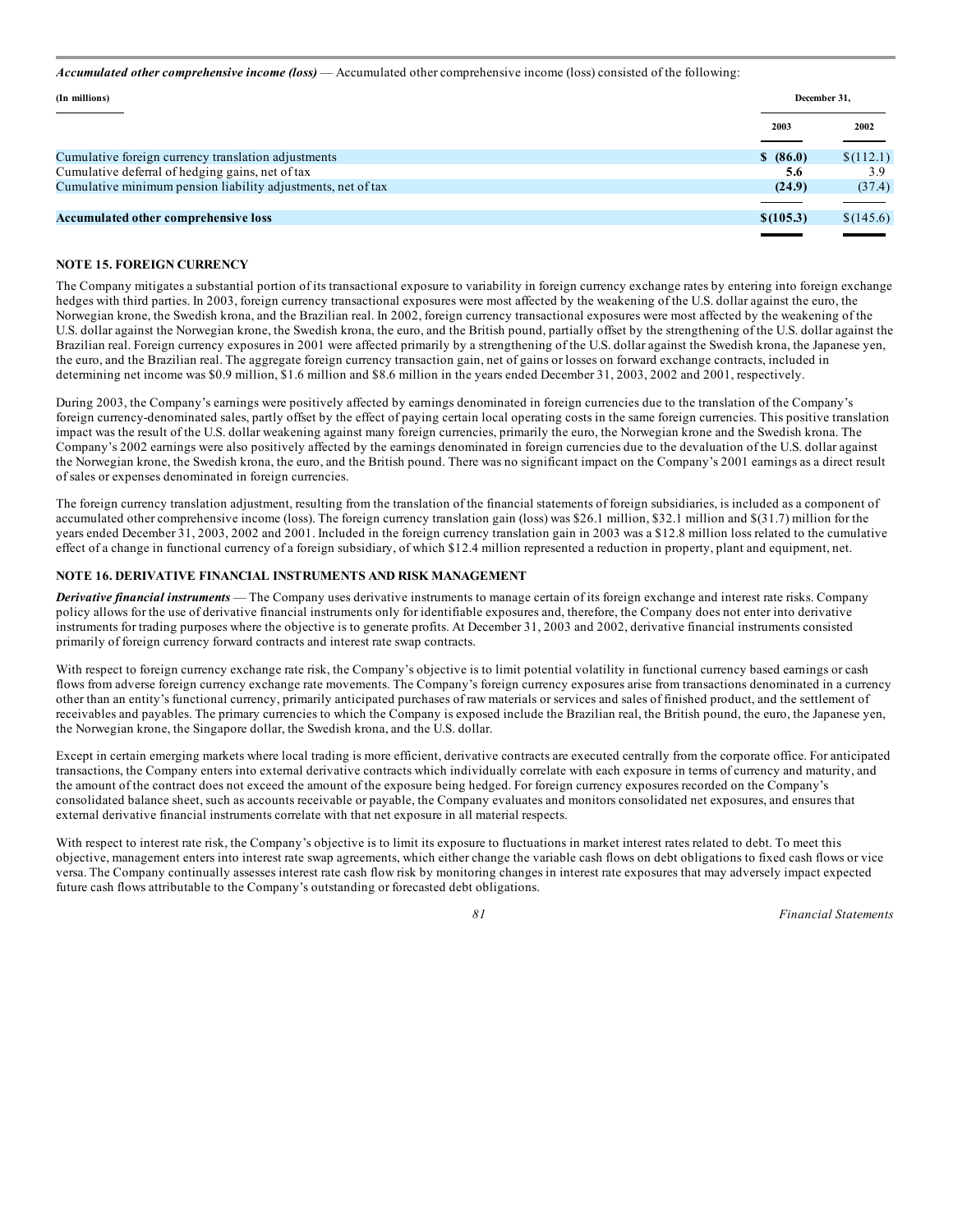The following table summarizes the fair values of derivative instruments the Company had recognized in its consolidated balance sheets as of December 31, 2003 and 2002. These fair values reflect the estimated net amounts that the Company would receive or pay if it terminated the contracts at the reporting date based on quoted market prices of comparable contracts at those dates.

| (In millions)             |           | Foreign currency<br>exchange contracts<br>December 31, |       |                |
|---------------------------|-----------|--------------------------------------------------------|-------|----------------|
|                           | 2003      | 2002                                                   | 2003  | 2002           |
| Other current assets      | \$31.4    | \$35.4                                                 | $s-$  | $\mathbf{s}$ — |
| Other assets              | 0.3<br>\$ | 0.9<br><sup>\$</sup>                                   | \$4.8 | $\mathbf{s}-$  |
| Other current liabilities | \$7.7     | \$11.5                                                 | \$0.9 | \$1.6          |
| Other liabilities         | \$<br>3.9 | \$<br>0.6                                              | $s-$  | \$2.4          |

At December 31, 2003, the net deferred hedging gain in accumulated other comprehensive income (loss) was \$5.6 million, of which a net gain of \$4.9 million is expected to be recognized in earnings during the twelve months ending December 31, 2004, at the time the underlying hedged transactions are realized, and a net gain of \$0.7 million is expected to be recognized at various times from January 1, 2005, through November 30, 2012. At December 31, 2002, the net deferred hedging gain in accumulated other comprehensive income (loss) was \$3.9 million.

Hedge ineffectiveness and the portion of derivative gains or losses excluded from assessments of hedge effectiveness related to the Company's outstanding cash flow hedges, and which were recorded in earnings during the years ended December 31, 2003, 2002 and 2001, were net gains of approximately \$0.6 million, \$0.5 million and \$0.1 million, respectively.

*Fair value disclosures* — The carrying amounts of cash and cash equivalents, trade receivables, other current assets, accounts payable, short and long-term debt, as well as the amounts included in investments, current liabilities and other liabilities that meet the definition of financial instruments, approximate fair value.

### **NOTE 17. RELATED PARTY TRANSACTIONS**

*FMC Corporation* — FMC Technologies was a subsidiary of FMC Corporation until the Distribution of FMC Technologies' common stock by FMC Corporation on December 31, 2001 (Note 1).

FMC Technologies and FMC Corporation entered into certain agreements which define key provisions related to the Separation (Note 1) and the ongoing relationship between the two companies after the Separation. These agreements included a Transition Services Agreement, a Separation and Distribution Agreement, and a Tax Sharing Agreement.

The Transition Services Agreement governed the provision of support services between the companies during the period subsequent to the Separation. The support services included accounting, treasury, tax, legal, human resources, information technology, cash management, risk management, real estate management and other corporate and infrastructure services. By the end of 2002, substantially all transition services between the companies had ceased, except for a common payroll and benefit administration service center, which the companies discontinued using in 2003.

The Separation and Distribution Agreement ("SDA") outlined the conditions of the Separation. In conjunction with the Separation, FMC Technologies remitted \$480.1 million to FMC Corporation in exchange for the assets contributed by FMC Corporation to FMC Technologies. The \$480.1 million payment was funded with proceeds from \$280.9 million of borrowings under revolving debt facilities and \$207.2 million from FMC Technologies' initial public offering, net of \$8.0 million used to cover the expenses of the initial public offering.

The SDA also defined a "true-up" process to identify any required adjustments to the original allocation of assets and liabilities between the two companies at the Separation. As part of the true-up process, an assumption was made that FMC Technologies began operating as an independent entity on January 1, 2001, with debt, net of cash, of \$300.5 million after repurchasing \$38.0 million of accounts receivable previously sold in connection with FMC Corporation's accounts receivable financing program. Adjustments related to the true-up process are recorded on the Company's balance sheet as increases or decreases in the applicable assets or liabilities with an offset to capital in excess of par value of common stock. Settlement of assets and liabilities arising from transactions with FMC Corporation relating to periods prior to June 1, 2001, were reflected as net equity contributions from FMC Corporation.

During 2001, the Company paid \$23.0 million to FMC Corporation relating to the true-up process and the settlement of outstanding amounts owed for transition services. During 2002, the Company paid \$4.4 million to FMC Corporation and received \$4.7 million from FMC Corporation related to the true-up process. The \$4.7 million received in 2002 was recorded on the balance sheet in 2001.

*FMC Technologies, Inc. 2003 Annual Report 82*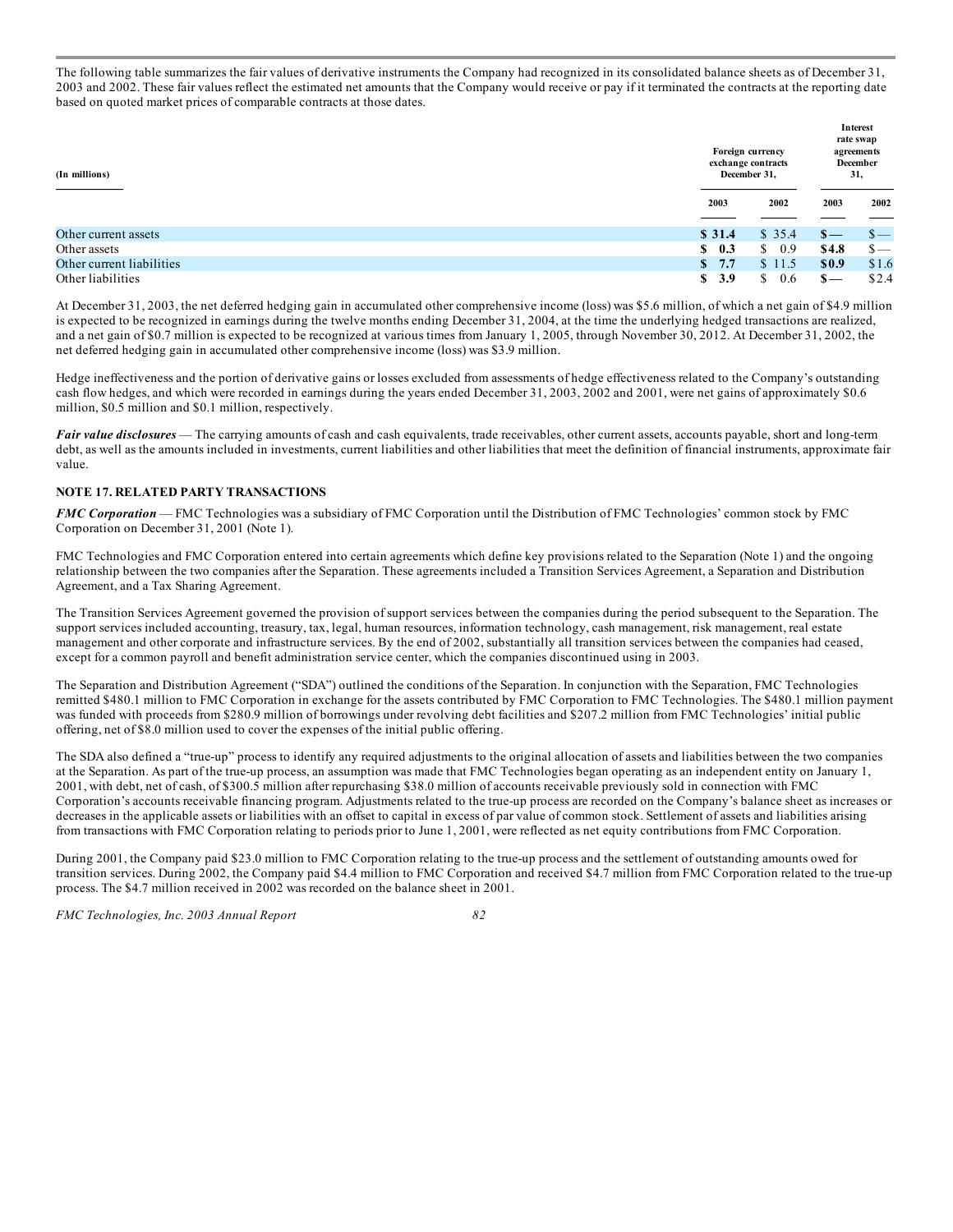The Tax Sharing Agreement (Note 10) provided that FMC Technologies and FMC Corporation would make payments between them as appropriate in order to properly allocate tax liabilities for pre-Separation periods. During 2002, the Company paid \$4.2 million to FMC Corporation relating to income tax liabilities for pre-Separation periods.

Prior to the establishment of FMC Technologies' employee benefit plans in 2001 (Note 12), the Company made contributions to FMC Corporation's benefit plans or reimbursed FMC Corporation for the costs of benefits it provided to the Company's employees. These contributions and reimbursements totaled \$10.5 million in 2001.

Prior to the Separation, FMC Corporation was the guarantor for certain obligations related to the businesses of FMC Technologies, including debt, surety bonds, performance guarantees, and letters of credit. At December 31, 2003 and 2002, FMC Corporation's contingent obligations on behalf of FMC Technologies amounted to \$2.9 million and \$9.5 million, respectively, and consisted primarily of guarantees for FMC Technologies' performance on sales contracts. Subsequent to December 31, 2003, FMC Corporation's contingent obligations on behalf of FMC Technologies were reduced to \$0.1 million. As parties to the SDA, FMC Corporation and FMC Technologies each indemnify the other party from liabilities arising from their respective businesses or contracts, from liabilities arising from breach of the SDA, from certain claims made prior to the spin-off of the Company from FMC Corporation, and for claims related to discontinued operations (Note 20).

*MODEC International LLC and MODEC, Inc.* — The Company has an uncommitted credit agreement with MODEC International LLC, a 37.5%-owned joint venture, whereby MODEC International LLC loans its excess cash to the Company (Note 9).

MODEC, Inc., the parent of the Company's joint venture partner in MODEC International LLC, completed an initial public offering of approximately 11% of its common stock on the Tokyo Stock Exchange in July 2003. Beginning in May 2004, the Company will have an annual right during the 120-day period following the issuance of the annual report of MODEC, Inc. to convert all or a portion of its joint venture interest in MODEC International LLC into shares of common stock of MODEC, Inc., or, at MODEC, Inc.'s option, a combination of cash and common stock with total equivalent value. The conversion right expires on December 31, 2020. The number of shares of MODEC, Inc. obtainable upon any such conversion is determined pursuant to a formula based on the relative contribution of the operating results of MODEC International LLC to the income of MODEC, Inc., for the two fiscal years preceding such conversion. The Company has no current plans to convert its joint venture interest in MODEC International LLC and there can be no assurance as to the timing or terms of any such conversion.

### **NOTE 18. WARRANTY OBLIGATIONS**

The Company provides for the estimated cost of warranties at the time revenue is recognized and when additional specific obligations are identified. The obligation reflected in the consolidated balance sheets is based on historical experience by product, and considers failure rates and the related costs incurred in correcting a product failure. The Company believes its methodology provides a reasonable estimate of its liability. Warranty cost and accrual information is as follows:

| (In millions)                          | 2003   | 2002                           |
|----------------------------------------|--------|--------------------------------|
|                                        |        | ______                         |
| Balance at beginning of year           | \$11.9 | \$11.6                         |
| Expenses for new warranties            | 16.9   | 17.5                           |
| Adjustments to pre-existing warranties | (3.3)  | (2.7)                          |
| Claims paid                            | (15.0) | (14.5)                         |
|                                        |        | and the control of the control |
| <b>Balance at end of year</b>          | \$10.5 | \$11.9                         |

# **NOTE 19. COMMITMENTS AND CONTINGENT LIABILITIES**

*Commitments* — The Company leases office space, manufacturing facilities and various types of manufacturing and data processing equipment. Leases of real estate generally provide for payment of property taxes, insurance and repairs by the Company. Substantially all leases are classified as operating leases for accounting purposes. Rent expense under operating leases amounted to \$30.8 million, \$28.5 million and \$32.1 million, in 2003, 2002 and 2001, respectively.

Minimum future rental payments under noncancelable leases amounted to approximately \$118.5 million as of December 31, 2003, and are payable as follows: \$24.8 million in 2004, \$20.9 million in 2005, \$14.7 million in 2006, \$11.8 million in 2007, \$10.4 million in 2008 and \$35.9 million thereafter.

Under the terms of the CDS acquisition (Note 4), the Company committed to purchase the remaining 45% ownership interest in CDS in 2009 at a purchase price of approximately 6.5 times the average of 45% of CDS' 2007 and 2008 earnings before interest expense, income taxes, depreciation and amortization. The Company intends to account for the purchase of the remaining 45% ownership interest in CDS under the purchase method.

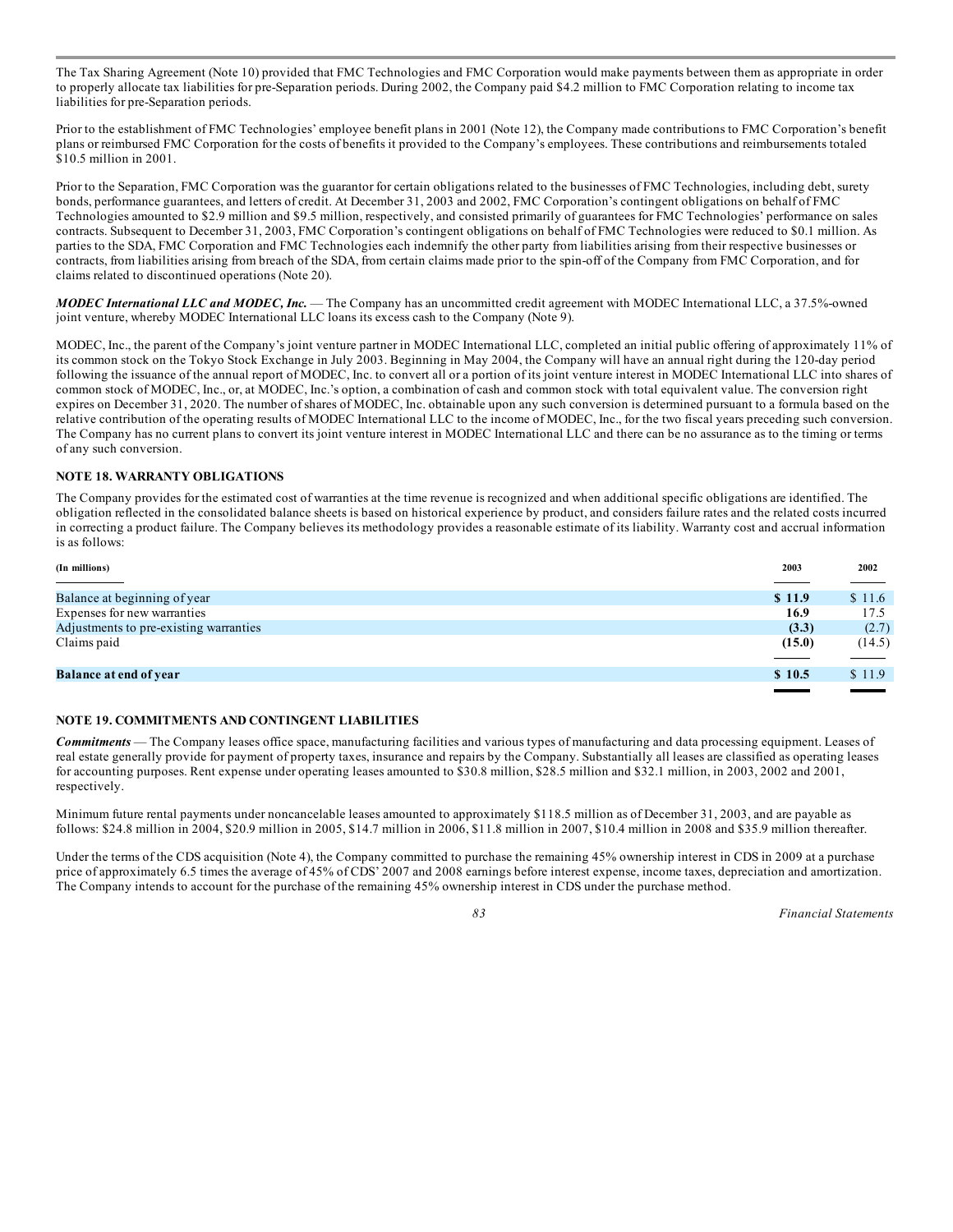Under the terms of the RampSnake purchase agreement (Note 4), \$3.0 million of the purchase price is payable to the seller in two remaining installments: \$2.0 million due on November 26, 2004, and \$1.0 million due on November 26, 2005. These amounts are included in other current liabilities and other liabilities, respectively, on the Company's December 31, 2003, consolidated balance sheet.

*Contingent liabilities* — In the ordinary course of business with customers, vendors and others, the Company issues standby letters of credit, performance bonds, surety bonds and other guarantees. These financial instruments, which totaled approximately \$374 million at December 31, 2003, represented guarantees of the Company's future performance. The Company had also provided approximately \$18 million of bank guarantees and letters of credit to secure existing financial obligations of the Company. The majority of these financial instruments expire within two years, at which time the Company expects to replace them through the issuance of new or the extension of existing letters of credit and surety bonds. At December 31, 2003, the Company also had guarantees relating to third party financial obligations of approximately \$6 million.

The Company has guaranteed the debt of one of its customers. This guarantee expires in May 2006. At December 31, 2003, the maximum potential amount of undiscounted future payments that the Company could be required to make under this guarantee is \$2.7 million. Should the Company be required to make any payments under this guarantee, it may rely upon its security interest (consisting of a second mortgage) in certain of the customer's real estate to satisfy the guarantee. Management believes that proceeds from foreclosure are likely to cover a substantial portion of the maximum potential amount of future payments that could be required under the guarantee. Any deficiency payment required is not likely to be material to the Company's results of operations.

FMC Corporation was the guarantor for certain obligations related to the businesses of FMC Technologies (Note 17).

The Company was primarily liable for an Industrial Development Revenue Bond payable to Franklin County, Ohio, until the obligations under the bond were assigned to a third party when the Company sold the land securing the bond. At December 31, 2003, the maximum potential amount of undiscounted future payments that the Company could be required to make under this bond is \$5.4 million through final maturity in October 2009. Should the Company be required to make any payments under the bond, it may recover the property from the current owner, sell the property and use the proceeds to satisfy its payments under the bond. Management believes that proceeds from the sale of the property would cover a substantial portion of the potential future payments required.

At December 31, 2003, the Company was in the process of negotiating contract change orders associated with a petroleum loading system contract between Sonatrach – TRC, the Algerian Oil and Gas Company ("Sonatrach") and the floating production systems business, which is part of Energy Production Systems. During the third quarter of 2003, Sonatrach asked the Company to evaluate a change in buoy locations. Management made an assessment of these scope changes on the project's cost and schedule, and submitted change orders to Sonatrach. The Company has recognized revenue on this contract to the extent of actual costs incurred.

The Company's management believes that the ultimate resolution of its known contingencies will not materially affect the Company's consolidated financial position or results of operations.

The Company has certain other contingencies arising in the ordinary course of business. Contingent matters associated with the Company's discontinued operations are discussed in Note 11, while legal proceedings are discussed in Note 20.

# **NOTE 20. LEGAL PROCEEDINGS**

The Company and FMC Corporation are named defendants in a number of multi-defendant, multi-plaintiff tort lawsuits. Under the SDA (Note 17), FMC Corporation is required to indemnify the Company for certain claims made prior to the spin-off of the Company from FMC Corporation, as well as for other claims related to discontinued operations. The Company expects that FMC Corporation will bear responsibility for the majority of these claims. Certain claims have been asserted subsequent to the spin-off; and while the ultimate responsibility for these claims cannot yet be determined due to lack of identification of the products or premises involved, the Company also expects that FMC Corporation will bear responsibility for a majority of these claims.

In February 2003, the Company initiated court action in the Judicial District Court in Harris County, Texas, against ABB Lummus Global, Inc., seeking recovery of scheduled payments owed and compensatory, punitive and other damages. A trial is currently scheduled to begin in April 2004.

In August 2002, the Company initiated court action in the United Kingdom to confirm that certain components of its subsea production systems' designs do not conflict with a patent issued to Cooper Cameron Corporation ("Cooper Cameron") in Europe. In response, Cooper Cameron initiated court action alleging infringement of certain of its U.K. patents. A trial of these claims before a specialized patent judge is currently scheduled to occur in March 2004. In January 2004, Cooper Cameron filed an action in Federal District Court for the District of Delaware alleging infringement of two United States patents that correspond to the U.K. patents at issue in the pending action in the United Kingdom.

While the results of litigation cannot be predicted with certainty, management believes that the most probable, ultimate resolution of these matters will not have a material adverse effect on the Company's consolidated financial position or results of operations.

*FMC Technologies, Inc. 2003 Annual Report 84*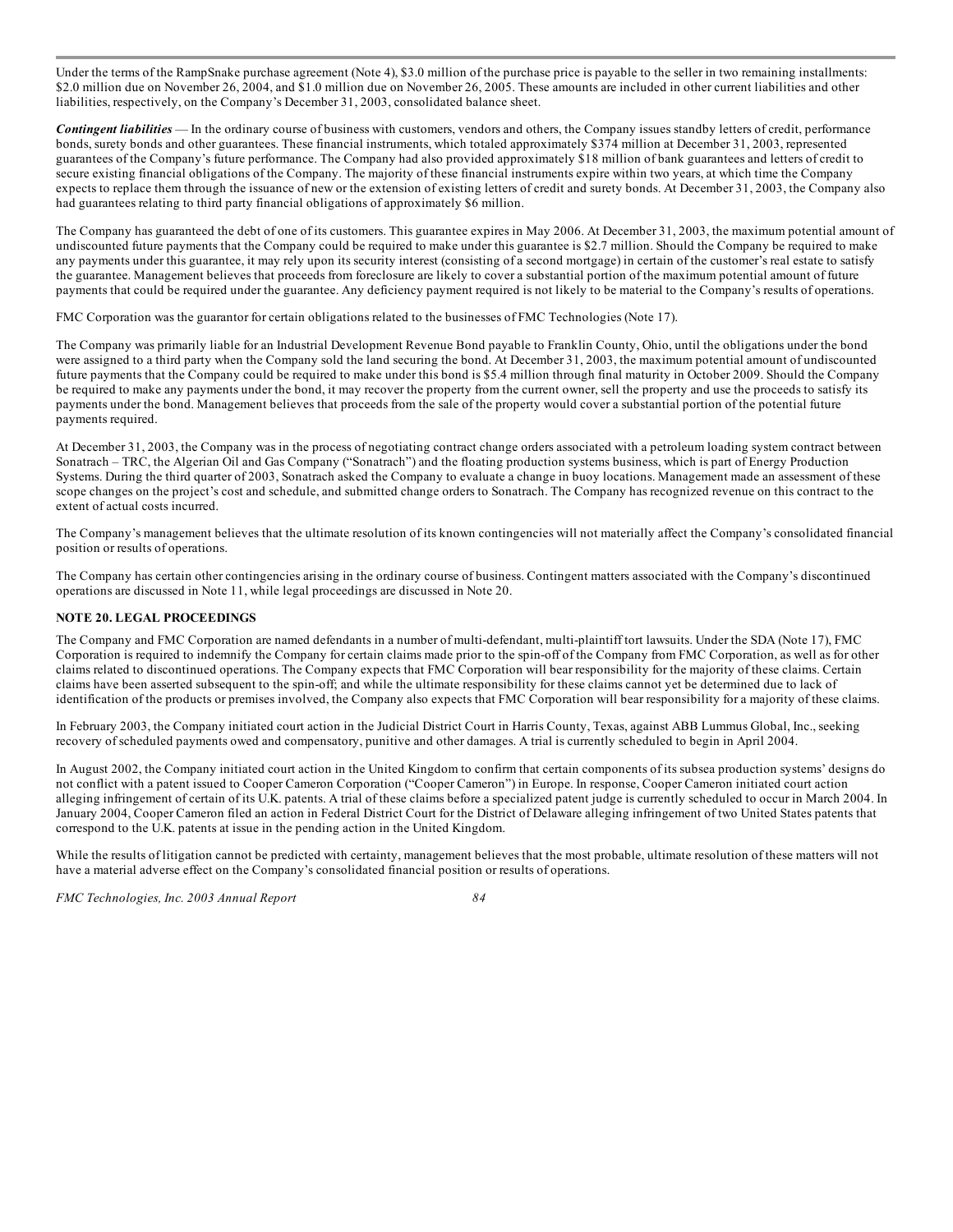#### **NOTE 21. BUSINESS SEGMENTS**

The Company's determination of its four reportable segments was made on the basis of its strategic business units and the commonalities among the products and services within each segment, and corresponds to the manner in which the Company's management reviews and evaluates operating performance. The Company has combined certain similar operating segments that meet applicable criteria established under SFAS No. 131, "Disclosures about Segments of an Enterprise and Related Information."

Total revenue by segment includes intersegment sales, which are made at prices approximating those that the selling entity is able to obtain on external sales. Segment operating profit is defined as total segment revenue less segment operating expenses. The following items have been excluded in computing segment operating profit: corporate staff expense, net interest income (expense) associated with corporate debt facilities and investments, income taxes, and other expense, net.

*85 Financial Statements*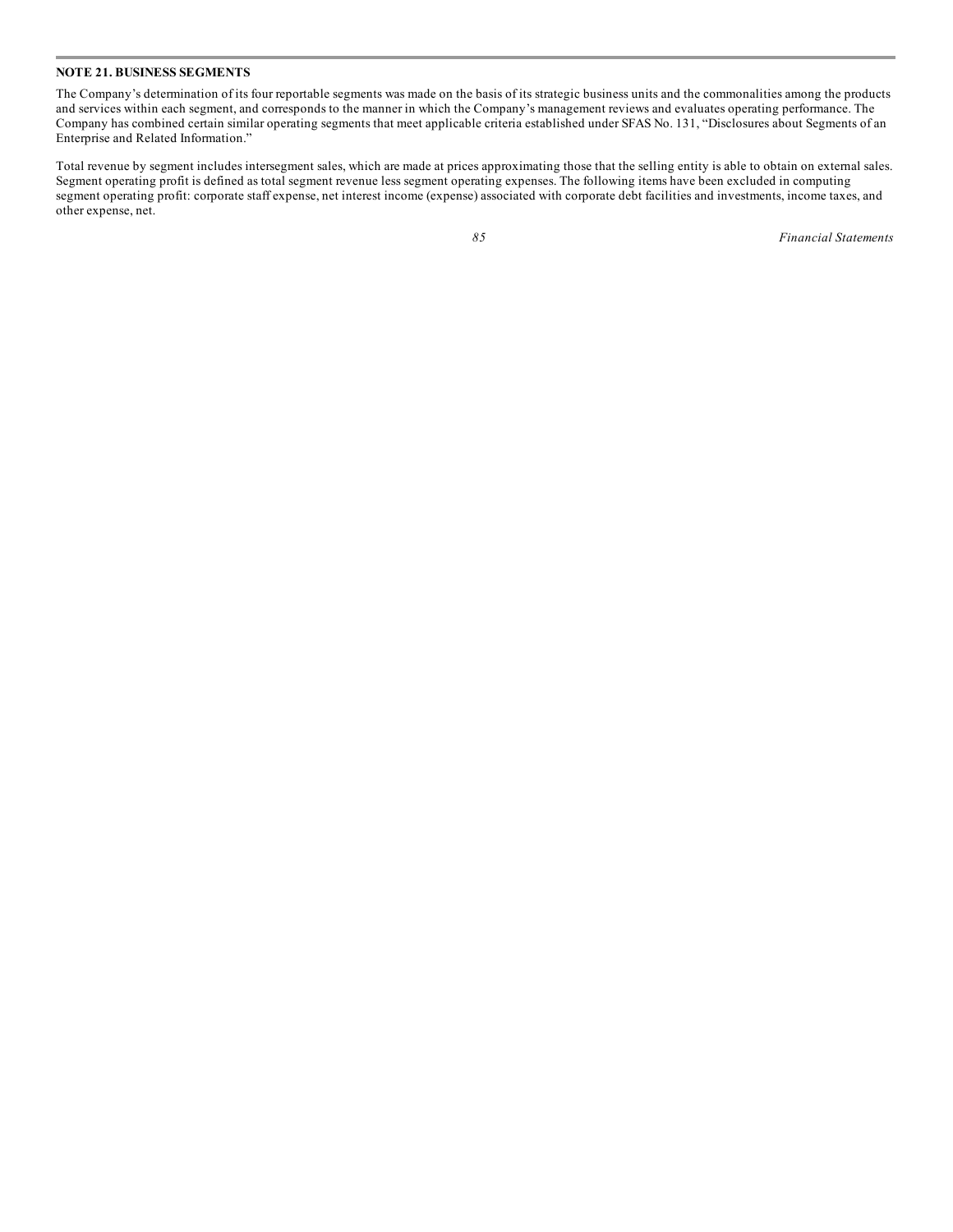#### **Segment revenue and segment operating profit**

| (In millions)                                                                            |            | Year Ended December 31, |             |  |  |  |
|------------------------------------------------------------------------------------------|------------|-------------------------|-------------|--|--|--|
|                                                                                          | 2003       | 2002                    | 2001        |  |  |  |
| Segment revenue:                                                                         |            |                         |             |  |  |  |
| <b>Energy Production Systems</b>                                                         | \$1,136.2  | 940.3<br>\$             | 725.9<br>S. |  |  |  |
| <b>Energy Processing Systems</b>                                                         | 431.7      | 395.9                   | 400.0       |  |  |  |
| Intercompany eliminations                                                                | (2.8)      | (1.4)                   | (0.6)       |  |  |  |
| <b>Subtotal Energy Systems</b>                                                           | 1,565.1    | 1,334.8                 | 1,125.3     |  |  |  |
| FoodTech                                                                                 | 524.7      | 496.9                   | 512.9       |  |  |  |
| <b>Airport Systems</b>                                                                   | 224.1      | 245.1                   | 299.8       |  |  |  |
| Intercompany eliminations                                                                | (6.8)      | (5.3)                   | (10.1)      |  |  |  |
| <b>Total revenue</b>                                                                     | \$2,307.1  | \$2,071.5               | \$1,927.9   |  |  |  |
|                                                                                          |            |                         |             |  |  |  |
| Segment operating profit:                                                                |            |                         |             |  |  |  |
| Energy Production Systems (1)(2)                                                         | \$<br>66.0 | \$<br>50.4              | \$<br>40.0  |  |  |  |
| Energy Processing Systems <sup>(2)</sup>                                                 | 30.3       | 27.1                    | 25.7        |  |  |  |
|                                                                                          |            |                         |             |  |  |  |
| <b>Subtotal Energy Systems</b>                                                           | 96.3       | 77.5                    | 65.7        |  |  |  |
| FoodTech (1)(2)                                                                          | 44.0       | 43.3                    | 33.1        |  |  |  |
| Airport Systems <sup>(2)</sup>                                                           | 12.4       | 15.8                    | 14.4        |  |  |  |
|                                                                                          |            |                         |             |  |  |  |
| <b>Total segment operating profit</b>                                                    | 152.7      | 136.6                   | 113.2       |  |  |  |
| Corporate expense $(3)$                                                                  | (25.3)     | (24.1)                  | (34.2)      |  |  |  |
| Other expense, net (4)                                                                   | (11.9)     | (9.7)                   | (4.4)       |  |  |  |
| Operating profit before net interest expense and income taxes                            | 115.5      | 102.8                   | 74.6        |  |  |  |
| Net interest expense                                                                     | (8.9)      | (12.5)                  | (11.1)      |  |  |  |
|                                                                                          |            |                         |             |  |  |  |
| Income before income taxes and the cumulative effect of changes in accounting principles | \$106.6    | $\mathbb{S}$<br>90.3    | 63.5<br>\$  |  |  |  |

(1) Segment operating profit in 2003 included asset impairment charges (Note 5) of \$1.8 million, of which \$0.8 million related to Energy Production Systems and \$1.0 million related to FoodTech. Segment operating profit in 2001 included an asset impairment charge of \$1.3 million related to FoodTech.

(2) Segment operating profit in 2003 included restructuring charges (Note 5) of \$1.6 million related to FoodTech. Segment operating profit in 2001 included restructuring charges of \$15.1 million of which \$1.1 million related to Energy Production Systems, \$5.1 million related to Energy Processing Systems, \$5.2 million related to FoodTech and \$3.7 million related to Airport Systems.

(3) Corporate expense primarily includes staff expenses. Corporate expense in 2001 included a restructuring charge (Note 5) of \$0.4 million.

(4) Other expense, net, consists primarily of LIFO inventory adjustments, expenses related to pension and other postretirement employee benefits, and foreign currency related gains or losses. In 2002 and 2001, it also included compensation expense related to the replacement of FMC Corporation restricted stock with FMC Technologies restricted stock at the time of the Company's initial public offering.

*FMC Technologies, Inc. 2003 Annual Report 86*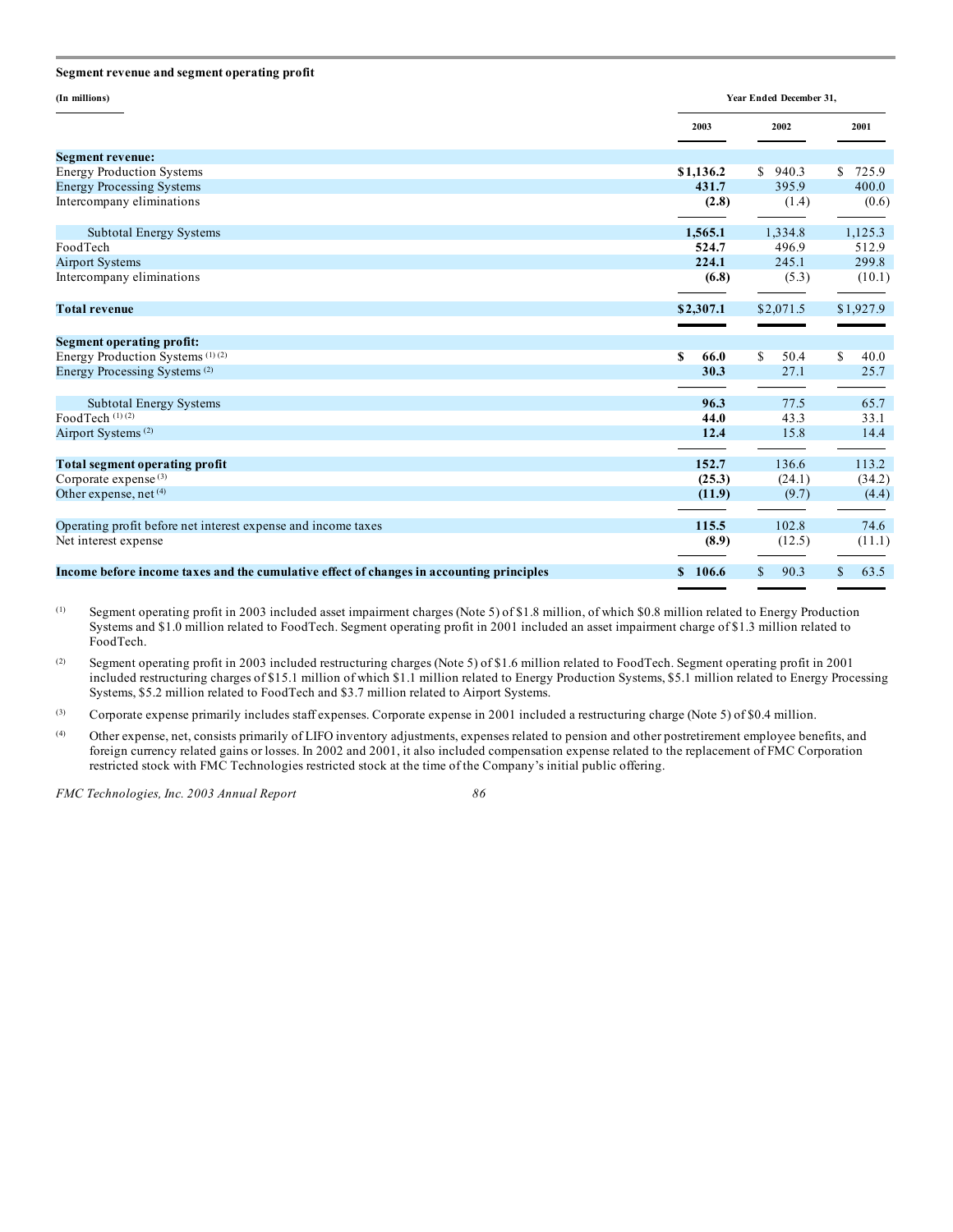### **Segment operating capital employed and segment assets**

| (In millions)                                                                           |             | December 31, |
|-----------------------------------------------------------------------------------------|-------------|--------------|
|                                                                                         | 2003        | 2002         |
| Segment operating capital employed (1):                                                 |             |              |
| <b>Energy Production Systems</b>                                                        | \$358.7     | \$299.2      |
| <b>Energy Processing Systems</b>                                                        | 182.0       | 170.3        |
|                                                                                         |             |              |
| Subtotal Energy Systems                                                                 | 540.7       | 469.5        |
| FoodTech                                                                                | 178.3       | 187.4        |
| <b>Airport Systems</b>                                                                  | 50.0        | 28.4         |
| Total segment operating capital employed                                                | 769.0       | 685.3        |
| Segment liabilities included in total segment operating capital employed <sup>(2)</sup> | 743.6       | 579.9        |
| Corporate <sup>(3)</sup>                                                                | 78.0        | 107.3        |
|                                                                                         |             |              |
| <b>Total assets</b>                                                                     | \$1,590.6   | \$1,372.5    |
|                                                                                         |             |              |
| <b>Segment assets:</b>                                                                  |             |              |
| <b>Energy Production Systems</b>                                                        | \$<br>743.6 | \$576.7      |
| <b>Energy Processing Systems</b>                                                        | 294.5       | 261.1        |
| Intercompany eliminations                                                               | (1.2)       | (0.9)        |
|                                                                                         |             |              |
| Subtotal Energy Systems                                                                 | 1.036.9     | 836.9        |
| FoodTech                                                                                | 357.6       | 333.9        |
| <b>Airport Systems</b>                                                                  | 118.1       | 94.4         |
|                                                                                         |             |              |
| <b>Total segment assets</b>                                                             | 1,512.6     | 1,265.2      |
| Corporate <sup>(3)</sup>                                                                | 78.0        | 107.3        |
| <b>Total assets</b>                                                                     | \$1,590.6   | \$1,372.5    |
|                                                                                         |             |              |

(1) FMC Technologies' management views segment operating capital employed, which consists of a segment's assets, net of its liabilities, as the primary measure of segment capital. Segment operating capital employed excludes debt, pension liabilities, income taxes and LIFO reserves.

(2) Segment liabilities included in total segment operating capital employed consist of trade and other accounts payable, advance payments from customers, accrued payroll and other liabilities.

(3) Corporate includes LIFO reserves, deferred income tax balances, property, plant and equipment not associated with a specific segment and the fair value of derivatives.

*87 Financial Statements*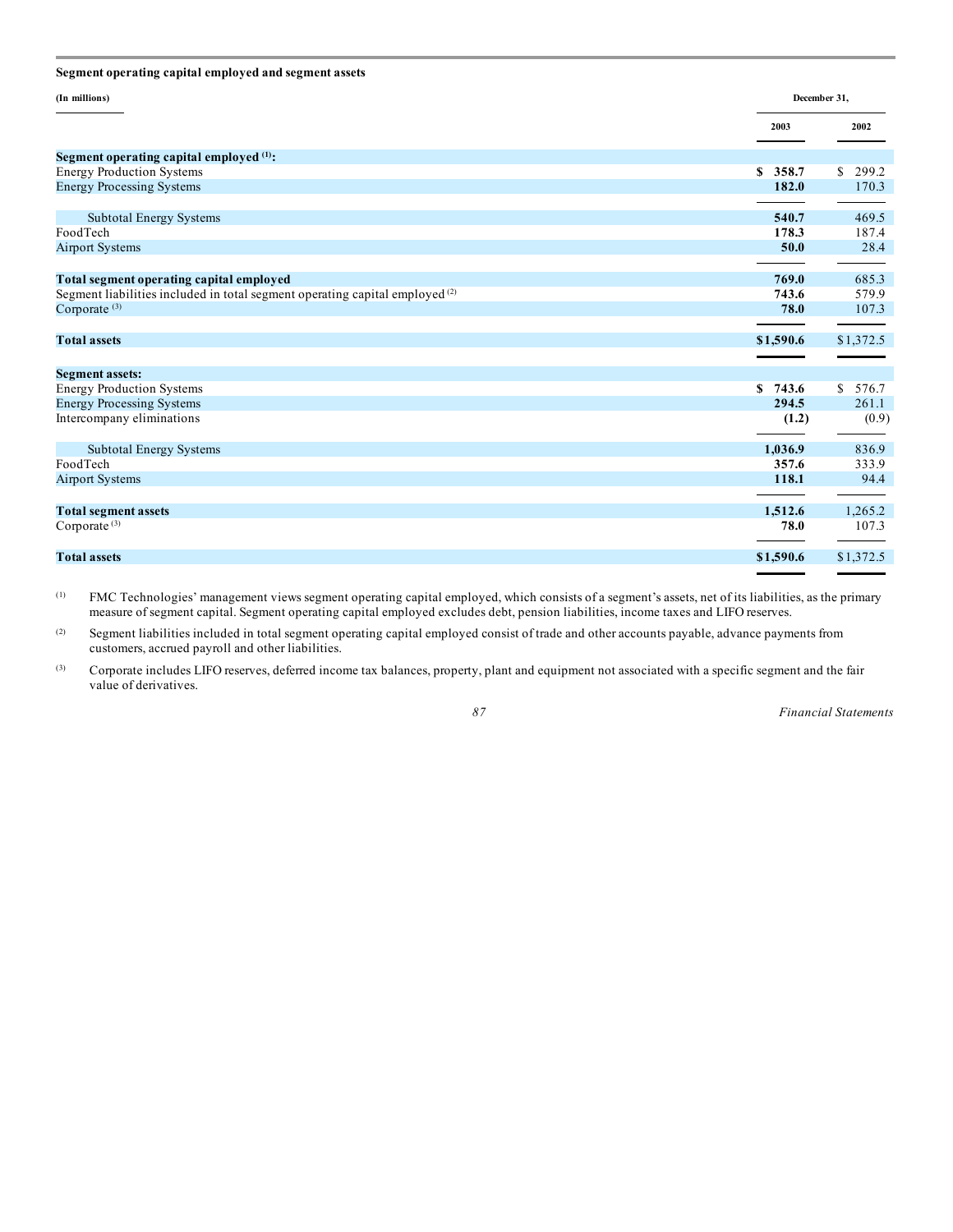### **Geographic segment information**

Geographic segment sales were identified based on the location where the Company's products and services were delivered. Geographic segment long-lived assets include investments; property, plant and equipment, net; goodwill; intangible assets, net; and certain other non-current assets.

| (In millions)                             | Year Ended December 31, |                       |                       |
|-------------------------------------------|-------------------------|-----------------------|-----------------------|
|                                           | 2003                    | 2002                  | 2001                  |
| <b>Revenue (by location of customer):</b> |                         |                       |                       |
| <b>United States</b>                      | \$871.1                 | <sup>S</sup><br>831.1 | 885.1<br><sup>S</sup> |
| Norway                                    | 279.1                   | 215.0                 | 150.7                 |
| All other countries                       | 1,156.9                 | 1,025.4               | 892.1                 |
|                                           |                         |                       |                       |
| <b>Total revenue</b>                      | \$2,307.1               | \$2,071.5             | \$1,927.9             |
|                                           |                         |                       |                       |
| (In millions)                             |                         | December 31,          |                       |
|                                           | 2003                    | 2002                  | 2001                  |

| Long-lived assets:             |         |                          |                          |
|--------------------------------|---------|--------------------------|--------------------------|
| <b>United States</b>           | \$267.1 | \$261.2                  | 488.9<br>S               |
| Norway                         | 64.9    | 56.0                     | 24.9                     |
| Brazil                         | 62.7    | 63.6                     | 79.3                     |
| Netherlands                    | 58.4    | $\overline{\phantom{m}}$ | $\overline{\phantom{a}}$ |
| All other countries            | 118.2   | 97.0                     | 72.4                     |
|                                |         |                          |                          |
| <b>Total long-lived assets</b> | \$571.3 | 477.8<br>S.              | 665.5<br><sup>S</sup>    |

### **Other business segment information**

| (In millions)                    |                       | Capital expenditures<br><b>Year Ended</b><br>December 31, |        |        | Depreciation and<br>amortization<br><b>Year Ended</b><br>December 31, |        |        | Research and<br>development expense<br><b>Year Ended</b><br>December 31, |        |  |
|----------------------------------|-----------------------|-----------------------------------------------------------|--------|--------|-----------------------------------------------------------------------|--------|--------|--------------------------------------------------------------------------|--------|--|
|                                  |                       |                                                           |        |        |                                                                       |        |        |                                                                          |        |  |
|                                  | 2003                  | 2002                                                      | 2001   | 2003   | 2002                                                                  | 2001   | 2003   | 2002                                                                     | 2001   |  |
| <b>Energy Production Systems</b> | \$45.5                | \$41.5                                                    | \$37.3 | \$24.9 | \$17.5                                                                | \$18.0 | \$19.9 | \$21.7                                                                   | \$22.5 |  |
| <b>Energy Processing Systems</b> | 9.2                   | 3.8                                                       | 5.2    | 7.1    | 6.6                                                                   | 10.7   | 5.7    | 6.9                                                                      | 7.5    |  |
| <b>Subtotal Energy Systems</b>   | 54.7                  | 45.3                                                      | 42.5   | 32.0   | 24.1                                                                  | 28.7   | 25.6   | 28.6                                                                     | 30.0   |  |
| FoodTech                         | 23.9                  | 19.6                                                      | 19.5   | 21.1   | 19.6                                                                  | 24.4   | 14.4   | 13.4                                                                     | 16.7   |  |
| <b>Airport Systems</b>           | 0.3                   | 0.5                                                       | 2.6    | 2.1    | 2.4                                                                   | 2.9    | 5.3    | 5.8                                                                      | 8.2    |  |
| Corporate                        | 1.3                   | 2.7                                                       | 3.0    | 2.5    | 2.5                                                                   | 1.8    | —      |                                                                          |        |  |
| Total                            | \$80.2 <sub>(1)</sub> | \$68.1                                                    | \$67.6 | \$57.7 | \$48.6                                                                | \$57.8 | \$45.3 | \$47.8                                                                   | \$54.9 |  |

(1) Capital expenditures in 2003 included \$15.0 million for the repurchase of sale-leaseback assets related to the following business segments: Energy Production Systems (\$5.0 million), Energy Processing Systems (\$5.7 million) and FoodTech (\$4.3 million).

*FMC Technologies, Inc. 2003 Annual Report 88*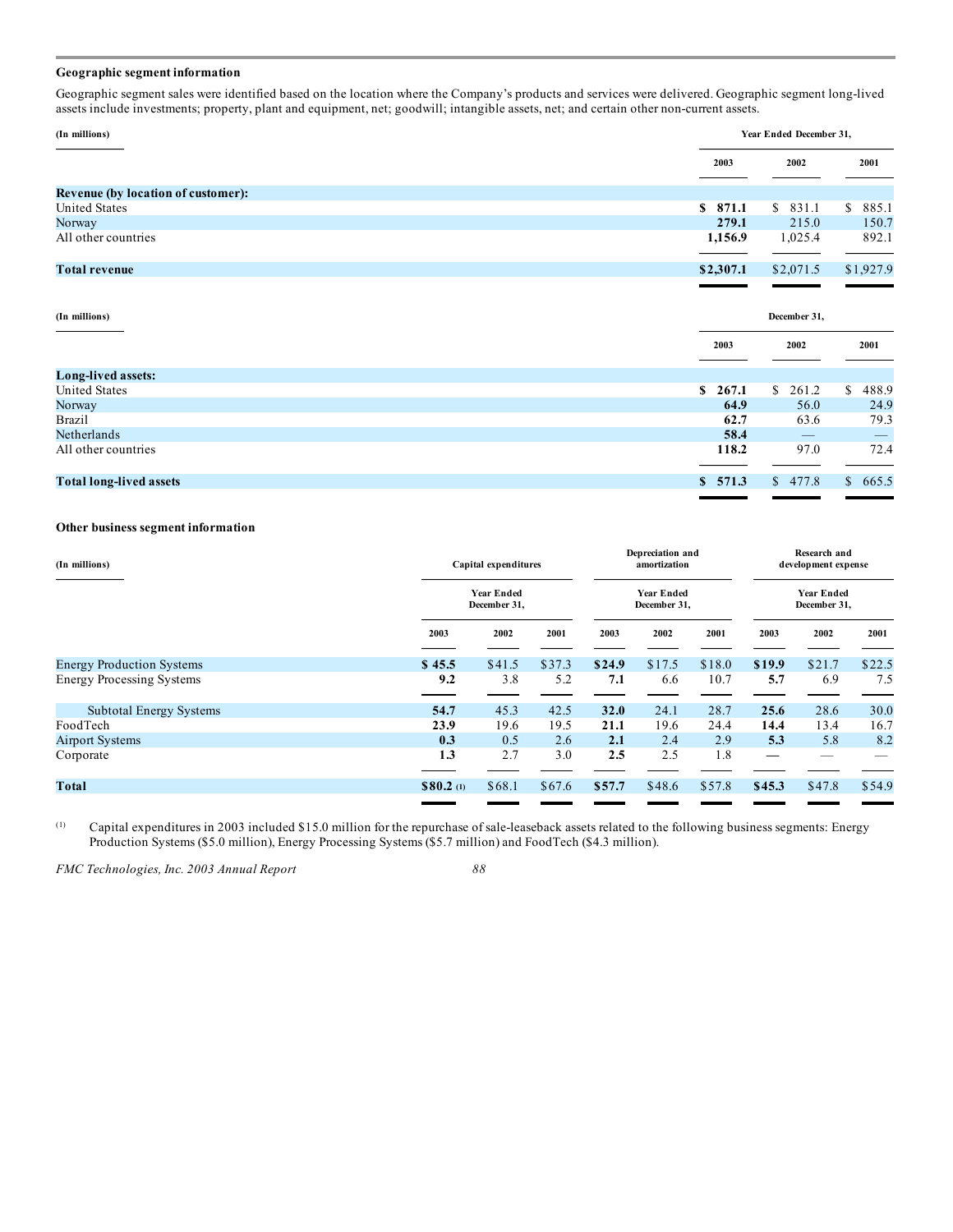# **NOTE 22. QUARTERLY INFORMATION (UNAUDITED)**

| (In millions, except per share data and common stock prices) | 2003     |            |          | 2002                |          |                      |          |                      |
|--------------------------------------------------------------|----------|------------|----------|---------------------|----------|----------------------|----------|----------------------|
|                                                              | 4th Qtr. | 3rd Qtr.   | 2nd Otr. | 1st Qtr.            | 4th Otr. | 3rd Qtr.             | 2nd Qtr. | 1st Qtr.             |
| Revenue                                                      | \$637.4  | \$560.1    | \$609.9  | \$499.7             | \$580.2  | \$525.4              | \$542.3  | \$423.6              |
| Cost of sales and services $(1)$                             | \$501.0  | \$448.5    | \$491.0  | \$403.1             | \$465.5  | \$425.0              | \$428.6  | \$ 335.1             |
| Income before the cumulative effect of changes in accounting |          |            |          |                     |          |                      |          |                      |
| principles                                                   | \$23.2   | \$20.3     | \$22.9   | $\mathbf{s}$<br>9.2 | \$24.5   | \$16.8               | \$17.8   | <sup>\$</sup><br>5.0 |
| Net income (loss)                                            | \$23.2   | \$<br>20.3 | \$22.9   | \$<br>9.2           | \$24.5   | $\mathbb{S}$<br>16.8 | \$17.8   | \$(188.8)            |
| Earnings (loss) per share $(2)$ :                            |          |            |          |                     |          |                      |          |                      |
| <b>Basic:</b>                                                |          |            |          |                     |          |                      |          |                      |
| Income before the cumulative effect of changes in accounting |          |            |          |                     |          |                      |          |                      |
| principles                                                   | \$0.35   | \$0.31     | \$0.35   | \$0.14              | \$0.38   | \$0.26               | \$0.27   | \$0.08               |
| Net income (loss)                                            | \$0.35   | \$0.31     | \$0.35   | \$0.14              | \$0.38   | \$0.26               | \$0.27   | \$(2.89)             |
| Diluted:                                                     |          |            |          |                     |          |                      |          |                      |
| Income before the cumulative effect of changes in accounting |          |            |          |                     |          |                      |          |                      |
| principles                                                   | \$0.35   | \$0.30     | \$0.34   | \$0.14              | \$0.37   | \$0.25               | \$0.27   | \$<br>0.08           |
| Net income (loss)                                            | \$0.35   | \$0.30     | \$0.34   | \$0.14              | \$0.37   | \$0.25               | \$0.27   | \$(2.89)             |
| Common stock price:                                          |          |            |          |                     |          |                      |          |                      |
| High                                                         | \$23.82  | \$24.60    | \$22.75  | \$20.98             | \$20.97  | \$20.60              | \$23.83  | \$20.50              |
| Low                                                          | \$19.21  | \$20.20    | \$18.29  | \$17.94             | \$16.49  | \$14.85              | \$19.27  | \$14.30              |

(1) Asset impairment and restructuring charges were recorded in the fourth quarter of 2003 (Note 5).

(2) Basic and diluted EPS are computed independently for each of the periods presented. Accordingly, the sum of the quarterly EPS amounts may not agree to the total year.

*89 Financial Statements*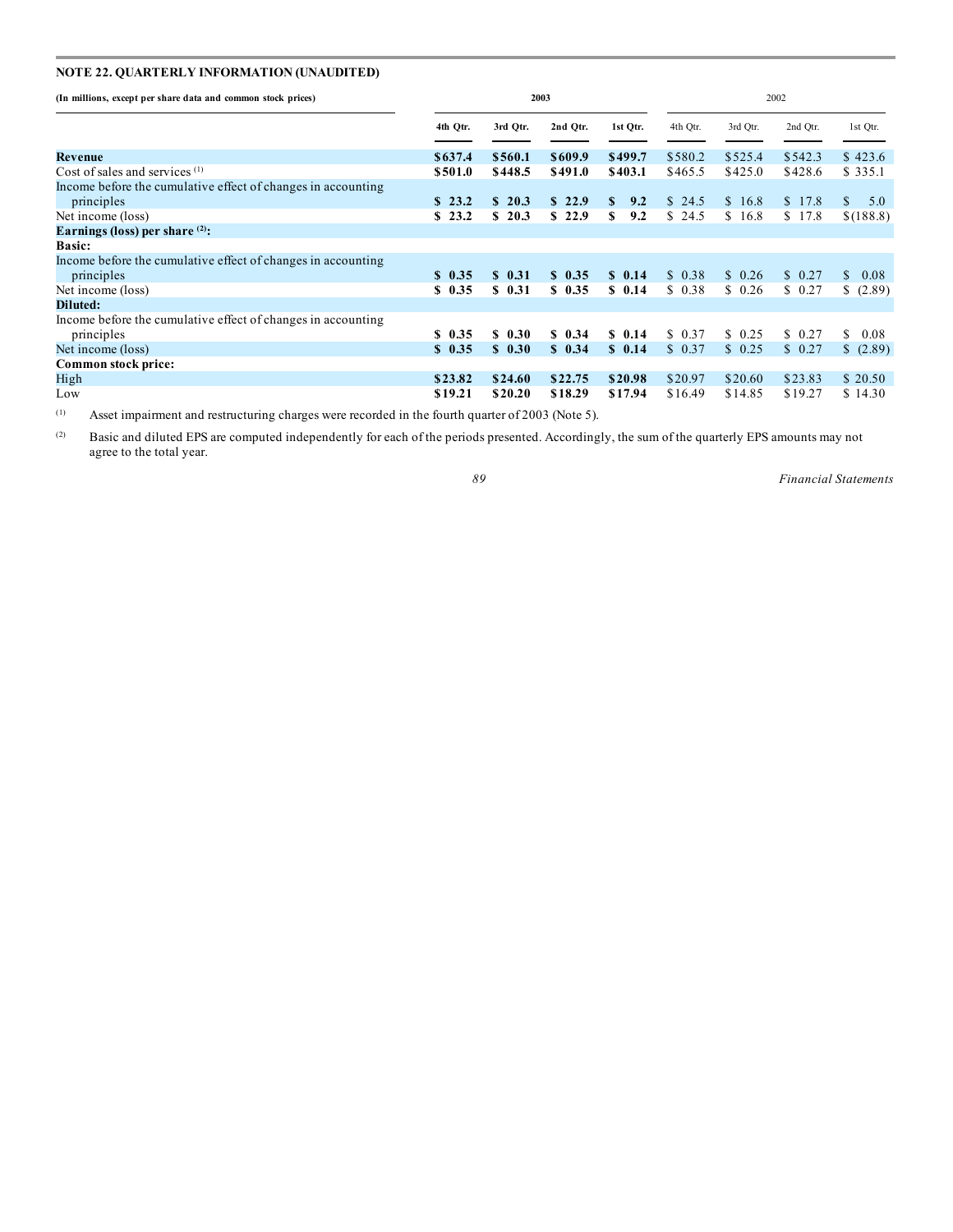### **INDEPENDENT AUDITORS' REPORT**

The Board of Directors and Stockholders of FMC Technologies, Inc.:

We have audited the accompanying consolidated balance sheets of FMC Technologies, Inc. and consolidated subsidiaries (the Company) as of December 31, 2003 and 2002, and the related consolidated statements of income, cash flows and changes in stockholders' equity for each of the years in the three-year period ended December 31, 2003. These consolidated financial statements are the responsibility of the Company's management. Our responsibility is to express an opinion on these consolidated financial statements based on our audits.

We conducted our audits in accordance with auditing standards generally accepted in the United States of America. Those standards require that we plan and perform the audit to obtain reasonable assurance about whether the financial statements are free of material misstatement. An audit includes examining, on a test basis, evidence supporting the amounts and disclosures in the financial statements. An audit also includes assessing the accounting principles used and significant estimates made by management, as well as evaluating the overall financial statement presentation. We believe that our audits provide a reasonable basis for our opinion.

In our opinion, the financial statements referred to above present fairly, in all material respects, the financial position of FMC Technologies, Inc. and consolidated subsidiaries as of December 31, 2003 and 2002, and the results of their operations and their cash flows for each of the years in the three-year period ended December 31, 2003, in conformity with accounting principles generally accepted in the United States of America.

As described in Note 2 to the consolidated financial statements, the Company adopted Statement of Financial Accounting Standards No. 142, "Goodwill and Other Intangible Assets," as of January 1, 2002.

/s/ KPMG LLP

Chicago, Illinois January 28, 2004

*FMC Technologies, Inc. 2003 Annual Report 90*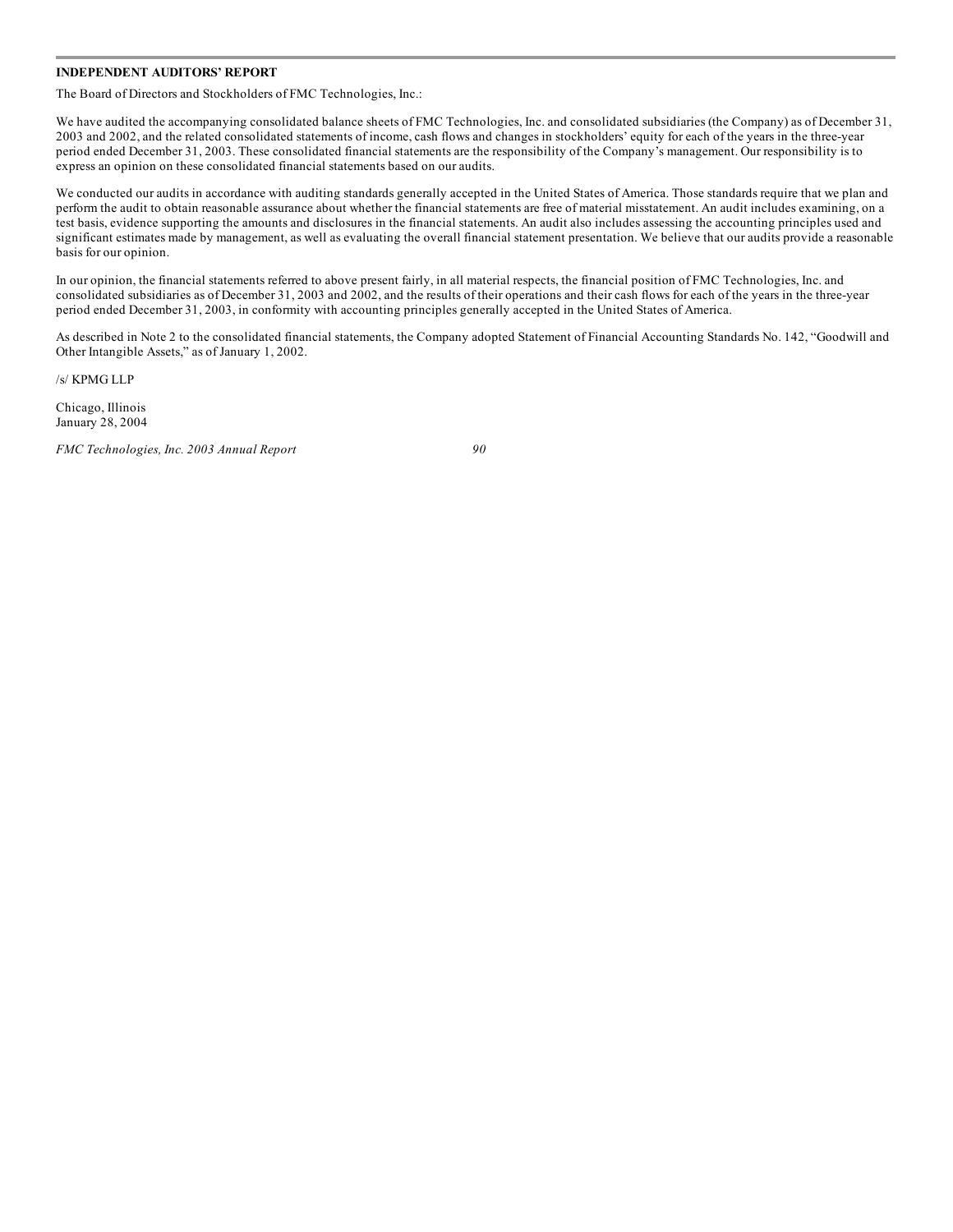#### **MANAGEMENT'S REPORT ON FINANCIAL STATEMENTS**

The consolidated financial statements and related information have been prepared by FMC Technologies, Inc.'s management, who are responsible for the integrity and objectivity of that information. Where appropriate, they reflect estimates based on judgments of management. The statements have been prepared in conformity with accounting principles generally accepted in the United States of America. Financial information included elsewhere in this annual report is consistent with that contained in the consolidated financial statements.

FMC Technologies, Inc. maintains a system of internal control over financial reporting and over safeguarding of assets against unauthorized acquisition, use or disposition which is designed to provide reasonable assurance as to the reliability of financial records and the safeguarding of such assets. The system is maintained by the selection and training of qualified personnel, by establishing and communicating sound accounting and business policies, and by an internal auditing program that evaluates the adequacy and effectiveness of such internal controls, policies and procedures.

The Audit Committee of the Board of Directors, composed of independent directors, meets regularly with management, with the Company's internal auditors, and with the independent auditors to discuss their evaluation of internal accounting controls and the quality of financial reporting and to carry out the Audit Committee's oversight role with respect to auditing, internal controls, and financial reporting matters. Both the independent auditors and the internal auditors meet privately with, and have direct access to, the Audit Committee to discuss the results of their audits.

The Company's independent auditors have been engaged to render an opinion on the consolidated financial statements. They review and make appropriate tests of the data included in the financial statements. As independent auditors, they also provide an objective, outside review of management's performance in reporting operating results and financial condition.

/s/ WILLIAM H. SCHUMANN, III /s/ RONALD D. MAMBU

**William H. Schumann, III Senior Vice President, Chief Financial Officer and Treasurer**

**Ronald D. Mambu Vice President and Controller**

Chicago, Illinois January 28, 2004

*91 Financial Statements*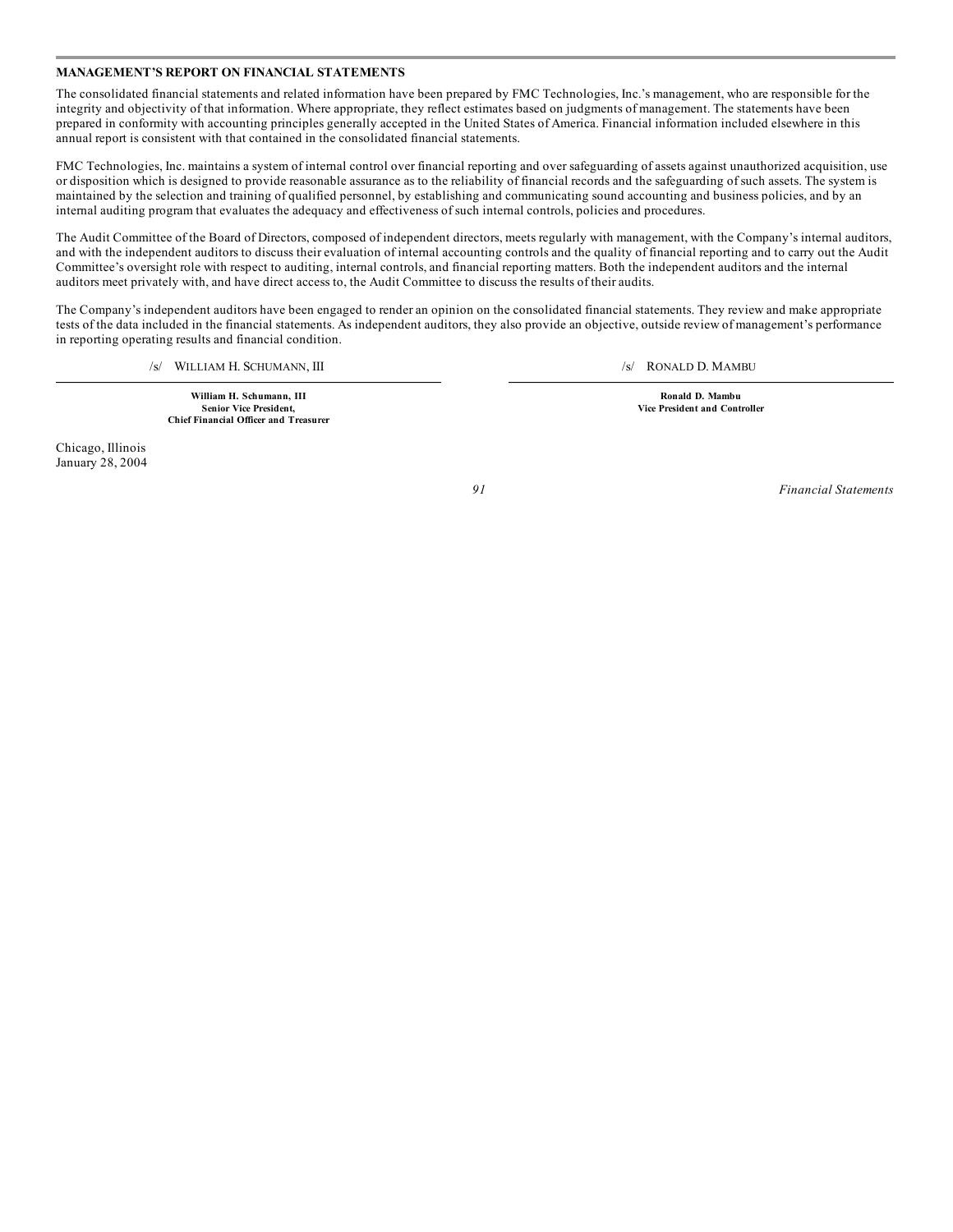## **SELECTED HISTORICAL FINANCIAL DATA**

Historical financial data relating to periods prior to our June 2001 separation from FMC Corporation represent combined financial information that was carved out from the consolidated financial statements of FMC Corporation using the historical results of operations and bases of assets and liabilities of the businesses transferred to FMC Technologies, Inc. Our historical combined financial information does not necessarily reflect what our financial position and results of operations would have been had we operated as a separate, stand-alone entity during the periods presented.

| (In millions, except per share data)                                            | Year Ended December 31, |                        |            |                                           |           |  |  |
|---------------------------------------------------------------------------------|-------------------------|------------------------|------------|-------------------------------------------|-----------|--|--|
|                                                                                 | 2003                    | 2002                   | 2001       | 2000                                      | 1999      |  |  |
| <b>Revenue:</b>                                                                 |                         |                        |            |                                           |           |  |  |
| <b>Energy Production Systems</b>                                                | \$1,136.2               | \$940.3                | \$725.9    | \$667.9                                   | \$785.2   |  |  |
| <b>Energy Processing Systems</b>                                                | 431.7                   | 395.9                  | 400.0      | 370.7                                     | 348.5     |  |  |
| Intercompany eliminations                                                       | (2.8)                   | (1.4)                  | (0.6)      | (1.3)                                     | (4.3)     |  |  |
| <b>Total Energy Systems</b>                                                     | 1.565.1                 | 1.334.8                | 1.125.3    | 1.037.3                                   | 1.129.4   |  |  |
| FoodTech                                                                        | 524.7                   | 496.9                  | 512.9      | 573.3                                     | 537.3     |  |  |
| <b>Airport Systems</b>                                                          | 224.1                   | 245.1                  | 299.8      | 267.2                                     | 290.9     |  |  |
| Intercompany eliminations                                                       | (6.8)                   | (5.3)                  | (10.1)     | (2.6)                                     | (4.5)     |  |  |
| Total revenue                                                                   | \$2,307.1               | \$2,071.5              | \$1,927.9  | \$1,875.2                                 | \$1,953.1 |  |  |
| Cost of sales and services                                                      | \$1,843.6               | \$1,654.2              | \$1,504.7  | \$1,432.6                                 | \$1,489.5 |  |  |
| Selling, general and administrative expense                                     | 301.6                   | 264.5                  | 292.5      | 291.2                                     | 302.4     |  |  |
| Research and development expense                                                | 45.3                    | 47.8                   | 54.9       | 56.7                                      | 51.8      |  |  |
| Minority interests                                                              | 1.1                     | 2.2                    | 1.2        | (0.2)                                     | (0.1)     |  |  |
| Interest expense (income), net                                                  | 8.9                     | 12.5                   | 11.1       | 4.3                                       | (0.5)     |  |  |
| Income from continuing operations before income taxes and the cumulative effect |                         |                        |            |                                           |           |  |  |
| of accounting changes                                                           | 106.6                   | 90.3                   | 63.5       | 90.6                                      | 110.0     |  |  |
| Provision for income taxes                                                      | 31.0                    | 26.2                   | 24.1       | 22.7                                      | 33.5      |  |  |
| Income from continuing operations before the cumulative effect of accounting    |                         |                        |            |                                           |           |  |  |
| changes                                                                         | 75.6                    | 64.1                   | 39.4       | 67.9                                      | 76.5      |  |  |
| Discontinued operations, net of income taxes                                    |                         |                        |            |                                           | (5.5)     |  |  |
| Cumulative effect of accounting changes, net of income taxes                    |                         | (193.8)                | (4.7)      | $\qquad \qquad \overline{\qquad \qquad }$ |           |  |  |
| Net income (loss)                                                               | 75.6                    | \$(129.7)              | 34.7       | 67.9                                      | 71.0      |  |  |
|                                                                                 |                         |                        |            |                                           |           |  |  |
| Diluted earnings (loss) per share (1):                                          |                         |                        |            |                                           |           |  |  |
| Income before the cumulative effect of accounting changes                       | S<br>1.13               | S<br>0.96              | 0.60<br>\$ |                                           |           |  |  |
| Diluted earnings (loss) per share                                               | 1.13<br>\$              | $\mathbb{S}$<br>(1.94) | \$<br>0.53 |                                           |           |  |  |
| Diluted weighted average shares outstanding (2)                                 | 66.9                    | 66.8                   | 65.9       |                                           |           |  |  |
| Common stock price range (1):                                                   |                         |                        |            |                                           |           |  |  |
| High                                                                            | 24.60                   | 23.83                  | 22.48      |                                           |           |  |  |
| Low                                                                             | 17.94                   | 14.30                  | 10.99      |                                           |           |  |  |
| Cash dividends declared                                                         |                         |                        |            |                                           |           |  |  |
|                                                                                 |                         |                        |            |                                           |           |  |  |

(Continued)

*FMC Technologies, Inc. 2003 Annual Report 92*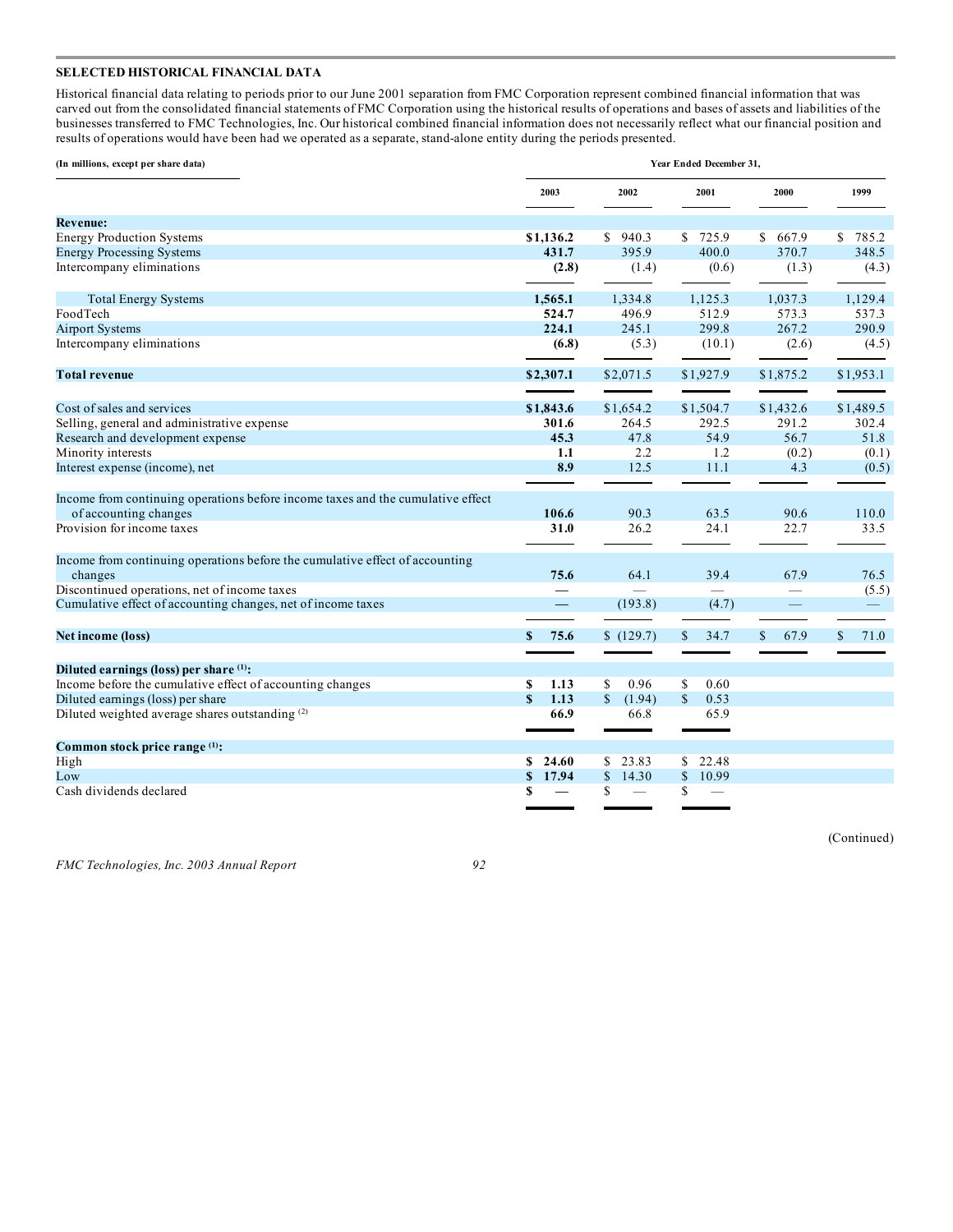### **SELECTED HISTORICAL FINANCIAL DATA (CONTINUED)**

| (\$ in millions)<br>Year Ended December 31,                                                              |             |             |            |             |             |
|----------------------------------------------------------------------------------------------------------|-------------|-------------|------------|-------------|-------------|
|                                                                                                          | 2003        | 2002        | 2001       | 2000        | 1999        |
| <b>Reconciliation of non-GAAP measure:</b>                                                               |             |             |            |             |             |
| Income from continuing operations before income taxes and the cumulative<br>effect of accounting changes | S.<br>106.6 | S<br>90.3   | 63.5<br>S. | S.<br>90.6  | S.<br>110.0 |
| Interest expense (income), net                                                                           | 8.9         | 12.5        | 11.1       | 4.3         | (0.5)       |
| Depreciation                                                                                             | 48.2        | 40.1        | 37.7       | 41.2        | 46.2        |
| Amortization                                                                                             | 9.5         | 8.5         | 20.1       | 17.9        | 16.1        |
|                                                                                                          |             |             |            |             |             |
| <b>EBITDA</b> (non-GAAP measure) (3)                                                                     | \$173.2     | \$151.4     | \$132.4    | \$154.0     | \$171.8     |
|                                                                                                          |             |             |            |             |             |
| Other financial information:                                                                             |             |             |            |             |             |
| Return on investment $(4)$                                                                               | 13.7%       | 11.8%       | 9.8%       | $10.2\%$    | $10.0\%$    |
| Capital expenditures                                                                                     | 65.2        | 68.1<br>\$. | 67.6<br>S. | 43.1<br>\$. | 40.9<br>S.  |
| Cash flows provided by operating activities of continuing operations                                     | 150.4       | 19.0        | 76.3       | 8.0         | 152.7       |

| (In millions)                          | December 31, |                  |           |                        |              |  |  |
|----------------------------------------|--------------|------------------|-----------|------------------------|--------------|--|--|
|                                        | 2003         | 2002             | 2001      | 2000                   | 1999         |  |  |
| <b>Balance sheet data:</b>             |              |                  |           |                        |              |  |  |
| Total assets                           | \$1,590.6    | \$1,372.5        | \$1,437.9 | \$1,373.7              | \$1,473.2    |  |  |
| Net debt $(5)$                         | 192.5        | \$202.5          | \$245.0   | 23.3<br>$\mathbb{S}^-$ | (28.1)<br>S. |  |  |
| Long-term debt, less current portion   | 201.1<br>S.  | .75.4<br>$S_{1}$ | \$194.1   |                        |              |  |  |
| Stockholders' equity $(6)$             | 429.3<br>S.  | \$303.8          | \$418.2   | \$637.6                | \$722.2      |  |  |
| Segment operating capital employed (7) | 769.0<br>\$  | \$685.3          | \$909.9   | \$933.1                | 803.7<br>S.  |  |  |
| Operating working capital $(8)$        | 158.0<br>S.  | \$159.2          | \$147.9   | 189.0<br>\$.           | 62.9<br>S.   |  |  |
| Order backlog (unaudited) $(9)$        | \$1,258.3    | \$1,151.0        | \$960.7   | \$644.3                | \$840.6      |  |  |

(1) Earnings per share and common stock prices have not been presented for years prior to 2001, the year of our spin-off from FMC Corporation.

 $^{(2)}$  The calculation of average shares in 2001 gives effect to the issuance of 65.0 million common shares as if they were issued and outstanding on January 1, 2001.

(3) We believe EBITDA growth is a useful measure for evaluating our operating performance, because it is a good indicator of growth in shareholder value and it is a widely used benchmark in the investment community. For these reasons, EBITDA is also used as a performance measure in our incentive compensation program.

(4) Return on Investment (ROI) is calculated as income before the cumulative effect of changes in accounting principles plus after-tax interest expense as a percentage of total average debt and equity. The calculation of 2001 ROI uses after-tax profit on a pro forma basis, a non-GAAP measure, which is reconciled below to income before the cumulative effect of a change in accounting principle, the most comparable GAAP measure:

| (In millions)                                                                          | <b>Year Ended</b><br>December 31,<br>2001 |        |
|----------------------------------------------------------------------------------------|-------------------------------------------|--------|
| After-tax profit (non-GAAP measure)                                                    |                                           | 54.0   |
| Less: Restructuring and asset impairment charges, net of income taxes                  |                                           | (10.4) |
| Less: Income tax charges related to the Separation from FMC Corporation                |                                           | (8.9)  |
| Plus: Pro forma interest expense, net of income taxes                                  |                                           | 4.7    |
| Income before the cumulative effect of a change in accounting principle (GAAP measure) |                                           | 39.4   |

It is our view that after-tax profit on a pro forma basis of \$54.0 million is a useful measure of our performance in 2001, because it excludes restructuring charges related to initiatives undertaken to lower our cost structure in response to adverse market conditions. It also excludes income tax provisions related to repatriation of offshore earnings and the reorganization of our worldwide entities in anticipation of our separation from FMC Corporation, and it adds an estimate of interest expense that we might have incurred had we been a stand-alone entity for the entire year of 2001.

- <sup>(5)</sup> Net debt consists of short-term debt, long-term debt and the current portion of long-term debt less cash and cash equivalents.
- <sup>(6)</sup> For periods prior to June 14, 2001, the date of our initial public offering, stockholders' equity was comprised of FMC Corporation's net investment and accumulated other comprehensive (income) loss.
- (7) We view segment operating capital employed, which consists of assets, net of liabilities, as the primary measure of segment capital. Segment operating capital employed excludes debt, pension liabilities, income taxes and LIFO reserves.
- (8) Operating working capital is calculated as current assets less current liabilities, adjusted to exclude cash and cash equivalents, short-term debt, current portion of long-term debt and income tax balances.
- (9) Order backlog is calculated as the estimated sales value of unfilled, confirmed customer orders at the reporting date.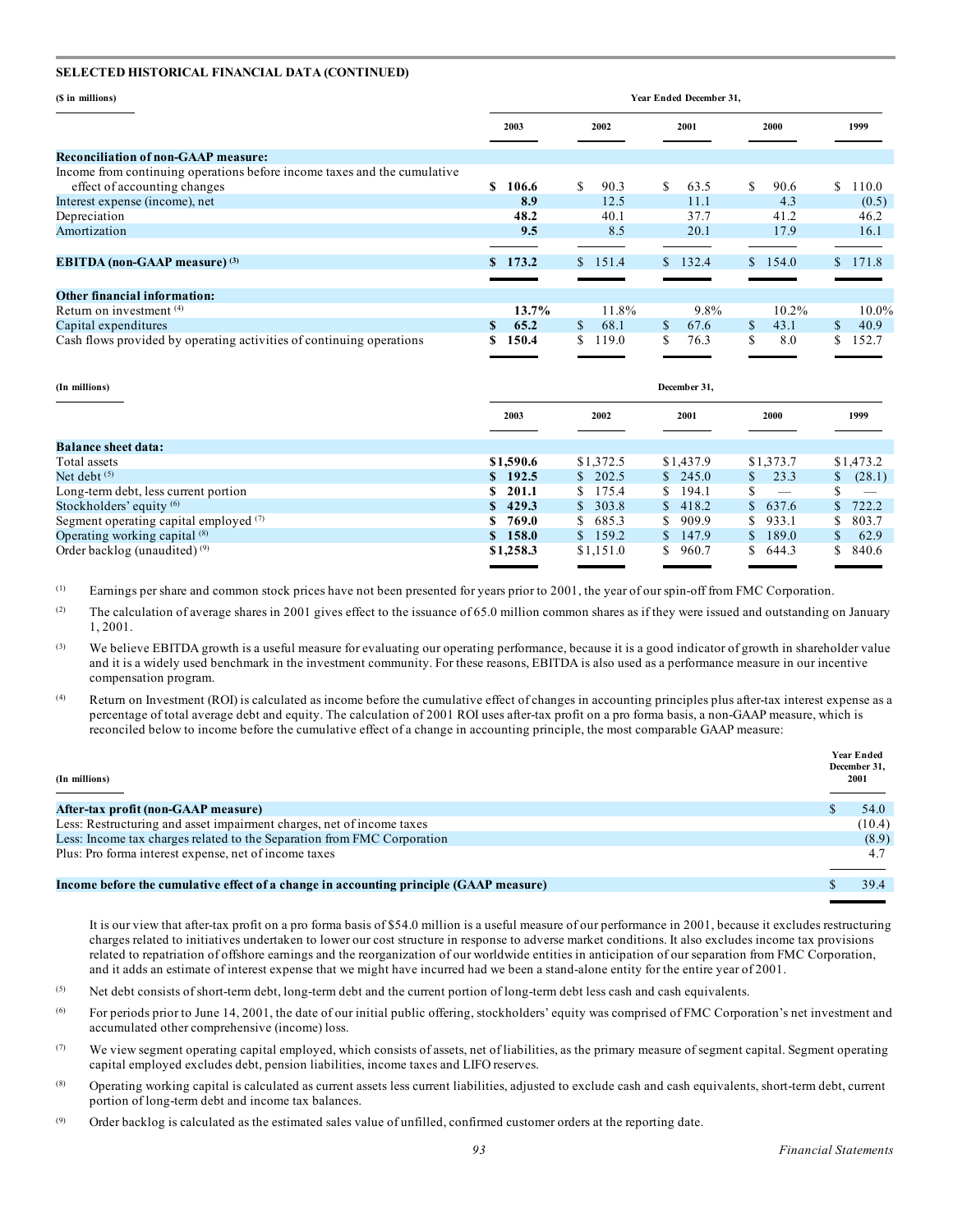#### **Corporate Information**

#### **Corporate Office**

FMC Technologies Inc 1803 Gears Road Houston TX 77067 281 591 4000

#### **Investor Relations**

Investor Relations may be contacted at the following address: FMC Technologies Inc Maryann Seaman 200 East Randolph Drive Chicago IL 60601 312 861 6414 281 405 4929

### **Stock Exchange**

FMC Technologies, Inc. is listed on the New York Stock Exchange under the symbol FTI.

#### **Annual Meeting**

The Annual Meeting of Stockholders will be held on Wednesday, April 21, 2004, at 200 East Randolph Drive, Chicago, Illinois. Notice of the meeting, together with proxy materials, will be mailed to stockholders in advance of the meeting.

#### **Stock Transfer Agent**

Address stockholder inquiries, including requests for stock transfers, to:

National City Bank Corporate Trust Operations PO Box 92301 Cleveland OH 44193-0900 Telephone 800 622 6757 Fax 216 257 8508

Email shareholder.inquiries@nationalcity.com

#### **Form 10-K**

A copy of the Company's 2003 Annual Report on Form 10-K, as filed with the U.S. Securities and Exchange Commission, is available at www.fmctechnologies.com or upon written request to:

FMC Technologies Inc Corporate Communications 1803 Gears Road Houston TX 77067

However, certain information required by Part I and most of the information required under Parts II and III of the Company's 2003 Annual Report on Form 10- K have been incorporated by reference from the 2003 Annual Report to Stockholders or the 2004 Proxy Statement. Certifications required by Section 302 of the Securities Exchange Act of 1934, as amended, are attached as Exhibits to the Company's 2003 Annual Report on Form 10-K.

FMC Technologies was incorporated in Delaware in 2000.

#### **Auditors**

KPMG LLP 303 East Wacker Drive Chicago IL 60601

#### **Information Services**

Information about FMC Technologies – including continually updated stock quotes, news and financial data – is available by visiting the Company's Web site: www.fmctechnologies.com. An email alert service is available by request under the Investor Relations section of the site. This service will provide an automatic alert, via email, each time a news release is posted to the site or a new filing is made with the U.S. Securities and Exchange Commission.

Information also may be obtained by writing to Corporate Communications in Houston.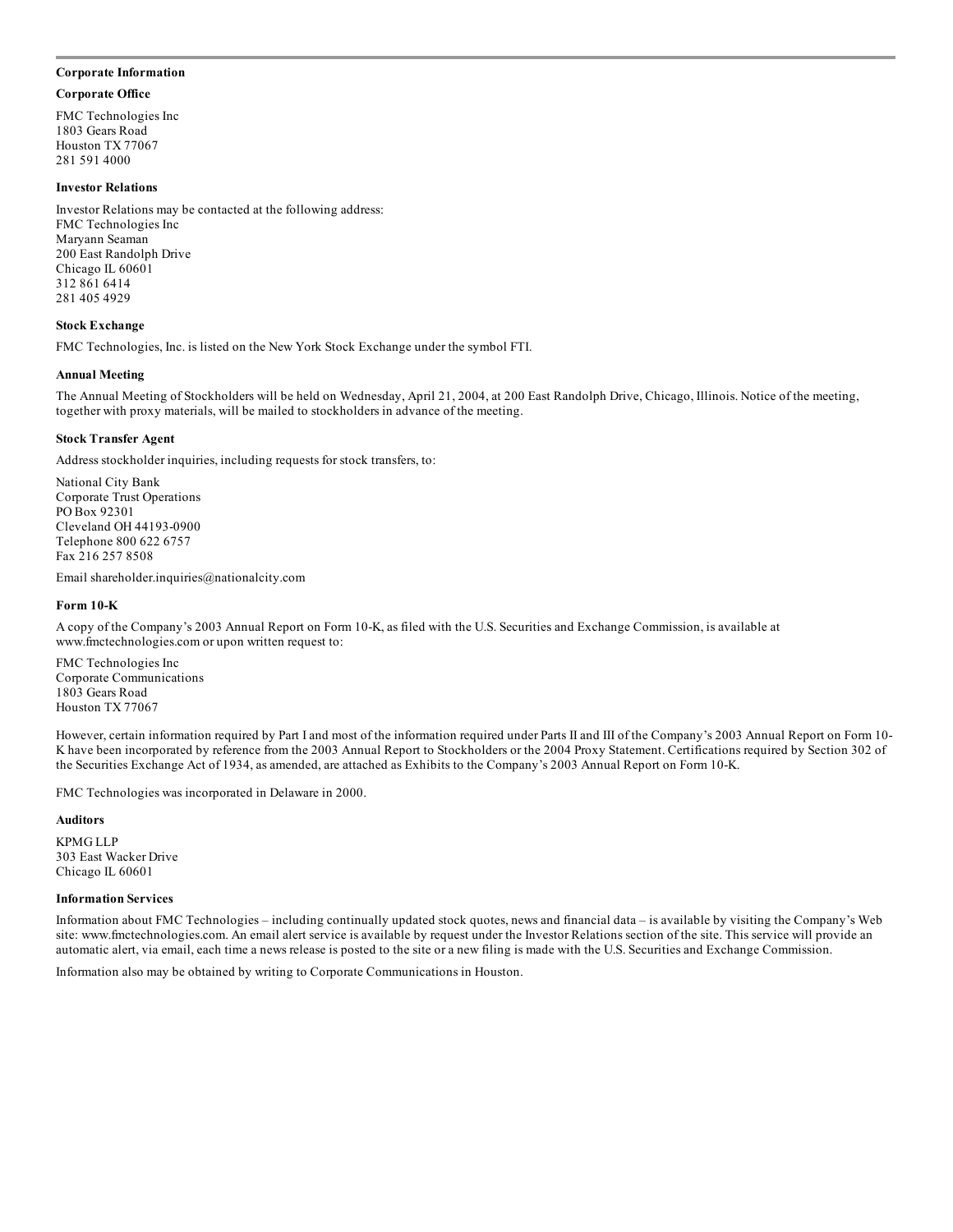# **FMC Technologies**

FMC Technologies Inc 1803 Gears Road Houston TX 77067 281 591 4000

fmctechnologies.com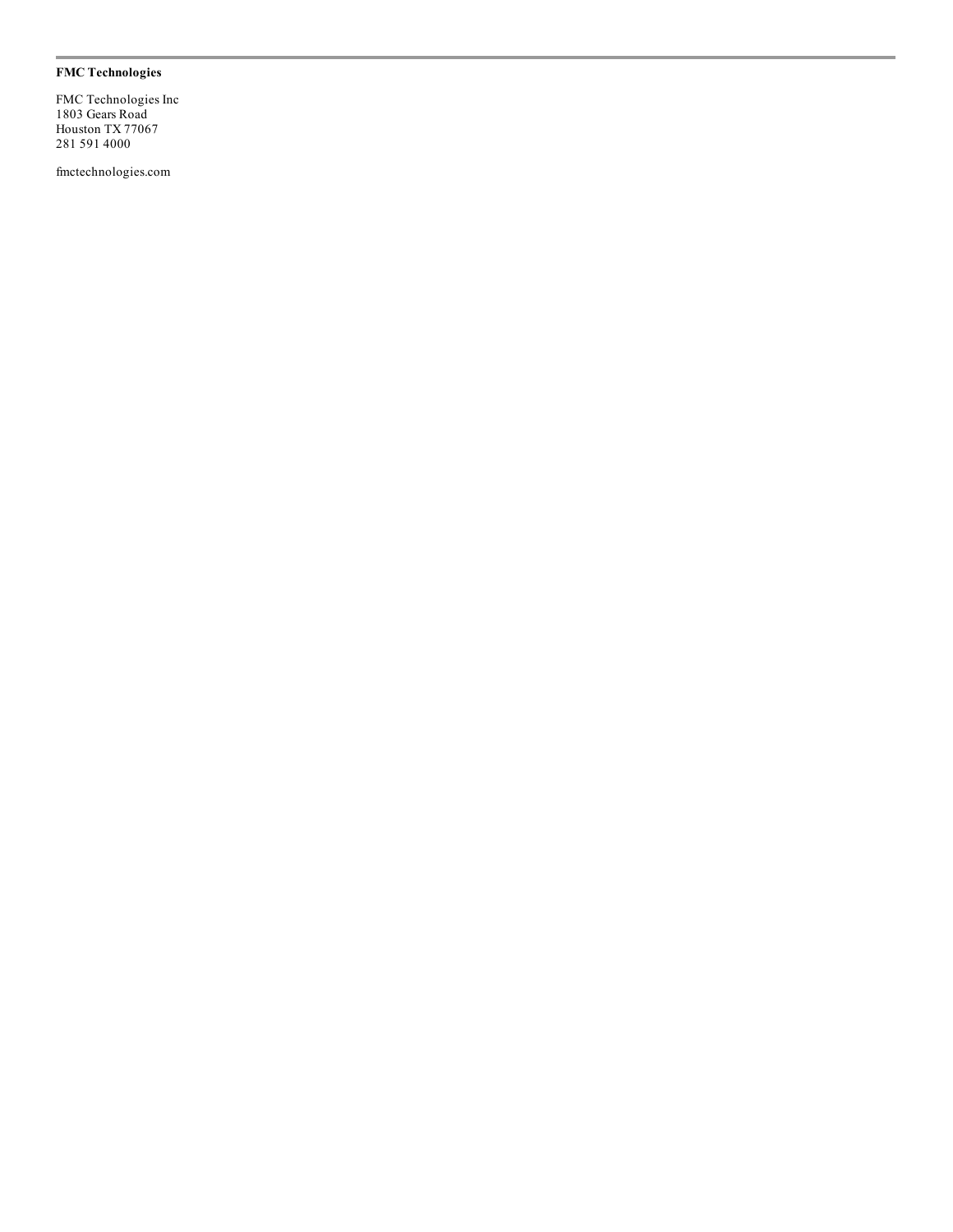### **FMC TECHNOLOGIES, INC. CODE OF BUSINESS CONDUCT AND ETHICS INCLUDING PROVISIONS FOR PRINCIPAL EXECUTIVE AND FINANCIAL OFFICERS**

#### **PURPOSE**

The Board of Directors of FMC Technologies, Inc. has adopted this Code of Business Conduct and Ethics pursuant to applicable laws, regulations and listing requirements. The Code applies to directors, and employees of the Company. In addition, in connection with Section 406 of the Sarbanes-Oxley Act of 2002, the Code imposes certain additional obligations on the Company's principal executive officer, principal financial officer, principal accounting officer or controller, or persons performing similar functions. The Code is designed to deter wrongdoing and to promote (i) honest and ethical conduct, (ii) avoidance of conflicts of interests, (iii) full, fair, accurate recordkeeping and timely and understandable disclosure in SEC filings, (iv) compliance with applicable governmental laws, rules and regulations, (v) prompt internal reporting to the Board or the Board committee overseeing the Code of violations of the Code and (vi) accountability for adherence to the Code.

The Board or the Board Committee will promptly disclose waivers of the Code as required by applicable law, including the rules and regulations promulgated by the Securities and Exchange Commission.

Any FMC Technologies Person who violates the standards in the Code will be subject to disciplinary action. Disciplinary action may include loss of pay, termination of employment, referral for criminal prosecution and reimbursement to the Company any losses or damages resulting from the violation. If an FMC Technologies Person is in a situation which he or she believes may violate or lead to a violation of the Code, such FMC Technologies Person should contact his or her manager, supervisor or local human resources representative, the lawyer responsible for his or her business, the General Counsel or a member of the Board or the Board Committee as soon as possible. Each FMC Technologies Person is expected to conduct his or her affairs with uncompromising honesty and integrity. Each FMC Technologies Person is required to adhere to the highest standards regardless of local custom. An FMC Technologies Person is expected to be honest and ethical in dealing with all employees of the Company and the Company's clients, vendors and third parties. The actions of an FMC Technologies Person must be free from illegal behavior including, without limitation, discrimination, libel, slander or harassment.

The Company expects all of FMC Technologies Persons to act in accordance with the highest standards of personal and professional integrity in aspects of their activities, to comply with all applicable laws, rules and regulations, to deter wrongdoing and abide by the Code and other policies and procedures adopted by the Company that govern the conduct of its employees. The Company has provided its employees with interpretative guidelines and supplemental information to facilitate employees understanding of the Code and its application to their job functions in the FMC Technologies Commitment to Ethics that is applicable to all Company employees and available on the Company's intranet.

#### **I. ETHICAL BEHAVIOR AND FAIR DEALING**

Each FMC Technologies Person is expected to conduct his or her affairs with uncompromising honesty and integrity. Each FMC Technologies Person is required to adhere to the highest standards regardless of local custom. An FMC Technologies Person is expected to be honest and ethical in dealing with all employees of the Company and the Company's clients, vendors and third parties. The actions of an FMC Technologies Person must be free from illegal behavior including, without limitation, discrimination, libel, slander or harassment. No FMC Technologies Person should take unfair advantage of anyone through manipulation, concealment, abuse of privileged information, misrepresentation of material facts, or any other unfair dealing or practice.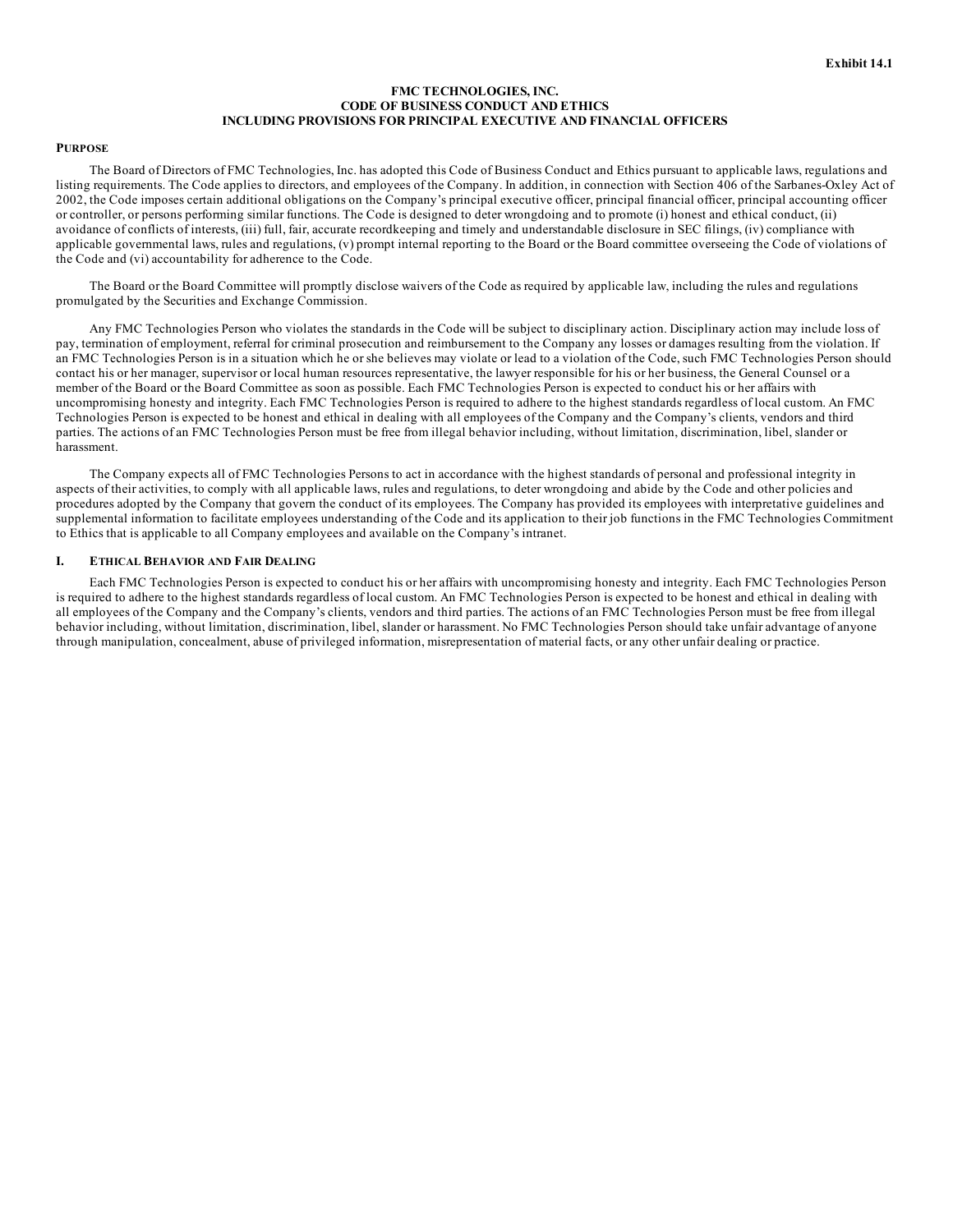#### **II. CONFLICTS OF INTEREST**

Each FMC Technologies Person is expected to avoid engaging in activities that conflict with, or have the appearance of conflicting with, the best interests of the Company and its stockholders.

Section II of the Code applies not only to each FMC Technologies Person but also to each immediate family member of an FMC Technologies Person, any trust in which an FMC Technologies Person has a beneficial interest and over which such FMC Technologies Person can exercise or influence decision making, and any person with whom an FMC Technologies Person has a substantial business relationship. For purposes of the Code, an Immediate Family Member includes an FMC Technologies Person's spouse, parents, children, sibling, parents-in-law, children-in-law, siblings-in-law and anyone who shares such FMC Technologies Person's home.

Any personal activities or interests of an FMC Technologies Person or any Interested Party that could negatively influence, or which could have the appearance of negatively influencing, the judgment of such FMC Technologies Person, or the decisions or actions of such FMC Technologies Person, must be disclosed to an Ethics Reporting Resource. Reports concerning conflicts of interest made to an Ethics Reporting Resource other than the Board or the Board Committee will be reported to the Board or the Board Committee, who will determine if there is a conflict and, if so, how to resolve the conflict without compromising the best interests of the Company and its stockholders. Prompt and full disclosure is always the correct first step towards identifying and resolving any potential conflict of interest.

In certain limited cases, activities giving rise to a potential conflict of interest may be permitted if the Board or the Board Committee determines, in its reasonable judgment, that such potential conflict of interest is not likely to be harmful to the best interests of the Company and its stockholders.

#### **III. CORPORATE OPPORTUNITIES**

Each FMC Technologies Person owes a duty to the Company to advance its legitimate interests when the opportunity to do so arises. Consequently, each FMC Technologies Person is prohibited from taking for themselves personally (including for the benefit of family members or friends) business opportunities that are discovered through the use of corporate property, information or position without the consent of the Board or the Board Committee. No FMC Technologies Person may use corporate property, information, or position for improper personal gain (including for the gain of an Interested Party), and may not compete with the Company directly or indirectly.

In the event an FMC Technologies Person offers an opportunity to the Board, and the Board rejects such opportunity, then that FMC Technologies Person is no longer prohibited by the Company from taking advantage of such opportunity.

#### **IV. CONFIDENTIALITY**

FMC Technologies Persons should maintain the confidentiality of information entrusted to them by the Company or its customers, except when disclosure is authorized or legally mandated. Confidential information includes all non-public information that might be of use to competitors, or harmful to the Company or its customers, if disclosed.

#### **V. PROTECTION AND PROPER USE OF COMPANY ASSETS**

All FMC Technologies Persons should protect the Company's assets and ensure their efficient use. Furthermore, Company equipment should not be used for non-Company business, though incidental personal use may be permitted. It is important to remember that theft, carelessness, and waste of the Company's assets have a direct impact on the Company's profitability. Accordingly, any suspected incident of fraud, theft or misuse should be immediately reported for investigation.

Page 2 of 3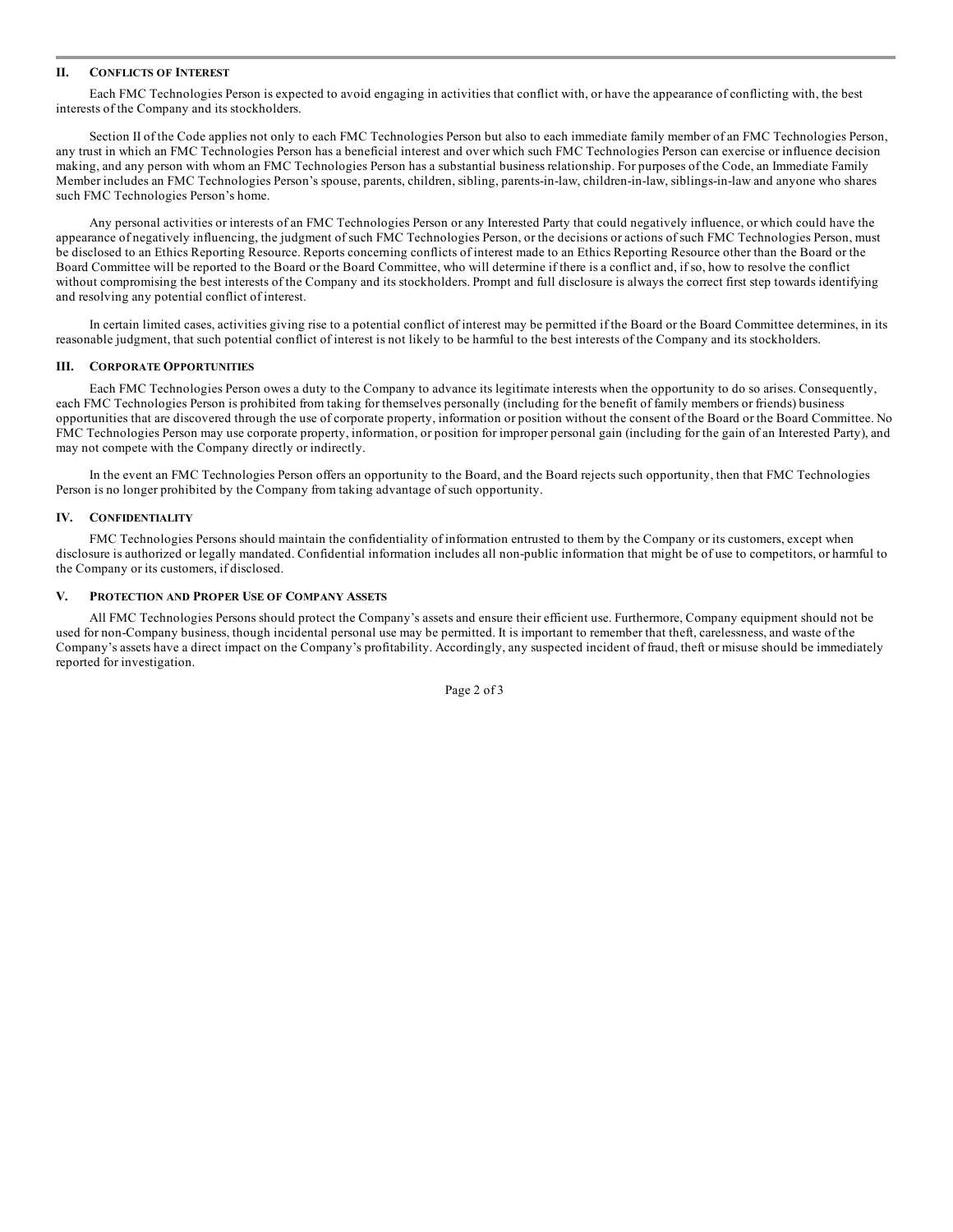#### **VI. COMPLIANCE WITH LAWS, RULES AND REGULATIONS**

The business of the Company is to be conducted in accordance with applicable laws and in accordance with the highest ethical standards of business conduct. Obeying the law, both in letter and in spirit, is the foundation on which the ethical standards of the Company are built. Each FMC Technologies Person must respect and obey the laws of the United States and the states and other jurisdictions in which we operate. If an applicable law conflicts with a policy in the Code, an FMC Technologies Person must comply with the law; however, if a local custom or policy conflicts with the Code, an FMC Technologies Person must comply with the Code.

#### **VII. FULL, FAIR, ACCURATE RECORD KEEPING AND DISCLOSURE**

All of the Company's books, records, accounts and financial statements must be maintained in reasonable detail, must promptly, completely and accurately reflect the Company's assets, liabilities and transactions and must conform both to applicable legal requirements and to the Company's system of internal controls. The Company requires honest and accurate recording and reporting of information in order to make responsible business decisions. Unrecorded or "off the books" liabilities, funds or assets should not be maintained unless permitted by applicable law or regulation. In addition, no undisclosed or unrecorded fund or asset shall be maintained for any purpose and no transaction shall be carried out in a manner such that the substance of the transaction is obscured or recorded improperly. If a material mistake in any information previously disclosed in the Company's public filings is discovered, such mistake should immediately be brought to the attention of the Board or the Board Committee and, if applicable, the Company's auditors and legal advisors.

Records should always be retained or destroyed according to the Company's record retention policies. In accordance with those policies, in the event of litigation or governmental investigation, please consult the Company's legal advisors.

Pursuant to this policy, and in connection with Section 406 of the Sarbanes-Oxley Act of 2002, the Code specifically requires that the Company's Financial Professionals oversee, manage and accept responsibility for these requirements. To the extent practicable, each Executive Financial Professional shall read each Securities and Exchange Commission report and press release prior to the time it is filed, furnished or issued to the Securities and Exchange Commission or released to the public, as applicable. Any inaccuracy or material misstatement in, or the omission of any information necessary to make the statements made not misleading from, any Securities and Exchange Commission filing or press release shall be immediately disclosed to the Board or the Board Committee and, if applicable, to the Company's auditors and legal advisors. If an Executive Financial Professional has any concerns with accounting or auditing matters, they should report them to the Board and the Company's independent auditors. To the extent the matter has been reported to the Board and remains unresolved, the Executive Financial Professional should report such matter to the Company's legal advisors

### **IX. WAIVERS OF THE CODE**

A waiver of the Code may be made only by the Board or the Board Committee and will be promptly disclosed as required by law, including the rules and regulations promulgated by the Securities and Exchange Commission and listing authority.

### **X. REPORTING ANY VIOLATIONS OF THE CODE**

If any FMC Technologies Person becomes aware of a violation of the Code or alleged violation raised by an employee of the Company, that FMC Technologies Person should report the matter immediately to an Ethics Reporting Resource, the Board or the Board Committee. To the extent the matter has been reported and remains unresolved, the FMC Technologies Person should report the matter to the Company's legal advisors. It is the policy of the Company not to allow retaliation for violation allegations made in good faith by employees of the Company. FMC Technologies Persons are expected to cooperate in investigations concerning violations of the Code.

Page 3 of 3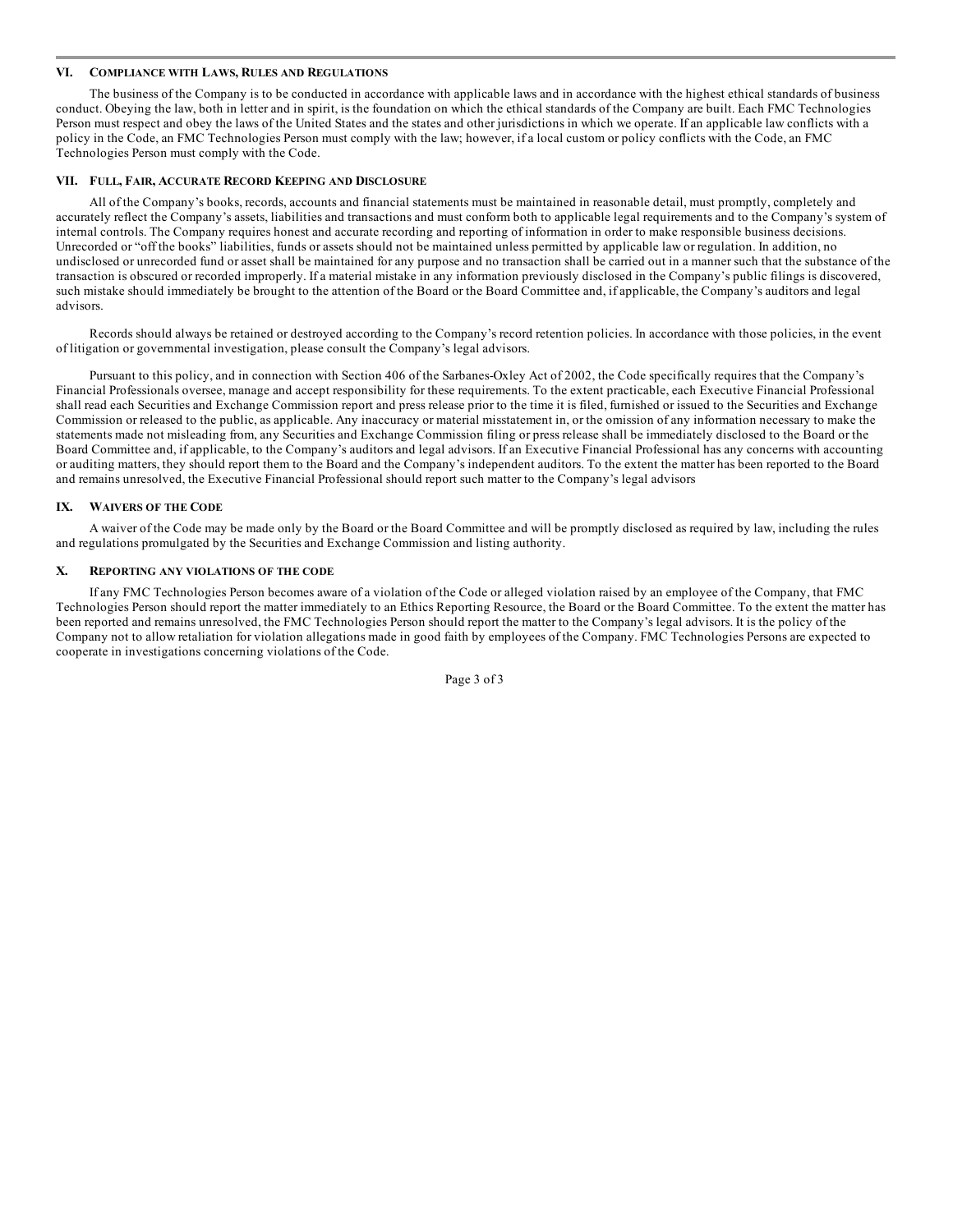# **SIGNIFICANT SUBSIDIARIES OF THE REGISTRANT December 31, 2003**

| Company(1)                                   | <b>Organized Under</b><br>Laws of | <b>Percent of Voting</b><br>Securities Owned(2) |  |
|----------------------------------------------|-----------------------------------|-------------------------------------------------|--|
| CDS Engineering BV                           | The Netherlands                   | 55%                                             |  |
| Direct Measurement Corporation               | Colorado                          | 100%                                            |  |
| FMC Airport Products Europe, S.L.            | Spain                             | 100%                                            |  |
| FMC FoodTech Inc                             | Delaware                          | 100%                                            |  |
| FMC FoodTech S.L.                            | Spain                             | 100%                                            |  |
| FMC G.m.b.H.                                 | Germany                           | 100%                                            |  |
| FMC Kongsberg Metering A/S                   | Norway                            | 100%                                            |  |
| FMC Kongsberg Subsea A/S                     | Norway                            | 100%                                            |  |
| FMC SOFEC Floating Systems, Inc.             | Texas                             | 100%                                            |  |
| FMC Subsea Service, Inc.                     | Delaware                          | 100%                                            |  |
| FMC Technologies (South Africa) Pty. Ltd.    | South Africa                      | 100%                                            |  |
| FMC Technologies A.G.                        | Switzerland                       | 100%                                            |  |
| FMC Technologies A/S                         | Norway                            | 100%                                            |  |
| FMC Technologies Argentina, S.A.             | Argentina                         | 100%                                            |  |
| FMC Technologies Australia Ltd.              | Australia                         | 100%                                            |  |
| FMC Technologies B.V.                        | The Netherlands                   | 100%                                            |  |
| FMC Technologies CV.                         | The Netherlands                   | 100%                                            |  |
| FMC Technologies de Mexico, S.A. de C.V.     | Mexico                            | 100%                                            |  |
| FMC Technologies do Brasil S.A.              | <b>Brazil</b>                     | 100%                                            |  |
| FMC Technologies Finance B.V.                | Belgium                           | 100%                                            |  |
| FMC Technologies Hong Kong Limited           | Hong Kong                         | 100%                                            |  |
| FMC Technologies Italia S.p.A.               | Italy                             | 100%                                            |  |
| FMC Technologies Limited                     | England                           | 100%                                            |  |
| FMC Technologies N.V.                        | Belgium                           | 100%                                            |  |
| FMC Technologies Nigeria Limited             | Nigeria                           | 100%                                            |  |
| FMC Technologies S.A.                        | France                            | 100%                                            |  |
| FMC Technologies S.L.                        | Spain                             | 100%                                            |  |
| FMC Technologies Singapore Pte. Ltd.         | Singapore                         | 100%                                            |  |
| FMC Wellhead Equipment Sdn. Bhd.             | Malaysia                          | 100%                                            |  |
| Frigoscandia Equipment AB                    | Delaware                          | 100%                                            |  |
| Frigoscandia Equipment Holding AB            | Delaware                          | 100%                                            |  |
| Frigoscandia Equipment Iberica S.L.          | Spain                             | 100%                                            |  |
| Frigoscandia Equipment International AB      | Sweden                            | 100%                                            |  |
| GTL Microsystems AG                          | Switzerland                       | 60%                                             |  |
| PT FMC Santana Petroleum Equipment Indonesia | Indonesia                         | 60%                                             |  |
| Smith Meter G.m.b.H.                         | Germany                           | 100%                                            |  |
| Smith Meter Holding Ltd.                     | Delaware                          | 100%                                            |  |
| Smith Meter Inc.                             | Delaware                          | 100%                                            |  |

(1) The names of various active and inactive subsidiaries have been omitted. Such subsidiaries, considered in the aggregate as a single subsidiary, would not constitute a significant subsidiary. The Company owns 37.5% of MODEC International, LLC, and is also a minority owner of certain other affiliates. These entities are not subject to inclusion in the determination of the Company's significant subsidiaries.

(2) Percentages shown for indirect subsidiaries reflect the percentage of voting securities owned by the parent subsidiary.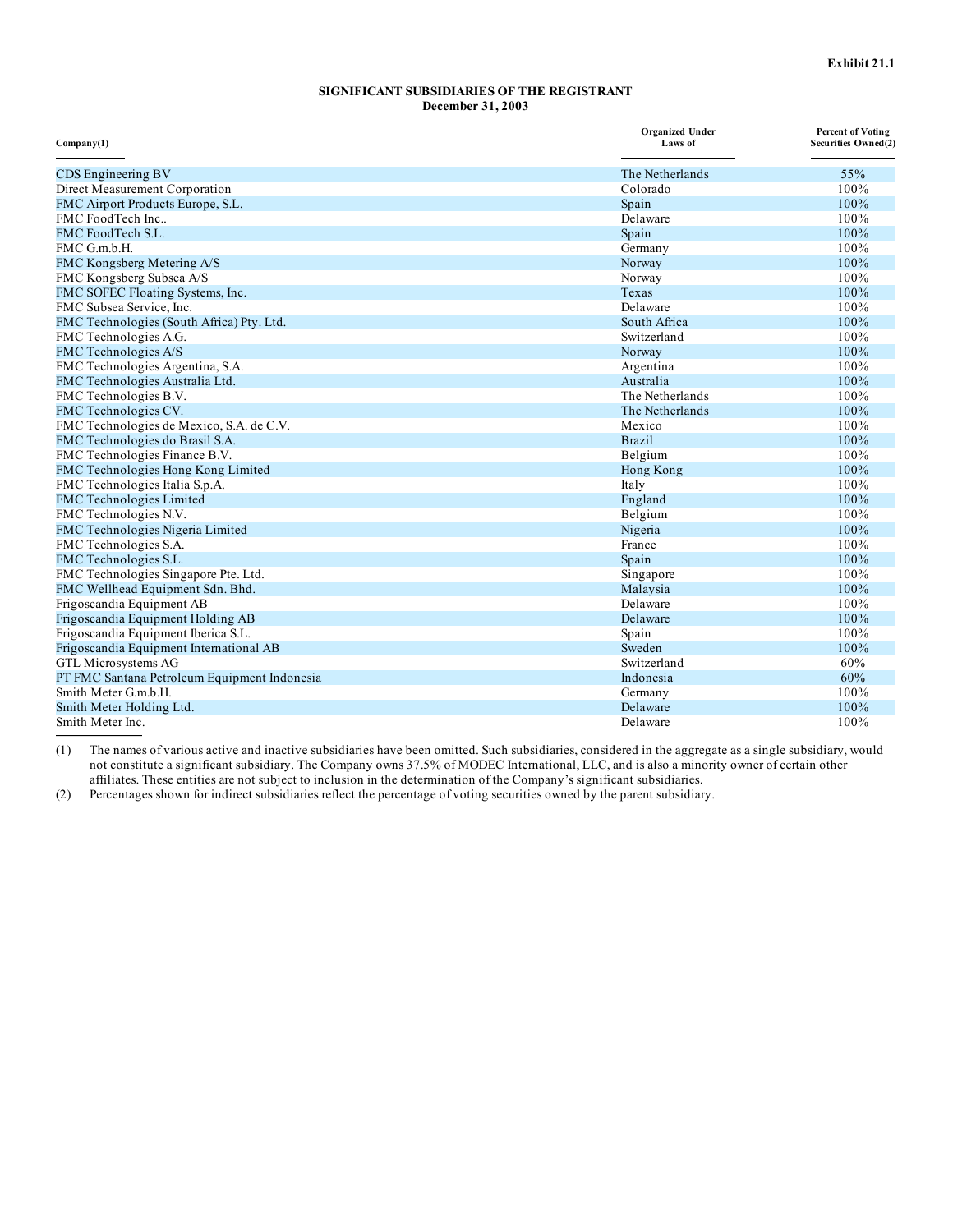## **CONSENT OF KPMG LLP**

The Board of Directors FMC Technologies, Inc.:

We consent to the incorporation by reference in the Registration Statements on Form S-8 (Nos. 333-62996, 333-76210, 333-76214, and 333-76216) of FMC Technologies, Inc. of our reports dated January 28, 2004, relating to the consolidated balance sheets of FMC Technologies, Inc. and consolidated subsidiaries as of December 31, 2003 and 2002, and the related consolidated statements of income, cash flows, and changes in stockholders' equity for each of the years in the three-year period ended December 31, 2003, and the related financial statement schedule as of December 31, 2003 and 2002, and for each of the years in the three-year period ended December 31, 2003, which reports are included or incorporated by reference in the December 31, 2003 annual report on Form 10-K of FMC Technologies, Inc.

Our reports refer to the Company's adoption of Statement of Financial Accounting Standards No. 142, "Goodwill and Other Intangible Assets," as of January 1, 2002.

/s/ KPMG LLP

Chicago, Illinois March 12, 2004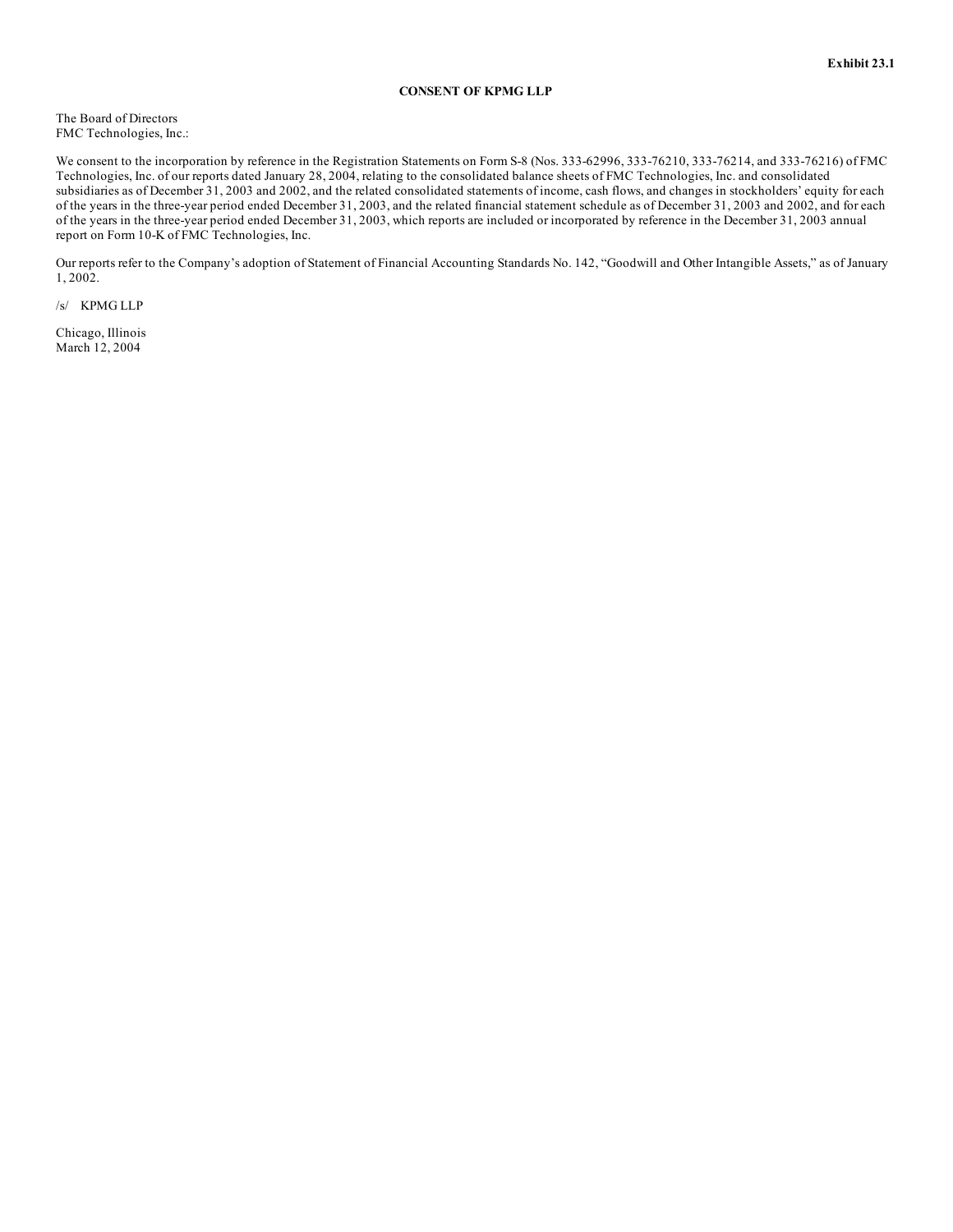## **KNOW ALL MEN BY THESE PRESENTS:**

WHEREAS, FMC TECHNOLOGIES, INC., a Delaware corporation (hereinafter referred to as the "Company"), proposes to file with the Securities and Exchange Commission an Annual Report on Form 10-K for the year ended December 31, 2003 under the Securities and Exchange Act of 1934, as amended; and

WHEREAS, the undersigned holds and may hereafter from time to time hold one or more positions in the Company whether as an Officer, a Director, or both, such that the undersigned may be required or permitted in such capacity or capacities, or on behalf of the Company, to sign one or more of such documents;

NOW, THEREFORE, the undersigned hereby constitutes and appoints W. H. Schumann, III, J. W. Carr, and J. L. Marvin, or any of them, his attorney for him or her and in his or her name, place and stead, and in each of his or her offices and capacities in the Company as may now or hereafter exist, to sign and file said Form 10-K and any and all amendments, schedules and exhibits thereto, hereby giving and granting to said attorneys full power and authority to do and perform all and every act and thing whatsoever requisite and necessary to be done in and about the premises, as fully to all intents and purposes as he or she might or could do if personally present at the doing thereof, hereby ratifying and confirming all that said attorneys may or shall lawfully do, or cause to be done, by virtue hereof.

IN WITNESS WHEREOF, the undersigned has hereunto set his or her hand as of the  $12<sup>th</sup>$  day of March, 2004.

/s/ Joseph H. Netherland

Joseph H. Netherland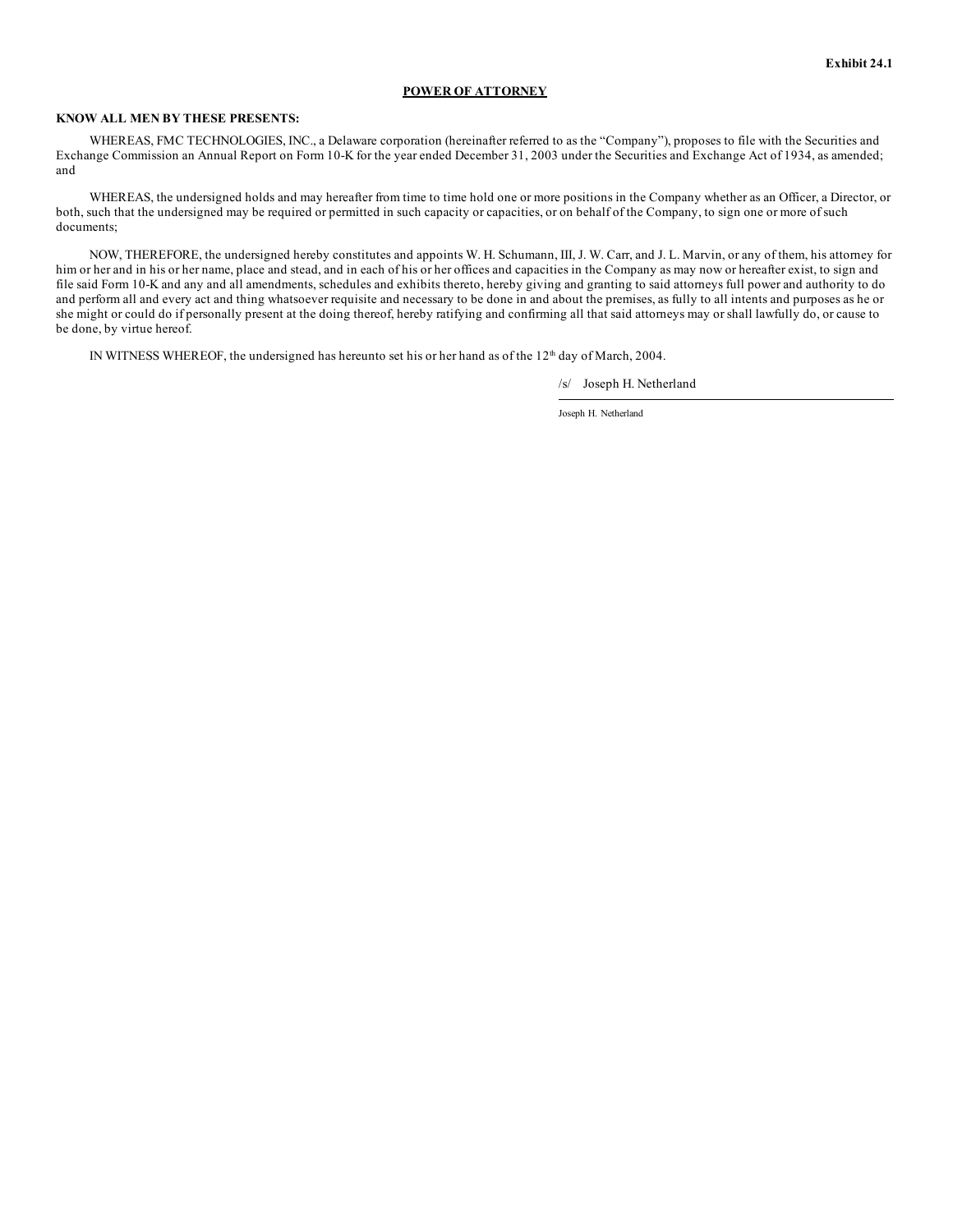# **KNOW ALL MEN BY THESE PRESENTS:**

WHEREAS, FMC TECHNOLOGIES, INC., a Delaware corporation (hereinafter referred to as the "Company"), proposes to file with the Securities and Exchange Commission an Annual Report on Form 10-K for the year ended December 31, 2003 under the Securities and Exchange Act of 1934, as amended; and

WHEREAS, the undersigned holds and may hereafter from time to time hold one or more positions in the Company whether as an Officer, a Director, or both, such that the undersigned may be required or permitted in such capacity or capacities, or on behalf of the Company, to sign one or more of such documents;

NOW, THEREFORE, the undersigned hereby constitutes and appoints W. H. Schumann, III, J. W. Carr, and J. L. Marvin, or any of them, his attorney for him or her and in his or her name, place and stead, and in each of his or her offices and capacities in the Company as may now or hereafter exist, to sign and file said Form 10-K and any and all amendments, schedules and exhibits thereto, hereby giving and granting to said attorneys full power and authority to do and perform all and every act and thing whatsoever requisite and necessary to be done in and about the premises, as fully to all intents and purposes as he or she might or could do if personally present at the doing thereof, hereby ratifying and confirming all that said attorneys may or shall lawfully do, or cause to be done, by virtue hereof.

IN WITNESS WHEREOF, the undersigned has hereunto set his or her hand as of the  $12<sup>th</sup>$  day of March, 2004.

/s/ Mike R. Bowlin

Mike R. Bowlin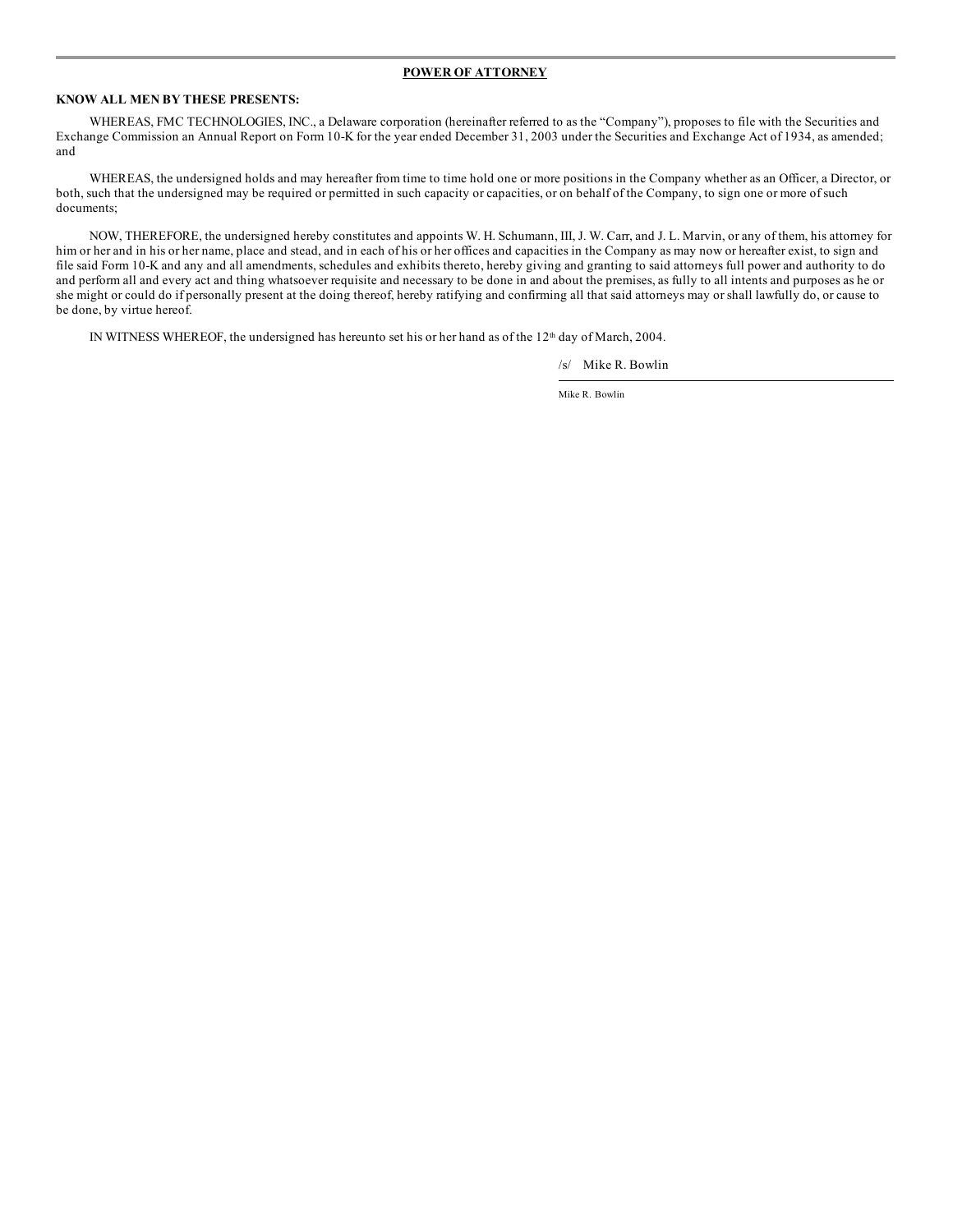# **KNOW ALL MEN BY THESE PRESENTS:**

WHEREAS, FMC TECHNOLOGIES, INC., a Delaware corporation (hereinafter referred to as the "Company"), proposes to file with the Securities and Exchange Commission an Annual Report on Form 10-K for the year ended December 31, 2003 under the Securities and Exchange Act of 1934, as amended; and

WHEREAS, the undersigned holds and may hereafter from time to time hold one or more positions in the Company whether as an Officer, a Director, or both, such that the undersigned may be required or permitted in such capacity or capacities, or on behalf of the Company, to sign one or more of such documents;

NOW, THEREFORE, the undersigned hereby constitutes and appoints W. H. Schumann, III, J. W. Carr, and J. L. Marvin, or any of them, his attorney for him or her and in his or her name, place and stead, and in each of his or her offices and capacities in the Company as may now or hereafter exist, to sign and file said Form 10-K and any and all amendments, schedules and exhibits thereto, hereby giving and granting to said attorneys full power and authority to do and perform all and every act and thing whatsoever requisite and necessary to be done in and about the premises, as fully to all intents and purposes as he or she might or could do if personally present at the doing thereof, hereby ratifying and confirming all that said attorneys may or shall lawfully do, or cause to be done, by virtue hereof.

IN WITNESS WHEREOF, the undersigned has hereunto set his or her hand as of the  $12<sup>th</sup>$  day of March, 2004.

/s/ B.A. Bridgewater, Jr.

B.A. Bridgewater, Jr.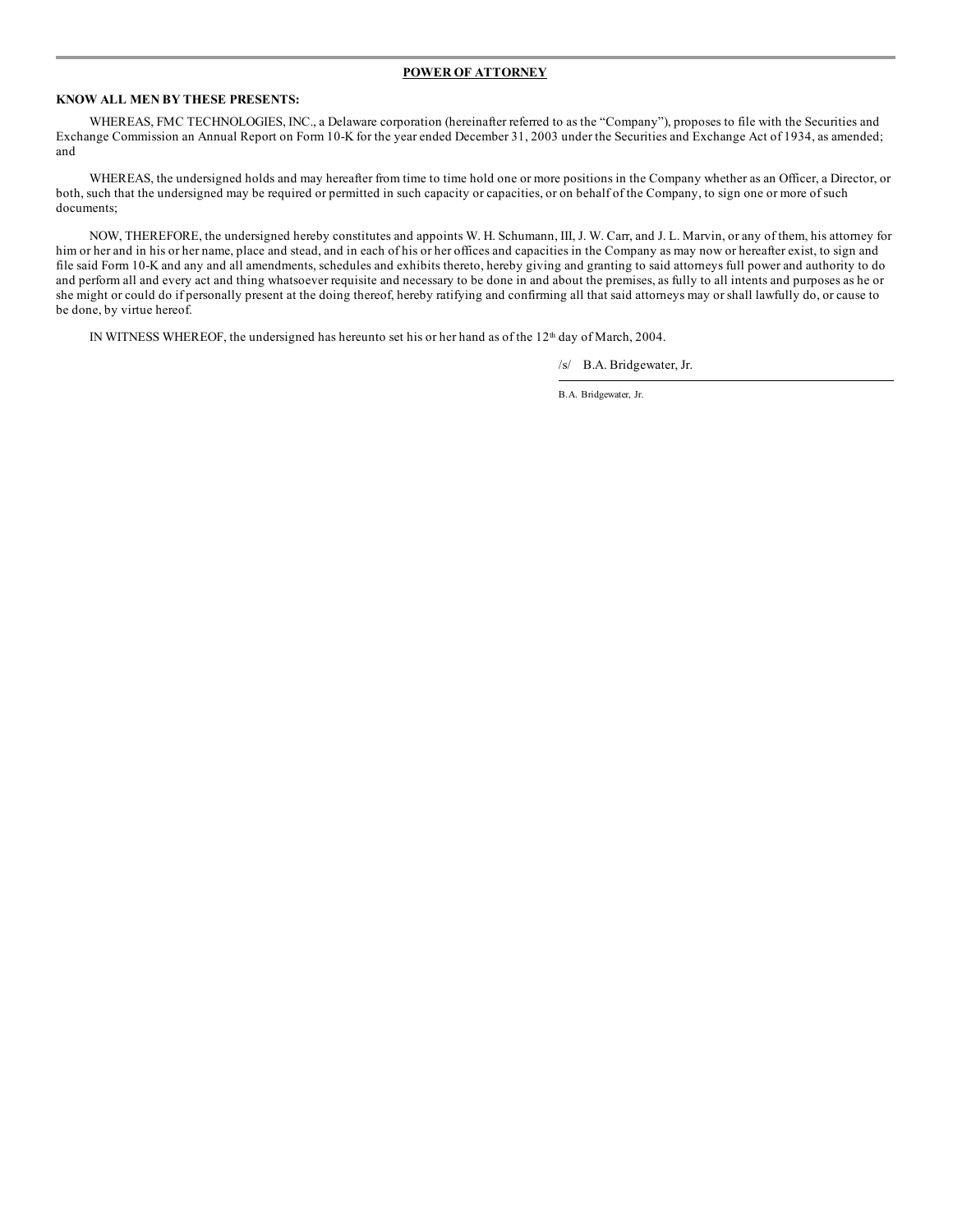# **KNOW ALL MEN BY THESE PRESENTS:**

WHEREAS, FMC TECHNOLOGIES, INC., a Delaware corporation (hereinafter referred to as the "Company"), proposes to file with the Securities and Exchange Commission an Annual Report on Form 10-K for the year ended December 31, 2003 under the Securities and Exchange Act of 1934, as amended; and

WHEREAS, the undersigned holds and may hereafter from time to time hold one or more positions in the Company whether as an Officer, a Director, or both, such that the undersigned may be required or permitted in such capacity or capacities, or on behalf of the Company, to sign one or more of such documents;

NOW, THEREFORE, the undersigned hereby constitutes and appoints W. H. Schumann, III, J. W. Carr, and J. L. Marvin, or any of them, his attorney for him or her and in his or her name, place and stead, and in each of his or her offices and capacities in the Company as may now or hereafter exist, to sign and file said Form 10-K and any and all amendments, schedules and exhibits thereto, hereby giving and granting to said attorneys full power and authority to do and perform all and every act and thing whatsoever requisite and necessary to be done in and about the premises, as fully to all intents and purposes as he or she might or could do if personally present at the doing thereof, hereby ratifying and confirming all that said attorneys may or shall lawfully do, or cause to be done, by virtue hereof.

IN WITNESS WHEREOF, the undersigned has hereunto set his or her hand as of the  $12<sup>th</sup>$  day of March, 2004.

/s/ Thomas M. Hamilton

Thomas M. Hamilton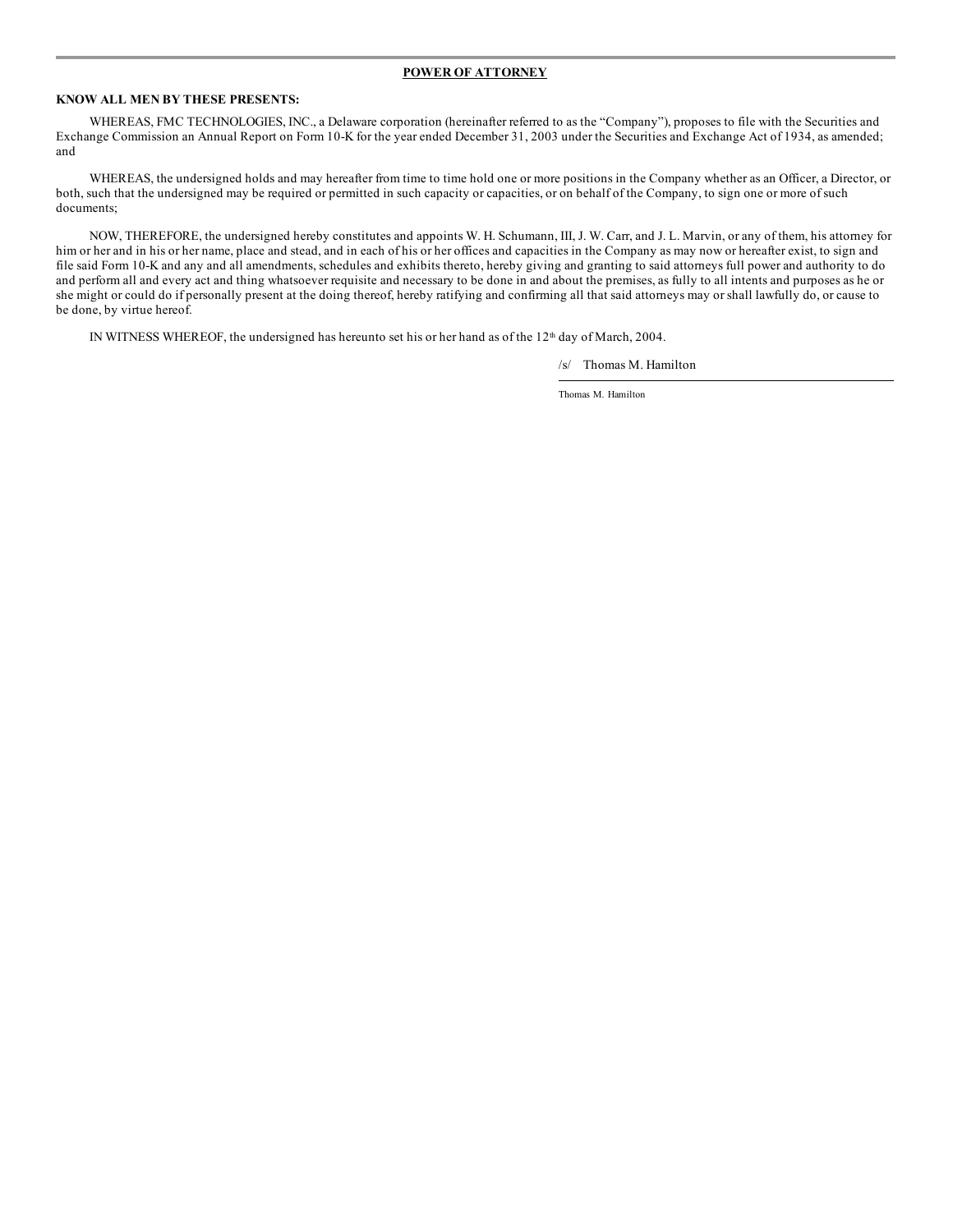# **KNOW ALL MEN BY THESE PRESENTS:**

WHEREAS, FMC TECHNOLOGIES, INC., a Delaware corporation (hereinafter referred to as the "Company"), proposes to file with the Securities and Exchange Commission an Annual Report on Form 10-K for the year ended December 31, 2003 under the Securities and Exchange Act of 1934, as amended; and

WHEREAS, the undersigned holds and may hereafter from time to time hold one or more positions in the Company whether as an Officer, a Director, or both, such that the undersigned may be required or permitted in such capacity or capacities, or on behalf of the Company, to sign one or more of such documents;

NOW, THEREFORE, the undersigned hereby constitutes and appoints W. H. Schumann, III, J. W. Carr, and J. L. Marvin, or any of them, his attorney for him or her and in his or her name, place and stead, and in each of his or her offices and capacities in the Company as may now or hereafter exist, to sign and file said Form 10-K and any and all amendments, schedules and exhibits thereto, hereby giving and granting to said attorneys full power and authority to do and perform all and every act and thing whatsoever requisite and necessary to be done in and about the premises, as fully to all intents and purposes as he or she might or could do if personally present at the doing thereof, hereby ratifying and confirming all that said attorneys may or shall lawfully do, or cause to be done, by virtue hereof.

IN WITNESS WHEREOF, the undersigned has hereunto set his or her hand as of the  $12<sup>th</sup>$  day of March, 2004.

/s/ Asbjorn Larsen

Asbjorn Larsen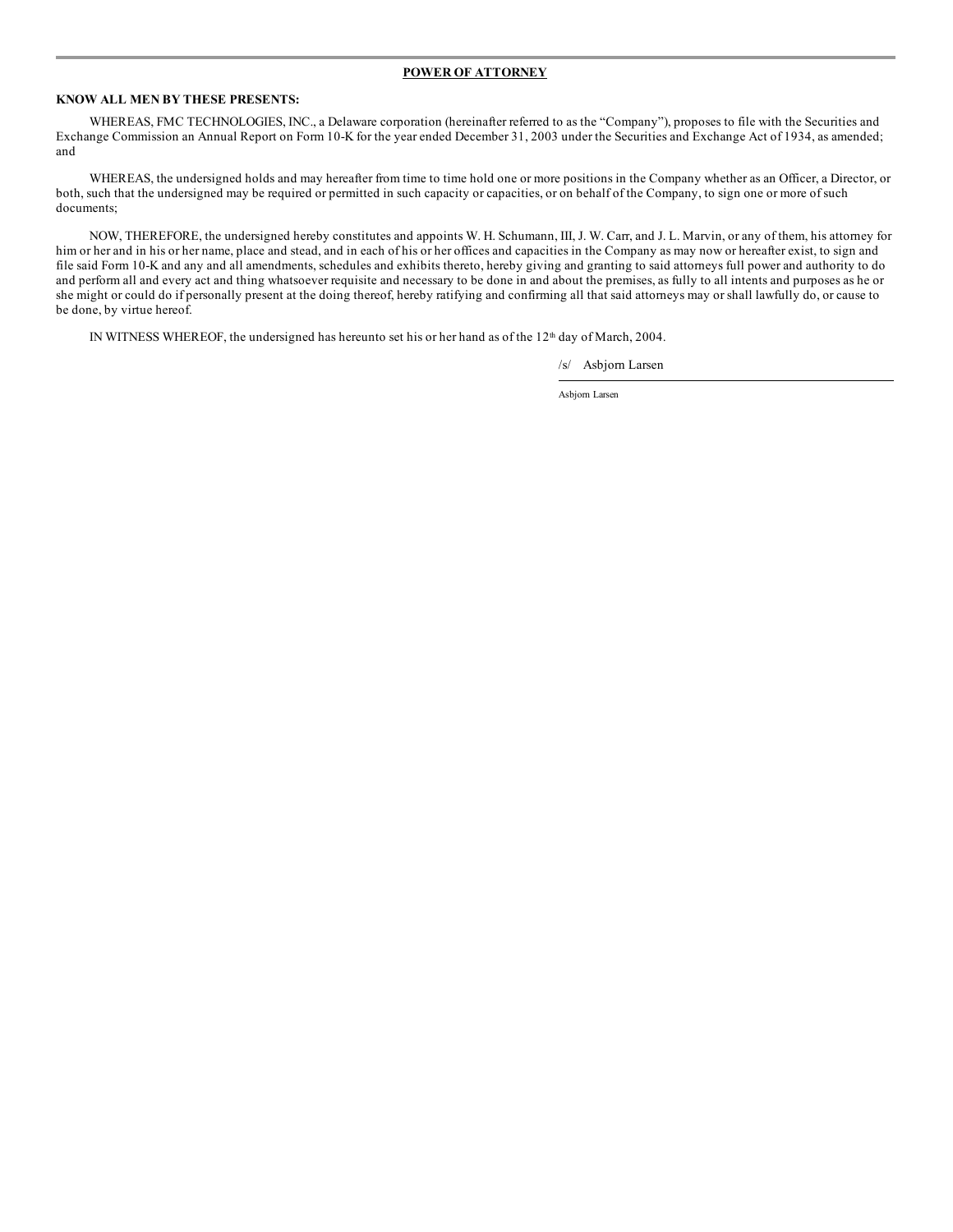# **KNOW ALL MEN BY THESE PRESENTS:**

WHEREAS, FMC TECHNOLOGIES, INC., a Delaware corporation (hereinafter referred to as the "Company"), proposes to file with the Securities and Exchange Commission an Annual Report on Form 10-K for the year ended December 31, 2003 under the Securities and Exchange Act of 1934, as amended; and

WHEREAS, the undersigned holds and may hereafter from time to time hold one or more positions in the Company whether as an Officer, a Director, or both, such that the undersigned may be required or permitted in such capacity or capacities, or on behalf of the Company, to sign one or more of such documents;

NOW, THEREFORE, the undersigned hereby constitutes and appoints W. H. Schumann, III, J. W. Carr, and J. L. Marvin, or any of them, his attorney for him or her and in his or her name, place and stead, and in each of his or her offices and capacities in the Company as may now or hereafter exist, to sign and file said Form 10-K and any and all amendments, schedules and exhibits thereto, hereby giving and granting to said attorneys full power and authority to do and perform all and every act and thing whatsoever requisite and necessary to be done in and about the premises, as fully to all intents and purposes as he or she might or could do if personally present at the doing thereof, hereby ratifying and confirming all that said attorneys may or shall lawfully do, or cause to be done, by virtue hereof.

IN WITNESS WHEREOF, the undersigned has hereunto set his or her hand as of the  $12<sup>th</sup>$  day of March, 2004.

/s/ Edward J. Mooney

Edward J. Mooney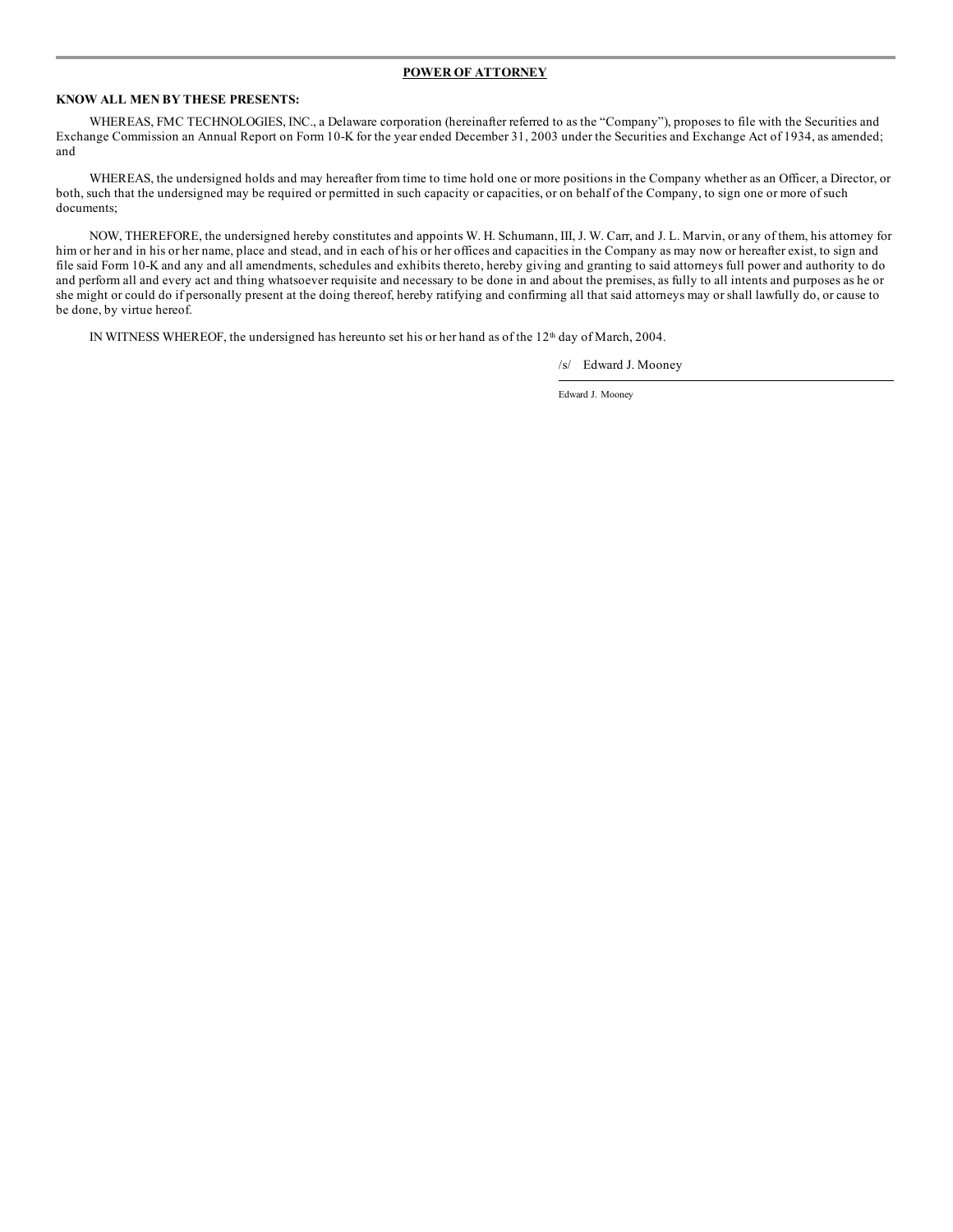# **KNOW ALL MEN BY THESE PRESENTS:**

WHEREAS, FMC TECHNOLOGIES, INC., a Delaware corporation (hereinafter referred to as the "Company"), proposes to file with the Securities and Exchange Commission an Annual Report on Form 10-K for the year ended December 31, 2003 under the Securities and Exchange Act of 1934, as amended; and

WHEREAS, the undersigned holds and may hereafter from time to time hold one or more positions in the Company whether as an Officer, a Director, or both, such that the undersigned may be required or permitted in such capacity or capacities, or on behalf of the Company, to sign one or more of such documents;

NOW, THEREFORE, the undersigned hereby constitutes and appoints W. H. Schumann, III, J. W. Carr, and J. L. Marvin, or any of them, his attorney for him or her and in his or her name, place and stead, and in each of his or her offices and capacities in the Company as may now or hereafter exist, to sign and file said Form 10-K and any and all amendments, schedules and exhibits thereto, hereby giving and granting to said attorneys full power and authority to do and perform all and every act and thing whatsoever requisite and necessary to be done in and about the premises, as fully to all intents and purposes as he or she might or could do if personally present at the doing thereof, hereby ratifying and confirming all that said attorneys may or shall lawfully do, or cause to be done, by virtue hereof.

IN WITNESS WHEREOF, the undersigned has hereunto set his or her hand as of the  $12<sup>th</sup>$  day of March, 2004.

/s/ Richard A. Pattarozzi

Richard A. Pattarozzi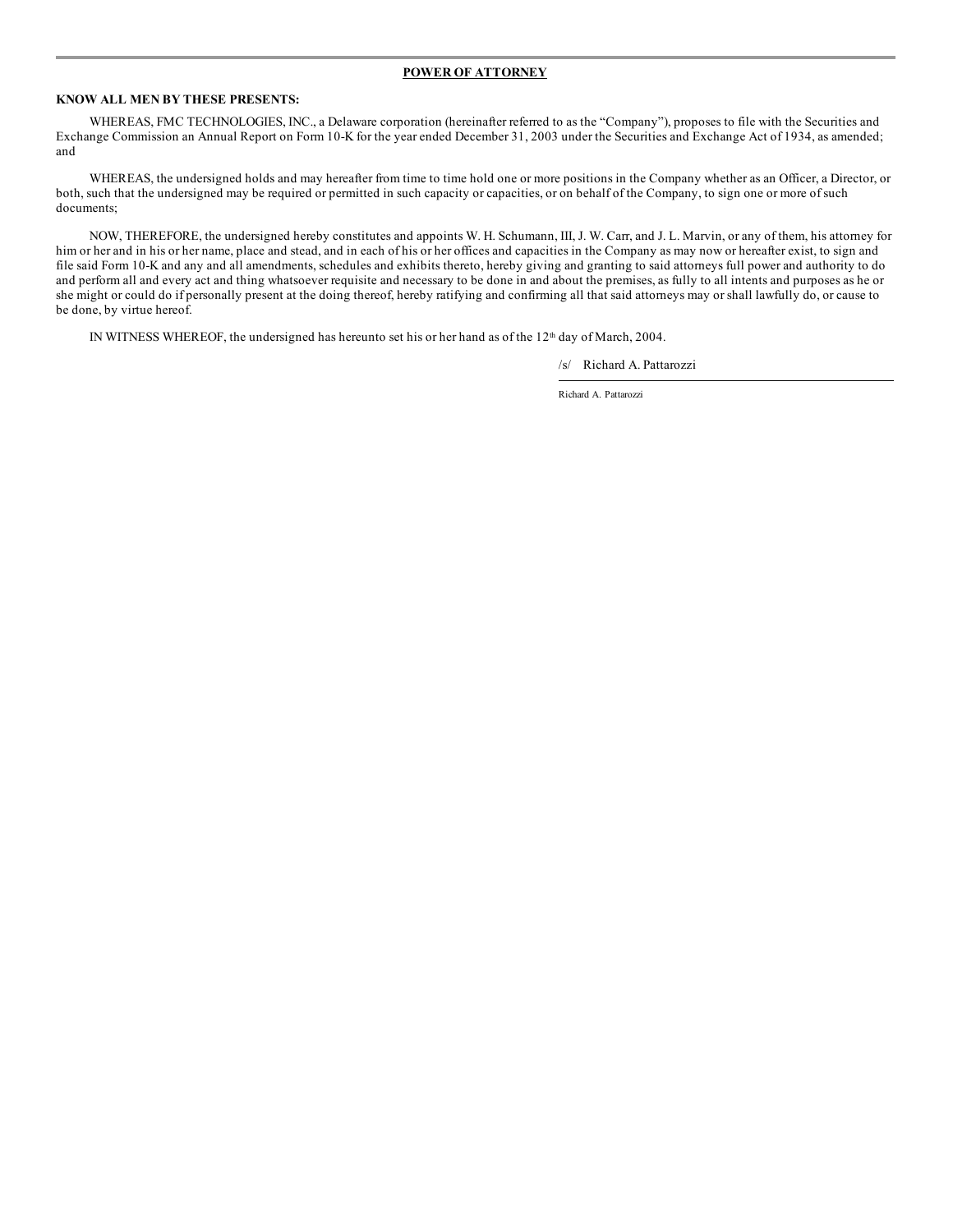# **KNOW ALL MEN BY THESE PRESENTS:**

WHEREAS, FMC TECHNOLOGIES, INC., a Delaware corporation (hereinafter referred to as the "Company"), proposes to file with the Securities and Exchange Commission an Annual Report on Form 10-K for the year ended December 31, 2003 under the Securities and Exchange Act of 1934, as amended; and

WHEREAS, the undersigned holds and may hereafter from time to time hold one or more positions in the Company whether as an Officer, a Director, or both, such that the undersigned may be required or permitted in such capacity or capacities, or on behalf of the Company, to sign one or more of such documents;

NOW, THEREFORE, the undersigned hereby constitutes and appoints W. H. Schumann, III, J. W. Carr, and J. L. Marvin, or any of them, his attorney for him or her and in his or her name, place and stead, and in each of his or her offices and capacities in the Company as may now or hereafter exist, to sign and file said Form 10-K and any and all amendments, schedules and exhibits thereto, hereby giving and granting to said attorneys full power and authority to do and perform all and every act and thing whatsoever requisite and necessary to be done in and about the premises, as fully to all intents and purposes as he or she might or could do if personally present at the doing thereof, hereby ratifying and confirming all that said attorneys may or shall lawfully do, or cause to be done, by virtue hereof.

IN WITNESS WHEREOF, the undersigned has hereunto set his or her hand as of the  $12<sup>th</sup>$  day of March, 2004.

/s/ James M. Ringler

James M. Ringler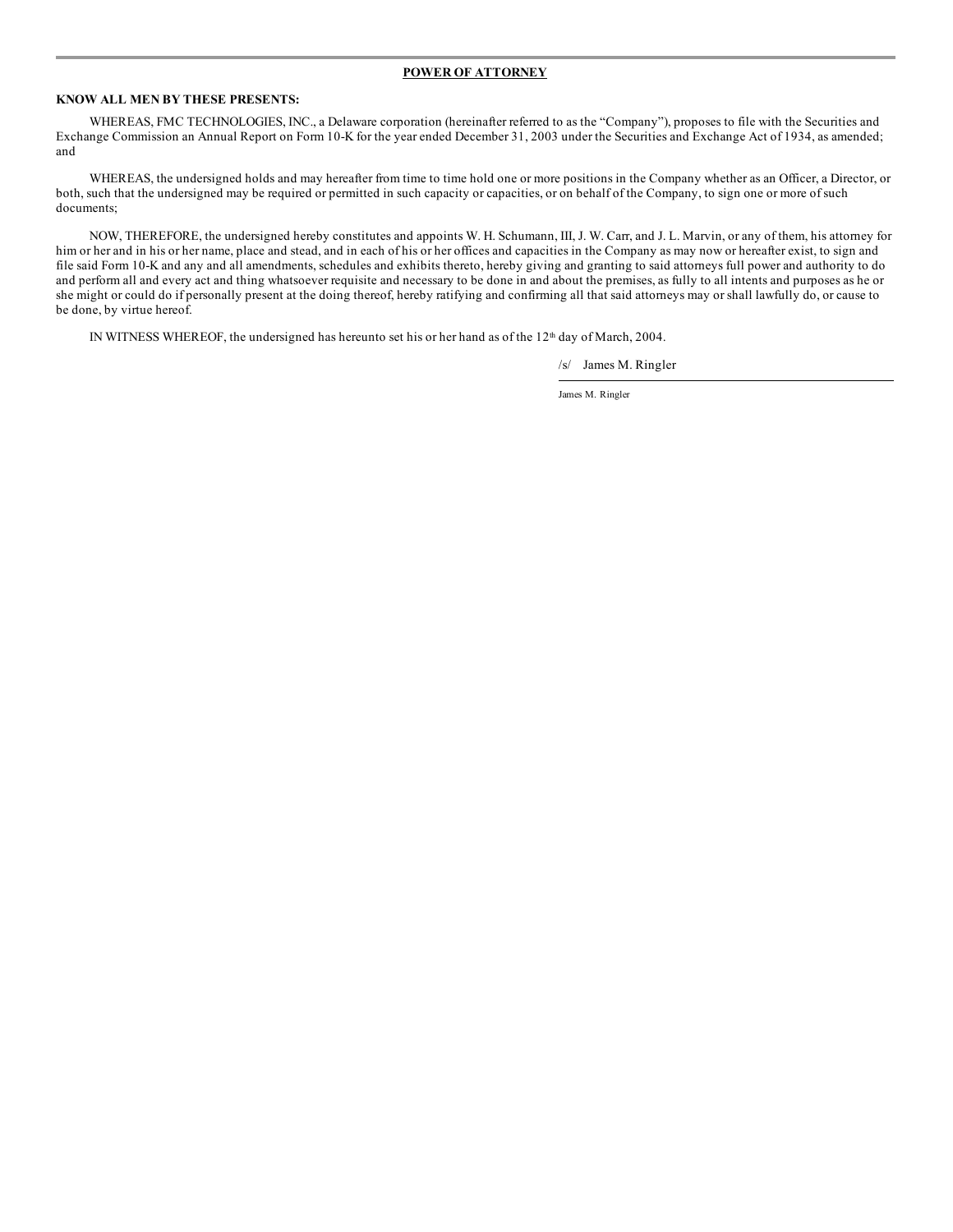# **KNOW ALL MEN BY THESE PRESENTS:**

WHEREAS, FMC TECHNOLOGIES, INC., a Delaware corporation (hereinafter referred to as the "Company"), proposes to file with the Securities and Exchange Commission an Annual Report on Form 10-K for the year ended December 31, 2003 under the Securities and Exchange Act of 1934, as amended; and

WHEREAS, the undersigned holds and may hereafter from time to time hold one or more positions in the Company whether as an Officer, a Director, or both, such that the undersigned may be required or permitted in such capacity or capacities, or on behalf of the Company, to sign one or more of such documents;

NOW, THEREFORE, the undersigned hereby constitutes and appoints W. H. Schumann, III, J. W. Carr, and J. L. Marvin, or any of them, his attorney for him or her and in his or her name, place and stead, and in each of his or her offices and capacities in the Company as may now or hereafter exist, to sign and file said Form 10-K and any and all amendments, schedules and exhibits thereto, hereby giving and granting to said attorneys full power and authority to do and perform all and every act and thing whatsoever requisite and necessary to be done in and about the premises, as fully to all intents and purposes as he or she might or could do if personally present at the doing thereof, hereby ratifying and confirming all that said attorneys may or shall lawfully do, or cause to be done, by virtue hereof.

IN WITNESS WHEREOF, the undersigned has hereunto set his or her hand as of the  $12<sup>th</sup>$  day of March, 2004.

/s/ James R. Thompson

James R. Thompson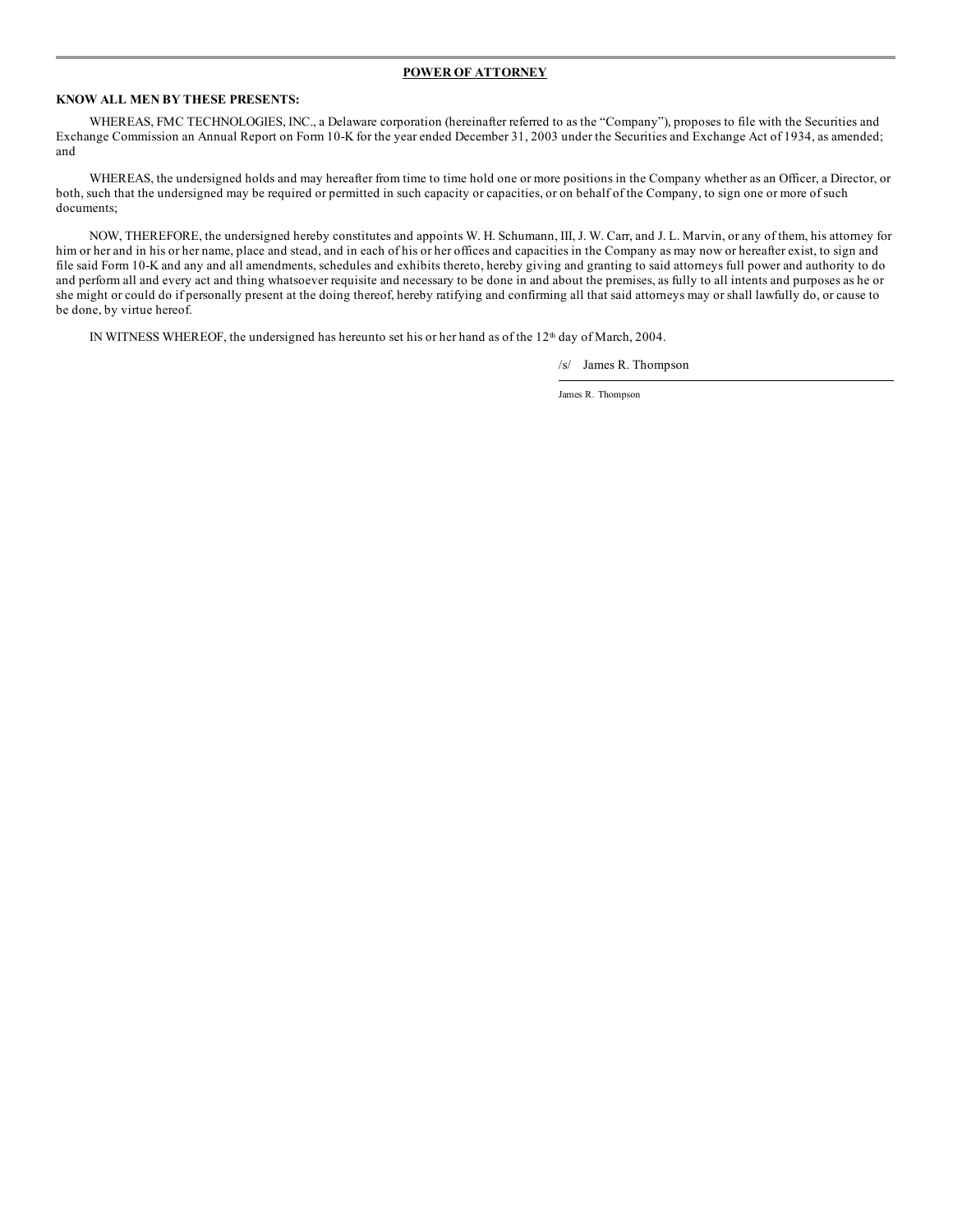### **CHIEF EXECUTIVE OFFICER CERTIFICATION**

I, Joseph H. Netherland, Chairman, President and Chief Executive Officer of FMC Technologies, Inc., certify that:

- 1. I have reviewed this annual report on Form 10-K of FMC Technologies, Inc.;
- 2. Based on my knowledge, this report does not contain any untrue statement of a material fact or omit to state a material fact necessary to make the statements made, in light of the circumstances under which such statements were made, not misleading with respect to the period covered by this report;
- 3. Based on my knowledge, the financial statements, and other financial information included in this report, fairly present in all material respects the financial condition, results of operations and cash flows of the registrant as of, and for, the periods presented in this report;
- 4. The registrant's other certifying officers and I are responsible for establishing and maintaining disclosure controls and procedures (as defined in Exchange Act Rules 13a-15(e) and 15d-15(e)) for the registrant and have:
	- a) designed such disclosure controls and procedures, or caused such disclosure controls and procedures to be designed under our supervision, to ensure that material information relating to the registrant, including its consolidated subsidiaries, is made known to us by others within those entities, particularly during the period in which this report is being prepared;
	- b) evaluated the effectiveness of the registrant's disclosure controls and procedures and presented in this report our conclusions about the effectiveness of the disclosure controls and procedures, as of the end of the period covered by this report based on such evaluation; and
	- c) disclosed in this report any change in the registrant's internal control over financial reporting that occurred during the registrant's most recent fiscal quarter (the registrant's fourth fiscal quarter in the case of an annual report) that has materially affected, or is reasonably likely to materially affect, the registrant's internal control over financial reporting; and
- 5. The registrant's other certifying officers and I have disclosed, based on our most recent evaluation of internal control over financial reporting, to the registrant's auditors and the audit committee of the registrant's board of directors (or persons performing the equivalent functions):
	- a) all significant deficiencies and material weaknesses in the design or operation of internal control over financial reporting which are reasonably likely to adversely affect the registrant's ability to record, process, summarize and report financial information; and
	- b) any fraud, whether or not material, that involves management or other employees who have a significant role in the registrant's internal control over financial reporting.

Date: March 12, 2004

/S/ JOSEPH H. NETHERLAND

**Joseph H. Netherland Chairman, President and Chief Executive Officer (Principal Executive Officer)**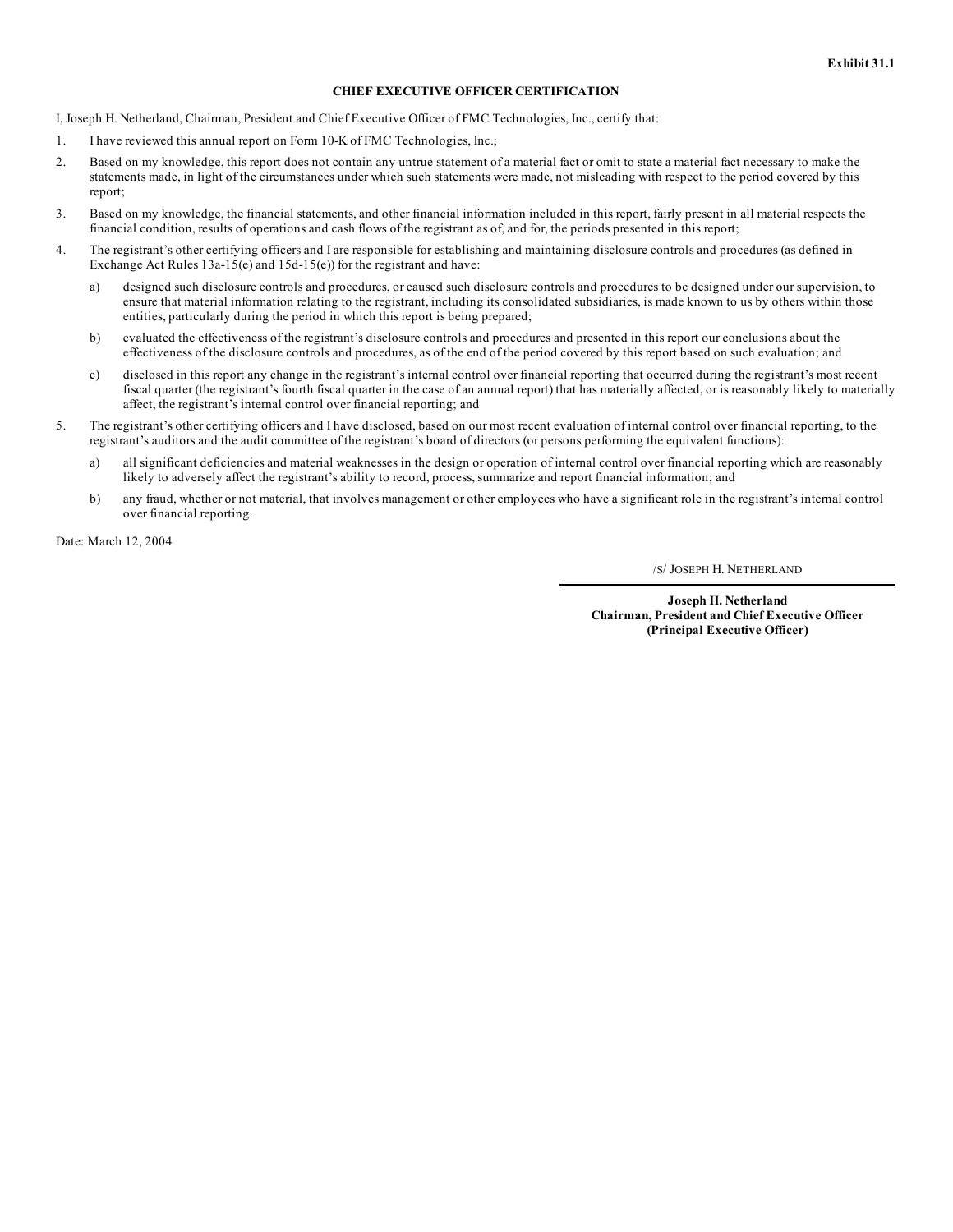## **CHIEF FINANCIAL OFFICER CERTIFICATION**

I, William H. Schumann, III, Senior Vice President, Chief Financial Officer and Treasurer of FMC Technologies, Inc., certify that:

- 1. I have reviewed this annual report on Form 10-K of FMC Technologies, Inc.;
- 2. Based on my knowledge, this report does not contain any untrue statement of a material fact or omit to state a material fact necessary to make the statements made, in light of the circumstances under which such statements were made, not misleading with respect to the period covered by this report;
- 3. Based on my knowledge, the financial statements, and other financial information included in this report, fairly present in all material respects the financial condition, results of operations and cash flows of the registrant as of, and for, the periods presented in this report;
- 4. The registrant's other certifying officers and I are responsible for establishing and maintaining disclosure controls and procedures (as defined in Exchange Act Rules 13a-15(e) and 15d-15(e)) for the registrant and have:
	- a) designed such disclosure controls and procedures, or caused such disclosure controls and procedures to be designed under our supervision, to ensure that material information relating to the registrant, including its consolidated subsidiaries, is made known to us by others within those entities, particularly during the period in which this report is being prepared;
	- b) evaluated the effectiveness of the registrant's disclosure controls and procedures and presented in this report our conclusions about the effectiveness of the disclosure controls and procedures, as of the end of the period covered by this report based on such evaluation; and
	- c) disclosed in this report any change in the registrant's internal control over financial reporting that occurred during the registrant's most recent fiscal quarter (the registrant's fourth fiscal quarter in the case of an annual report) that has materially affected, or is reasonably likely to materially affect, the registrant's internal control over financial reporting; and
- 5. The registrant's other certifying officers and I have disclosed, based on our most recent evaluation of internal control over financial reporting, to the registrant's auditors and the audit committee of the registrant's board of directors (or persons performing the equivalent functions):
	- a) all significant deficiencies and material weaknesses in the design or operation of internal control over financial reporting which are reasonably likely to adversely affect the registrant's ability to record, process, summarize and report financial information; and
	- b) any fraud, whether or not material, that involves management or other employees who have a significant role in the registrant's internal control over financial reporting.

Date: March 12, 2004

/S/ WILLIAM H. SCHUMANN, III

**William H. Schumann, III Senior Vice President, Chief Financial Officer and Treasurer (Principal Financial Officer)**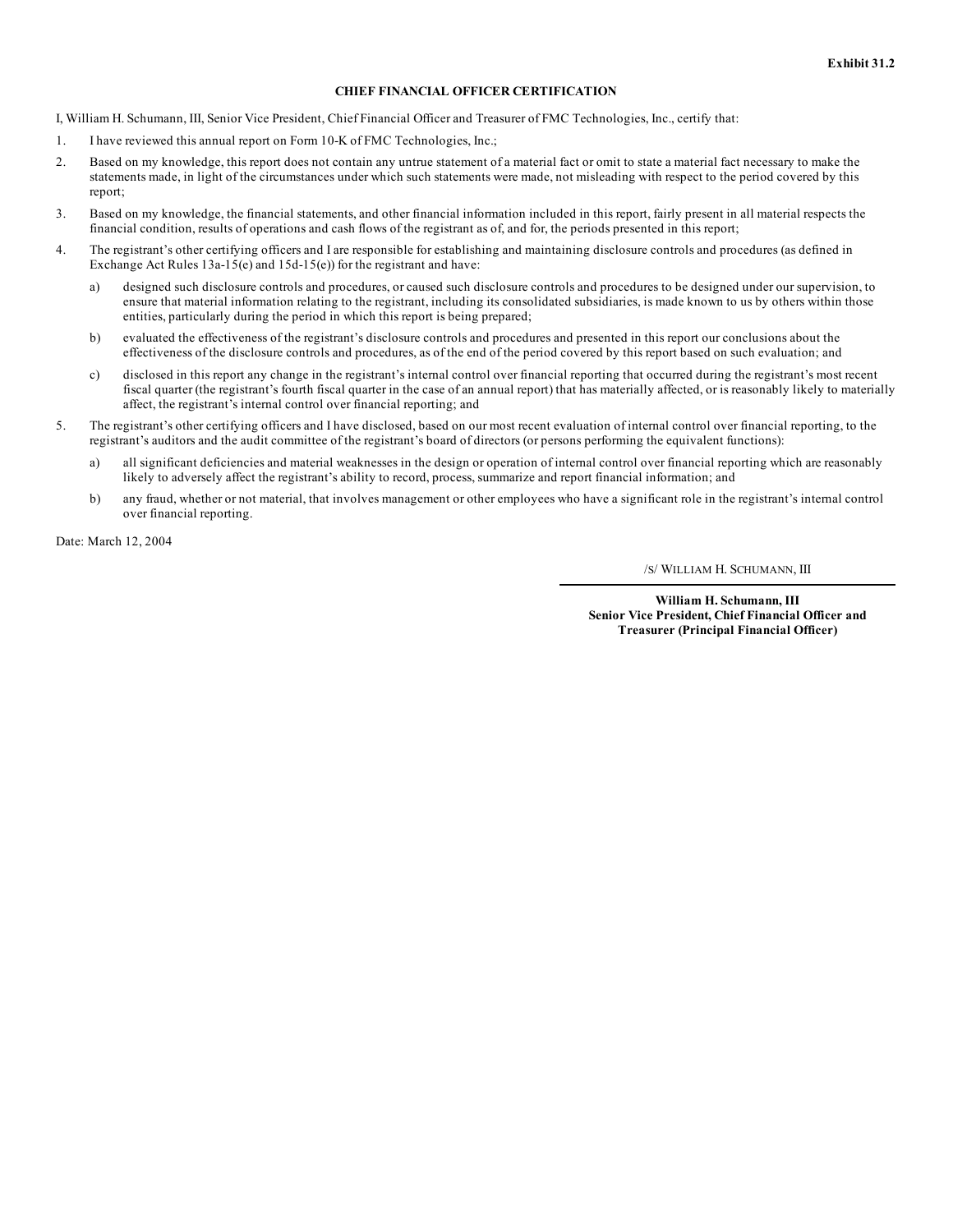#### Certification of Chief Executive Officer Pursuant to 18 U.S.C. 1350 as Adopted Pursuant to Section 906 of the Sarbanes-Oxley Act of 2002

I, Joseph H. Netherland, Chairman, President and Chief Executive Officer of FMC Technologies, Inc. (the "Company"), do hereby certify, pursuant to 18 U.S.C. 1350, as adopted pursuant to Section 906 of the Sarbanes-Oxley Act of 2002, that, to my knowledge:

(a) the Annual Report on Form 10-K of the Company for the fiscal year ended December 31, 2003, as filed with the Securities and Exchange Commission (the "Report"), fully complies with the requirements of Section 13(a) or 15(d) of the Securities Exchange Act of 1934; and

(b) the information contained in the Report fairly presents, in all material respects, the financial condition and results of operations of the Company.

Dated: March 12, 2004

/S/ JOSEPH H. NETHERLAND

**Joseph H. Netherland Chairman, President and Chief Executive Officer (Principal Executive Officer)**

A signed original of this written statement required by Section 906 or other document authenticating, acknowledging, or otherwise adopting the signature that appears in typed form with the electronic version of this written statement required by Section 906 has been provided to FMC Technologies, Inc., and will be retained by FMC Technologies, Inc., and furnished to the Securities and Exchange Commission or its staff upon request.